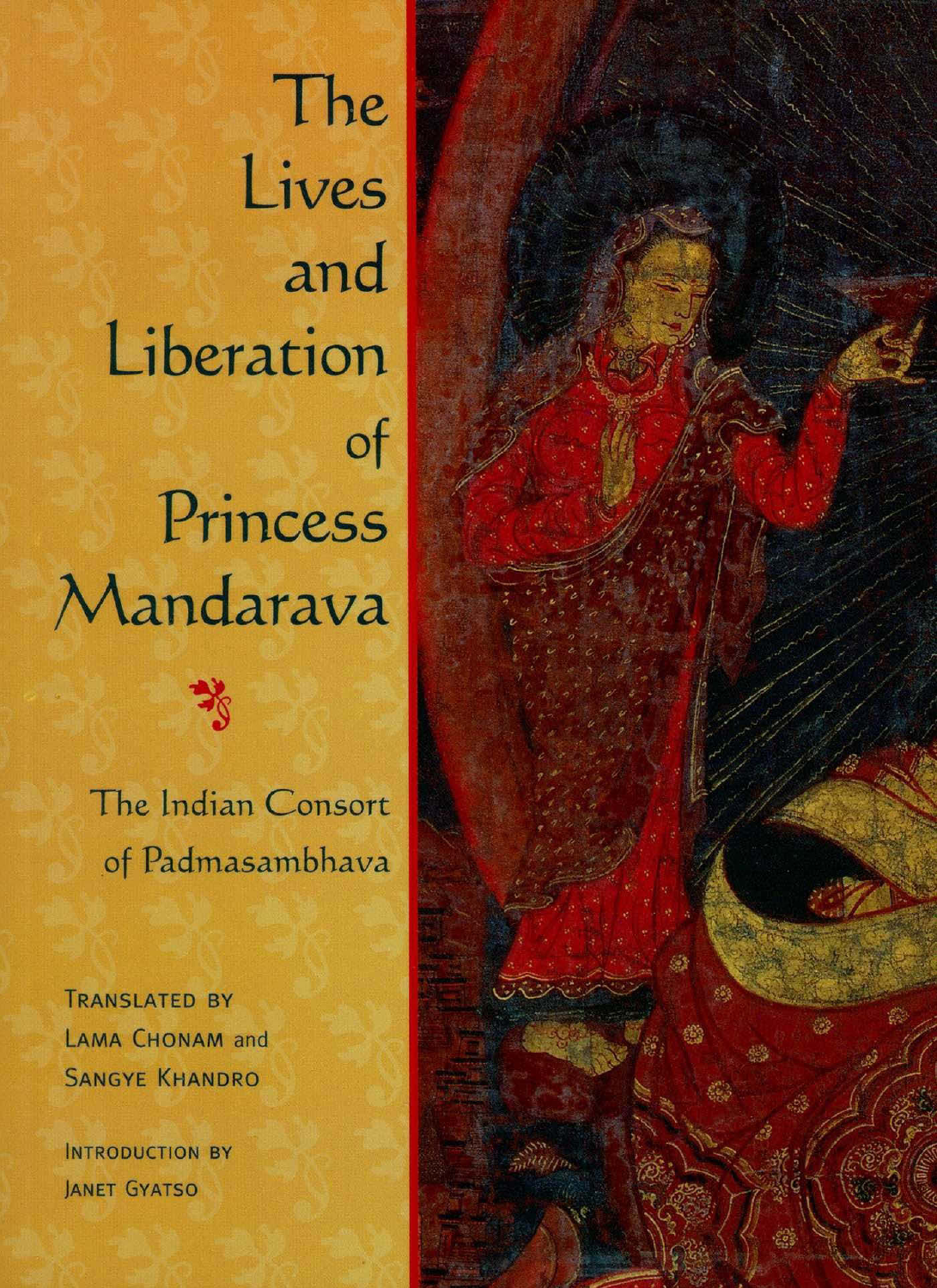The Lives and Liberation of Princess Mandarava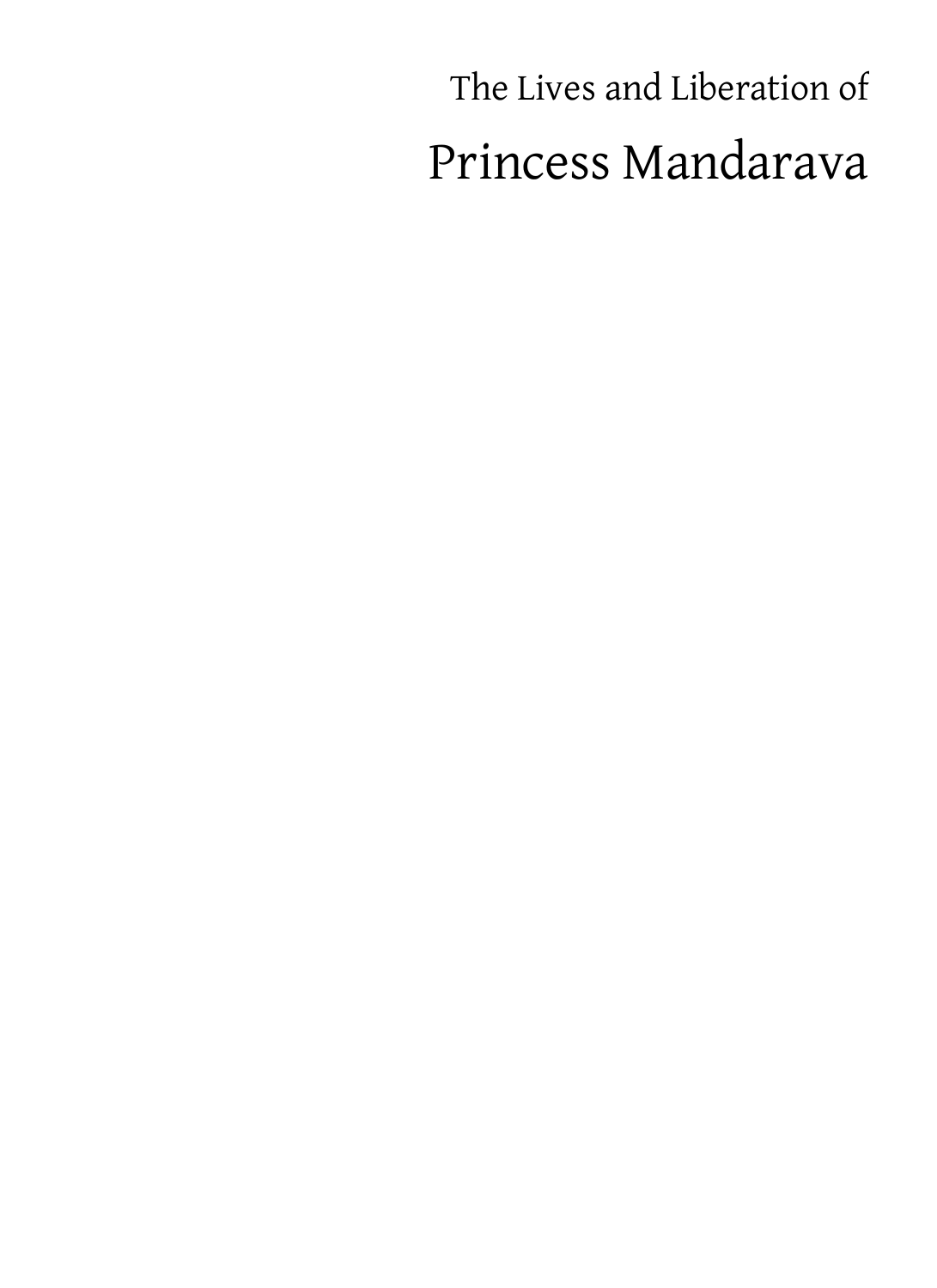The Lives and Liberation of Princess Mandarava

## ℁

The Indian Consort of Padmasambhava

Translated by LAMA CHONAM AND SANGYE KHANDRO of the LIGHT OF BEROTSANA TRANSLATION GROUP

> Introduction by JANET GYATSO



Wisdom Publications • Boston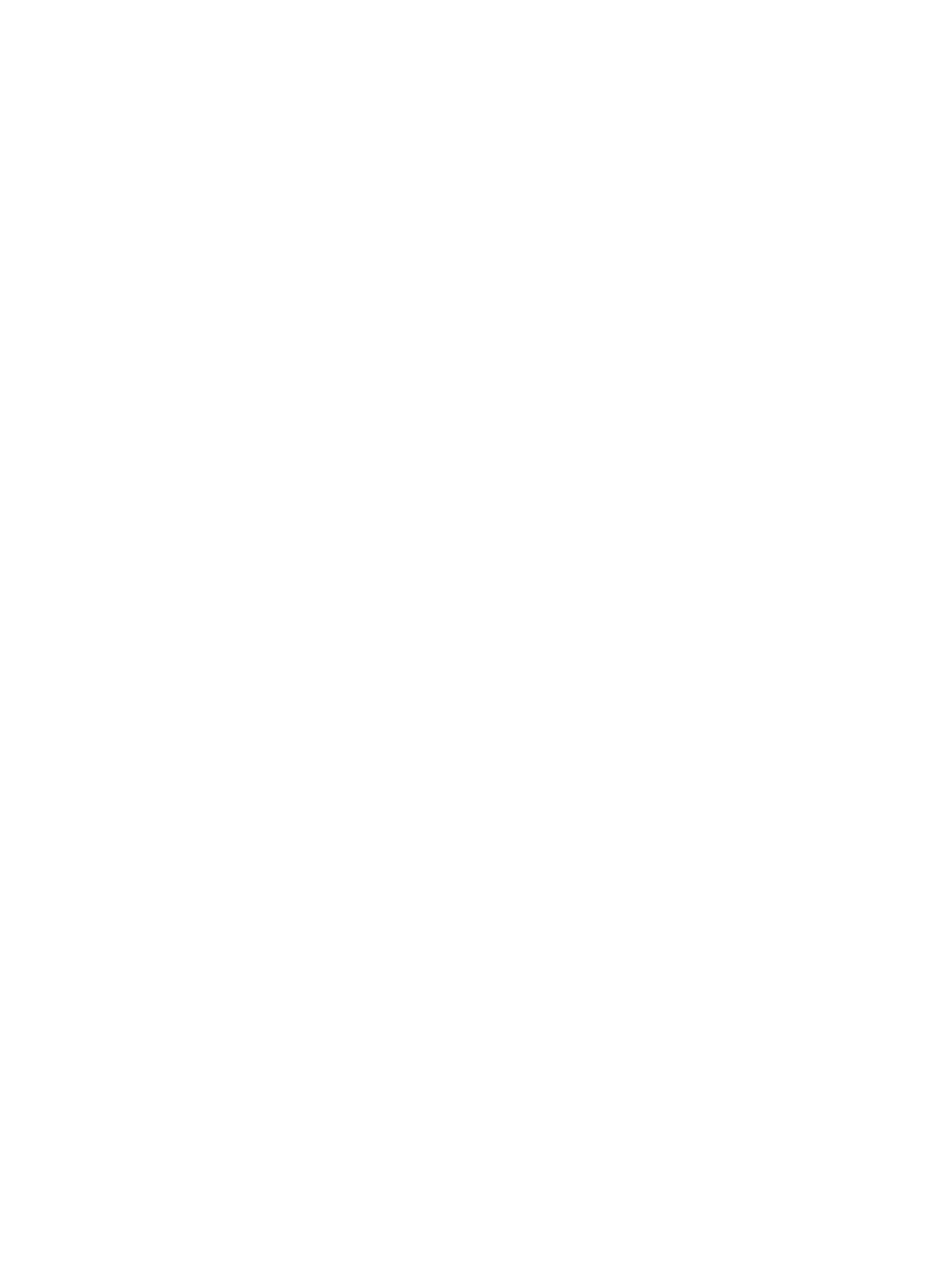H<br>
a<br>
remarkabl<br>
consort o HIS LUCID TRANSLATION of a rare Tibetan treasure text makes available for the first time to Western readers the remarkable life story of Princess Mandarava. As the principal consort of the eighth-century Indian master Padma sambhava before he introduced tantric Buddhism to Tibet, Mandarava is the Indian counterpart of the Tibetan consort Yeshe Tsogyal.

Lives and Liberation recounts her struggles and triumphs as a Buddhist adept throughout her many lives and is an authentic deliverance story of a female Buddhist master. Those who read this book will gain inspiration and encouragement on the path to liberation.

"An extraordinary story from the heart of Tibetan religious culture... replete with messages of encouragement... [that] presents its readers with a complex image of a woman engaged in a difficult process of self-cultivation."

—Janet Gyatso, Amherst College

"This is a work that many American Buddhists will cherish. Perhaps it is a vision of what Buddhism in the twenty-first century will become. Admirably translated."

—The Quest

LAMA CHONAM, born in Golok in eastern Tibet, is an ordained master teacher of the Nyingmapa school of Vajrayana Buddhism.

SANGYE KHANDRO is a noted translator of Tibetan Buddhist texts. She resides in Oregon.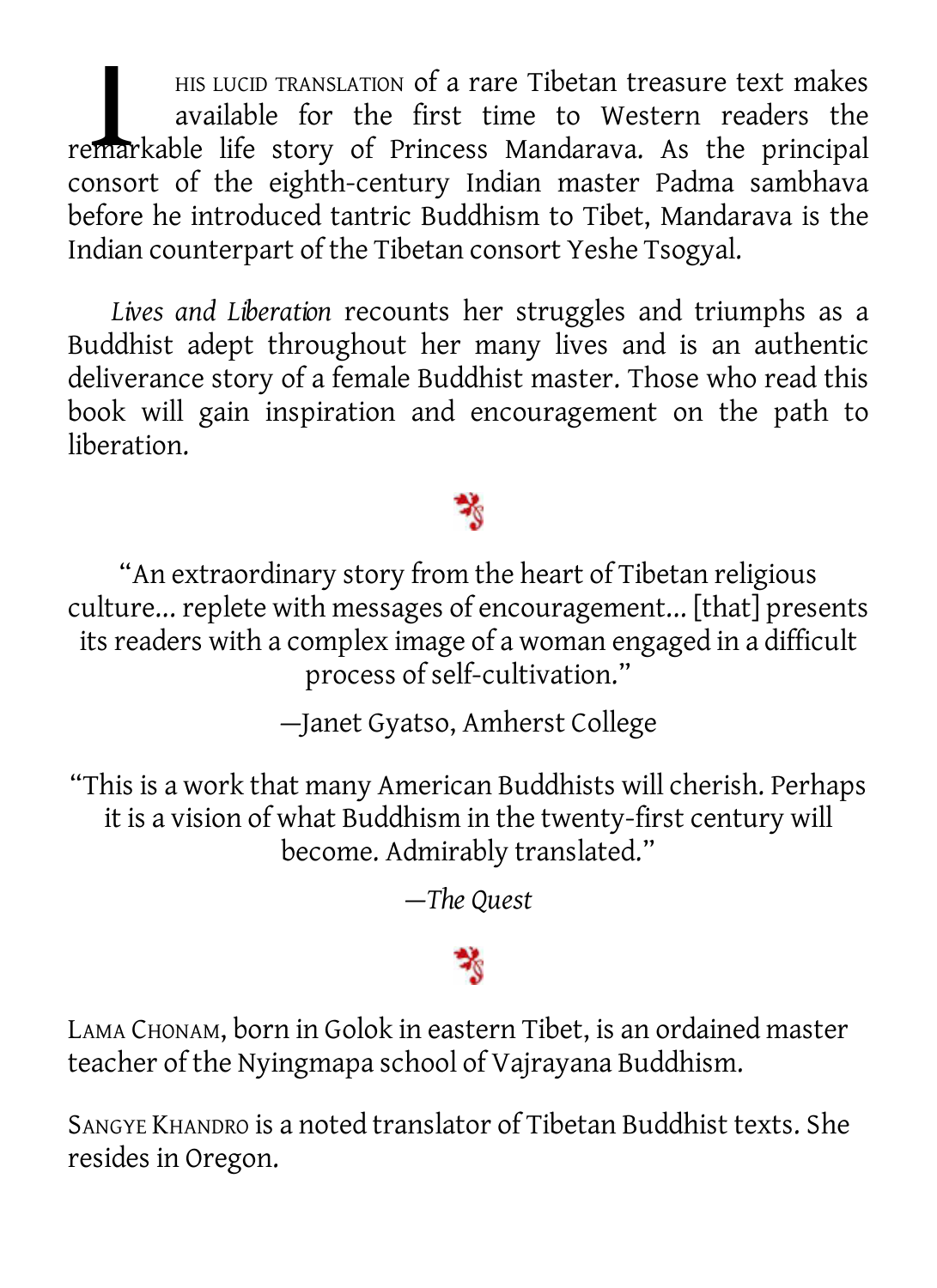JANET GYATSO is the Hershey Professor of Buddhist Studies at Harvard University.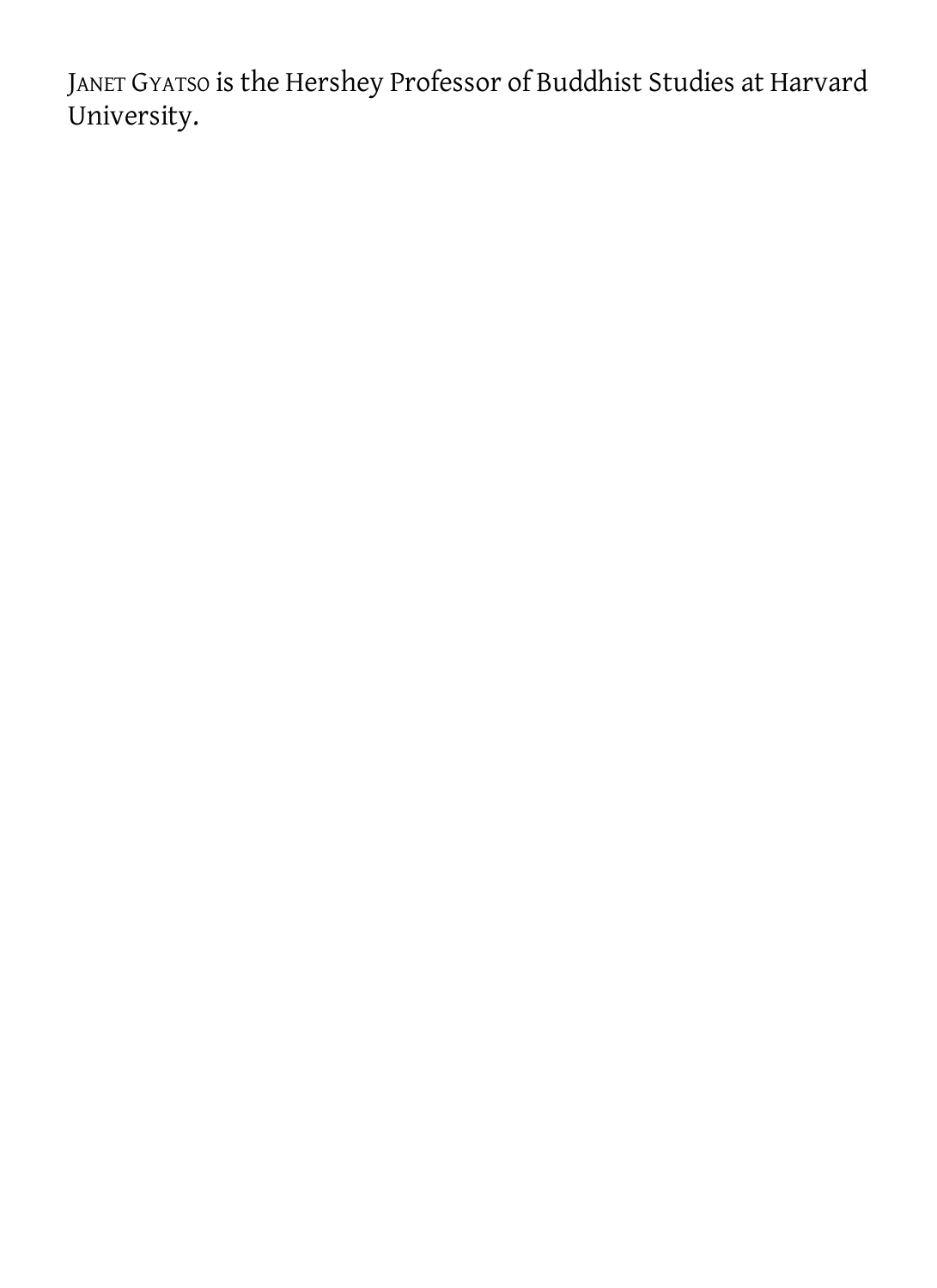## Table of Contents

<span id="page-6-1"></span><span id="page-6-0"></span>[Translator's Preface](#page-9-0) [Introduction by Janet Gyatso](#page-13-0)

- <span id="page-6-2"></span>[1.](#page-31-0) [Daughter of the King of Zahor, Princess Mandarava](#page-31-0)
- [2.](#page-37-0) [The Daughter of King Indradeva](#page-37-0)
- [3.](#page-46-0) [Marrying Prince Suryagarbha](#page-46-0)
- [4.](#page-56-0) [In the Kingdom of Kanaka](#page-56-0)
- [5.](#page-63-0) [In the Kingdom of Damaru](#page-63-0)
- [6.](#page-72-0) [Enlightening the Kingdom of Damaru](#page-72-0)
- [7.](#page-77-0) [In the Realm of the Gods](#page-77-0)
- [8.](#page-80-0) [In the Naga Realm of Black Chandala](#page-80-0)
- [9.](#page-84-0) [Daughter of the Demigod King](#page-84-0)
- [10.](#page-87-0) [Shri Sagara](#page-87-0)
- [11.](#page-91-0) [The Twenty-Five Manifestations](#page-91-0)
- [12.](#page-93-0) [Blessings from the Dakinis](#page-93-0)
- [13.](#page-98-0) [Seeing the Country of Her Birth](#page-98-0)
- [14.](#page-102-0) [Choosing Her Mother and Father](#page-102-0)
- [15.](#page-106-0) [Entering Her Mother's Womb](#page-106-0)
- [16.](#page-111-0) [Paying Homage to Her Father and Mother](#page-111-0)
- [17.](#page-118-0) [Aversion to Samsara](#page-118-0)
- [18.](#page-124-0) [Perfecting the Outer Sciences](#page-124-0)
- [19.](#page-130-0) [Liberating the Heretic Kyabsal Nagpo](#page-130-0)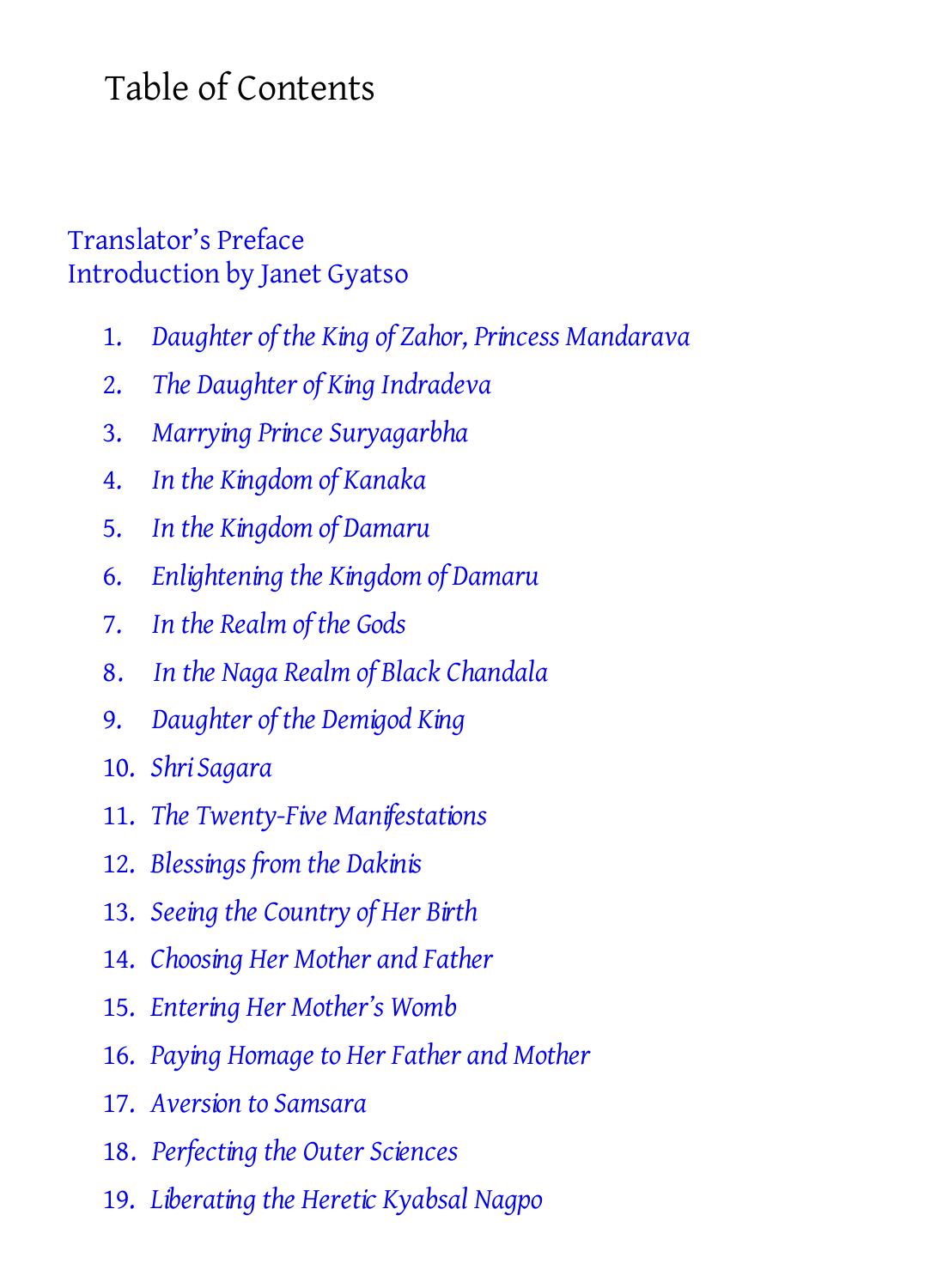- [20.](#page-134-0) [Leading Three Hundred Noble Women to the Path of Dharma](#page-134-0)
- [21.](#page-138-0) [The Death of Prince Pawode](#page-138-0)
- [22.](#page-142-0) [Setting Five Hundred Women on the Path to Liberation](#page-142-0)
- [23.](#page-149-0) [The Sacred Flesh of a Bodhisattva](#page-149-0)
- [24.](#page-153-0) [A Vision of Vajrasattva](#page-153-0)
- [25.](#page-160-0) [Taking Vows and Training in the Dharma](#page-160-0)
- [26.](#page-164-0) [Meeting Master Padmasambhava](#page-164-0)
- [27.](#page-168-0) [Subduing the King with Miracles](#page-168-0)
- [28.](#page-176-0) [Freed from Imprisonment](#page-176-0)
- [29.](#page-181-0) [Abandoning Samsara](#page-181-0)
- [30.](#page-188-0) [Accomplishing Longevity in Maratika Cave](#page-188-0)
- [31.](#page-191-0) [Subjugating Heretics in the Kingdom of Kotala](#page-191-0)
- [32.](#page-199-0) [Conquering Elementals at the Charnel Ground](#page-199-0)
- [33.](#page-203-0) [Bringing the Cannibals of Chamara to the Dharma](#page-203-0)
- [34.](#page-206-0) [Eight Miracles in Eight Countries](#page-206-0)
- [35.](#page-217-0) [Turning the Wheel of Dharma in Oddiyana](#page-217-0)
- [36.](#page-220-0) [Turning the Wheel of Dharma in Shambhala](#page-220-0)
- [37.](#page-226-0) [Becoming the Wisdom Dakini](#page-226-0)
- [38.](#page-232-0) [Supplication to Mandarava's Emanations](#page-232-0)

[Epilogue](#page-242-0) [Table of Equivalents](#page-246-0) **[Notes](#page-264-0)** [About the Contributors](#page-274-0)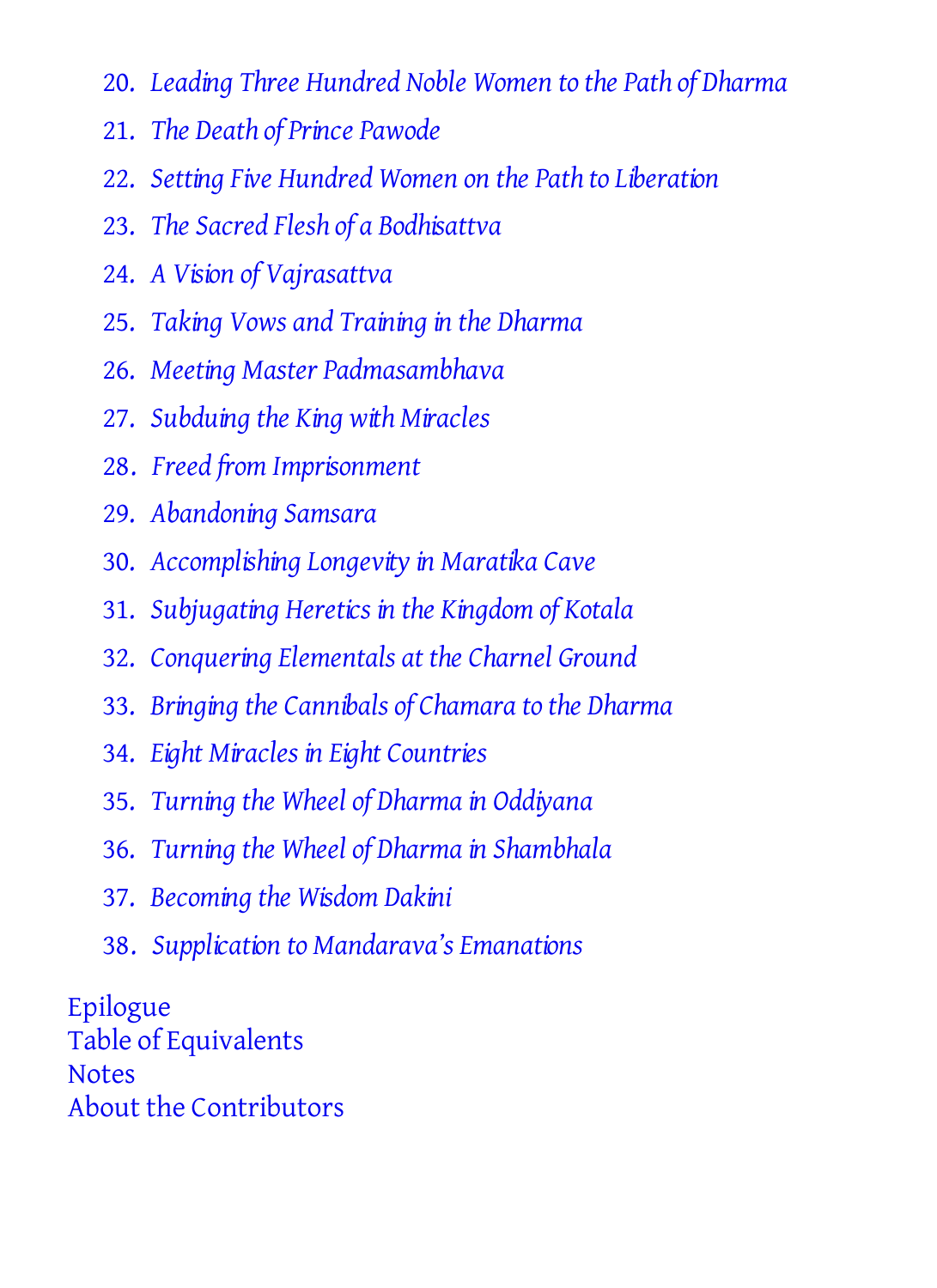## Translator's Dedication

Dedicated to the Dudjom Sangyum, Rigdzin Wangmo, a great primordial wisdom dakini living in this world today.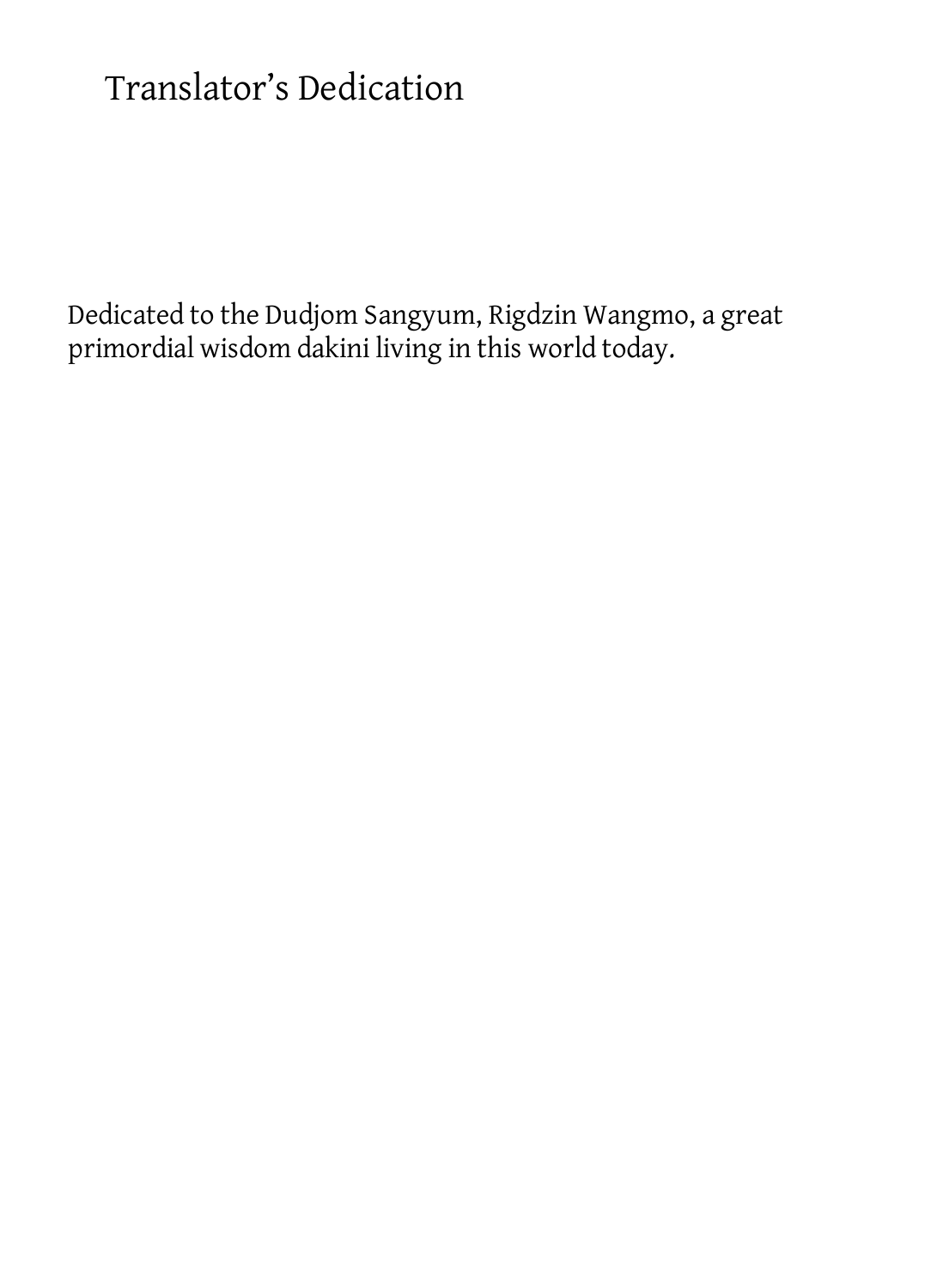#### <span id="page-9-0"></span>[Translator's Preface](#page-6-0)

s spiritual practitioners we receive encouragement and<br>inspiration by reading the lifestories of great and sublime teachers, s spiritual practitioners we receive encouragement and and the inspiration we receive from their exemplary lives allows us to progress more swiftly along the path to liberation. Because the appearance of everything we can know and experience depends on causes and circumstances, ordinary individuals embarking on the path must do so through a gradual process. Princess Mandarava, however, already liberated from the cycle of suffering and perfectly omniscient, was not an ordinary individual. She intentionally emanated into realms of ordinary existence in order to inspire beings and lead them through this gradual process, teaching them how to practice through her example. The pages of this book present, for the first time, an English translation of the precious treasure text of Padmasambhava called The Lives and Liberation of Princess Mandarava. The accounts of Mandarava's remarkable lives illuminate the experiences of a great wisdom dakini who inspired everyone she met, turning their minds irrevocably toward liberation.

Princess Mandarava of Zahor is often depicted at the side of Guru Padmasambhava opposite his other principal consort, Kharchen Yeshe Tsogyal. Princess Mandarava was instrumental in the guru's accomplishment of immortality, and, as a result, she is usually depicted holding a long-life vase and arrow. Because of his relationship with Mandarava, Padmasambhava was able to extend the duration of his enlightened activities in this world and thus travel to the snow land of Tibet, where, according to Je Mipham Rinpoche, he remained some fifty-four years.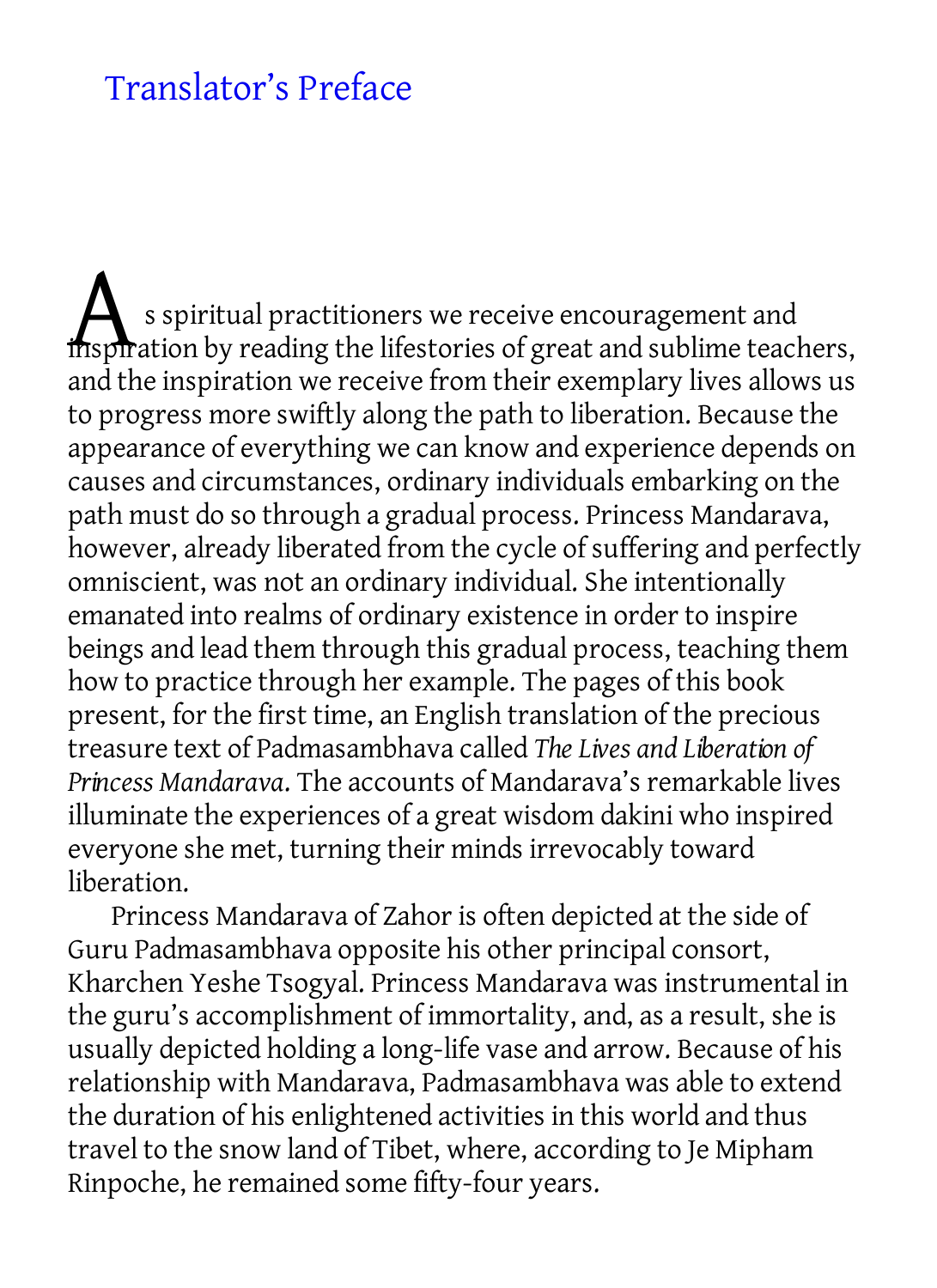In the thirty-eight chapters of this revelation, the reader comes to know a nirmanakaya (enlightened manifestation) dakini (goddess) who chose numerous times to enter the world as an aristocrat. The purpose of this depiction is not to show us that only those of high status or wealth are fortunate enough to have such opportunities, but to reveal that Mandarava was able and willing to renounce that which is most difficult to renounce, namely attachment to the socalled pleasures of worldly life. In each of her lifetimes, she unflaggingly forsakes fame and pleasures to work for the benefit of others through example and skillful means. Her abandonment of the temporary pleasures that steal away precious time and opportunities for spiritual development mirrors the struggles facing modern-day Dharma practitioners. Although Mandarava was a famous female practitioner, she ultimately defies gender distinctions, and her enlightened activities are timeless. The Dharma that Mandarava—and all sublime teachers like her—teach is the path that transcends all relative distinctions made by ordinary individuals based on the ordinary habits of the dualistic mind.

Great importance is placed on the purity and authenticity of lineage in the Vajrayana tradition. The great female practitioners within these lineages deserve our recognition. This can be accomplished by translating more of the lifestories of great female practitioners and important classical texts and commentaries written by women into the English language. The project of translating this particular text was originally inspired by the devotion of several disciples of Jetsunma Ahkon Lhamo. Jetsunma is the spiritual director of Kunzang Palyul Choling in Poolesville, Maryland, and is an American woman recognized as an emanation of a famous dakini from Tibet by H.H. Penor Rinpoche, the present head of the Nyingma School of Tibetan Buddhism. Anxious to make the lifestory of Mandarava available to English language readers, Thubten Rinchen Palzang found the Tibetan text at the Library of Congress. Special thanks go to Susan Meinheit who lovingly cares for the vast Tibetan collection at the Library and helped locate the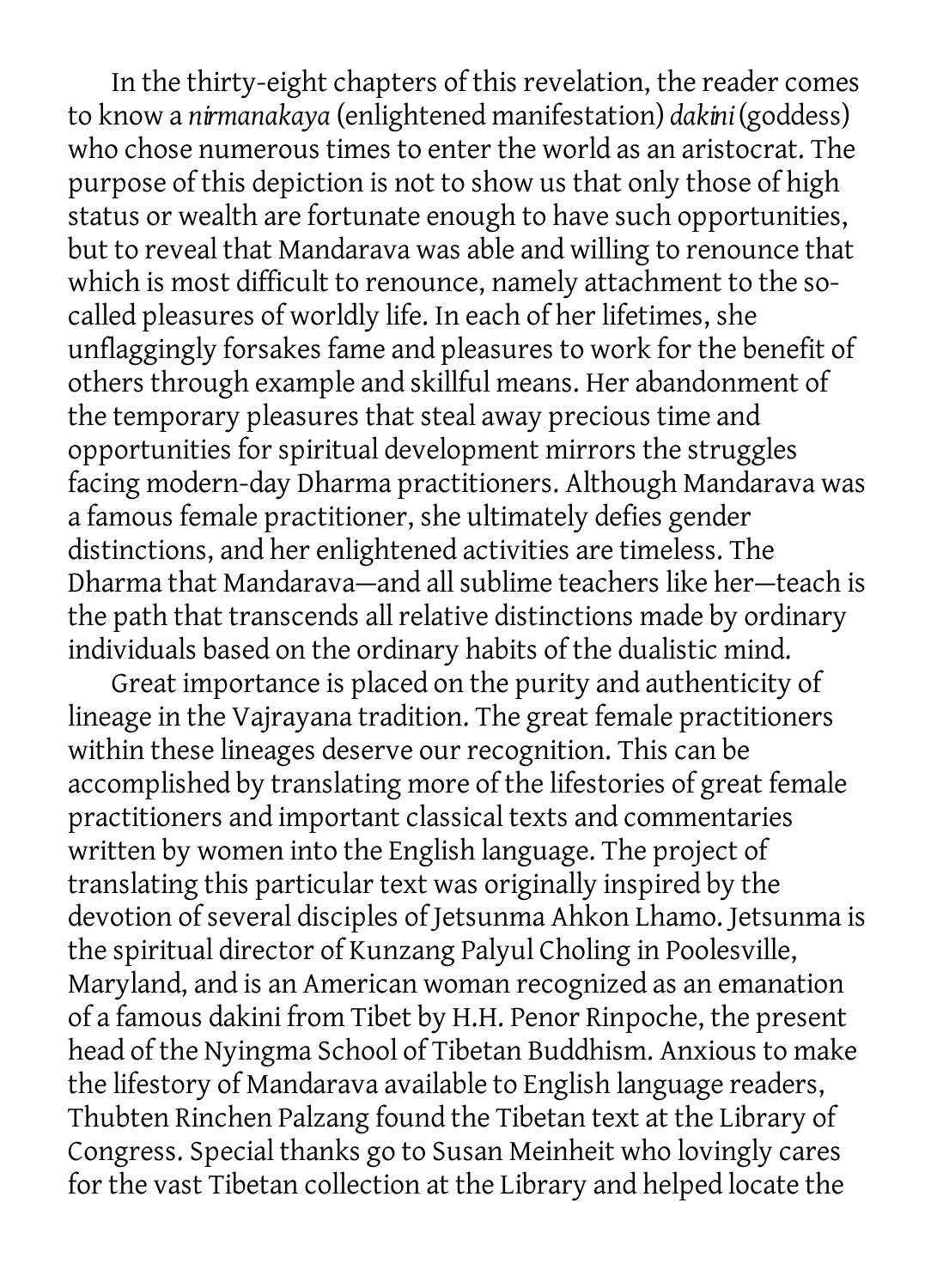original text. My translation of this text would not have been possible without generous sponsorship provided by Thubten Jampal Wangchuk, Noel Jones, Sarah Stevens, W.W. and Eleanor Rowe, as well as dozens of others from the KPC Sangha. Since this text is written in the Ume (dbu med) Tibetan script and possesses many abbreviated words as well as spelling errors, the translation would not have been possible without the kind assistance of Lama Choying Namgyal, better known as Chonam, who tirelessly worked with me, going through the text line by line. Lama Chonam's knowledge of the Dharma, Buddhist history, and the Tibetan language was indispensable in completing this difficult task. The rough draft was initially reviewed by W.W. and Eleanor Rowe, who spent countless hours meticulously editing the initial translation. Thubten Konchog Norbu coordinated the translation project and oversaw many of the small details. Because several years transpired since our initial efforts, Lama Chonam and I again reviewed the entire text for accuracy. Despite our best efforts, there may still be errors in the translation. For any such errors we offer our apologies and welcome any corrections or improvements that scholars may detect. I would like to acknowledge and express my gratitude to Arthur Azdair, who has been indispensable in these final stages of the preparation of the manuscript by overseeing, editing, and skillfully inputting all of our revisions and corrections. Finally I feel I must mention that the views and comparisons presented in the introduction that follows do not completely reflect my views and reasons for translating this precious revelation treasure. The basis for the difference of opinion centers around the interpretation of the feminine principle and how it pertains to the path of Vajrayana Buddhism.

The notion that Vajrayana Buddhism is male-oriented is misleading. Still, many women attempting to pursue the path may naturally become discouraged when they encounter the strong Tibetan cultural influence. The more Dharma takes root in the West, however, the easier it becomes to relate directly to the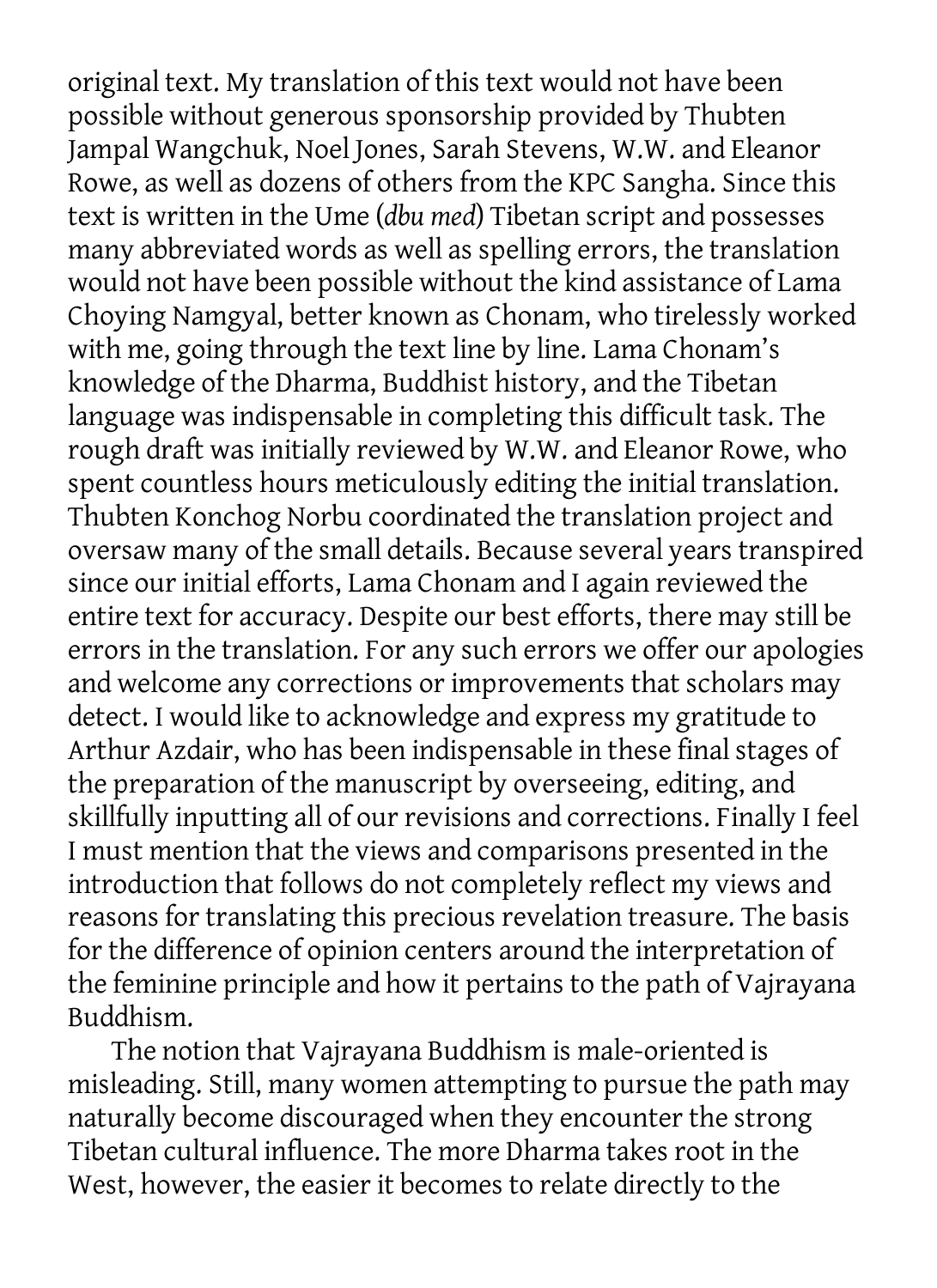Dharma, which is perfectly pure and free from biased distinctions, rather than focusing on the habits of ordinary individuals from foreign cultures. It is my prayer that this book may be of some benefit in encouraging the many excellent female practitioners in the world to cultivate their noble qualities and, through the force of their practice, go on to become fully qualified teachers themselves. May this work bring immeasurable benefit to all living beings, who are all equal and able to realize their precious buddha nature.

Sangye Khandro Tashi Choling Ashland, Oregon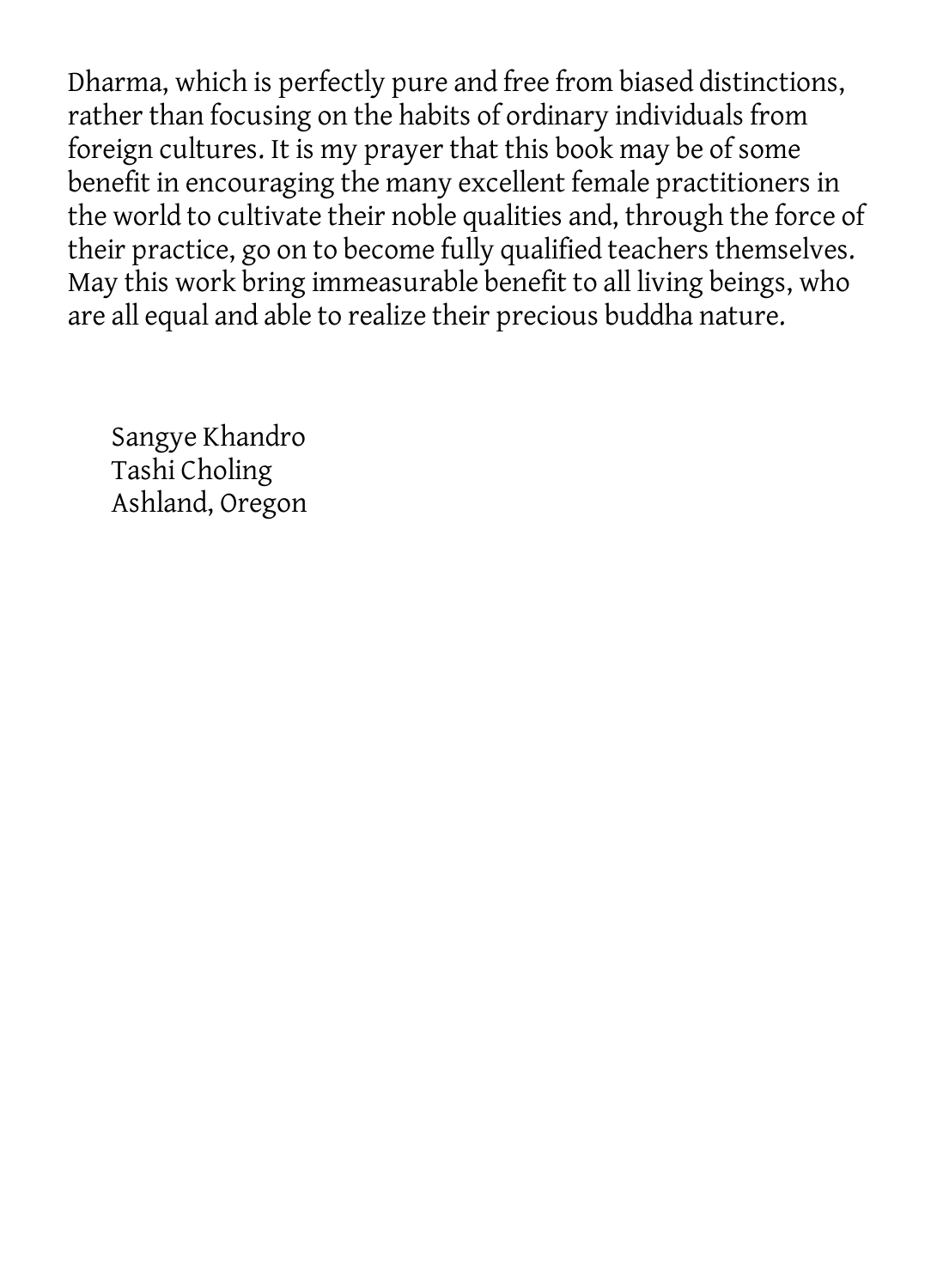### <span id="page-13-0"></span>[Introduction](#page-6-1)

 $T$  he Lives and Liberation of Princess Mandarava is an extraordinary story from the heart of Tibetan religious culture about the Buddhist liberation of a woman.<sup>[1](#page-264-1)</sup> Recounted from the magisterial perspective of a female buddha—Pandaravasini—and her emanations in the world, the story tells of life after life of compassionate manifestations in samsaric trouble spots, where the heroine uses her splendor, magical powers, and often her feminine charms to tame demons and teach the Buddhist messages of impermanence, compassion, and enlightened insight to all. This superwoman's story has a fairytale quality that is counterbalanced by the real-life problems of women in Indian and Tibetan society that the work repeatedly addresses: the assumption that all women must marry, their control by the men in their lives, and the lack of respect for them in society at large. In the final long episode of the heroine's life as the consort of Padmasambhava, these themes are writ large in her struggles with her parents and her censure by those around her on account of her controversial relationship with the tantric master. She is finally victorious in these struggles, but only after an arduous path of self-cultivation and self-expression.

The version of the story translated in this book dates from the turn of the twentieth century, but the figure of Mandarava has long occupied a chapter in the larger narrative of Buddhism's introduction of in Tibet, in which Padmasambhava plays such a leading role. But like its counterpart, the lifestory of the famous Tibetan female saint Yeshe Tsogyal (who also became a consort of Padmasambhava), the tale of Mandarava and her previous lives goes far beyond its significance for Tibetan national history and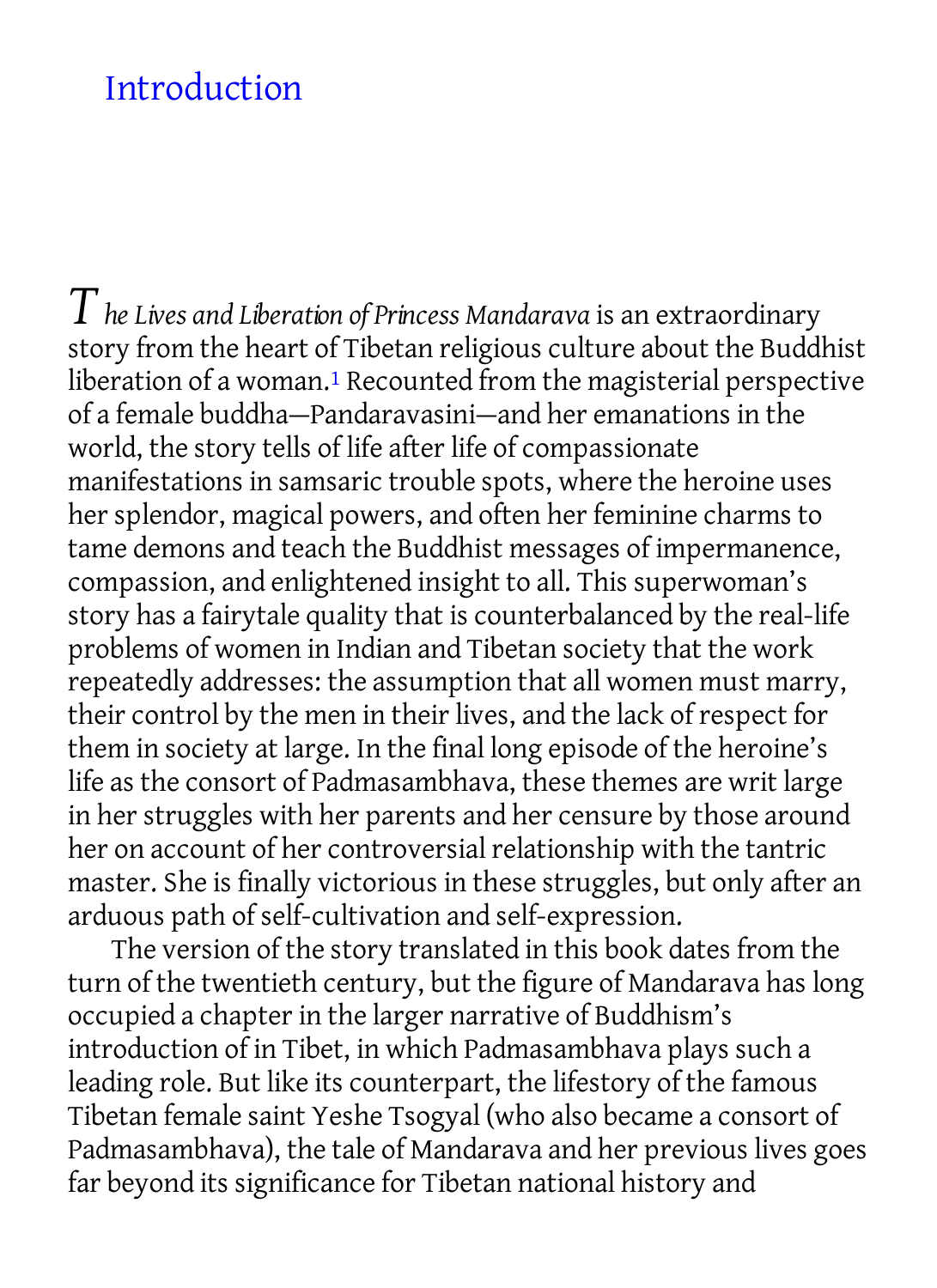identity.[2](#page-264-2) It is replete with messages of encouragement for women of many Buddhist traditions. In order to appreciate the meaning that its exceptional, protofemininist themes might have had for its traditional audience—that is, its readers, male and female alike, as well as the auditors of its oral renditions—some general background in the lifestory tradition in Tibet and in Buddhist literature might be helpful to convey a sense of the history and religious practices of the cultural milieu from which the work originates.

All lifestories in Buddhist literature model themselves on the lifestories of the Buddha, which began to be written by the first century B.C.E. Most importantly, the plot of Shakyamuni's lifestory, his steps to buddhahood and his enlightened activity thereafter, set the standard for all exemplary Buddhist lives. Mandarava's own story shares this basic orientation. The work translated here recounts how she first achieved enlightenment in the distant past as the buddha Pandaravasini (chapter 2). The process seems to be repeated in her last lifetime as Mandarava when she achieves the status of an immortal awareness holder (vidyadhara, rig 'dzin) after rigorous training at Maratika (chapter 30) and then wins the ultimate rainbow body at death (chapter 37). The explanation for the repetition may be that Mandarava's second enlightenment was meant as a display or model for others on the path. In any event, it is the lifestory of Mandarava that is recounted in most detail in this book and that serves most prominently as an exemplary life for the student. Many of its moments repeat similar moments in the lifestories of the Buddha: her deliberate choice of parents; the auspicious dreams of parents and other significant indications at her conception; her precocious words and signs of advanced realization at birth; the sights of old, sick, and dead people that disillusion her and inspire a renunciatory attitude; her escape from the palace and periods of ascetic practice; her later efforts to teach and train. The parallel of her story with that of the Buddha is especially obvious in the overview summary that the text itself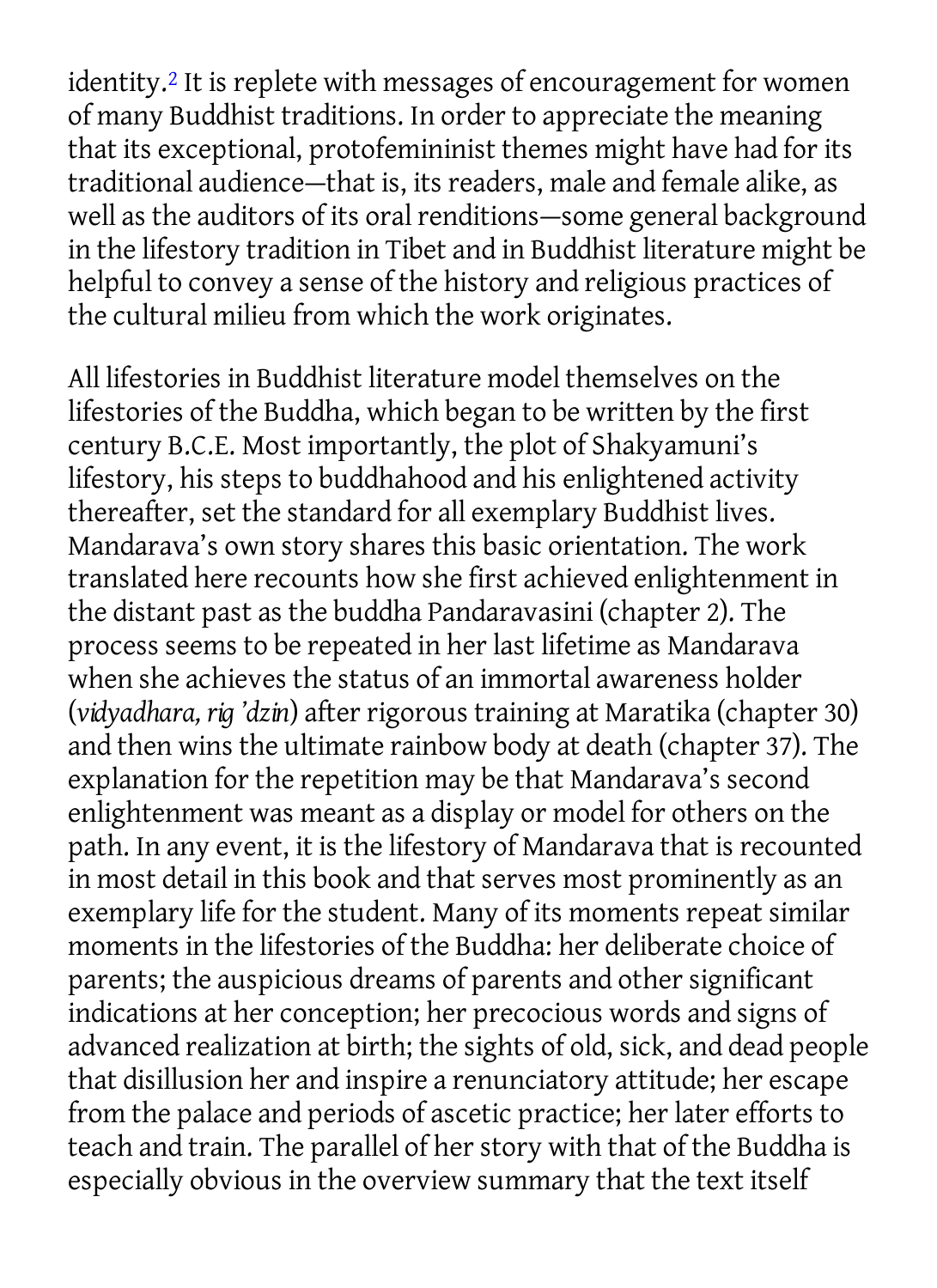provides at the close of chapter 1. When the reader recognizes these elements as typical themes in the lifestory of a Buddhist saint, it becomes an important sign that the life being told is going in the same direction and that the protagonist too is a Buddhist saint. Such conventions structure the large proportion of hagiographical and biographical literature in Tibet—a genre that, significantly, is labelled "full liberation [story]" (rnam thar). Hundreds of such works were produced in Buddhist Tibet; it is important, first of all, to place the work translated in this book within that tradition.

The impact that the story of liberation has on its readers and hearers has been given paramount importance since the inception of lifestory literature in Buddhism. The point was made early on in this tradition that the entire purpose of the Buddha's life was to demonstrate to others the paradigmatic steps on the path to enlightenment. The Buddha's own life in fact was characterized as repeating a basic pattern already in place in the lives of buddhas of past eras. In turn, it was projected that others who reached his level of buddhahood would subsequently go through much the same process. This expectation is then confirmed when elements in his lifestory are repeated in the lifestories of so many saints in Buddhist literature, as we see in the present work.

In Tibetan literature, the lifestory of an enlightened master is also said to have a positive impact by causing marvel and wonder in the reader. This is the expected response to narratives of fantastic powers, intergalactic travel, and scintillating meditative experience. Such features were well known in Indian story literature and became prominent in the Mahayana sutras and the Puranic renditions of the exploits of the Hindu deities and their avatars. Much of the cosmic, miraculous quality of Mandarava's story can be understood as influenced by this large and heterogenous tradition, as are many other Tibetan narrative cycles. Stories of the founders of lineages are particularly likely to contain such marvelous dimensions; they are certainly central to the cycle of stories surrounding Avalokiteshvara and his manifestations in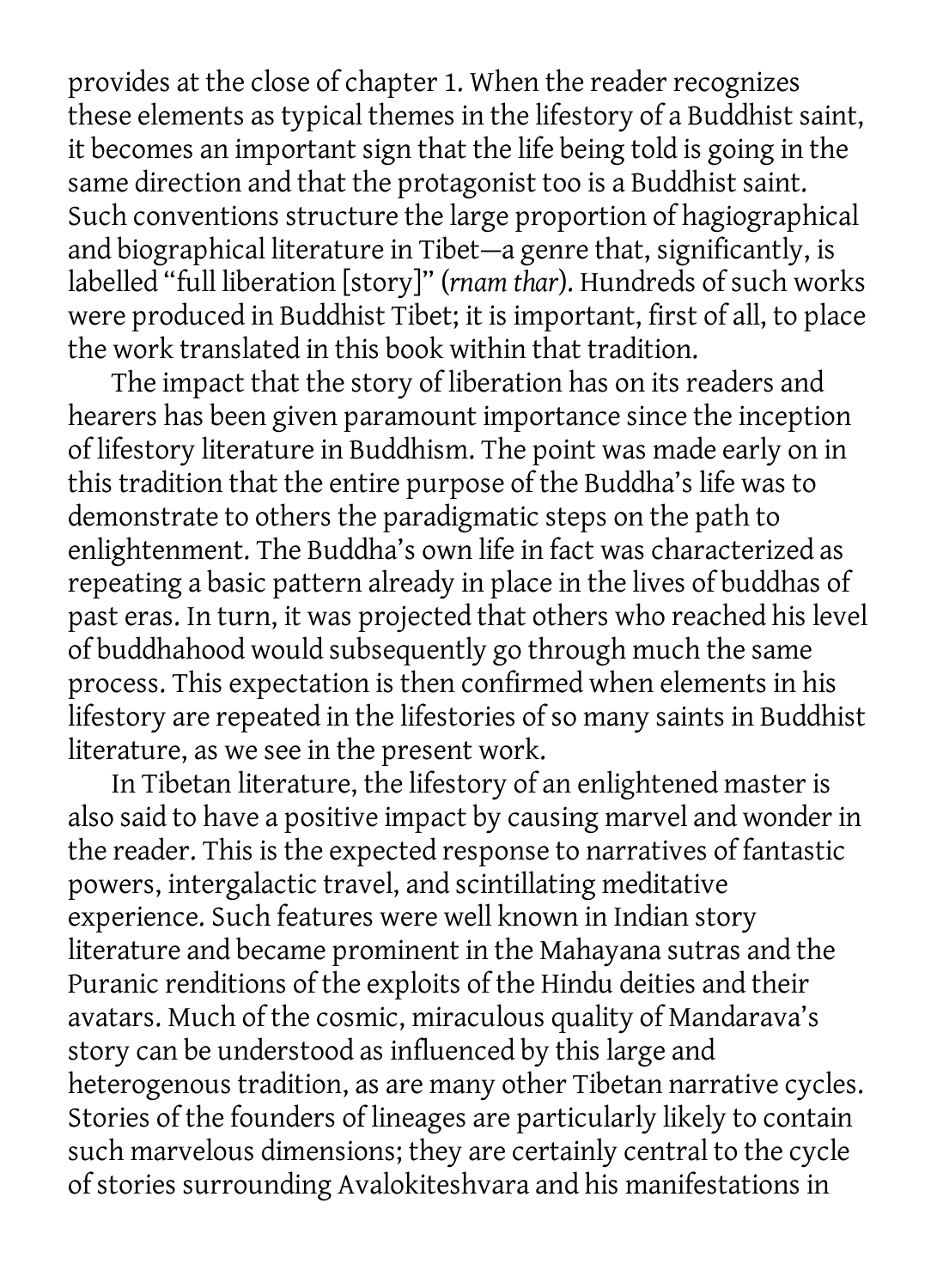Tibet, as well as to the lifestory tradition of Padmasambhava, with which the Mandarava story is directly connected.<sup>[3](#page-264-3)</sup> The idea is that the spectacular vision of a magnificent cosmic heritage will inspire faith in the religious practices the story represents.

But confidence (yid ches, or nges shes), a special notion often invoked in Tibetan discussions of the benefits of reading lifestory narratives, is equally induced by another corner of the biographical tradition in Tibet—namely, that which tends more toward the everyday. Connected, to be sure, to the miraculous tale tradition in Tibet just discussed, some biographical and especially autobiographical writing in Tibet achieves an exceptional level of candor and historical specificity that becomes the source of a different sort of confidence for the reader: it assures one that that one's difficulties are not unique to oneself, and it gives some indication of ways to overcome such obstacles on the religious path. Some of the realistically portrayed family and social problems that the various heroines in Mandarava's stories endure present such role models. Even the most realistic biographical writing in Tibet may strike Western minds as fantastic, not infrequently referring, for example, to the protagonist's past lives, as well as recounting special dreams and epiphanies. Reading this literature always impresses upon the modern student how differently the line between psychic and material realities is construed in Tibetan Buddhist culture than it is in the contemporary West.

A lifestory such as that of Mandarava is seen to possess efficacious powers of its own. The text serves ritual functions; reading or chanting it as a liturgy is an act of devotion to Mandarava, and is even used to invoke her visualized presence. Rehearsing the story enables one to visualize its characters and their world, and this act of imagination in turn evokes important experiences and opportunities for cultivation on the part of the reader/listener. Some sense of the expected effects of such transformations may be gained from pp. 201–2, where it is maintained that, as a result of reading the story of Mandarava, one's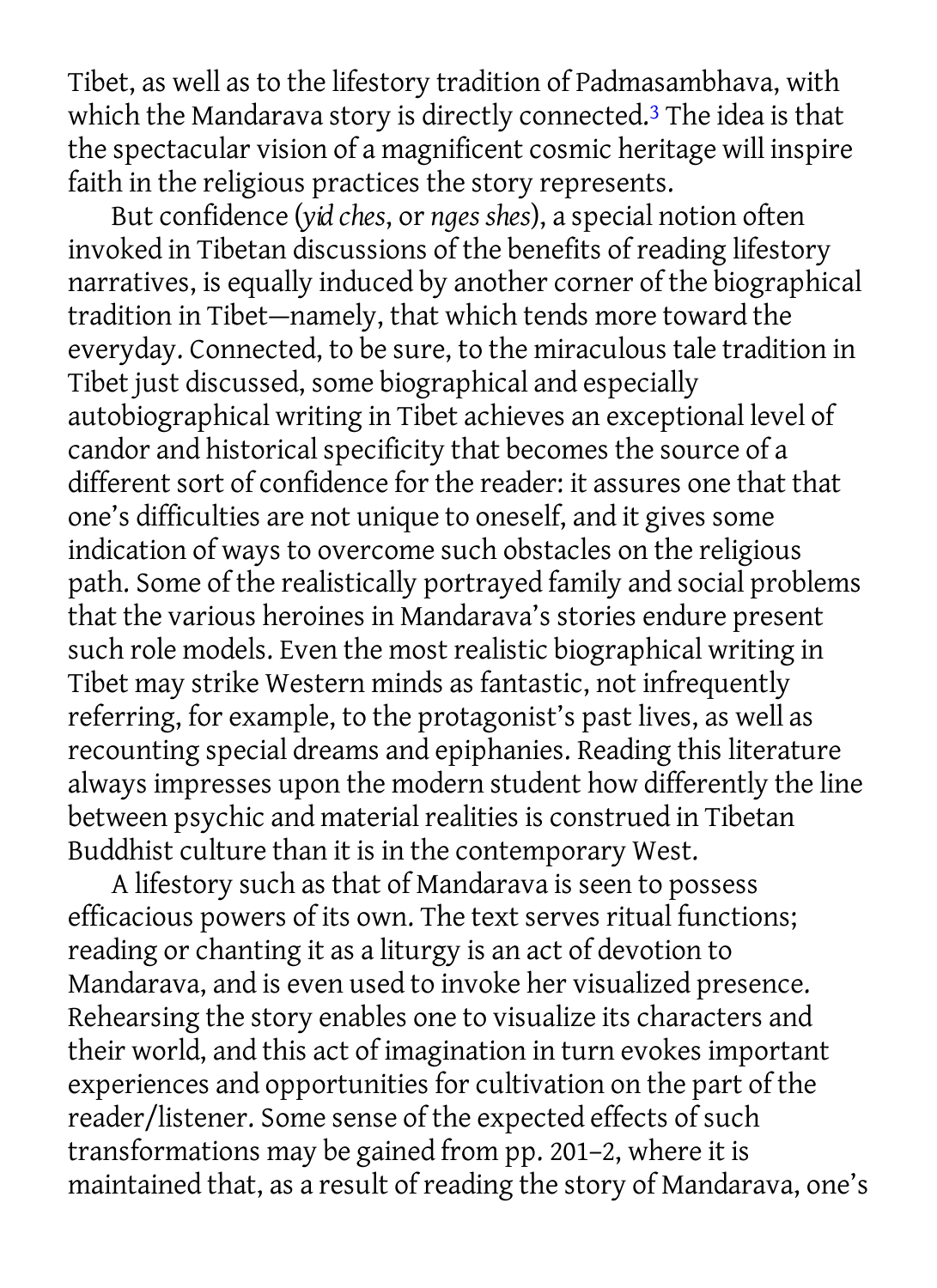wishes will be fulfilled, one will be protected on journeys, evil spirits will be subdued, animals and agriculture will flourish, and even that disease and war will end.

What has been said so far describes the traditional views on virtually all hagiographical or biographical work in Tibetan religion. But what is distinctive about the particular work at hand, the account of the past and present lives of Mandarava? One of its most important features is that it is a story about a female. This can be said of only very few of the hundreds of lifestories in Tibetan literature. Indeed, the principal reason that Mandarava is important to Tibetans at all has to do precisely with her gender. She is never even said to have been in Tibet; her claim to fame, rather, is that she was a consort of Padmasambhava. And since Padmasambhava is probably the most important Buddhist teacher in Tibetan history, we need to note, first of all, that it is the lore surrounding Padmasambhava that provides the basic framework for the story of Mandarava.

Invited to Tibet to tame its wild demons by the eighth-century King Trisong Detsen, Padamsambhava was a tantric master from an area of northwest India commonly called Oddiyana. Although several previous Tibetan kings had established some connections with Indian, Chinese, and other traditions of Buddhism, the powerful ruler Trisong Detsen is said to have been bent upon establishing it as the state religion. However, the scholarly Indian abbot Shantarakshita whom the king invited to Tibet was unable to impress and convert the anti-Buddhist factions (especially those in the spirit world) that opposed this conversion. The story goes that the learned abbot then recommended Padmasambhava as a master with the right charisma and power to handle the volatile Tibetan situation. Padmasambhava's hagiography is replete with graphic descriptions of his suppression and taming of Tibet's fierce spirits as he crosses the border from Nepal, not to mention his subsequent wrangles with the conservative Tibetan aristocracy. He finally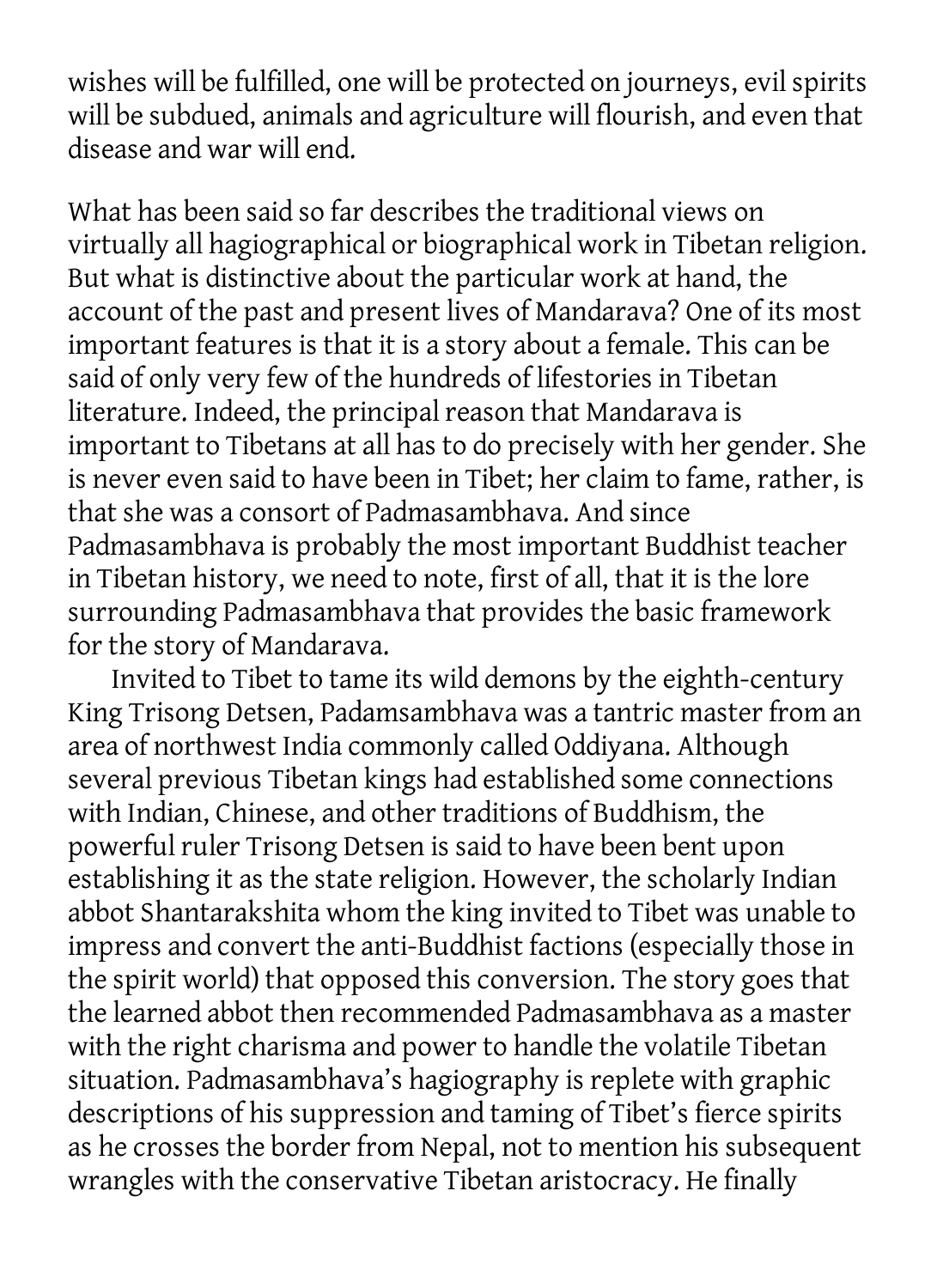succeeds in initiating the king and some of his retinue in several key tantric traditions and leading them through a series of esoteric meditations at the mountain cave retreats in central Tibet. Some of these meditations involve sexual yoga, and Padmasambhava takes as his principal consort and disciple in these yogas the Tibetan lady Yeshe Tsogyal, who had been one of King Trisong Detsen's own queens. It is also Yeshe Tsogyal who helps Padmasambhava hide many treasure texts (gter ma) in Tibet, earmarked for future generations, before the master at last leaves Tibet.

Mandarava plays little part in these events, but her story is sometimes told in the earlier chapters of Padmasambhava's lifestory, when she was his consort in India, prior to his sojourn in Tibet.[4](#page-265-0) Since she has no apparent relation to Tibetans, one might wonder why her story is told at all, and particularly how she came to be the protagonist of the elaborate version of her present and past lives that is translated in this book; many other characters appear in the story of Padmasambhava whose full lifestories never appear. A significant part of the answer to this question revolves around the fact that Mandarava is female. Even if we were to regard her story only as an embellishment of the Padmasambhava narrative cycle, the fact that what provides this embellishment is female is most striking.

Many contemporary scholars are coming to believe that much of the impact that Padmasambhava is portrayed as having in Tibet relates to his transmission of the controversial techniques of tantric yoga to Tibetans; and a large part of what Padmasambhava represents to Tibetans has to do with his virtuosity in the practices of consort yoga. In particular, his liaison with the Tibetan queen Yeshe Tsogyal importantly sets the stage for the subversion of the traditional forms of patriarchy, kinship structures, and power relations that ensued as tantric religion gained sway in Tibetan culture. And although for Tibetans Padmasambhava's relationship with Yeshe Tsogyal is one of the primary markers of this cultural transformation, the fact that he also is depicted as having taught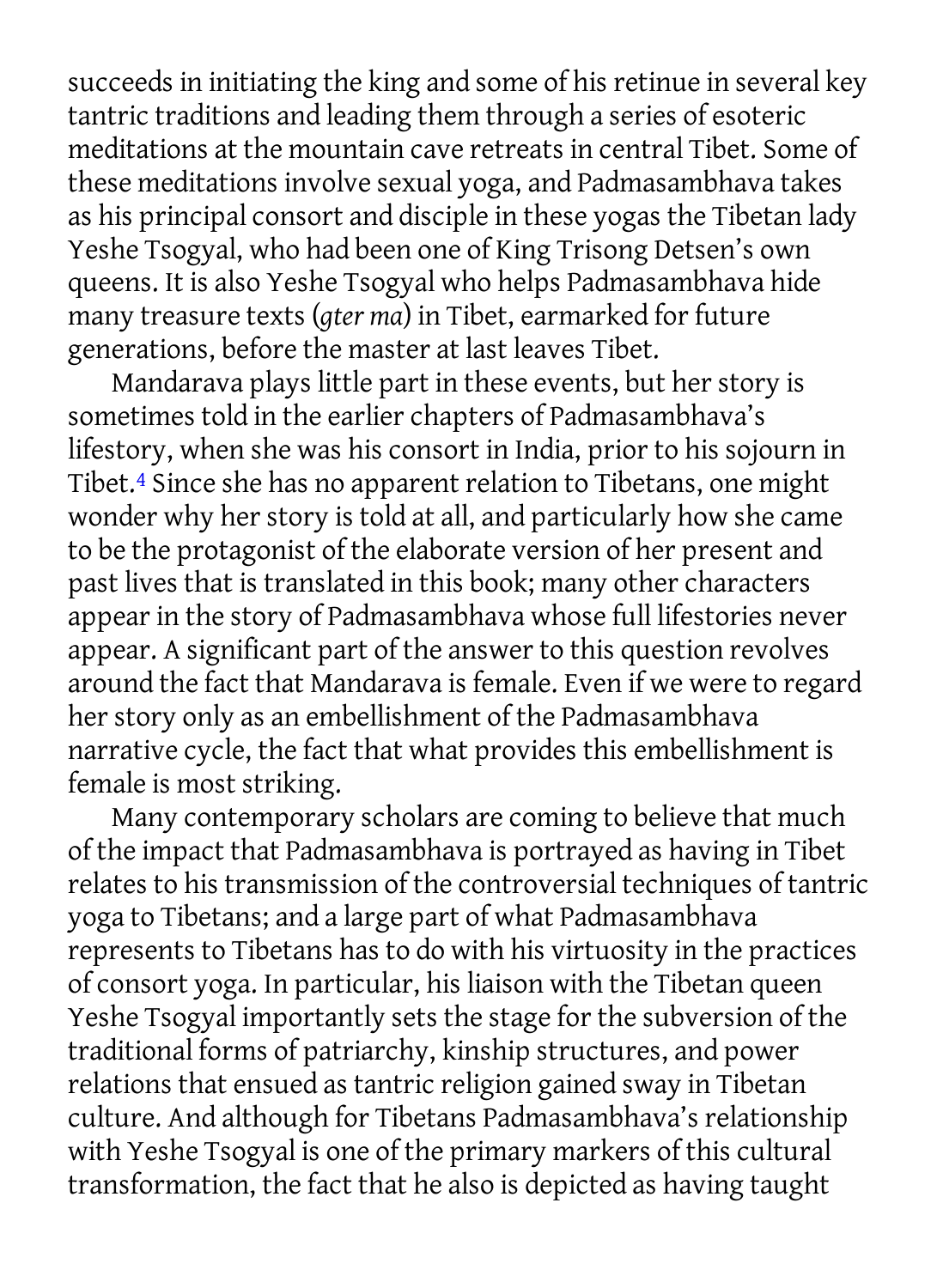and practiced consort yoga with many other women only reinforces his image as the master of this esoteric tradition. As a very common Tibetan prayer says, Padmasambhava ever has "many dakinis circling around him." Dakini is a polysemous category of female figures, sometimes referring to goddesses, sometimes to human women, in tantric Buddhism. Mandarava, devoutly called the "head of one hundred thousand dakinis" in the opening to the current work, is the other main consort of Padmasambhava, the Indian counterpart of Yeshe Tsogyal. This is a key element of Mandarava's claim to fame in Tibet.

However, the Tibetan reader's interest in the story of Mandarava and her status as a dakini is not particularly motivated by a desire to glorify the legacy of Padmasambhava; her female gender has a great significance of its own. That is, Mandarava is a female heroine in her own right, and it would be accurate to say that her connection with the famous Padmasambhava serves to enhance her image, rather than vice versa. The function of Mandarava as a female heroine is most appropriately understood in light of the large numerical gap between the precious few female Buddhist heroines in Tibetan literature and lore and the much more numerous male heroes. Like the separate lifestory of Yeshe Tsogyal, the story of Mandarava translated in this book helps fill that gap by providing detailed narratives of what the life of a female Buddhist practitioner might entail and what a powerful female saint is like.

The female model presented by the story of Mandarava differs in significant respects from that of Yeshe Tsogyal. The latter, by virtue of being Tibetan and, relatively speaking, a much more historically locatable figure than Mandarava, is a more accessible role model with whom Tibetan female readers might identify than is the foreign and—certainly in this version of her story—far more deified figure of Mandarava. In some respects we might compare Mandarava's story more profitably to that of the female bodhisattva Tara. That narrative places at its the center the possibility of female enlightenment, as a counter to the view prevalent for several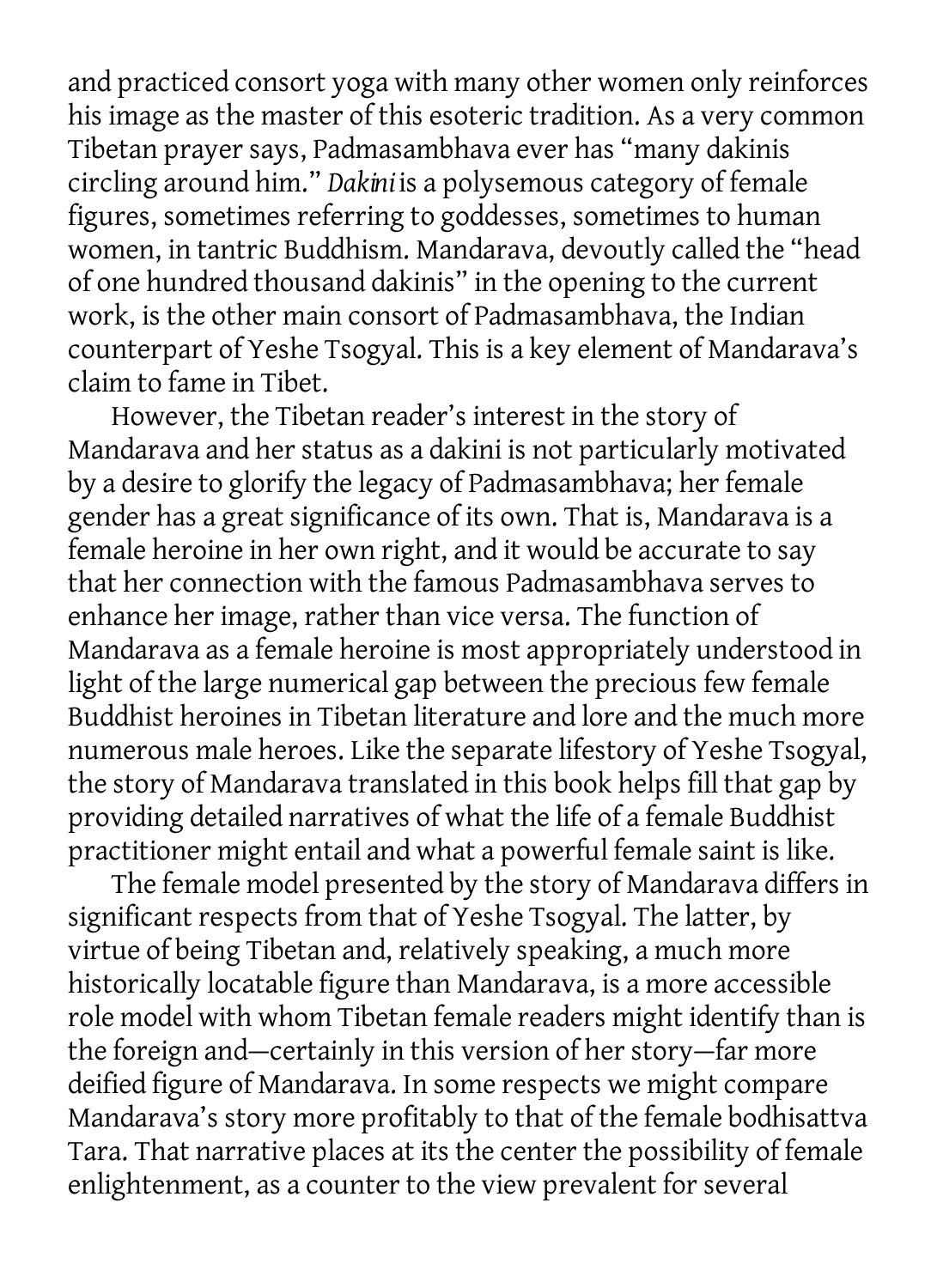centuries in many sectors of the Buddhist world that buddhahood was limited to males.<sup>[5](#page-265-1)</sup> Clearly in protest of that view, Tara constructs her initial vow to achieve buddhahood specifically to include the rider that in all of her future lives on the way to this goal she will always be female and attain the final fruit in a female body.[6](#page-265-2) Mandarava's story of past and present lives instantiates this same goal: in all of the incarnations recounted here she is always a female, often struggling with typical female problems on the path, achieving enlightenment as a female buddha, and then manifesting herself as a female goddess/buddha to accomplish her many compassionate projects to help other sentient beings. In many ways, then, we can say that the Mandarava story, like that of Tara, has universal messages for all Buddhist women and is less tied to a specifically Tibetan cultural matrix than is the story of Yeshe Tsogyal, even though the latter also has universal messages for women as well. But in other respects the Mandarava and Yeshe Tsogyal stories have more in common, both going a great deal further than the story of Tara in drawing out the particular problems of female life on the one hand and in suggesting ways to capitalize on distinctive female virtues for Buddhist purposes on the other. The Mandarava and Yeshe Tsogyal stories also share a deep root in tantric practice and mythology, with very particular lessons to teach their readers about the nature of the dakini figure and her relation to her teachers, her consorts, and her disciples.

In considering all of these questions about the models and messages of a work like the lifestory of Mandarava, we must continue to wonder to what degree those messages were meant to inspire a female audience in particular, and whether the story's images were fashioned specifically as models for female identification, and to what extent, on the other hand, these served to edify all readers, regardless of gender. Such a question cannot be answered precisely for a variety of reasons, not the least of which is the current lack of sufficient historical and sociological information. But we can at least be sure that, given the many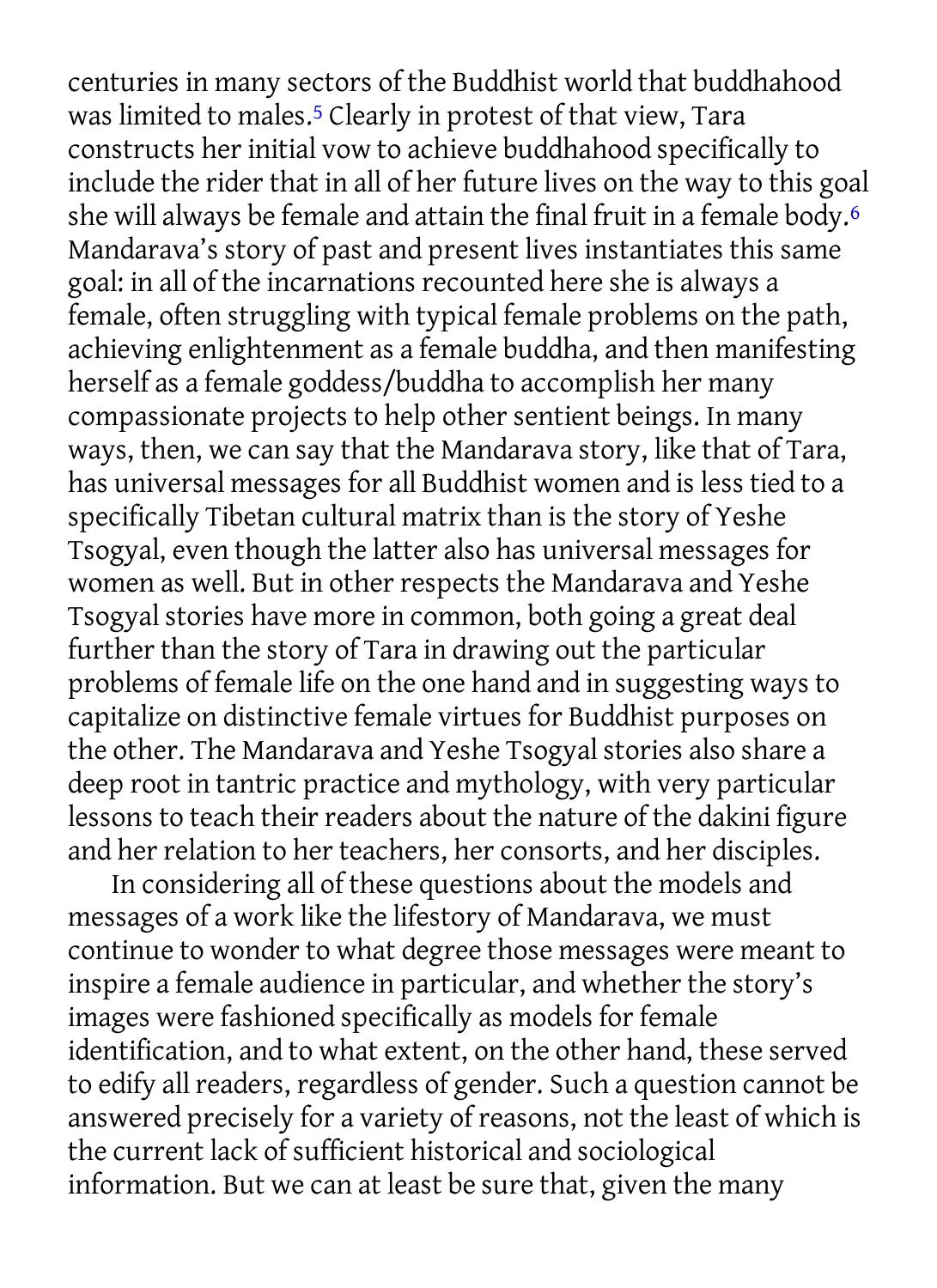feministic themes in the work, the creators of the story of Mandarava clearly had gender-related issues in mind.

The work translated in this book is classed as a treasure text, a genre that has been fostered by a long tradition of treasure discoverers (gter ston). Such visionaries claim to recover works that were previously concealed by Padmasambhava and several of his close disciples back in the late eighth or early ninth century. This particular text's status as a treasure is made explicit at the beginning and end of the work (see pp. 19–21, 203), where it is stated that Mandarava's story was originally conveyed by Padmasambhava to Yeshe Tsogyal, King Trisong Detsen, and his court. Yeshe Tsogyal in turn records and hides the work, as she is said to have done for most of Tibetan treasure literature.[7](#page-265-3) On the occasion of the burial of a treasure, a prophecy is typically uttered regarding its future revelation. In the present case, several versions of the treasure are mentioned, each of which is predicted to be discovered by a particular discoverer. The discoverer of this particular version (the "intermediate version:" see p. 204) is a yogin named Samten Lingpa, who probably was born in 1871 (the "iron sheep year"). Unfortunately there is not much information available about his life, but it is known that soon after his revelation of the story of Mandarava, he appeared in the village of the family of the maternal grandmother of Khanpo Palden Sherab and Khanpo Tsewang, two scholars from Riwoche in eastern Tibet now living in the United States. His treasure text was later edited by Dorshul Tsewang Tendzin (mentioned on p. 205), at the time the main lama of Gochen Monastery, which is also the home monastery of the Khanpos. The relationship between that lama and the treasure discoverer is described briefly at the end of this work.

As already indicated, however, stories about Mandarava had long been in circulation before the revelation of this particular version. They are often recounted in the course of relating the life of Padmasambhava. One of the earliest summaries of her lifestory is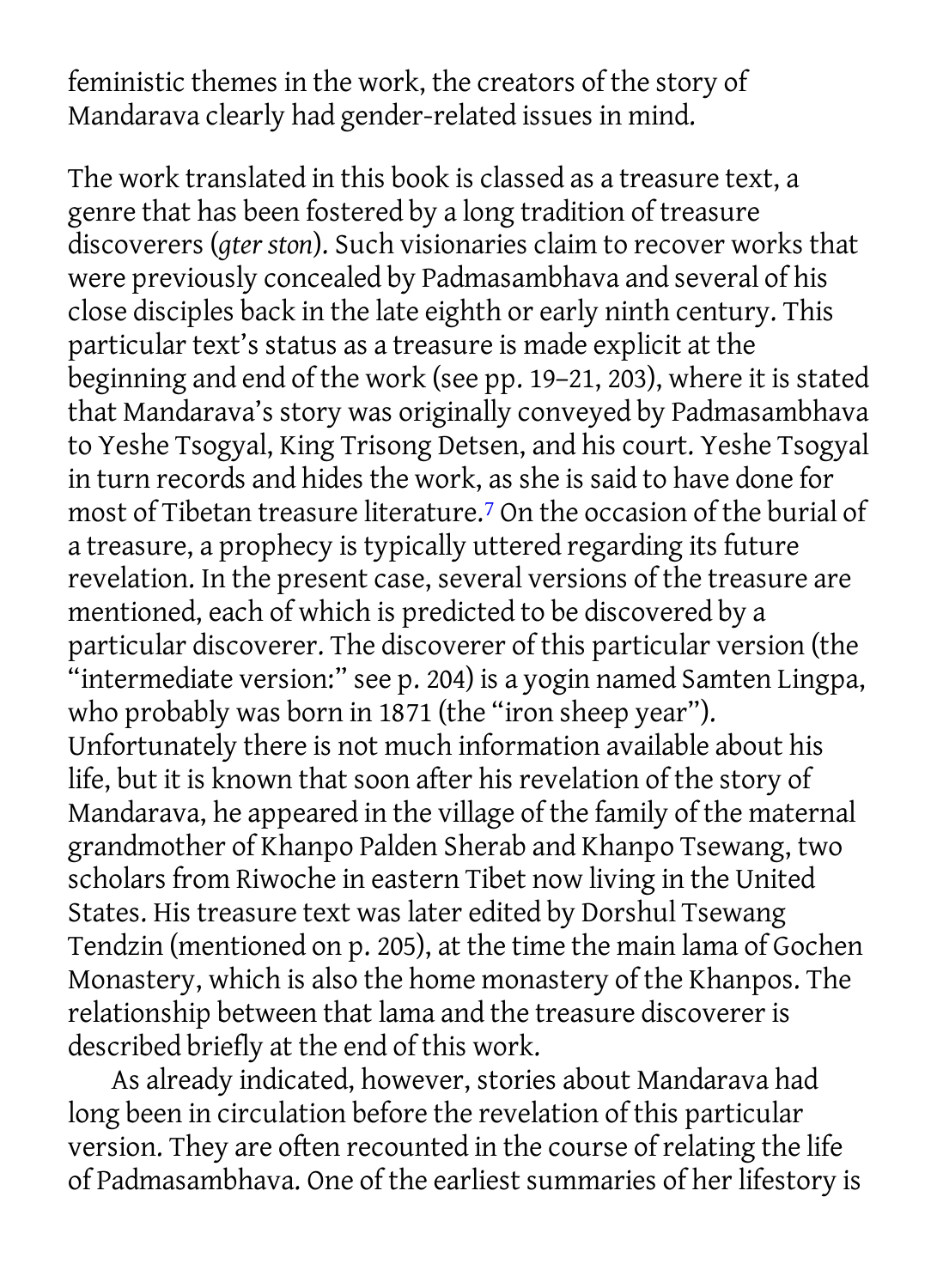given in the 12th century treasure discoverer Nyangral Nyima Ozer's hagiography of Padmasambhava. Other material can be found in the treasures of Orgyan Lingpa and Sangye Lingpa (both fourteenth century) and Padma Lingpa (fifteenth century); several other versions are referred to in the final pages of the current work.[8](#page-265-4) Scholars have not recognized any independent evidence from Indian sources of a woman named Mandarava, not to mention any of the previous lives that are detailed in the current version of her story. Nonetheless the text contains allusions to a fascinating array of places and persons—some historical, some mythological in the Indian subcontinent, and for the careful historian this work would surely provide many hints about the sacred geography and political actors of India's tantric Buddhist period.

Although the known versions of the lifestory of Mandarava from the Tibetan treasure tradition follow the same overall outline, details vary. Few contain the accounts of her previous lives that are provided by Samten Lingpa's version. This narrative, spanning eons (see the summary of the episodes on pp. 195–201), is framed as the enlightened emanations of the female buddha Pandaravasini (Tib. Gökarmo), "She in White Garments," the consort of the famous buddha of the Western Paradise, Amitabha. In an important sense Pandaravasini is the true identity of Mandarava, although on occasion this strict identity is blurred when, for example, in chapter 22 Mandarava encounters an epiphany of her enlightened side as Pandaravasini, seemingly a separate figure.

The first eleven chapters of the work describe various previous lives of Mandarava, including the one in which she originally attained enlightenment as a buddha, followed by subsequent emanations in a variety of realms to teach a variety of types of beings. Many other lives than could be detailed are alluded to in the eleventh chapter, including a life as the goddess Singmo Gangadevi during the time of Shakyamuni.

The remainder of the text describes the life in which she is Mandarava, the consort of Padmasambhava. It would have taken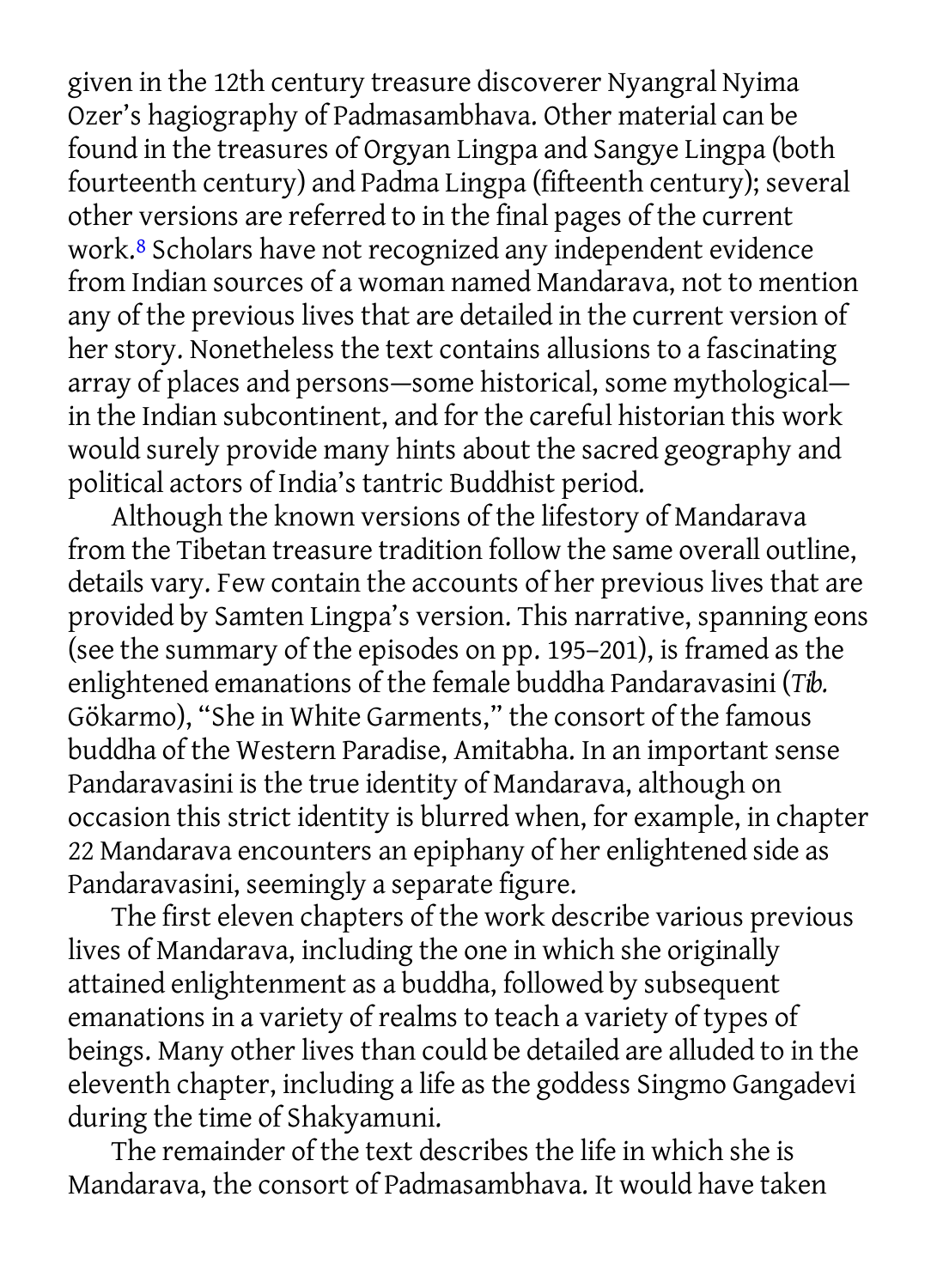place not long before the text's imputed recording by Yeshe Tsogyal. The account commences in chapter 12 by returning to the grand purpose of Mandarava's existence, which, significantly, is connected both to Buddha Shakyamuni and to the establishment of Buddhism in Tibet. It is ultimately related to the emanation activity of Pandaravasini's consort, Amitabha. The conditions of her particular life as Mandarava are traced to a prophecy by Kashyapa (a disciple of Shakyamuni), who predicts his own future life as Padmasambhava, and for whom Pandaravasini is aroused and consecrated so as to emanate herself as Mandarava. She is in this way cast as the true mother of herself, since her grand union with Amitayus produces a seed that descends upon the royal couple in the land of Zahor who are to become her human parents.

Zahor is an area in northeast India, also famous in Tibetan lore as the birthplace of Shantarakshita, and associated with some of the early origins of tantric Buddhism. The beautiful princess Mandarava, who is born to a royal couple in that land, is portrayed here as wise and virtuous. She eschews her many suitors, however, and wishes only to practice Buddhism, for which she finally wins her parents' consent. While in retreat she is visited by the tantric master Padmasambhava and becomes his devoted disciple. Although she and Padmasambhava are persecuted by the conservative countryfolk and Mandarava's parents alike for their seemingly scandalous behaviour, the couple finally vindicate themselves by displaying their magical powers. The final chapters of Mandarava's lifestory recount her sojourns around the Indian religious landscape. She continually cultivates her yogic virtuosity and Buddhist realizations further under the tutelage of Padmasambhava. She also continues to hone her skills in taming beings, just as she had done in her past lives, in places such as Padmasambhava's birthplace, Oddiyana, and the hidden country of Shambhala. On the eve of Padmasambhava's trip to Tibet, she finally passes away after conveying final teachings to her disciples.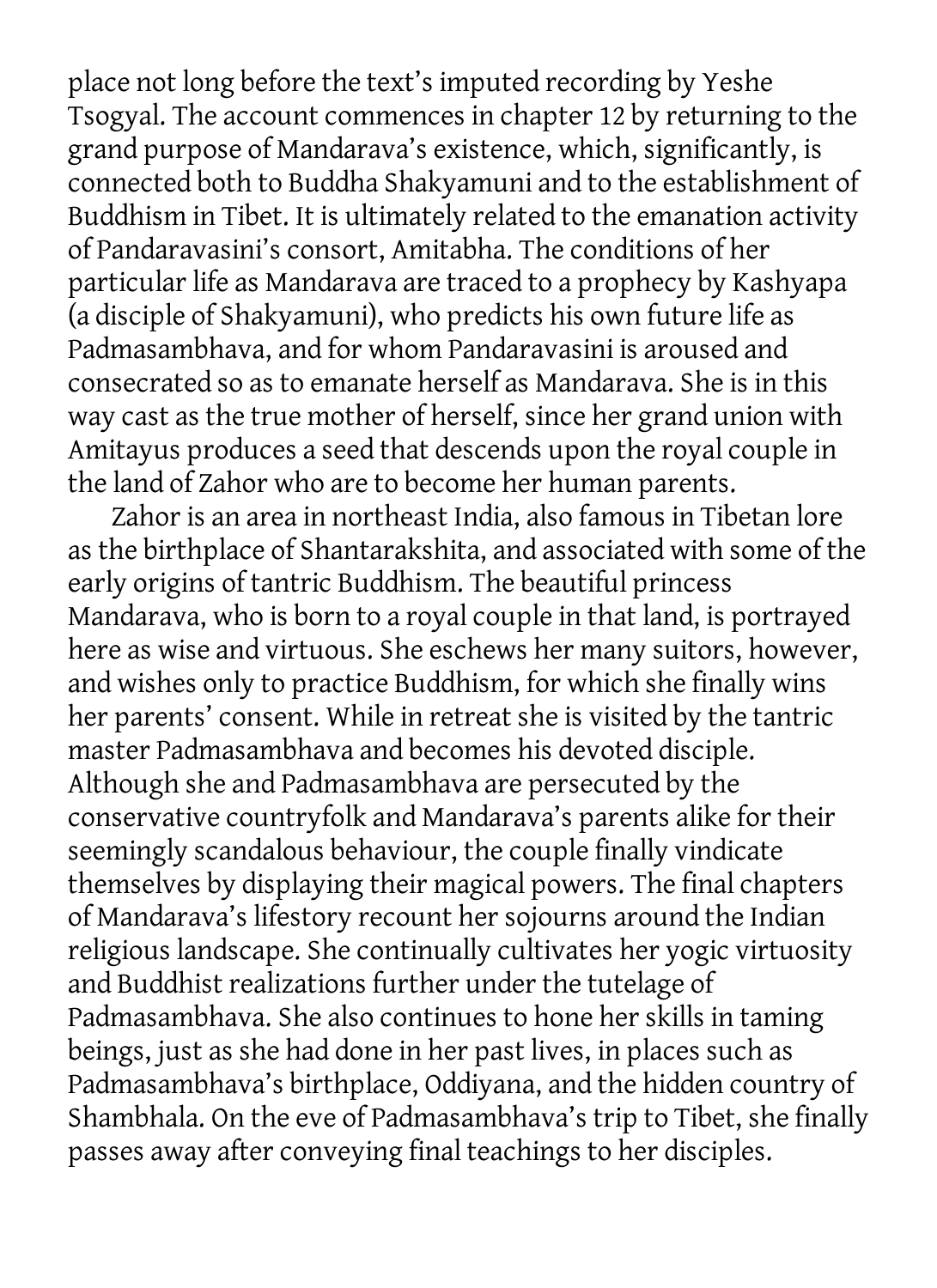A closer look at a few of the details of this story as they are rendered by Samten Lingpa can provide insight into the work's messages about the path of female practitioners of Buddhism, its conceptions of female glory and power, its feminine and in some cases feminist sentiments, and its portrayal of the particular problems that females face in the world of Buddhism.

Perhaps most striking of all the positive images of the female that the work provides is the exceptionally positive characterization in chapter 2 of the womb and the experiences of the fetus therein. In marked contrast to a very standard strain throughout Buddhist literature that pictures the womb as dirty and the source of stain and pain for both mother and child,<sup>[9](#page-265-5)</sup> the current text has the fetus speaking from her mother's womb, attesting to her experiences of bliss, conceiving of her mother's body as a pure realm and the placenta as a source of bliss, warmth, and softness. Attention might be called to the literal meaning of "Pandaravasini" itself, which names the very same "covering of white silk" that here euphemizes the placenta. The meaning of Pandaravasini's name thus suggests a powerful affirmation of the birthing process.

Certainly there is no discomfort with, and indeed a straightforward valorization of, feminine beauty throughout the story of Mandarava. Although she frequently has to take on a wrathful or frightening demeanor in her activities to subdue evil and to teach, her default countenance is one of classical feminine beauty. There seems to be a deliberate point in the repeated references to this virtue, as in chapter 3, where the princess Natyendri is said to have "gentle beauty, smiling face, and melodious speech," to be "lovely to behold," "exquisitely beautiful," and so on. Similar attributes are ascribed to other outstanding female characters throughout the work. A woman who turns out to be the prior incarnation of the famous female Nepalese teacher Shakyadevi is bedecked in jeweled ornaments, the first teacher of Mandarava is characterized several times as a beautiful woman, her precocious fellow female student is a dakini in the form of a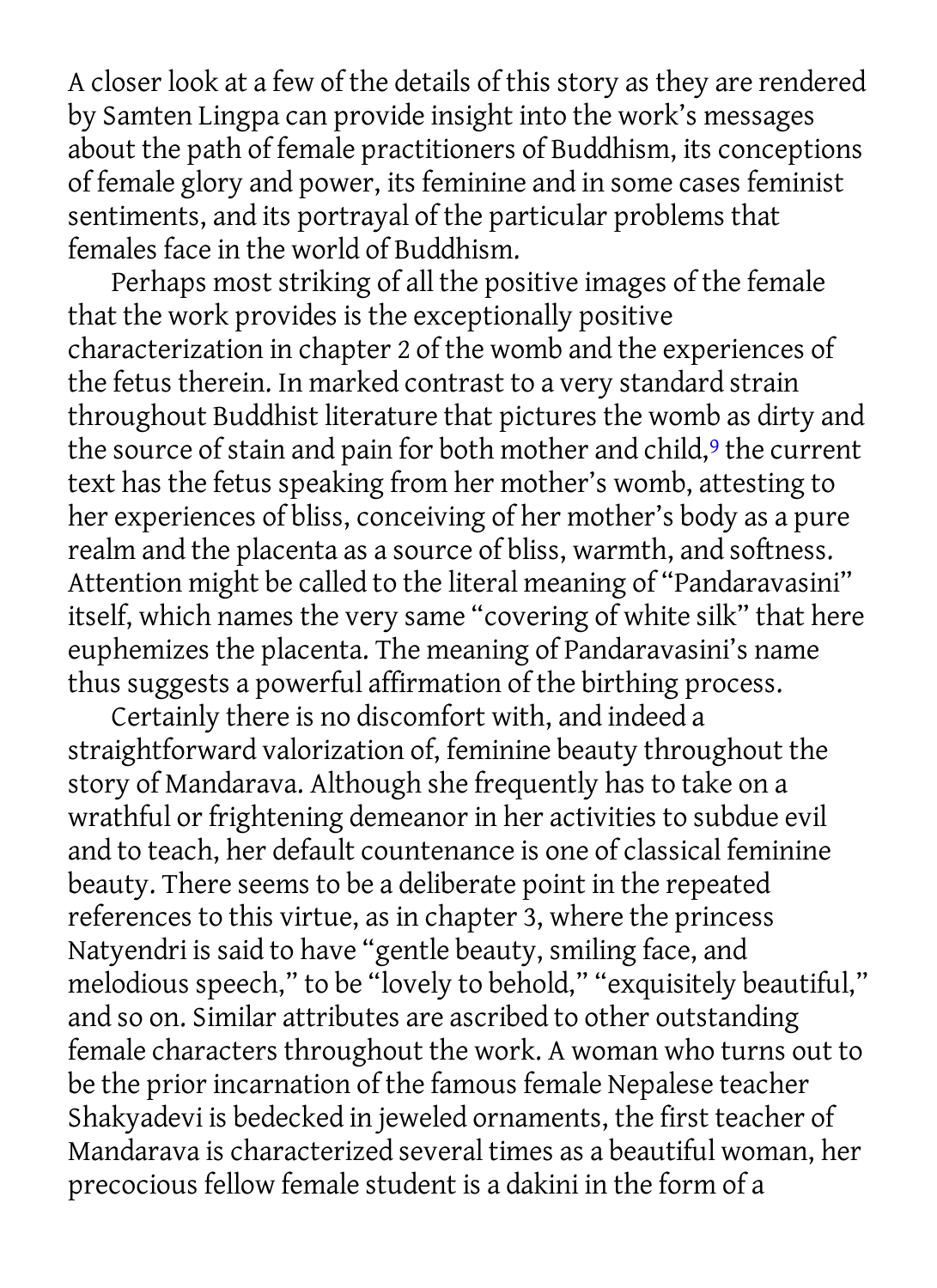youthful maiden, and Pandaravasini herself appears as an intoxicatingly beautiful goddess when she decides to reveal herself as an epiphany to her own emanation, Mandarava.

The very fact that Mandarava has many accomplished and serious female companions, teachers, and mentors itself makes an important set of womanist points. These come out most clearly in the protagonist's own accomplishments. Surely one of the most basic purposes of the work is to show how women can achieve anything—just as well, if not better than—men usually do in Buddhist hagiography. The female incarnations of Pandaravasini are teachers, debaters, and conquerors, overpowering enemies and binding demons by oath—not only by virtue of her wisdom and skill but also through her charisma and even brute strength. This is not to say, however, that all female figures in the text are characterized positively. The work personifies evil in both male and female form; the latter appear in the form of blood-thirsty mamos (an ancient Indic class of terrifying "mother" spirits), cannibal queens, evil dakinis, and other monstrous females. Still, positively portrayed female characters far outnumber their evil counterparts in the work, which outstrips virtually any other example of Buddhist literature in its emphasis upon wise and powerful female figures.

The positively imaged male figures in the story are few. The most prominent one of course is Padmasmabhava himself, and in fact it is in the context of Mandarava's relationship with him that a few hints of womanish weakness on her part can be discerned. For example, when she begs him to take her with him to Maratika, he feels he must warn her that she will need to be strong and courageous enough to retain her "pure vision" even when traveling in frightening environments (chapter 29). Feminine vulnerability in fact sometimes becomes a special burden, and she must even overcome foes who challenge her power by raping her (chapter 32). Still, Padmasambhava continues to assign her realms which it is her special duty to "tame," and several of the final chapters of the work seem to be precisely about her cultivation of the powers and skill to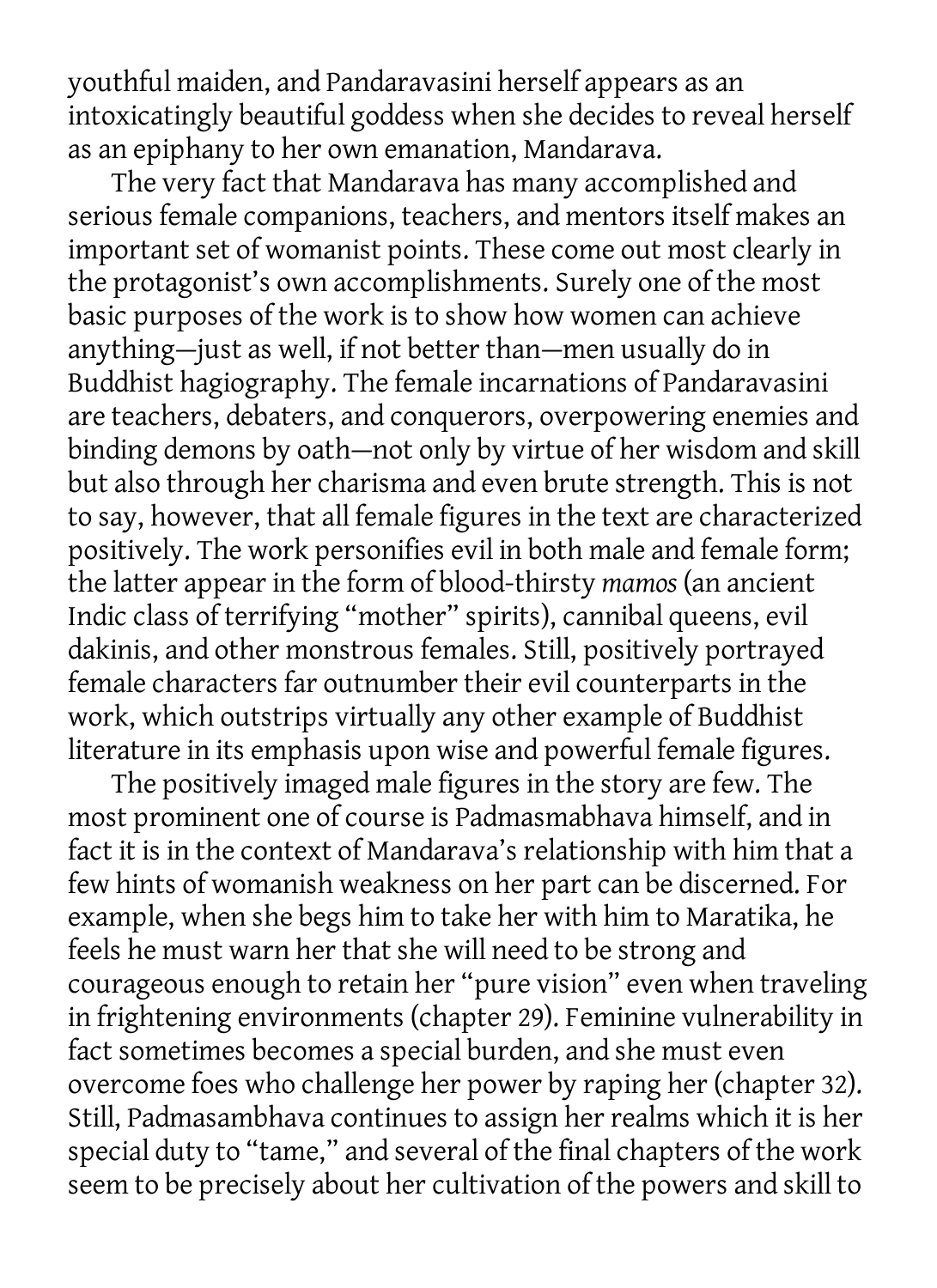tame such realms effectively. But her precocious abilities, surpassing those of the more conventional heroes in the tale, are already more than evident in her early years. One striking example is found in chapter 22, when her wise comments not only convince her father to realize the futility of a war in which he is engaged, but even inspire him to write a letter that ends up causing all of the feuding parties to disarm.

The text's pro-female orientation prefigures what in modern times would be called feminist. On several occasions, wittily playing on the widely-acknowledged preference for sons over daughters in Indian society, the text portrays the birth of a child attended by all the auspicious signs that lead everyone to assume that a son has been born. But no, it turns out that the child is a girl (chapters 4, 16). In another life, the parents even perform rituals so that they will have a son, but they too end up with a daughter—albeit one who clearly is just as blessed and saintly as any boy would be (chapter 10). The text nonetheless overtly recognizes the special limits upon females in samsara (see p. 106–7). Most remarkably, this work rejoins the lifestory of Yeshe Tsogyal in courageously engaging the too-often repressed topic of rape. In the case of Yeshe Tsogyal, the heroine transforms her rape by seven brigands into an opportunity to teach them about the tantric transformation of bliss.[10](#page-265-6) Mandarava instead takes a more defiant stance by deliberately provoking the ridicule and aggression of a group of butchers, displaying herself as a beautiful but husbandless vagrant. When they taunt and then try to rape her, this becomes the excuse for her to manifest herself as a wrathful dakini in order to extract their vow to stop taking the lives of others and to enter the Buddhist path (chapter 34). In addition to showing the heroine as capable of overcoming her male tormentors, this episode subverts the stereotype of the vulnerability of any woman who lacks a husband.

In any event, a strong critique of the conventional institution of marriage pervades the entire text, particularly the section on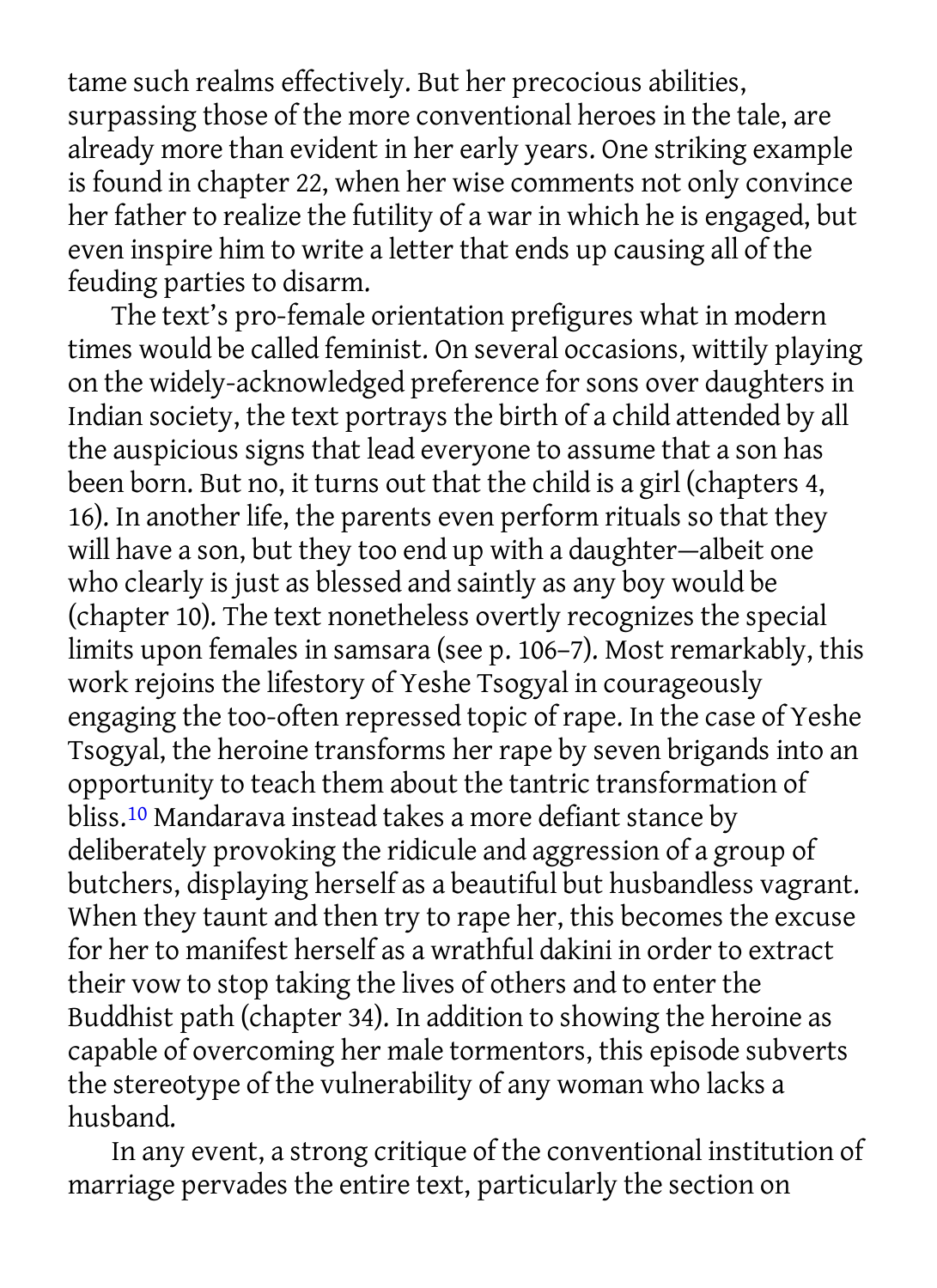Mandarava. This theme is, of course, directly indebted to the monastic orientation of Buddhism overall, evident with respect to women as early as the Therīgāthā.[11](#page-265-7) Like many of the women featured in that Pali account of the first Buddhist nuns, as well as many other female Buddhist heroines, Mandarava's rejection of marriage in favor of her desire to practice Buddhism is resisted by her parents. Thus her propensity for the Dharma simultaneously becomes the occasion for her separation from her parents. It also becomes the occasion for Mandarava to lecture her maidservants on the uselessness not only of husbands, but also of class status and wealth—again very much in line with the overarching antimaterialist stance of the ascetic strand in Buddhism (chapter 20). Mandarava eventually wins her father's approval to be a nun (her mother supports her daughter's wishes more readily), but only after escaping from her parents' home and finding a master to ordain her on her own. Her father still attempts to control Mandarava and to enforce conventional morality by virtually imprisoning her in a retreat house, surrounded by nun attendants but strictly guarded against any male intrusions. The castle is nonetheless penetrated by Padmasambhava, and for the rest of her life she follows the tantric path, rather than one of strictly celibate monasticism. Messages that subordinate the importance of family continue throughout the narrative, as when Padmasambhava lectures on the superiority of the Dharma over blood relatives (chapter 28). This irreverence for conventional norms and sexuality becomes almost humorous when, criticized again in another context for not having a husband, Mandarava's mocking response is to create a multitude of manifestations of herself, all of whom proceed to join in sexual union with all of the men in her presence.

Despite the work's critique of worldly family ties, the religious milieu represented here resolutely affirms the value of tantric consort yoga. The transformation from the celibate to the esoteric path in Mandarava's story is in fact typical of the tantric approach in Buddhism, which insisted that students at the advanced level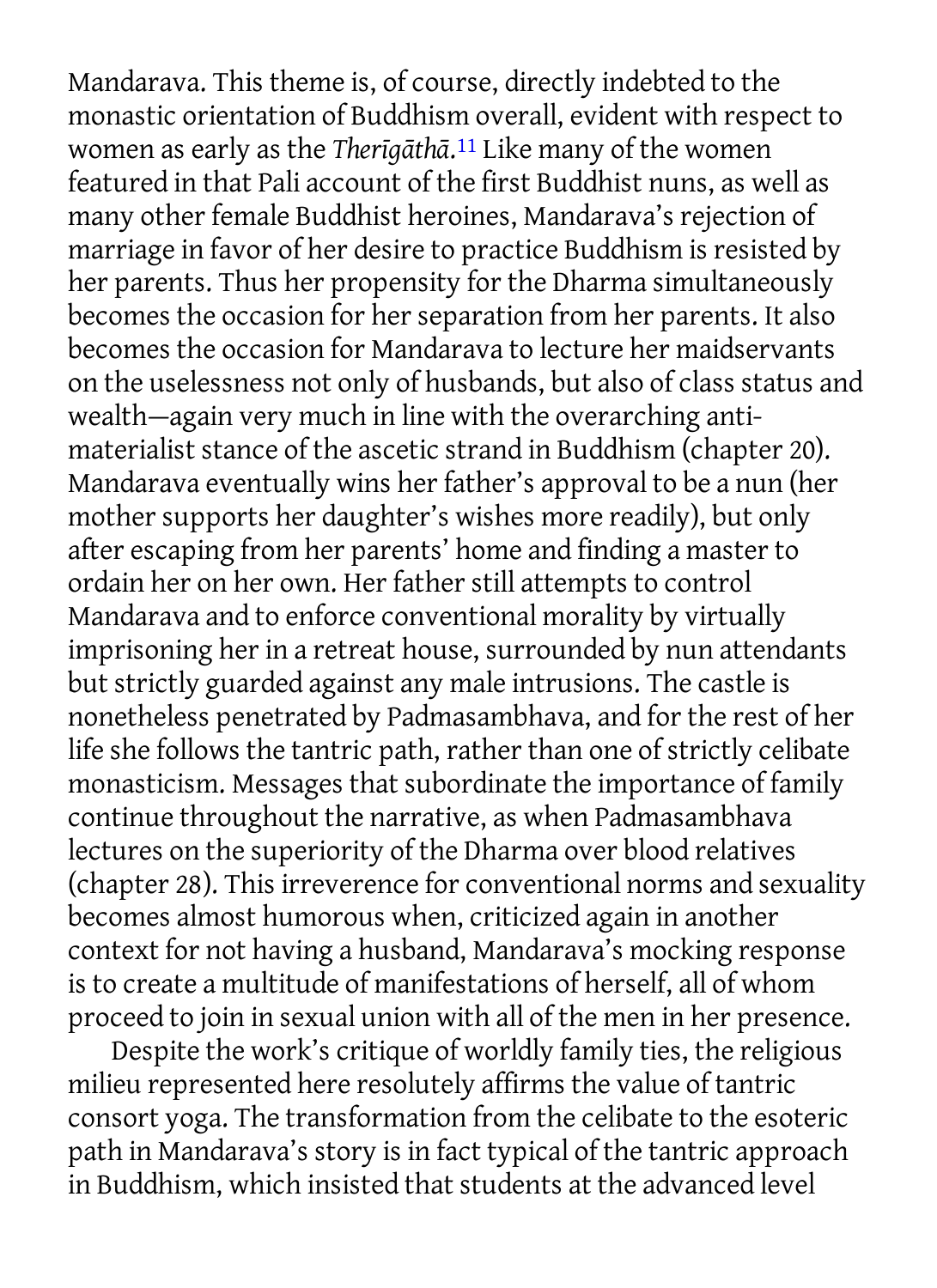should cultivate meditative awareness not only in isolated states of purity, but rather in every conceivable activity in the world. Hence tantric practices such as consort yoga are not only permissible for qualified practitioners, but are even said to be necessary on the path to enlightenment. This is one of the primary reasons for the tantric path's notable inclusion of female figures, in stark contrast to the exclusions of male-dominated institutions in most forms of monastic Buddhism. It is important to note, however, that the esoteric practices of consort yoga cannot be equated with conventional sex; and as already noted, the temporary partnerships entailed by the practice are also not to be conflated with the more worldly institution of marriage.

Nevertheless, the ethos of consort yoga sometimes does seem to translate into a greater valorization of couplehood. Several illustrations of this view are found in the stories of Mandarava's past lives, where royal couples are conceived of as acting in enlightened concert to benefit their subjects. In one past life, Mandarava exploits the acceptability of couplehood to achieve her own Buddhist aims, using her feminine charms to convert the prince who has fallen in love with her and promising to marry him only if he would change the evil ways of his kingdom. But the most sustained defense of the value of enlightened couplehood is found in Mandarava's own story, indeed in the explicit context of consort yoga. Although the text clearly acknowledges the disapproval that most conventional Buddhists would have had for her daring relationship with Padmasambhava, the cowherd who reports the couple's activities and the king who attempts to punish them are humiliated and shown to have been in the wrong. Mandarava is especially furious with her father for not recognizing the holy character of her tantric mate, to whose male body and beauty she defiantly sings an elaborate song of praise.

Mandarava goes on to receive detailed instructions in all of the relevant techniques of tantric yoga in Maratika cave in Nepal. The realizations she achieves in accordance with Padmasambhava's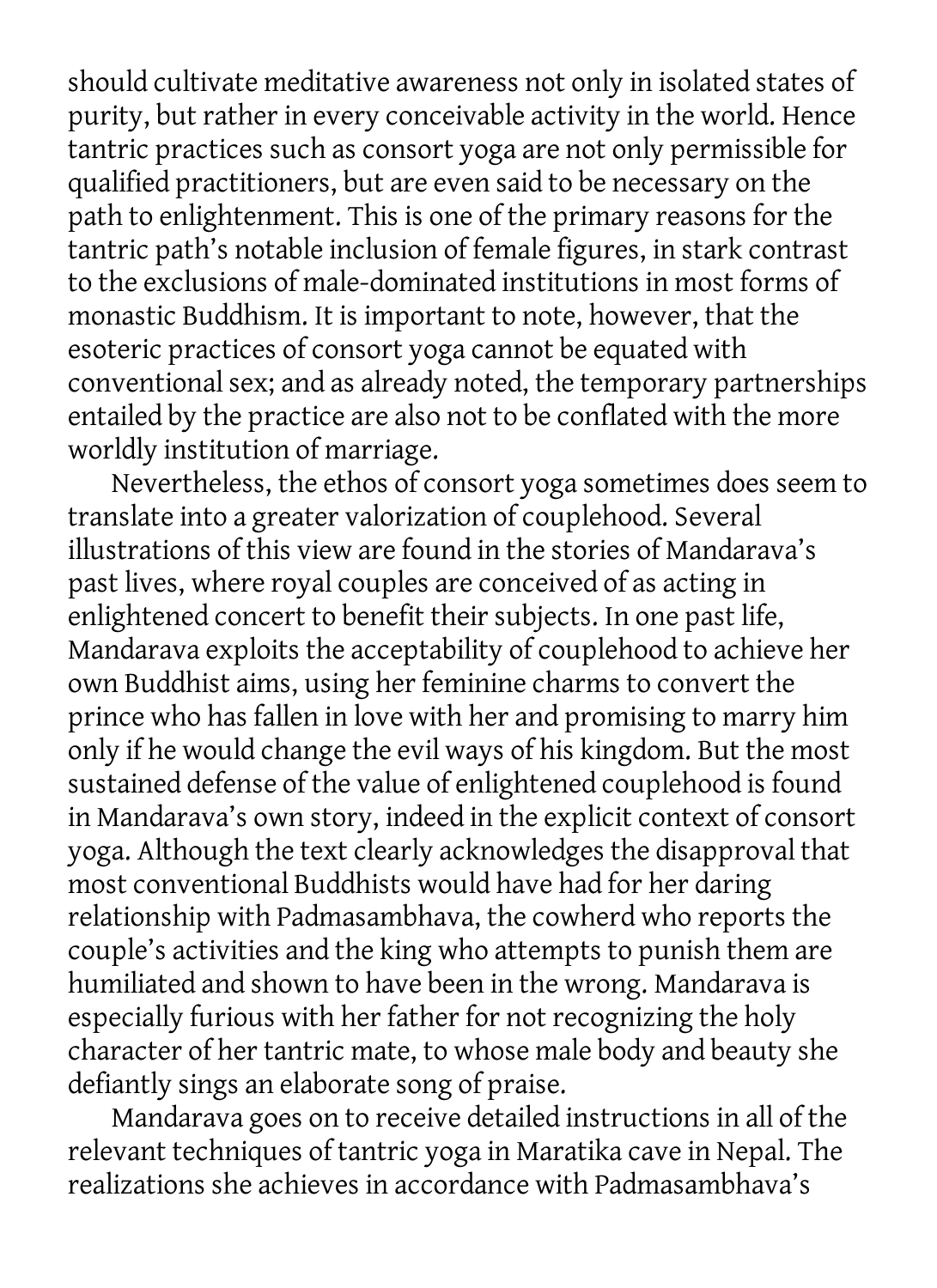instructions are at the heart of the demonstrations of skill, charisma, and power that she displays in the final chapters of the work. In the end, her story presents its readers with a complex image of a woman engaged in a difficult process of self-cultivation. That the story is mythologized and deifies its characters reflects the religious vision of which it is a part. What would have been most striking to its traditional readers is the strength of its resolutely feminine heroine, who carved out a distinctive way to travel on the classical tantric path. Although we lack precise knowledge about the community of practitioners in the circle of Samten Lingpa, the discoverer of this work, we can assume that both the men and the women who were in that tantric circle took special inspiration from the exceptional hagiography revealed by their master.

Janet Gyatso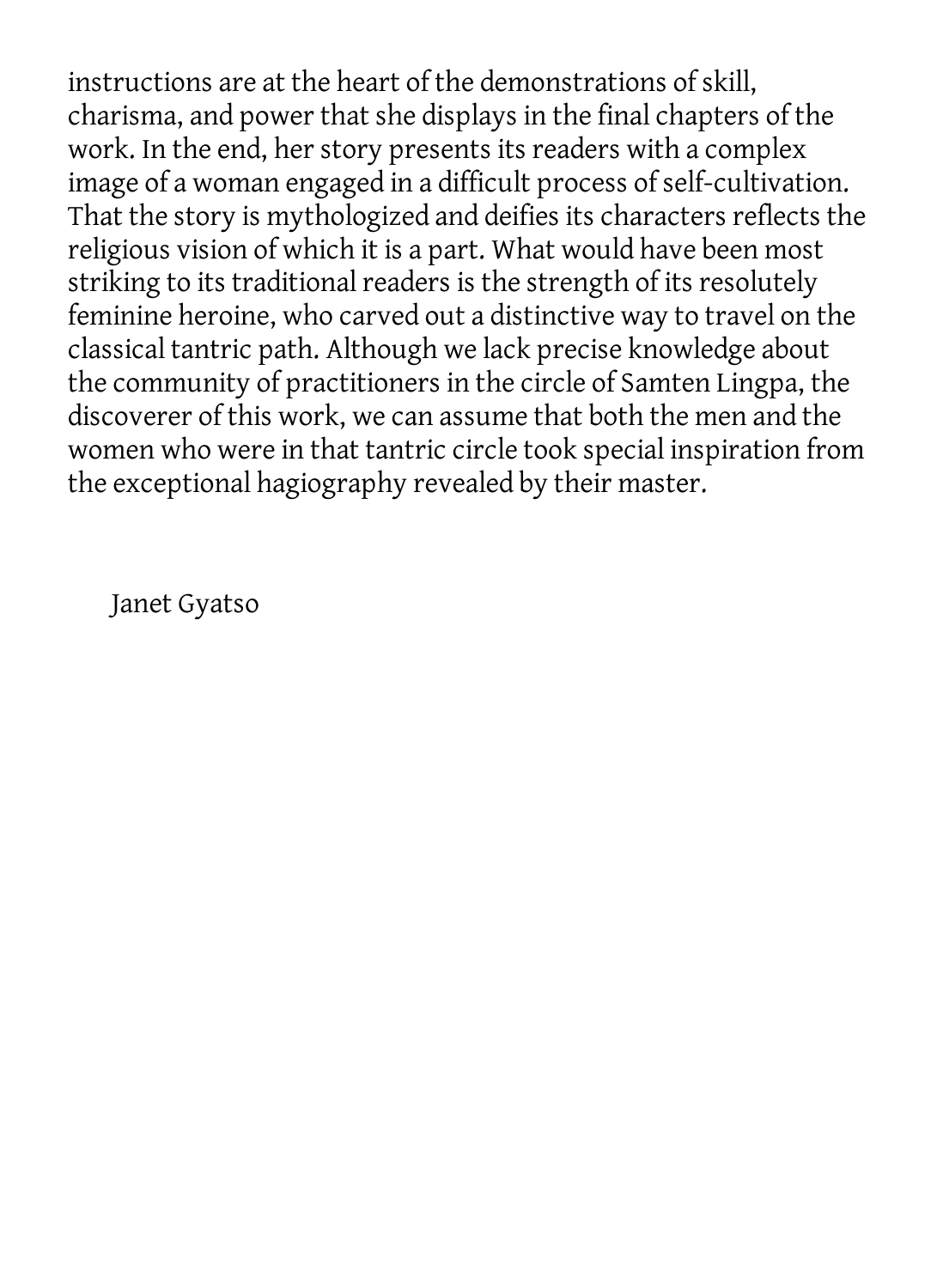# The Lives and Liberation of Princess Mandarava

弩

Daughter of the King of Zahor, Sister of the Divine, According to the Oral Instructions of Guru Padmasambhava called

A Precious Garland

or

The Origins of the Queen of the Dakinis, Upholder of Secret Mantra

The Chronicle of Dungmen, Goddess of Life

The Lives and Liberation of the Dakini Paltrengma: Queen of One Hundred Thousand Dakinis

弩

NAMO SHRI MAHADEVI DAKINI!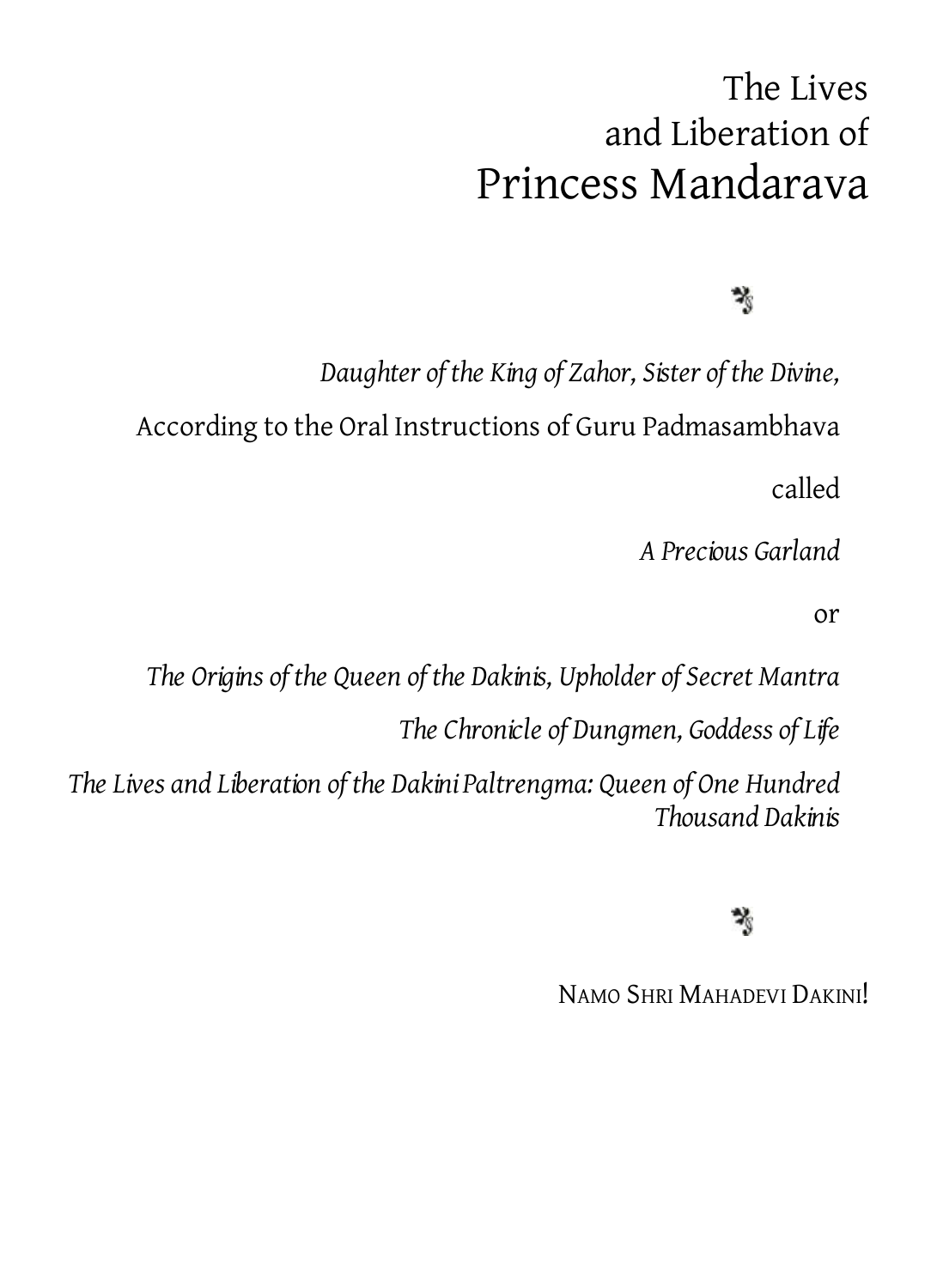<span id="page-31-0"></span>[1.](#page-6-2)

## [Daughter of the King of Zahor, Princess](#page-6-2) Mandarava

Primordial mother of original purity, all-pervasive innate wisdom of the sphere of space, emanating from the supreme paradises of the five buddha families, principal among all dakinis, mother of the bodhisattvas of the three times<sup>[1](#page-265-8)</sup> without exception, divine pure awareness holder[2](#page-265-9) of the dance of miraculous display, on the supreme path of longevity, you are the goddess of all vajra buddha families<sup>1[3](#page-266-0)</sup> I bow down to you, Mandarava!

Conservative of the buddhas, from within the oceans<br>of exalted pure realms, the play of your emanations appears in one lorious yogini mother of the buddhas, from within the oceans hundred million embodied forms. Limitless beyond measure is the marvel of the indication of your presence throughout many aeons. According to the capability of sentient beings, you display the dance of the miraculous activity of mundane appearances. With stainless natural wisdom, you reveal the profoundly extensive essence of the path of maturity and liberation. You are well known as the mother of all the conquerors, who maintains virtue in the four states of existence. All the heirs of the buddhas without exception have bowed to your lotus feet and attained true realization. As the very basis for the appearance of all wisdom dakinis, like space itself, you are the queen consort of the space of truth. All the dakinis who have appeared in this world throughout the three times are only the clouds of your own radiance.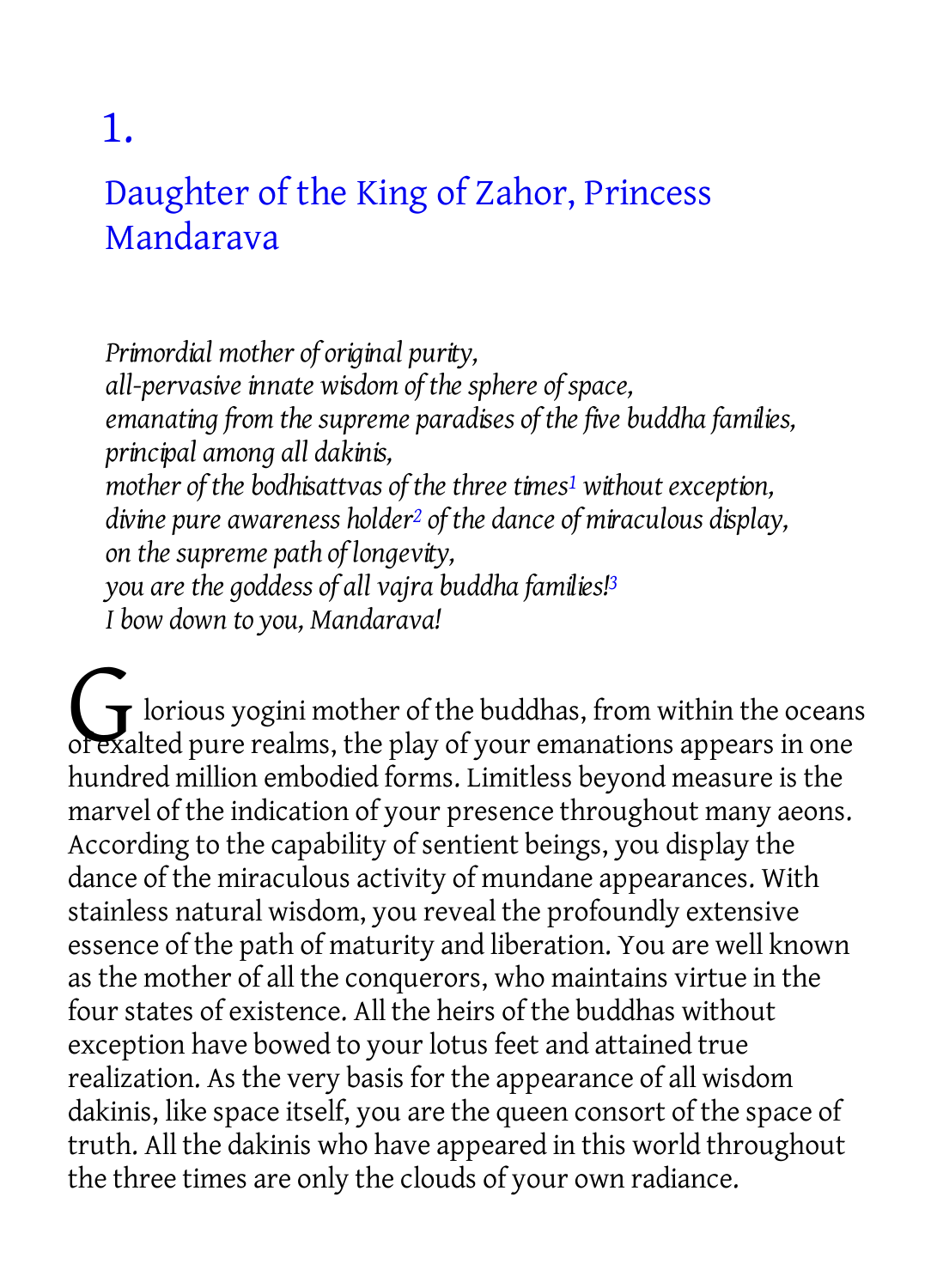Akshobhyavira, your vajra major and minor marks reveal the expanse of the nature of emptiness. Like a great downpour of rain, you appear—for the benefit of beings—from the supreme realm of the nirmanakaya as the natural manifestation of the five families and the inconceivable magical net of perfectly arranged manifestations. As a dakini your enlightened powers are manifest in an infinitude of miraculous activity. Known as Mandarava, your fame encompasses the three realms of existence.[4](#page-266-1) Unwavering from the essential nature, may you remain in the center of the lotus in my heart, indivisible and firm, until the heart of enlightenment is realized. Respectfully, I bow to you to encounter my own true nature.

By the blazing light of the sun of great compassion, the heavy stains of ignorance and the obscurity of distorted vision are cleared in an instant, and the ground and path of Dharma are actually realized. By completing the practice of the path, the result of absolute truth is perfected. May enlightenment occur naturally in the state of the originally pure primordial mother.

E ma ho! In the sphere of Akanishta, the Paradise of Dense Array, objective appearances is the palace of the blissful wisdom of emptiness, indivisible from the fields of the five buddha families and their five consorts. With unobstructed, perfect accomplishment in all directions and times, the buddhas and bodhisattvas are the natural manifestation of the enlightened embodiments of dharmakaya, sambhogakaya, and nirmanakaya.[5](#page-266-2)

The display of these realms of places and sacred grounds is beyond ordinary conception. Upon one atomic particle dwell infinite emanations of the teacher and assembly, revealing the Dharma according to the individual needs of the regions in this world system. The display of sacred places is inconceivably astonishing. Realms of space, earth, and subterranean activity, with their own associated sacred power spots and grounds, are manifest as Tsantoha and others. These correspond to enlightened body, speech, mind, noble qualities, and enlightened activities, each one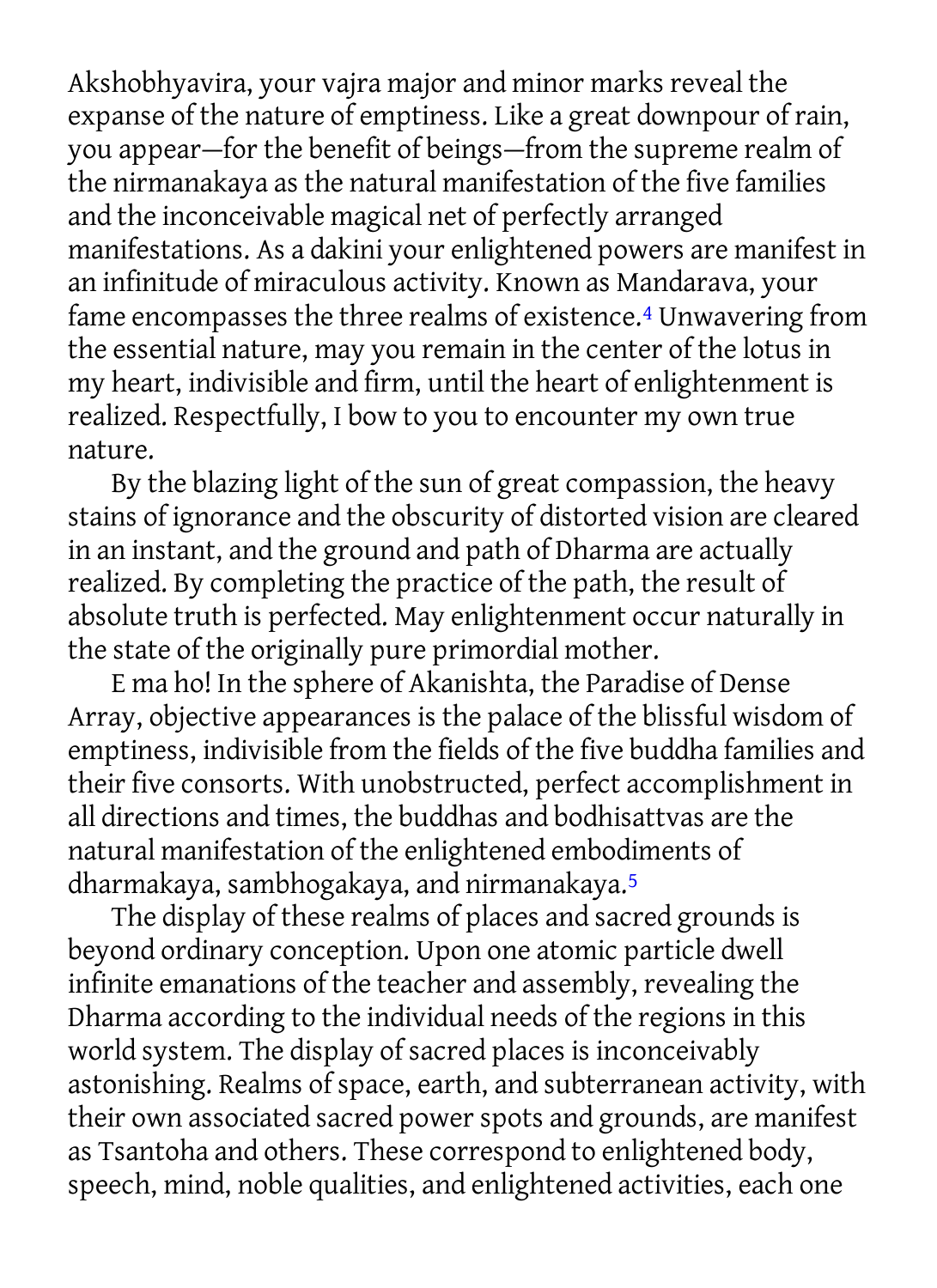of which also comprises the other four.

Among these countless sacred grounds and lands, there is a realm known as Tibet, in which red-faced cannibals live. In the central province of Tibet, at the red cliff of Samye Peloling is the temple known as the Unchanging Spontaneously Present Palace of the Three Traditions, which is nondual with the Copper-colored Mountain Realm of Lotus Light. In the inner chamber of the temple, known as Turquoise Crystal, the guru himself was seated along with the king and his disciples and subjects.

In the presence of Shakyadevi of Nepal, Nyangzatso, Tashi Kyidren, Kalasiddhi, Chogroza, myself, Yeshe Tsogyal of Kharchen, and several thousand fortunate disciples, Guru Rinpoche revealed the mandala of the Eight Herukas, which is the condensed essence of the buddhas, and bestowed the ripening and liberating essential transmissions and instructions. At this time, the nine karmic holders of the authoritative command, as well as five female disciples, offered many signs of devotion and homage. In particular we offered the most valuable precious jewels, including a sapphire the size of an eight year old's fist. The king and his subjects offered troves of wealth that had belonged to the naga king Nanda. Accompanying this mandala offering, a supplication was made:

"E ma ho! How wondrous! From Akanishta, the paradise of Amitabha, to the Potala realm of Arya Avalokiteshvara, to the land of Oddiyana, having abandoned birth in a womb, you were miraculously born from a lotus in Lake Dhanakosha, and, as the nirmanakaya son of the king, you are renowned as the Lake-born Vajra. As the sovereign of the miraculous enlightened activities of all the buddhas, you are surrounded by one hundred thousand dakinis from the land of Oddiyana. As a treasure of ripening and liberating transmissions of the secret mantra vajra vehicle, you are the sole protector of your worthy followers.

"O Lord Guru Padmasambhava, head of all pure awareness holders, great spiritual master, please direct your enlightened awareness toward us. Your enlightened activities have spanned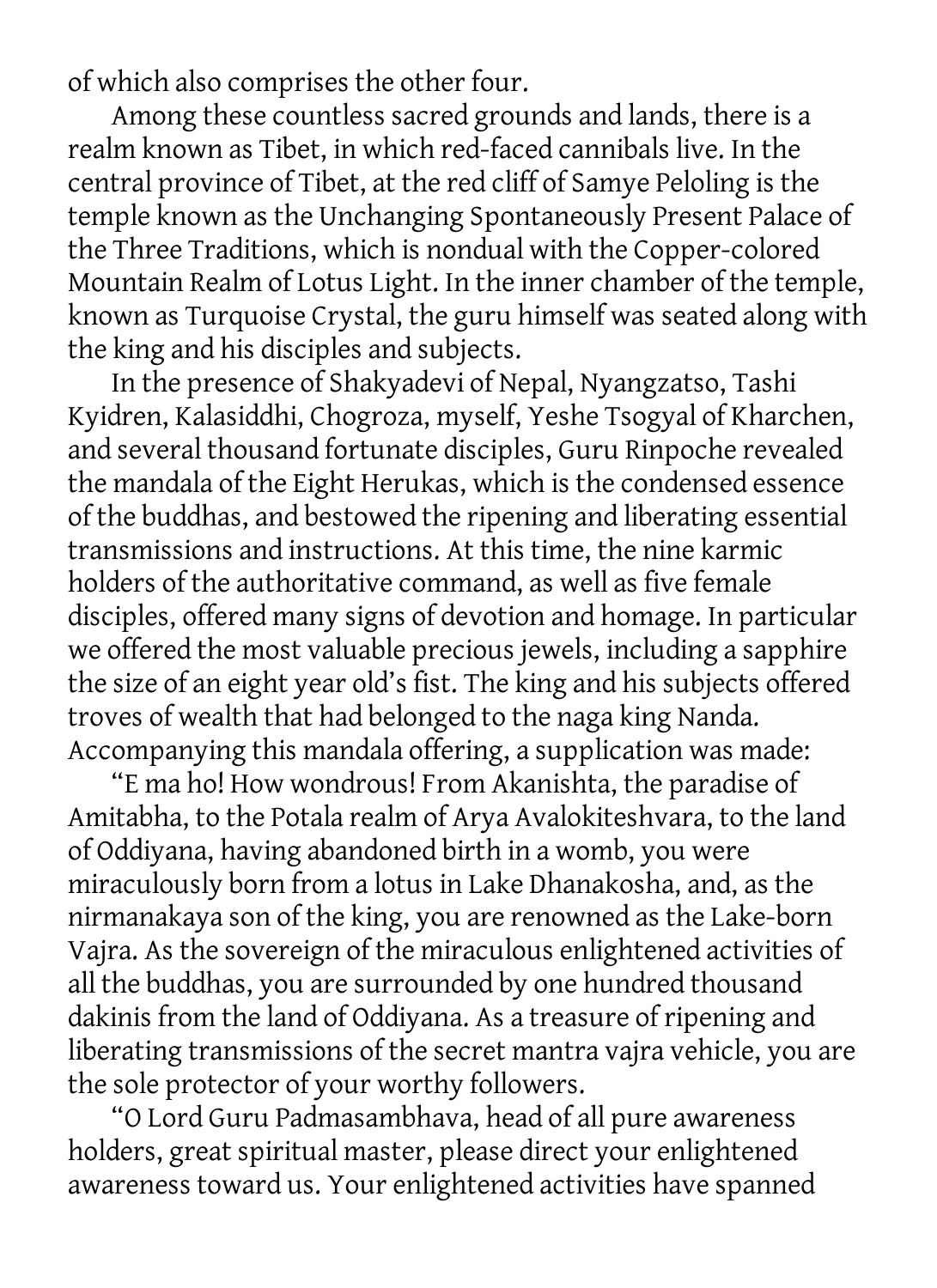twenty continents, including India and Tibet. The miracles you have performed to tame the minds of beings are astonishing beyond imagination. In the country of Zahor you encountered the goddess of long life known as Mandarava, one whose abilities to benefit sentient beings were more sublime than any other—a glorious woman whose fame pervades the three realms of existence. O Guru, I implore you, out of your great kindness and for the benefit of those who have gathered here and for those of future generations, please share with us the story of her life and liberation!"

Guru Padma smiled with great pleasure and, with his vajra speech like the melodious voice of the god Brahma, said, "Kye ho! Listen closely, nine possessors of karma and all you of excellent spiritual faculties. Fortunate disciples who have made such a fine request, listen now with respect and attentiveness, and keep these words in mind!

"E ma ho! How astonishing! The originally pure buddha realm is the sacred arena of spontaneously present, self-originating, primordial wisdom. In Akanishta Paradise dwell the dharmakaya Samantabhadra, the embodiment of supreme method, and Samantabhadri, the mother of the sphere of truth. As the birthplace of all the buddhas of the three times and their heirs, their nature is the wisdom of emptiness, appearing as an unceasing manifestation of the five buddha families.

"Moreover, in the supreme buddha realm of Sukhavati, where the display of noble enlightened qualities surpasses ordinary comprehension, resides the buddha Amitabha, the king of all conquerors. Known in sambhogakaya form as the long-life buddha Amitayus, he is the father of the one thousand nirmanakaya buddhas of this aeon. His wisdom counterpart is the Goddess Pandaravasini, who reveals inconceivable displays of enlightened body, speech, mind, noble qualities, and miraculous activities in order to tame beings throughout all realms of the world.

"Although the ways in which these manifestations appear vary according to the individual needs of beings, they will continue even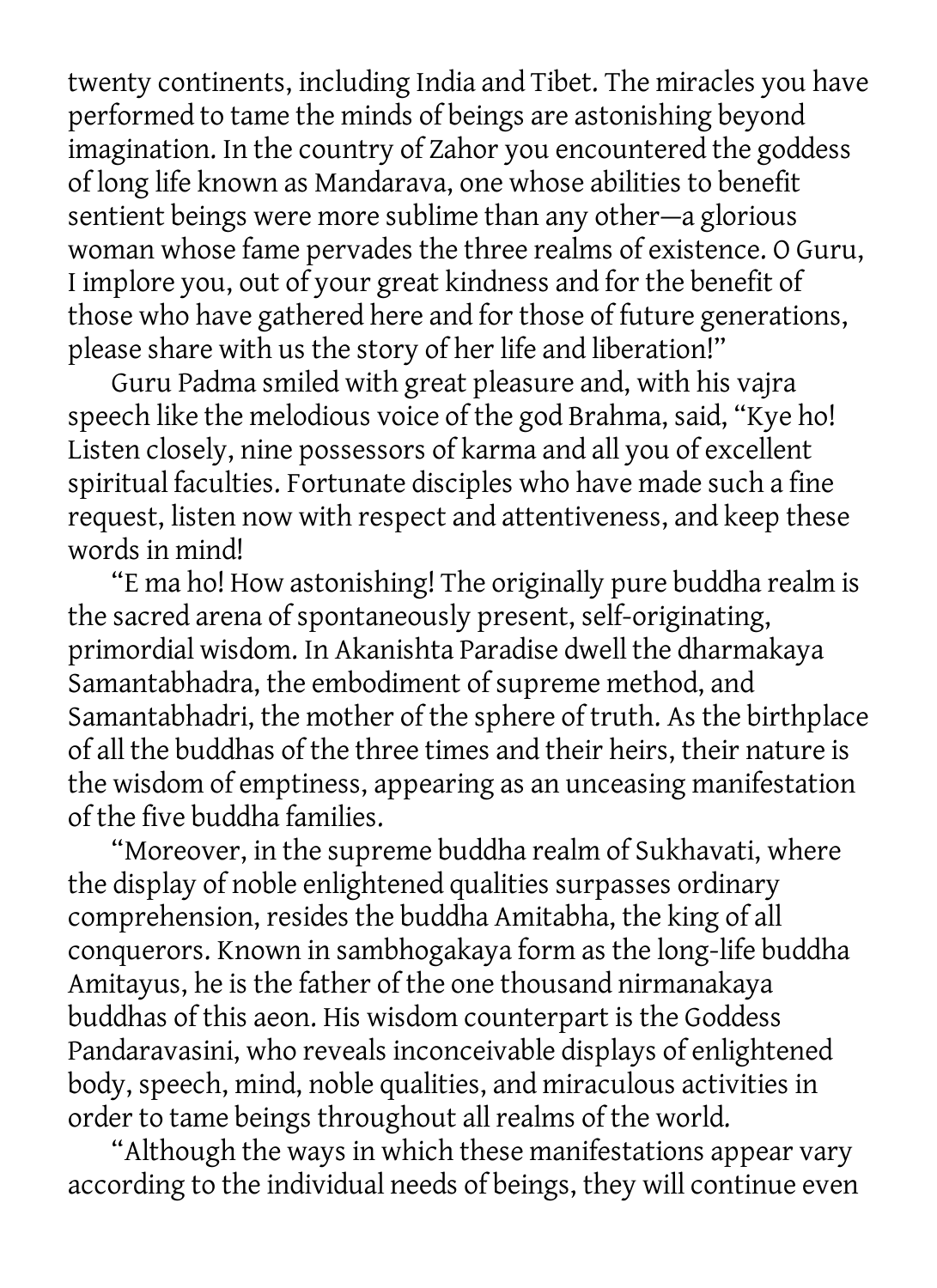after this aeon ends. The way that a primordial wisdom dakini emanates in this world of ours is such that countless manifestations have and will come throughout the three times. One of them, the lotus family dakini Natyendri, is a longevity dakini and pure awareness consort who took the form of a female known in the human world as Mandarava.

"Unsurpassed in fame, she came into this world as a princess, yet was also famous as a realized being in the realm of the gods, where she propagated the teachings of secret mantra. In the realm of dakinis she disseminated an account of the lifestory of the Wisdom Garuda. In the land of Oddiyana, where ten thousand chapters of her lifestory were propagated, she became famous as Dungmen Tsedzin, Conchshell Mistress of Life. Nine hundred chapters spread forth in the country of Zahor. In India, she was well known as Shrimala, Rosary of Splendor, and there one hundred chapters of her lifestory were spread forth. In the country of the eight tribes, she was known as Buddhi Tsomo, and five hundred and ten chapters of her lifestory were propagated. In the cold-blooded realm of the Nagas she was known as Maitri Shridevi, Glorious Goddess of Love, and one thousand chapters of her lifestory were disseminated there. Similarly, one hundred chapters of her lifestory were propagated in other continents, such as Maru Singhala, Tsoti Bigche, Lanka, Oddiyana, Bheta Soge, Shambhala, Kashmirakarabha, and the eight great charnel grounds. Until now, her names and lifestories of the past have not been revealed here in Tibet according to the wondrous level of absolute understanding. For posterity, I shall reveal the story of her lives and liberation in brief.

"Whoever sees, hears, recalls or encounters this biography will be placed on the path to perfect enlightenment. This account will include: her lifestory in seven paradises, the manner in which she intentionally manifested herself for the benefit of beings, how she entered the womb of her mother with the power of the fivefold state of clairvoyance, how she became disillusioned with samsara,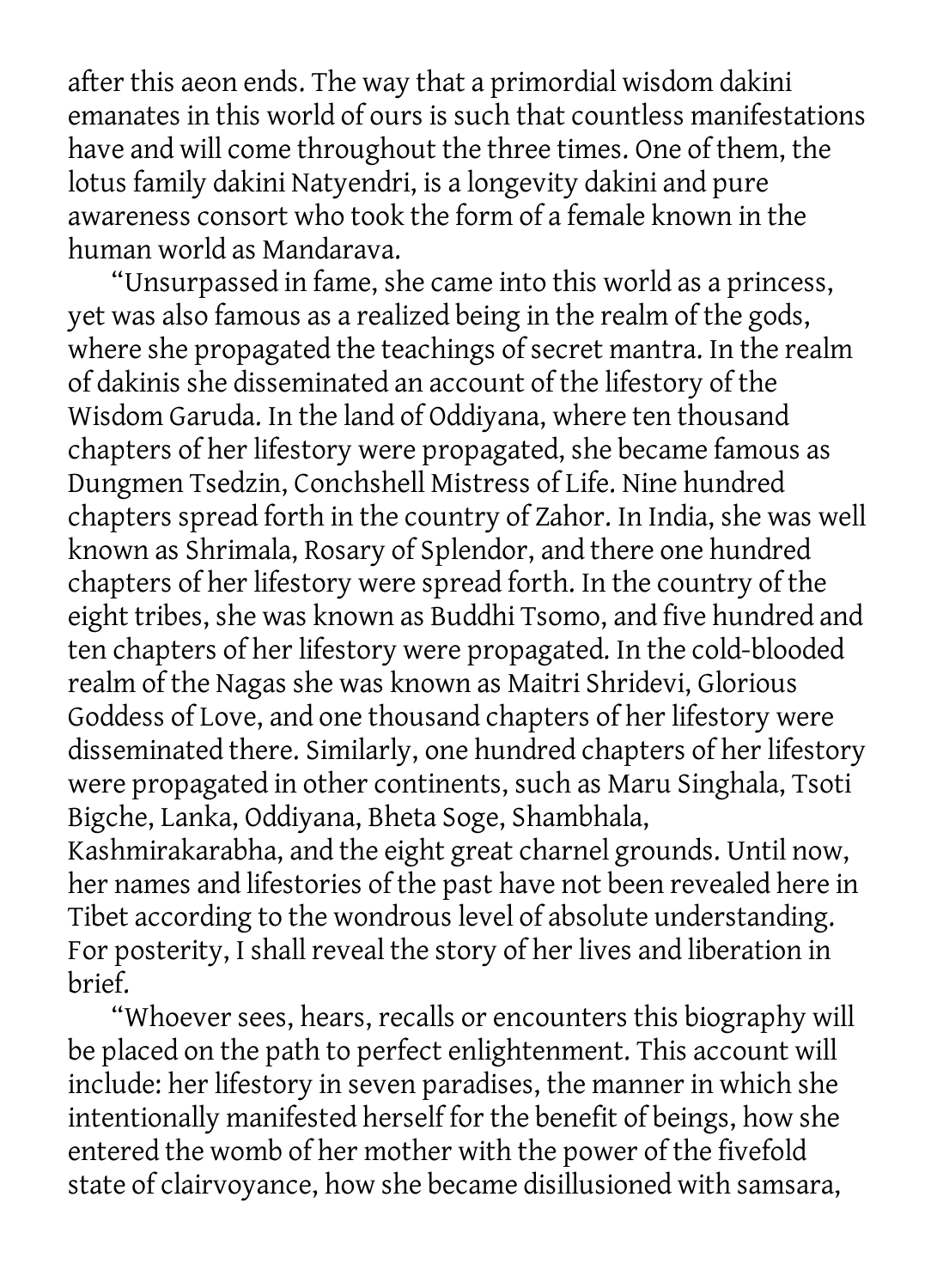how she practiced the six perfections and trained on the stages of the path, how she developed qualities through her practice of secret mantra, her accomplishment of the state of an immortal pure awareness holder, her attainment of enlightenment, her passage into nirvana, and the manner in which she intentionally reincarnated herself for the benefit of others. In all, there will be thirteen divisions."

Samaya

This completes the first chapter of The Lives and Liberation of the Princess of Zahor, Mandarava, called A Precious Garland.

笺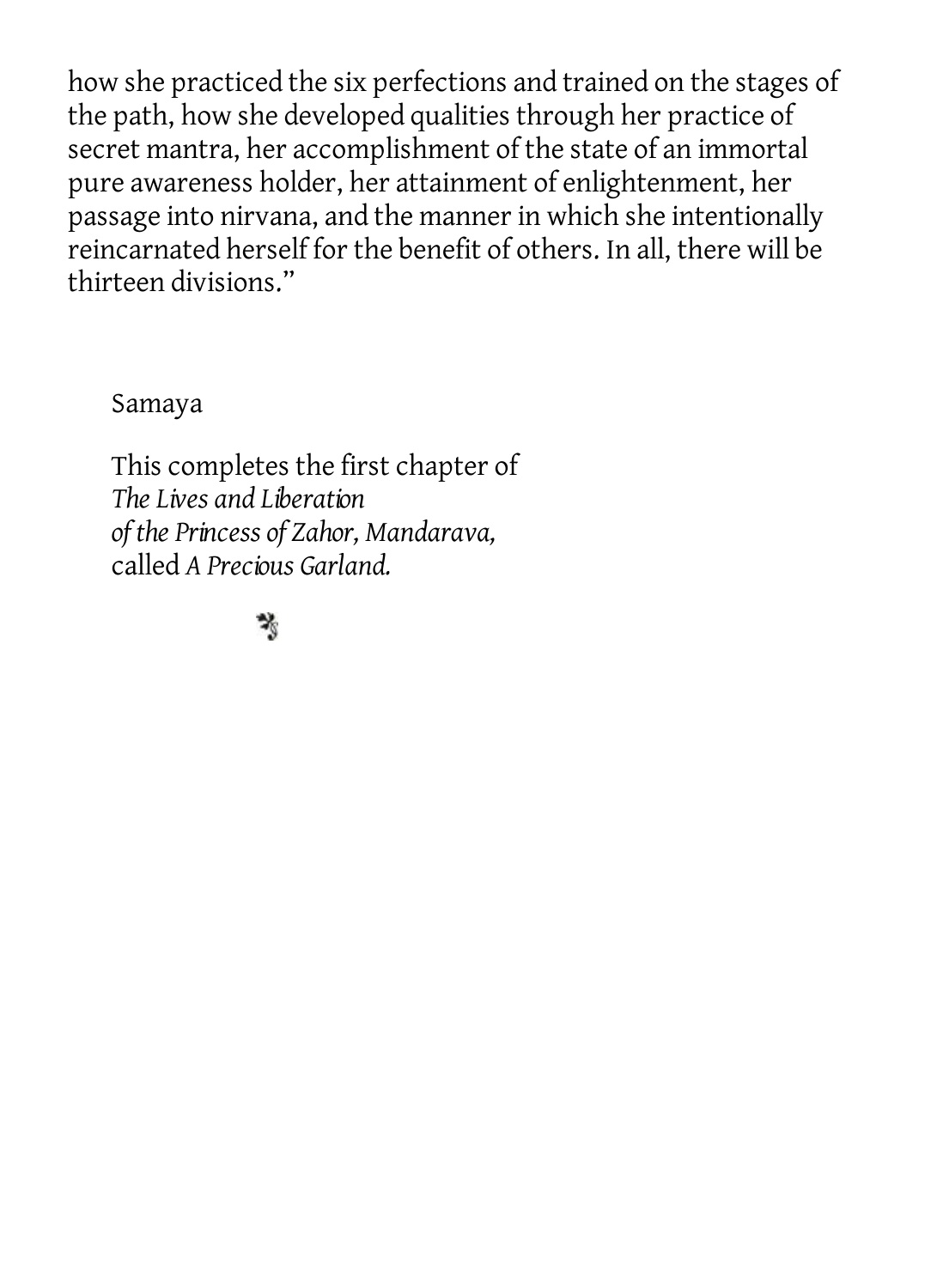[2.](#page-6-0)

# [The Daughter of King Indradeva](#page-6-0)

In the previous time of ten thousand and forty-two aeons,<br>during the aeon known as Bhaskara Sahasrakara, Illumination of n the previous time of ten thousand and forty-two aeons, One Thousand Lights, in the country known as Kotamati, in the palace of Salapatra, lived King Gyeche Tsugpupel. He was of a priestly caste, a worshipper of the god Vishnu. His consort, Rinchen Nangche Dronme Ö, gave birth to their son Bhaskarashri, the Glorious Illuminator. Beginning with the reign of Bhaskarashri, each king for one thousand successive generations of patriarchial descent possessed the major and minor marks of perfection.

The last king in this line, Indradeva, took as his consort a wealthy merchant's daughter, Taye Dzesema, Infinite Beauty. One time while they were staying in the palace the king became aware that, close by, in a turquoise lake one hundred miles deep and seven thousand miles in circumference, was the palace of the naga king Malashi.

Surrounding this lake was a lovely forest with a clear pool extremely pleasing to behold. The pool contained many piles of precious wishfulfilling gems. It was surrounded by many small lakes, beautifully ornamented with an abundance of blooming lotus flowers. Wonderful varieties of songbirds and cranes gathered there, and nectar bubbled forth from many springs. In the middle of all this stood a square crystal mountain called Nametotra. Clouds of five-colored light amassed at its peak, and it resembled the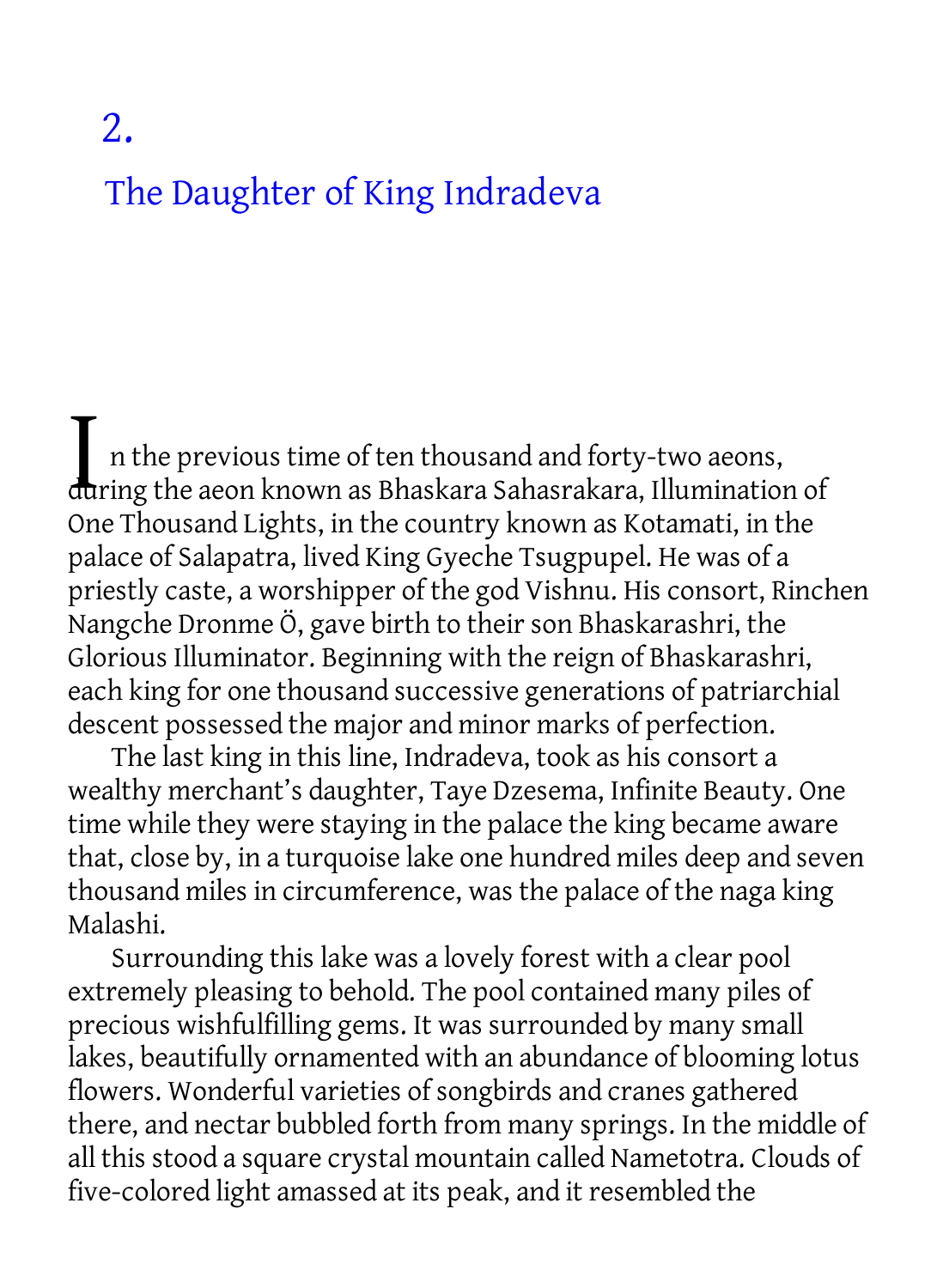mountains in the spontaneously accomplished pure realms.

Wishing to visit this sacred place, the king addressed his beautiful queen: "Listen, beautiful Dikari, mistress of pure secret noble qualities. Lady Taye Dzesema, please listen well! Northeast of this palace, among various countries, there is a valley with a great lake one hundred miles deep and seven thousand miles in circumference. This is the home of the naga king Malashi. The lake is surrounded by small ponds and pools, fields of flowers, and bubbling streams of nectar. A square crystal mountain called Nametotra is located there. Its peak, adorned with five-colored rainbow light, ascends to the realm of Brahma. There are hundreds of marvelous sights to delight the eyes! Let us go to this sacred place with a retinue of ministers and armies. Beat a great drum to gather this assembly and make all the necessary preparations for our journey, O friend of my heart!"

Accordingly, the honorable queen beat the assembly drum. The ministers and their hosts assembled instantly on the second floor of the palace. The wise minister Tratrashri respectfully asked the honorable queen why she had summoned the assembly. Speaking eloquently, he said, "E ma! How astonishing! Consort of the king, youthful daughter of the great merchant, your face is intoxicatingly beautiful. Sister of gods and men, simply gazing at you cannot possibly quench our desire. The great drum of the gods was miraculously created by Brahma. It resounds with the great melodies of peace, enrichment, dominion, and wrath.[6](#page-266-0) At the beating of this great drum we who are endowed with the prodigious vitality of the gods have gathered here spontaneously. Please tell us why we were summoned. I respectfully request the guardian of your throat to release the conch of your voice!"

The queen replied: "Kye! Hark! Intelligent Minister Tratrashri and your assembly of officers, please listen! With his melodious voice, the ruler of this land of Kotamati, King Indradeva, has commanded us to visit a country to the northeast where the naga king Malashi dwells in his palace in the great lake of Namaru. This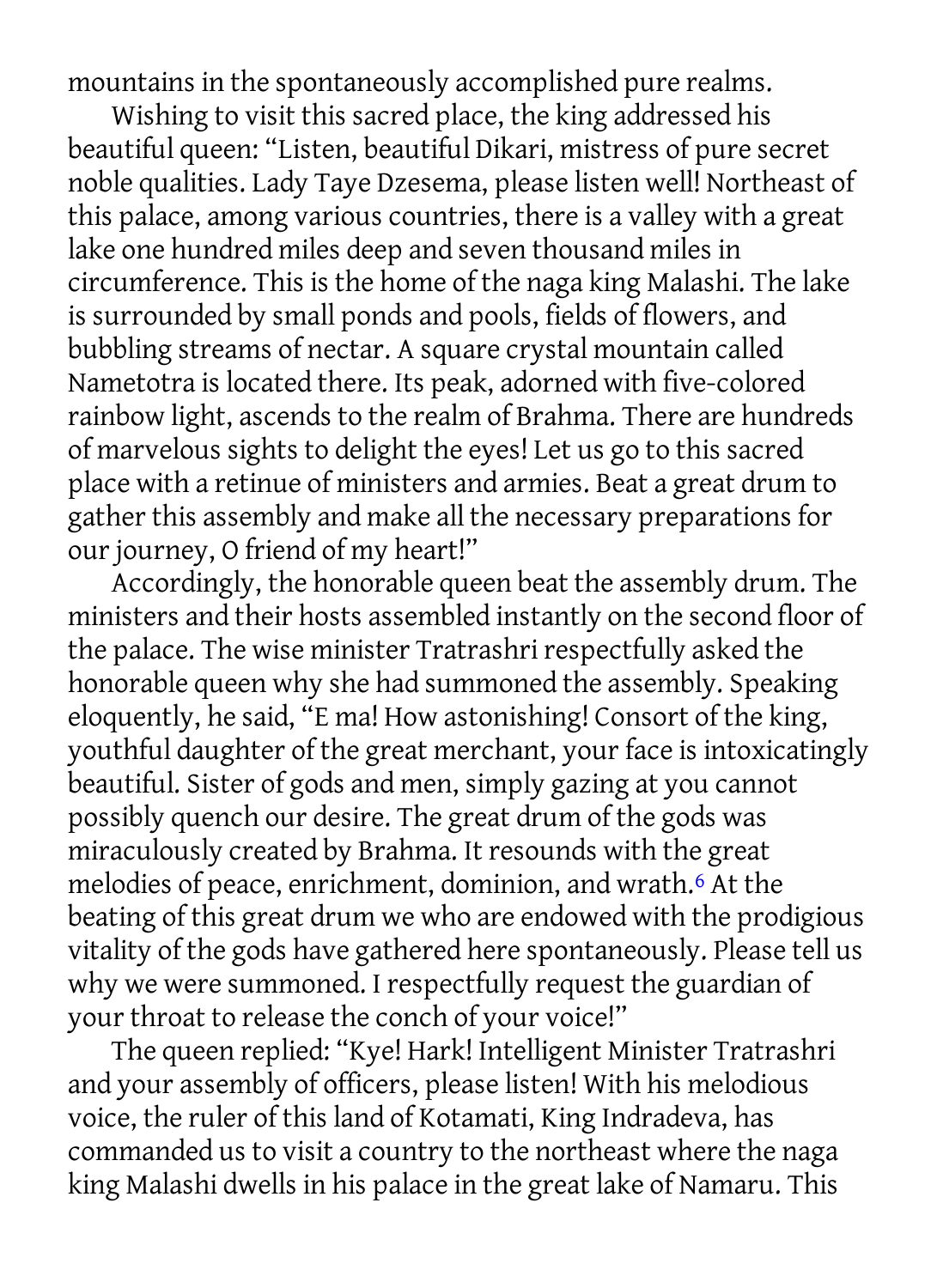country is resplendent, like the realm of the gods! Its crystal mountain, Nametotra, is pervaded with the unobstructed radiance of five-colored lights. There are sparkling rivers of ambrosia and gardens of blooming lotuses. If you senior and junior ministers with your eightfold retinues wish to visit this incredible place that defies the imagination, resound the great drum to summon you here immediately! We must all adhere to the command of our king!"

After the queen finished speaking, she, the ministers, and their assemblies respectfully offered prostrations. They gathered their finest belongings, including silken scarves, brocade, and precious jewels, and presented them as a mandala offering to the king. Then they requested: "Namo! Homage. O Great King, sovereign of the gods, sole protector of the human race, the very merit of self and others, please pay heed! Having heard the sound of the great drum, we have gathered without delay! We have all understood the meaning of your command, which our precious queen has conveyed. Please tell us how best to prepare for this most desirable journey."

Hearing their request, the king replied: "From the time of Gyeche Tsugpupel until now, for a thousand royal generations, all the great kings in this lineage of Brahmin kings have made offerings to the nagas. In fact, there are many accounts of their journeys to make offerings to the great naga kings. Now, as we prepare for our journey and assemble our offerings, take care to gather the most excellent symbols: the supreme horse, the great elephant, the wishfulfilling jewel known as Palasha, varieties of jewels, medicines, and musical instruments, dancers, singers, drum beaters, treasure vases, crops that need no harvest, grain, silk, parasols, canopies, victory banners, and various other decorations. Bring everything possible, omitting nothing! Wear your most luxurious clothing and adorn your hair with ornaments."

After the king had spoken, all the necessary preparations were made. As the eighth constellation appeared in the sphere of space, the earth seemed hallowed with exceptional beauty. The gardens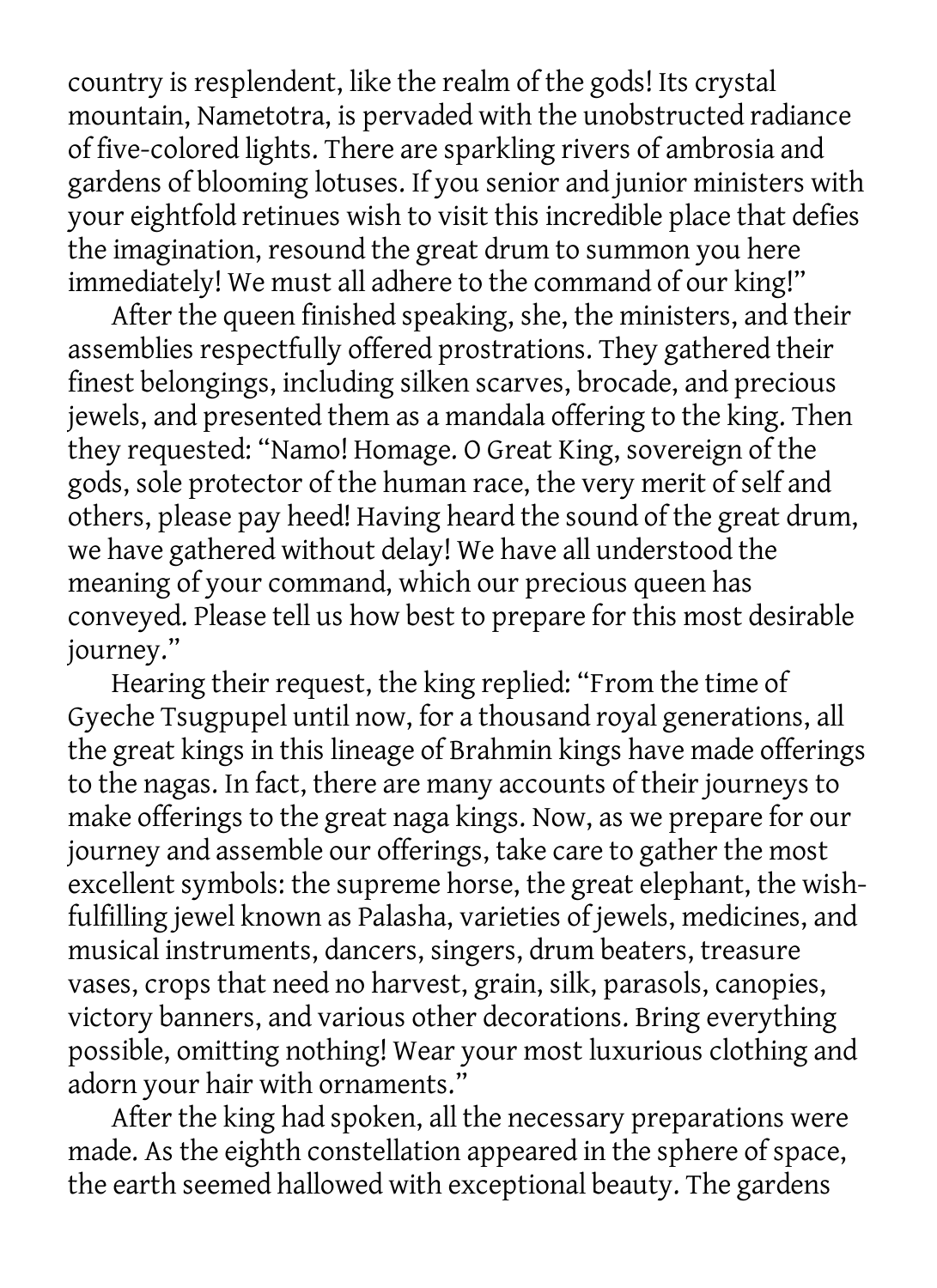were bursting with flowers in full bloom, and the elephants were bedecked with wish-fulfilling jewels and various embellishments. The king took his mount, followed by the queen, his ministers, and their subjects—all mounted on horses, banners hoisted, accompanied by musical instruments and conch shell horns. Filled with joy, satisfaction, and abundant good will, the great leader and his assembly arrived in the sacred place. As the women sang melodious songs, the men rushed forward, dancing and performing playfully and vigorously. Although they had come from many different regions and countries, they were one in a state of absolute joy. The king presented bountiful offerings of all the enjoyable substances, which they had gathered. Then the nagas displayed their pleasure by revealing their presence to the humans, and both humans and nagas savored the occasion together.

That evening, while the king and queen were preparing for sleep, the king, queen, and ministers all heard the strains of divine music. In the middle of the night, however, they learned that barbaric nagas were planning to harm them. The king picked up his wish-fulfilling jewel, known as Palasha, placed it on the crown of his head, and made this prayer: "E ma! Wish-fulfilling jewel that spontaneously accomplishes all needs and desires, you are the result of the prayers made by King Tsugpupel. If you are indeed the jewel known as Palasha, then eradicate the unruly, barbaric nagas who are plotting harm. Bestow the sacred spiritual attainments this instant!" Due to the force of this supplication and by the radiance of the wish-fulfilling jewel, many sparks of fire issued forth, penetrating the unruly nagas. Instantly they were reduced to ashes that dissolved into nonduality.

In the early hour of dawn, both the king and queen had dreams. The king dreamt of seven auspicious signs. A rosary of wishfulfilling jewels dissolved into him, and a white stupa then arose from his crown. Orbs of rainbow light rays descended from space and dissolved into his heart. White lotus flowers bloomed from his teeth, and in his heart five-colored light rays blazed from a golden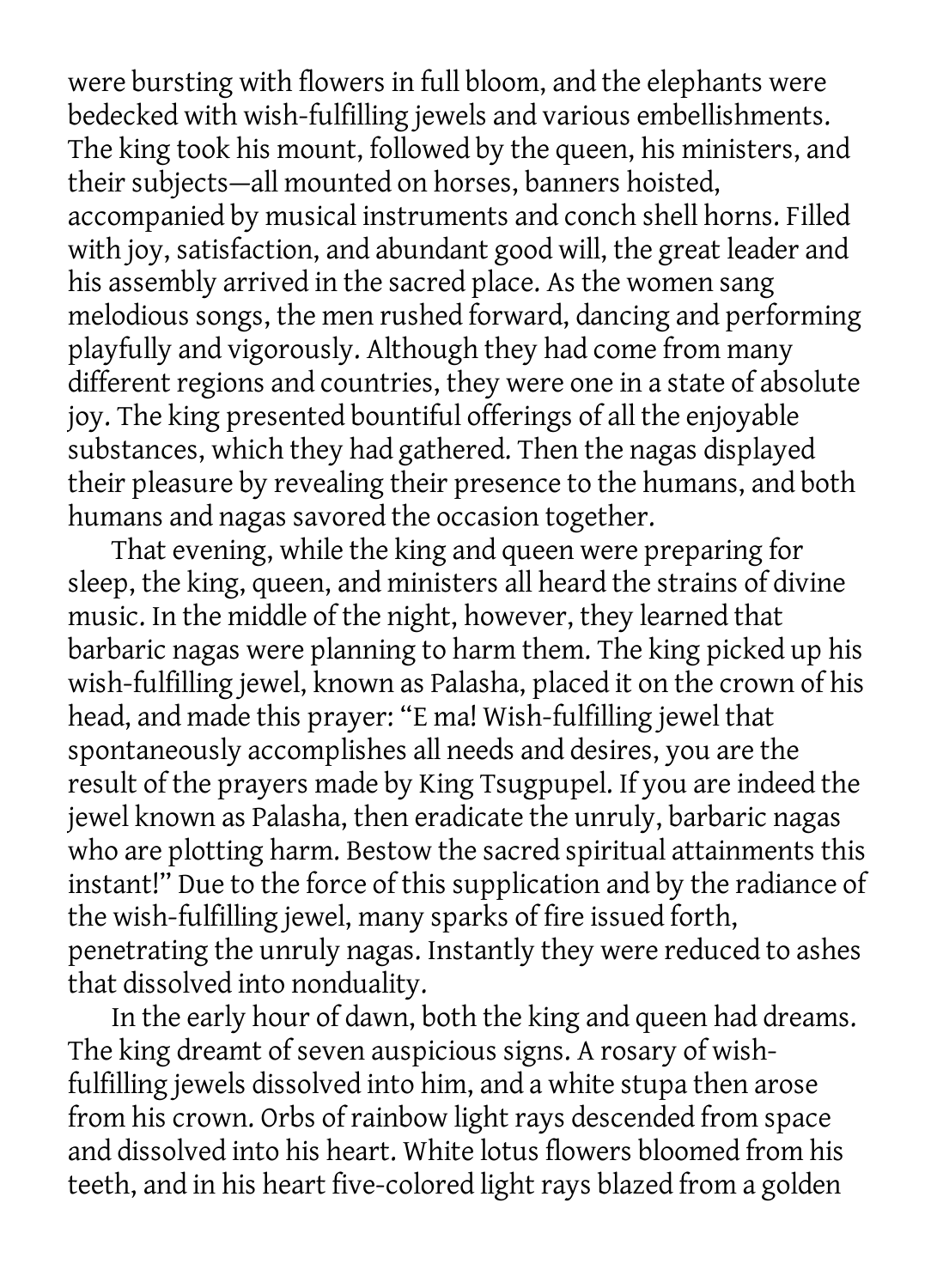vajra. A youth appeared out of the lake, offering a silken scarf. Flowers bloomed from the palms of his hands and blossomed in the ten directions.

When the king awoke, he told the queen about his dream. She replied that she herself had dreamt that in the center of her chest was a swirling, tent-like orb of crystal light and that the king gave her a crystal vase. Red light rays streamed from her crown as she carried a five-pronged vajra on her shoulder. She held a katvanga,[7](#page-267-0) from which many tridents began manifesting themselves. Then she heard a voice say that this would occur for many aeons. After hearing of her dream, the king replied that they both had received auspicious indications that must be deciphered by a holy clairvoyant.

After this, the host of ministers circumambulated the lake, and seven naga maidens immediately appeared before the king, each bearing a different wish-fulfilling jewel. The names of the jewels they held were Indranila,<sup>[8](#page-267-1)</sup> Koshala, Kushtasukha, Parol Golwajom, Narayana Baladhara, Bage Kadog, and Mulagyen. The naga maidens offered all seven varieties of jewels to the king. Then they proclaimed: "Kye! O powerful king of the humans, King Indradeva! These seven amazing wish-fulfilling jewels are sent to you from our brother as his offering. Enjoy them and make regular and timely offerings to us!"

The king replied: "Kye! O seven fair maidens of the naga realm, what is your family name, your caste, and the name of your country? Which companions are you looking for and how are the people of your district? Please answer my questions and tell me honestly: what offerings would bring you the most pleasure?"

When he had spoken, the maidens replied: "Kye kye! Great king, you are a pleasure to look upon! Your strength and dexterity is equaled only by great Brahma himself, and you are as handsome as the sons of the gods. Your youth and endowments are like those of the god of wealth, Vaishravana. The splendor of your presence is beyond compare. We belong to the race of nagas, and our wealth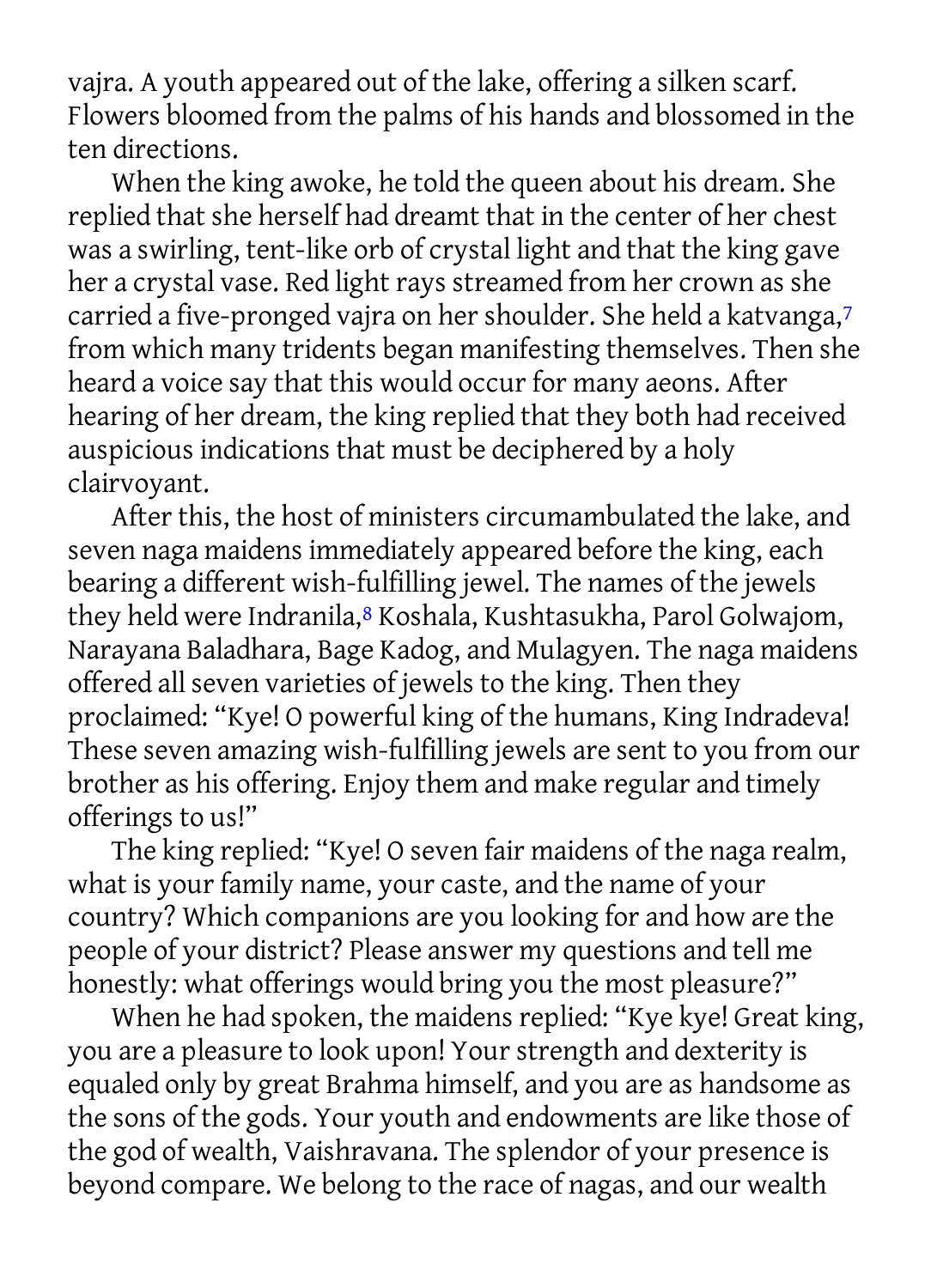and endowments are great. We are of royal caste, and our subjects are the eight classes of nagas. Our father's name is King Shiroratna, Crown Jewel. Our mother's name is Goddess Marichi, Mistress of Light. We seven are all daughters of the king, and our companions are sons of Brahma. Our subjects include a million female naginis. The offerings that please us are medicines, grains, precious jewels, and treasure vases."

Hearing this, the king offered them five varieties of medicine, grains, multitudes of jewels, crops that need no harvest, and treasure vases. The seven maidens then returned to their own abodes. The wish-fulfilling jewels that they had offered to the king were now carefully wrapped in silk brocade. Then the jewels were placed in a carriage and transported to the kingdom accompanied by banners and the sound of trumpets and musical instruments. The great king also returned with his queen, ministers, and retinue.

Upon their arrival, they held a giant celebration for the wondrous, auspicious gifts. The news of their fortune spread throughout the kingdom. As a sign of honor and praise, the wishfulfilling jewels were respectfully placed above the royal victory banners. The king made regular offerings to the jewels, and the queen performed daily prostrations and circumambulations.

One night, as the king and queen were making love, a dazzling orange light, blindingly bright, appeared to them and then dissolved. The queen saw it dissolve into the forehead of the king, while the king saw it enter the throat of the queen. Three months later the queen began to feel uncomfortable and knew she was with child.

Once, when the king inquired about her health, they both heard pleasing words coming from her womb: "E ma! Father King of great kindness! Listen to what your child has to say. Blissful, blissful, I feel so blissful! This vessel, my mother's body, is a blissful paradise, a palace of the conquerors. This red and white bodhichitta nectar of male and female is the bliss of method and wisdom, the sun and the moon. This placental covering of white silk is the bliss of great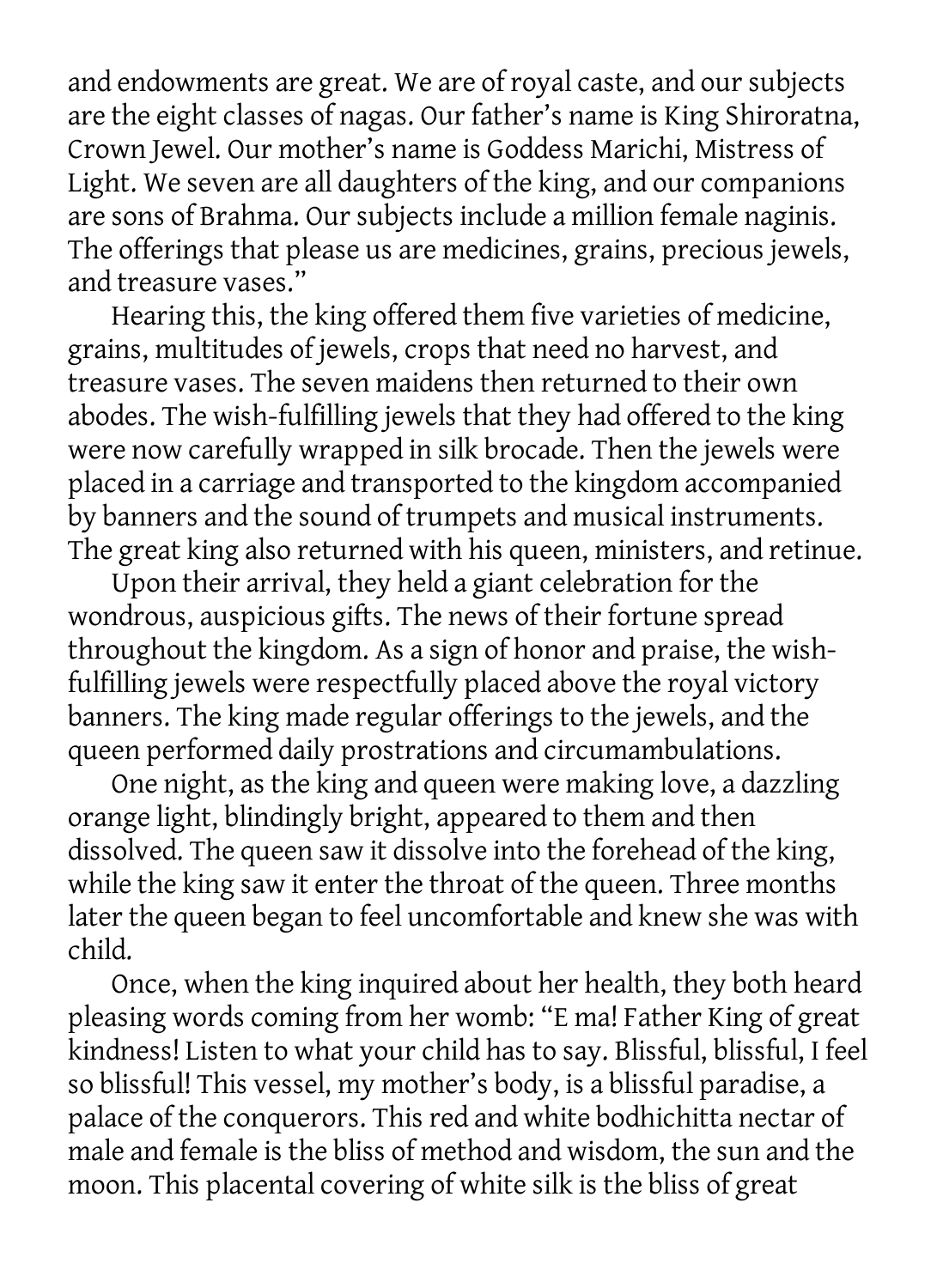warmth and the sensation of softness. This six-pointed source of dharma womb is the blissful birthplace of all the conquerors. The motion of the vital air within my mother's body is the blissful motion of twenty-six thousand vital energies. The central channel and the five principal networks of channels<sup>[9](#page-267-2)</sup> are the bliss of the paradises of the five families and the three enlightened embodiments. The stages of development of the branches are the bliss of transcending the five paths and ten stages. The activity of my mother's bodily motions is the bliss of the dakinis' song and dance. I am the great consort Pandaravasini, blissfully appearing for the benefit of sentient beings. My essence originates from the father Akshobya, and emptiness is liberated from the lotus.

"This is the blissful caste of the king's daughter, the bliss of the paternal lineage of the self-originating vajra, the bliss of the activity that accomplishes the benefit of others, the bliss of the organs as the five wisdoms, the bliss of the self-clarity of realizing the liberation as one's own intrinsic awareness, and the bliss of offering happiness to the nagas. All this is now offered back to you, my father of great kindness."

Both the king and the queen were overcome with joy at these words. After ten months had passed, as the queen gave birth to her child, the space above her became filled with gods and goddesses, who bathed the child and sang auspicious songs as showers of flowers poured forth from the heavens. The nagas made offerings to the accompaniment of musical instruments, songs, and dances. The king and ministers celebrated. While giving birth, the queen experienced bliss, and her daughter was born in the rishi posture,<sup>[10](#page-267-3)</sup> wearing silken garments.

The newborn child said: "Ah la la ho! In the palace of the sphere of unchanging bliss, I am the ornamental goddess of the display of clear light. I have accomplished the ten stages and five paths<sup>[11](#page-267-4)</sup> in the womb of my mother. I came from the great, expansive space of empty bliss. O father and mother of great kindness, I respectfully bow to you and pray to reciprocate your kindness!"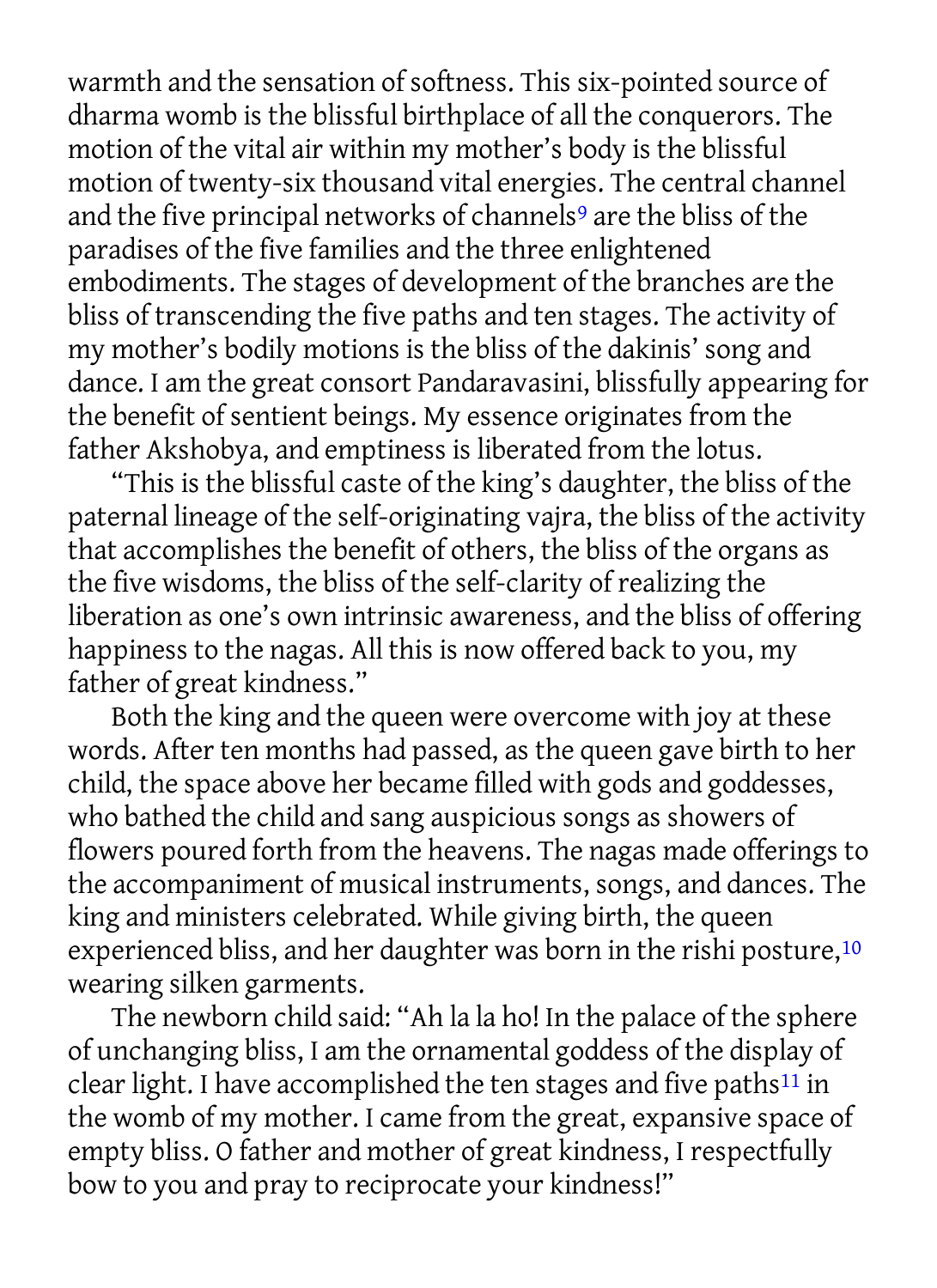Having spoken thus, she prostrated reverently to her father and mother. The king and queen in their delight named her Tushtikaradevi, Goddess Bestower of Pleasure. They also named her Pandaravasini, Lady of White Cloth, because she was born swathed in silk, and Kirtibhadra, Famous Lady of Excellence, because the fame of her birth was widespread. Then they invited the holy sage, hoping he would indicate the most auspicious name, which he did. The king beseeched him to indicate whether or not his daughter would be the queen of a chakravartin.[12](#page-267-5)

The sage replied: "This girl is a pure primordial wisdom dakini, a mistress of great exaltation. She will liberate all realms of ordinary existence. As Pandaravasini, she is the mother of all the buddhas and their heirs. The status of queen of a chakravartin is far beneath her. She is an untainted embodiment of a supremely enlightened being. Since she is such an object of devotional offering, do not regard her as one who holds a place in samsara!"

Hearing these words, the king and all his subjects rejoiced. From that time onward, the princess grew ever more beautiful. In one day's time she developed to the same degree that took others a whole year. In her eleventh year, she sat at the feet of the buddha Ratnashri and entered the path of the Dharma. Buddha Ratnashri declared her to be the vajra family consort, the female pure awareness holder who, for eighty-nine thousand years, was fully enlightened and indivisible with the Buddha of Unlimited Life, Amitayus. In accordance with this portentous indication, she entered the path of Dharma. Renouncing samsara in the place called Nametotra, she developed clairvoyance and miraculous abilities beyond imagination. She turned the wheel of the Dharma boundlessly for sixteen thousand fortunate disciples.

Meanwhile, in the Realm of Great Bliss, the fully ordained monk Dharmakara actualized enlightenment. Then Amitabha, the Buddha of Boundless Light, and his vast entourage, as well as immeasurable paradises arranged as the five sambhogakaya realms, acknowledged goddess Pandaravasini's enlightenment. They acknowledged her as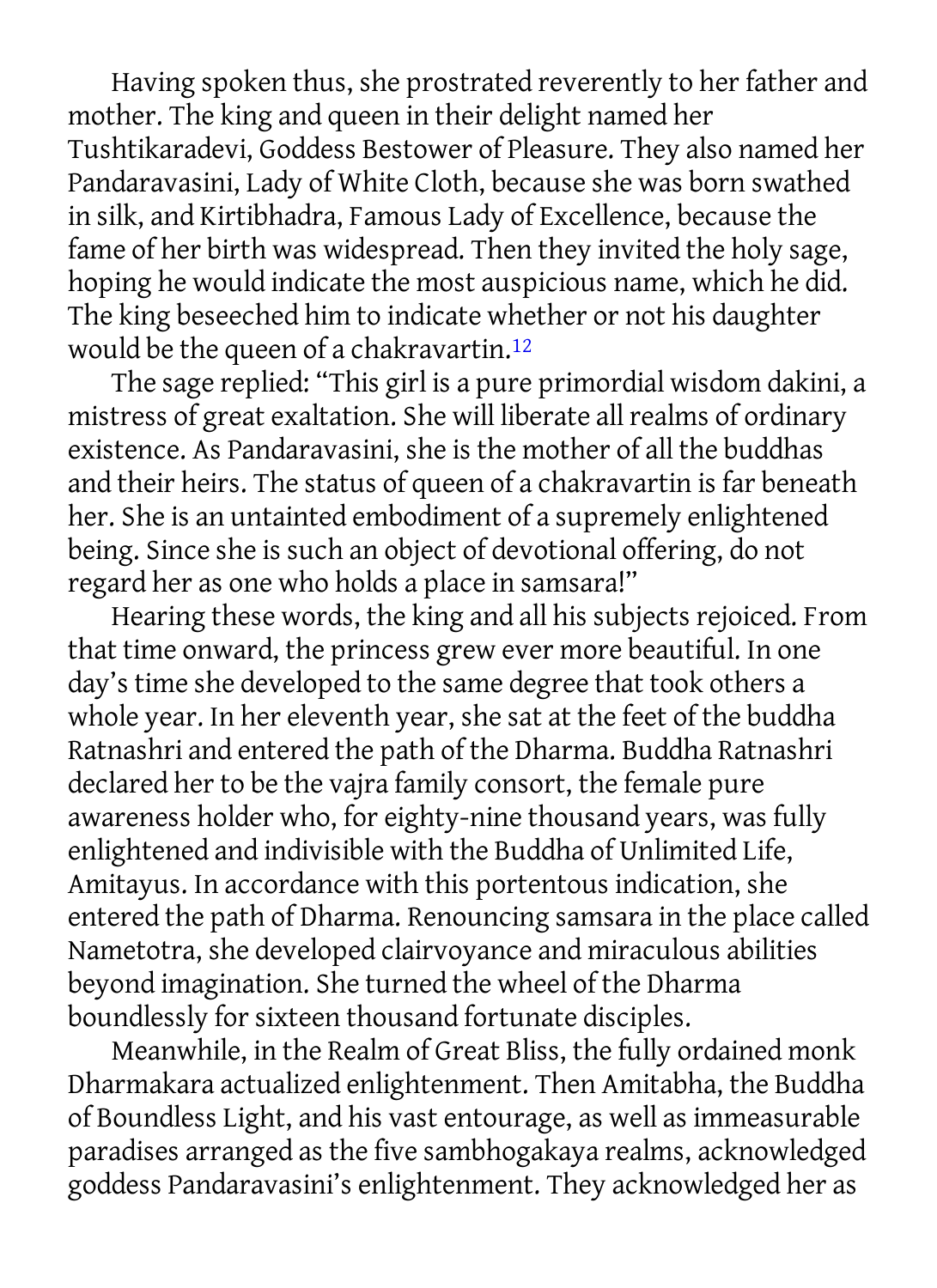the one who, for countless aeons of time while life expectancy was measureless, had remained indivisible with the protector Buddha Amitabha, enthroned as his enlightened wisdom consort. She had vowed to manifest herself in ways inconceivable to the mind in order to empty the depths of samsara.

### Samaya

This completes the second chapter of The Lives and Liberation of the Princess of Zahor, Mandarava, called A Precious Garland,

Telling the story of her birth as the daughter of King Indradeva and her attainment of enlightenment.

笺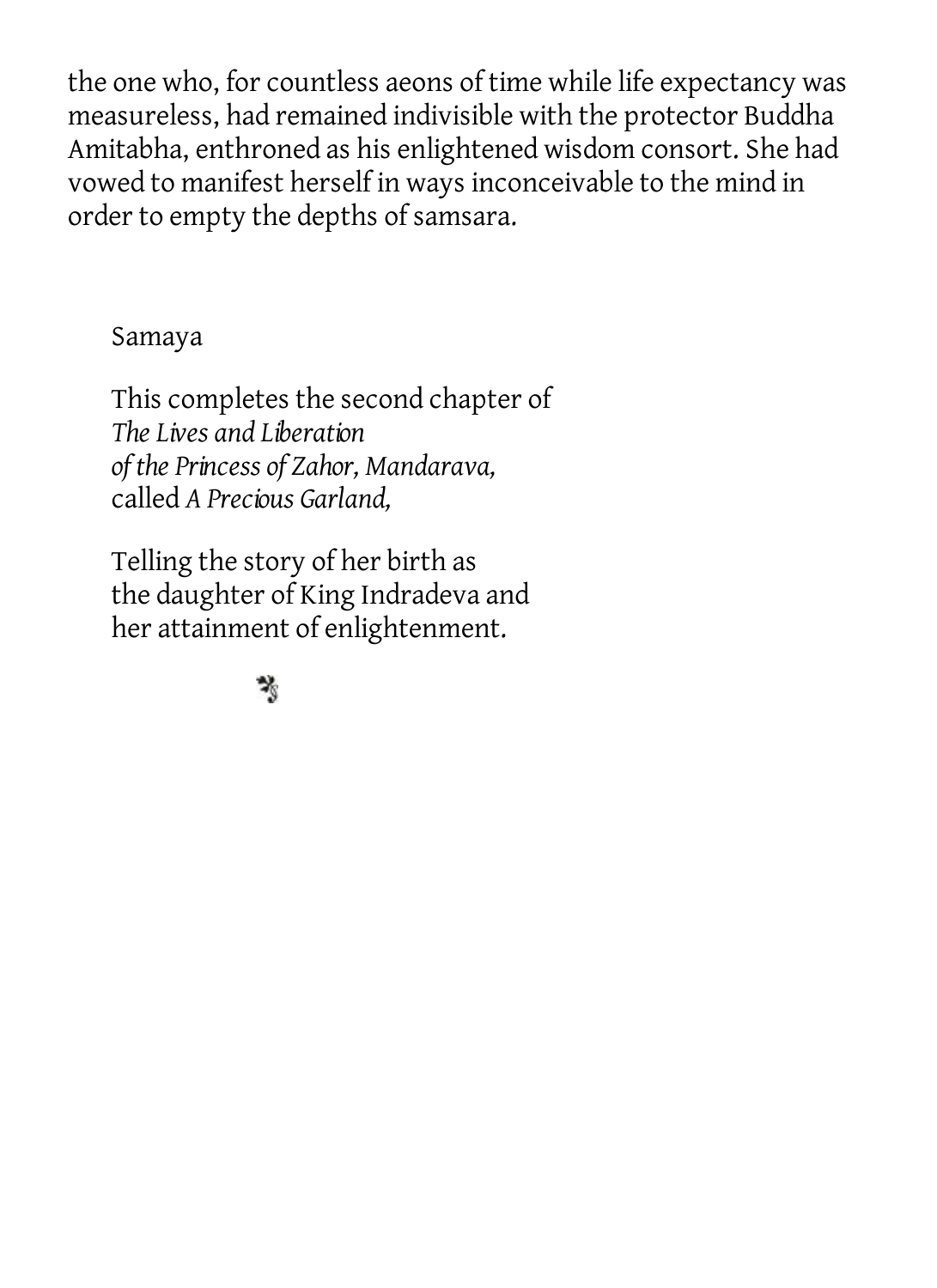[3.](#page-6-1)

## [Marrying Prince Suryagarbha](#page-6-1)

 $\prod_{\text{had at }n}$ rom then on the goddess known as Pandaravasini, she who had attained complete enlightenment in the Realm of Great Bliss, revealed herself in many different manifestations in order to tame beings in ongoing existence.

The aeon known as Bhaskara Sahasrakara was followed by the aeon known as Ratnavistirna, Covered with Jewels. During this aeon, the perfected Buddha Vajragarbha came into this world. In the country of Sukhavana, in the palace of Tamadu, the king was a holy man named Varunasena, and the queen was of royal caste. Her name was Anandashri, Glorious Joy, and she was in charge of the spiritual responsibilities of the kingdom. The name of the prince was Suryagarbha, Essence of the Sun.

When the time came for Prince Suryagarbha to take a queen, word spread throughout the kingdom. It was decided that the minister known as Ratnashri Bhadra would journey to many kingdoms in search of a suitable match. Unsuccessful in his initial attempts, he resolved to travel to the country of the sages, where the king's name was Shubha and the queen was Gyenlegma. They had seven sons and one daughter. The name of their superb palace was Samato, and their wealth and endowments were so extensive that all their subjects possessed great power.

Ratnashri Bhadra, curious to have a look for himself, approached the palace, at which time his attention was captured by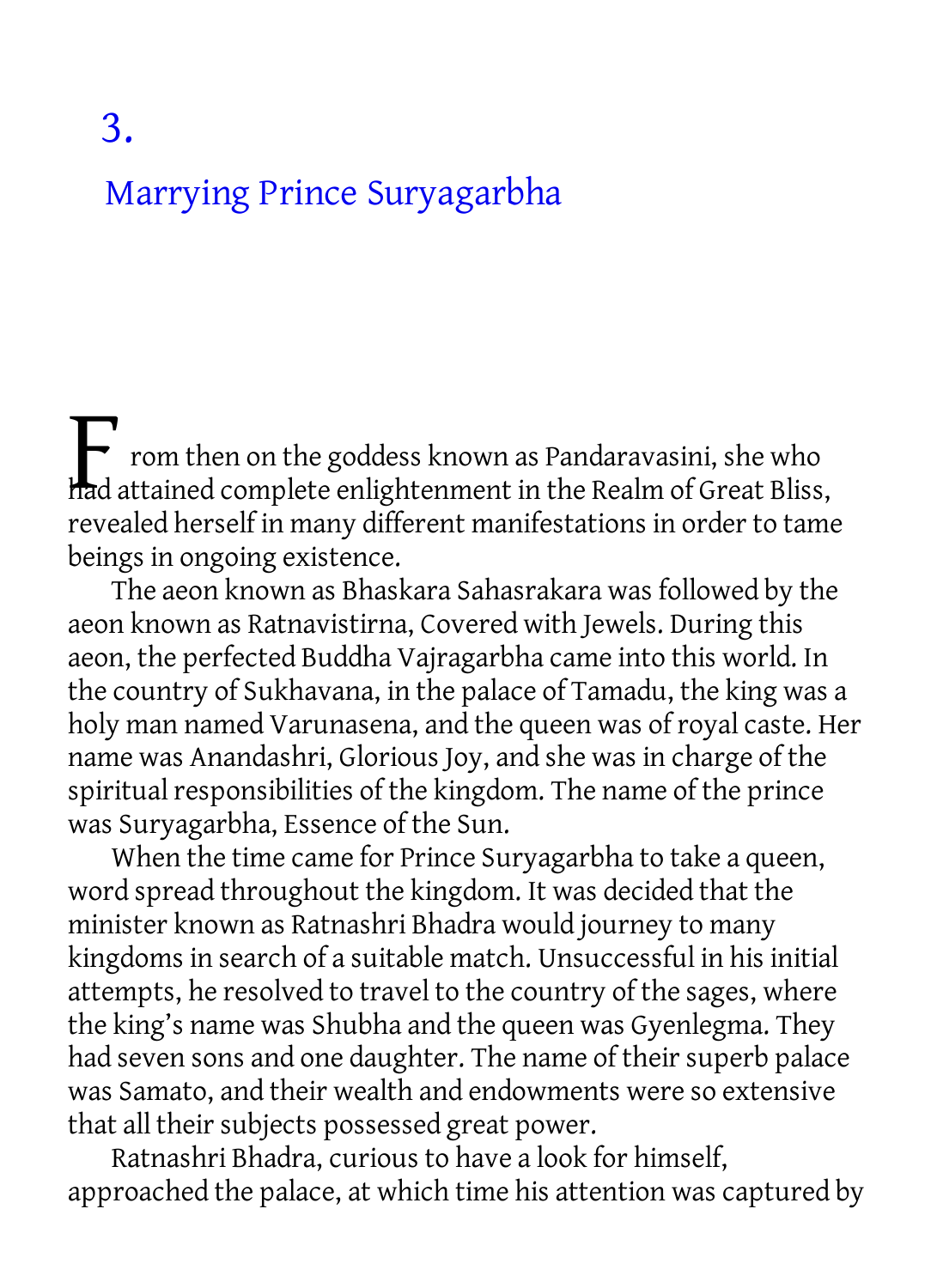a lovely flower garden nearby. Looking closer, he saw a bathing pool beside the garden where the king and queen had gathered with their sons and daughter. The daughter, bedecked in jewels, caught sight of him, approached, and said: "Kye! Minister of excellent virtue, glorious qualities, and pleasing appearance! Please tell me from which kingdom you have come and for what purpose you are here. Who are your father and mother? What is the name of your country, your caste, your clan, and what is your vocation? What is the name of your king? Is the name of his son Prince Suryagarbha? How large is the kingdom, how many provinces does it have, and what is the population? Honorable sir, kindly give me your reply." Thus did she inquire with her gentle beauty, smiling face, and melodious speech.

Minister Ratnashri Bhadra replied: "Kye! O Daughter of the king, please give heed! My country is called Sukhavana, and it is extremely pleasing. The name of my king is Varunasena, and the name of his consort, the queen, is Anandashri. Their son's name is indeed Suryagarbha. Fair princess, his status and intelligence are similar to yours with respect to caste, vocation, spirituality, strength, dominion, popularity, and so on. I am of royal caste, and my father's name is Devendrashri. My mother is the most beautiful Palmo Seldron, and my sister's name is Kshemadevi. My name is Ratnashri Bhadra, and I have come here on behalf of King Varunasena's son, Suryagarbha, who is preparing for enthronement and the responsibility of ruling the kingdom. But first, he must find the most suitable woman to take as his queen. I have come here in search of such a queen. Please bring this news to your father, mother, and brothers."

Accordingly, the princess went over to her mother and said: "Kye! O kind mother who gave me my very body, O guardian of love, dear mother, vessel of my birth—the minister of King Varunasena, named Ratnashri Bhadra, is here. He has come in search of a suitable queen for the occasion of Prince Suryagarbha's enthronement. Please present this message to the king." As she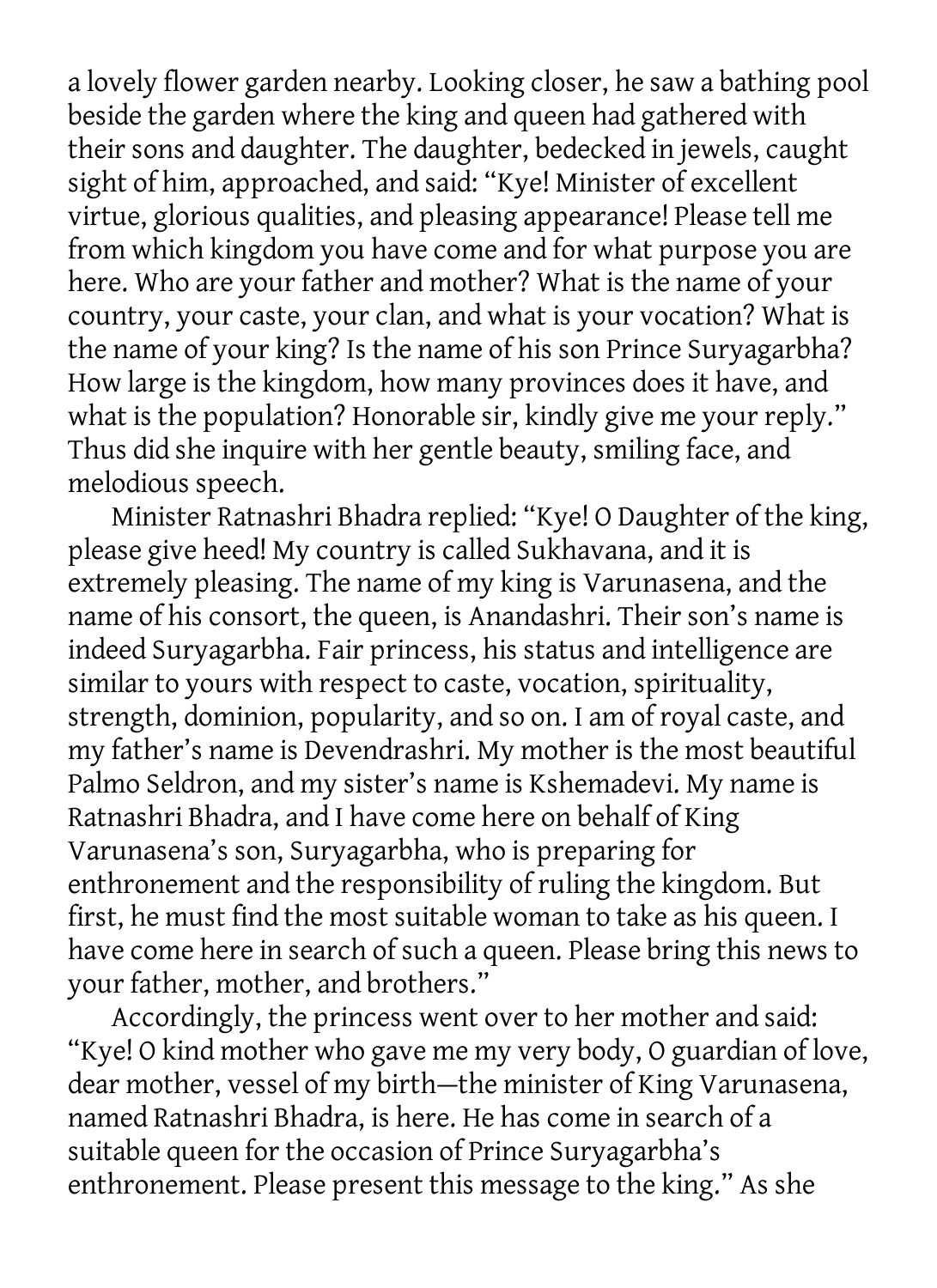spoke, the minister marveled at what an excellent daughter she was and how exceptionally lovely to behold. He wondered how she knew about Suryagarbha and became convinced that she would be suitable and good for him. The minister then decided that she was the prime candidate for queenship.

The queen went before the king and respectfully said: "Kye! The king of the caste of holy men, Dharma King Varunasena, has sent his minister, Ratnashri Bhadra. The prince known as Suryagarbha is about to assume the throne, and they are searching for a suitable queen. He has asked that this message be presented to you, King Shubha, and that you may be so kind as to grant your response."

The king answered as follows: "The royal lineage of the sages is equal to the sky. Their line of royal ancestry has been similar in glory to the sun and the moon. Our daughter shall only wed a chakravartin. To wed her to another would be the greatest loss. What response shall I give to the minister who has come as an emissary of the great Dharma King Varunasena? It is important to take great care in the wording of our response."

Then the minister was brought before the king and spoke as follows: "Kye! King of the holy men Shubhamanidhara, please listen carefully to the essential point of my request. I am from the country known as Sukhavana, and my king's name is Varunasena. The name of his son is Prince Suryagarbha, who has a mind for spiritual affairs that is without equal. His appearance is so attractive that one cannot gaze upon him enough. His physical beauty rivals that of the god Brahma himself. His speech is both melodious and profound. He is in the prime of youth, about to assume his father's throne. I have come here to find a maiden who is suitable to become his queen. She must be compatible in caste, vocation, and ancestral heritage and be beautiful as well. King, you possess such a daughter, and I beseech you to allow your lovely daughter to come to our kingdom."

The king replied: "Kye! O minister of the great King Varuna, my daughter Natyendri, Lord of Dance, possesses signs that are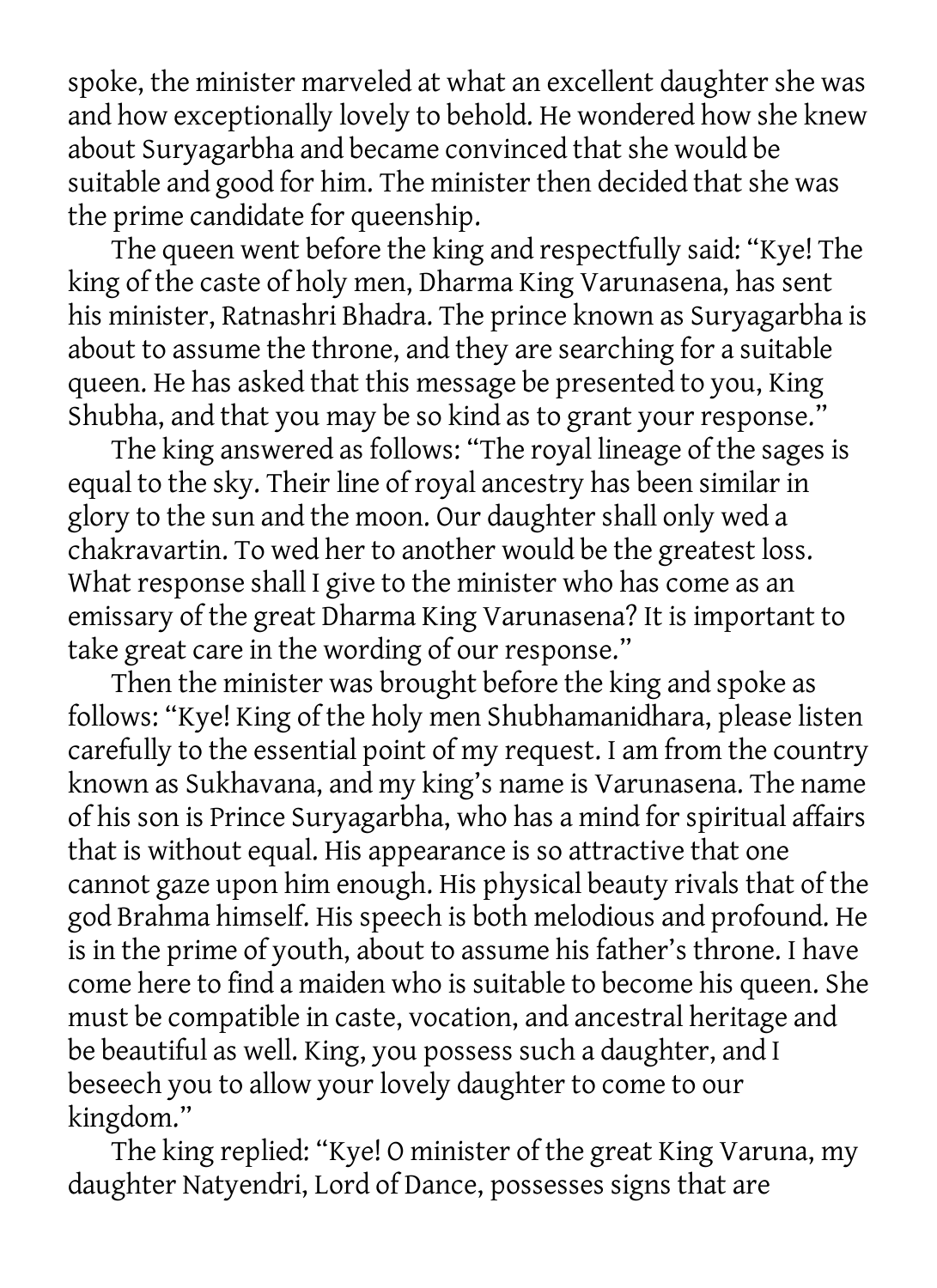inconceivably sublime. Her face is extremely beautiful, and her parents and siblings are all of good character. Since her qualities and knowledge are so excellent, it is difficult for me to give her to anyone." Hearing the king's words, the minister held them in his mind and quickly returned to his own country to meet with King Varunasena. In the presence of the queen and all the subjects, he made the following presentation: "Kye! Best of all gods, king and consort, I have journeyed to ten countries and was unable to find a suitable queen to join our future king for his enthronement. In the end, I went to the kingdom of King Shubha, whose palace is called Samato. When I arrived, the king, queen, and their children were bathing in a beautiful lotus pool. The king has seven sons and one daughter. The daughter, bedecked with jewels, saw me and approached to ask, 'Kye! Excellent minister Shri Bhadra of honorable character! For what reason have you come to this country? What is the name of your father, mother, your caste, country, and king?' She even asked about prince Suryagarbha by name. I carefully answered her, and she took that information to the queen, who took it to the king. Then I myself went before the king and repeated the purpose of my mission. When I asked the king for his daughter, the words he spoke in response were in poetic verse like that of the aryas."

The king and the minister decided that, whatever the case, the prince must be fully informed of this occurrence. The king went to meet his son face to face and, using gentle words, said: "Kye! Guardian of the Dharma, Suryagarbha, repayer of your parents' kindness! Hear the essence of your father's heartfelt wish. I sent Minister Ratnashri Bhadra to some ten countries on a search, and in the end he met the daughter of King Shubha, named Natyendri. She is exquisitely beautiful and possesses many wondrous signs. It is certain that she is the suitable woman to take as your queen. Please tell your father what you honestly feel we should do!" The Prince responded that it was necessary to check for auspicious signs.

On the full moon, abundant offerings were made to the Three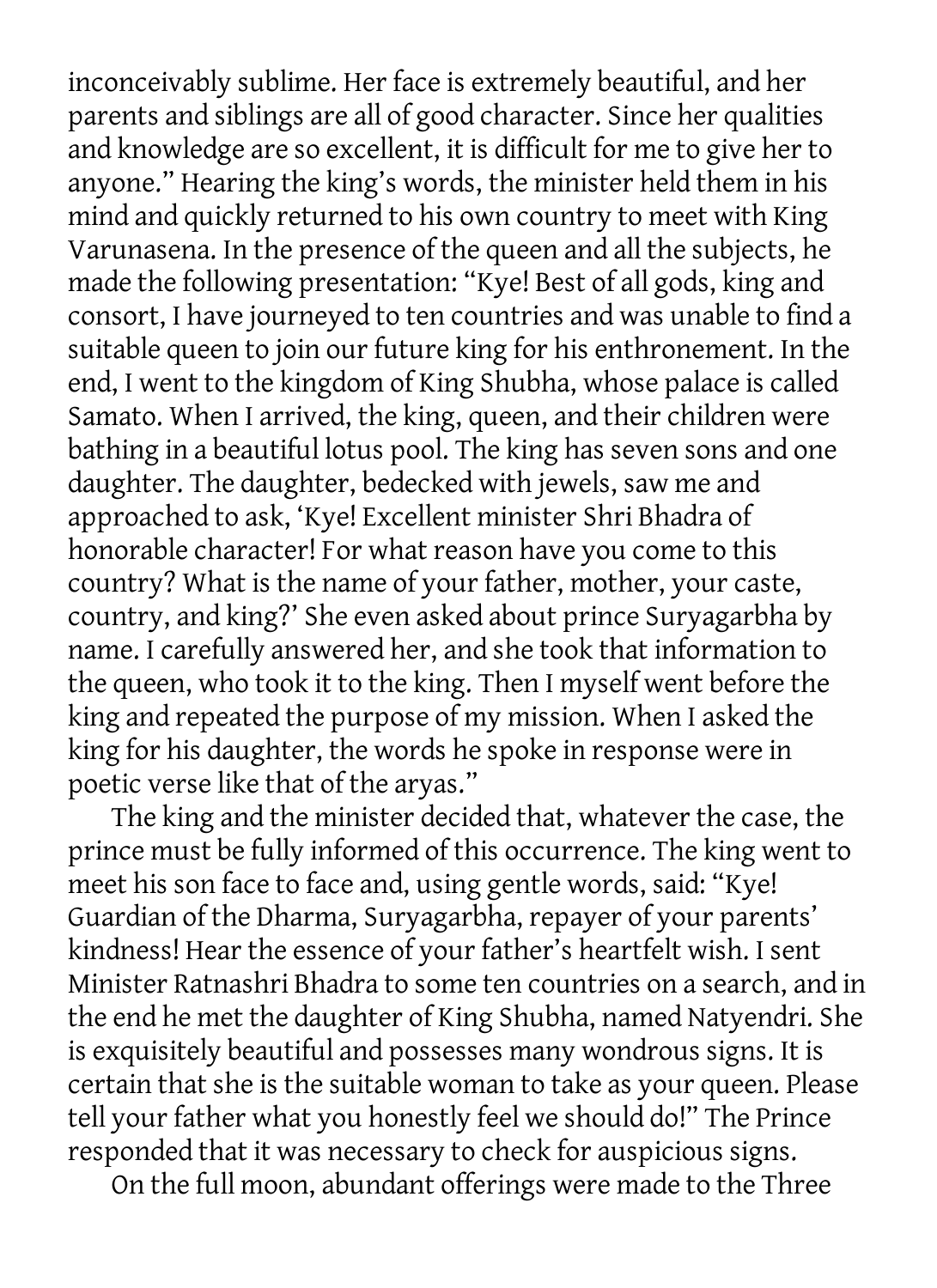Jewels, after which both king and son offered many prayers and fell asleep. Suryagarbha had an excellent dream. He dreamt that white light with a reddish hue arose from the east and dissolved into him. He, in turn, melted into light and became a hum. From the hum, a hrih emerged to encompass the three galaxies. The universe and contents became ablaze with five-colored light, and all was perceived as the essence of the two syllables. Boundless light rays proceeded to encompass the three galaxies, and wherever the light shone, seed syllables appeared. The king dreamt of a hollow crystal vessel that contained a white silken cloth. It appeared in the east, and he gave it to his son. When Suryagarbha had it in his hand, he draped his body with the cloth. Then Suryagarbha himself became the crystal vessel. The king dreamt that the news of this occurrence spread forth in the ten directions.

The following morning, both king and son felt that their dreams held auspicious indications. Assembling many precious jewels, riches, and other supporting objects, the king composed a letter, on behalf of his son, to King Shubhamanidhara. In the letter, written with gold ink, they said: "Kye! King of the holy men, Glorious Shubhamanidhara! Your exceptionally alluring daughter Natyendri holds the essence of great bliss. In order to maintain the throne of my kingdom, please grant her to me and accept this abundance of the most desirable precious substances. Please bring joy to the son of this fortunate king, and express your great kindness by recognizing the suitability of this union!"

The minister departed to deliver the letter by hand to King Shubhamanidhara. Arriving at the kingdom, he saw, to his surprise, King Sukhapala, King Shubhamanidhara with his son Bala Urdhi, King Khasarpana with the minister Hadzin, and many others. There were kings and representatives of some thirteen kingdoms with outer and inner ministers bearing countless varieties of wealth. They had all come with the intention of winning the princess for their own kingdoms. The minister Ratnashri Bhadra requested an audience with the king and presented him with the gifts and the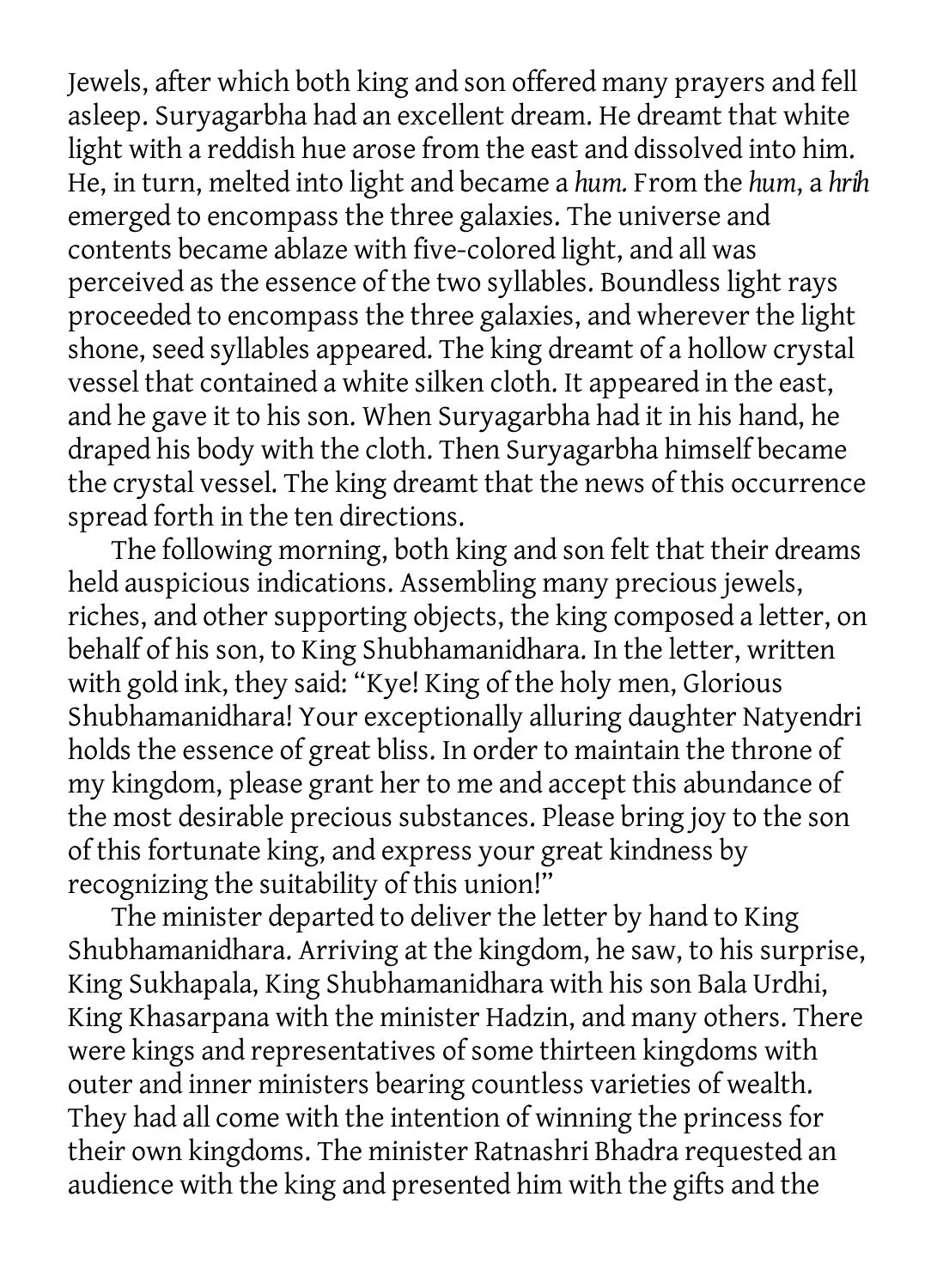letter composed in gold ink from King Varunasena. The king read the letter and conferred with his outer and inner ministers, the queen, and all his sons.

The King then said to his assembled subjects: "Kye! The kings from all directions have come here to try to win the hand of my exquisite daughter. If I promise to give her to one, it will surely offend another. Whatever I do will potentially bring great harm to our kingdom. Would it not be wise to give her to no one? With wisdom and intelligence, please consider the best way to deal with this problem."

After the king had spoken, there was much discussion. No one, however, was able to suggest a definitive solution. Then the queen spoke: "When our daughter Natyendri was born, her body was wrapped in white cloth, and she displayed the ability to dance. She moved her hand to bestow empowerment, so we named her Natyendri, Powerful Woman of Dance. She is an exquisitely beautiful consort, unequaled by any other who walks upon this earth. I cherish her as I do my own heart. So the thought of giving her away gives rise to great sadness. We are powerless not to act, since so many countries have gathered here to receive her. If great care is not taken in this decision, there is the danger that we could lose our very country. Now, by the force of karma, it is difficult to hold her back. We should allow her to decide her own future—but no matter who receives her, there will be others who will try to steal her. She will be forced to experience unbearable suffering. I feel as if my heart is being torn from my chest! Oh, what can be done?" After speaking, the queen shed tears and gazed sorrowfully at the king.

They all agreed that the princess herself should choose; so the king, queen, and her brothers went to her. With great care they lovingly spoke to her in this way: "Kye! Beautiful daughter, the heart of your parents and the eyes of your brothers, please listen. The kings, subjects, and messengers of many countries have gathered with much wealth and letters written in gold, all asking to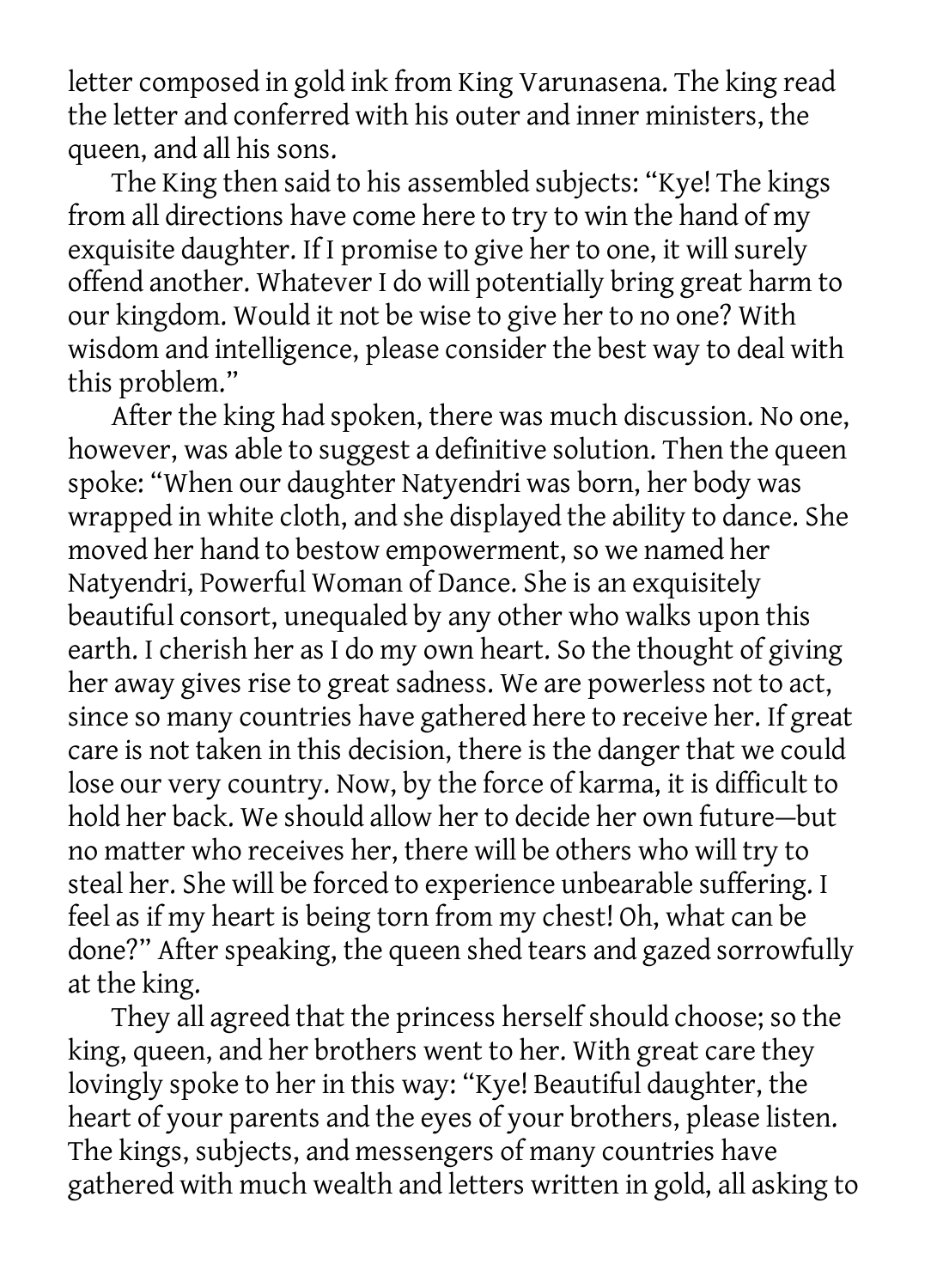take you to their kingdoms. There are so many of them that they fill the outer and inner regions of the kingdom. We cannot decide what to do. Although the thought of losing you brings us great sorrow, at the same time we fear for the safety of our kingdom. O daughter, wherever you go we intend to honor your decision, as we know it will be the right one. Please, O daughter of the gods, tell us what you wish to do." Hearing this, Natyendri addressed her parents and brothers, saying:

"Kye ho! Alas! O father, king of the gods of excellent lineage, kind mother who has given me the very body that I live in, and loving brothers of the same family, all of you look upon me with love and speak to me from your hearts. These troublesome questions and explanations that bring joy and sorrow do not affect me, for I have no intention of maintaining the worldly affairs or responsibilities of any kingdom. With the awakened mind of altruism as my motivating force, my actions must flow in accordance with the power of previous deeds.

"Before this life, I lived in Sukhavati paradise as the supreme consort and goddess Pandaravasini. Now I have manifested myself as the daughter of the king of the holy men. I have no other purpose than to fulfill the needs of sentient beings. By the force of previous prayers, Prince Suryagarbha, an emanation of Arya Avalokiteshvara, and I have generated bodhichitta. I shall never take an ordinary husband, whose body is the cause for leading others to lower rebirth. Forsaking this kingdom, I shall escape unnoticed to go to the palace of the future king Suryagarbha. Father, mother, and brothers, please practice Dharma well. In this place of samsara, unending suffering must be endured. My heart's advice to you is to achieve liberation from samsara. I have no attachment to samsara. Through the method of great compassion I shall work unceasingly for sentient beings. By accomplishing the commands of Buddha Amitabha, I have come to guide you all to the state of the aryas!"

Upon hearing her words, the king, queen, brothers, and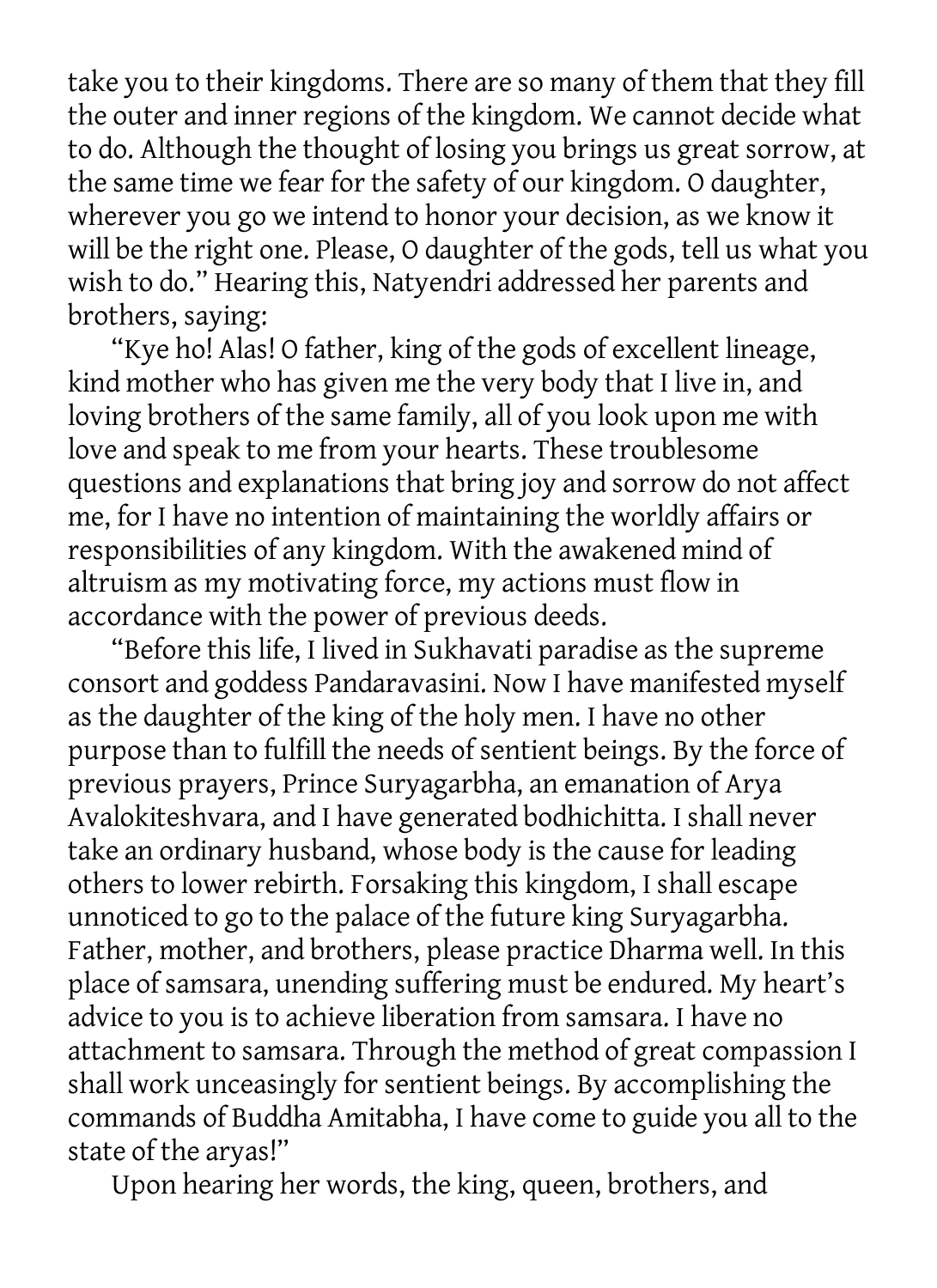ministers were moved with devotion and respect. Just as she had said she would, the princess escaped from the kingdom with her attendant. Seven days into the journey, the attendant suddenly fell ill and passed away. The princess performed the transference of consciousness for her, thus guiding her to the pure realm.

Seven days and nights passed. One morning, in the early hours of dawn, Prince Suryagarbha awoke and gazed up into the space before him. Suddenly, Arya Avalokiteshvara appeared, nearly unbearable to behold, blazing with one hundred thousand dazzling rays of light. Avalokiteshvara then spoke to him: "My son, now you must arise from your sleep. To the east of here, the daughter of the king of sages, Natyendri, by her clairvoyant powers has escaped from her kingdom, the blissful land of the gods, where many kings and princes still make aggressive overtures for her hand in marriage. Now she is coming to meet you and is presently en route quite a distance north of here. For the sake of maintaining the doctrine and benefiting beings, go find her!"

After receiving this prophecy, the prince assembled all his ministers and told them that they must make an important journey to the north and prepare for a very auspicious meeting. Accordingly, he gathered them into groups. Each member adorned in silk brocades and precious jewels, they traveled north to the banks of lake Pema Tsegpa. After seven days had passed, when the sun was well up in the sky, the future king addressed them. He said that the daughter of the king of sages, Natyendri, had escaped from her kingdom because the kings of many countries had gathered to ask for her hand in marriage. He informed them that she was about to arrive and that she would join him for the sake of benefiting beings. He urged them to celebrate with song, dance, and musical instruments so that everything would be as auspicious and cheerful as possible. Then, after greeting her in this way, they would all return with her to the kingdom. After he spoke, they all went to the edge of the lake to await her arrival. Then, from the eastern direction, they all craned their necks to witness a swirling mass of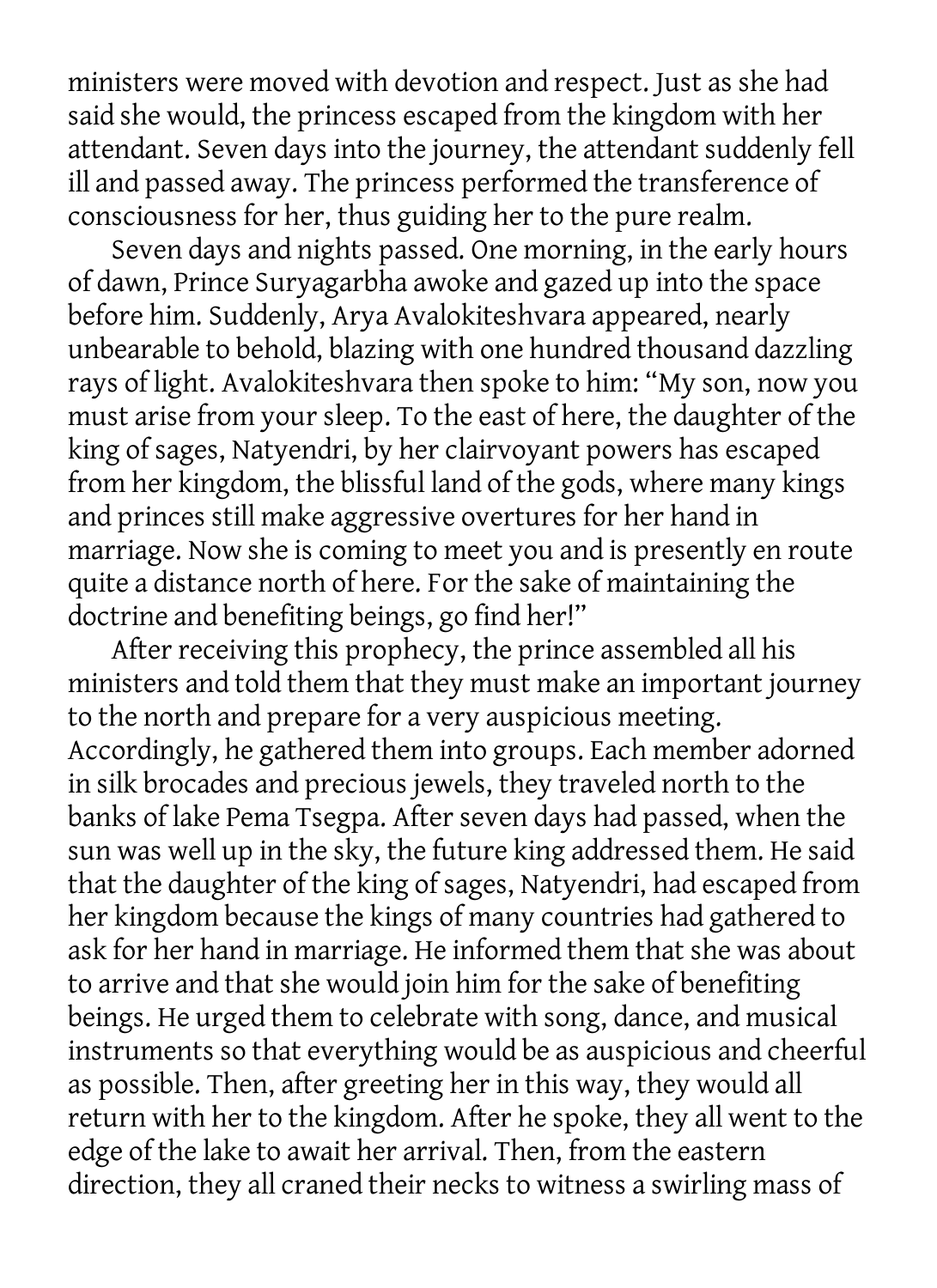rainbow-colored light rays that appeared in space. A rain of flowers filled the sky with clouds of offerings suitable for gods, nagas, and humans alike. Natyendri herself, surrounded with blazing radiant light, then became visible. The prince and all the ministers gave her an extensive welcoming reception.

Meanwhile, the kings from the other countries began to suspect that the young princess was hiding somewhere in her kingdom. They looked for her in every direction. Some thought she might be hiding in a ravine or crevice; they even dug up the earth to look for her underground. Some thought she might be hiding in a treasure chest, so they searched treasuries everywhere. They also searched for her in the mountains. Wherever they looked, she was nowhere to be found. In the end, they were forced to return to their own kingdoms exhausted and empty-handed.

Suryagarbha sent the minister Mani Ratna ahead to tell the king and queen what was happening. The entire population of the kingdom then assembled. They played many different musical instruments and beat their drums. With incense bearers and the royal sons and daughters as their guides, the new couple arrived at the palace. The entire kingdom began a month long celebration. Extensive offerings were made to the Three Jewels of Refuge. The whole kingdom engaged in games, sports, and acts of pleasure. Minister Ratnashri Bhadra and the sage's son, Guna Indra, joined their respective assemblies and celebrated.

King Varunasena ruled the kingdom for three more years. One day he called a meeting with his son Suryagarbha, Natyendri, and the hosts of outer and inner ministers and their retinues. Suryagarbha and Natyendri were then formally enthroned to govern the kingdom. First they gave an abundance of alms to the poor and needy in the form of food and clothing. They introduced a new law that made the Buddhist doctrine the state religion and the dissemination of the Dharma the most important function of the new government. They made offerings to the king and queen, and everyone paid respect to them. All the fortunate people of their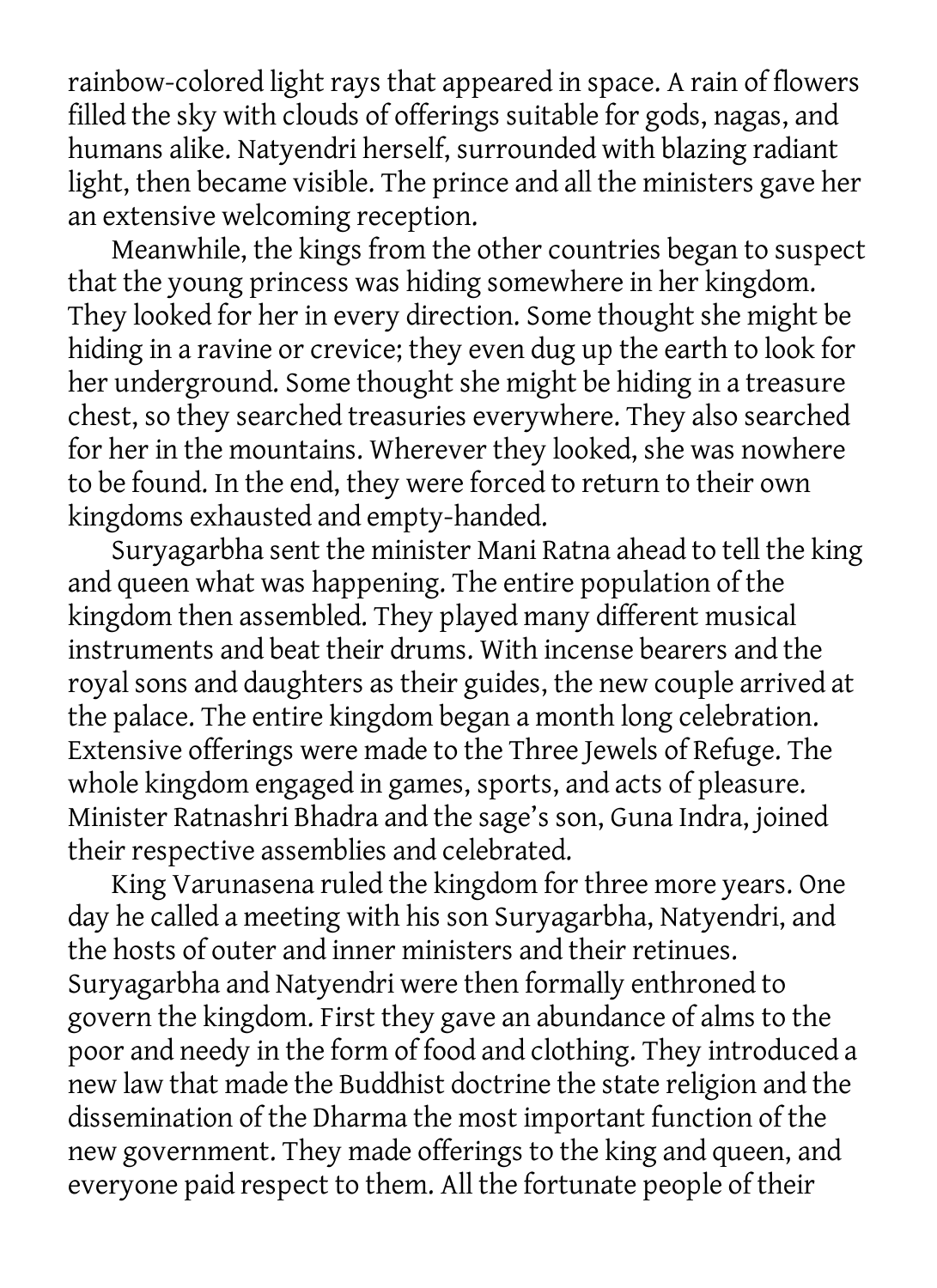kingdom were brought to the path of Dharma, and Natyendri gave teachings on the vehicle of secret mantra. In the end, the entire kingdom of one hundred thousand people attained enlightenment as one mandala!

#### Samaya

This completes the third chapter of The Lives and Liberation of the Princess of Zahor, Mandarava, called A Precious Garland,

Describing how she manifested herself as the daughter of the king of the sages, married Prince Suryagarbha, brought the entire kingdom to the Dharma, and gradually led the entire population to the state of perfect enlightenment.

笺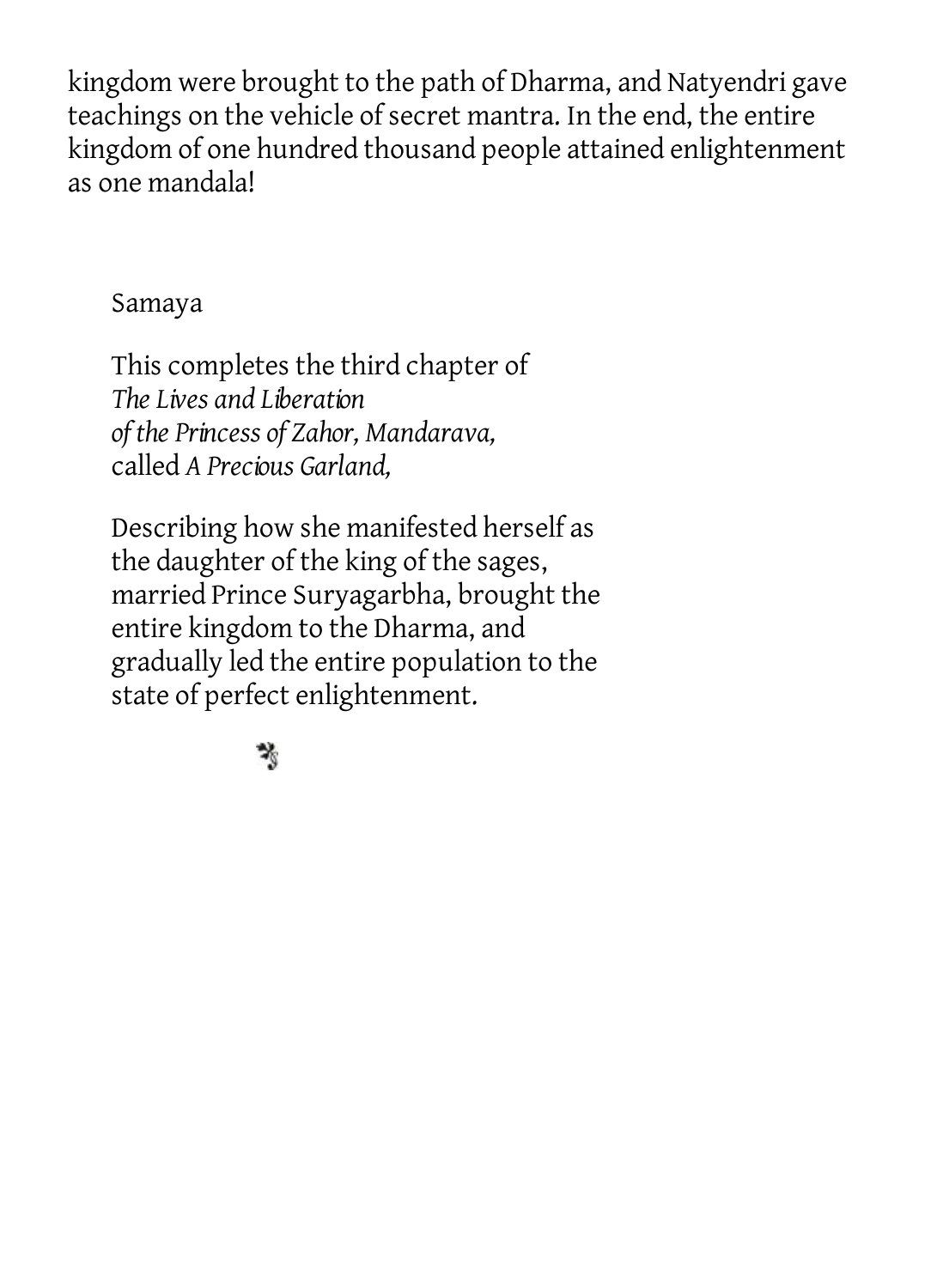[4.](#page-6-2)

## [In the Kingdom of Kanaka](#page-6-2)

 $\prod_{\substack{r \text{conqu}}$ rom then on, Dakini Pandaravasini, the consort of the conquerors, was empowered by the buddhas of the three times to manifest herself in order to bestow the empowerment of the five embodiments.[13](#page-267-6) At that time, from the point between her eyebrows, a white hrih went forth into this world. From her throat a red hrih radiated eastward toward the continent of Potala. From her heart a clear blue hrih radiated into the upper regions of the realms of the gods. From her navel a luminous yellow hrih radiated into the lower regions of the supreme palace of the naga king. From her secret place a green hrih radiated into the demigod realm. From each of these syllables a billion emanations were produced through the power of her concentration.

All this occurred during the Age of Luminosity. This was the time of Buddha Kanakamuni,<sup>[14](#page-267-7)</sup> one of the thousand buddhas to appear in this light aeon. In the land of East India, in the city of Kanika, there was a king named Kalasiddhi, whose virtuous queen was known as Pushpalamkara, Adorned with Flowers. The Buddha's doctrine was not being propagated that the kingdom, and the king had a strong intuition that the time had come to tame the minds of beings. He imposed the discipline of abstaining from killing, but when this law was ignored he became ill and passed from this world.

His queen, Pushpalamkara, suffered so greatly from the shock of his passing that she went to the shore of Lake Rayaya, where, on the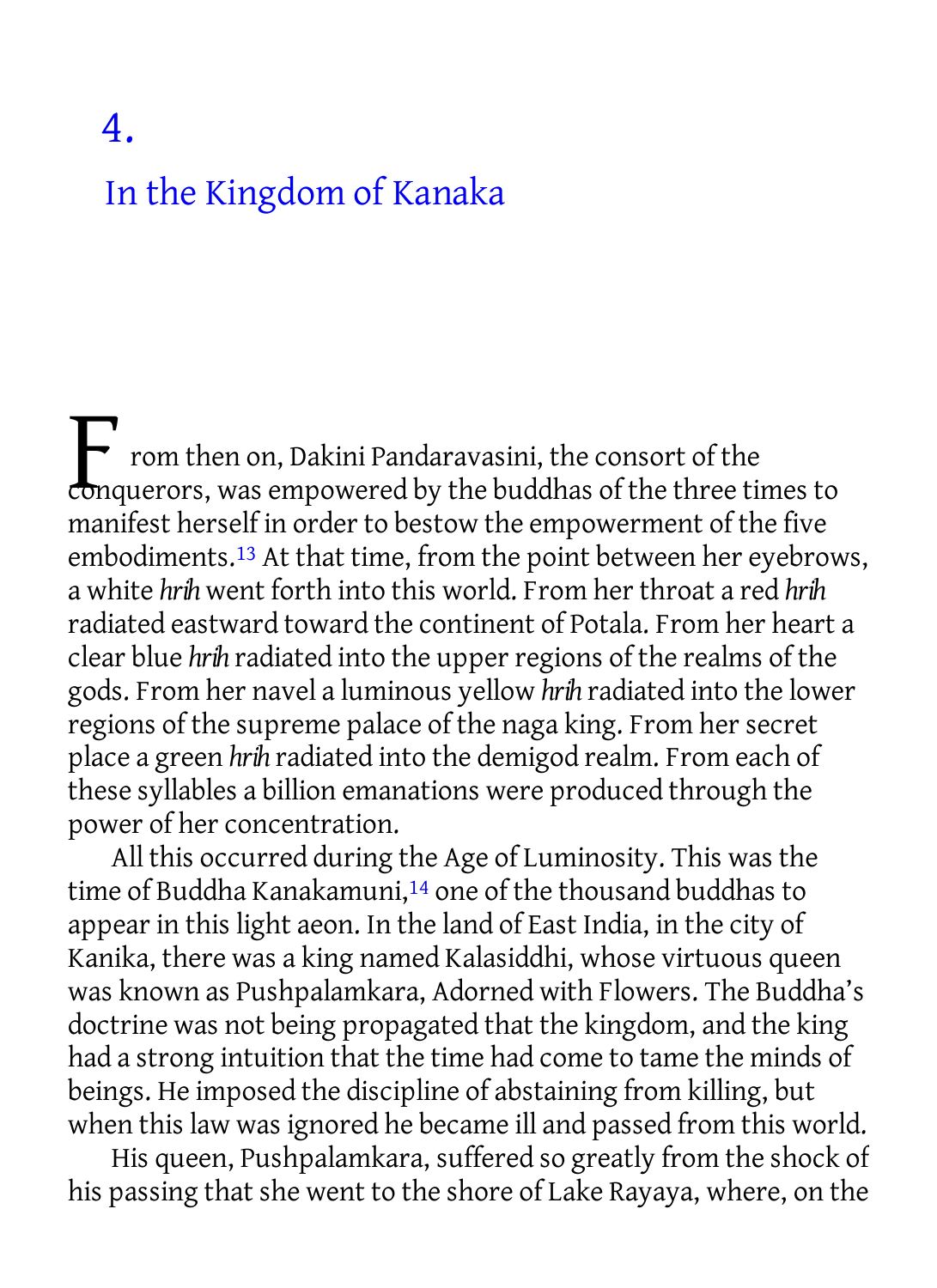verge of taking her own life by jumping in, a handsome young man suddenly appeared before her. With joyful confidence he approached her and asked why she was there. Pushpalamkara replied: "I am overwhelmed with great torment and sorrow. My husband was the great king Kalasiddhi, well-known for his powers throughout the world." Wailing with misery, she proclaimed her extreme misfortune at the sudden death of her beloved husband, the king.

The young man then spoke to her. "Although King Kalasiddhi has passed away, I am here now, and I have come to be your husband. Please do not despair! Come here, maiden, and let us return to the kingdom together." After he had spoken, Pushpalamkara experienced a change of heart and became attached to the young man. Together they returned to the kingdom, where all the people thought that the young man she had found was either a son of the gods or a prince. Everyone became infatuated with him. They offered him their wealth and possessions and enthroned him as their new king. The queen, feeling once again like a young maiden, fell deeply in love with him, experiencing much pleasure and happiness.

One night, Pushpalamkara thought to herself: "I wonder where this handsome young man came from? I did not even ask him where he was from, who his parents are, what his caste and family lineage are. Although he appears to be equal to the gods in beauty, I must inquire as to his background." She then approached him, saying:

"Kye! Wondrous and charming young man, turn your joyous attention to me and listen. In a state of unbearable sorrow, I was about to drown myself in Lake Rayaya when you suddenly appeared. Forgetting my sorrow, I have come to know such bliss with you. I feel that my merit is excellent, and I rejoice in my great fortune. Yet I am curious as to your background, your family heritage, your parents, and so on. Kindly tell me something about yourself."

The young man responded: "E ma! How wondrous! My father is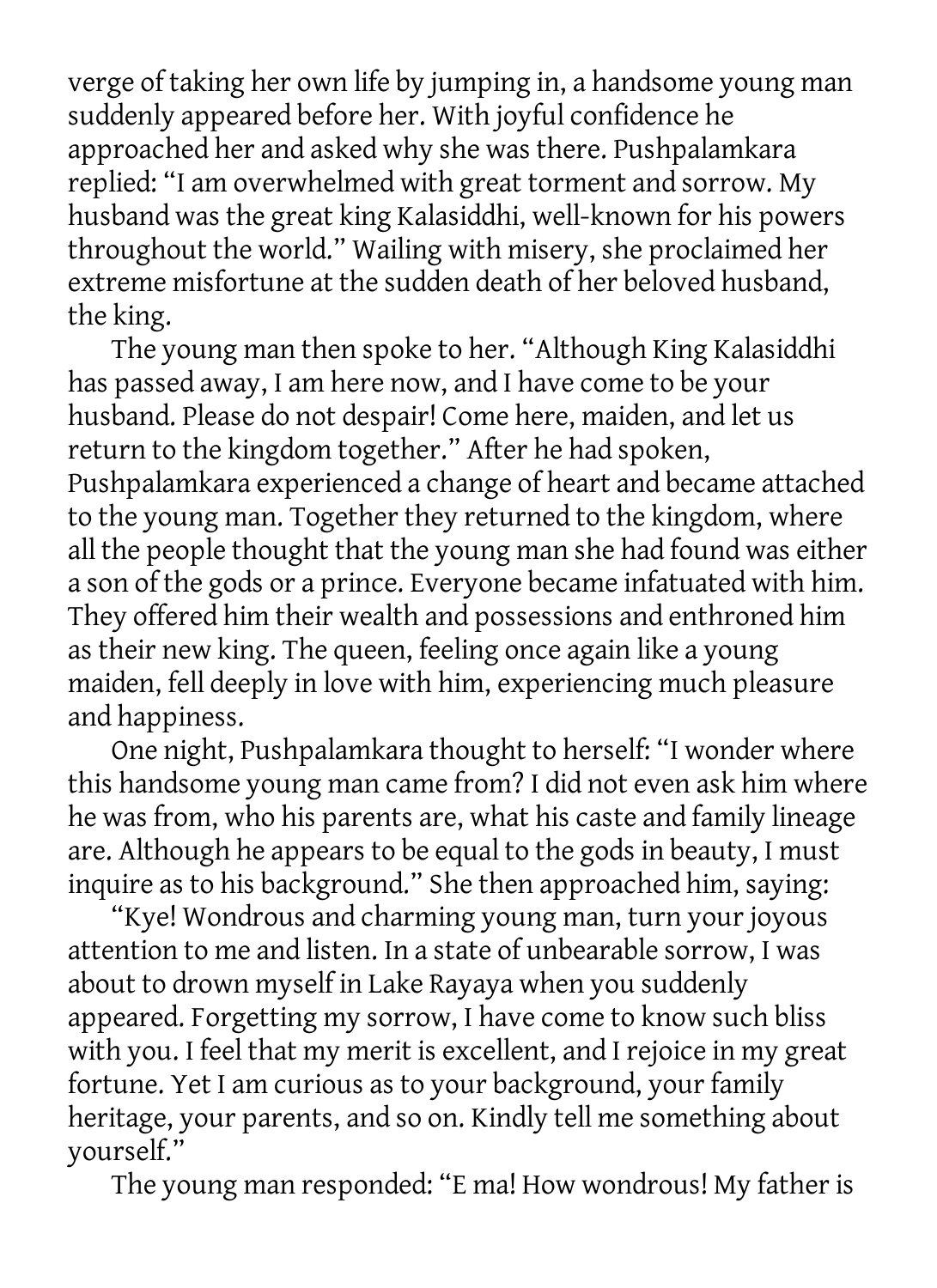the primordial Buddha Samantabhadra, my mother is the primordial wisdom of empty bliss, Samantabhadri. I am the manifestation of the great and powerful Hayagriva. In the paradise of discriminating primordial wisdom awareness, maiden Pushpalamkara, your lineage is that of the buddhas. Your sadness and depression came from nowhere and bring no benefit or result.

"Beings are tossed about in the ocean of samsara by the waves of previous karma. Living and remaining in this kingdom are like falling into a pit of fire. Don't you think that this jail-like existence of activities that leads to the lower realms is nothing other than the sowing of more seeds that lead to rebirth in the hell realms? The worldly activities with which the king was involved while alive were merely the cause for your unceasing accumulation of negative deeds. You should now develop renunciation toward this kingdom and know that the time has come for your voyage on the path to perfect awakening!"

The queen began crying: "E ma! Please, young man, let us never separate! I will do whatever you command of me." Having spoken, she suffered unceasingly throughout the day and night. After some time, the young man spoke to her again: "Maiden, you and I shall not leave this place. From now on, you must accomplish the Dharma as purely as possible." She then made her vow in accordance with his words. It was then that she met Buddha Kanakamuni, who was out begging for alms, and took the bodhisattva vow in his presence.

After that, the queen began to train on the path of the precious Dharma. One evening, a white hrih shimmering with light appeared in the air; descending, it multiplied so that one hrih dissolved into the young man, while she experienced the other dissolving into her heart. The next morning the young man commanded: "Arise, Pushpalamkara, and make offerings. By the force of past karma you shall give birth to a daughter." She said that she had nothing to give birth to. He replied that the experience of the previous evening meant that there was a child to be born.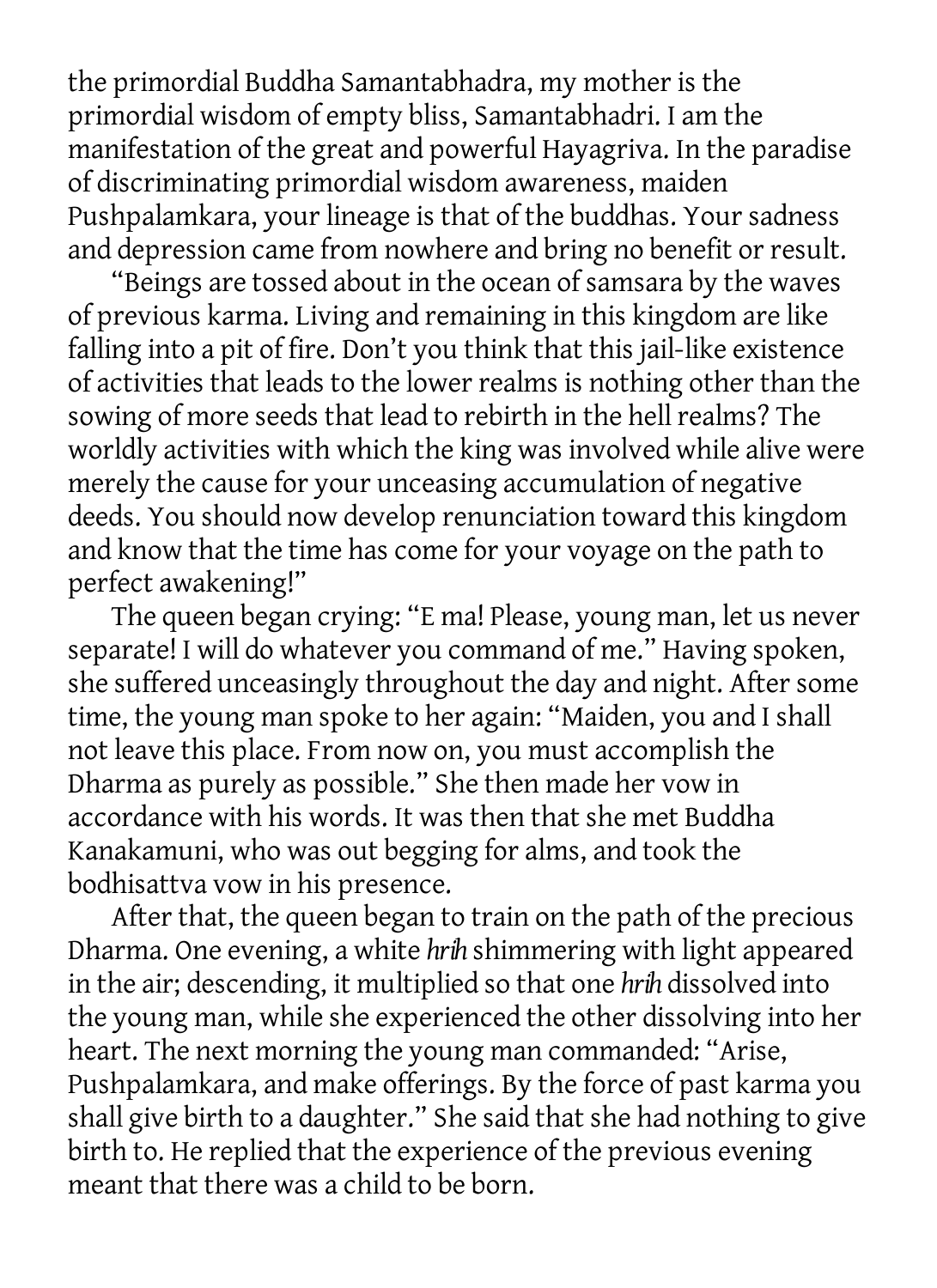For ten months the sound of hrih continued to resonate from her belly. Hearing this sound so repeatedly, she began to wonder what it was and felt that she was with child, though she felt no pain. She inquired of the young man, and he smilingly replied that it was as he had said. After ten months, she gave birth. At that moment rainbow light rays appeared in space and flowers fell like rain. From cloud formations came the sounds of musical instruments. Everyone was saying that the king and queen had given birth to a son.

On the child's first month's birthday, it became known that the son was in fact a daughter. At the moment of her birth, she had sat up and proclaimed "Hrih!" She possessed all the marvelous signs and indications, such that everyone accepted that the child was a daughter. The king gave her the name Özer Nangyen, Adorned with Light, by which she was known thereafter.

She studied the Dharma from her eighth month to sixteenth year under the supervision of her father. One day, when she saw her father, she said : "E ma! The miraculous activity of the conquerors, great powerful father! Although the ground dissolves into the baseless nature of original purity, the manifestations of the buddhas' incarnations are unceasing. I too am connected to the gods, as my nature is that of the aryas. I am a woman possessing profound and extensive previous aspirations." Shortly after she spoke, white rainbow light streamed down upon the palace, and the king ascended the rainbow as though it were a staircase. Nothing could stop him, and he dissolved into space. The princess succeeded in consoling her suffering mother and took over the administration of the kingdom and the establishment of its laws. Full sovereignty was given to the law of the Buddha's doctrine.

One day, when Özer Nangyen ventured outside for a stroll, she came across some five hundred nuns gathered in a lotus garden. In the garden there was a magnificent lotus flower of many petals, resembling a mandala. Radiant white light, so dazzling that it was difficult to gaze upon, arose from the tips of the petals of this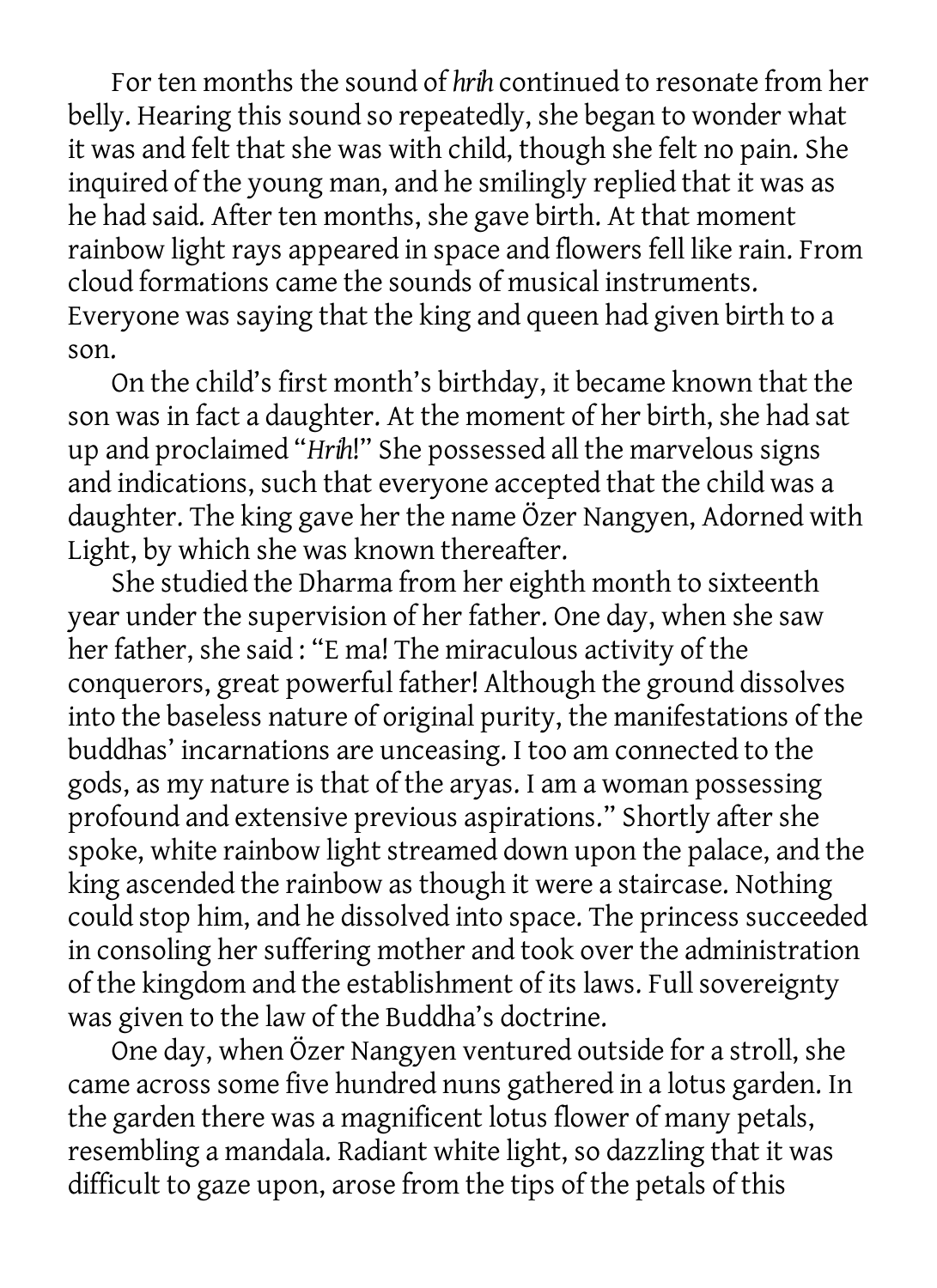flower. The entire gathering was compelled to watch this remarkable sight. Looking closer, they beheld, in the pollen heart of the center of the lotus, a sixteen-year-old youth. He was blazing with radiant light, smiling, and extremely attractive. Mesmerizing to behold, he possessed all the major and minor marks of perfection.

Then the youth spoke to them: "E ma! Amazing maiden of the gods, Özer Nangyen with your assembly of five hundred manifestations, it is most excellent that you have come here today. Your face is like a beautifully painted conch shell, and your teeth are like a string of white lotus flowers. Your tongue resembles a swathe of poppy-colored silk; your smiling lips are as attractive as luscious lotus petals. Your elongated eyes and eyebrows are fine and subtle, perfect in their design. Your arms and legs are perfectly proportioned, your skin soft and smooth like the fur of an antelope. The palms of your hands and the soles of your feet are fine and delicate, like the petals of the utpala lotus flower. Your breasts are voluptuous, your secret lotus enriched and essential. Your hair is blue-green and your forehead is like the white, shining moon. Your waist is slim, your manner is as seductive as a sixteen-year-old maiden. You are an emanation of the supreme consort of all the buddhas. I am an emanation of the sovereign of compassion, Avalokiteshvara. I was born miraculously from within a pure lotus. As the sole deity upholding the kingdom, you, fair maiden, have come here to meet me by the power of your karma. Dakini, you have brought your entire kingdom to the path of Dharma!"

Then the lady Özer Nangyen and her assembly of five hundred addressed him as follows: "E ma! Born from the heart of a lotus, amazing youth of nobility, we are overjoyed to meet you. Seeing your face is like quenching our thirst. By your compassion please come with us to our palace."

They carefully examined him and determined that he was clearly an emanation of the Buddha in every possible way. His face appeared like a conch that had been painted with a fine brush; the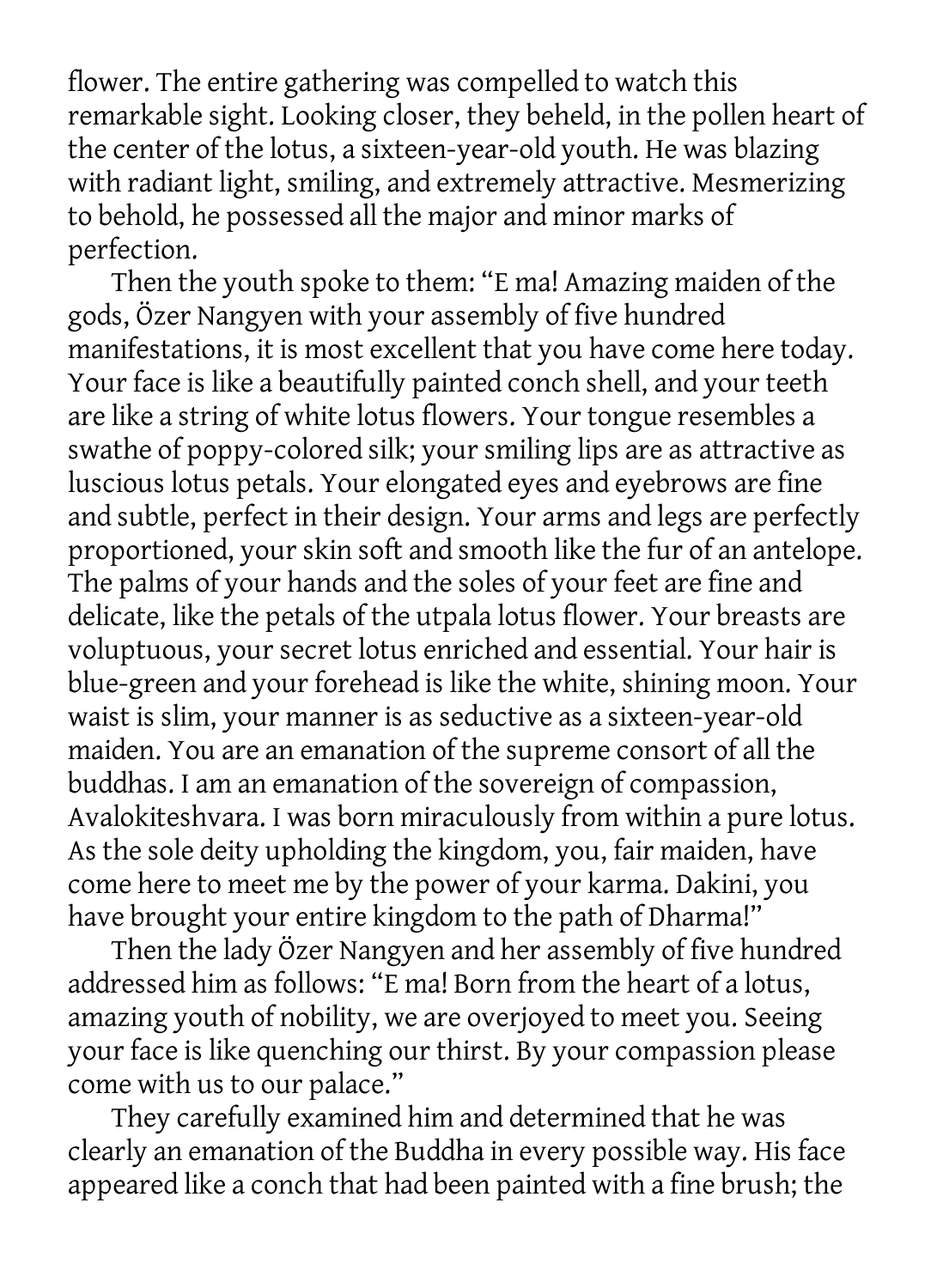palms of his hands and soles of his feet looked like the petals of the pali flower. His blue-green hair was wrapped like a silken scarf around his head. His nose was perfectly proportioned, his lips full, his eyes oblong, and his eyebrows appeared to be made of rainbow light rays. He wore precious jeweled ornaments. His smile radiated charm and happiness. He was a youth of about sixteen, in the very prime of health, a person so splendid that one could not stop looking at him. He possessed the major and minor marks of physical perfection. His speech was so melodious that it sounded like the singing of the kalapanga song bird. "You are a great holy being and a true object of our devotion and offerings," they told him. "Please arise and come with us!"

He then arose in the midst of blazing light rays. Wherever he stepped, flowers spontaneously sprang forth. He was therefore known by the name of Padma, or Lotus. He was also known as Önang Pagme, Boundless Appearance of Light, Peme Gompar Shegpa, Lotuses Follow in His Wake, and Dakadhipati, Lord of the Dakinis.

He came with them to the kingdom, where he upheld and protected the Buddhist teachings. He gave secret mantra empowerments to Özer Nangyen, and she practiced the stages of spiritual development until her merit ripened and she was liberated. The prince Önang Pagme, the princess Özer Nangyen, and their retinue brought all the people in the kingdom with them to the state of liberation in the rainbow body.[15](#page-267-8) The kingdom was thereafter known as "The Power Place for Departure into the Rainbow Body."

#### Samaya

This completes the fourth chapter of The Lives and Liberation of the Princess of Zahor, Mandarava,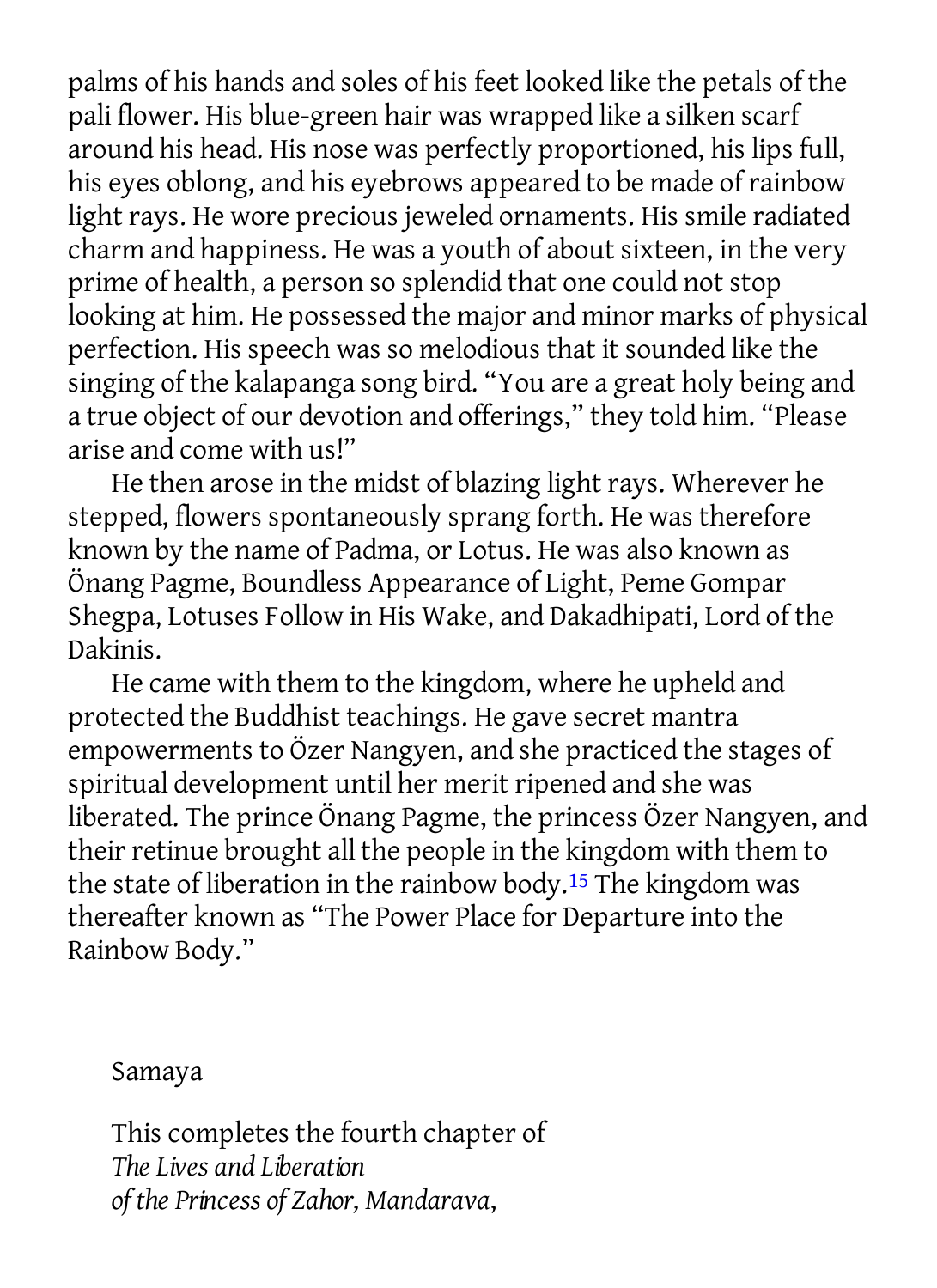called A Precious Garland,

Which gives an account of her first incarnation into the world of human beings in the kingdom known as Kanika, India, of how she brought that kingdom to the Dharma, and of the gradual stages of accomplishment that lead to buddhahood.

弩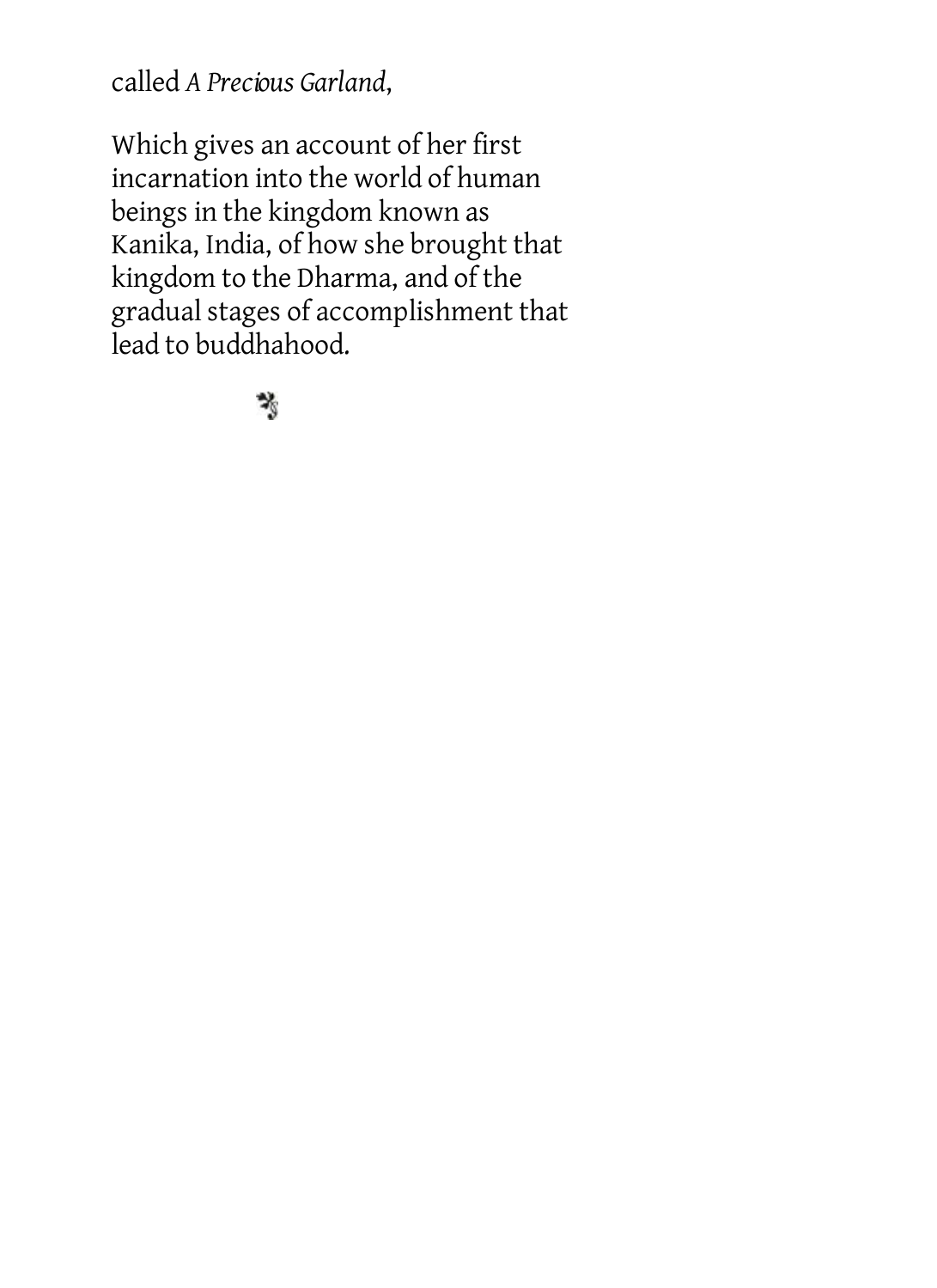[5.](#page-6-3)

### [In the Kingdom of Damaru](#page-6-3)

 $\prod_{\text{with ii}}$ rom the throat center of Dakini Pandaravasini a *hri*h blazing with light shot directly into the palace of the eastern realm of Potala. In that realm, in the center of the great milky lake of the eight pure qualities, there are sixteen continents, each with sixteen surrounding subcontinents. The two continents to the east are Dhatrakosha and Mitrarashmi, where the two aryas, Drowa Dulwa and the excellent Khasarpani, teach the Dharma of infinite love to innumerable disciples. The two continents to the south are Katrokopa and Rinchenvyuha. There, Amoghapasha and Ratnajaya teach the Dharma of compassion to an assembly of countless disciples. The two continents to the west are Parardha and Palapatre Gyen. There, Arya Padma and Arya Ushnishavijaya teach the joyous Dharma to countless disciples.

The two continents to the north are Vajrapankti and Gyepepel. There Arya Avalokiteshvara and Padma Nateshvara teach the Dharma of equanimity to hosts of countless disciples. The two continents to the southeast are Maitrikanta and Ratnalamkara. There, Nilakanta and Özer Barwewang grant countless disciples the teachings on the action and conduct tantras. The two continents to the southwest are Mularasa and Aryakotra. There, the aryas Namkhe Gyalpo and Dongtrug Lha teach the doctrine of the highest vehicle to innumerable disciples. The two continents to the northwest are Dewe Tsalchen and Padmarashi. There, Ratnarchi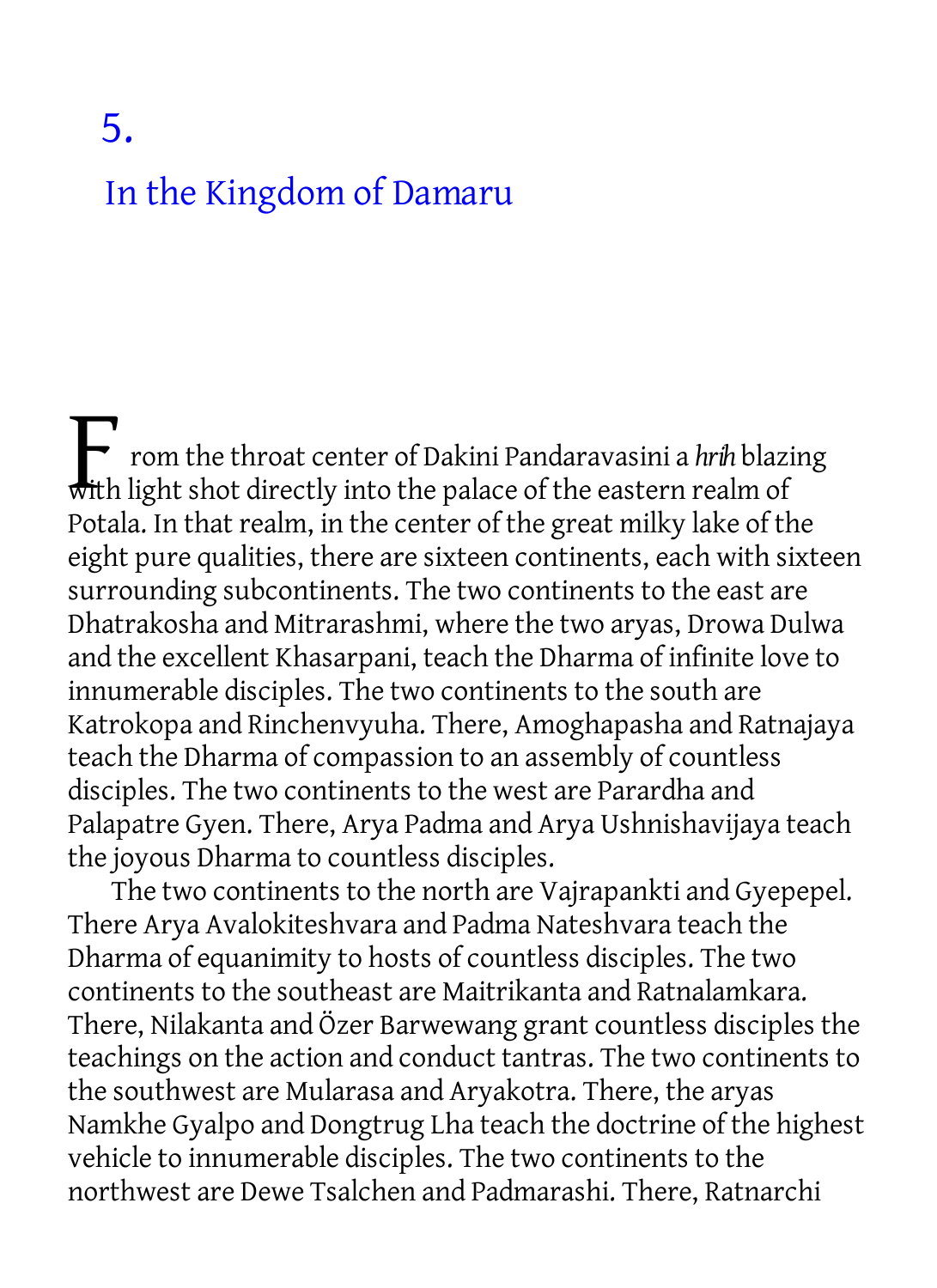and the arya Vikridita teach the doctrine of the three vehicles to countless scores of disciples. The two continents to the northeast are Padma Vikridita and Vajrakula. There, the aryas King Paltseg and Kuntuchang Wangpo teach the doctrine of the Ati vehicle[16](#page-268-0) to countless disciples.

In the central pure palace of Potala, home of the mandala known as Powerful Lotus, resides Avalokiteshvara in the form of Gyalwa Gyatso, with one thousand arms and eyes. There he teaches the Dharma of unobstructed ultimate truth to a vast assembly of tenthlevel bodhisattvas. Everything in this realm is splendid and luminously aglow. There are beautiful green meadows, pure pools of water, lotus gardens, and rivers of nectar. There are wishgranting trees whose branches and leaves are made of fine silken brocade. The branches are laden with fruits made of heaps of precious jewels that fall like rain. Divine birds melodiously chirp and sing the song of secret mantra. Gods and goddesses swirl in dance to the sound of the melodies. Clouds of offerings produce whatever is desired. The palaces are all studded with jewels of five varieties, and all the retinues are the color of crystals, blazing with light. There is no distinction between day or night; there is only the self-originating light of primordial wisdom. Food, clothing, and luxuries spontaneously appear as desired. There is no delusion, so suffering and illness are nonexistent. The very name of misery is unheard of in this realm of great bliss. In this perfectly arranged realm of the aryas, noble qualities are beyond imagination.

Below this paradise, to the north, is a country called Damaru. The substances found there are flesh, blood, and bones. This continent is shrouded in the darkness of killing and slaughter. There exists no mercy or compassion, and inhabitants have no faith in the realized ones. It is a dark land, where there are no buddhas to tame beings. All the female inhabitants find pleasure in taking the lives of others. Their faces are wild and ruddy, their manner is so barbaric that the mere sight of them incites fear and terror. They will even kill their own parents in order to make sacrificial offerings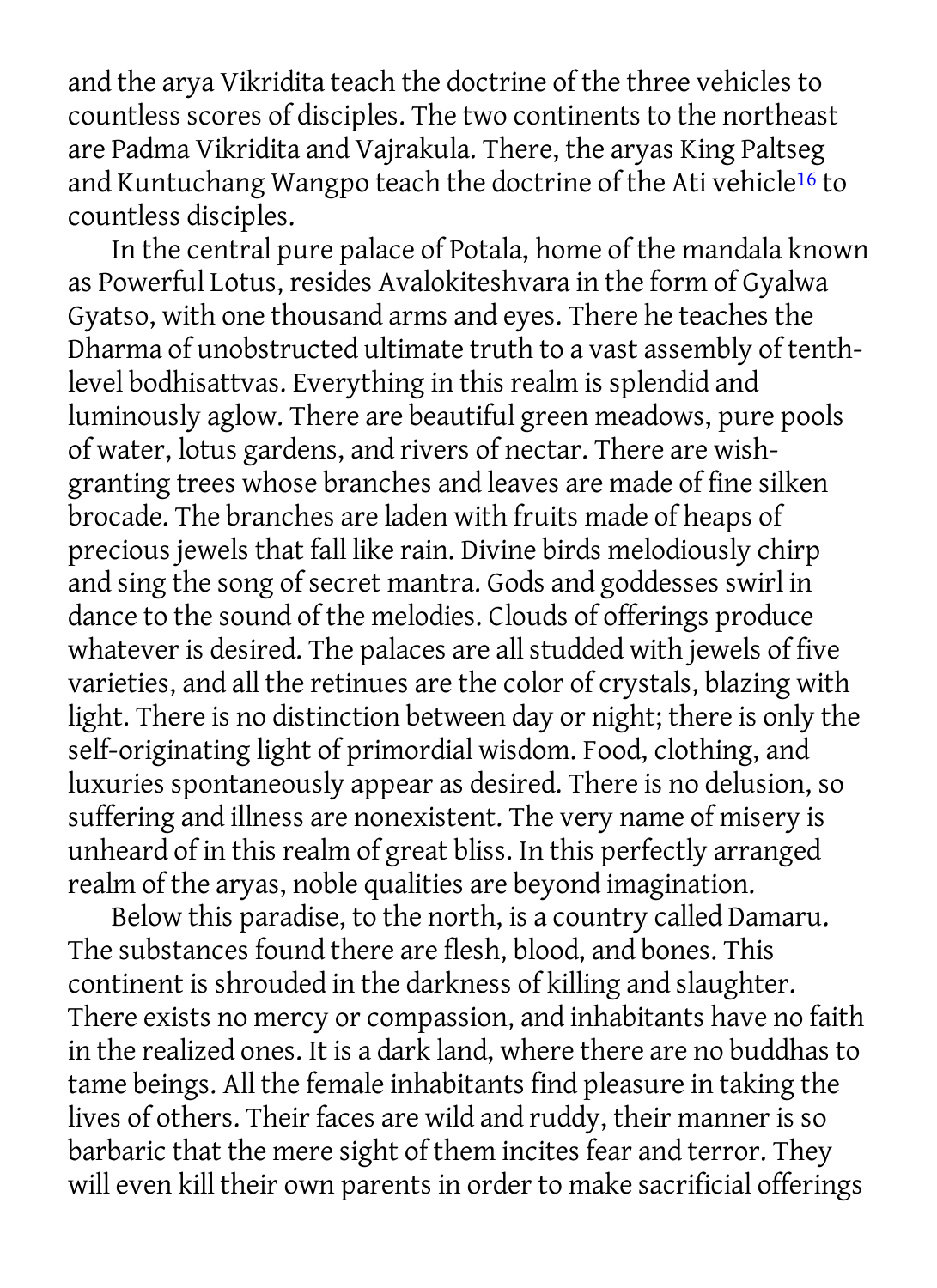of blood and flesh.

In the center of this continent is Karmarupa,[17](#page-268-1) a great palace with a circumference of many miles. There resides the nonvirtuous King Shinta, who gathers his ministers together daily and slaughters tens of thousands of inhabitants for their consumption. He has an assembly of three hundred thousand subjects, all of whom are strictly under his command. There is a lake called Ngampachen, swirling and swelling with waves of blood. In this lake is the palace of the demon king Black Yaksha. The lake is one thousand and one miles in circumference and fifty-three miles deep. All the people of this continent gather here each day to sacrifice beings and to offer their heads, hearts, and organs to the evil king. In turn, after the people themselves die, they take rebirth again in the king's retinue. In this hell realm, the blades of death circle unceasingly. The misery endured is quite unbearable. This continent is so dreadful that peaceful methods are utterly ineffective in pacifying it.

The great dakini understood that the time had come for this continent to be subdued. She transformed herself into a syllable hrih and manifested herself as blazing light before the aryas. By their blessings the syllable was transformed into a goddess. After she had made offerings to the aryas in all the sixteen continents, their intentions were fulfilled, and they knew that the time had indeed come to tame the minds of the inhabitants of Damaru.

She proclaimed that the time had come for all the buddhas to reveal their powerful abilities and that she herself was a female emanation of the buddhas. The great dakini implored the buddhas, as the unique protectors of beings, to display their wrathful enlightened activities. This request pleased all the buddhas, who then manifested themselves as the wrathful deity Hayagriva. In order to emanate in their five manifestations, the enlightened ones transferred the consciousness of five ministers from Damaru into space, entered their bodies, and became the retinue of Hayagriva. The dakini then descended into lake Ngampachen as a red hrih in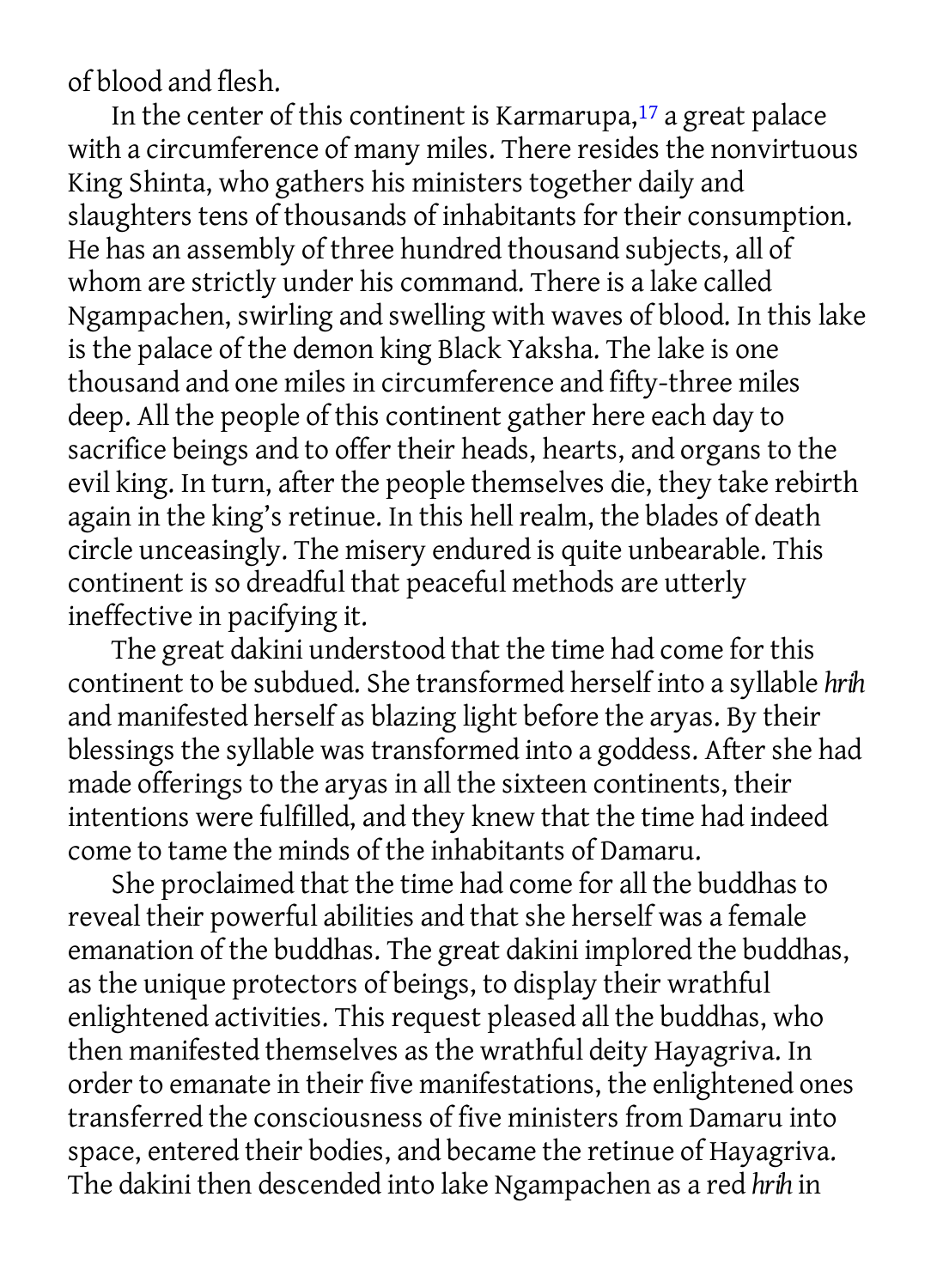order to slay and liberate the evil demon king Black Yaksha with her enlightened activity.

The lake then transformed into nectar, turning white in color. The naga king Rinchen Ö came and built a palace, summoning gods, nagas, and humans of this world as his friends. The lake no longer accepted offerings of flesh and blood. In retaliation the demon let forth a fury of torrential lightning and hail storms. Everyone noticed that the lake no longer accepted wrathful blood offerings and that its natural red color had been transformed into white. The subjects took this as an initial indication of the decline of the demons' doctrine.

It seemed certain that the religion of virtue would now flourish in this continent and that the banishing of the evil doctrine was close at hand. When nonvirtuous customs had nearly disappeared from the land, the ministers were commanded to gather. The king told them that it was the tradition of his royal lineage to support nonvirtuous actions and that he could not bring himself to maintain virtuous Dharma.

Then nine bad omens occurred at the demon lake Ngampachen, and the king himself experienced negative signs. In his dreams he heard the sound of neighing horses coming from the heads of the ministers. He heard the sound of a Dharma drum beating in the center of the lake. His supreme son, Yaksha Anandapala, was eaten by a red-colored girl. He dreamt that he lost all of his clothing. He also dreamt that the entire country became filled with white snow, that scriptures descended onto the top of the palace, and that white light penetrated his heart.

He took each of these signs as a negative omen and ordered his ministers to firmly enforce outer and inner laws of nonvirtue. If anyone was caught practicing Dharma, they were to be punished. No one in the kingdom was allowed to speak a word of Dharma. They were also told to make red offerings to the demon lake. All the ministers enforced the law according to these commands and maintained the policies of the great king. They then came to feel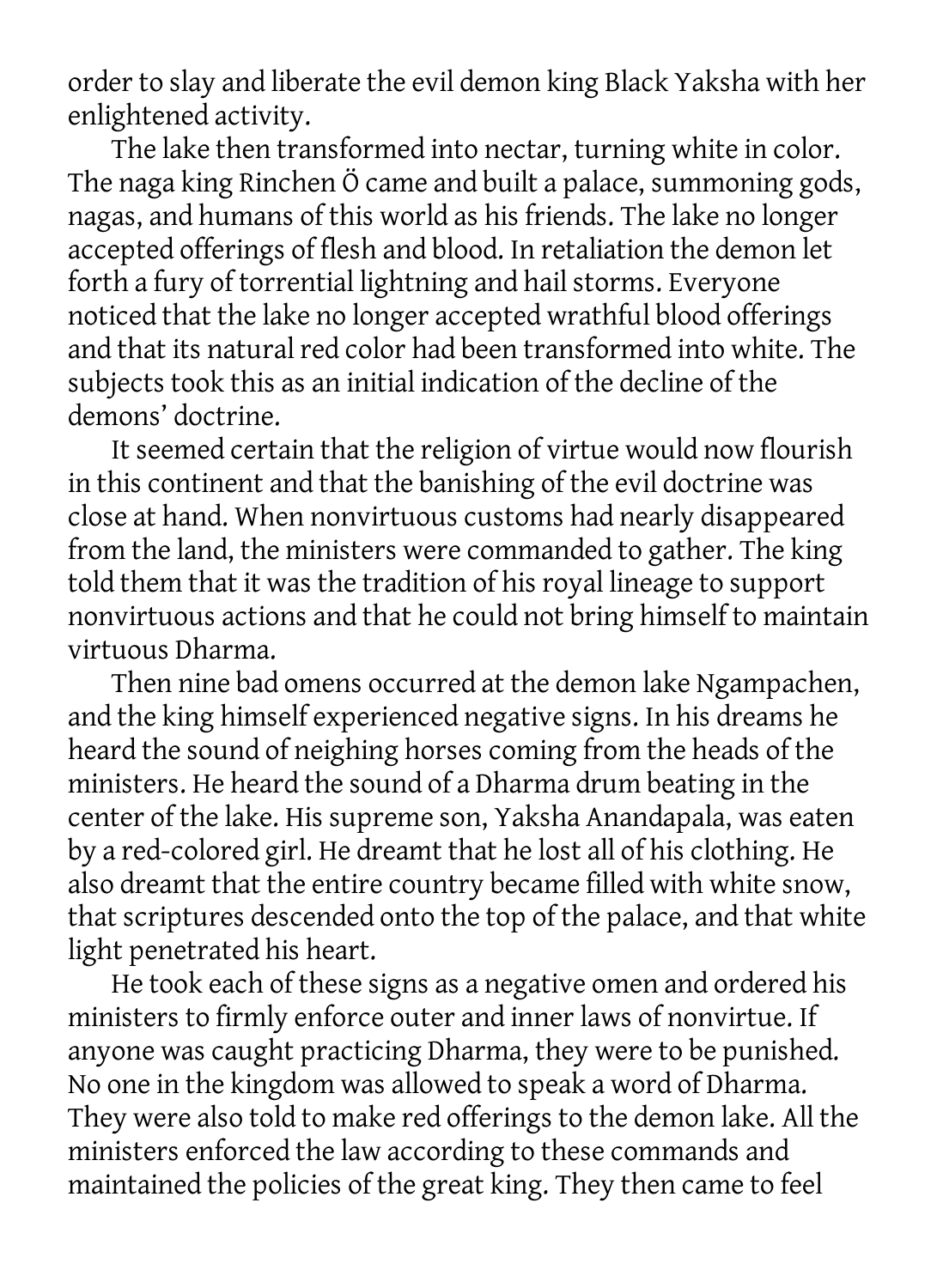that the negative dreams were not a threat and that all was going well.

Yet, unknown to them, the dreams were excellent signs. The sound of neighing horses coming from the ministers' heads was an indication of respect for the king's life force sign, the horse. The sound of the drum in the lake was a sign of the birth of an amazing princess or the sign of finding a female nagini. The red-colored girl was an indication that the doctrine of Tsen[18](#page-268-2) was to be propagated there. The country turning white was a sign of increasing endowments. The loss of his clothing was a sign of a great celebration. The descent of scriptures like rain was a sign of the great gods' prophecy. Light penetrating into the heart signified the king's excellent intelligence. The correct interpretation was explained to the king, and he believed it to be true. Then all the ministers felt very unsettled.

The time came for the king's son to wed and assume the throne. One day, during the search for a suitable bride among all the young women in the country and the surrounding areas, a ring of fire never before seen appeared around the edge of the lake. Everyone saw this ring of fire. It became the cause for much discussion among the ministers, and they decided to go to the lake to investigate. In the center of the lake, they saw a red flower blossoming in the shape of a shield, open in full bloom. In its center appeared a beautiful sixteen-year-old girl, dancing in a swaying motion. All the ministers were astonished, and they quickly returned to report this to the king.

"Kye! O meritorious king of the land of Damaru, it is just as the prophecy indicated. The lake became encircled by a ring of fire. Then, in its center, within the very pollen heart of a lotus in full bloom, a young woman was born. She is extremely beautiful to behold, white in color, about sixteen years of age, and is surely a female nagini. Indeed, she has appeared. She seems to be from the Black Heart race of nagas, who are very wealthy and possess many varieties of precious jewels. We feel that this amazing goddess must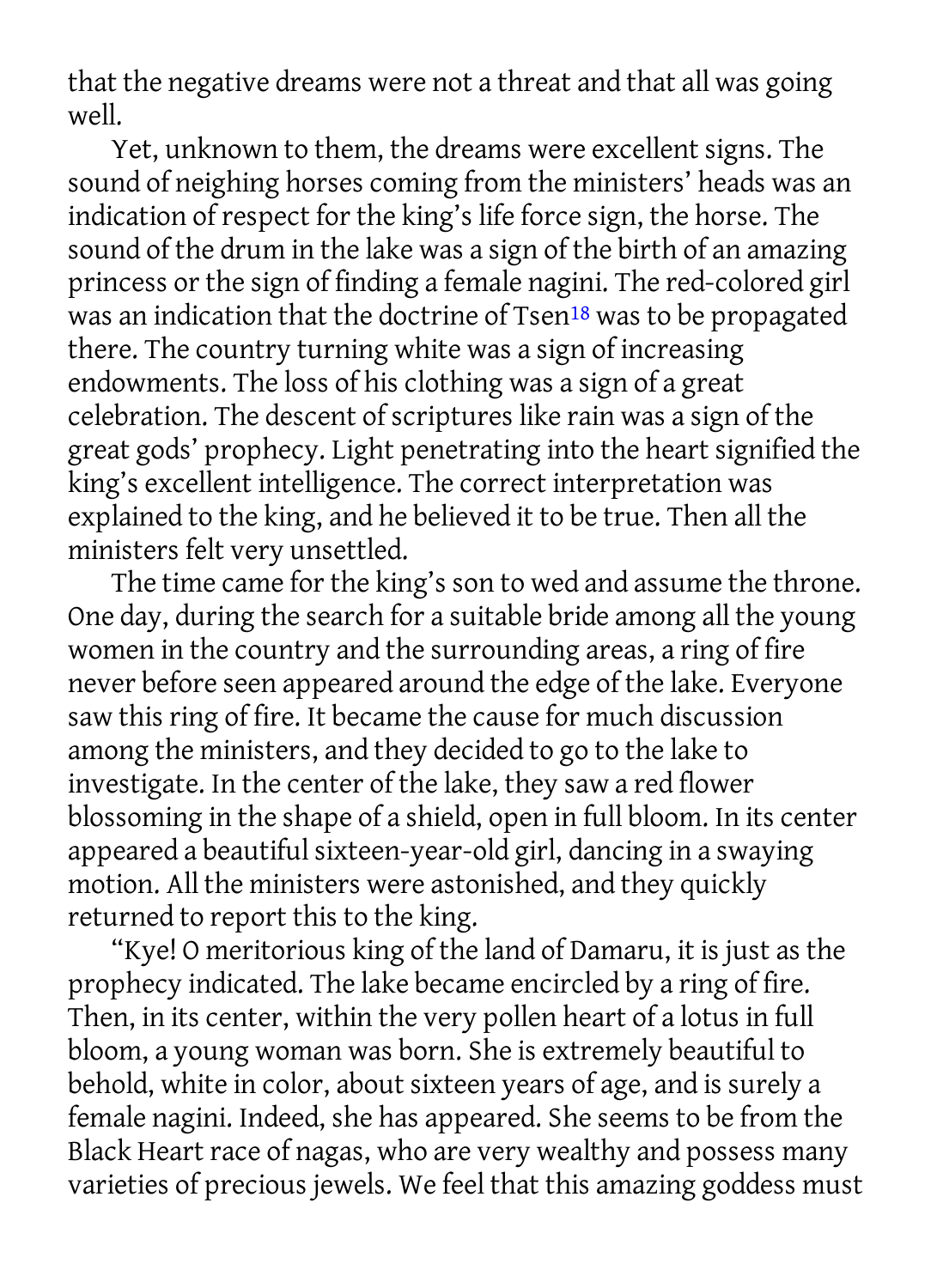be the long-awaited bride of our future king!"

Then the king bedecked himself in fine brocade silk and made many offerings. He, the prince, and all the ministers set out for the lake while the king marveled again and again at his great fortune. At the very moment the prince laid eyes on the young woman, he was fully captivated by her beauty, and a great passion arose within him. The young woman said:

"Um! O king of Damaru, Shinta, the time has come for your son to wed and to prepare for his enthronement. Although you have been searching for a young woman within the human realm, my merit is much greater! Just by gazing at me, your son has become intoxicated with the bliss of Samantabadri. I am the daughter of the demon lord Yaksha. I have also been the daughter of the blueclothed black lord of the nagas. There are eighteen classes of nagas in the subterranean continents, and nine of these classes slay sentient beings for their sustenance. The other nine classes use wish-fulfilling jewels for their food and drink. There is none whose wealth and endowments can surpass that of the nagas. At this time I am now ruled by the naga king. I have come to meet your son, Yaksha Anandapala. I pray this may be possible."

Upon hearing her words, the king and ministers convened. After much discussion, they came to an agreement and said: "Kye! O Black Yaksha! In the expanse of the terrifying life force lake, in the pollen heart of an astonishing lotus flower, the daughter of the naga king, Gö Ngön, so youthful and sublime, has come to wed the new king of this demonic race of black ones. How great is the fortune of the demons! We are overjoyed that such a nagini has come here among us."

After they spoke, the girl walked across the lake to reach them. Each step that she took left an imprint on the water. The king and his retinue made extensive offerings to her and escorted her back to the palace. All the subjects gathered, and a great celebration took place. She stayed with the prince at the top of the palace. After some time, she said to him: "O Yaksha Anandapala, please listen to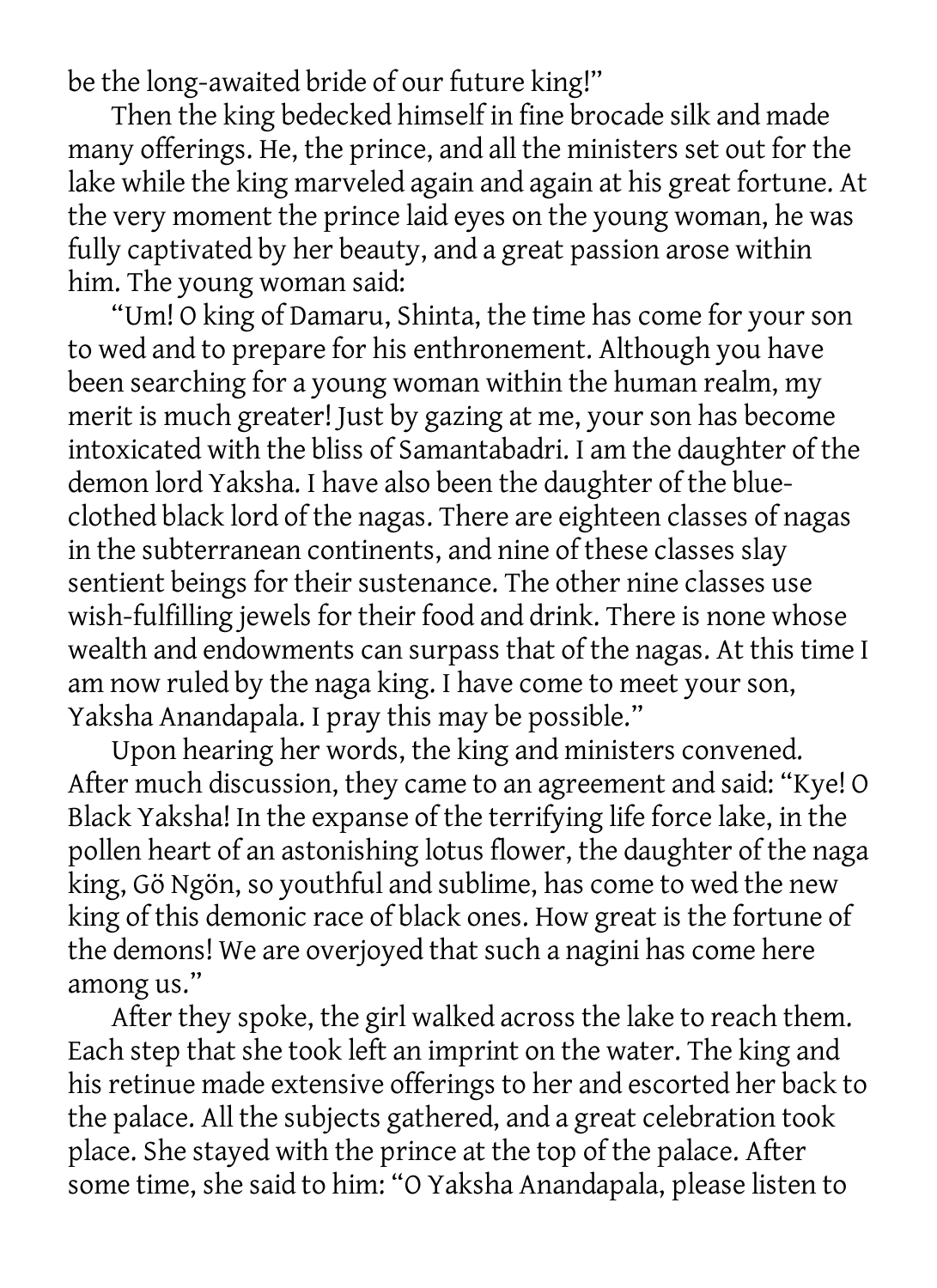me. I take no joy in remaining in this palace. Although I love you, I cannot remain here like this. Now I shall return to the lake of my origin. My country is countless miles from here. The palace of the naga king is exceptionally pleasant. There is no nonvirtue, only the increase of virtue. Merit is inexhaustible, and the holy Dharma thrives. All the ministers enforce the law to uphold virtue. In many ways, your country is inferior to mine. The king uses his power to uphold the ways of the demons. The outer and inner ministers are evil guardians of the land. This is a country of evil rulers obscured in the darkness of their own vice. I have no desire to remain in this place where the name of virtue is nonexistent and butchers prevail. My eyes cannot see my father, mother, brothers, and sisters. I cannot hear even a verse of the holy Dharma. My sorrow is immeasurable, O dear friend of mine. Your body that you cherish so dearly is produced from your parents. Having been born from a lotus, I shall now return to my country. We met this time by the force of our past karma. We cannot remain together for long. It is the nature of impermanence. Therefore please don't despair. Work hard to uphold your kingdom."

After she spoke, Yaksha Anandapala thought to himself that this young woman was a most remarkable nagini. There was no human in this world who could equal even a portion of her noble qualities. Having never seen anyone like her, he thought that it would be impossible to replace her. What a shame it was that they had not had a son during their time together! If there had been a son, she would hesitate to leave due to her love for her child. He resolved that he must discourage her from leaving, no matter what the cost.

He went to see the king and told him the following: "My only father the King! The astonishing nagini born from the lotus is planning to return to her own country. This demonic land only depresses her. No matter what she thinks or does, this amazing young woman, once lost, would be impossible to replace. I must find a method to convince her to stay." After he spoke, the king and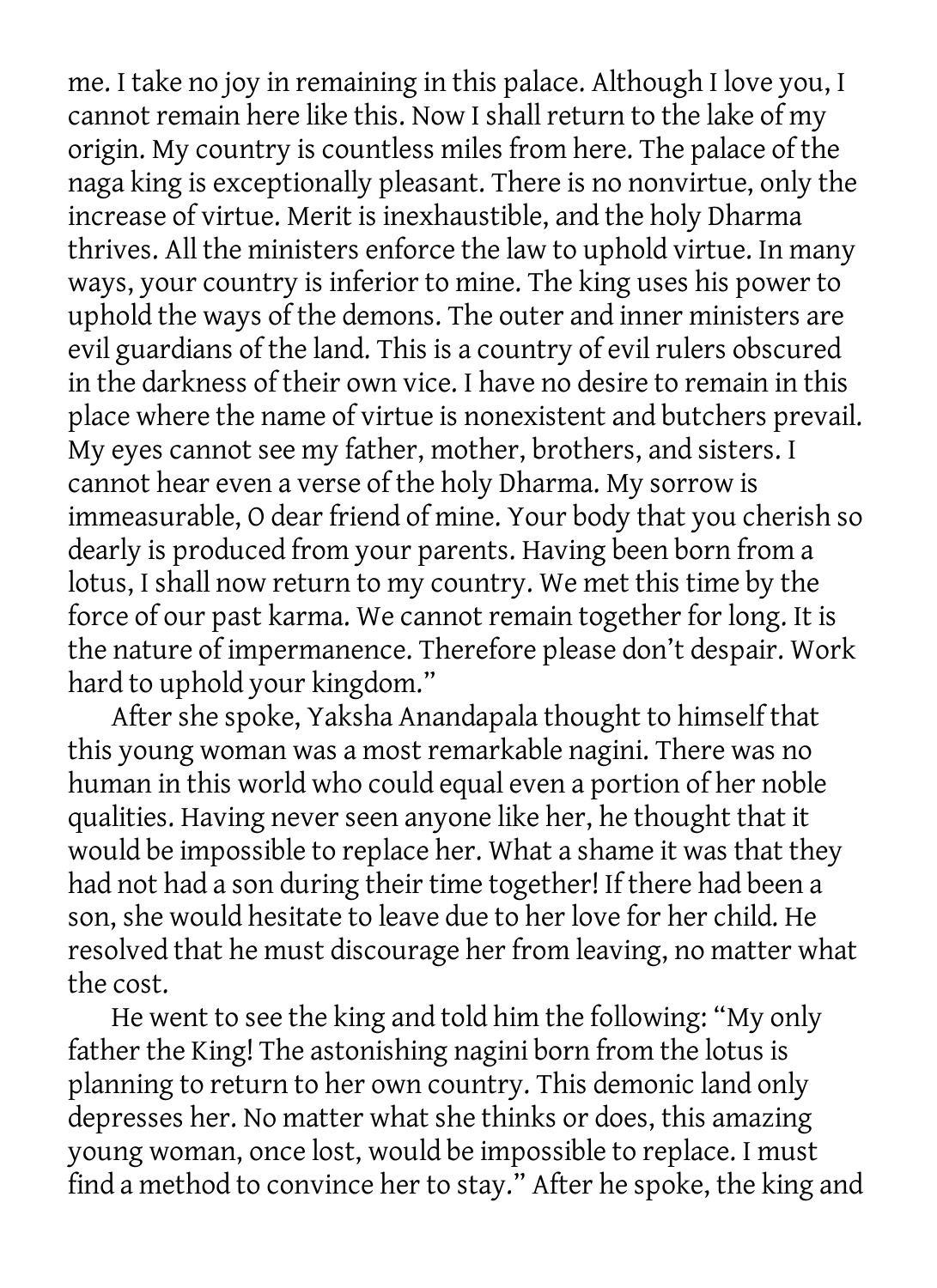all the ministers met to discuss the matter, but they could not think of a method to stop her from leaving. Then the five ministers who were emanations of Hayagriva caused the delusion in the mind of the great king to vanish through their enlightened powers. The king decided that the amazing young nagini born from the lotus should be allowed to take complete charge of running the secular affairs of the kingdom. None of the ministers thought that she should be allowed to leave, and the king proclaimed that they should do whatever she commanded. The king, prince, and everyone else agreed, so they all approached the young woman.

"E ma! Woman born from the lotus, even if one scoured the universe, it would be impossible to encounter a maiden as rare as you. You have decided to leave the prince, my son of honorable family. Please, I implore you, tell us what we have done to cause you to wish to leave us. Young woman, please take over the affairs of this kingdom. We will remain as your subjects under the order of whatever laws you establish and shall never transgress what you ask us to do. In return, we ask you to remain here among us."

To this request the young woman replied: "Would you rather be Dharma ministers or ministers of vice? Would you rather be a king of Dharma or a king of sin? Would you rather be on the side of good or the side of evil? If you would rather be on the side of Dharma, I will consent to stay and rule the kingdom. If you prefer to remain as an evil demon ruler, then I shall have to depart. If you decide to be a Dharma ruler, we can uphold the laws together. If you decide to be nonvirtuous ministers, then we shall have no further connection. If you do decide to be Dharma ministers, I will be able to join forces with you. I am a woman whose special talent is spreading the ways of virtue. You, the king and ministers, must now turn your attention and regard toward the path of virtue. Because you have failed to do so, we have been unable to live in harmony. The people of this land dwell mindlessly in darkness. I am a woman whose virtuous, noble qualities are complete. However you look at it, our points of view are different. The prince is following a path that leads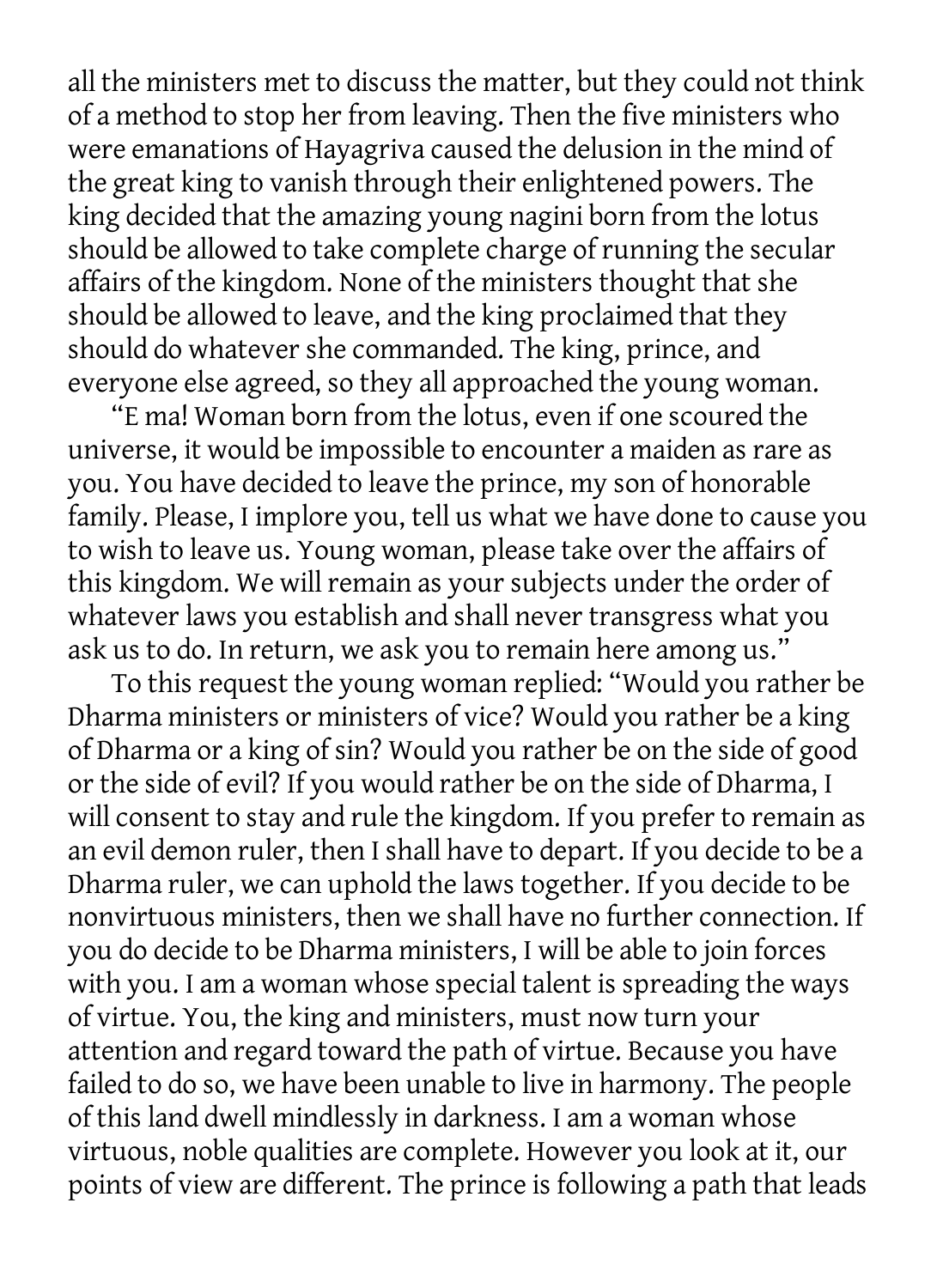nowhere. The evil ministers are heartless owls hooting in the dark. The hordes of insensate demons are caught in a vicious circle of negative actions. I will stay only if you totally abandon this futile mode of existence. If you do not give it up, I shall pray for the entire kingdom to vanish from existence, while I shall go straight ahead on the path that leads to liberation. If your minds are open, you will act with careful awareness. If you agree with these words of wisdom, approach me with strong remorse and sincerity, and become one with me. If you agree with me, take this advice into your hearts!"

After she spoke, the king and all the ministers embraced her every word and honored her as their queen. The young woman took control of the entire kingdom, and everyone gathered to accept her authority and honor her command.

#### Samaya

This completes the fifth chapter of The Lives and Liberation of the Princess of Zahor, Mandarava, called A Precious Garland,

Explaining how her speech emanatation manifested from the realm of Potala into the kingdom of Damaru and how, born from a lotus and mastering the successive stages of development, she used her enlightened activity to overpower the kingdom.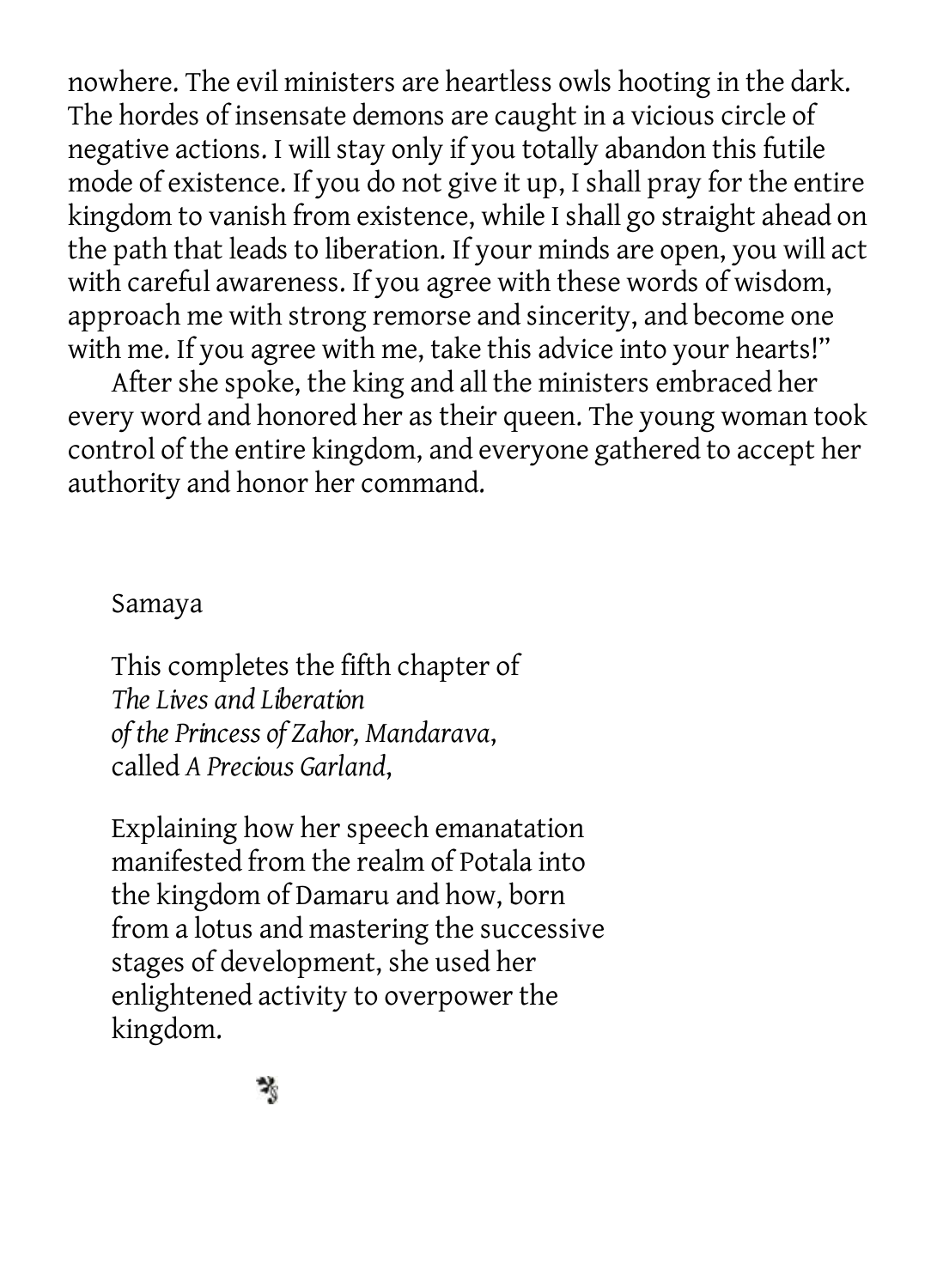# [Enlightening the Kingdom of Damaru](#page-6-0)

Then the young woman, Lotus-born, intending to establish and enforce the law of Dharma in the kingdom, gathered together the hen the young woman, Lotus-born, intending to establish and king and the inner ministers, requesting them to pay heed. She spoke: "Listen closely, O king and faithful ministers. Turn inward and examine your own minds. All demonic hordes still inclined to non-virtue must be brought to the path of goodness so that they can pass beyond sorrow. These beings must be led to the state of liberation. Whatever is done must be in accordance with Dharma activity. I am Lotus-born, and my intentions are extremely vast. Now it is no longer necessary for us to assemble and have discussions. The time has come to accomplish the aims of our previous agreement, to establish and enforce the law, to abandon the very root of negativity in this land!

"The ministers and their assemblies are to go to the banks of Lake Ngampachen on the excellent day of the waxing moon. They must put an end to unhappiness in the kingdom by offering the five varieties of precious jewels, grains, white and sweet substances, and silken cloth. Those whose Dharma efforts are supreme will be installed as ministers. Those who continue to conduct themselves nonvirtuously will be executed. On the eighth, fifteenth, and thirtieth days of the lunar calendar, the young women of the kingdom are to establish regular Dharma ceremonies. Those who are lazy and fail to practice Dharma will be severely punished."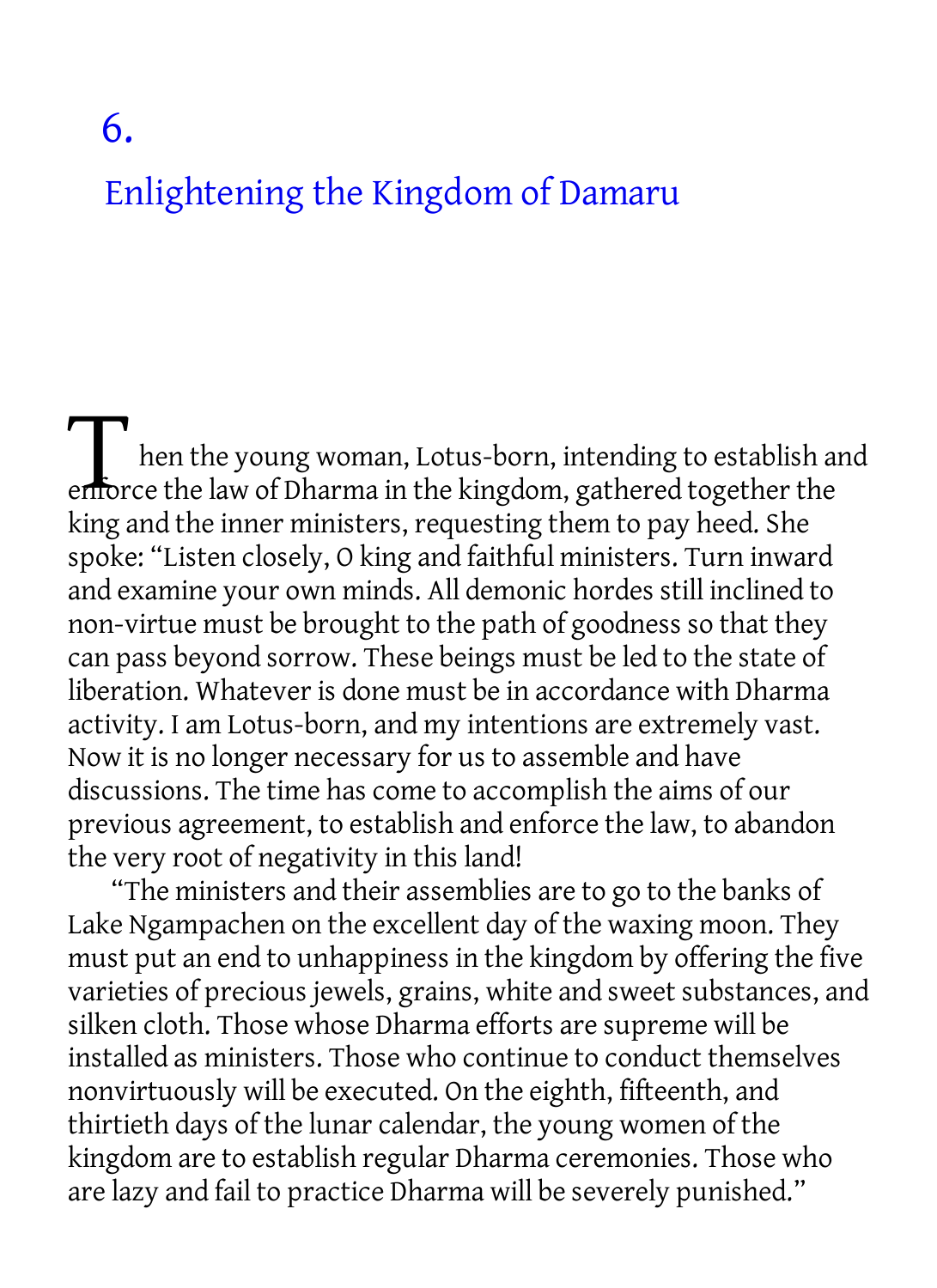Then the king and the ministers beat the great drum of the law. All who had gathered on this occasion at the banks of Lake Ngampachen heard the sound of musical instruments coming from within the lake. This was an indication that the nagas were pleased. A sweet smell permeated the entire country.

To the east of the lake a temple was erected. After consecrating it, the king and queen remained there. Yaksha Anandapala was instructed to train in the practice of sutrayana. They burned the evil books of the previous government so that even the name of the evil doctrine became obsolete. The five ministers who were blessed by Hayagriva enforced the law of Dharma throughout the land. All of the negative hordes were placed under the new system of virtue. Lotus-born had five female emanations: Kyema (Youthful), Dema (Blissful), Gama (Joyful), Chogzangma (Supreme Excellence), and Yangchenma (Melodious), who became the consorts of the five ministers. They turned the wheel of the Dharma of secret mantra on six occasions. Five hundred virtuous females congregated and became fully ordained.

One of the outer ministers, named Jihar, was the emanation of a demon. He was totally opposed to the Dharma and would stop at nothing to defeat it. He had a retinue of five hundred strong. One time, when the dakini Lotus-born was seated in equipoise, the great and glorious Hayagriva appeared in space and spoke to the young queen: "You, Lotus-born, are an emanation of wrathful enlightened activity. I shall assist you in slaying and liberating these hordes of demons. If they are not liberated, they will annihilate the doctrine of the Buddha. Do not hesitate, for the time has come!" As he predicted, hordes of demons holding many varieties of weapons approached Lotus-born, attempting to destroy her. At that moment she assumed her wrathful manifestation, with all the glorious protectors and guardians assisting her. Some wielded weapons, while others caused hail and lightning bolts to strike. Some screamed like warriors, while others shouted the sounds hum, phat, and bhyo!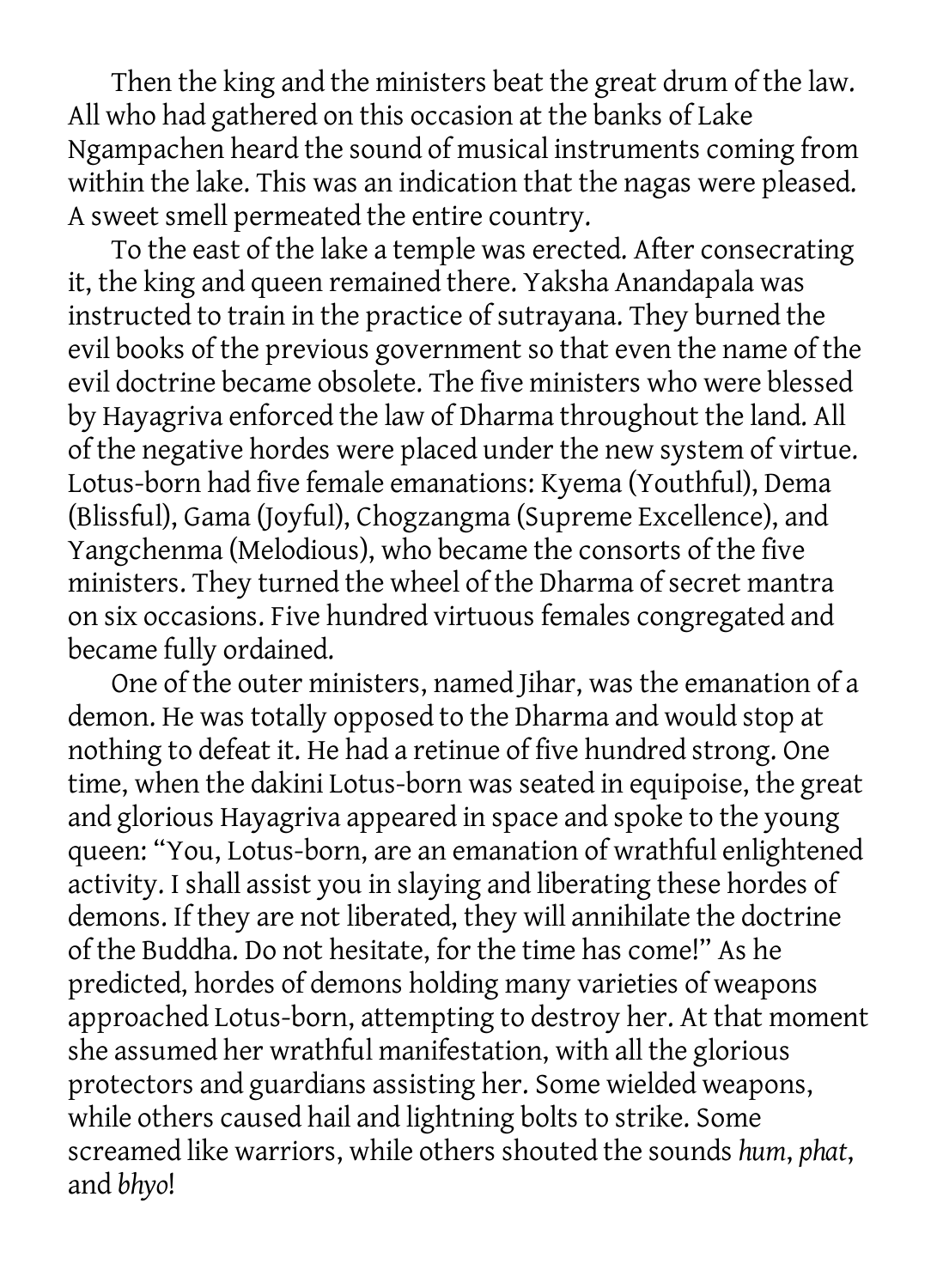The hordes of demons were liberated at once, and all of them without exception were led to the realm of Potala, where Avalokiteshvara resides. The doctrine of Lord Buddha spread in every direction, and Lotus-born became known thereafter as Heroine Victorious over the Maras. The common people all began training in Dharma so that throughout the day and night they remained in meditative concentration. All were taught the Dharma doctrine of the nine vehicles,<sup>[19](#page-268-0)</sup> and seven hundred thousand were liberated as one mandala. Obtaining the rainbow body, they passed into the realm of the enlightened ones. Prince Yaksha Anandapala trained on the path and then began to give empowerments for secret mantra practice. Day and night he remained in meditative stabilization. Then one day his father, the king, passed from this world, and his mother, the queen, dissolved her body into space without leaving a trace. By the blessing of the queen, the king's body also dissolved into space without remains.

At that time Yaksha Anandapala proclaimed to Lotus-born: "Kye ma! Dear mother, wisdom dakini! Innermost deity-goddess! By the sun rays of your compassion, the classes of negative demons of the dark direction have completely been eliminated. Mother, you, by the hook of your moon-ray compassion, have led me and all others upon the path to liberation. May the essential nectar of the heart essence of the supreme path of secret mantra be fully accomplished, and may the stainless state of primordial wisdom be realized. Lamp of the world, one who gives vision to the three realms of existence, you are my extremely kind mother, and I am blessed with fortunate karma. As your follower, I bow down to you and place all my devotion in you. My venerable father, King Shinta, has passed from this world. Please tell me where he and the one who gave me my body, my birth mother Kala Yaksha, were reborn and when they shall achieve liberation. When will the end come to their suffering in the six realms of existence? Where will their next place of birth occur? In which country and continent shall they dwell? Please give me a clear answer by the power of your clairvoyance."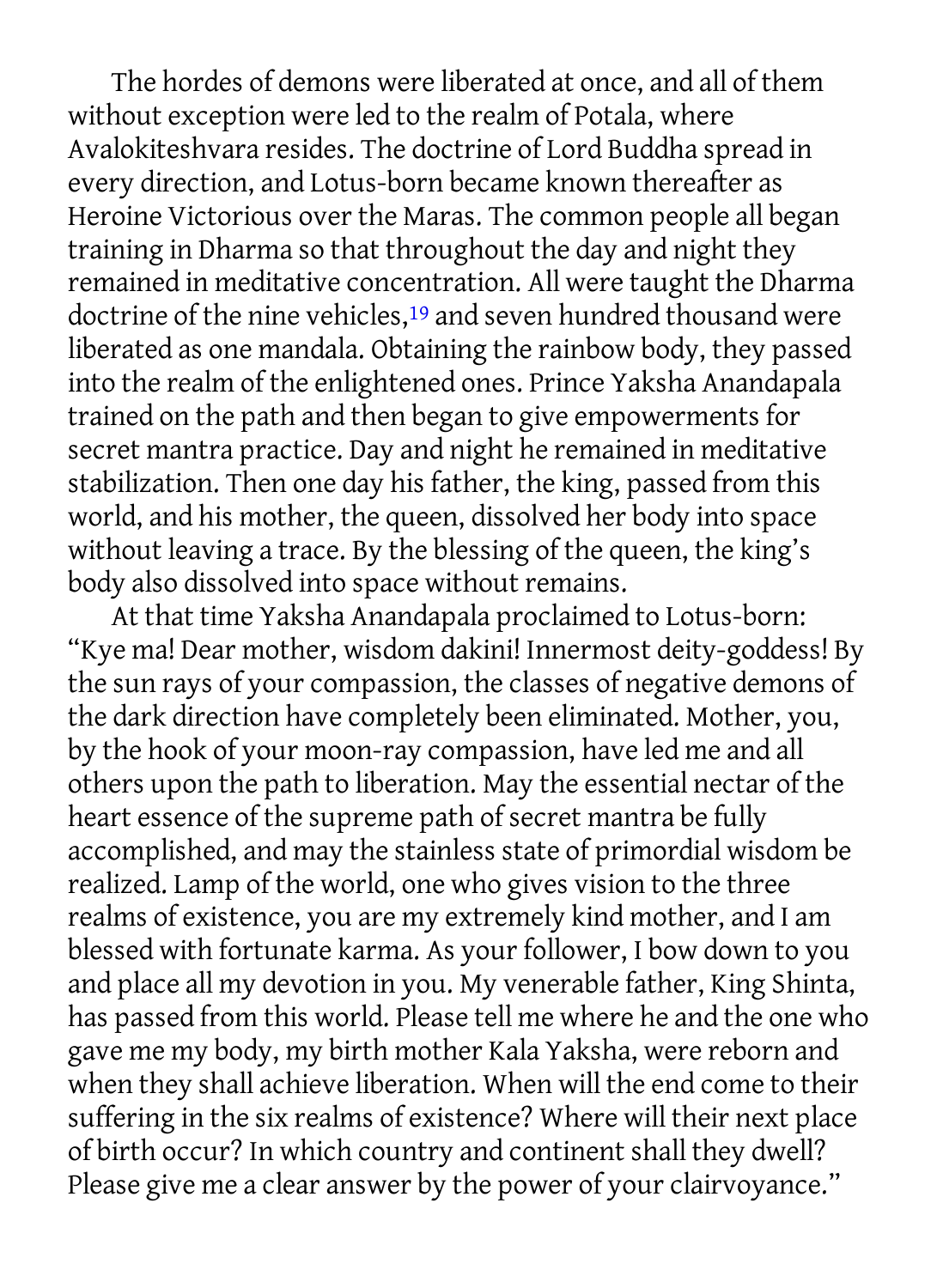Making this request, he pressed his palms together and bowed down to her with great devotion.

Then Lotus-born replied: "My dear companion Yaksha Anandapala, please listen. I am the consort Pandaravasini from the realm of Sukhavati. In the realm of Potala, I am the dakini born from the syllable hrih. Here in Damaru, I am well known as Lotus-born. Ultimately I am a primordial wisdom dakini. I manifest myself unceasingly in the three times and possess fifty-five powers of clairvoyance. I shall answer your questions in detail; please keep them in mind.

"From beginningless time your father King Shinta has possessed inconceivable blessings of body and speech. A thousand lifetimes ago, at the end of the doctrine of Buddha Vimala, there was a butcher's daughter named Ragamaha. She was so lovely that she was likened to the utpala flower. She became a servant of the king and was forced to tend many animals. She suffered tremendously. "In her delusion, she made a powerful negative prayer in the presence of five hundred shravakas. She prayed that all the animals she was then tending—as well as the king, queen, and all their ministers and assemblies—would come under her power so that she could force all of them to practice non-virtue. While she was making this deluded prayer, the five hundred shravakas prayed that the buddha who came to liberate beings during that time would be able to bring them all to enlightenment. After making her negative prayer, the servant woman died. She proceeded to take many rebirths in the three lower realms. After that, she was born in the eastern realm of the cannibals called Chamara under the rule of King Haling. During that life she was the king's mother, and her name was Kala. Now, in this life, she has become both the queen and the king, your parents. Due to the power of the prayers made by the shravakas, I am the one to bring her to spiritual maturation.

"Nonetheless, after this lifetime, she will be born as a daughter of the lowest caste in India in the city known as Gandhi. Her name will be Zangmo, and she will become a prostitute. It is then that I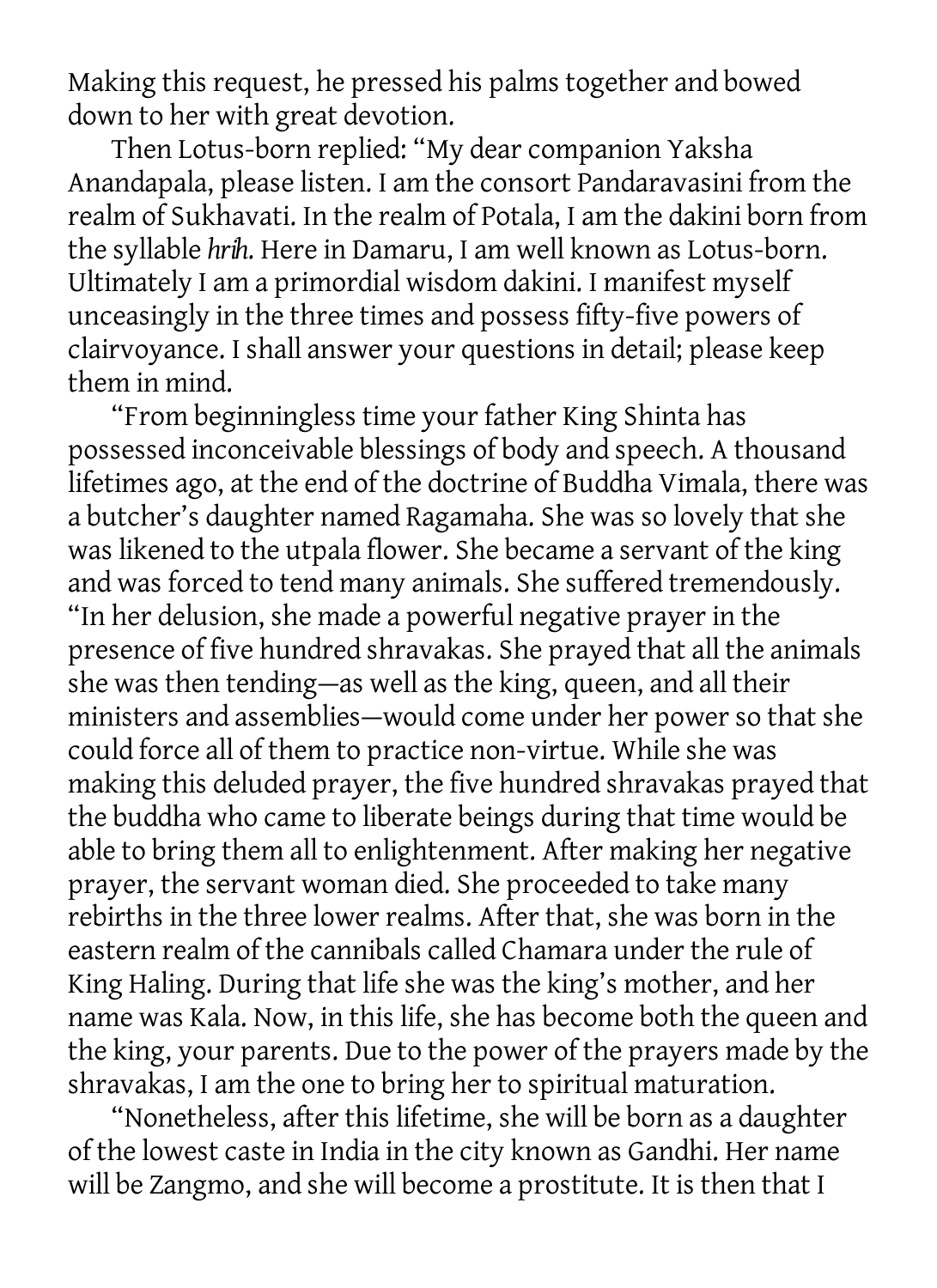will be able to tame her mind and bring her to the path of Dharma. After that, both your mother and father will be born in the land of Zahor. Their names will be Ösema and Kunche. Born as craftsmen, they will be brother and sister, and I will bring them to liberation. Achieving the rainbow body, they will go to the land of Chamara."[20](#page-268-1)

After she spoke, Yaksha Anandapala became filled with joy and vowed to follow her forever. A short time later, he died and, without leaving any remains behind, passed on to the realm of Potala. Then everyone in the entire country, along with Lotus-born and her assemblies, obtained the rainbow body and achieved perfect enlightenment.

#### Samaya

This completes the sixth chapter of The Lives and Liberation of the Princess of Zahor, Mandarava, called A Precious Garland,

Explaining how she placed the entire country of Damaru on the path of Dharma and brought everyone to the state of enlightenment.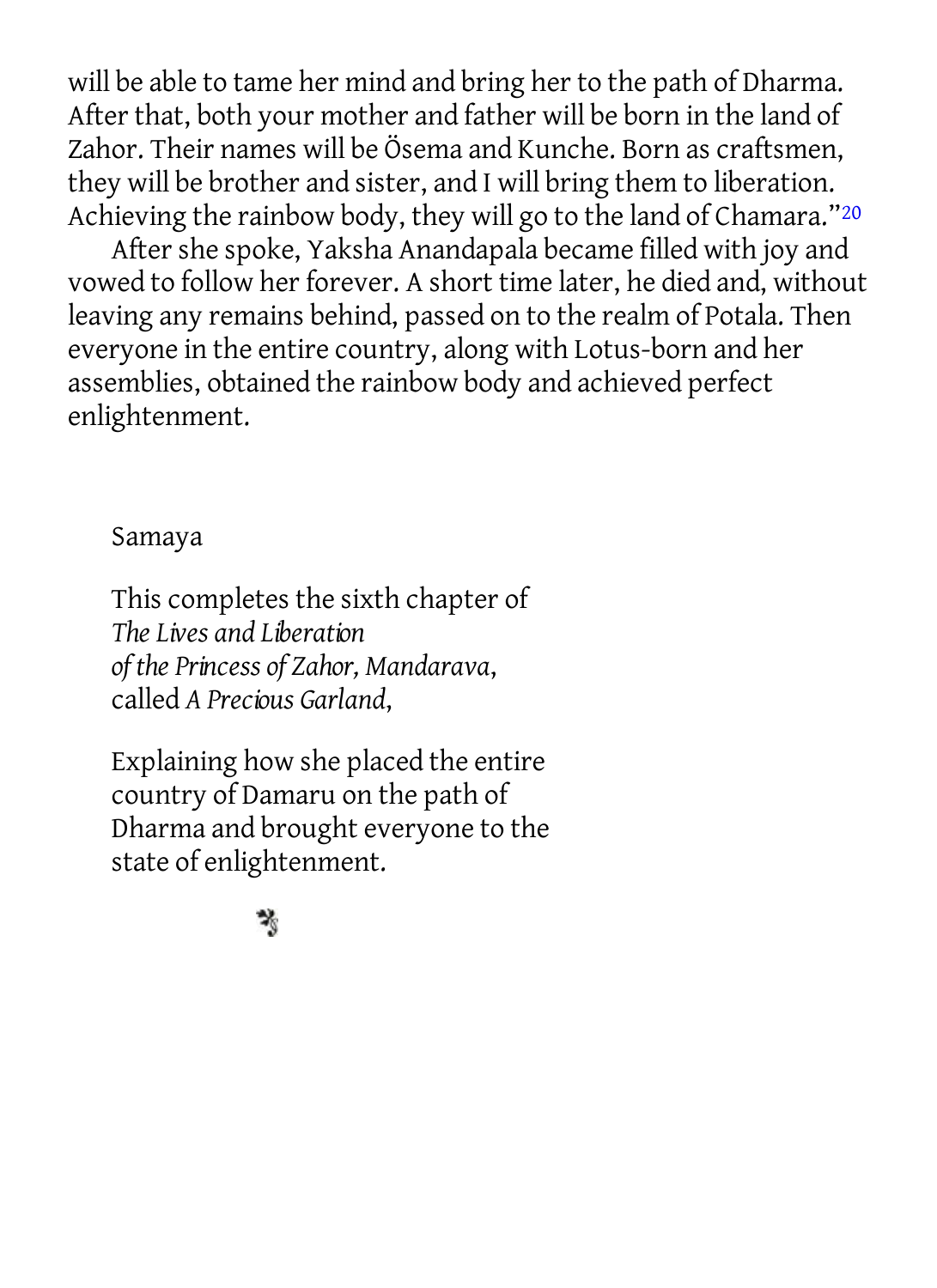# [In the Realm of the Gods](#page-6-1)

hen, from the light rays of the manifestation of the great<br>dakini, a mind emanation was sent forth as a clear blue *hrih*. Arriving hen, from the light rays of the manifestation of the great in the upper regions of the gods' realm, she manifested herself in the palace of the great god Indra. There she became the daughter of the god Ratnadhara and the goddess Kunzig Önang. Known as Kangkari, she was beautiful beyond compare. The fame of her elegance spread throughout the country. Her companion's name was Dawa Özer, Moonlight, an emanation of the Buddha in the Brahmin class of the gods. Once, when they went to the peak of a mountain, they gave birth to the body emanation of the aryas, named Dampa Togkar.

In order to defeat the demigods<sup>[21](#page-268-2)</sup> in the warring gods realm, Kangkari sent forth a wrathful manifestation. When the hordes of demigods were defeated, they abandoned their harmful intentions and paid homage to her. Thereafter she became known as the goddess Conqueror and Bestower of Bliss. All the gods of the powerful Brahmin class paid homage to her and requested that she turn the wheel of Dharma. Every one of them achieved the peaceful state of an arya.

Once, Dampa Togkar respectfully approached his honored mother to say: "Kye ma! Powerful Goddess Kangkari! You are known as the one who defeated the demigods, placing them in peaceful bliss. O mother, beautiful heroine, source of the Dharma,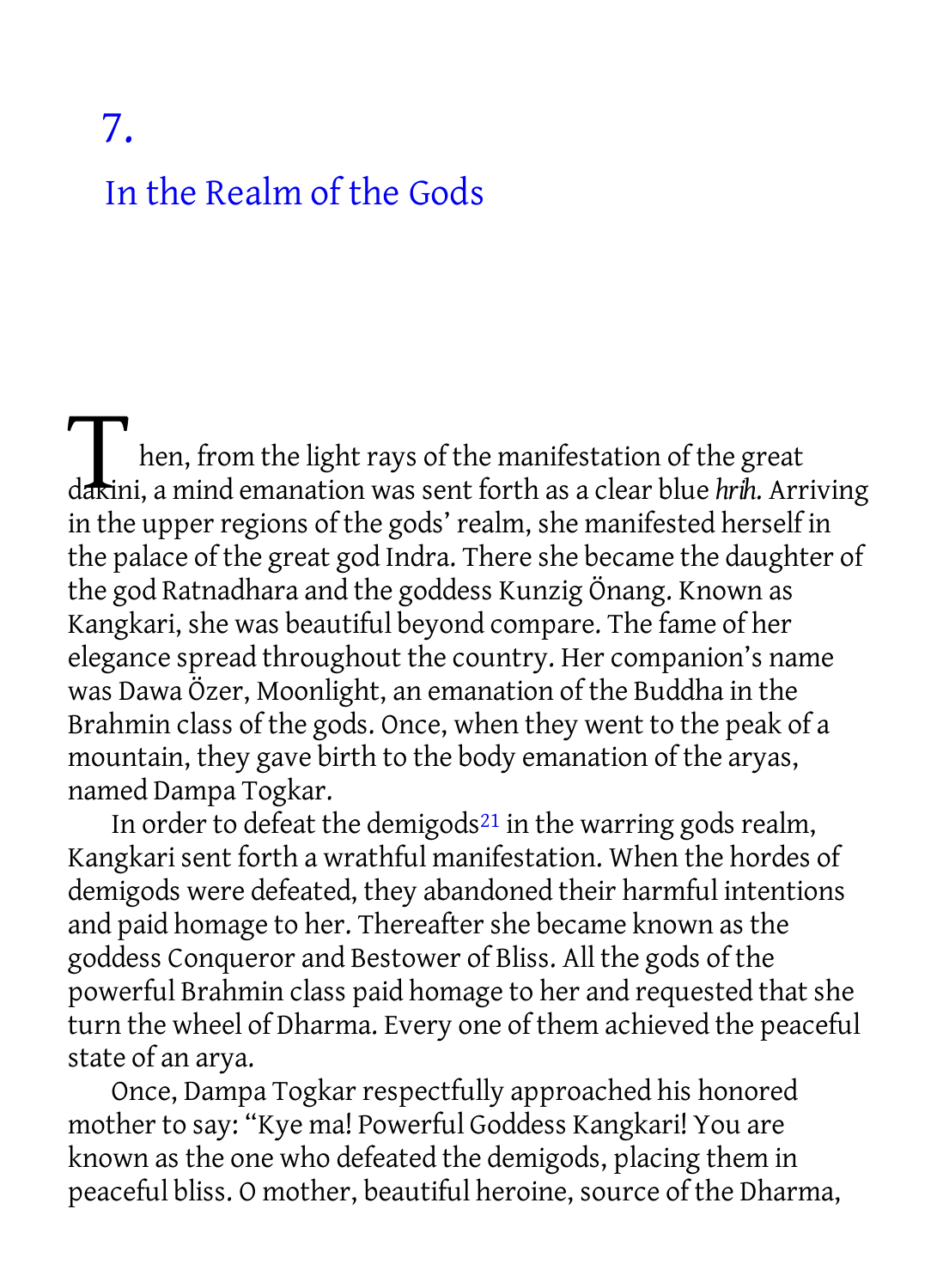whose companion is Dawa Özer! In order to guide all the gods who remain in meditative stabilization, I am planning to go to the paradise of Tushita. Dakini of the profound Dharma of secret mantra who, without abandoning samsara, remains to guide sentient beings, please bestow this amazing and sublime doctrine upon me. By engaging on the swift path, I hope to bring this path of truth to the realm of Tushita and turn the wheel of the Prajnaparamita."

Kangkari replied: "Until this world system is empty, I shall not pass away to nirvana but shall undertake whatever activity is necessary for taming sentient beings. Son, when you go to the realm of Tushita, show the perfection of wisdom of the two truths<sup>[22](#page-268-3)</sup> to your disciples. After this rebirth, you will be reborn in India as the son of King Shuddhodhana[23](#page-269-0) and will achieve enlightenment. I shall emanate as the magically manifested mother who gives birth to you. With the karma of this rebirth, in the countries of gods, nagas, and human beings, you will become well known as a holder of the ancestral heritage of Shakyamuni, famous as the one who defeats the hordes of maras.[24](#page-269-1) This will occur in accordance with the prophecy of the past Buddha Dipamkara. You will have countless nirmanakaya emanations. In order to bring five hundred thousand sons of the gods to the state of perfect awakening as one mandala, I shall reveal the profound Dharma to you in its entirety."

Then she gave all the teachings without exception to her supreme son, Dampa Togkar, whereupon he went to the realm of Tushita. Kangkari sent countless light rays from her body into the thirtieth level of the gods' realm. Whomever the light rays entered was brought before her and taught the causal doctrine, the four truths, and the paramitas.[25](#page-269-2) She also turned the Dharma wheel of the resultant vehicle of secret mantra. Five hundred queens of the god realm were guided through the two stages of the path, and each of them achieved the state of perfect enlightenment. Dawa Özer emanated as a king of the demigod realm. Kangkari transformed into a syllable hrih and then dissolved into the god realm, where she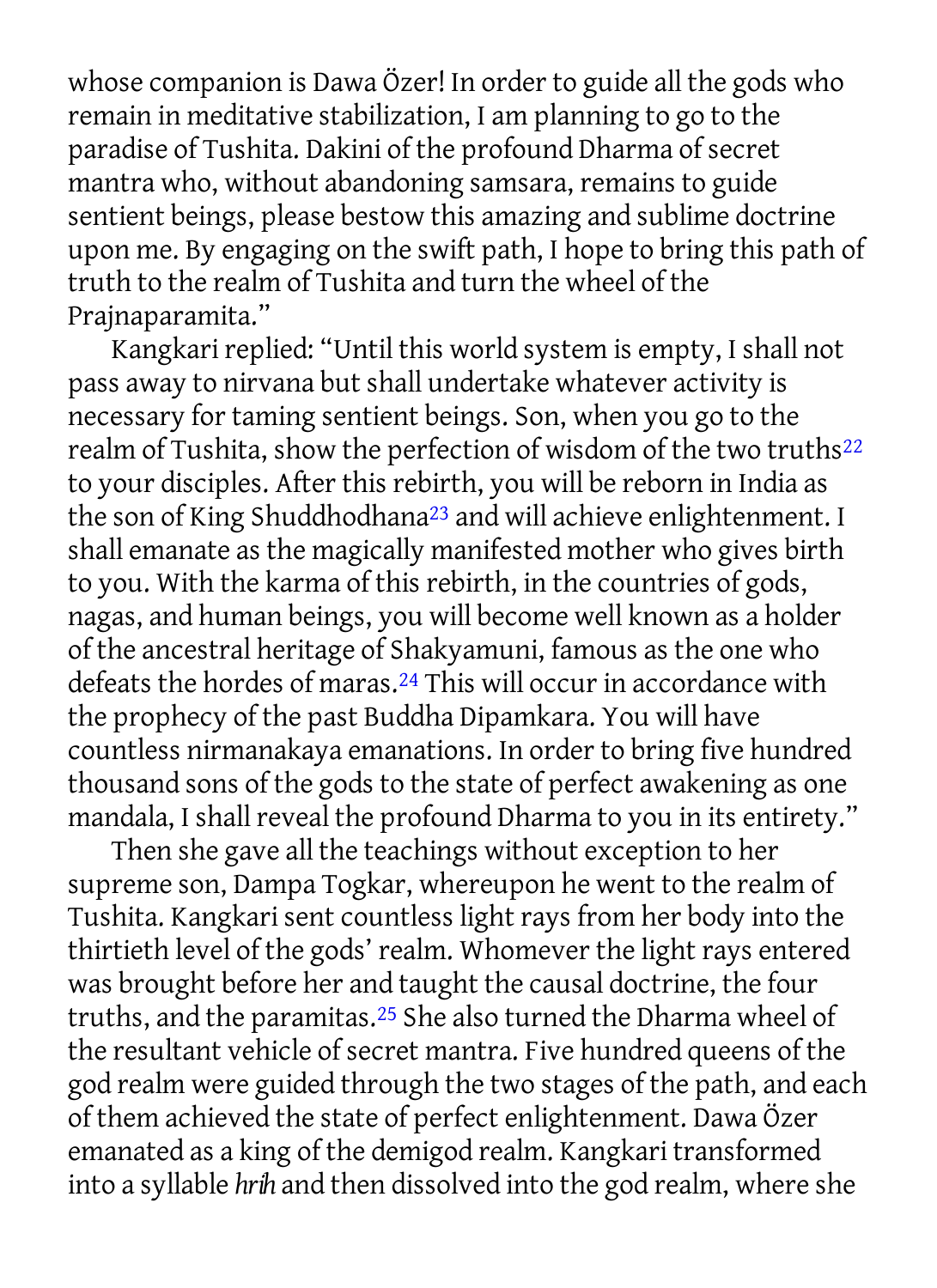left one hundred emanations. There they turned the wheel of Dharma for the sake of all beings.

Samaya

This completes the seventh chapter of The Lives and Liberation of the Princess of Zahor, Mandarava, called A Precious Garland,

Explaining how she accomplished the benefit of beings in the realm of the gods.

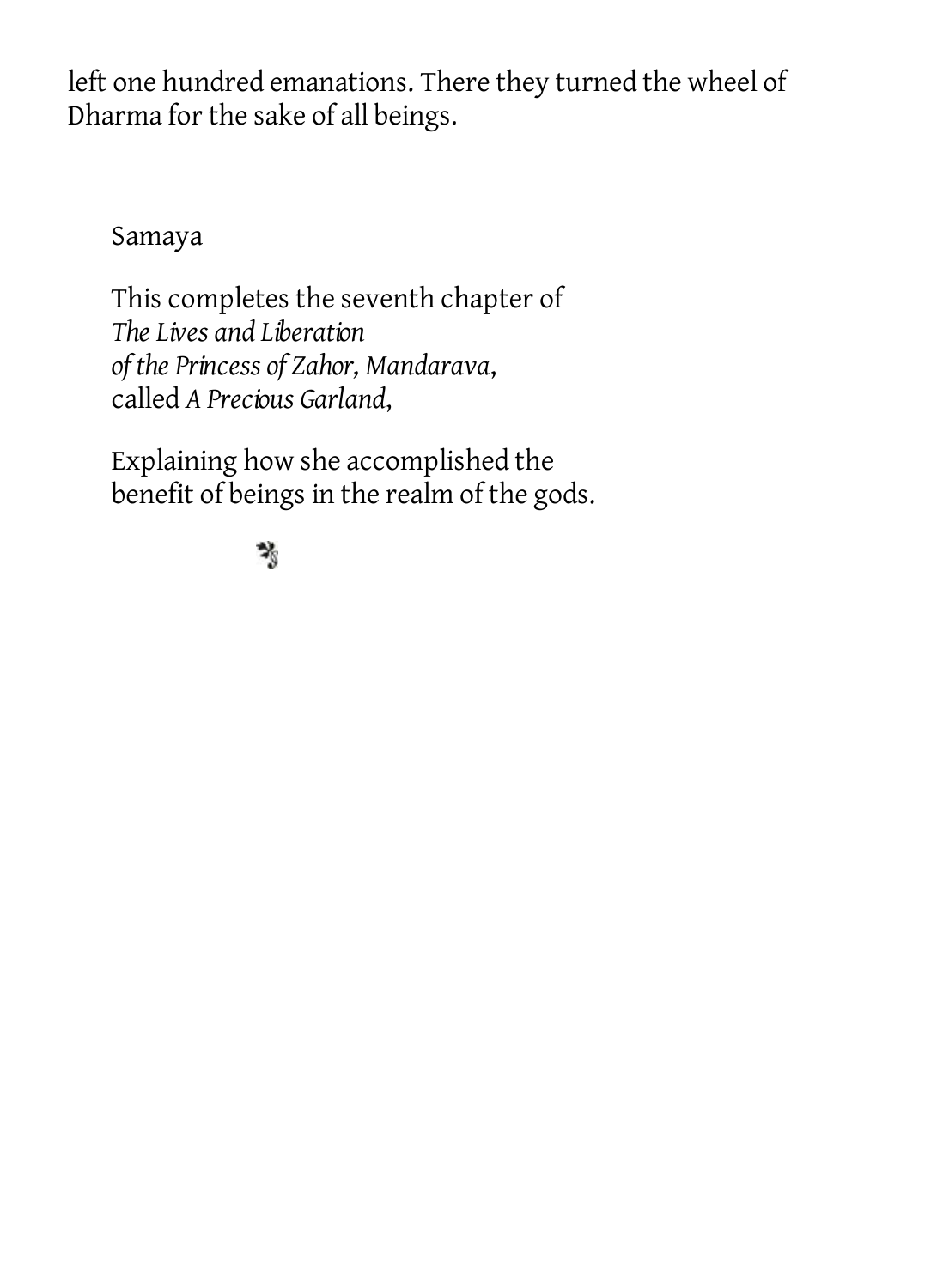# [In the Naga Realm of Black Chandala](#page-6-2)

An account of how she emanated her enlightened noble qualities.

mong the nine thousand realms and countries of the<br>subterranean region of the nagas<sup>[26](#page-269-3)</sup> was the realm known as Black mong the nine thousand realms and countries of the Chandala, where the naga emanation Nagalaru resided. This region was twenty-one thousand miles in circumference, wherein hot sand poured down like rain, bringing inconceivable suffering. All the inhabitants of the land were of the Chandala race, and their minds were deluded with hatred that raged like fire. They preyed on one another, experiencing suffering greater than that in the hell realms. The main leader of these Chandala, the lord of the nagas and nagis, was unbearably ugly, with a dark black complexion. His body was covered with one hundred thousand varieties of open sores, and his head was afflicted with contagious eruptions. The upper part of his body was that of a human, while the lower was that of a snake. He was surrounded by scores of naga attendants, who wailed in perpetual pain. The stench of the vapor from their mouths permeated the entire world. His son was the black naga Kyabche Barwa, who was surrounded by countless demonic nagas, all of whom were lost, without any object of refuge, protector, or beneficial companions. None of them knew anything other than the pain of suffering. The dakini knew that the time had finally come for this country to be tamed.

Transforming into a golden hrih, the goddess entered the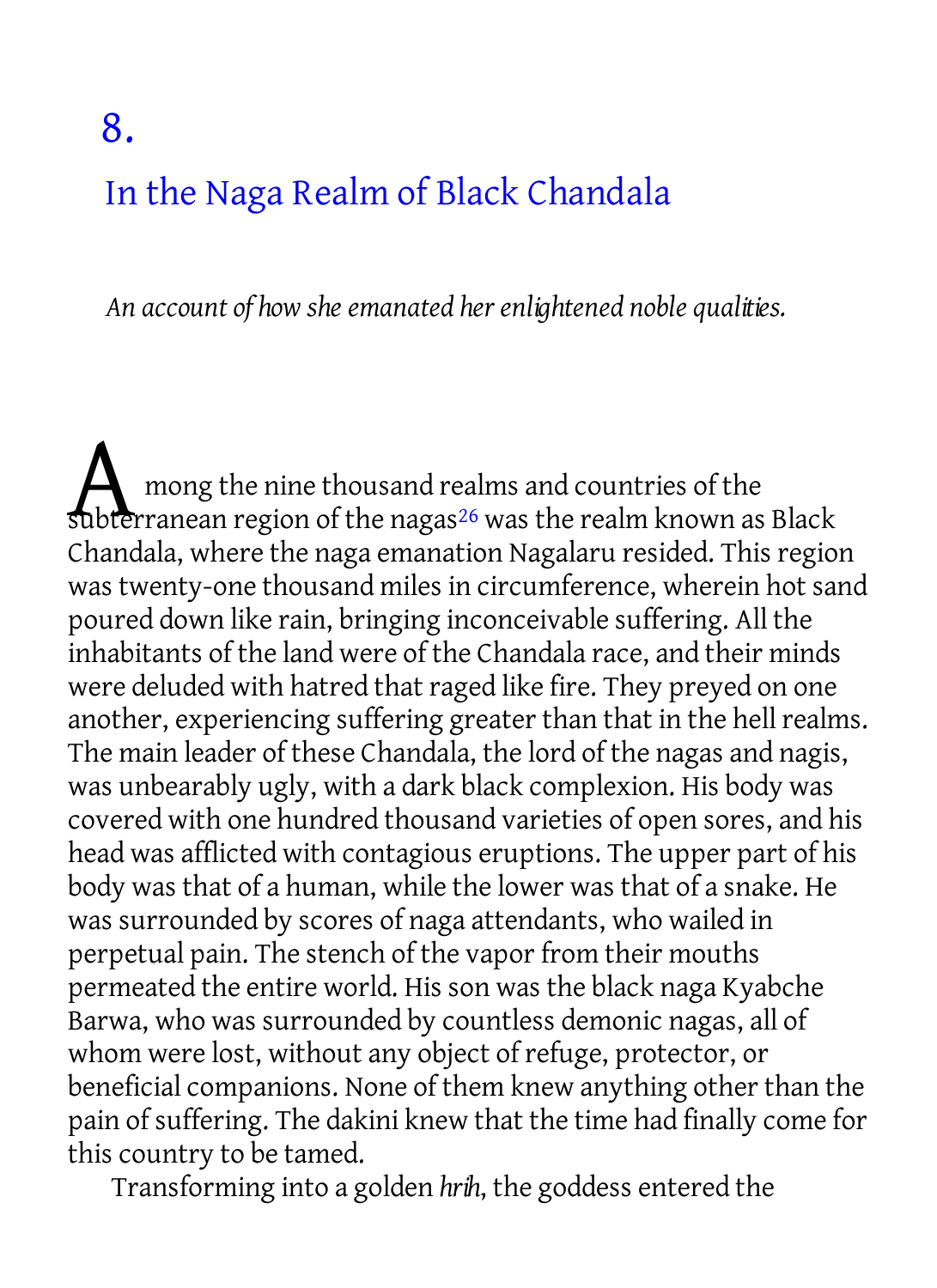country of the nagas by descending onto the peak of the wishfulfilling jewel mountain. Her radiance completely overcame the realms of the nagas without exception. Then she manifested herself as a female nagini replete with full ornamentation. Arriving in the place of the Black Chandala, she manifested white light rays that penetrated all the nagas. In one instant all illness and disease were completely dispelled by her blessings. Because of that, all the nagas became overwhelmingly grateful, and the naga king and his entire assembly paid homage to the consort. In a state of unspeakable joy, they managed to proclaim:

"E ma! Astonishing, self-originating, stainless dakini! We are the Black Chandala who must endure the pain of torrential sand and contagious disease. Our suffering has continued for what seems like eternity. Now that the light from your body has penetrated us to cleanse and purify our curse of illness, we implore you to remain as our permanent protector." All nagas whose nature was otherwise negative showed their pleasure in various ways: some looked at the earth, others stretched their backs, and some turned their backs, while still others ran away.

Then the dakini spoke: "Kings, ministers, and your assemblies, please do as I command! Kye ma! All classes of subterranean nagas, pay heed! I am the primordial wisdom dakini Dharmindra. My father is the Buddha Amitabha; my mother is the long-life goddess Pandaravasini. Our country is Sukhavati paradise, and the name of our palace is Pemaköpa. My assembly is a gathering of innumerable tenth-level bodhisattvas.

"I came here to serve as your protector. Each one of you must understand that the unbearable, unceasing suffering that you have all had to endure is only the result of past causes. Countless buddhas have manifested themselves in the realm of humans. Buddha Tubpa Namgyal came into the god realm, Buddha Padma Drodul into the naga realm, Buddha Dharmaraja into the hell realm, Buddha Nampar Nangwa into the animal realm, Buddha Padma Gyalwa into the hungry spirit realm, and Buddha Padma Tsegpa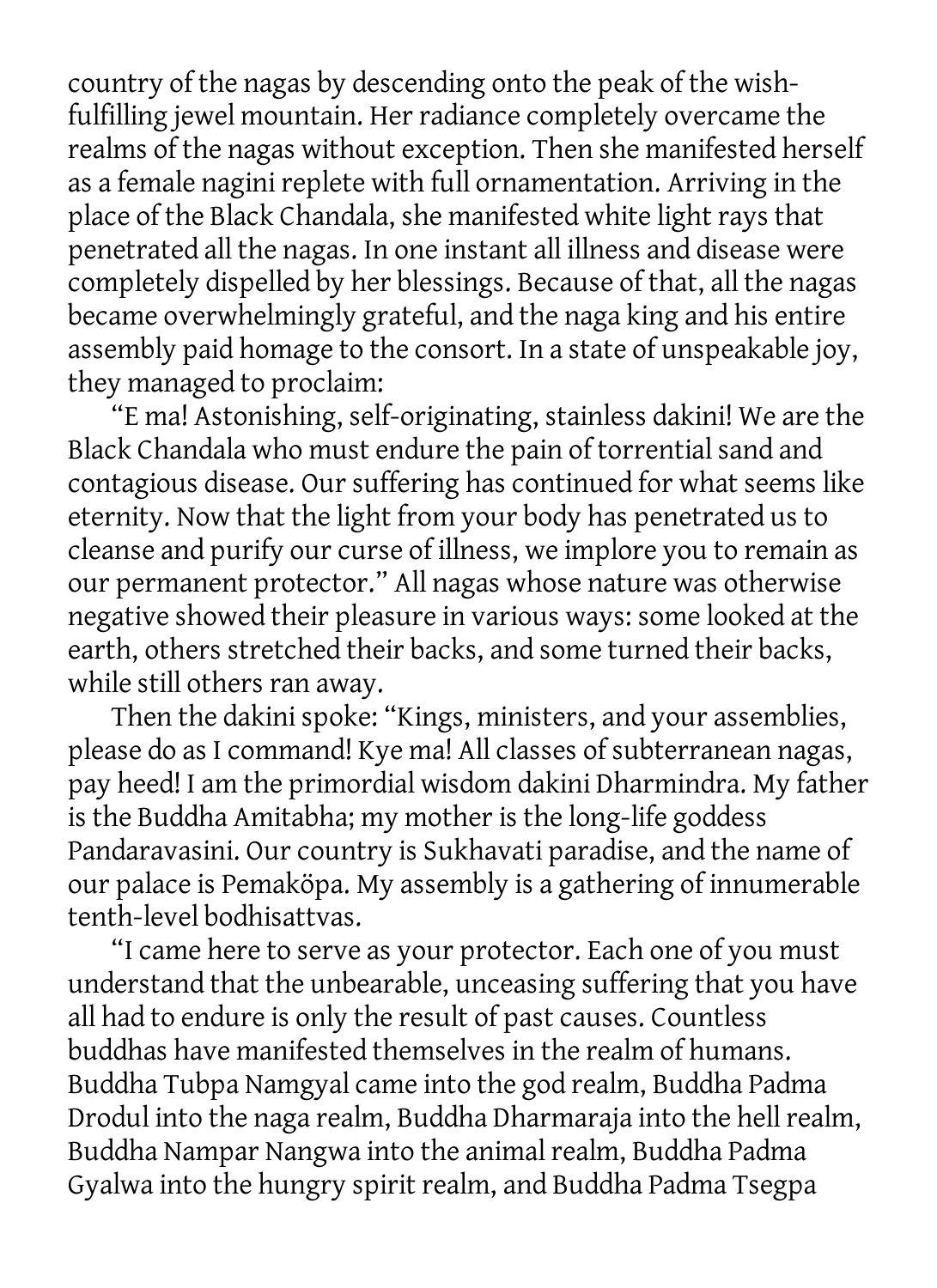into the demigod realm. Each of them turned the wheel of Dharma inconceivably.

"Your land has become enshrouded in darkness, and not a single buddha has come here to tame the minds of beings. All this bad fortune is because you opposed morality in the past. Thus you have been reborn in the naga lake of the Black Chandala. As a result of your past harsh speech and angry demeanor, you must suffer unbearable torrential downpours of sand. The result of your past stinginess in making offerings is your present hunger and thirst, similar to that of the hungry spirit realm. Because you inflicted harm upon the bodies of others in the past, you now experience unbearable disease and suffering in this life. There is no suffering that occurs independently of karma. Therefore, rather than observing others, observe instead your own karma and understand clearly the fruition of past actions. Though I am beyond sorrow and death, there are many places to which I must travel to engage in beneficial activities for the sake of others.

"Now that you have met me, all your negative karma—without exception—is openly revealed and purified. Although your nature is habitually negative, this cannot possibly have a harmful effect upon me. It is only the poisons of desire, anger, delusion, pride, avarice, and jealousy that cause long-lasting harm. If you abandon these poisons, you will come to know happiness. These delusions and negative emotions are the root cause of samsara. If you liberate yourself from them, you will achieve permanent bliss."

Thus she gave these essential instructions to all the nagas, each of whom developed fervent regard for the Dharma. With deep remorse for their accumulated bad karma, they confessed all negative activities. They took the bodhisattva vow and persevered in practice. All the nagas purified their negative accumulations without exception and were thus placed upon the path to awakening. As one mandala, they all ascended to the realm of Tushita, achieved the power of the gods, and were well established on the path of Dharma. Dharmindra then dissolved back into the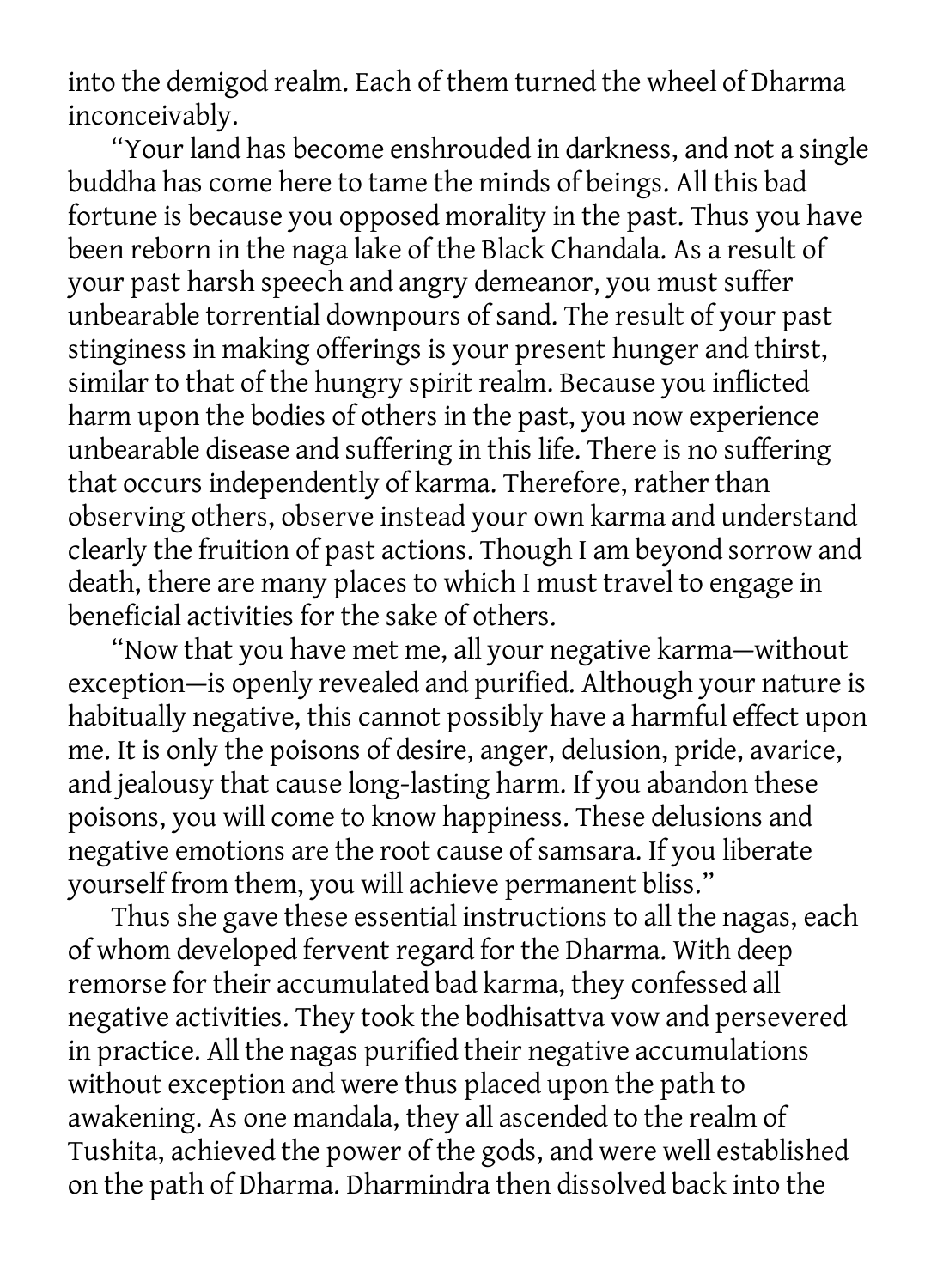goddess Pandaravasini.

#### Samaya

This completes the eighth chapter of The Lives and Liberation of the Princess of Zahor, Mandarava, called A Precious Garland,

Explaining how she sent forth her enlightened noble qualities to the naga realm of the Black Chandala and how she led the nagas along the path to liberation.

#### 弩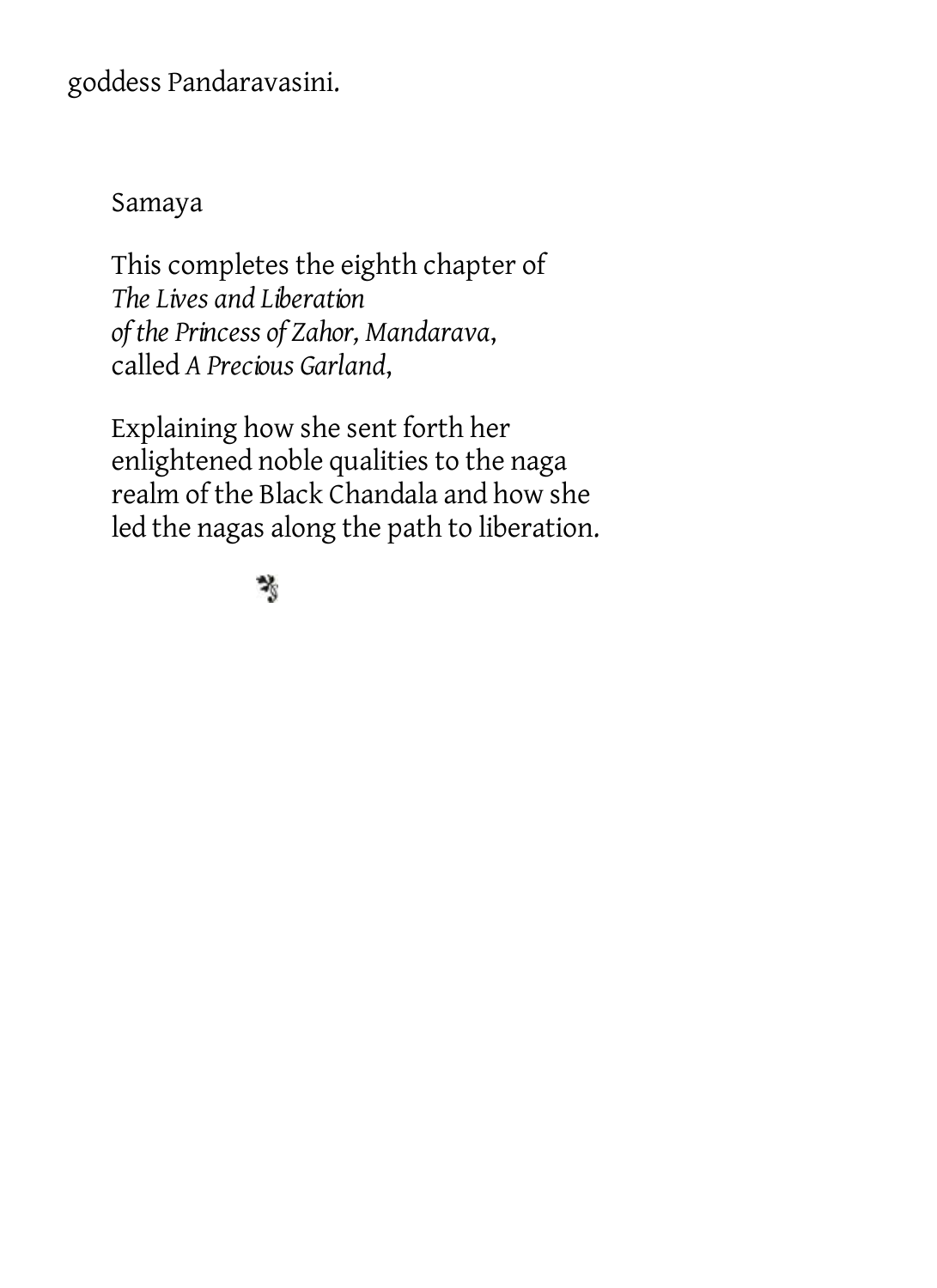### [Daughter of the Demigod King](#page-6-3)

The syllable *hrih* went into the realm of the demigods, where<br>the demigod king Gocha Zangpo reigned. He possessed power and he syllable hrih went into the realm of the demigods, where strength like that of the gods and was engaged in constant battle with eighteen other realms. Because the demigods had to endure the inconceivable, constant suffering of defeat by the gods, they assembled to discuss a strategy. They sent for the worldly cannibal Düje Garab and the naga king Dolwa to come and befriend them. Then they gathered the demon, naga, and demigod armies together and decided to go to the god realm and meet with the king.

At that time in the most populous city of the demigod realm known as Gaumi, the ruling king was Rinchen Pung, an emanation of Dawa Özer, a son of the gods. His influence was vast, as he was the head of one hundred thousand disciples. The great dakini Samantabhadri appeared and captivated the king' senses, and she spoke to him as a friend.

"Kye ma! King of great power Rinchen Pung, in your past life you were Dawa Özer, the father of my husband Dampa Togkar, who later became a buddha. Now, in order to tame the demigods, you have emanated as their king. I am the one known as the Blissful Defeater of the Enemy, Kangkari. I have now come here in my emanation called Samantabhadri. In order to alleviate the suffering of the besieged demigod King Gocha Zangpo and his companions, we shall announce our intention to help them wage war on the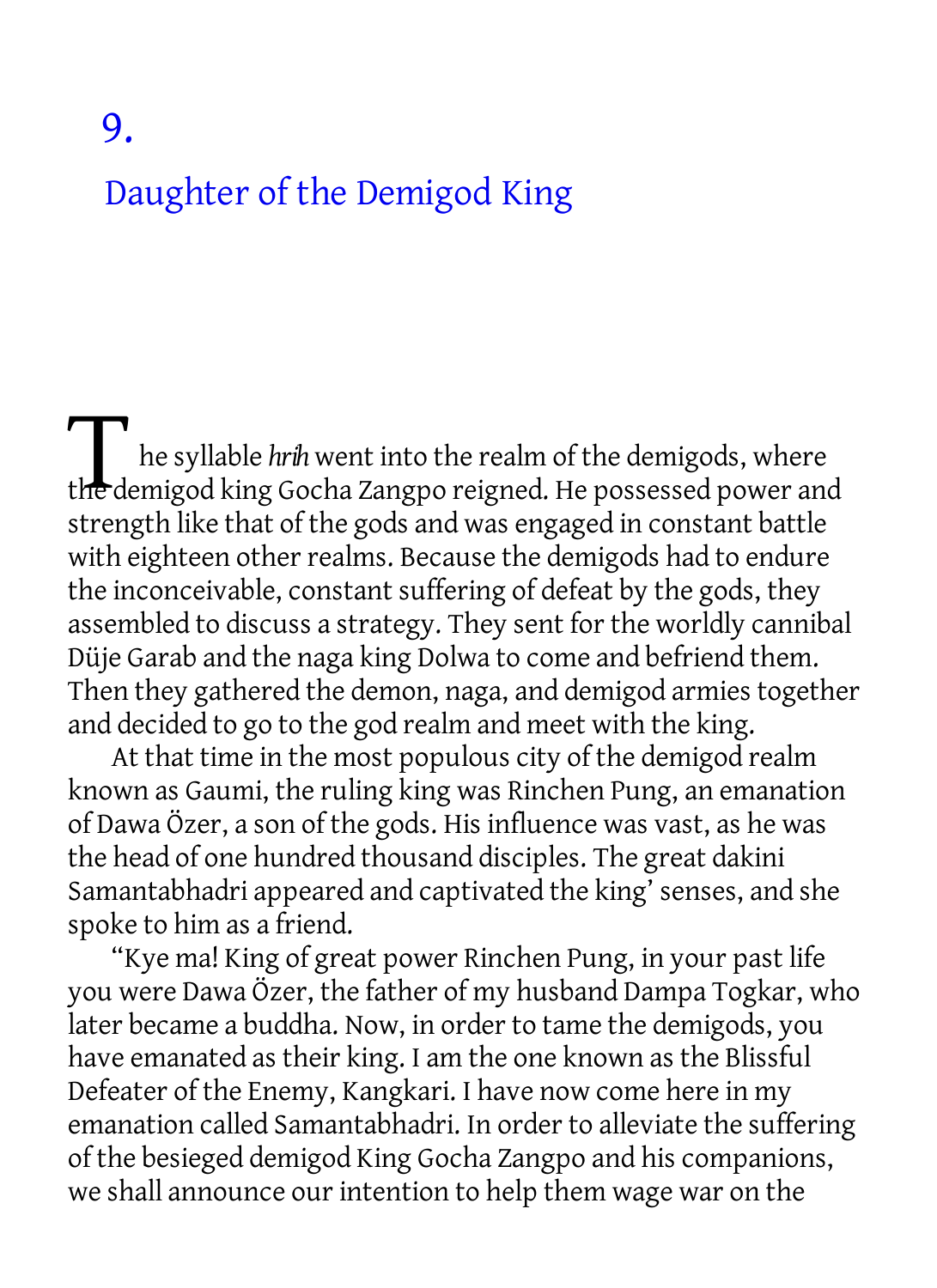gods. The time has come to tame the minds of beings with the help of the nagas, demons, and demigods. Go now and assemble all the demigods and their hosts. I shall emanate as the daughter of Gocha Zangpo, and we will overcome all the black demons and turn the profound wheel of the Dharma." Having thus spoken, she ejected the consciousness of King Gocha's daughter, Shintama, from her body, and projected her own consciousness into it. She then appeared before King Gocha Zangpo and his assembly. He thought she was his daughter, and they remained together as one.

The demigod army then appeared before the army of the gods. The war was waged, and the naga, demon, and demigod armies defeated their enemy. In one instant, all were led to the path of liberation. Following this battle, the demonic doctrine of darkness vanished. In order to establish the precious law of Dharma, Gocha Zangpo, Düje Garab, and their hosts of assemblies gathered together to seal their karmic connection with one another by receiving teachings on secret mantra. All their jealousy was pacified, and they remained together in a state of meditative stabilization. Achieving liberation, all the demigods attained a rainbow body, and the entire realm was emptied.

#### Samaya

This completes the ninth chapter of The Lives and Liberation of the Princess of Zahor, Mandarava, called A Precious Garland,

Explaining how she manifested herself as the daughter of the king of the demigods to lead all the beings to the path of Dharma, and how they all achieved perfect awakening.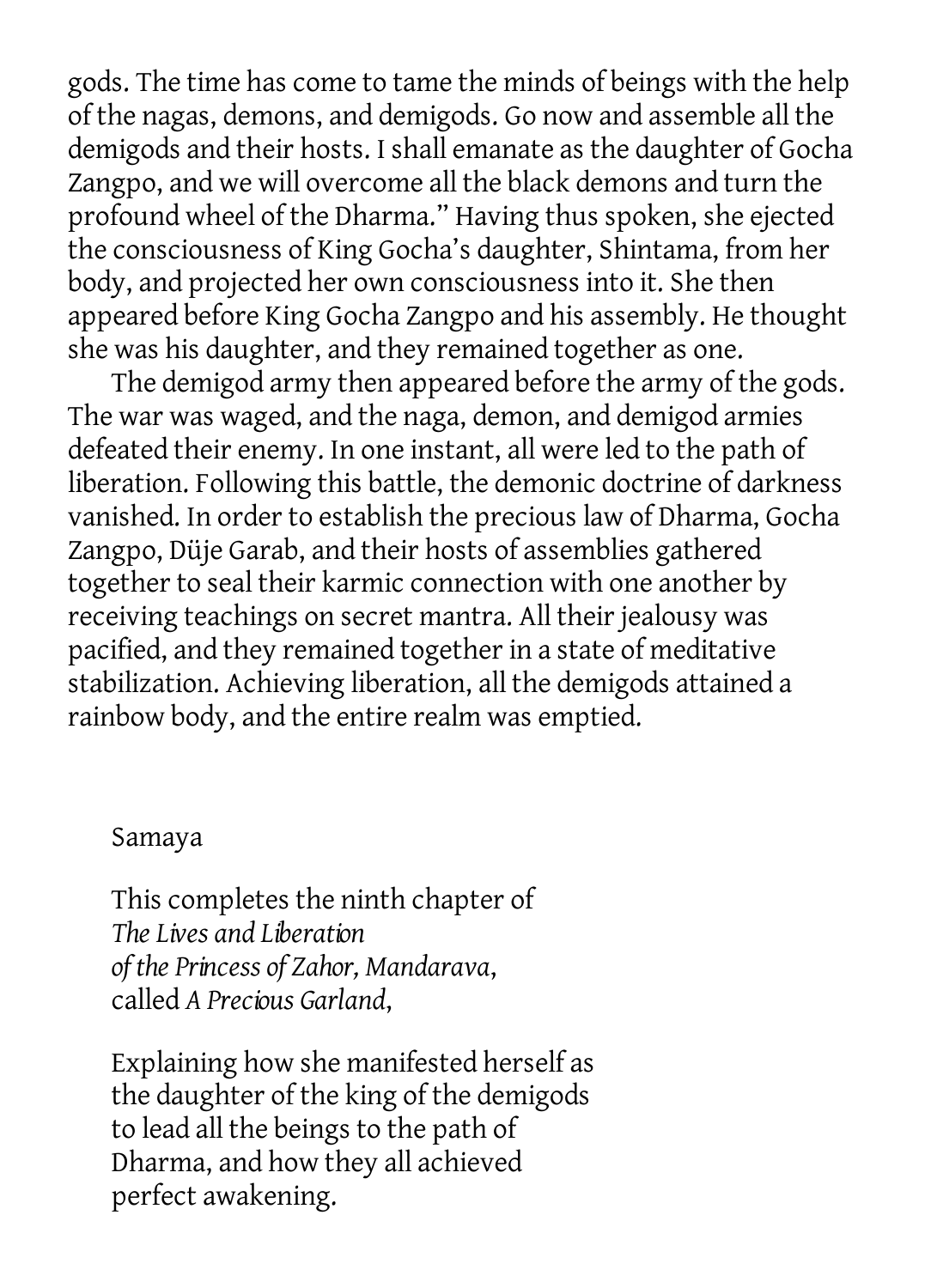弩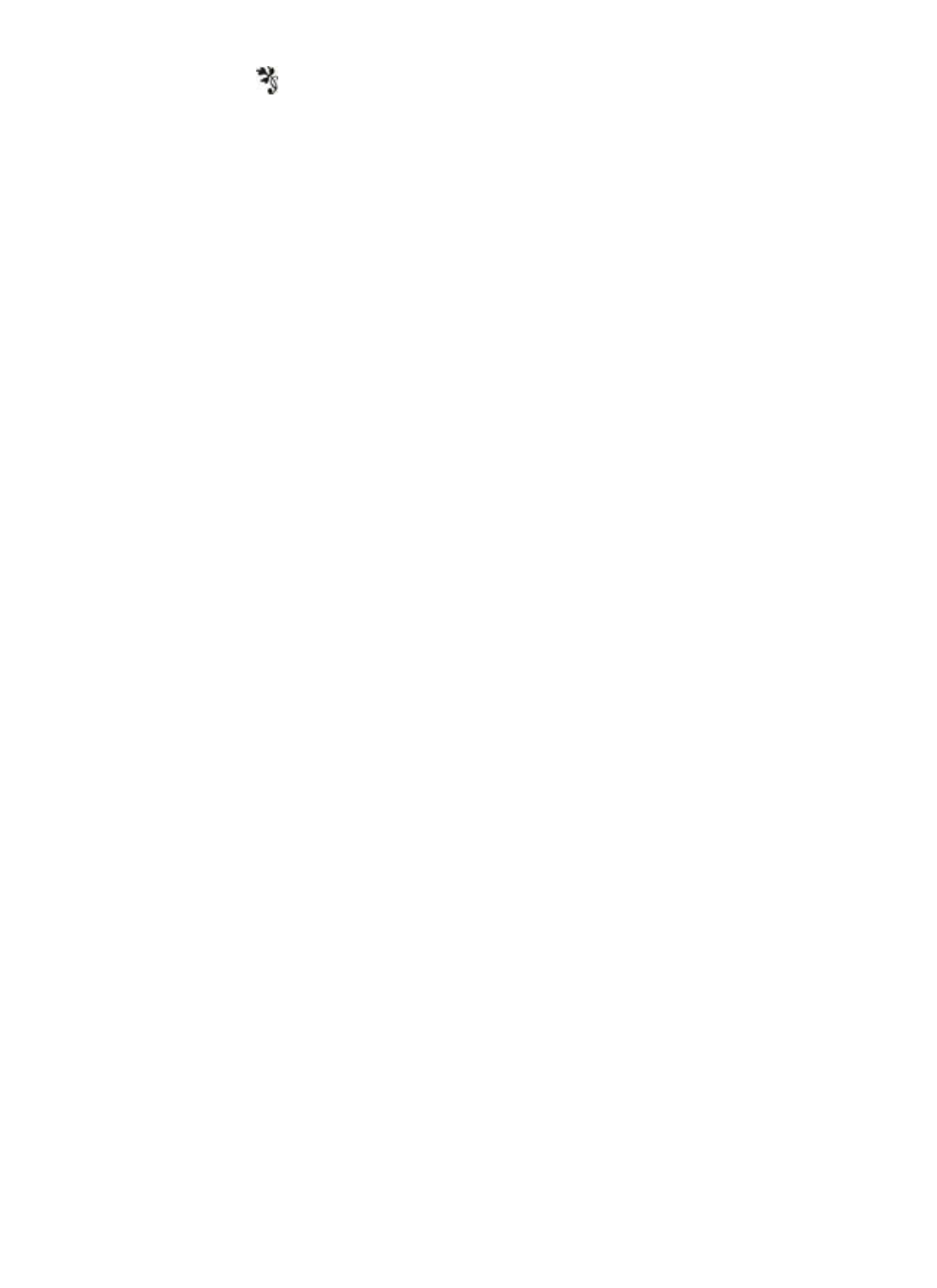# [10.](#page-6-4) [Shri Sagara](#page-6-4)

 $\sum_{\text{hundred}}$  he hen the life expectancy of human beings reached two hundred years, the perfect Buddha Kashyapa came into this world. When he was turning the Dharma wheel, King Dekyong Kungawo and Queen Getsoma, daughter of the sages, made many offerings to the Buddha as he begged for his daily alms. Until that time, the king and queen had been unable to bear a child. And so, in the presence of the great enlightened guide Kashyapa, King Dekyong Kungawo bowed down and offered a crystal vase filled to capacity with various grains. With palms pressed together, he made this humble request:

"E ma ho! O sun that clarifies the doctrine in this world, perfected Buddha, precious protector of all beings! I, the king, am a man of great merit, with wealth, endowments, and attendants beyond imagination. However, I am without a son, and as you—the victorious, omniscient one—know, this kingdom has enjoyed the benefits of our pure ancestral monarchy during the reign of some two hundred kings. Please look upon my state of childlessness with merciful compassion, for I am not solely concerned with political interests. My aim is that the royal heritage be untainted in its glory. Without the light of our royal monarchy, what will come to pass? Who will maintain the royal wealth, endowments, attendants, and subjects? Since it appears doubtful that we shall have a suitable successor, will the queen be blamed for this mishap? Please give us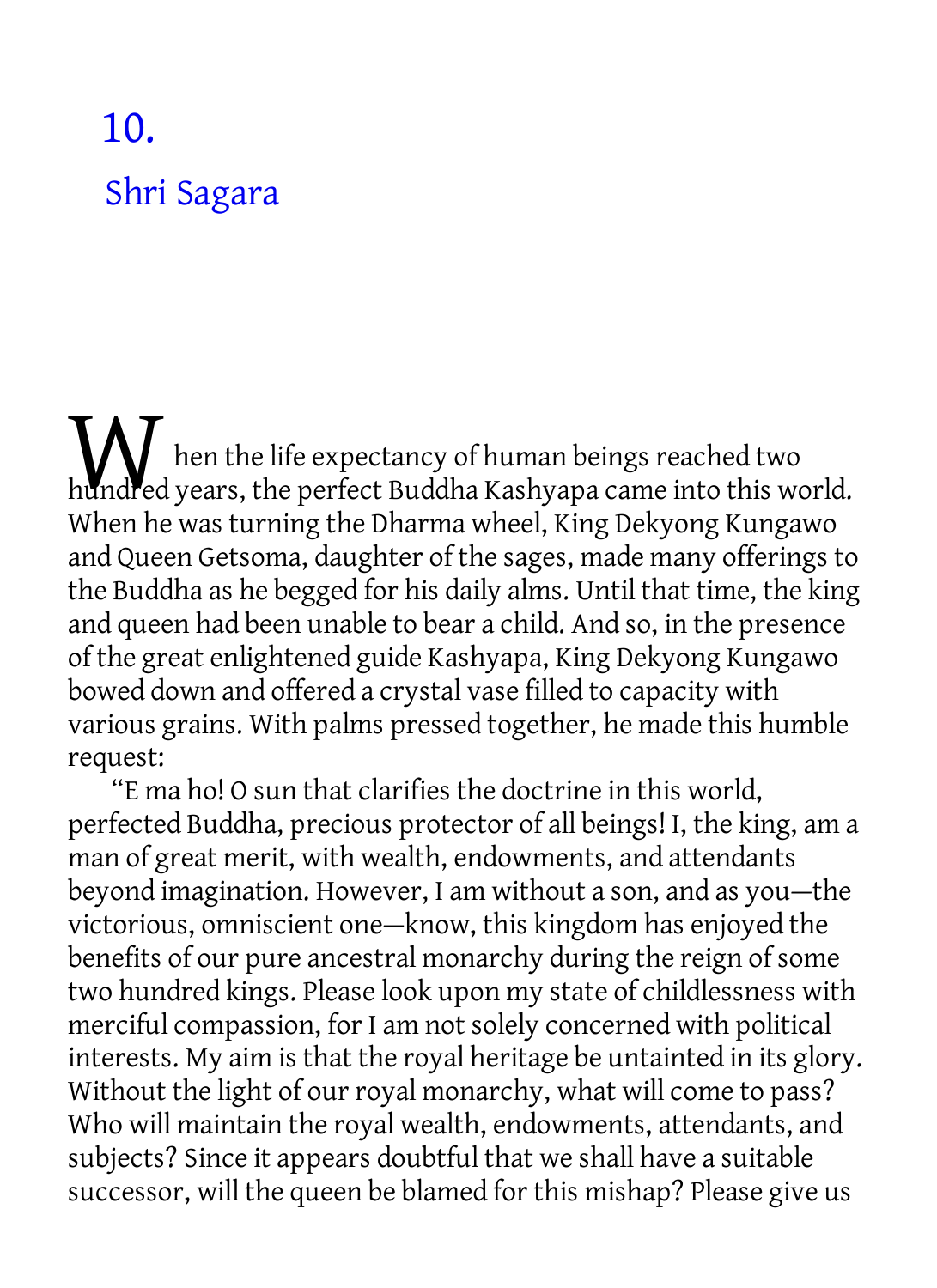a clear indication of our karmic destiny."

Following his request, the Buddha replied: "O great King Dekyong Kungawo! Do not despair. Your royal line will soon continue. Countless world systems beyond this one is a paradise known as Great Bliss, where the Buddha Amitabha resides with his supreme consort, the goddess Pandaravasini. They unceasingly send forth manifestations into this world of ours. For the benefit of sentient beings in this world, a daughter like a daughter of the sages will come to you. She will bear a son of supreme birth who will become a chakravartin, and in the future he will be King Shuddhodana, the father of the future Buddha Shakyamuni. Have confidence, O king, for your karma is by no means exhausted. Your daughter will become my follower. She will take the bodhisattva vow and will have many disciples of her own." Upon hearing these prophetic words, the king touched his head to the Buddha's holy feet and returned to report everything to the queen.

After some time King Dekyong had a dream. There appeared a red orb of light marked by a red hrih. This orb fell upon his his crown and melted into his chest. The light radiated and disappeared into the queen, from whose heart a red light then radiated. From the light emanating from the red hrih in the heart of the queen many deities appeared, all holding vessels of longevity nectar. They proceeded to bestow empowerment upon both king and queen.

When the king awoke in the morning, his body and mind were filled with great exaltation. When he told the queen of his auspicious dream, she replied that she had also received a special dream. In her dream, she entered a red palace and found herself prostrating before the spiritual master residing there. To his left was a pale red goddess whose heart was marked by a red hrih. The hrih dissolved into the queen's heart, and she awoke feeling very blissful. Due to that, both king and queen felt certain that what the Buddha said would surely come to pass. They were confident of their imminent good fortune, and after some time the queen felt that she was with child. She carefully cleansed her body and then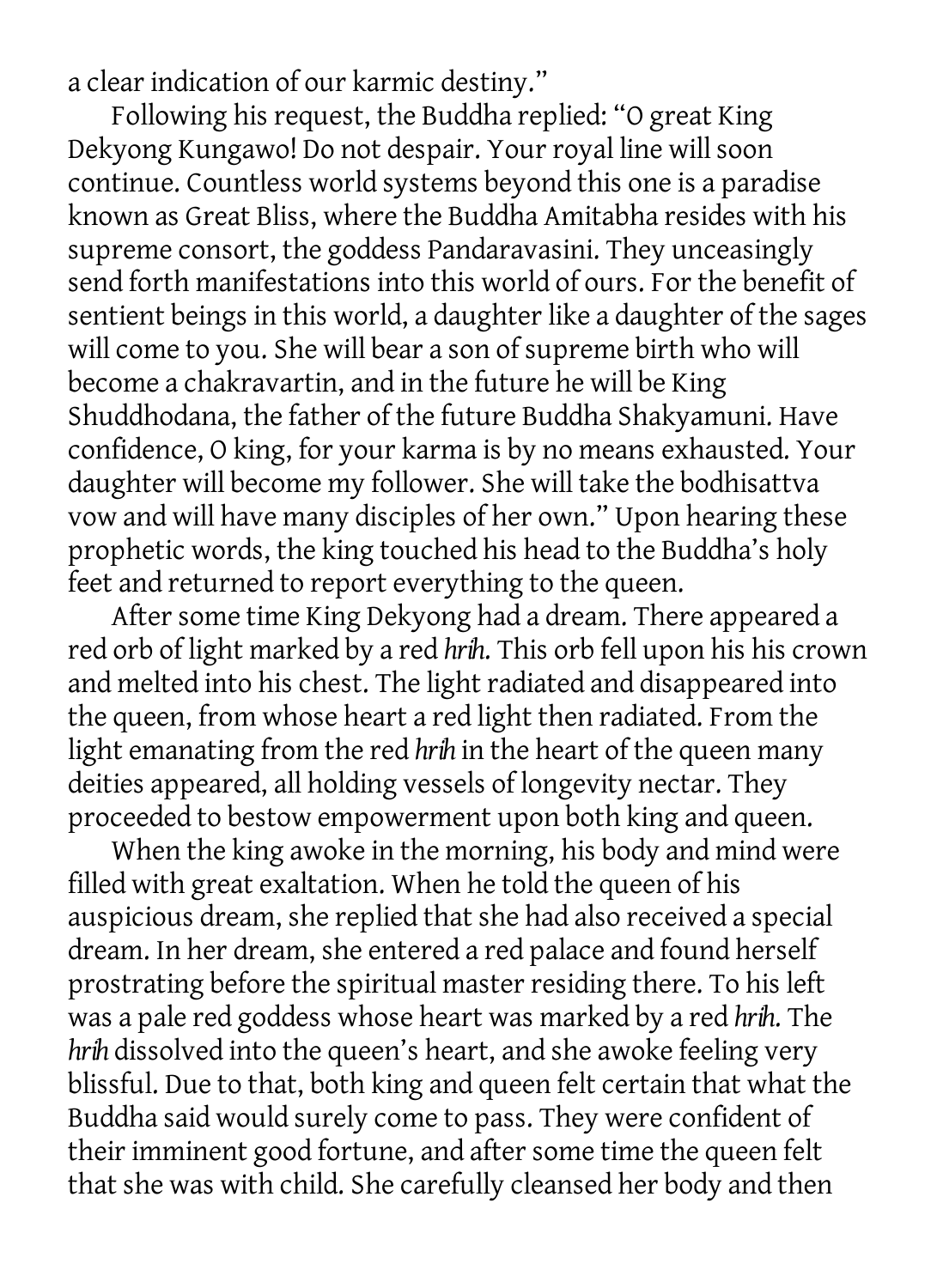heard a voice from her womb say, "I am free from the suffering of this world, and I come from the land of the enlightened ones." The voice spoke these astonishing words in poetic verse.

After ten months, a child was born in the upper chambers of the palace. The mother experienced no pain during the birth. Rainbows appeared in space, and musical instruments sounded throughout the region. Flowers that had never bloomed before sprang forth, and the sweet smell of incense permeated the atmosphere. Rumors ran rampant that a son had been born to the kingdom. However, at the moment of birth, a daughter sat up and proclaimed that she was Shri Sagara, who had previously sat at the feet of the Buddha to receive the Dharma and was now here to benefit sentient beings. After she spoke, she gracefully danced in space. The news of her birth spread throughout the world, and gods appeared and bathed her sacred body. Close to the palace appeared an astonishingly large lake that had never been there before. In the center of the lake, the name Shri Sagara was written.

When Shri Sagara reached her eleventh year, kings from many countries came as suitors to bid for her hand in marriage. She was not promised to anyone. Instead she went before the king to take the bodhisattva vow. Maintaining strict discipline, she meditated on the path of the pure awareness holders. Perfecting her own purpose, she performed countless miraculous deeds for the benefit of others, bringing thousands of women in her country to the path of Dharma. As she revealed the path of the Four Noble Truths, all those who listened came to rest in the nature of reality. Everyone with whom she made contact generated the supreme awakened mind and obtained perfect enlightenment. She blessed the king, queen, their ministers, retinues, and the entire kingdom by teaching them the paramitas. Every single inhabitant was brought to the path of the aryas and liberated!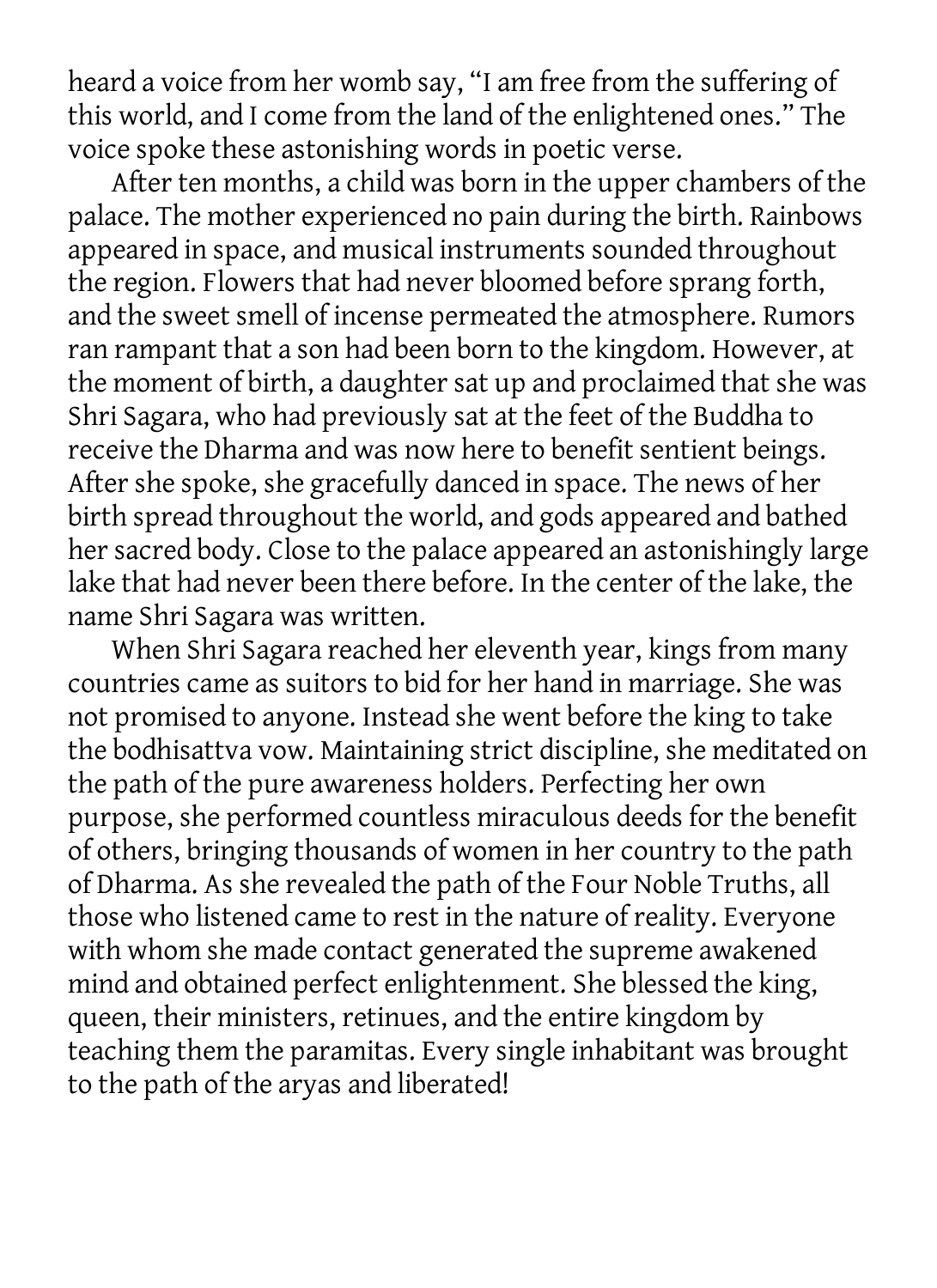Samaya

This completes the tenth chapter of The Lives and Liberation of the Princess of Zahor, Mandarava, called A Precious Garland,

弩

Explaining how she emanated into the royal family as Shri Sagara and brought countless beings to maturity and liberation.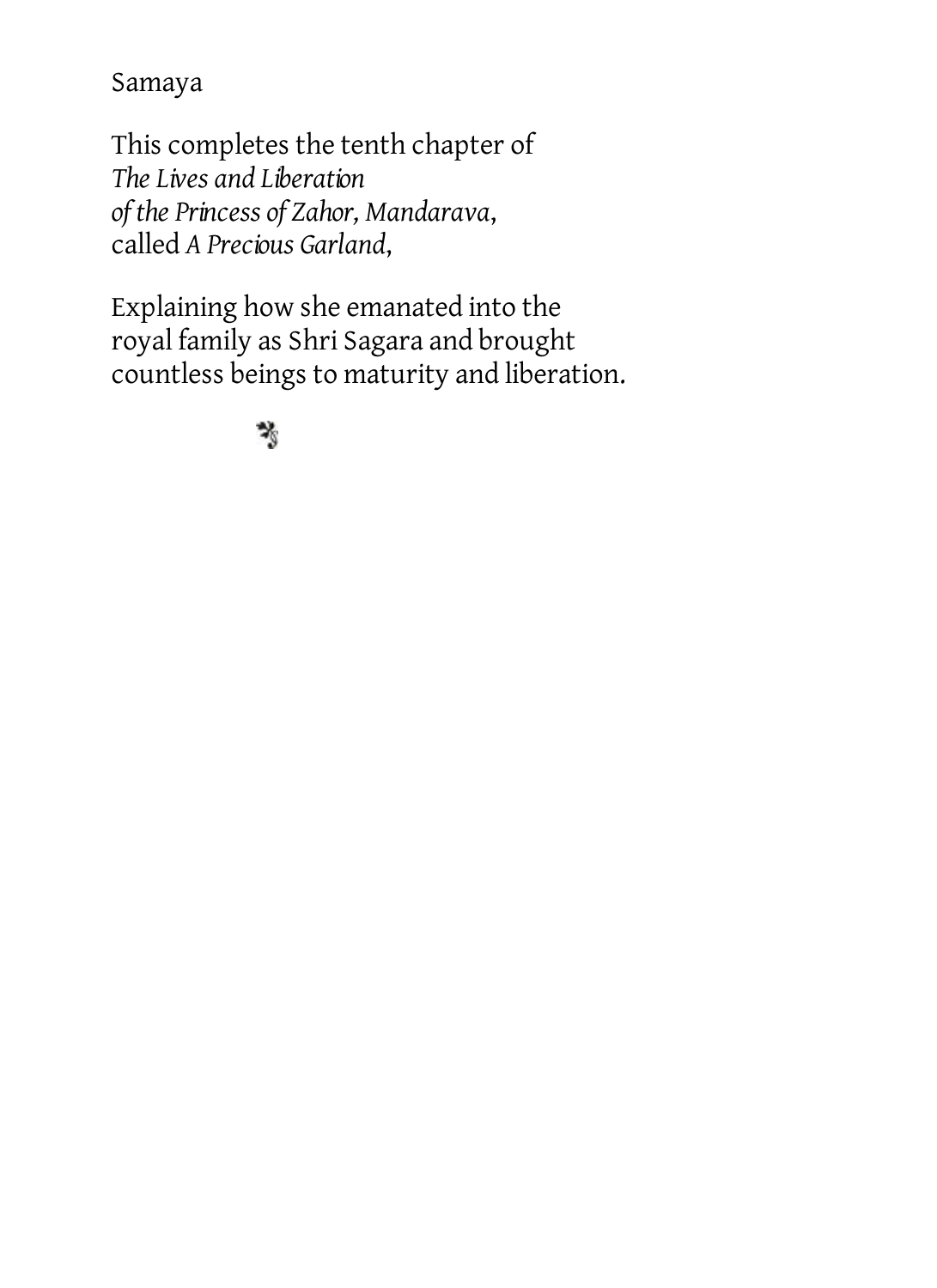#### [The Twenty-Five Manifestations](#page-6-5)

Dharma in the southern continent of Jambudvipa,<sup>[27](#page-269-4)</sup> Pandaravasini uring the time when Lord Buddha Shakyamuni propagated sent forth the following manifestations:

In the presence of Shakyamuni she was Singmo Gangadevi. In the country of Bhaiti she was Zabmo Tashige. She was Prabhadhara, the daughter of Shonupel, and Shakyadevi's daughter, Kalpazang. She was the princess of Oddiyana, Palmo Ökyigyen, and the Shakya princess, the consort Getso Lhamo. She was the princess of Kashmir, the consort Kunga Zangmo, and Tsangchinma, the daughter of the supreme sage; as the wife of the king, she was known as Shrimati. In the land of Lanka she was Nyime Paldenma; in the country of Togar she was Vitanahuta. In the country of Rugma she was Menmo Rinchenzang; in the country of cannibals she was Dema Chogilha. In China she was Gangzang Umanti, and in the western country of Oddiyana she was born in the royal family as Gemapel. She was also known as Rigsum Kyegu Dagmo; in the country of Koshi she was Wangchen Pemakyi. In Dechetseg she was known as Roti Kirima; and in Shambhala she was Dronma Yeshema. In the country of Koli she was Karma Bhadriha; in the country of Hashi, she was Rigje Tsangnema. As the daughter of the king of Persia, she was Shrishti, and in the country of Rugma, she was Karkatamoha. In Malaya she was Kalpa Zangmo and the Great Yogini of Fearless Conduct. In Bhigche she was Chöma Wangmoche.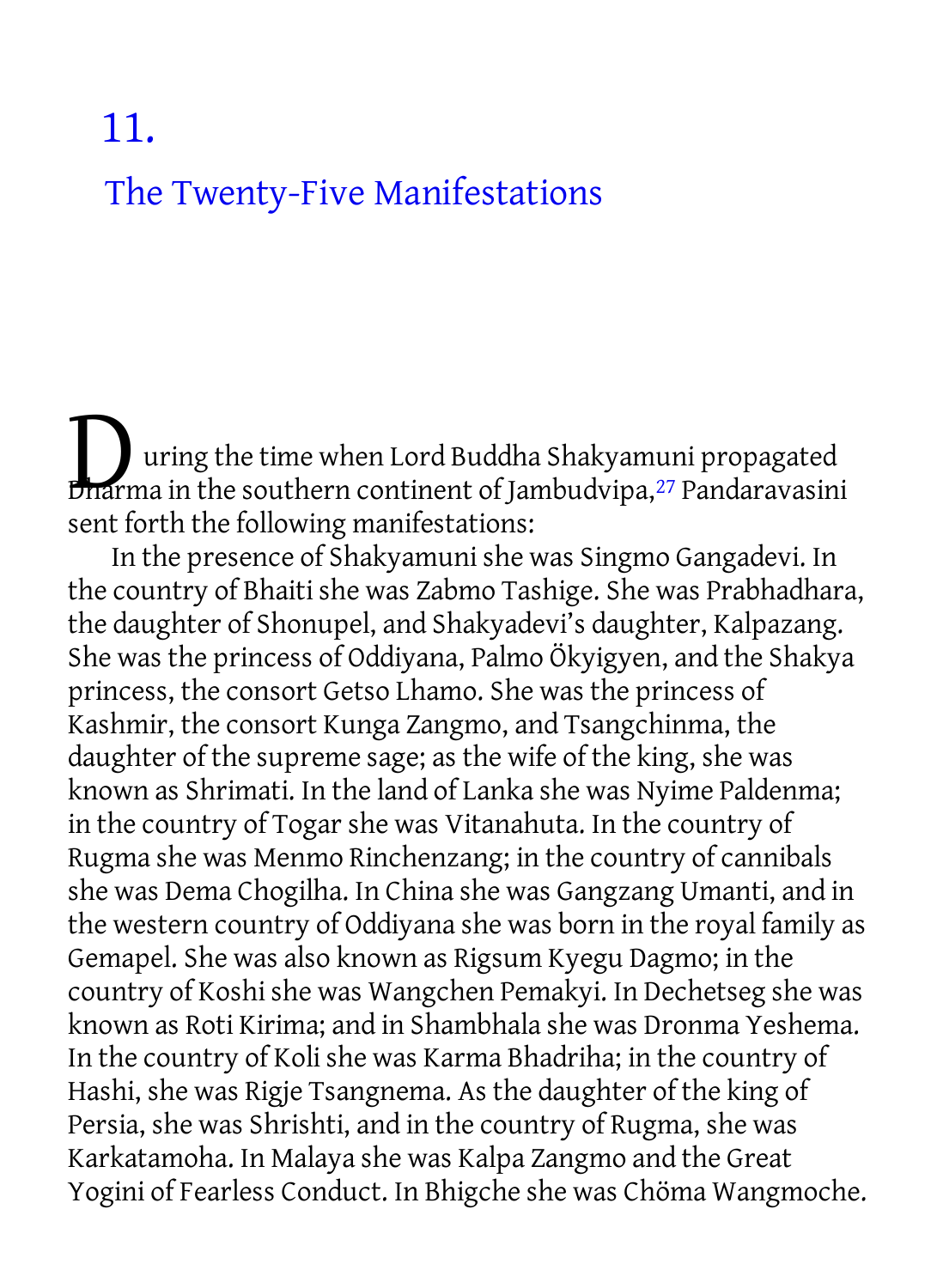In brief, she sent forth some twenty-five manifestations, each of whom possessed the ability to benefit beings as numerous as the ocean is vast. Through the guise of enacting activities within the monarchy, she trained her followers on the path of secret mantra. Nearly every being who connected with her actualized the state of a pure awareness holder. An extensive account of her life stories was given to Nanam as an earth treasure called A Beautiful Flower Rosary, comprised of one hundred chapters. This is concealed at Tsangrong Dorje Drag. Here I have revealed the essence of the root text.

#### Samaya

This completes the eleventh chapter of The Lives and Liberation of the Princess of Zahor, Mandarava, called A Precious Garland,

Revealing the names and places of her twenty-five manifestations.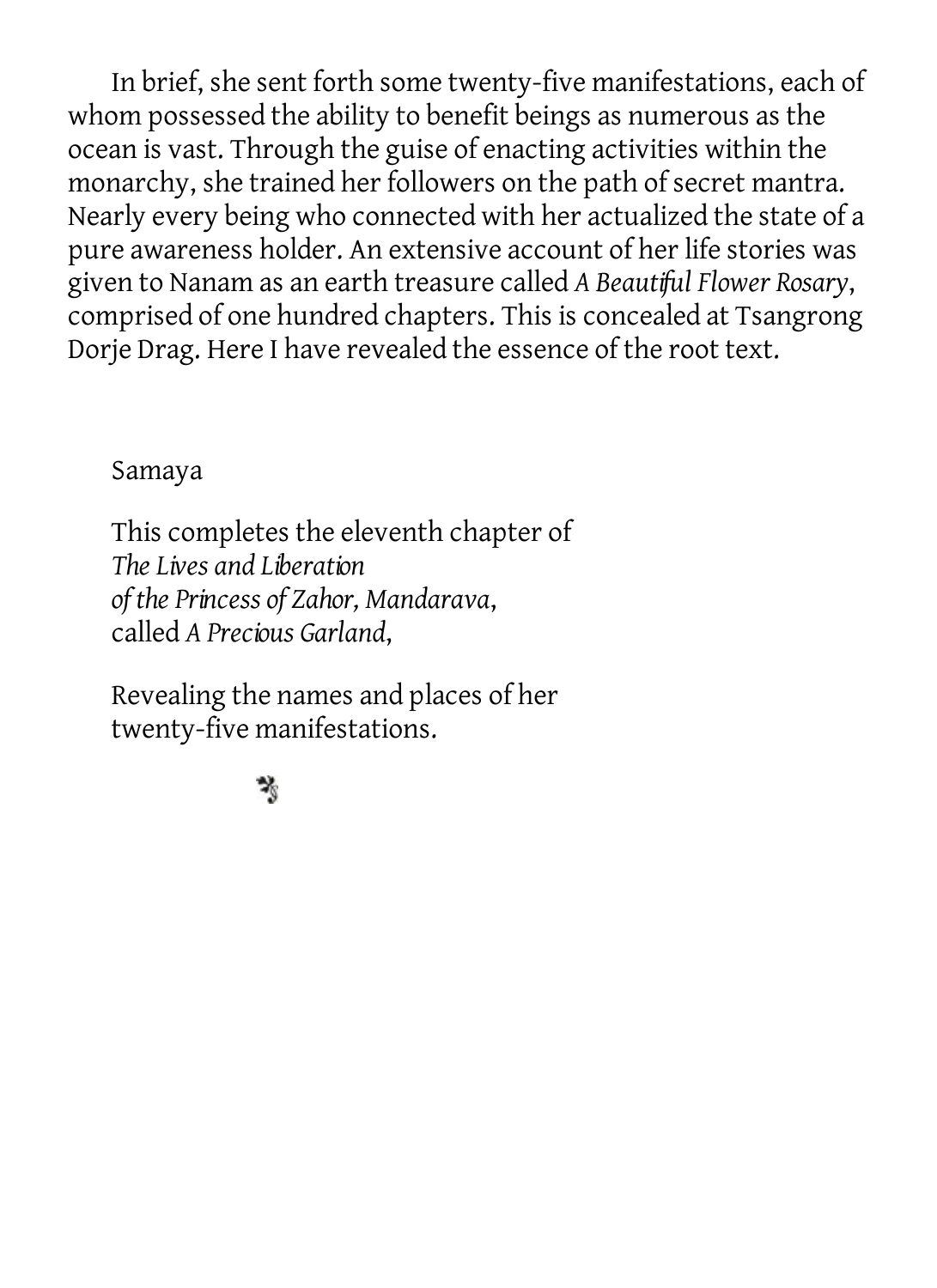# [Blessings from the Dakinis](#page-6-6)

How the great dakini Mandarava came to be born in the country of Zahor.

 $\prod_{\text{Ami}}$ n the western paradise of Great Bliss, from the heart of Buddha Amitabha, in the Realm of Lotus Light, surrounded by assemblies of deities beyond enumeration, Arya Avalokiteshvara radiated forth within boundless rays of light. From the arya's heart, countless emanations of the syllable hrih were sent forth to fill all the boundless pure realms in this world. In the one hundred million realms of Potala, one hundred million emanations of Avalokiteshvara were sent forth. In the one hundred million countries of India, one hundred million emanations of Shakyamuni were manifest. In the one hundred million manifested sambhogakaya paradises, one hundred million emanations of the protector of the Land of Snow, Avalokiteshvara, appeared. In the one hundred million nirmanakaya paradises, one hundred million emanations of Guru Padmasambhava were manifested. In the one hundred million paradises of Yonten Köpa, one hundred million emanations of Manjushri were sent forth. In the one hundred million paradises of Pemakö, one hundred million emanations of Padmoshnisha were manifested. In the one hundred million sacred realms of the gods, one hundred million chakravartins emanated. In the one hundred million countries of Tibet, one hundred million emanations of Songtsen Gampo were manifested. In the one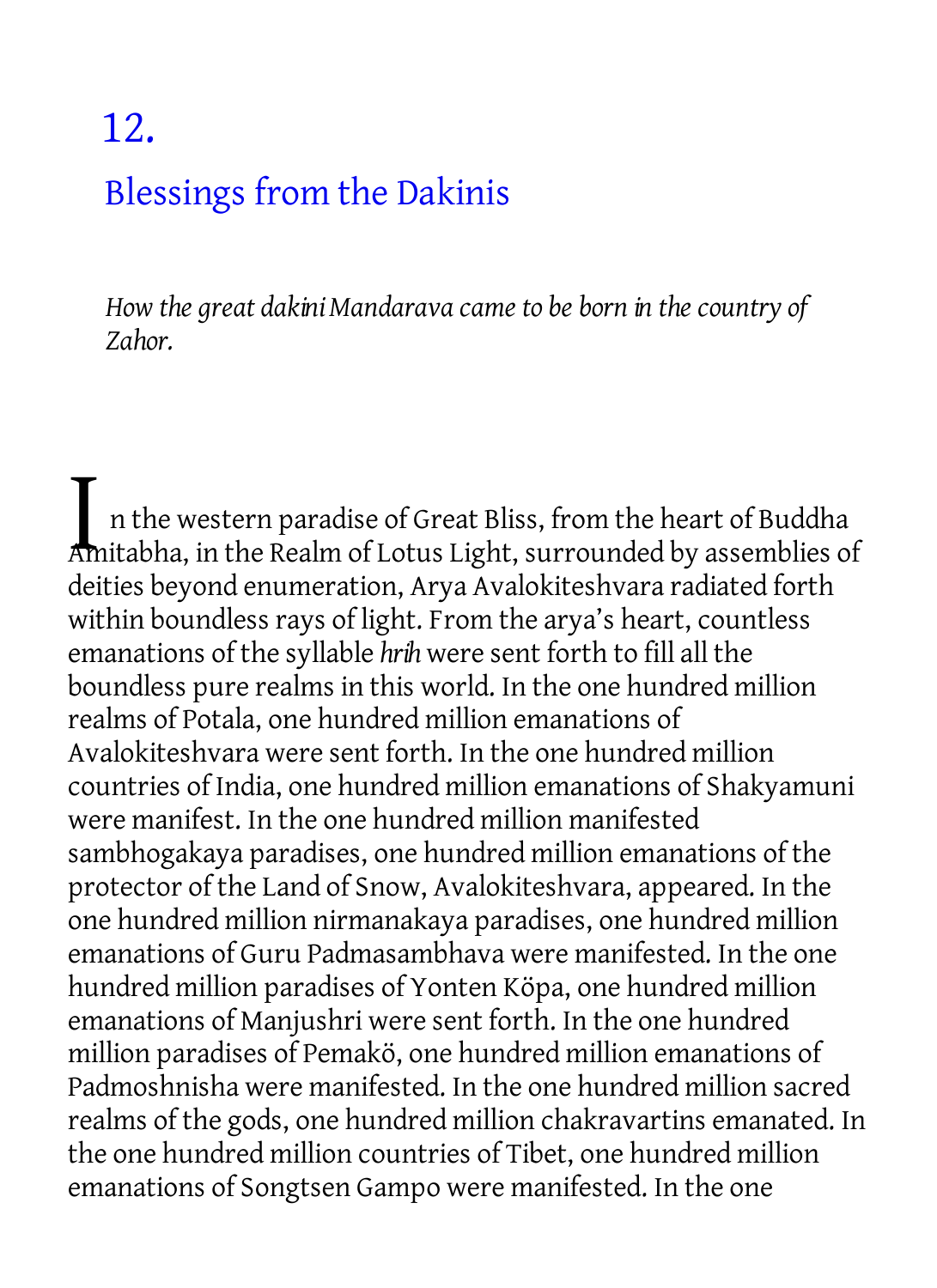hundred million lands of Kalinga, one hundred million great sages were made manifest. In this way, there arose boundless emanations of pure realms, each of which had its own sutras and tantras, its own unsurpassed teachers propagating the doctrine, and so forth. In addition, these teachers had inconceivable numbers of disciples with their followers, all of whom actively turned the wheel of the doctrine.

In particular, in the southern world system, the teacher of the doctrine of sutra was Shakyamuni, who, during the aeon called Dronme, when the life expectancy was one hundred years, taught an assembly of gods, nagas, humans, spirits, earthlords, ghouls, vampires, and so forth. He taught the shravakas, the bodhisattvas, and innumerable pure awareness holders, turning the great wheel of the Dharma in five stages. From this, there came to be nine distinct vehicles. To those of small capacity, he taught the Tripitika,[28](#page-269-5) revealing the fundamental nature of reality in outer and inner distinctions. For those of moderate capacity, he revealed the entrance way to the three outer tantras of Kriya, Charya, and Yoga. For those of superior or excellent capability, he introduced the inner tantric methods of the highest tantric vehicles in the root tantra and accomplishment classes. Revealing the doctrine in three hundred and two thousand ways, he demonstrated the means through which nirvana is actualized.

At that time, the powerful shravaka Kashyapa directed his awareness and proclaimed: "In the future I, Padmasambhava, will be born in Dhanakosha. From the heart of the conqueror Amitabha, light rays will radiate, penetrating the heart of Avalokiteshvara. Then from Avalokiteshvara's heart, light rays will radiate into the pure realms of all the buddhas and their heirs. All the blessings of their enlightened body, speech, mind, noble qualities, and enlightened activities will gather to reabsorb into Arya Avalokiteshvara's heart. Then I, Padmasambhava, will myself manifest as a syllable hrih to envelop completely the one hundred million pure realms of the enlightened ones. Dissolving into the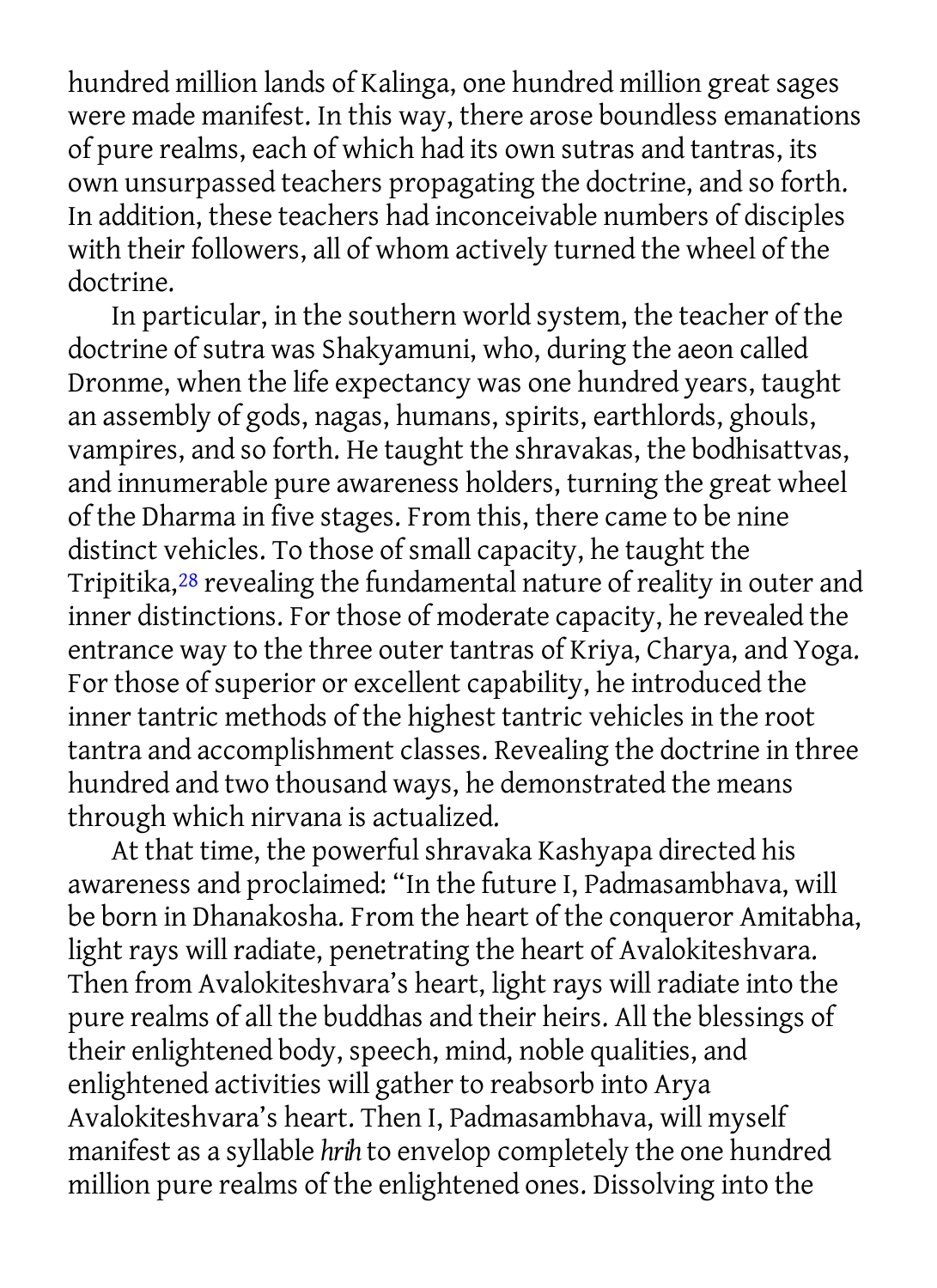very core of a great udumbara flower in full bloom within lake Dhanakosha, I will emerge as Guru Padmasambhava on the tenth day of the monkey month. Acting as the son of King Indrabhuti, I shall wed the emanation Prabhadhara. Then, in accordance with the prophecies of Vajrasattva, I shall abandon worldly life to engage in uncontrived conduct. Relying upon the secret mantra mandala of the dakinis and in order to actualize activity to benefit beings, my mind and the enlightened mindstreams of all the buddhas will merge as one."

Through symbolic indication, all the buddha-deities<sup>[29](#page-269-6)</sup> were then invoked, at which time the enlightened mindstream of the goddess of longevity, Pandaravasini, was inspired to manifest herself for the benefit of sentient beings. From her five places innumerable light rays issued forth and encompassed all paradises. White light radiated from her forehead into the eastern Paradise of Manifest Joy. There, the light made contact with the heart of Buddhalochana, the consort of the great conqueror Akshobya. Invoking her enlightened awareness, the blessing appeared as the syllable lam. Countless syllables then arose and reabsorbed into Pandaravasini's forehead. Similarly, countless red light rays radiated from the goddess Pandaravasini's throat into the Paradise of Manifold Array, where they merged into the consort of the primordial buddha Samantabhadra, invoking her enlightened mind, and the blessing arose as the syllable mum. Numberless mum syllables emanated to dissolve back into her throat. Then blue light rays issued from Pandaravasini's heart, radiating into the central pure realm of Buddha Vairochana. They dissolved into the heart of his supreme consort Dhateshvari; they invoked her enlightened awareness, which arose as blessings in the form of countless mam syllables, dissolving back into Pandaravasini's heart. Yellow light rays from the point in Pandaravasini's navel center radiated into the pure realm of the southern direction, the Realm of Glory. They dissolved into the heart of Mamaki, the supreme consort of Buddha Ratnasambhava, invoking her enlightened mind and emanating as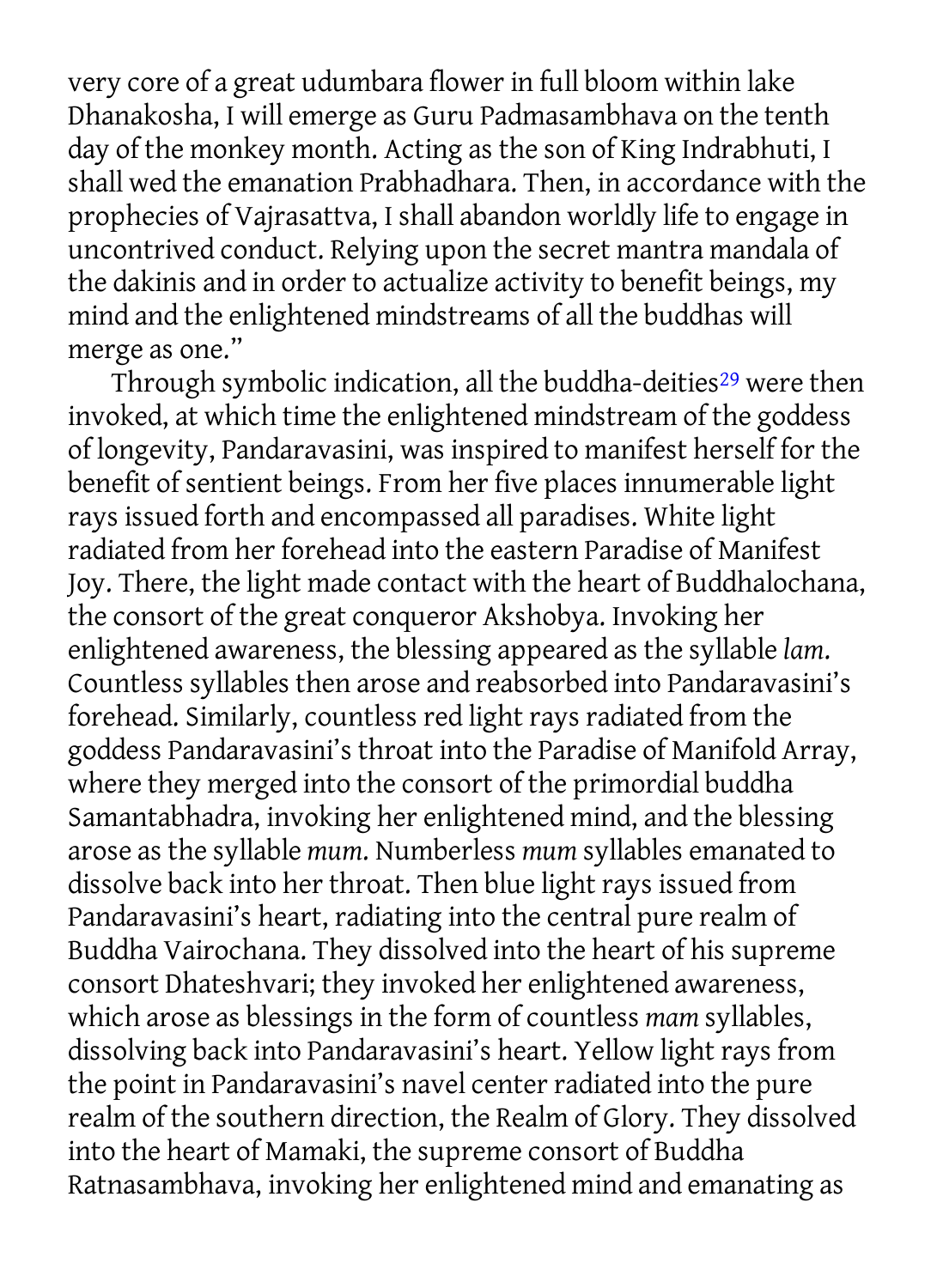the syllable bam. Countless emanations of this syllable then radiated back to dissolve into Pandaravasini's navel. Green light rays from the secret place of the goddess then proceeded to the northern Paradise known as Perfect Activity, dissolving into the heart of Samayatara, the supreme consort of Buddha Amoghasiddhi, invoking her enlightened awareness and appearing as the syllable tam. Unlimited seed syllables then reabsorbed into Pandaravasini's secret place. From her crown aperture red light rays emanated into the mandala of the deity Hayagriva, known as Wangdrag Rolpa. They dissolved into the heart of Hayagriva's supreme consort, Vajravarahi, and her blessings were invoked as the syllable hrih. Countless syllables then dissolved into Pandaravasini's crown.

Light rays of the five colors then emerged from Pandaravasini's body to encompass all the buddha realms of the ten directions. All the consorts of the enlightened ones were invoked, and the very essence of the blessings of their body, speech, mind, noble qualities, and enlightened activities dissolved back into her body as boundless rays of radiant light. Then, from her two palms, green light rays radiated into the lower pure realm known as The Place of Glory, invoking the enlightened awareness of Sarasvati, the supreme consort of Manjushri. Here blessings appeared as a white ah that dissolved back into Pandaravasini. From the place of union between Amitayus, the Buddha of Longevity, and his consort, nectar and the syllables mum, lam, mam, bam, tam, and ah then emerged. Each syllable proceeded to dissolve one into the other, and finally into a white hrih. That syllable gave rise to one hundred million manifestations of hrih. It was as though a great rain of these syllables was descending simultaneously upon the world. In particular, an essential drop, a mixture of red and white, marked with hrih, descended into the country of Zahor like a shooting star. It fell upon the crown of King Viharadhara, and he was blessed by all the Sugatas and their heirs.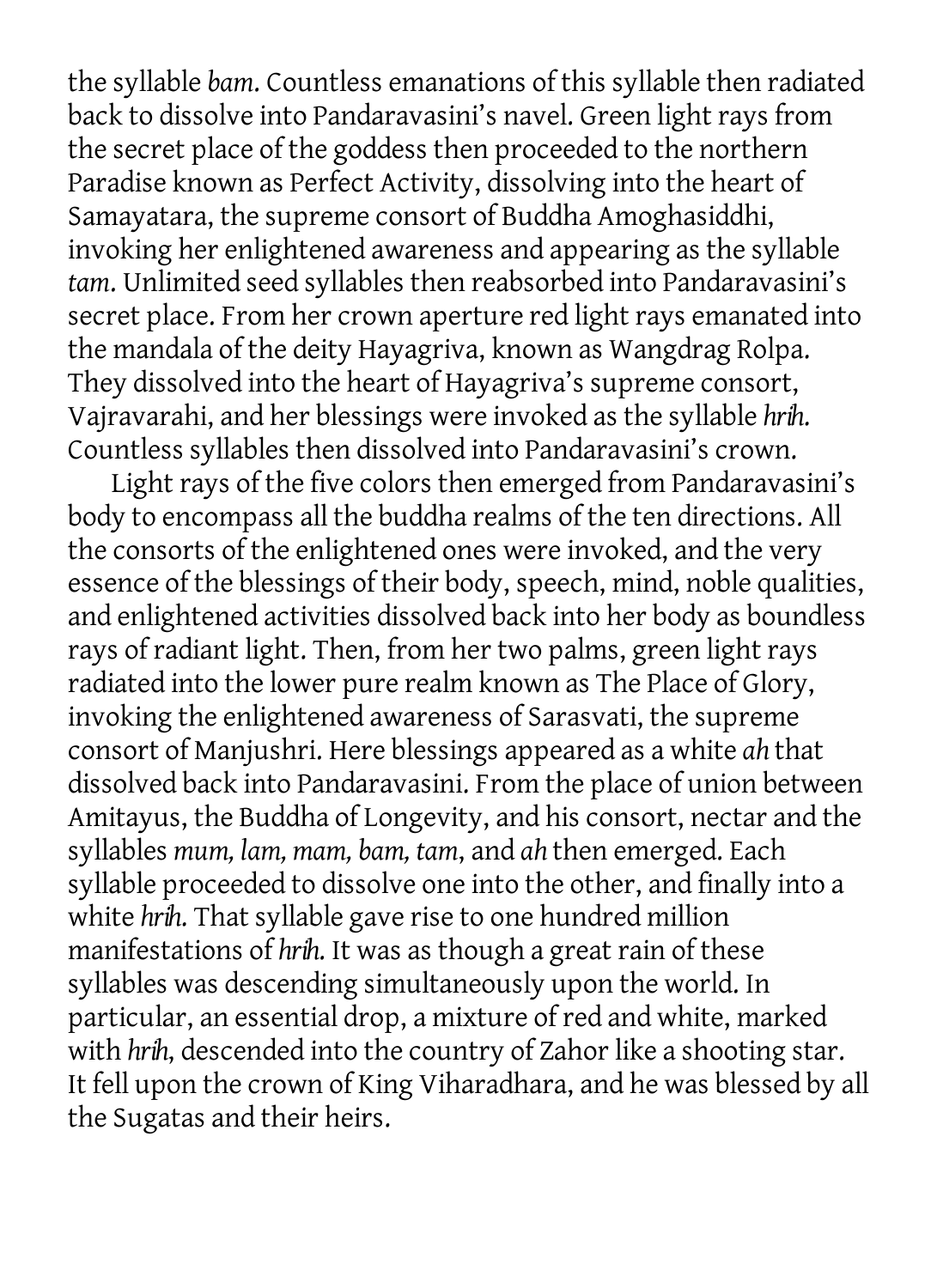Samaya

This completes the twelfth chapter of The Lives and Liberation of the Princess of Zahor, Mandarava, called A Precious Garland,

Explaining how blessings were received from the dakinis of all the buddhas, how the king, her father, was blessed, and how she emanated for the benefit of beings.

弩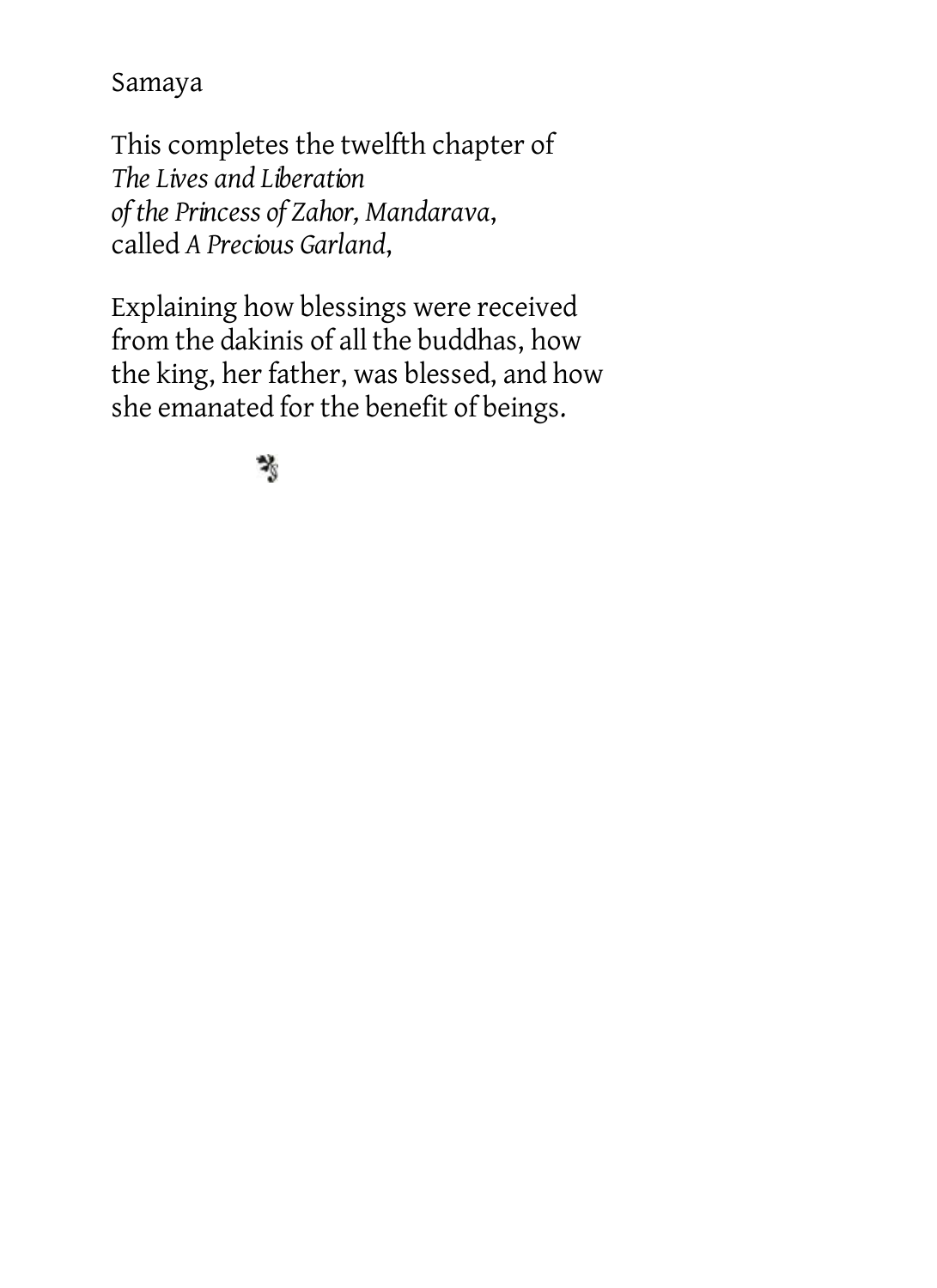# [Seeing the Country of Her Birth](#page-6-7)

An explanation of how the dakini entered the womb and revealed the five types of omniscient seeing.

Of the ninety-four continents of this world system, the central<br>continent is the sacred ground of the one thousand buddhas of this f the ninety-four continents of this world system, the central aeon, where Bodhgaya, India is located. To the east of Bodhgaya is the country Zahor, with a breadth of some one thousand miles. It is vast and pleasantly attractive, as colorful as the fine patterns on brocade silk, similar to the deva realms. Forty miles east is Kamaru,[30](#page-269-7) a basin-like plain resembling a wheel. In the center of this plain is a round, deep lake known as Hasha Dhari, with waters of the eight pure qualities,<sup>[31](#page-269-8)</sup> milky white and radiantly glowing. This deep, circular lake contains wish-fulfilling jewels. Encircling the lake, for about a mile's distance, are flower gardens and lovely pools, beautiful beyond imagination. Birds and geese of many varieties trumpet and warble in melodious song. In all directions there are caves and caverns of shiny blue slate. The inhabitants of the place are themselves exceedingly attractive. Some forty miles to the southeast is the great country Manika. Its mountainous peaks are extremely lofty and its forests abundant, while the ground is covered with flowers. In the middle of this country is the Great Lotus Palace. All those who reside there are brave, youthful, and healthy.

Some forty miles to the south lies the terrifying charnel ground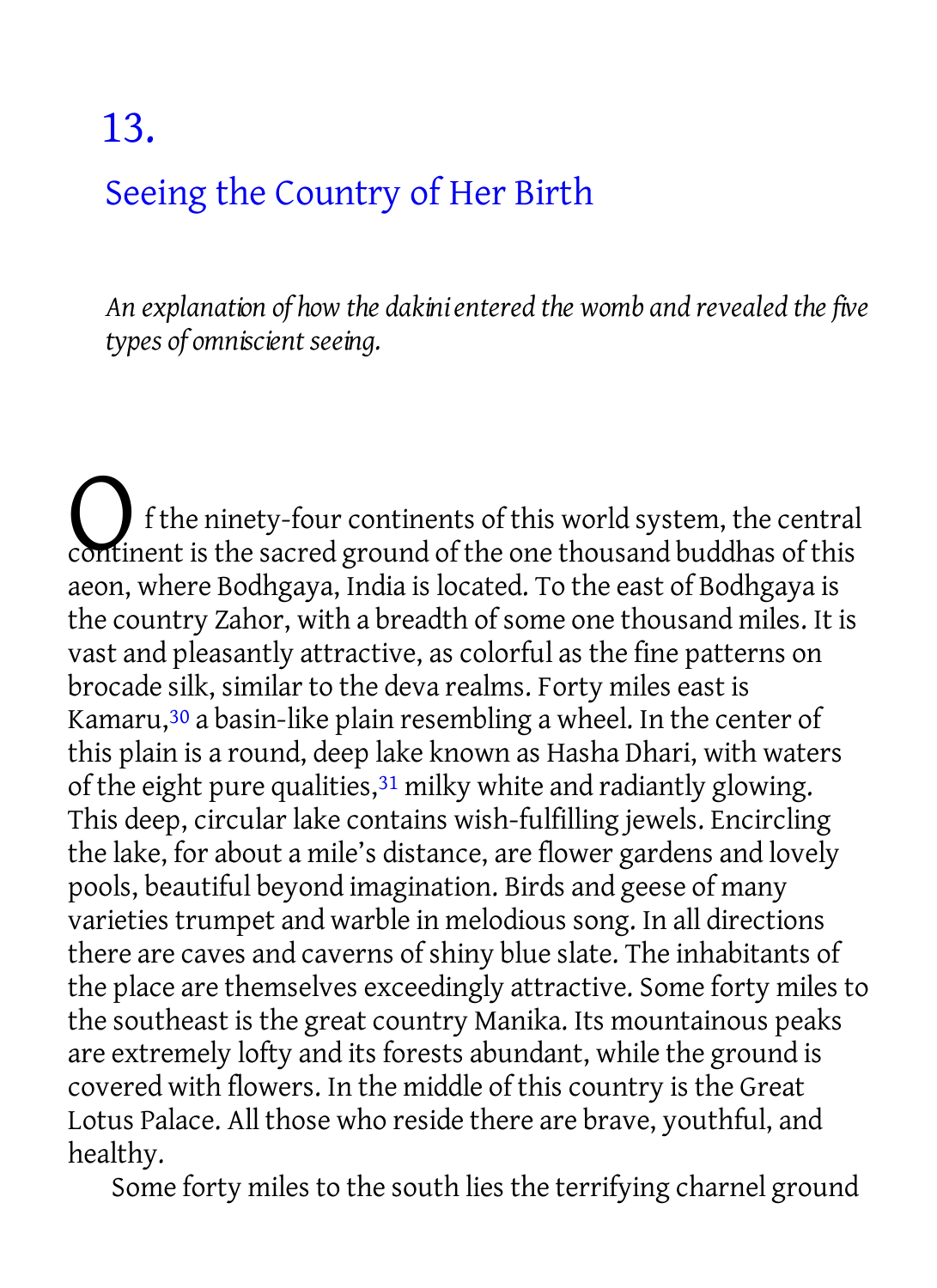known as The Great Play, where there is a stupa called Kotala, built by one hundred thousand dakinis; thus it is also known as the One Hundred Thousand of Kotala. In the daytime, it is enshrouded in darkness; in the evening, it blazes as though engulfed by fire. Wild animals, such as tigers, leopards, and wolves, roam about together with zombies and graveyard spirits. The trees there are called darusa, with green leaves that are large and thick enough to clothe a human body. The berries are the size of a human armspan and are bitter to the taste. The waters are turbulent, and the wind is chilly. Vultures converge on human corpses, and a holy man known as Meniha lives there. This charnel ground is identical to the famed Silwatsel. It is the residence of the protectors Mahakala, Ging, and Red Tsen.[32](#page-269-9)

Some forty miles to the southwest is the country known as Glorious Red Palace. Its mountains and plains are both red in color. A river called Sitana runs through the middle of this country. The valleys are fully endowed with rich forests. The entire land is graced with happiness and bliss. Some forty miles to the west is the great country Dahina. The principal city is called Garden of Nectar, where there is an abundance of business, wealth, and material prosperity. All the inhabitants live happily and harmoniously. Some forty miles to the northwest is the continent known as Chatama, surrounded by many other land masses. In the midst of this region lives the great captain Lhawang Khorpa. He sails the seas gathering wishfulfilling jewels, accompanied by five hundred merchant sailors. Some forty miles to the north is the great country Taluma. All its inhabitants wear beautiful ornaments and greatly value wealth, which they enjoy in abundance. There is no greed or strife, as everyone is honorable and harmonious. To the northeast is the region known as the Precious Jeweled Garden, where crops that need no harvest abound, and grains of many varieties grow. The forests are rich, and beautiful brocade silk is abundant.

In all of the above realms there are twenty separate kingdoms. The laws are fair and strictly enforced, so there are no butchers,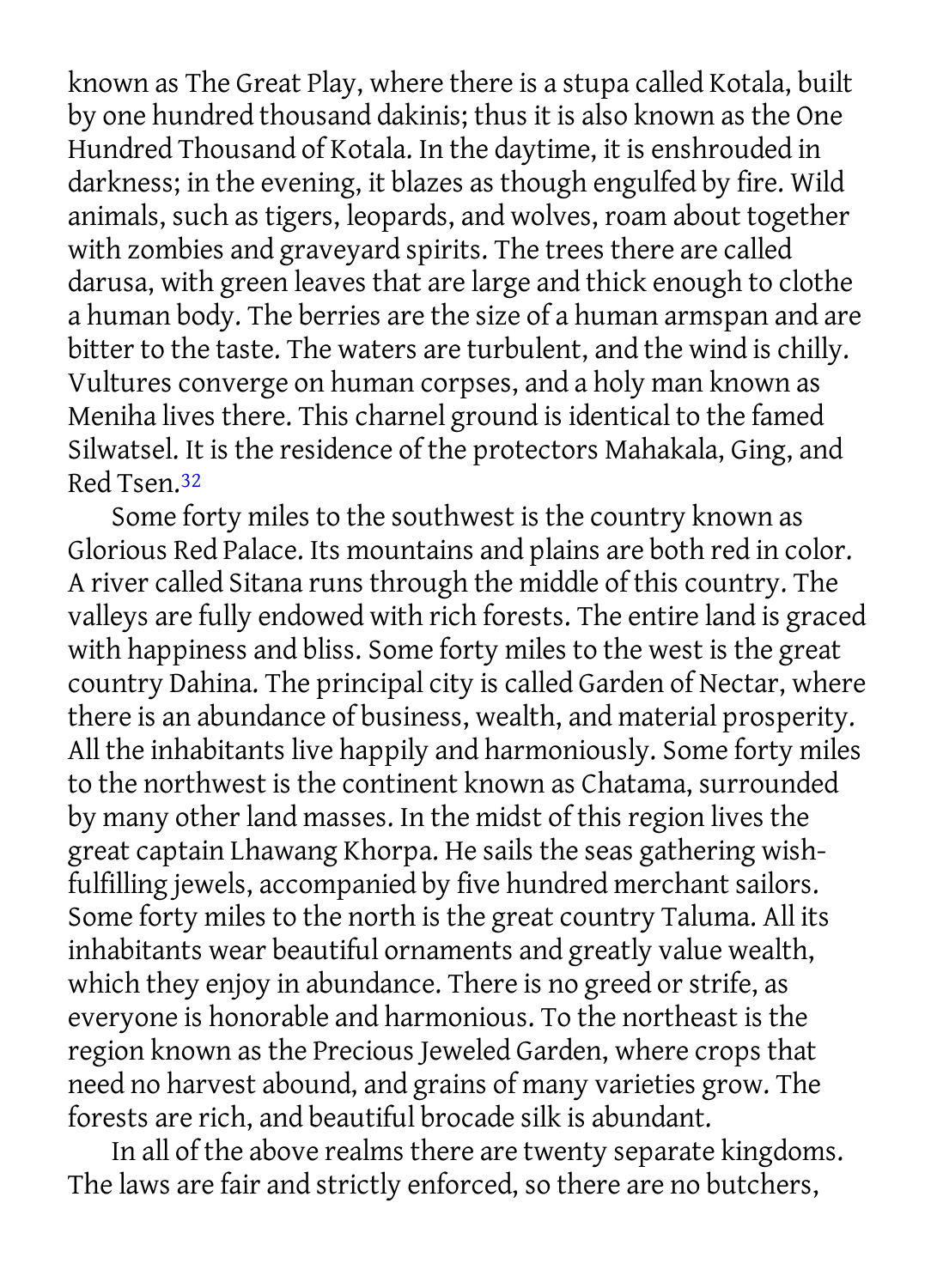prostitutes, or others of unclean behavior. Everything is very clean and pure. The eighteen surrounding countries outside the eight major continents are Kalinga, Nimsani Tsel, Rimahala, Beche, Nahuti, Dewata, Tang, Kumud Shepetsel, Kota Chungwa, Yampa Dihuta, Dombhi, Ngampa, Pemachen, Tanadug, Chandala, Shenpa, Drong, Kuluta, and others. Each of these countries has an honorable government.

In the middle of these major and minor countries lies the great region of Bengal. It is within this region that the great land of Zahor is located. The palace there is encircled by seven walls and has a nine-tiered roof. Beautiful beyond compare, it resembles a palace of the gods. Near the nine-tiered palace are four ponds, where many varieties of birds and flowers abound. There are parrots and swans that speak the language of human beings. All the different kinds of birds from the realms of the gods sing in their respective languages. In the surrounding places, there are one hundred outer ministers and fifty inner ministers with five hundred and ten leaders of the districts. This was by far the most sublime of all the lands in India, and was thus perceived as the best place to take rebirth for the purpose of guiding beings.

Now the entire land was blessed, and flowers that had never appeared there before began to bloom. Many varieties of birds began speaking the words of Dharma, and upon the roof of the palace rainbow light rays amassed. The land's king, queen, ministers, their subjects, and their attendants all began having auspicious dreams and indications of good fortune to come.

#### Samaya

This completes the thirteenth chapter of The Lives and Liberation of the Princess of Zahor, Mandarava, called A Precious Garland,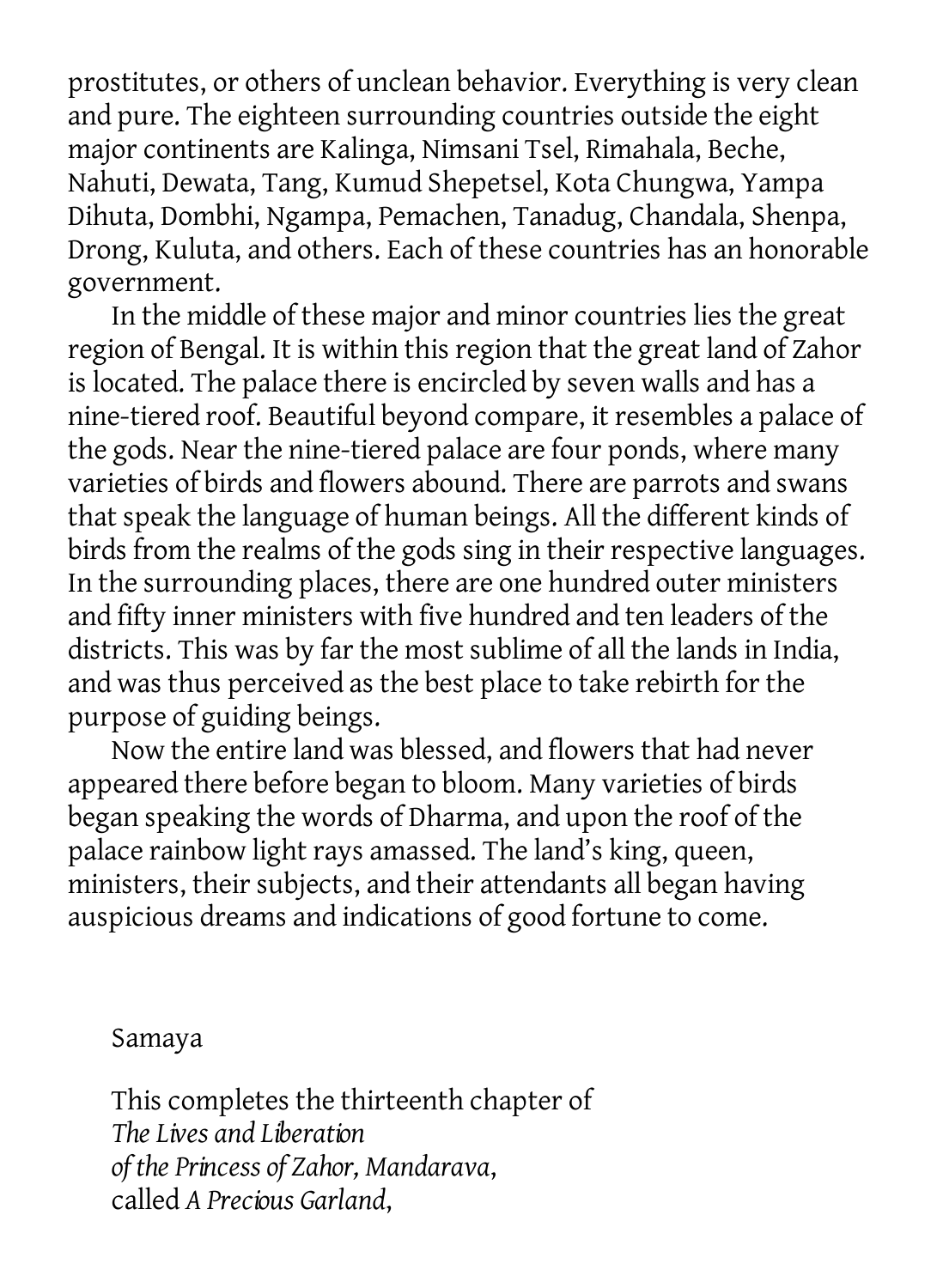Explaining how she saw the country of her birth and blessed the entire kingdom.

弩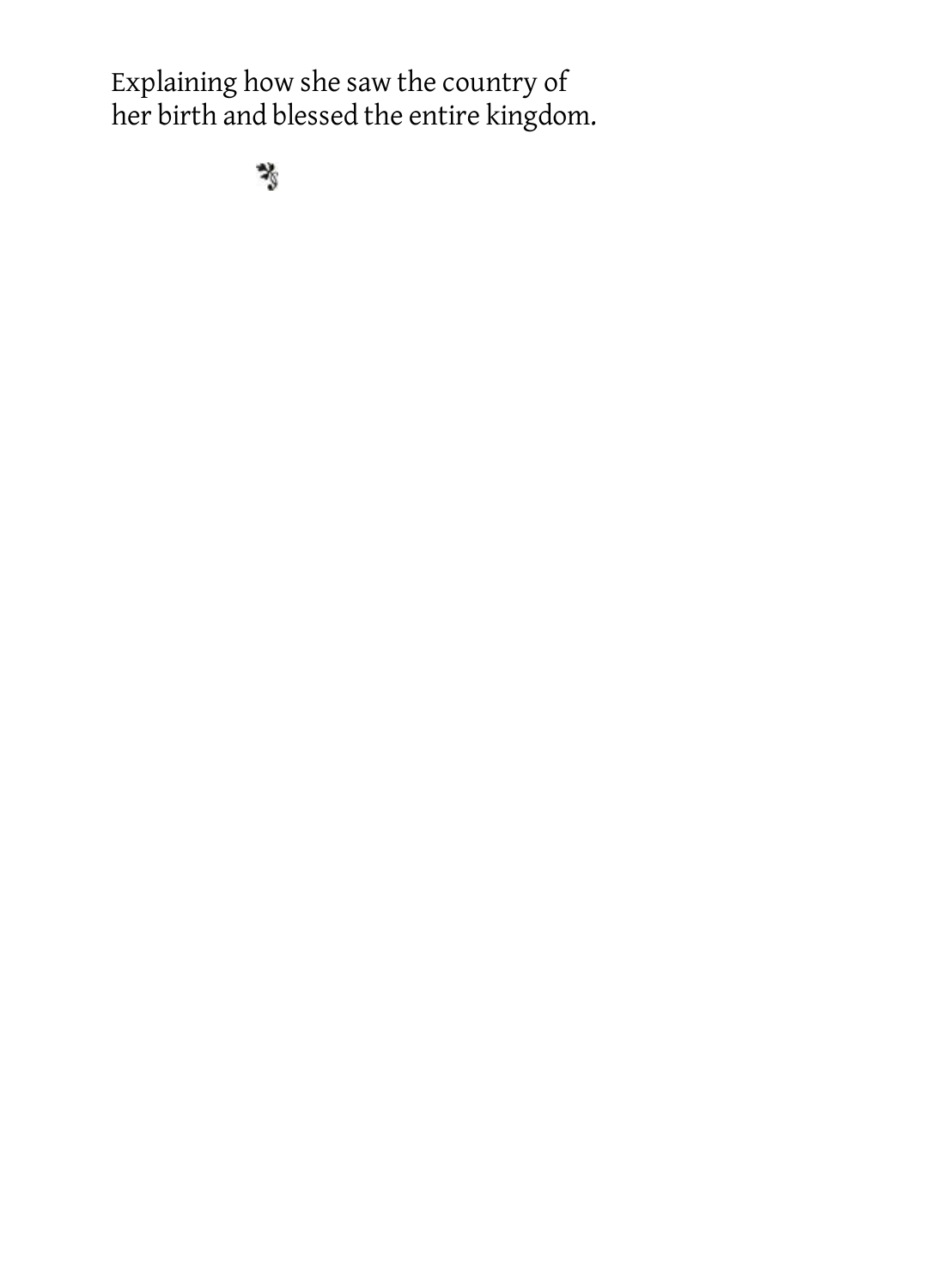# [Choosing Her Mother and Father](#page-6-8)

It was then time for the dakini to choose her place of rebirth, h<br>caste, and her mother. Of the twenty-five kingdoms in the land of t was then time for the dakini to choose her place of rebirth, her India, Bodhgaya, Oddiyana, and Zahor were the most sublime in terms of size, shape, and beauty. They were most endowed with wealth and material resources. Their governments and judiciary systems were excellent, and the wealth and endowments of the people were incomparable. In addition, the people's beauty, charisma, and ability were sublime. The inhabitants of Zahor were endowed with the seven wealths of enlightened beings.[33](#page-269-10)

During a previous time, the holy sage named Thubdzin had studied at the feet of the Buddha Kashyapa. In accordance with the Buddha's prophecies he gave rise to bodhichitta and took the basic, single vow of lay ordination to become a Buddhist. Having promised to keep this vow, he underwent the hardship of maintaining his discipline. In the center of the country of Zahor, he sat on the mountain Tangkar. After becoming a master of stainless meditative absorption, he returned to his teacher to receive the pointing-out instructions. Then, as his mind ripened through empowerment, the Buddha proclaimed the following prophetic statement in order for him to realize the path of secret mantra:

"Kye! You, the sage Thubdzin, accomplisher of the true path, must soon go to the place called Kapila, in India. In the previous aeon called Bhaskara Sahasrakara, this country was known as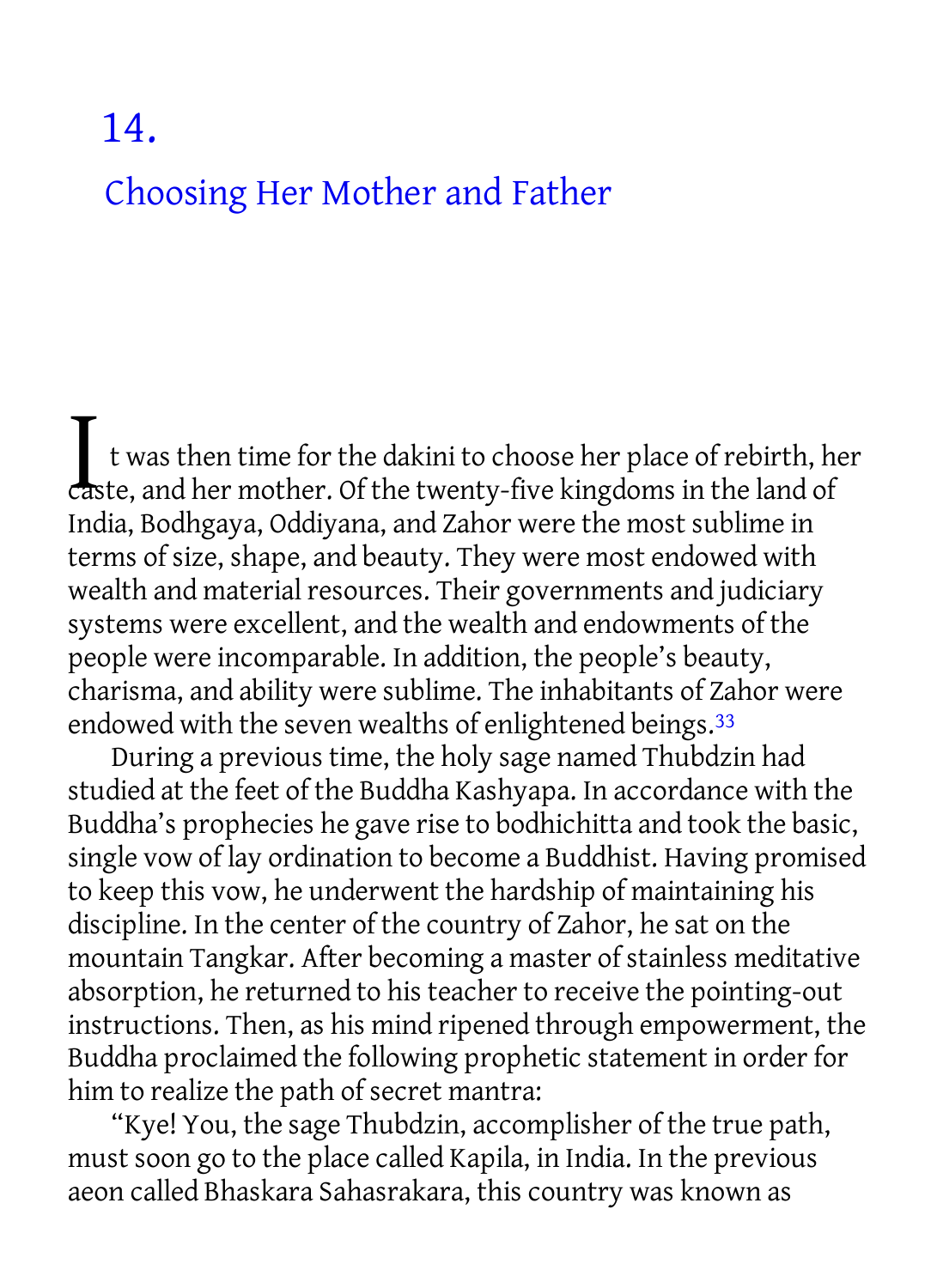Kotamati. In the palace known as Samapatra, the king was named Tsugpudzin, and the queen's name was Rinchen Nangche Dronmed Ö. Their son's name was Bhaskarashri. After an unbroken reign of kings took one thousand rebirths in the royal line, the king took rebirth as the king of the Brahmins in the god realm. After that life, he was born here and is now known as the sage Thubdzin Wangpo. Before, he was the daughter of a sea captain whose mother was Queen Anananta. Now, in the city of Kapilavastu in the eastern direction, his father's name is Ratnapala, and his mother is Zangkye. Both are sages of the Shakya clan, and their beautiful daughter is Padma Shri Sagara. After she matures through secret empowerment, Padma Shri Sagara will carry forth your royal line by bearing your son Dawe Kyeu Drime. Over time many bodhisattvas will be born."

Upon hearing this prophecy, the holy man Thubdzin went to Kapilavastu. There he encountered an exceedingly lovely maiden bedecked with precious jewels and flowers. She was in a garden with an entourage of five and, upon observing the sage, addressed him with loving concern: "Kye! Attractive one whose gentle gait is like that of a swan, whose great presence indicates royalty, and who, by his meditative power, pacifies the minds of sentient beings! Your manner and style is that of a holy man, so attractive to the eye! Handsome one, please tell me who your parents are and to which caste you belong. Your conscientious manner indicates that you are a disciple of the Buddha. Please tell me: for what purpose have you come here?"

The holy man replied: "Kye! I am a lay disciple of the Buddha. My name is Thubdzin. My father is of the royal line of the great lineage of holy men. My mother is the sage Padma Yiongkyi, and my country is that of Zahor Sitana. What are the names of your parents, and what is the class of your birth?" She responded: "Kye! My country is the land of India, and my city is Kapilavastu. Our ancestry is that of the Shakya clan. My father's name is Ratnapala, and my mother's name is Zangkye. My name is Padma Shri Sagara,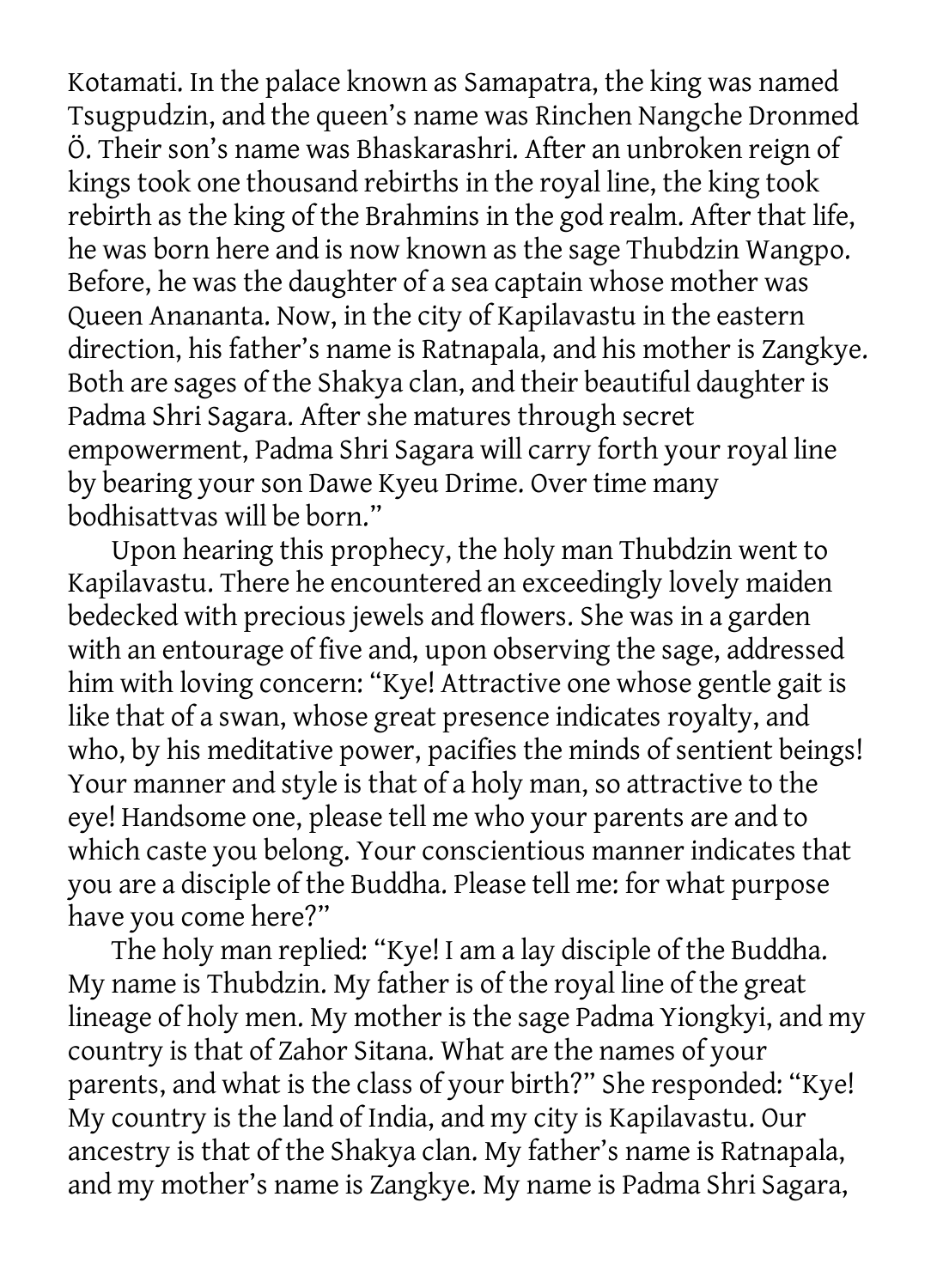and these friends accompanying me are my attendants. You should come with me now to our home to beg for alms."

The sage accompanied her to her home, where he was shown great respect and hospitality. Then he told her mother and father that he was a lay disciple of the Buddha, named Thubdzin. He explained that the Buddha had proclaimed a prophecy about their daughter, Padma Shri Sagara, which was why he had come to them. Upon hearing this, they offered him their daughter, upon whom he then bestowed empowerment. She returned with him to the country of Zahor, where their son, Dawe Kyeu Drime, was born. This prince was so sublime that he was unrivaled in ability. He assumed the throne and ruled over the entire kingdom of Zahor. He was succeeded by one thousand and two kings who ruled the land. As the son of Viharadhara, the final king in this royal line, he became a very powerful ruler. Under his great authority, the government of his kingdom increased in power. Then he took for his bride the lovely daughter of King Gache from Rajagriha, whose name was Princess Anandakara. They married and had two sons, Pawode and Norkyonglha, both of whom had been the king's father in past lives.

Viharadhara is now King Shuddhodana, and Queen Anandakara is the principal goddess of the twenty-four, Queen Ratna Dipamkara, of the race of dakinis. Now the interdependent karma of the union of method and wisdom is manifest in the maternal lineage and caste of the mother and father who were carefully chosen to meet the needs of beings to be tamed. Astonishing blessings were bestowed upon all.

#### Samaya

This completes the fourteenth chapter of The Lives and Liberation of the Princess of Zahor, Mandarava,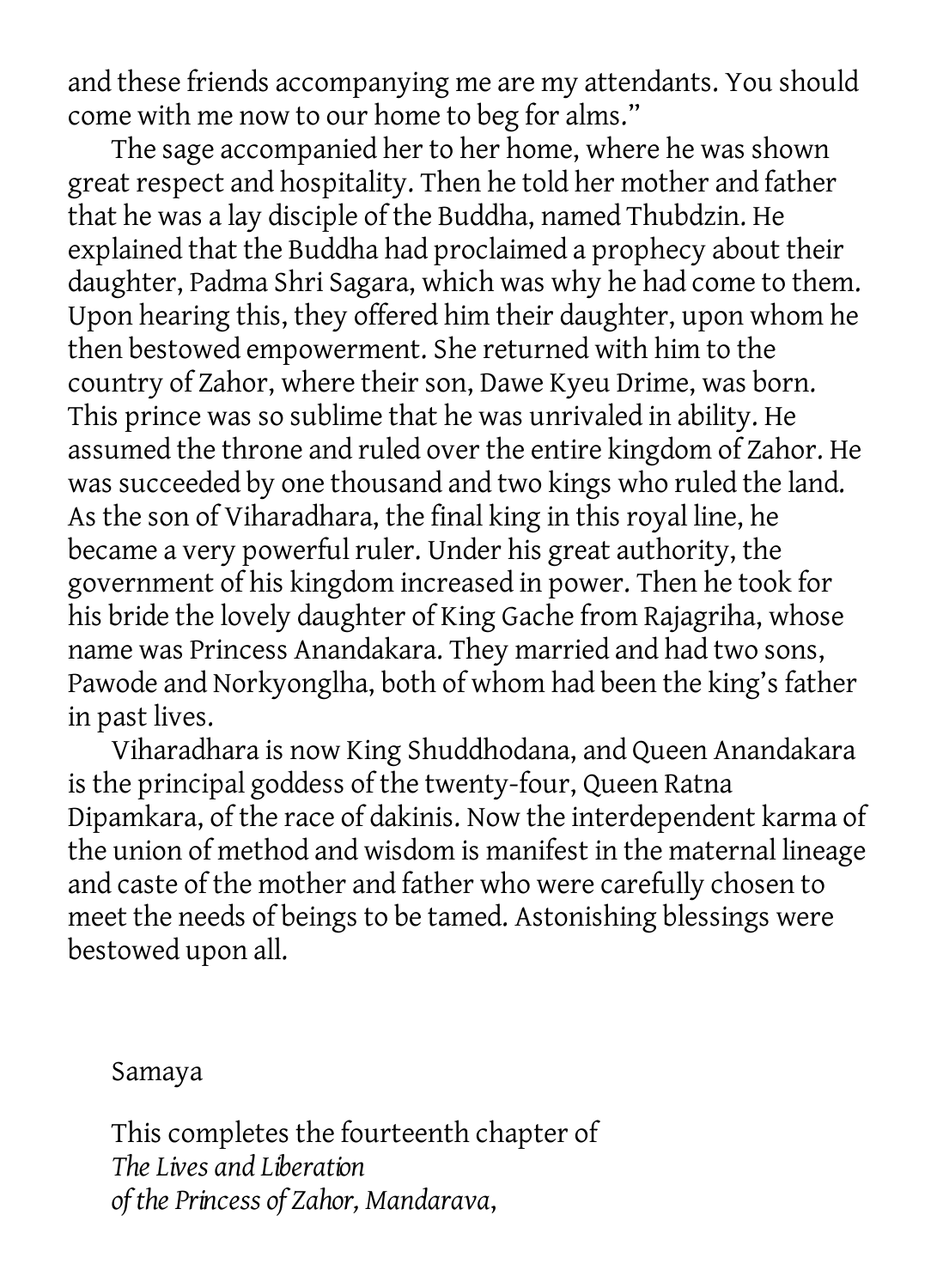called A Precious Garland,

Explaining how she chose the class of her mother and father and bestowed blessings upon them.

弩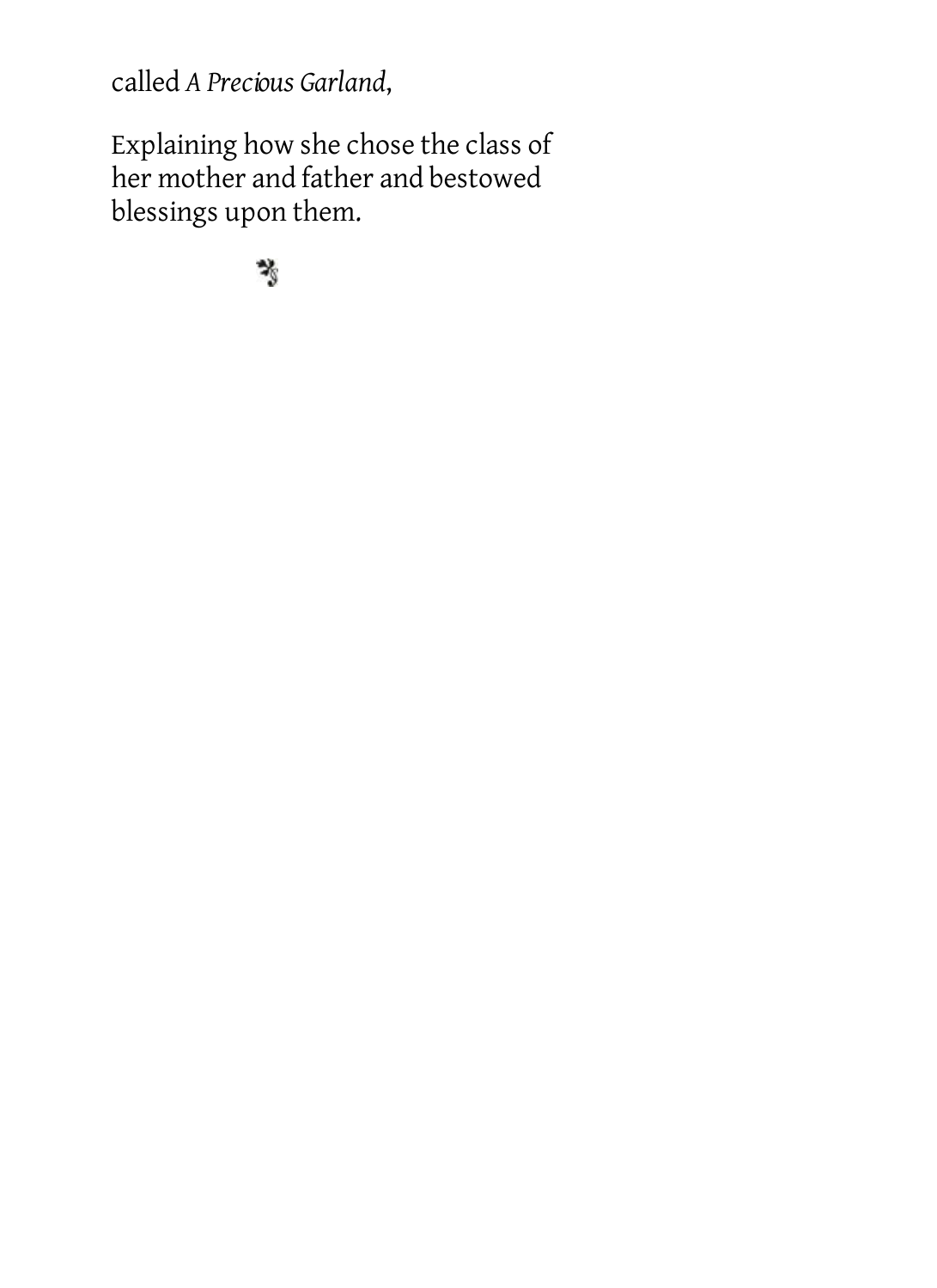#### [Entering Her Mother's Womb](#page-6-9)

hen, on the tenth day of the tenth month in the year of the horse, the dakini found a comfortable seat to rest upon atop the hen, on the tenth day of the tenth month in the year of the palace of the king and queen. The outer and inner ministers and all their subjects were singing melodious songs and playing various musical instruments. There was dancing, horse racing, feats of magic, and cannonades. In total, some eighteen different games and shows were displayed.

That day the space all around became filled with shimmering rainbow light. From between the clouds the sound of various instruments could be heard. All the subjects and servants were astounded and incessantly proclaimed their amazement. A great rainbow of five colors appeared above the king and queen, and in intermittent regions of space red lotus flowers and magnolias of gold, green, and other colors poured down like rain. Everyone could actually gather them up in their hands!

All these signs occurred directly before the ministers, subjects, and people of the kingdom, and everyone felt they were even more amazing than the signs that had occurred at the time of the birth of the great heroic bodhisattvas and wealth protector deities. With so many miracles appearing on this auspicious tenth day of the lunar calendar, everyone remarked that a son must have been born to the king, that a fully enlightened buddha had entered the world, or that a chakravartin had been born.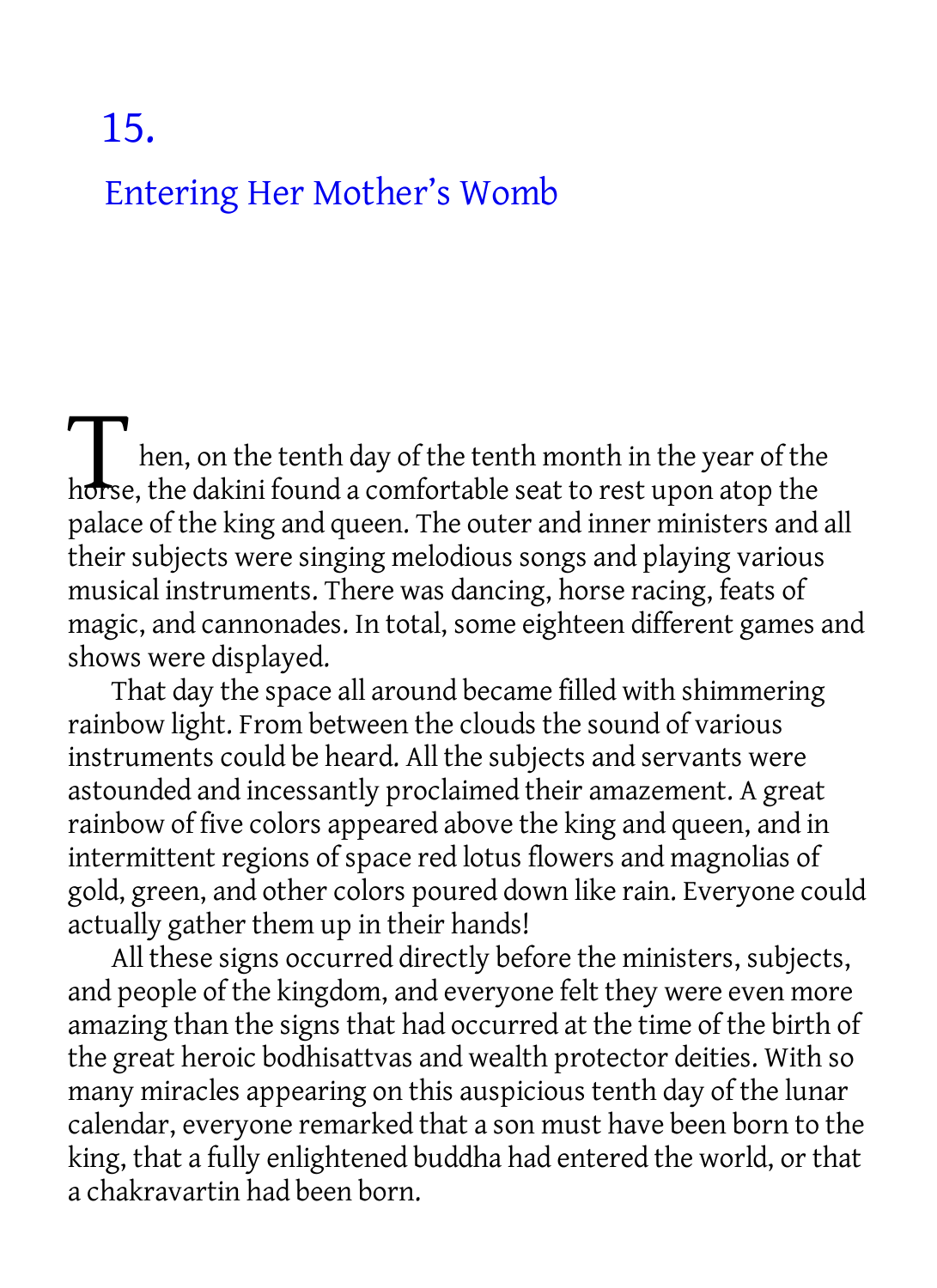That very evening, the king and queen both saw many marvelous signs in their dreams. The king dreamt that a stupa made of white crystal, the tip of which reached into the sky, was born from his crown. In the vase-shaped center of the stupa countless dakinis were dancing and singing lovely songs. Surrounding them were many dakas making offerings. The light from the stupa encompassed the entire world. It was marked with the sun and moon at its peak, and it manifested light rays of extraordinary colors and patterns. Light completely filled the thirty-seven higher realms.

In turn, the queen dreamt that a rainbow filled with particles of light merged into her crown. Within each particle appeared a white dakini, eight years of age, glimmering in the beauty of a dance. Each dakini was chanting om, hum, so, ah, ha and mum, lam, mam, bam, tam. Vibrating in five colors with their inherent sounds, these syllables emerged and fell like rain, gently dissolving into the queen's five energy centers. She experienced physical bliss. Her body was filled by the light of the five colors and became stainless from without and within. All the dakinis dissolved into her crown, and the five colored lights—white, yellow, red, green, and blue—became the syllables ah and bam. Dissolving into her body, the syllables appeared as though on fire, light rays blazing forth incessantly.

When the queen awoke at dawn, the gentle sound of ringing bells could be heard from space. As she looked up, a beautiful white dakini appeared, sixteen years of age and adorned with white silk and bone ornaments. She was in the dancing posture, surrounded by sixteen other dakinis. The queen supplicated them with deep respect, her palms pressed together. Then the principal white dakini spoke the following words:

"Kake tana ham eh! O nature of all-pervasive air, with perfectly complete noble qualities, though the karmic gateways to buddhahood are infinite, you, Samayatara, are the mandala of the air that moves. Lady of great warmth, goddess consort Pandaravasini, do you know this is your element? Mandala of pure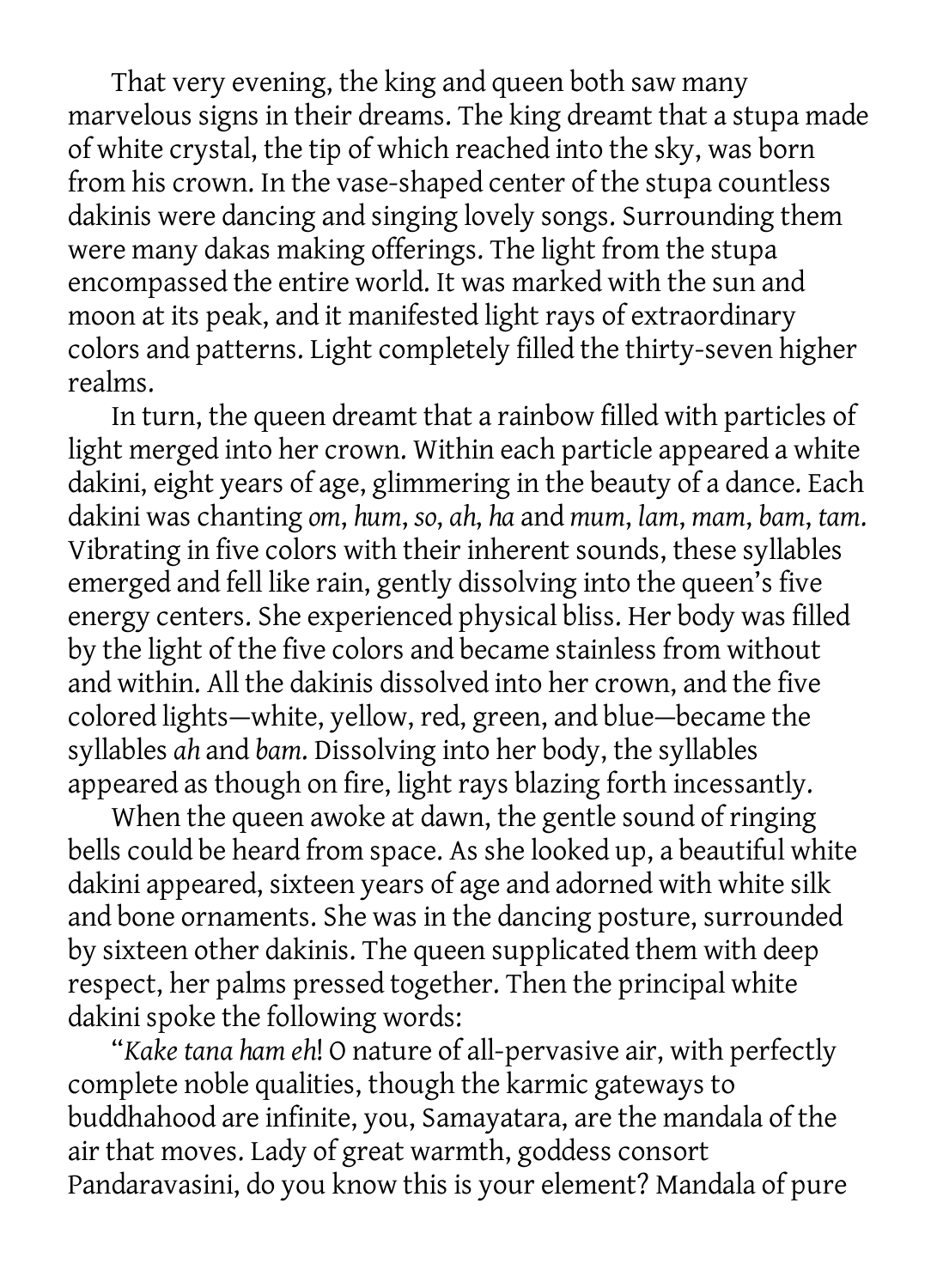water, Mamaki, do you know this is your element? Mandala of the supporting earth, Buddhalochana, do you know this is your element? Do you know that this vast mandala of the space of consciousness is Dhateshvari Mandarava? O sole mother of the buddhas of the three times, O all-pervasive basis of everything, do you know that this abides as your body? The five primordial wisdoms[34](#page-270-0) are the five natural light rays of five colors.[35](#page-270-1) Mother, do you know that this is due to your blessing? The five empowerments[36](#page-270-2) are the play of the dakas of the families. Do you know that the wisdom of the five consorts abides within you? The primordial wisdom bodhichitta dwells as the perfect purity of the eight fields of consciousness.[37](#page-270-3) Do you know that the eight objects abide as this essential nature? The purified four dogmas<sup>[38](#page-270-4)</sup> are the expanse of space with all attributes complete. Do you know that the dakinis of the four immeasurables[39](#page-270-5) reside there? The actual daka consort is the Buddha of the three times. Do you know that this is the direct experience of the blessing of the four joys?[40](#page-270-6) Without confusion, the passions<sup>[41](#page-270-7)</sup> are self-liberated. Do you know that this remains as the primordial wisdom of great bliss? Mother, you are the palace of the three embodiments of the conquerors. Do you know that all five embodiments abide within you? Do you, in the blissful palace of the pure nature of the energy channels, know the dakini of the pure element of air? Do you, in the expanse of the pure nature of the ten airs,<sup>[42](#page-270-8)</sup> the five lights of primordial wisdom, know the dakini of the pure nature of essential fluids? Do you, in the source of the Dharma palace of the essential fluid of great bliss, know the Buddha's goddess consort who resides there? O primordially pure Mother of natural wisdom, the absolute dakini of great bliss remains within you. Many dakinis have bestowed empowerment, and, free from habitual propensities, ripening instructions have been received. The consorts possess fully endowed merit, and the vajra family is endowed with good fortune. The mother of all the conquerors, with her fully endowed wisdom, and the lake-born lord of fully endowed method are inseparable.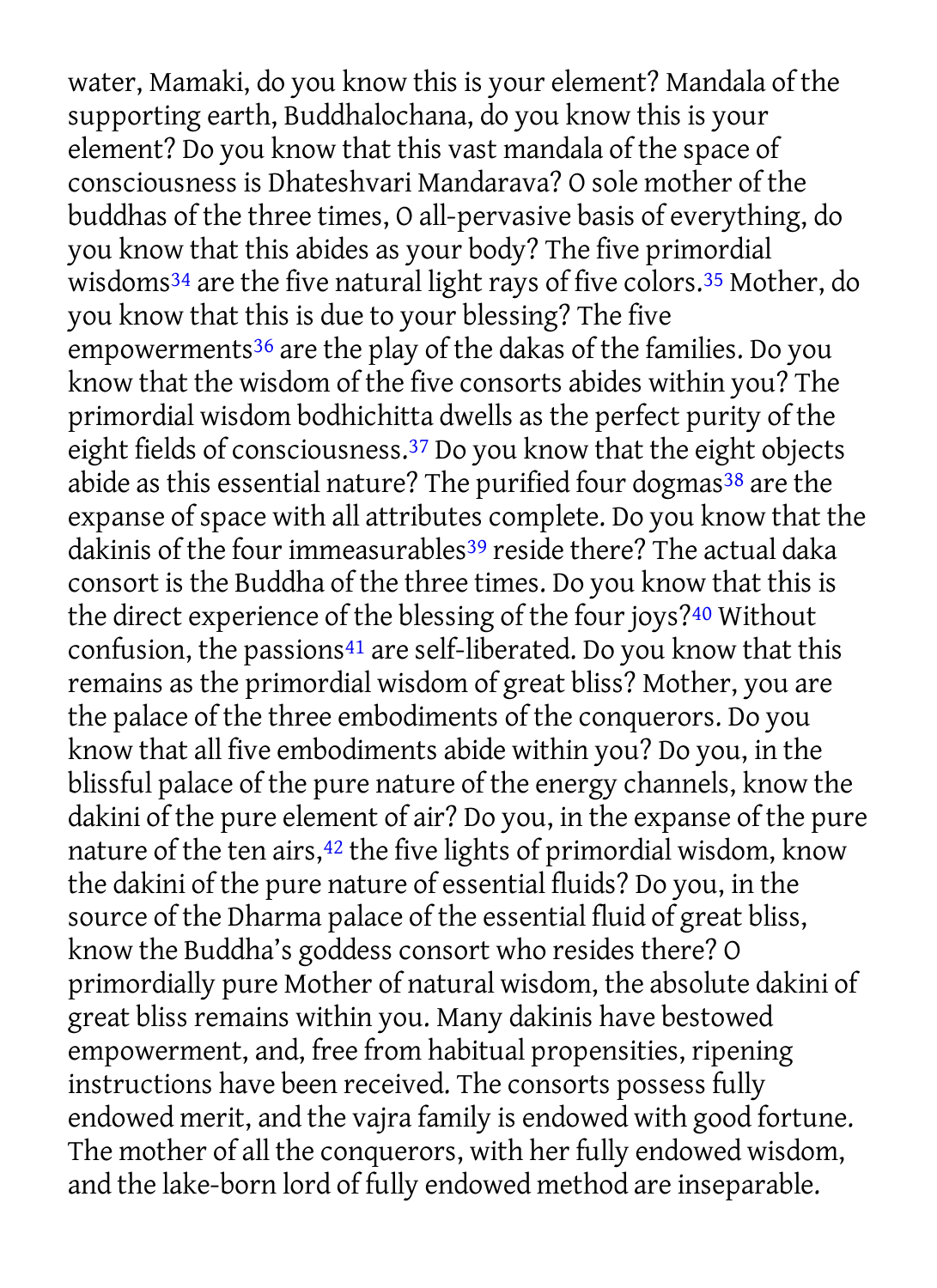Through this light of the sun and moon, the darkness of wrong concepts is dispelled. May there be the splendid good fortune of the liberation of all beings!"

As she spoke, a rain of flowers and grains fell three times, and clear signs appeared. All the dakinis dissolved into space. In the outer, inner, upper, and lower regions of the palace many flowers were seen and felt. Varieties of grains that could be seen and felt were everywhere. The queen's perception became lucid and bliss blazed in her body. To the king she recounted her experience in great detail, and he explained his dream to the queen. Both were filled with joy and blazing bliss.

At the time of their union, they both saw the five buddhas and consorts appear before them in space. From the point of their union, the syllables om, hum, so, ah, ha and mum, lam, mam, bam, tam, as well as the vowels and consonants, appeared in the colors white and red. They both experienced them dissolving into their crowns, and the five buddhas naturally became the essence mantra of interdependent origination, which then dissolved into both of their bodies.

After one month, the queen experienced many dakas coming to anoint her body with a special perfume. She became far more beautiful than before. Everyone remarked that the queen was becoming more youthful and radiant as each month went by. "There is a dakini among us," they said.

Samaya

This completes the fifteenth chapter of The Lives and Liberation of the Princess of Zahor, Mandarava, called A Precious Garland

Explaining how, through the five states of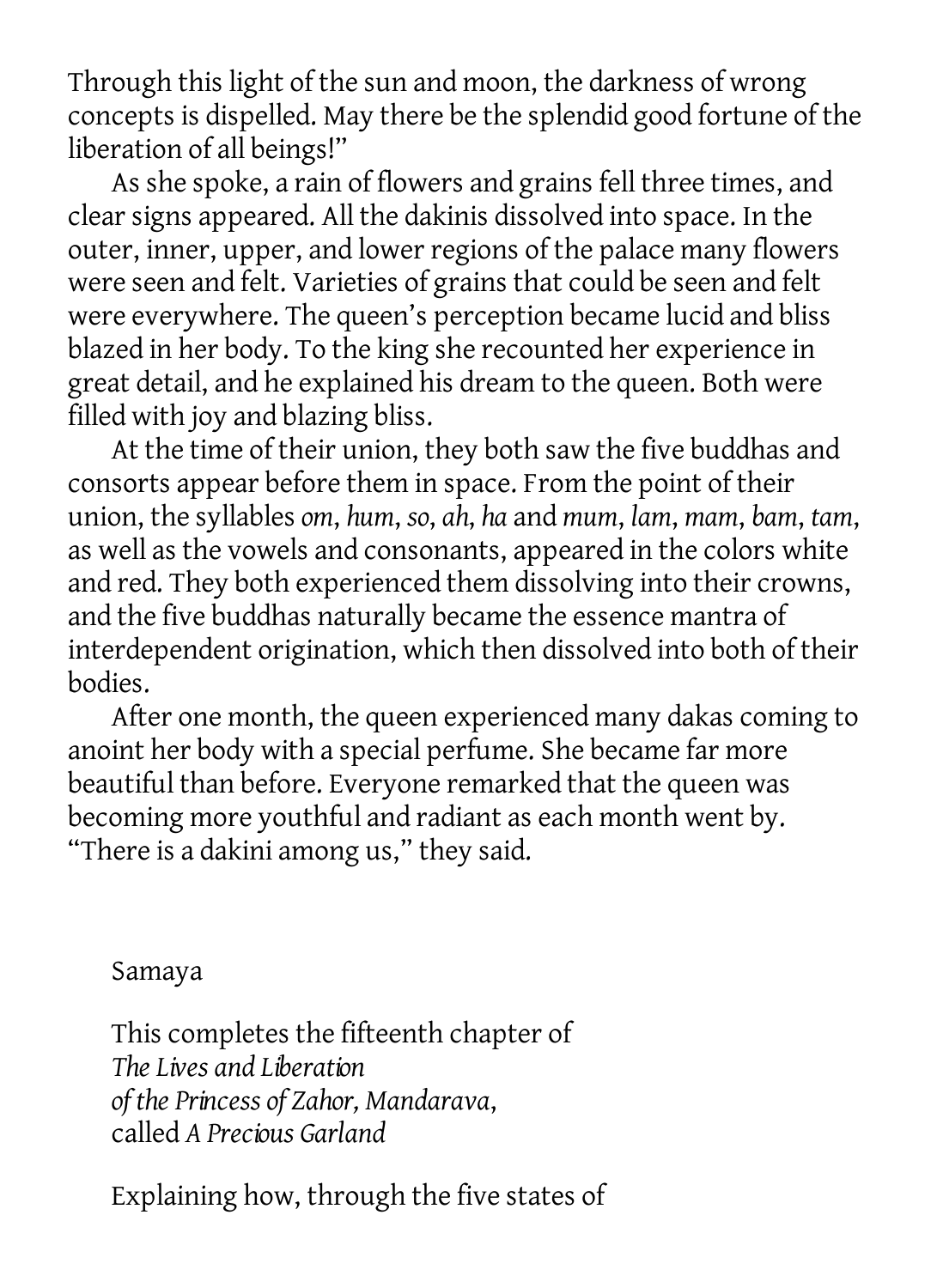omniscient seeing, she naturally entered the womb of her mother and bestowed the empowerment of the primordial wisdom of the five families.

弩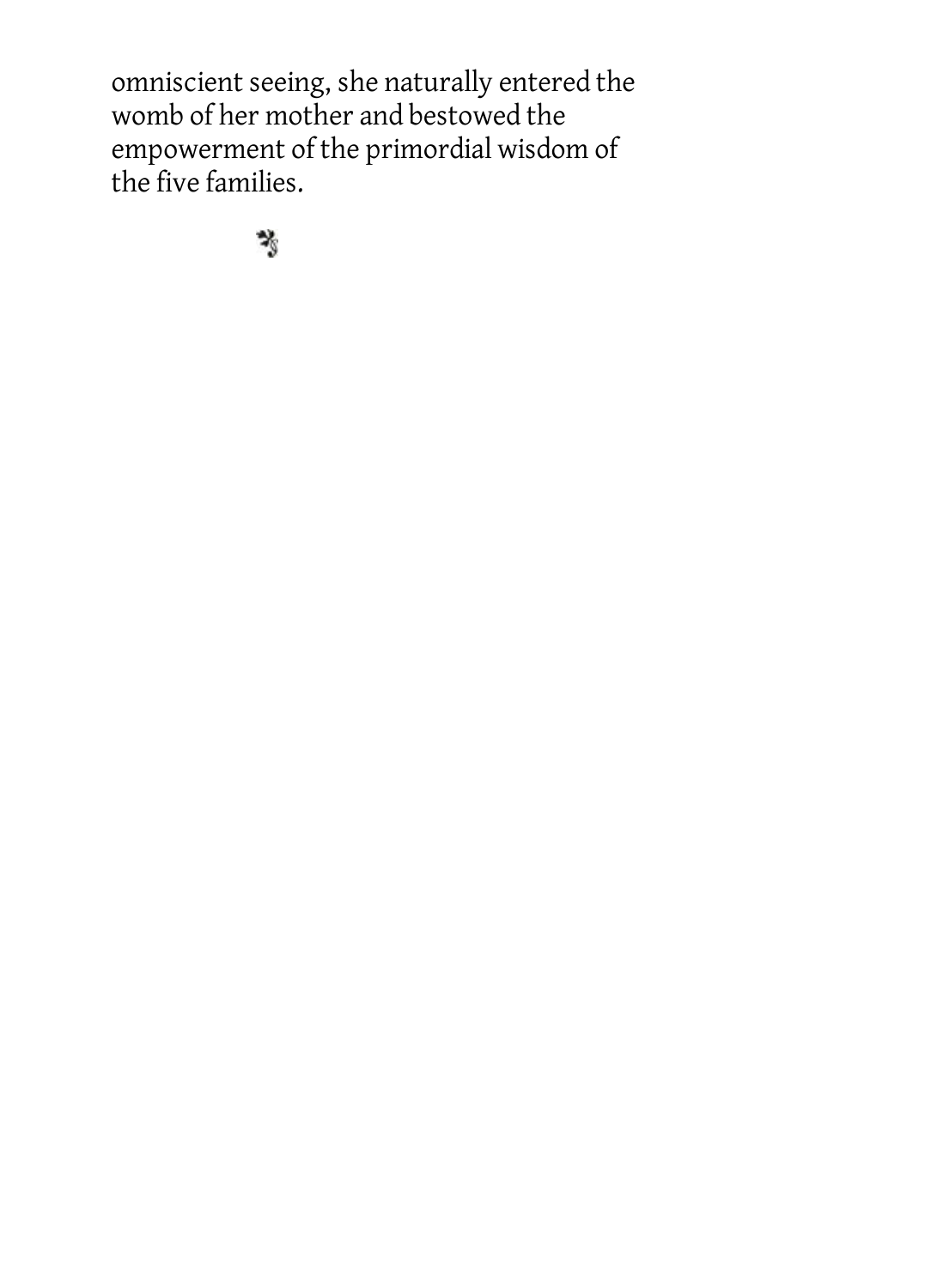[16.](#page-6-0)

## [Paying Homage to Her Father and Mother](#page-6-0)

A fter five months, the queen experienced an orb of light<br>coming into her body. At nightfall everyone could see that her body fter five months, the queen experienced an orb of light was naturally luminous. The king said to her: "Your body is like an abode of light. In darkness it shines clear and resplendent like the light from a fire. This seems to be a sign that perhaps you are with child. Do you think so? Did you hear some profound esoteric instructions that have caused this to occur?"

The queen responded: "I feel absolutely no pain in my body. However, my breasts are swelling, and all of my physical movements seem to be propelled by vital energies. I continue to have excellent signs in my dreams, yet I have not received any pith instructions. If indeed I carry such a son of the gods, the signs that have occurred must have indicated this. Occasionally, however, I hear the sound of the vowels and consonants resounding from my belly. It is unlike any previous experience I have ever known. I am not sure if this means that I am pregnant or not."

The queen continued to maintain great care in cleanliness and bathing purification. As each month passed, the sounds grew clearer and clearer. The king and all the ministers voiced their certainty that the queen was with child. The sound of the vowels and consonants grew ever clearer, and her body resembled an orb of light both day and night. Everyone wondered if indeed a chakravartin was about to be born. Many special ceremonies were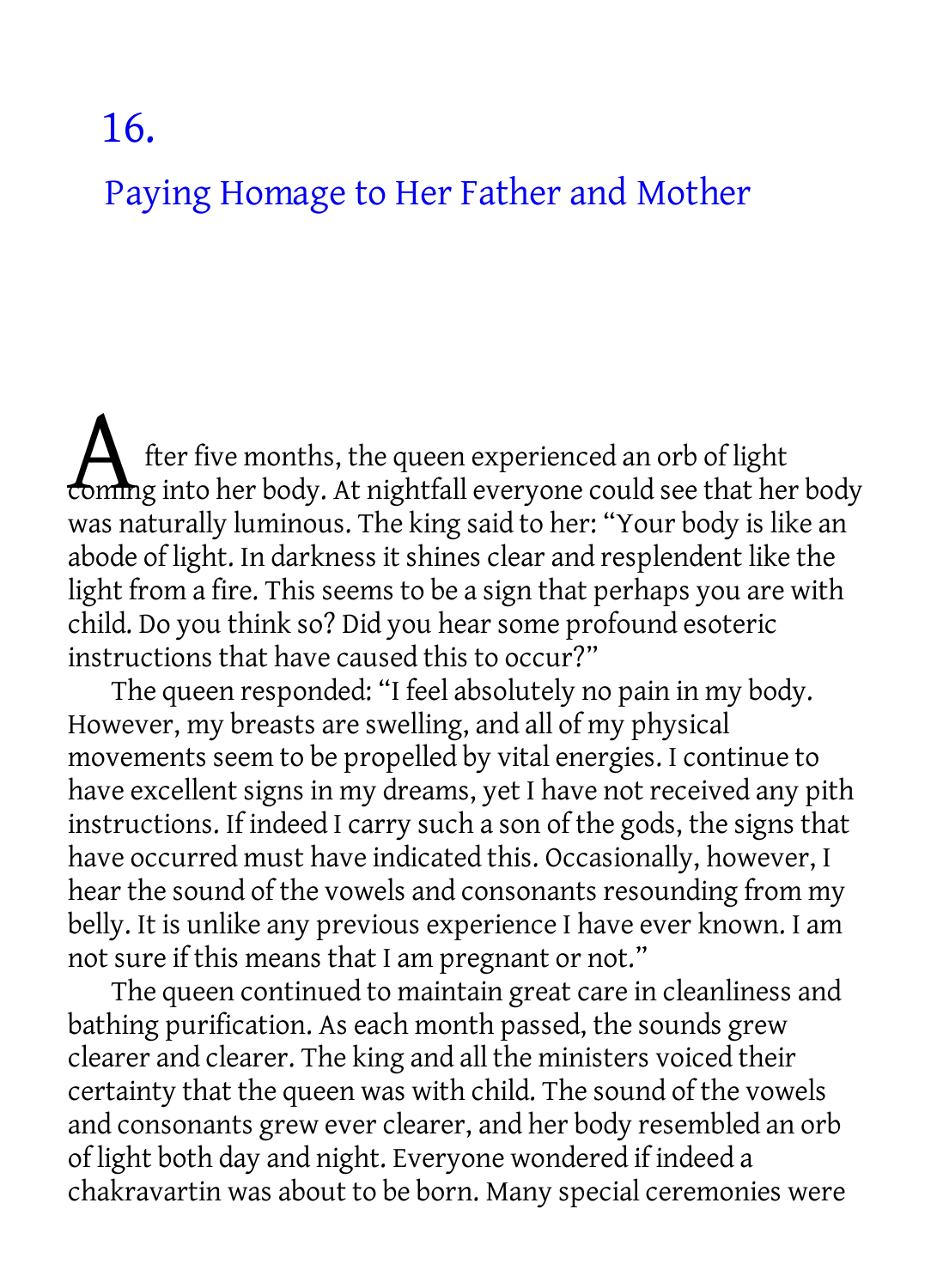performed, and nine months passed with no additional signs.

In the year of the male wood horse, on the tenth day of the tenth month in the hours just before dawn, the sphere of space became filled with bursts of rainbow light in circular shapes; everyone was in disbelief. There was also yellow light in square shapes, red light in the shape of half moons, green light in the shape of triangles, and blue light of many different shapes. Sounds of musical instruments could be heard throughout the entire kingdom of Zahor. Scores of rainbow clouds amassed on the roof of the palace, and multitudes of white, red, and yellow flowers sprang forth all over the ground. A shower of multicolored flowers fell from the sky. Myriads of multicolored clouds and smoke surrounded all the mountains. The earth began to vibrate, and the birds began chirping the most melodious songs. Soft brocade silk spontaneously appeared, as did piles of grains and fruit ready to eat. These innumerable wonders were overwhelming to behold.

As the sun was shining, the queen gave birth to her child in bliss and without pain. The child was covered with cloth, its hair curly and azure blue. Its face was glowing with radiance, beaming with joy. The child was chanting om, ah, hum, and the vowels and consonants. Standing up, the child offered prostrations to the father and mother, then sang this pleasing song in honor of the parents:

"E ma ho! You of previous merit were known as King Indrabhuti, and now you have become my father of the family of Zahor. O learned one of great virtue, I prostrate to you! Powerful goddess of the class of royalty, mother of mine, I prostrate to you, mother of the bliss of the expanse of space! Although my births are free of defilement, you, parents of great kindness, created the fortunate circumstance for me to be born. Although I had no intention to take rebirth in a karmic body, I, the heroine, have come to benefit sentient beings. I have come to establish happiness and bliss in the kingdom of Zahor. Unaffected by the stain of the womb, I am never afraid of taking rebirth. I am the mother of the buddhas of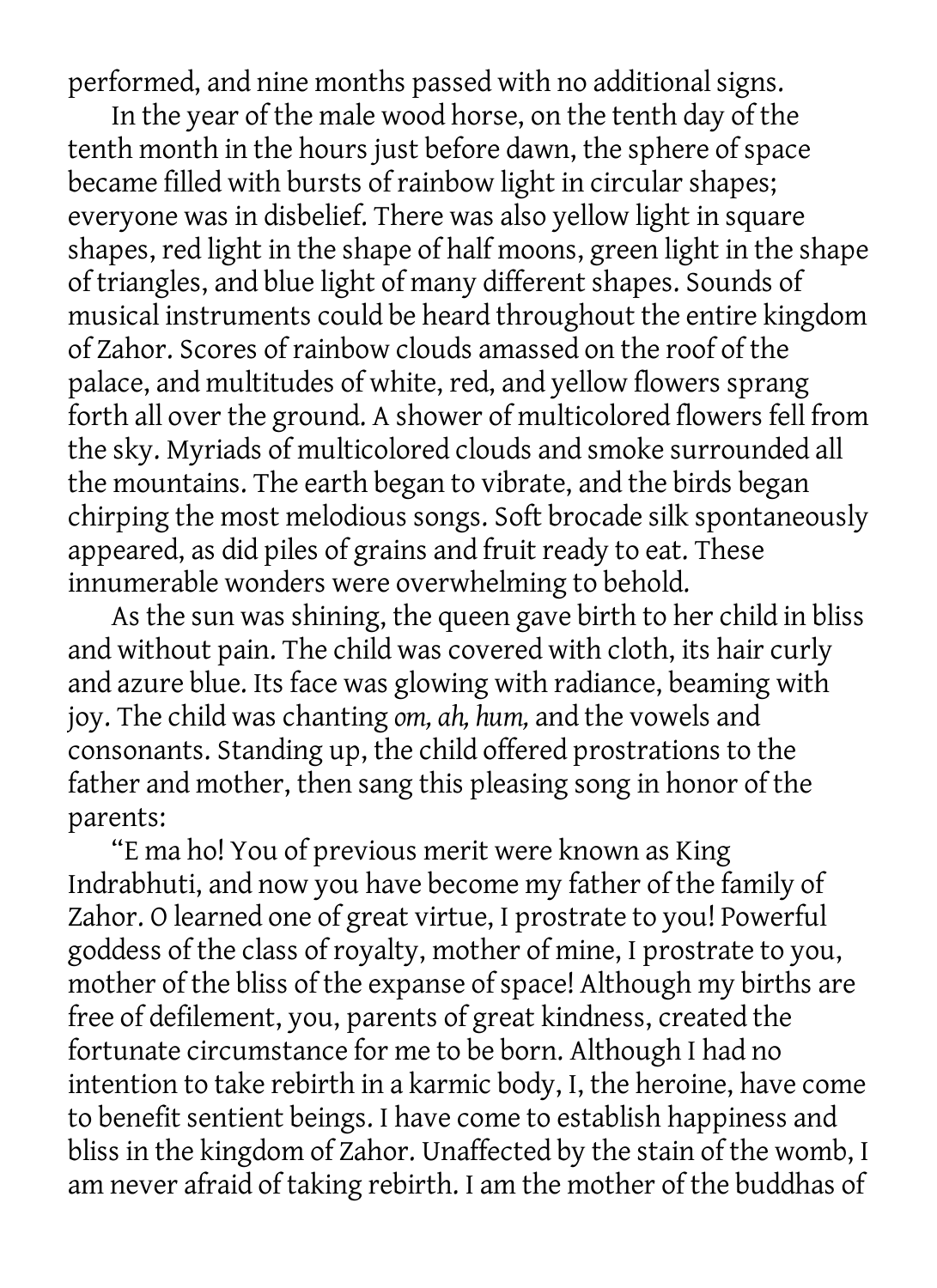the three times, the incarnate one known as Pandaravasini. There are millions of female bodhisattvas just like me who come into this world like rain pouring down. Not mired in samsara, they train on the path to liberation. I have come as the one who will bear the wellknown name of Mandarava!"

Hearing these words, everyone was completely amazed. At that moment deities were actually present in the sky, and they bathed her body three times in ambrosia nectar. The nagas brought forth many varieties of wish-fulfilling jewels, which they piled around the palace in all directions. Many jeweled treasures spontaneously welled forth.

Then the queen spoke these words: "E ma! I am a woman of great merit—for a most astonishing daughter of the gods has been born, who bowed to me, her mother, and to her father, to acknowledge our kindness. Beautiful heroine with unrivaled noble qualities, at the moment of your birth you delighted us with melodious song and proclaimed that you are Mandarava. When you entered my body, I knew only bliss. Now we directly encounter an actual, astonishing, primordial wisdom dakini. You are free from the suffering of birth. Your mother's body experienced bliss. Precious treasures of outer and inner endowments have been revealed. Rainbow light and fragrant scents have permeated the kingdom of Zahor. Primordial wisdom deities bathed your body three times. Daughter, you have filled your mother with great exaltation!"

These words were received with a great smile by the Mother of Noble Qualities, who sang this song: "E ma! I, your daughter Pandaravasini, am a wisdom dakini! In absolute truth, my fundamental nature is the supreme wisdom of emptiness. I am the supreme consort of the deity of long life, Amitayus. I am the daughter who upholds enlightened noble qualities. The sole father of the one thousand buddhas is the protector Avalokiteshvara. By his blessings, I will care for all beings as my own. Until their karma is exhausted, I will lead all beings without exception to liberation.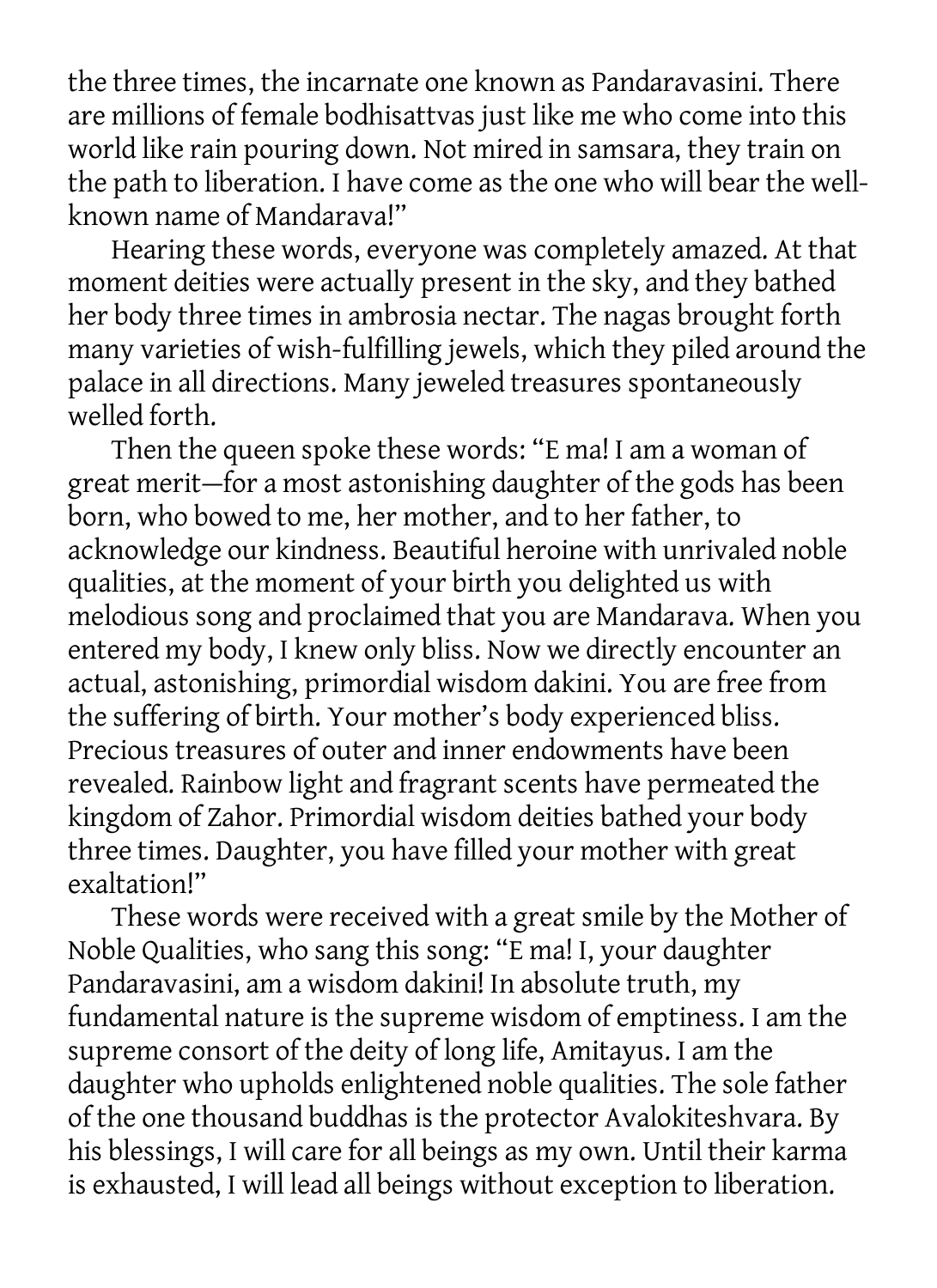The manifestations of the infinite paradises are inconceivable. They are revealed here in whatever manner is necessary to tame the minds of beings. I am the daughter who reveals the various paths. The unelaborated ground is the originally pure, primordial father, Samantabhadra. This is all the sugatas and their heirs, as well as the basic nature of all sentient beings. Ultimately, 'above' and 'below' are nonexistent and, in nature, equal. All are primordially non-dual, like the dharmakaya.

"I am the basis of everything. In the nondual, directionless expanse of space, with loving-kindness for all beings of the six realms who have been our parents, and with supreme joy like the sun that clarifies everything, I care for all beings with equanimity, just as a mother protects her child. This is your daughter's motivation.

"At no time should any living being be harmed. In particular, the cause of nonvirtue, negativity, must be fully abandoned! Nonvirtue accumulated physically should be arrested in its place, and all interdependent actions should be eliminated at the root. These are your daughter's vows of individual liberation.

"The Lord Guru is inseparable from the crown of my head, where I receive the vase, secret, wisdom, and absolute empowerments. Without grasping at the external tangible appearance of this form, I observe the actual, absolute deity of perfect awakening. This is your daughter's practice of the generation stage of secret mantra.

"In the twenty-one thousand six hundred channels, both gross and subtle vital energies are equally drawn into the central energy channel. The primordial wisdom fire blazes with luminous clarity, burning the aggregates and elements. Through the union of method and wisdom, sun and moon, the nectar of purification descends. The essential nature of the absolute embodiment of rapture is perfected. That is your daughter's completion stage practice.

"The vajra chain of awareness<sup>[43](#page-270-9)</sup> of the pure sphere, empty and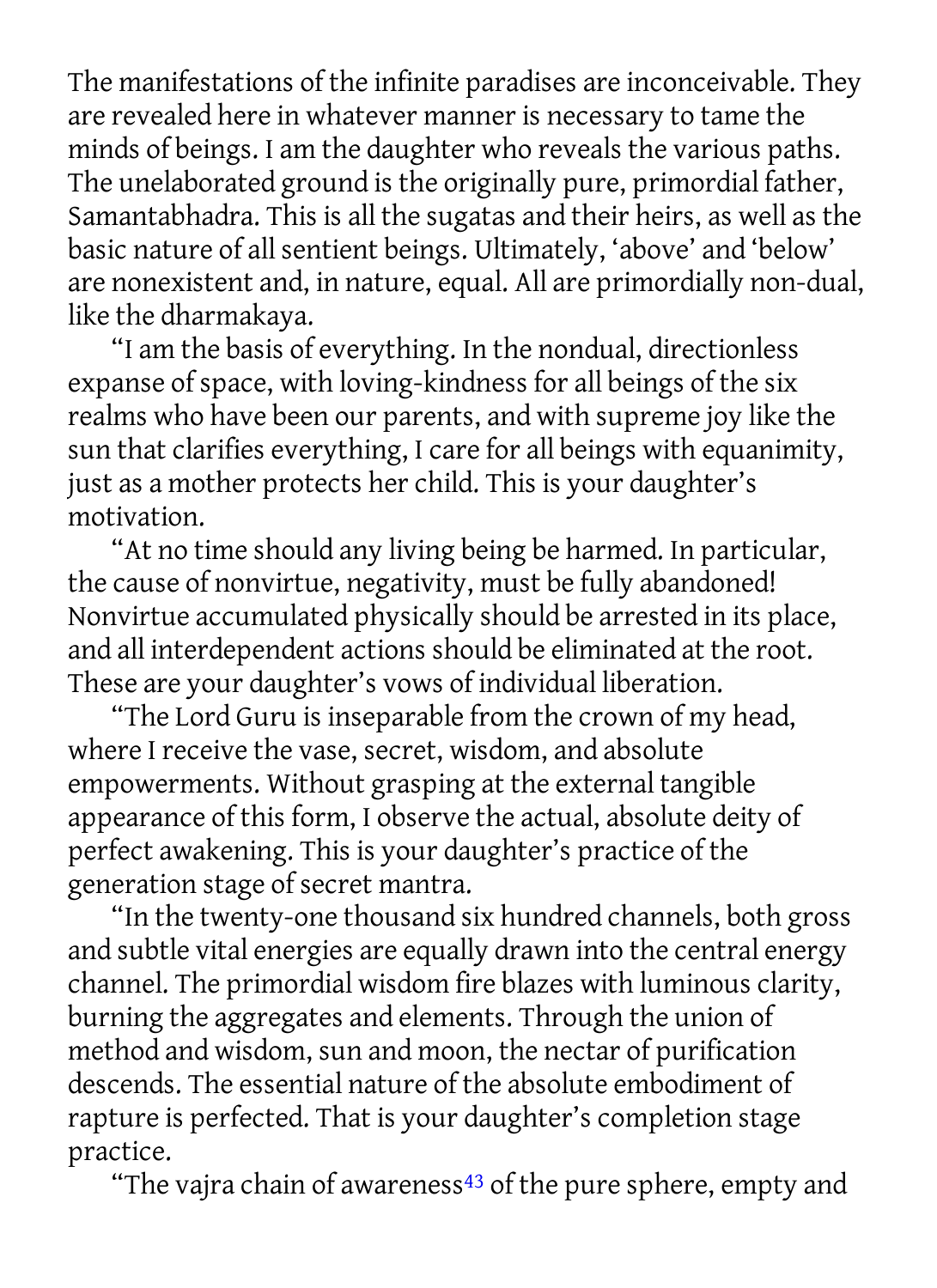luminous, is a vortex of the five colors that displays the radiance of the five primordial wisdoms. Through the entrance way of the crucial point, arising and liberation are perfected. The four selfmanifesting visions[44](#page-271-0) are complete in the dharmakaya. Great confidence in the nondual single nature of the ground[45](#page-271-1) is found. This is your daughter's view and meditation.

"Outwardly, the contaminated body is liberated as an embodiment of light. Inwardly, the mind's nature is perfected as the essential nature of the five enlightened embodiments. Secretly, the vase embodiment of the nature of phenomena is consummated. The confidence of the inseparable ground of the unique essence is discovered. That is your daughter's state of fruition.

"As the supreme state of original enlightenment is discovered, this all-encompassing dance becomes the magical display of the natural space of the five embodiments, where nothing is incomplete. With the method of great bliss and emptiness—male and female united—the enlightened embodiment of the major and minor marks is manifest. This is your daughter's mode of manifestation.

"Skillful methods will be employed to tame the minds of sentient beings in accordance with their faculties. All beings will be led impartially from the lower realms of existence to the supreme state of liberation, never to return from that place of permanent bliss. This is your daughter's commitment to sentient beings.

"The guru is the source of all empowerment and blessings of all the victorious ones. The key point is to keep pure words of honor and you will never be apart from the guru. O queen, do not ignore the crucial point of these words!" Thus these words were sealed with the imprint of the dakini.

When she had spoken, all the subjects of the kingdom, as well as the entire population in all directions, offered many varieties of precious jewels, and everyone celebrated the dakini's birth for three months. After three months, the girl's astonishing qualities became well-known throughout India. All the gods, nagas, nonhuman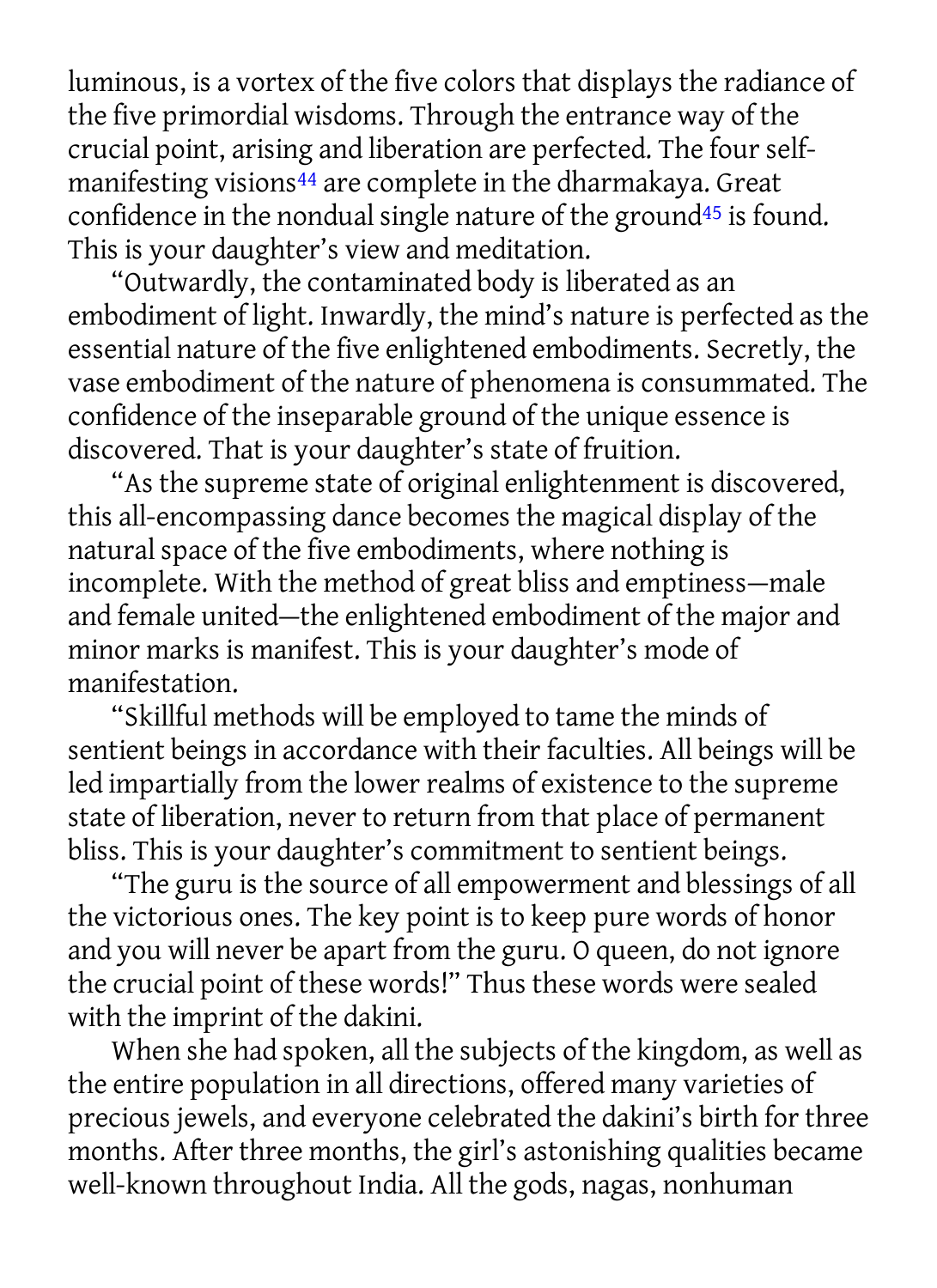spirits, and the eight classes of spirits<sup>[46](#page-271-2)</sup> marveled as her fame spread further. A holy sage expert in divination examined these signs, yet was unable to respond in any way at all. Then the great king spoke the following: "Kye! All holy diviners who possess clairvoyant abilities, please tell us why this daughter of ours displays such sublime enlightened qualities. Please indicate if there is anything negative that can be foreseen in her future without concealing anything."

After investigating in accordance with the command of the king, a holy man gave this response: "E ma! Revered father, King Lhayiwang! This daughter of the king and queen, named Mandarava, shows the physical mark of a dakini from the vajra family. Her speech indicates that she is a consort of the lotus class. The signs indicated by her mind make her an upholder of the five primordial wisdoms. Her wealth of noble qualities reveals her to be a powerful goddess of the dance, enacting inconceivable enlightened activities for the benefit of beings. She is the consort of the miraculously born prince who does not remain in samsara. Unfavorable events will occur, and the laws of the kingdom will be tested because of careless actions. The time will come when the revered father will know deep remorse, but in the end, everyone will be placed upon the path. How astonishing is this lotus-born one with her enlightened activities! The fame of her qualities will remain until this aeon is empty! In this world of existence, there are many who are of the flesh, but a wisdom dakini is like an udumbara flower. No one here has the ability to comprehend the potential of such a being."

After he spoke, both the king and queen were delighted, and they went to great expense to celebrate the occasion. The holy men then returned to their own places.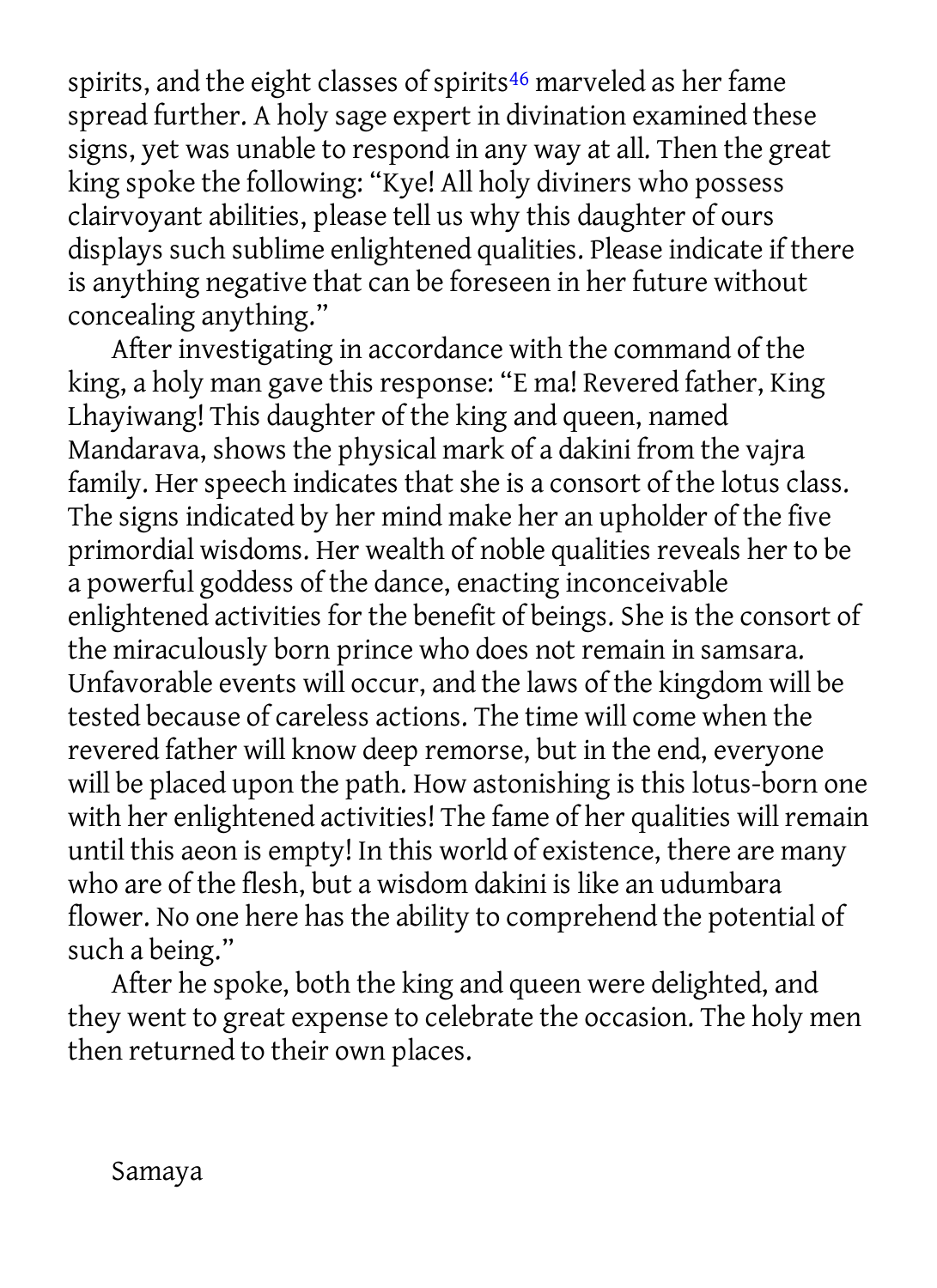This completes the sixteenth chapter of The Lives and Liberation of the Princess of Zahor, Mandarava, called A Precious Garland,

Explaining her birth and how she payed homage to her father and mother to acknowledge their kindness.

#### 弩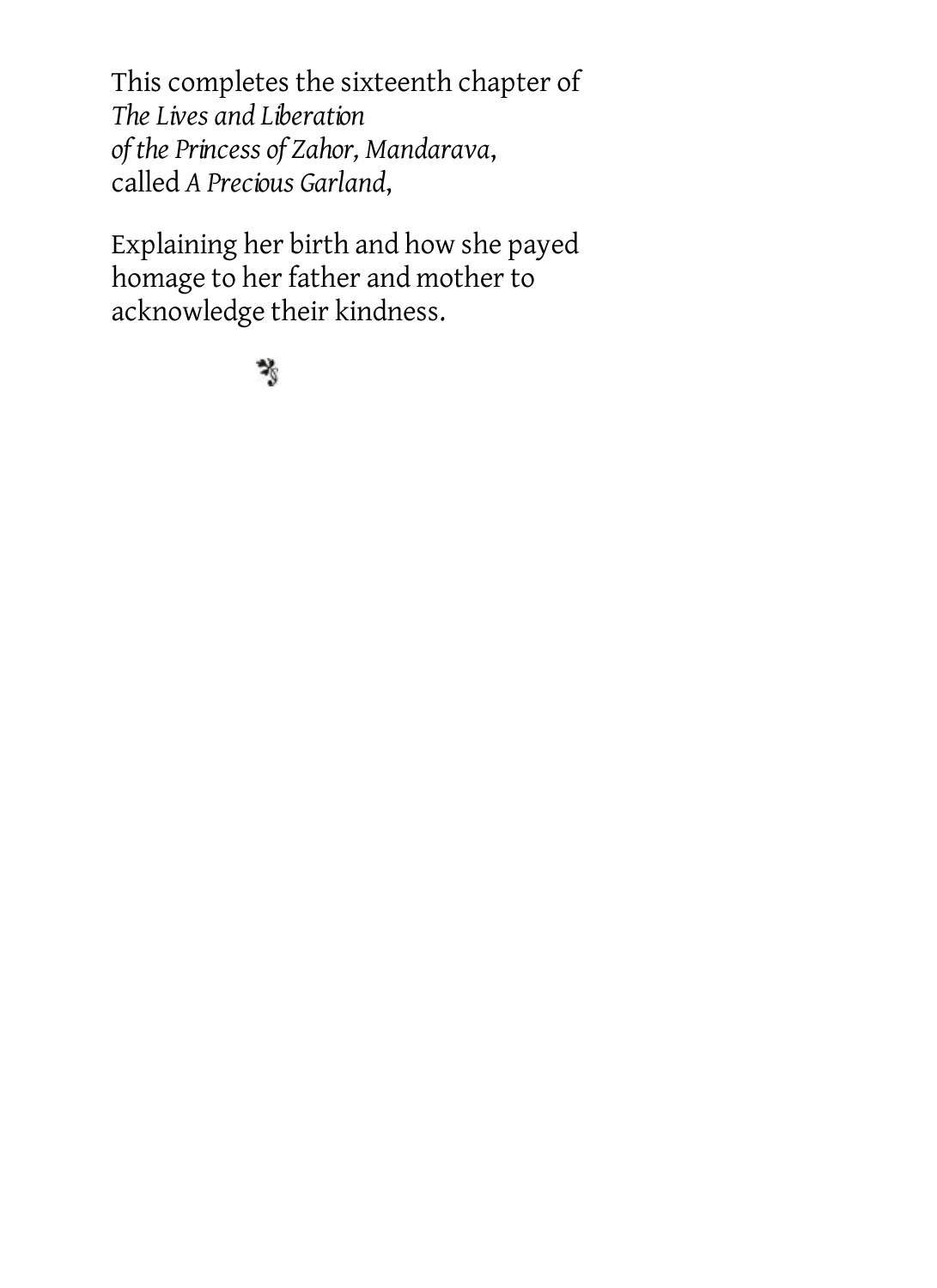### [Aversion to Samsara](#page-6-1)

s time passed and Mandarava partook of the three when the tweet substances,  $47$  her body grew larger and she s time passed and Mandarava partook of the three white and remained happily cloistered in the palace. When she was eight years of age, accompanied by her many attendants, she ventured to the palace roof, from which they gazed beyond the palace walls and beheld many throngs of people engaged in activities and games.

When the princess gazed to the east, she beheld a sow giving birth to seven piglets. If the suffering of birth is really so intense, she thought to herself, why not learn the methods that lead to liberation rather than remain in this unceasing round of rebirth? Then she heard a young girl crying out. Listening closely, she realized that the girl was giving birth. Then the princess thought, a female form is a basis for suffering in samsara. Even the mother of these piglets must endure the suffering of birth, yet due to her confusion she remains attached to the very cause of her suffering! Everything is determined by karma, yet few have the thought to repay the kindness of others.

Pondering this predicament, Princess Mandarava prayed with single-pointed devotion: "Namo! Homage to the Three Jewels: the Buddha, Dharma, and Sangha! Homage to the Three Roots: the Lama, Yidam, <sup>[48](#page-271-4)</sup> and Dakini! Pay heed to me now and assist me in accomplishing this prayer! May I and all beings with whom I am connected—whose negative karma and confusion bind them to the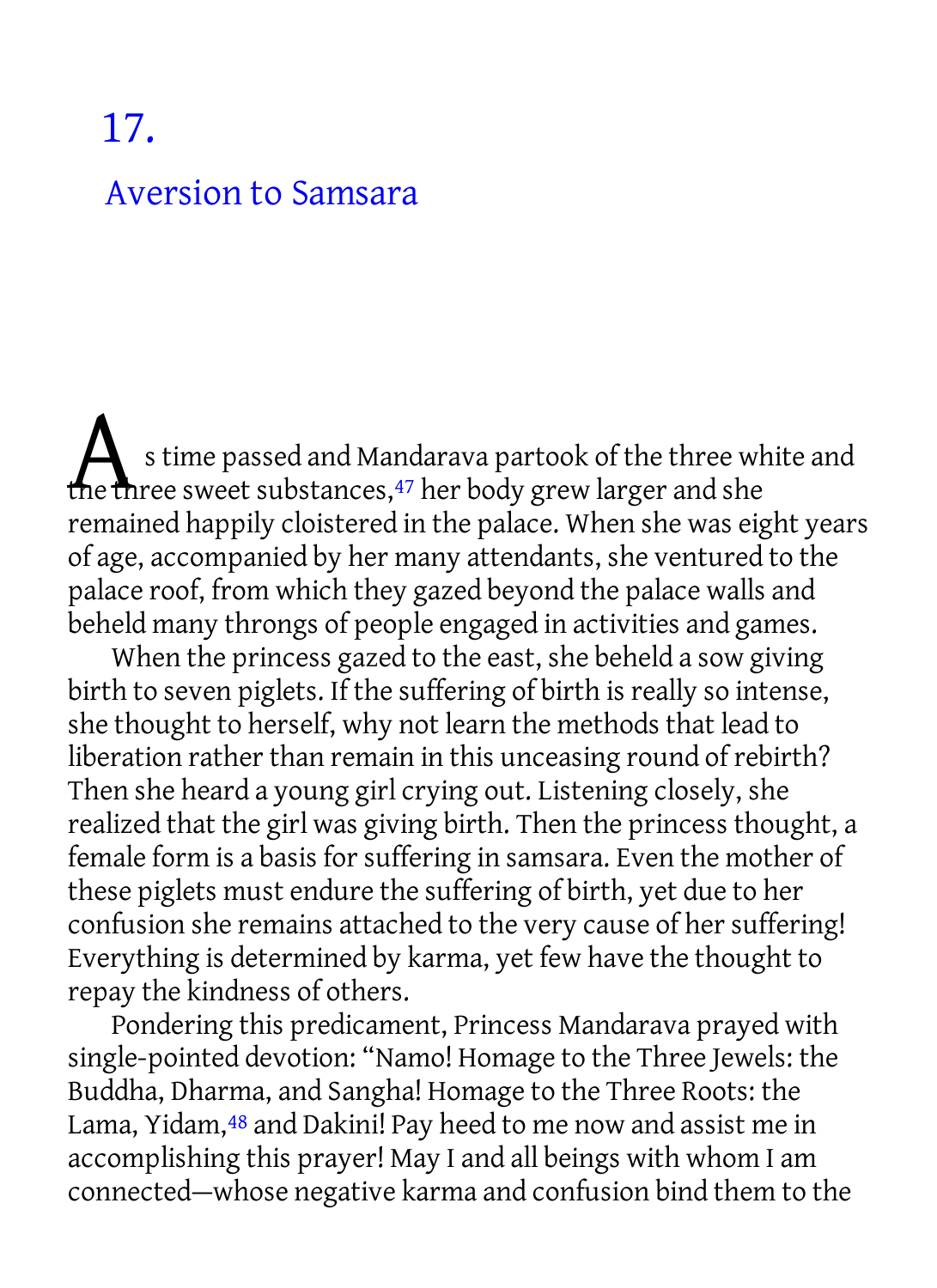endless rounds of rebirth in cyclic confusion—be swiftly liberated from this ocean of unbearable turmoil and obtain the unborn state of liberation! Please free us from this world of karma! May we never know suffering again!"

After making this prayer, the princess gazed to the south and saw an old man supporting himself with two canes. As he dragged himself along, his two knees were forced to slide through feces, which he inadvertently dragged along as well. With each motion, he moaned great sighs of despair, crying, "What have I done to deserve such suffering?" Those who passed by just looked at him with amusement and laughter.

The princess was distraught and overcome with compassion at this pitiful sight. Again she prayed: "Avalokiteshvara, Three Jewels, and Three Roots, pay heed! Alas! All parent sentient beings of the six classes cannot avoid the suffering of youth turning to old age. We are helpless: our limbs cripple up and cease to function. Alas, such a negative fate! May such suffering vanish forever!" Thus she prayed single-pointedly.

The princess then gazed to the west and saw many men and women afflicted with leprosy and other contagious diseases. She could even hear their cries of pain. Their skin was covered with open sores and eruptions. Even their internal organs were protruding, as blood spewed forth. Their veins bulged with pus and the stench permeated everywhere. The hair on their heads and eyebrows had fallen out so that their heads looked like copper ladles. Crippled and doubled over in pain, they were unable to die; yet they still maintained the hope that they might continue living in this way. Why was there no medicine to help them? Again she prayed: "By the blessing of the Three Precious Jewels and the aryas, may the negative karma that gives beings such illness be fully purified! Bestow the profound, supreme medicine of your compassion! May I and all other parent sentient beings, in all lifetimes, never know the fear of illness or disease. Place us in the state that is free from such suffering!"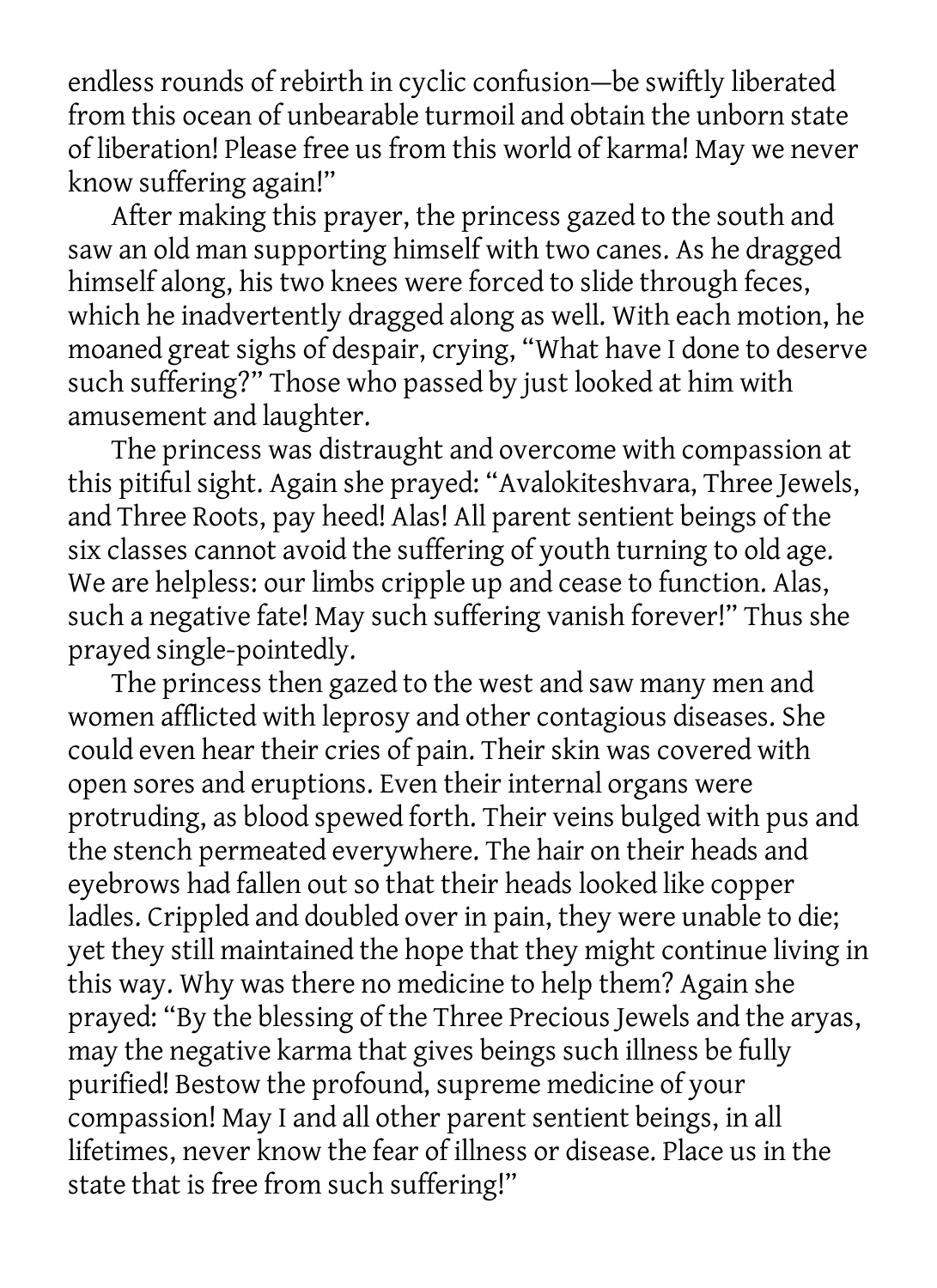Then she looked to the north and saw smoke billowing forth from a house. Wailing sounds could be clearly heard. Looking more closely, she was able to see an ailing man whose eyes were rolled back in his head. There was much whispering, and people were saying not to cry. The man gradually stopped breathing and died. Suddenly everyone who had been at his side left, while several others prepared to take the corpse to the burial ground. "Alas!" she exclaimed. "Such is the suffering of death! Unavoidable, it is the inevitable result of the negative karma of samsara. May I and all parent sentient beings equal to space exhaust our karma of transmigration and achieve the state of permanent freedom from death. May the state of stainless great bliss be obtained!" As she offered this prayer, her heart felt heavy, and when she went back inside the palace she broke down in tears.

Seeing this, the queen asked her daughter—who was as precious to her as her own heart—what had happened. Had she become ill? Had she fallen and hurt herself? Lovingly she caressed her, kissing her and wiping her tears. Then the dakini spoke: "Alas! O mother of great kindness! This mind has taken rebirth in this form of aggregates and elements! Today I ventured up to the palace roof and saw for the first time the suffering of the negative karma that is endured in this world. The suffering of birth, old age, sickness, and death is unavoidable! Alas! I can no longer bear the thought of it! Women in samsara are tied down, imprisoned, with no means to end their karma. It is like the relentless pounding of waves. All who are born in existence must experience such suffering as though they were a group of heartless fools! Now that I know such suffering exists, I cannot remain idle. However examined, samsara is something to seek liberation from. One cannot avoid the process of growing old. There is no way to prolong youth or prevent decrepitude. We are like grounded birds, unable to fly. We must struggle along like cripples, our limbs helplessly retracted. This suffering, however examined, is inescapable!

"Now I must find the path to freedom. By the power of previous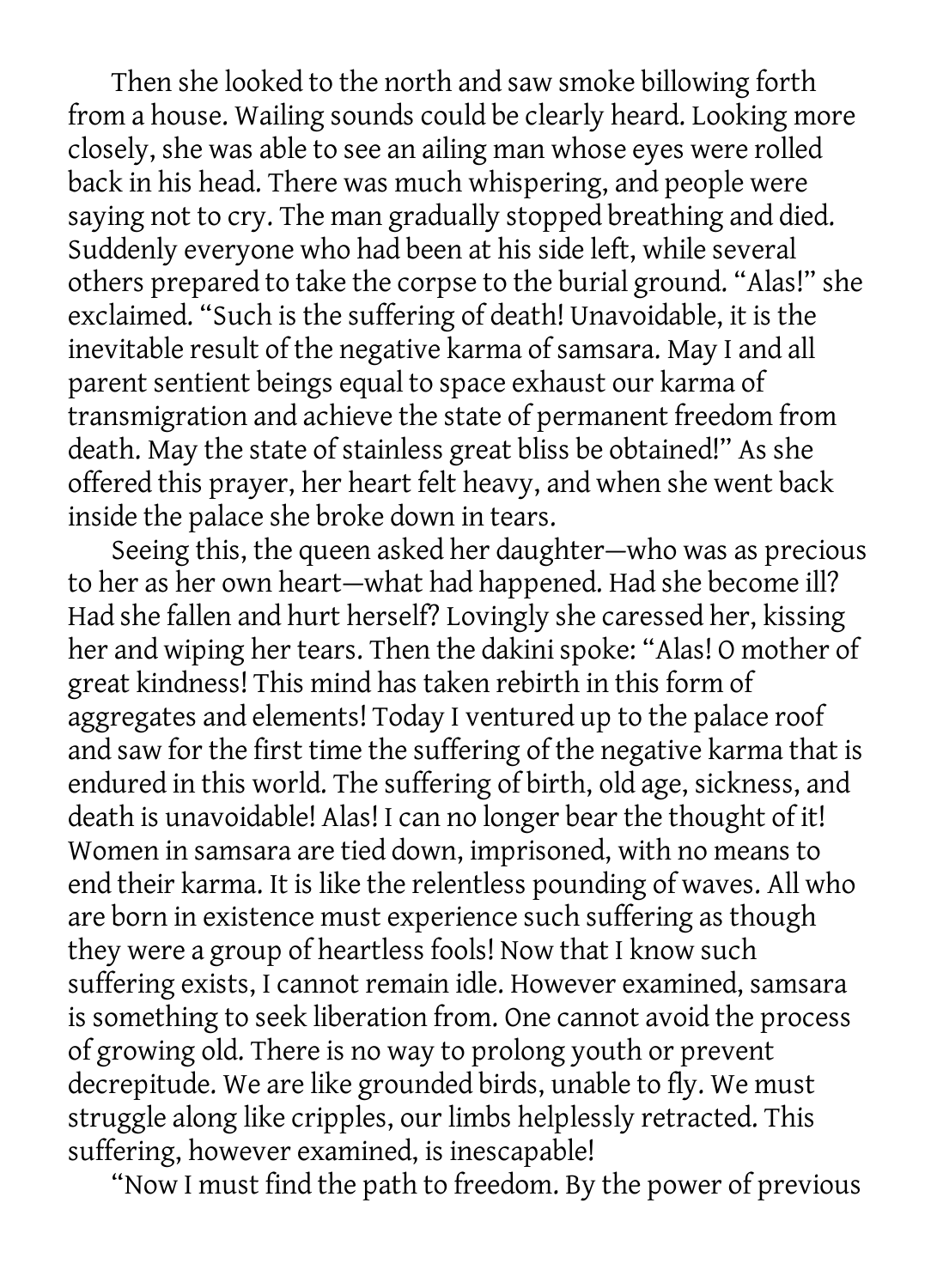karma, the pain of illness, like being pierced a hundred times by a sword, must be endured. Without believing in the reality of karmic cause and effect, one will continue to think that obstacles and suffering are imposed by some external force. I must free all beings from this deluded misconception! We who are born in this world must, with each passing day, month, and year, experience the exhaustion of our lives. No one is capable of postponing the miseries of death when its time arrives. Even though one is surrounded by relatives and dear friends, one must enter the narrow passageway of death alone when life is snatched away, like a candle flame that flickers and dies, like a strand of hair pulled out of butter. Even parents, relatives and friends cannot grant refuge or protection from our solitary journey down the narrow paths of the bardo.[49](#page-271-5) Until karma is exhausted, all the suffering that must be endured is beyond comprehension. When death arrives, it is far too late to feel remorse. Our remorse and regret must then be laid bare before the Lord of Death[50](#page-271-6) himself. I wonder when this unavoidable event will happen to me? I cannot help but weep uncontrollably at the futility of our condition. As we fail to appreciate this opportunity, life passes by like a burst of wind. I shall ponder this until I cannot even stay at rest in my own bed due to the intensity of my fear and anticipation. Now my only thought is to go as quickly as possible to where I can practice the sacred Dharma. O parents of great kindness, please grant me your permission!"

Hearing her words, the queen was filled with fear and anxiety. "Daughter," she replied, "you are like your mother's eyes and heart. It is not easy to consider sending you elsewhere to practice Dharma. You are young, inexperienced, and extremely attractive. If you meet the wrong person it may become difficult for you to pursue the Dharma. Would it not be better to stay here in the palace to practice?"

Mandarava replied: "Mother, please listen. I am not interested in the ordinary phenomena of this world. I wish to meet a spiritual guide who can give me the essential instructions. Once I have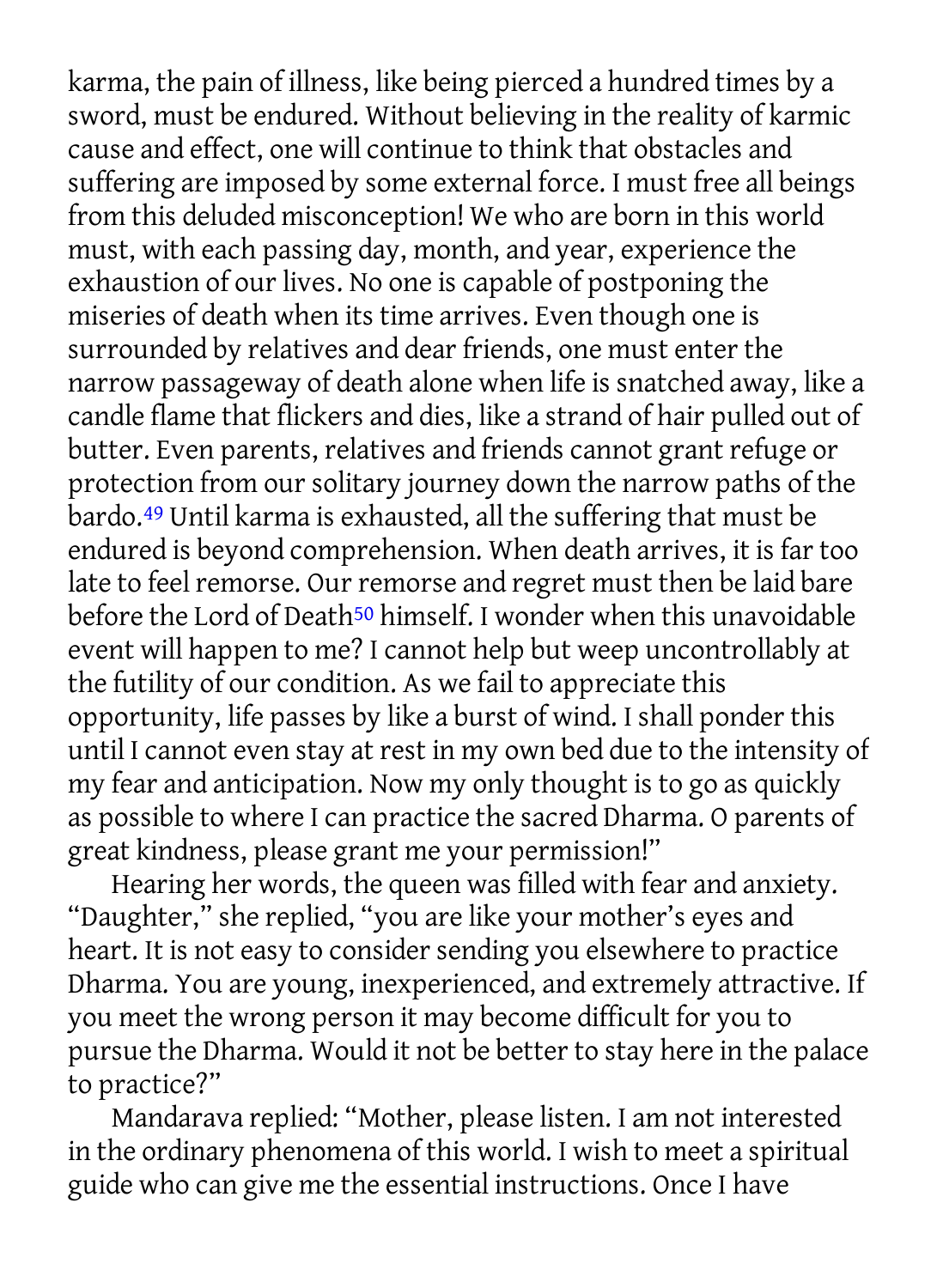received them, I will strive to accomplish them until I am liberated. It is difficult for me to imagine how I can accomplish and realize the inner meaning of the practice if I remain in the palace—the phenomena of samsara are deceptive! If I am alone, I shall be free to be happy or sad as I please. O father and mother, if you look upon me with loving-kindness and compassion, then grant me your permission!"

The distraught queen went immediately to the king and told him all that had transpired. The king replied: "Our daughter is young and impressionable. What could have made her have such thoughts? She is so young and immature. It will be difficult for her to accomplish the Dharma. I cannot possibly allow her to go off alone like this. On the other hand, if I send her away with attendants, it will be hard for her to accomplish her goal. No matter what, our daughter must stay in the palace! She will not dwell on this idea for long. Her young, impressionable mind will change like clouds passing over the sun. Her enthusiasm, though great at first, like the head of a guppy, will diminish in the end, like a guppy's narrow tail. However, according to the holy man's true words, if she meets a spiritual teacher she will engage upon the path of Dharma."

The queen returned to her daughter and said: "O Mandarava, the only concern of this mother of yours, listen to what your father has to say, and you will be pleased! We cannot send you away to a place where we are unable to see you or look after you. But as long as your intention remains the same, you may stay in the palace and practice the Dharma to your heart's content. Daughter, I, your mother, shall serve your every need!" Upon hearing this, Mandarava thought, "My very existence is due to the kindness of my parents," and therefore replied that she would obey.

Samaya

This completes the seventeenth chapter of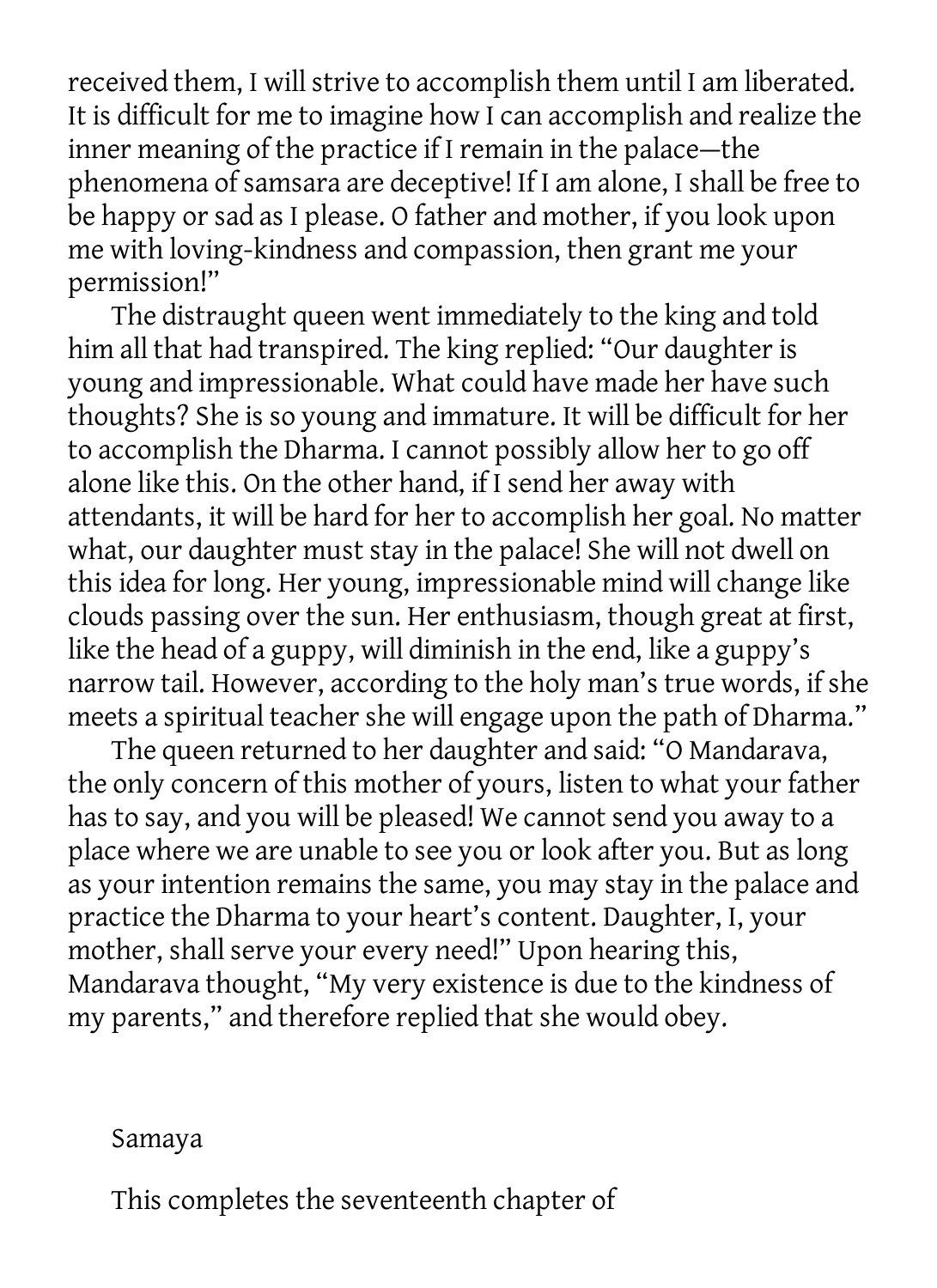The Lives and Liberation of the Princess of Zahor, Mandarava, called A Precious Garland,

Explaining her sadness and strong aversion for the condition of samsara and her request to her father and mother to be allowed to pursue the path of Dharma.

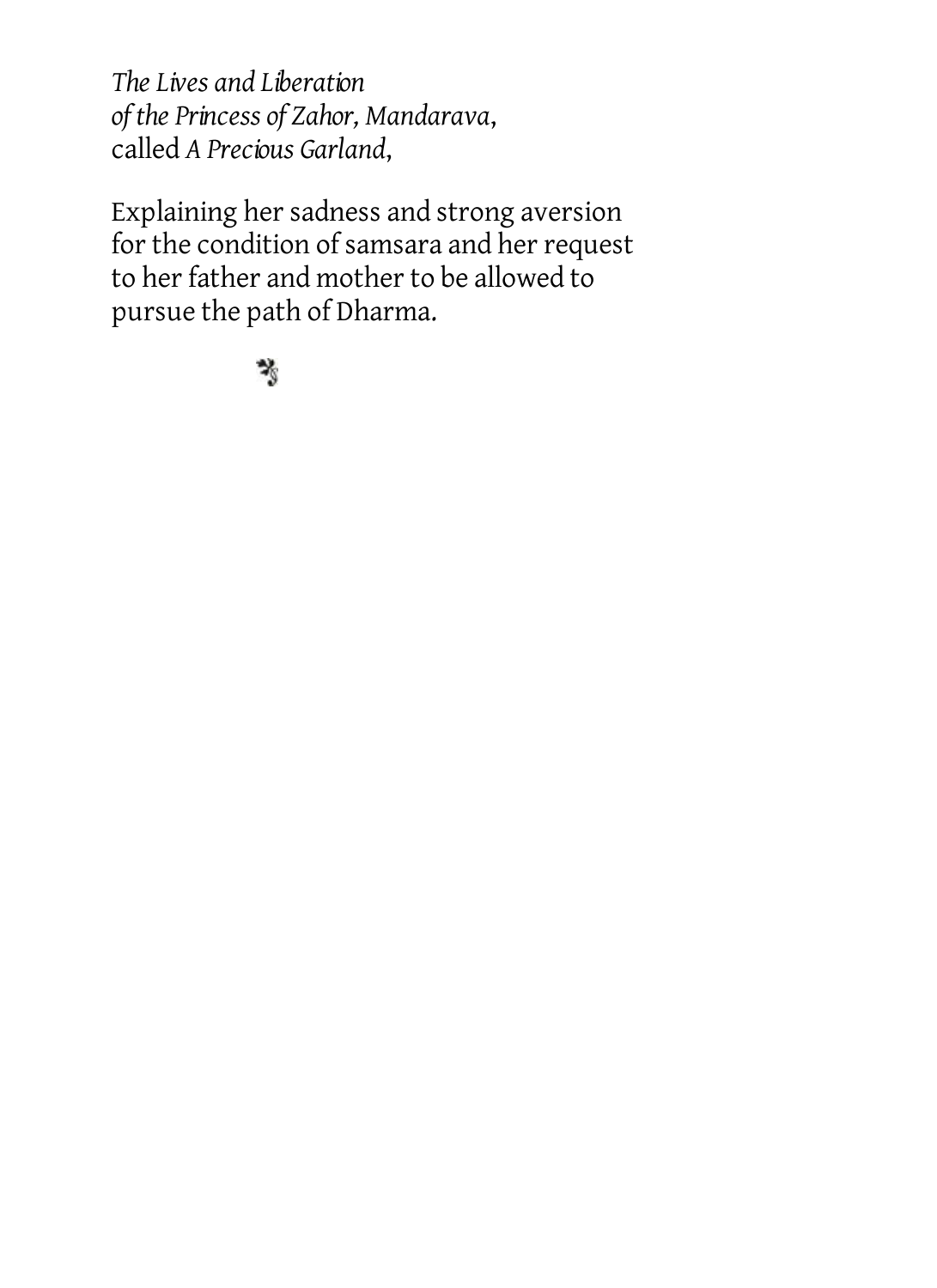[18.](#page-6-2)

## [Perfecting the Outer Sciences](#page-6-2)

F<sub>r</sub><br>palace rom then on the princess stayed in the upper chambers of the palace, immersing herself in all aspects of literature and composition under the guidance of the excellent sage Kamalashri. She studied until she thoroughly understood the five major, eight minor, and one hundred branch and auxiliary texts. Then she mastered the languages of eastern and western India, Oddiyana, Maruta, Nepal, Raksasa, Dakini, all the border lands, Singhala, and Yangchen Üpa, plus the language and written script of the kingdom of Shambhala and many others. Not only did she master these languages, but she also learned the local dialects perfectly. She became a scholar without rival.

The heretic Atashi entered the Buddhist path and became a spiritual teacher himself. He was invited to the palace. The princess studied the ten non-Buddhist subjects of learning, such as poetics, logic, and grammar. She studied the great sutras such as the King of Samadhi and others. She received all the teachings and transmissions of the Buddha's spoken teachings and contemplated them thoroughly. At that time, she developed perfect comprehension of twenty-five sutras. She also studied all there was to know about the subject of chanting and spiritual melodies.

One day, as the princess was looking out from the window of the palace, she saw a large gathering of women by the southern fence. A beautiful woman sat at their head, addressing the group. She held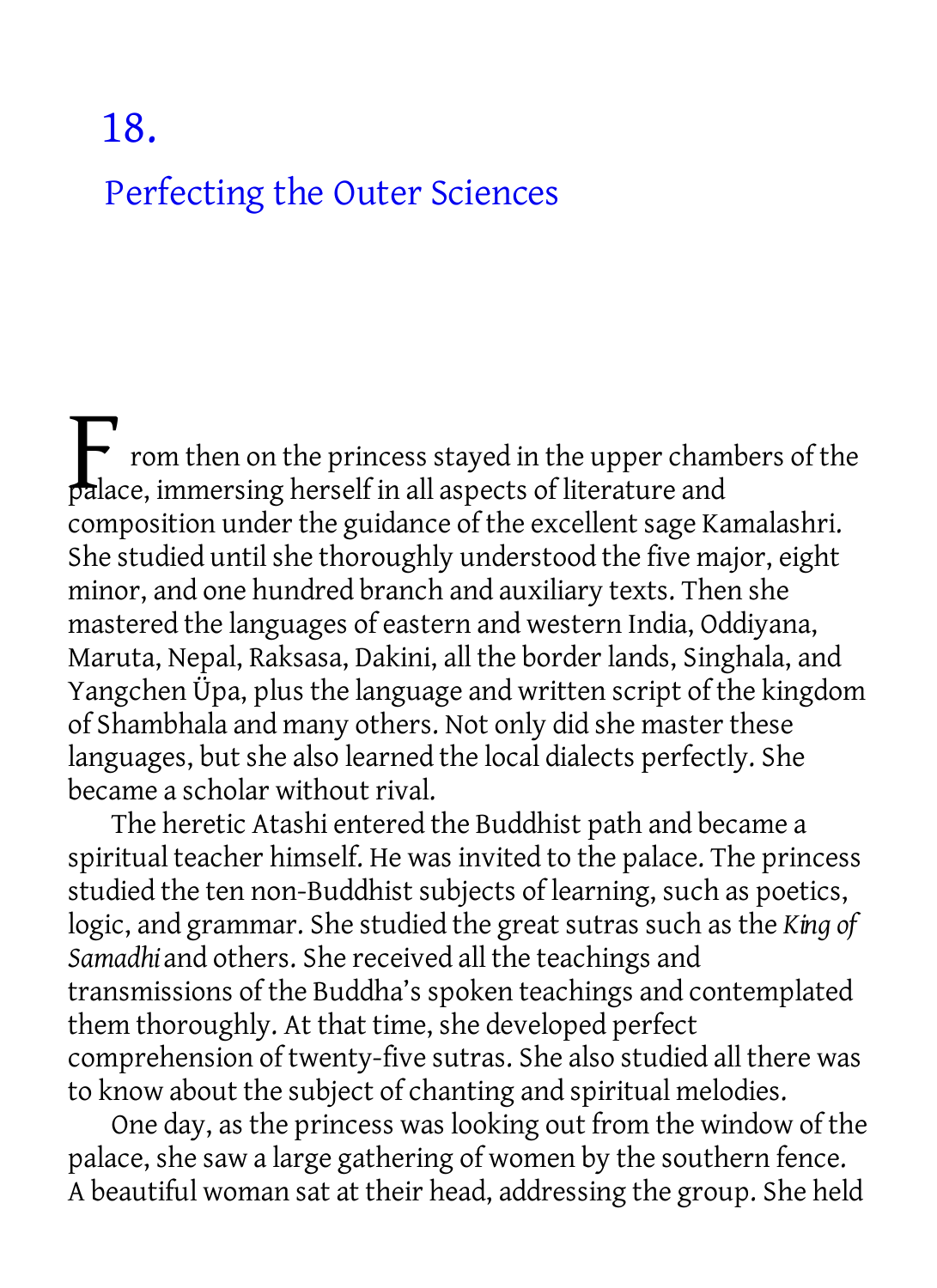an arura sprig and was explaining the many qualities of the plant. A woman seated upon a tree refuted her, saying that except for its bitter flavor the arura possessed no significant qualities. The beautiful woman replied: "The arura is the seed of origination, and, as the golden precious jewel of plants, it was blessed by the Buddha. A is the unborn jewel of perfect purity. Ru is the unobstructed explanation of the illnesses that affect beings. Ra is the fruition of compassion. The eight edges of the plant symbolize the eight-fold path of the aryas. The eight facets symbolize the cleansing of the eight passions. The fine root symbolizes that the phenomena of existence can be extinguished! The broad top indicates expansive noble qualities. The outer bark, astringent and bitter, eliminates all types of poisonous properties. The inner bark is sour, eliminating all illness. This is a substance that delights the minds of all the victorious ones. The innermost trunk of the plant is hollow, indicating that the absolute meaning of all relative dharmas is emptiness. The trunk of the plant is wide and the bark is layered, indicating that the dharmas of samsara must be gradually eliminated. The ample blooms symbolize the fact that wisdom permeates all dharmas. In these many ways, the arura plant embodies sublime, noble qualities, and has many medicinal properties!"

Asked about the worth of the plant, she replied that, if sold, it would be as valuable as gold—yet, if one possesses gold without cherishing it as wealth, this is a sign of small-minded ignorance. Upon hearing this, Mandarava knew that it was time for her to study the science of medicine. She began at once. The doctor Ratna was invited to the palace to become her teacher. First, she made a thorough investigation of the medical tantras. Then she studied the four seasons, the eleven changes in the five elements, the twentyone thousand six hundred vital energies, and all corresponding root and branch texts, including the Four Cycles of Mother and Son, the extraordinary Seven Roots, and so on. Her studies were extensive and thorough. With regard to the science of weather, she studied light,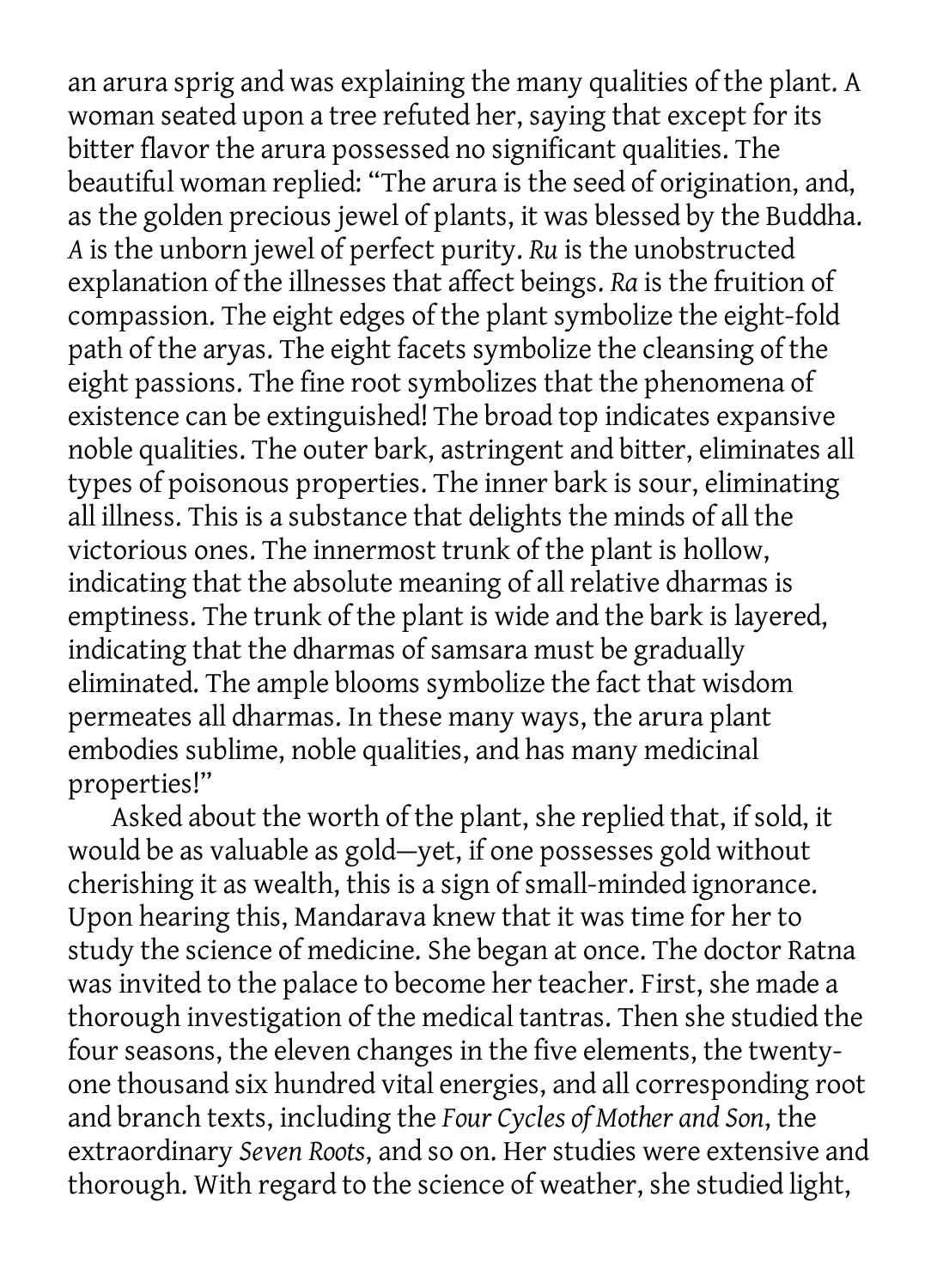clouds, moisture, atomic particles, colors, and the cycle of tides. She studied some eighteen tantras in all dealing with this subject. She also studied the causes, conditions for, and process of fetal development in the womb. The Katitsa and other texts explaining the solid and hollow organs were investigated. She thoroughly comprehended all one hundred chapters of the root tantra. Then she learned the tantras on pointing-out instructions concerning the corresponding accomplishment practices. Other scriptures on the subject of medicine that she studied included the five hundred Auxilliary Scriptures of the Sages, the Ajita medical scripture in one hundred chapters, and the five texts on abandonment. She became a great scholar of the science of medicine.

Early one morning, when she went to the top of the palace, she saw people of many cultures gathered in the western garden. Among them was a poorly dressed monk holding a staff. His name was Arnapa. Many people began asking him questions. Some could not figure out what he was saying; others clearly understood him. The discussions kept leading to more confusion, and clarification was not forthcoming.

A young girl asked the monk where he had trained to develop his knowledge. He replied that he had studied almost every subject, but in particular he showed her many pages of an astrological text, explaining that he had studied this subject in particular detail. He told the girl that if she was intelligent, she should also study in this way. The girl replied that this was something she already knew. She had thoroughly studied the cycle of the four seasons, the correspondence of the twelve months to the male and female genders, the twenty-four hour cycle of the day, the dissolution of time, and how the cycle of the twenty-one thousand six hundred breaths is complete. She went on to say that she had also studied the white and black cycles of astrology<sup>[51](#page-271-7)</sup> in their entirety.

All this displeased the monk. He denounced the girl for rambling like a magpie. He accused her of falsifying her comprehension and blasted her for speaking too much, which was proof that she could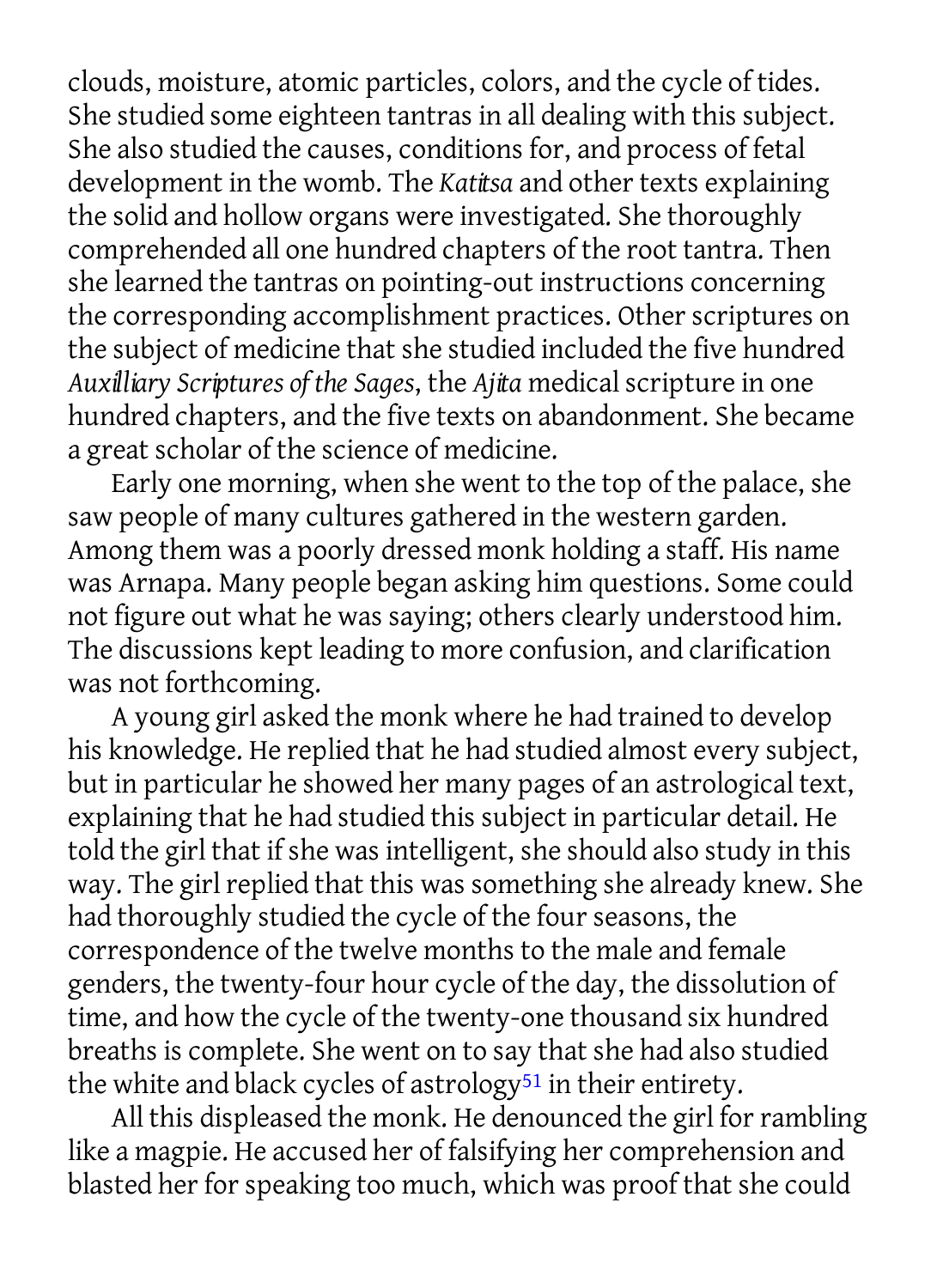not possibly have mastered such topics. To his verbal abuse, the young girl responded, "The esoteric instructions on astrology are just like a wishfulfilling treasury. How could someone like you with no qualifications at all-claim to know anything about it? Within the wisdom text of Sarasvati, there are the extraordinary instructions on astrology, which clarify the karmic results of relative truth, while the Kalachakra tantra discusses the subject of unchanging absolute truth. This wisdom text of Sarasvati is as melodious as the sound of the vina. The composition is as beautiful as a dance of art upon paper. This great treatise clarifies both the excellent and the negative and is famous in a thousand ways. It is an ornament of the most fortunate minds; if one is without protection, wandering vulnerably in the state of delusion, to simply make contact with this great wealth of scriptures is to perfect transcendent primordial wisdom. After all, isn't this the precious doctrine of the Buddha?" After she thus spoke, the monk became infuriated and replied, "Who knows if the doctrine of the Buddha would be given to someone like you?" Then he quickly went on his way.

Mandarava then told the queen what she had seen and heard. "In the garden to the west of the palace, many people were gathered. Among them was a youthful maiden. Her qualities are so astonishing that I feel a strong need to meet her." The queen gave her permission, and Mandarava went immediately to find the girl. Upon meeting her, Mandarava said, "You are a girl of great intelligence. Who are your parents, what is your caste, and why have you come here?" The girl replied, "My father's name is Rigche Dawalha. My mother is Lhamo Yukye. My lineage is that of the Mingpo Dawa gods. I am sixteen years of age, and my name is Palmo Shonu. When I turn seventeen I will live in the western region of Zahor, near the city of the Nectar Garden."

Mandarava asked the girl to teach her everything she knew. The girl replied: "Although my training in Dharma is weak, I have had an opportunity to study the sacred literature on the subject of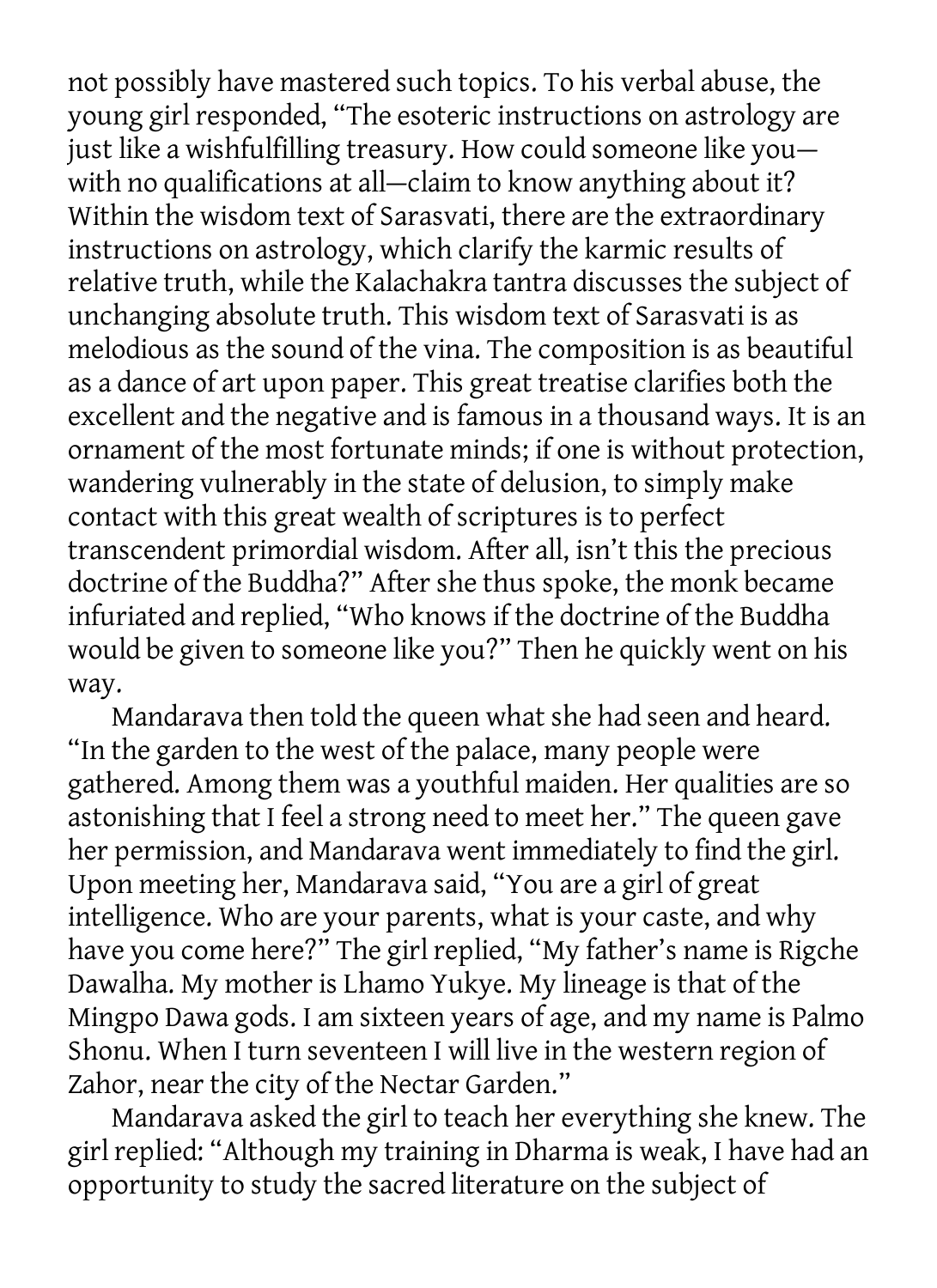astrology from my father. I have achieved a strong sense of confidence in my studies. But, aside from that, I know very little. Goddess, it is doubtful that I am a suitable candidate to be your teacher. If you insist, however, I will do my best to offer you what I can."

Mandarava returned to the queen. "O daughter of my heart," said the queen, "with whom have you been speaking?" Mandarava answered: "Mother, there is an amazing girl who is the daughter of Rigche Dawalha, of divine lineage. Her name is Palmo Shonu. She debated with a monk on the subject of astrology and defeated him. She has previous training in the scriptures and is highly learned in astrology. I requested her to be my teacher in that subject." The queen replied that she thought the king would never allow a common person to instruct his daughter, and it might be better to invite a scholar of astrology to come to the palace instead. Mandarava replied, "The male teachers are so strict and overbearing, it is difficult to learn from them. I prefer a female teacher, who would be more gentle."

Then the queen went off to speak to the king. She told him how Mandarava desired to study astrology and wished to have permission to invite this young woman to be her teacher. Indeed, the king felt strongly that the princess' teacher must be equal to her in status and caste. He decided to invite a holy man to the palace for consultation. After carefully examining the situation, the holy man proclaimed that the daughter of Rigche Dawalha was a manifestation of a dakini and that it would be good for her to remain permanently with the princess Mandarava. She was destined to eventually become Manda-rava's main disciple. After this prophecy, the girl Palmo Shonu was invited to the palace. She became a member of Mandarava's entourage and taught the princess everything she knew about astrology. After some time, Palmo took the vows of ordination and remained close to Mandarava thereafter.

At this time, there were many heretics in the land of India, so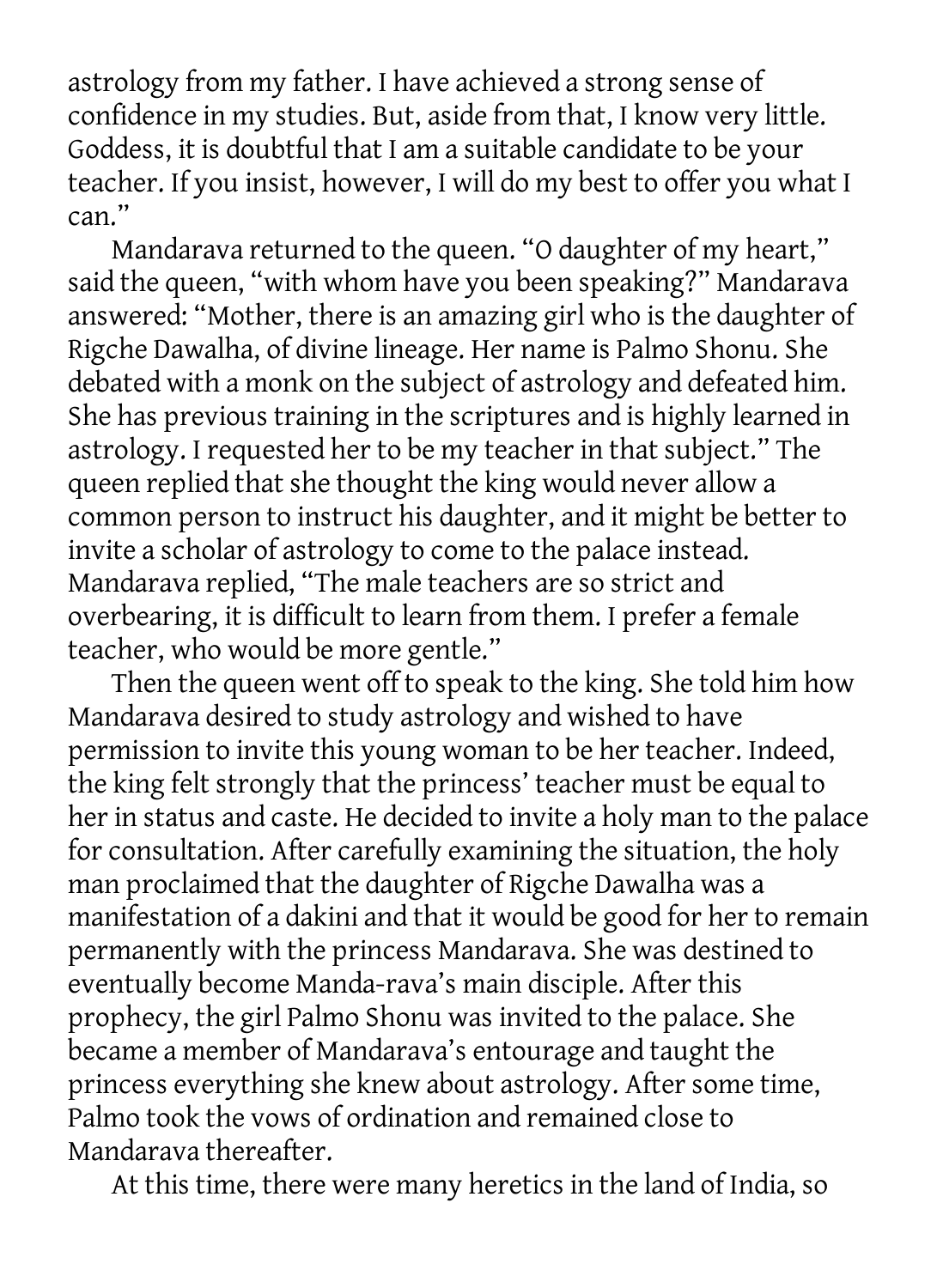the king ordered Mandarava to study the art of logic. He requested her previous teacher, Atashi, to return to teach dialectics to both Mandarava and Palmo. He was a master of both the outer and inner teachings on the five sciences. Mandarava studied until her noble qualities were unsurpassed by any other. She also studied arts and crafts and sorcery. Mastering every science that existed in India at that time, she became a scholar without rival.

#### Samaya

This completes the eighteenth chapter of The Lives and Liberation of the Princess of Zahor, Mandarava, called A Precious Garland,

Explaining how she perfected her studies of the outer sciences.

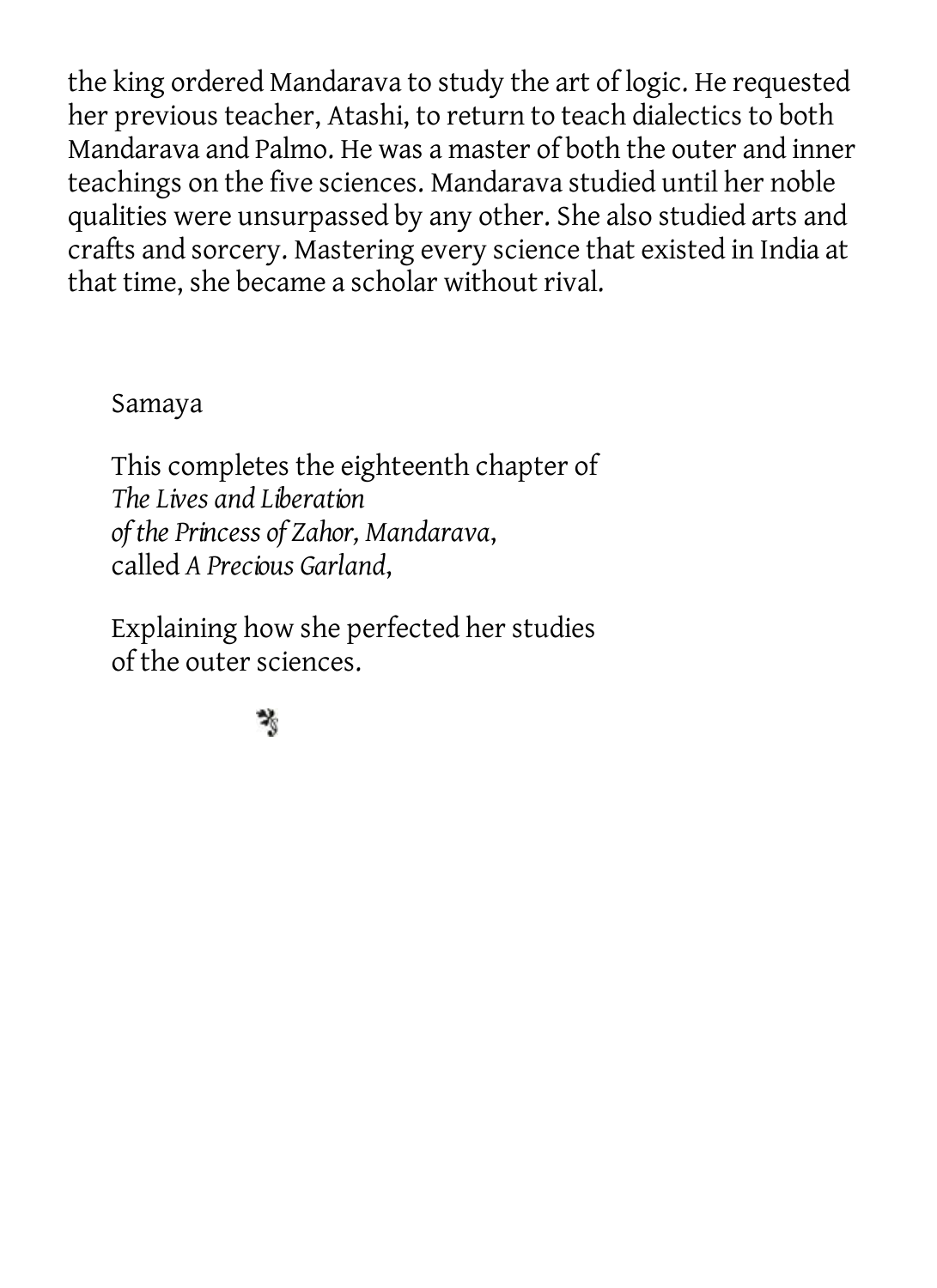[19.](#page-6-3)

## [Liberating the Heretic Kyabsal Nagpo](#page-6-3)

Then one of the most famous heretical teachers traveled to the<br>Indian country of Gautala. He was so skilled in the art of debate that hen one of the most famous heretical teachers traveled to the not a single Buddhist scholar could defeat him. The Buddhist king of that country, King Charje, became disturbed by his presence in the kingdom. He was overjoyed, however, when the great master Drime Yeshe revealed an important prophecy of Dorje Pagmo.

The prophecy stated that, as a result of negative prayers, the famous heretical teacher, known as Kyabsel Nagpo, was in fact an emanation of a demon. The force of his negative prayers was so powerful that no one could defeat him in dialectics. His miraculous powers were so developed that others were no match for him. According to the prophecy, only one person had the strength to break this spell of negative karmic aspirations. That person was to be found in the eastern country of Bengal, and she was the honorable Princess of Zahor, the primordial wisdom dakini Mandarava. By age thirteen, Mandarava had trained in and thoroughly mastered all the sciences—she was a dakini incarnate, unstained by the effect of the womb. The prophecy stated that she was a revealer of great miraculous abilities and that whoever wished to receive the blessings of Dorje Pagmo should make contact with her.

Upon hearing this prophecy, King Charje and his ministers convened and immediately prepared a letter of invitation to be sent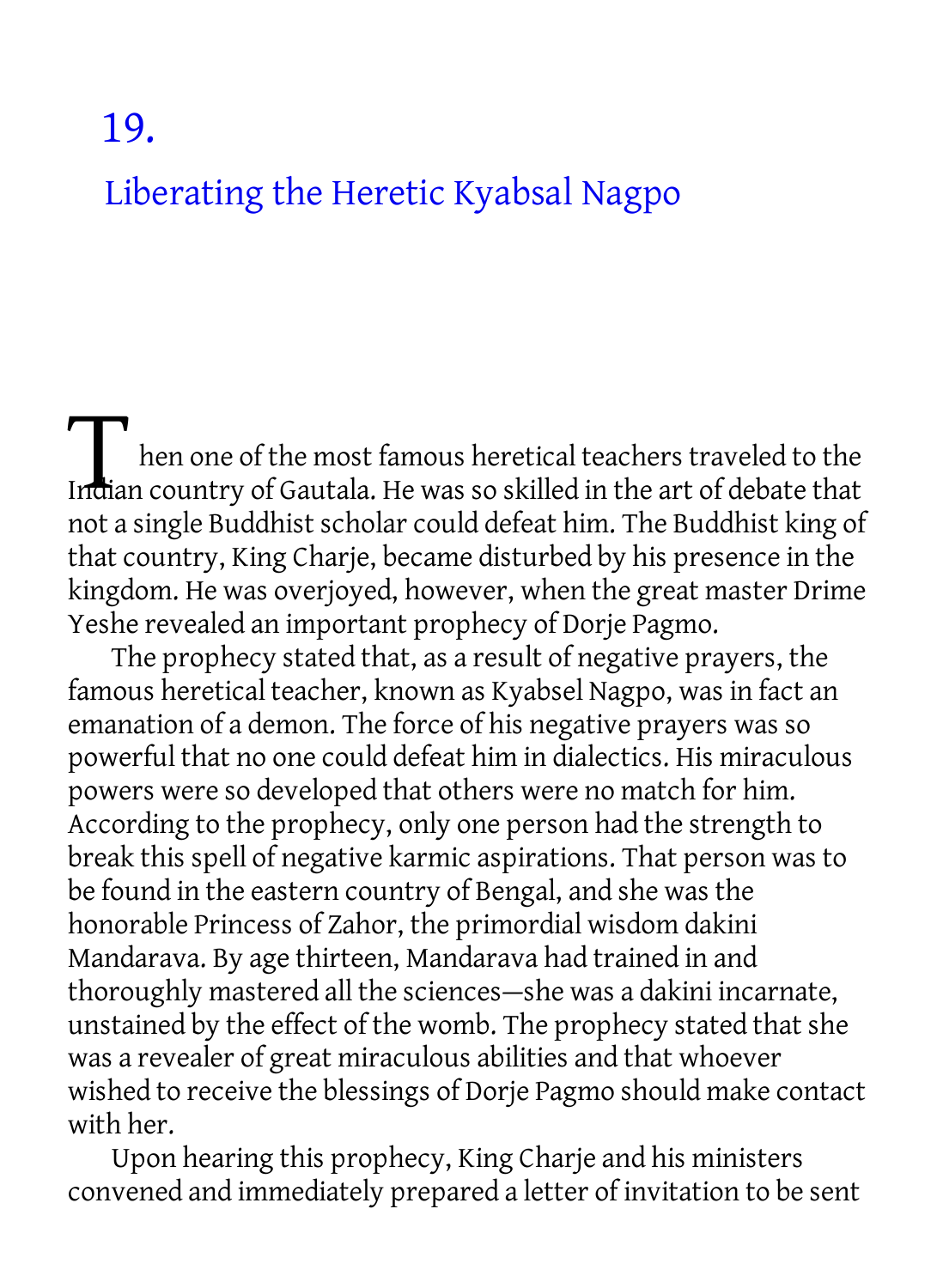to the king of Zahor. The letter said: "O king of Zahor, possessed of great strength, wealth, and power, the activities of the heretic Kyabsel Nagpo have become like a poisonous fire. His negative view has incinerated the Dharma teachings of the five masters from Gautala. His conduct is like a blazing mass of negativity. According to the dakini's prophecy, the only antidote powerful enough to extinguish his flames is the potent nectar of princess Mandarava, your daughter. Please, by your great kindness, send her to us as quickly as possible!"

This letter was delivered to the king of Zahor, and the king, queen, and ministers all gathered to discuss it. Then they informed Mandarava of the letter's contents. She agreed that she must leave immediately for the land of Gautala. Bedecked in her finest attire, Mandarava departed with her entourage of attendants.

Upon her arrival, King Charje, his ministers, attendants, and the entire kingdom greeted her with great respect and honor. The five most prominent heretics assembled to debate with Mandarava. She easily defeated them, and her victory was proclaimed.

Then the powerful Kyabsel Nagpo himself approached and challenged her to debate the inner meaning of the six treatises teaching wrong views. She accepted his challenge and proceeded to defeat him easily. Then he mockingly referred to her as a woman with a clever mouth, who mistakenly wears the garments of one with noble attributes. He said, furthermore, that if the rumors of her miraculous abilities were true, he thereby challenged her to display them.

She accepted the challenge, and, when he suddenly flew off into space, Mandarava made the threatening mudra with her hand, and he dropped from the sky like a stone. Still convinced that he could defeat her, he created a great storm of hail and meteorites, with nine meteorite tormas.[52](#page-271-8) The dakini made a mudra and the hail and showers of thunderbolts dissolved in their own place. Still convinced that he was her match, he set out walking across the river Ganges as light as a bird. The dakini clapped her hands, and he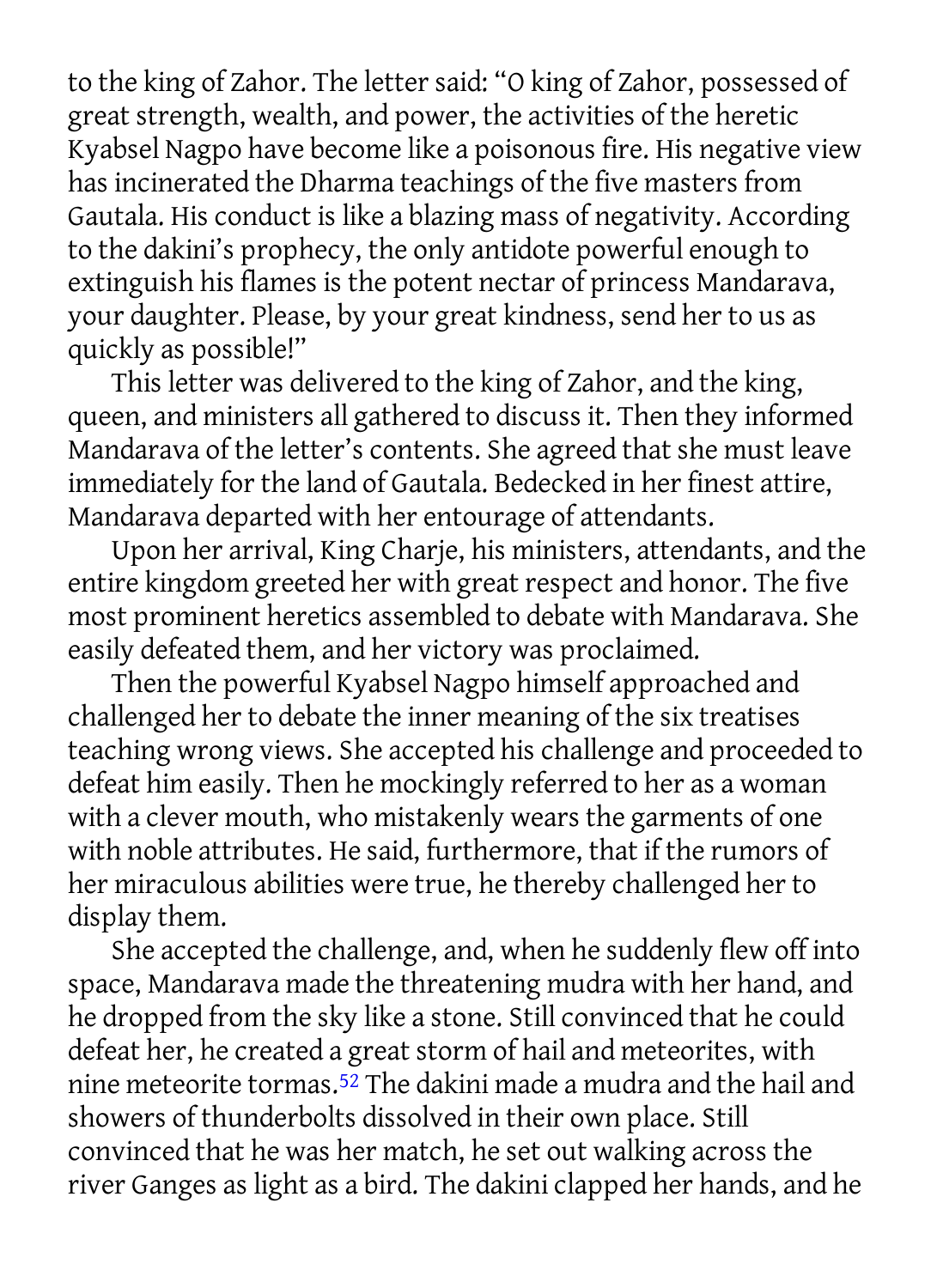sank in the water as though he were a stone. After he emerged, he persisted, enticing her to compete with him by claiming that he had many other miraculous abilities. Suddenly six heretics manifested themselves as eight snow lions, flames shooting from their mouths and violent, red wind blasting from their nostrils. The snow lion roared, "We will annihilate you, woman of magic." They all jumped in front of Mandarava, causing the king and all his attendants to gasp in fear. At that moment the dakini shouted a single hum. The eight snow lions were reduced to dog skins. Once again, the six heretics appeared.

Suddenly, a torrential rain of poison descended upon the king and his retinue. The dakini performed the breathing purification practice, immediately reversing the poison rain, so that it eliminated three countries of heretics. Still the teacher of the heretics persisted to taunt the dakini, telling her it was not enough to show her powers by just sitting there—if she were truly a magician, she had to prove that she could fly. Saying this, he manifested a threatening spear from which a rain of arrows emerged. The dakini elevated into space, caught the arrows in her hands and, blessing them, sent them back toward the demon, where they penetrated the heretics. Crying out in pain, they fell from the sky and, as they hit the ground, lost consciousness and expired. With that final miraculous deed, the heretics were completely defeated, and all the remaining followers were brought to the path of Dharma.

Thereafter the dakini became renowned as "the heroine who miraculously tamed the heretics," and the king and all his subjects made extensive offerings to her. Remaining for some time in their kingdom, Mandarava studied the Four Noble Truths and took the bodhisattva vow with the master Drime Yeshe. Eventually she returned to her own kingdom of Zahor and continued her Dharma studies under the supervision of her noble parents.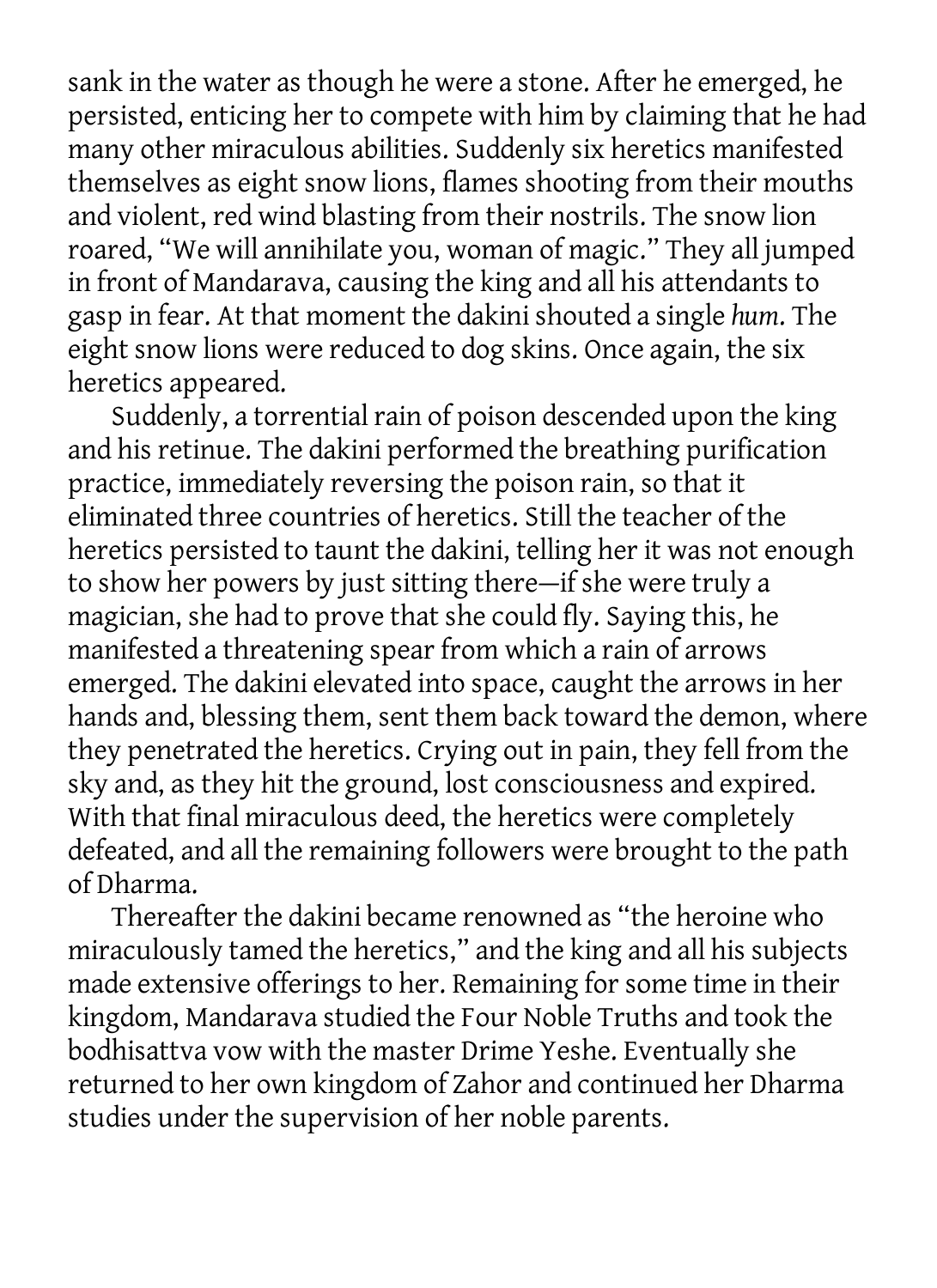Samaya

This completes the nineteenth chapter of The Lives and Liberation of the Princess of Zahor, Mandarava, called A Precious Garland,

Explaining how Mandarava defeated and liberated the heretic Kyabsel Nagpo and his followers.

弩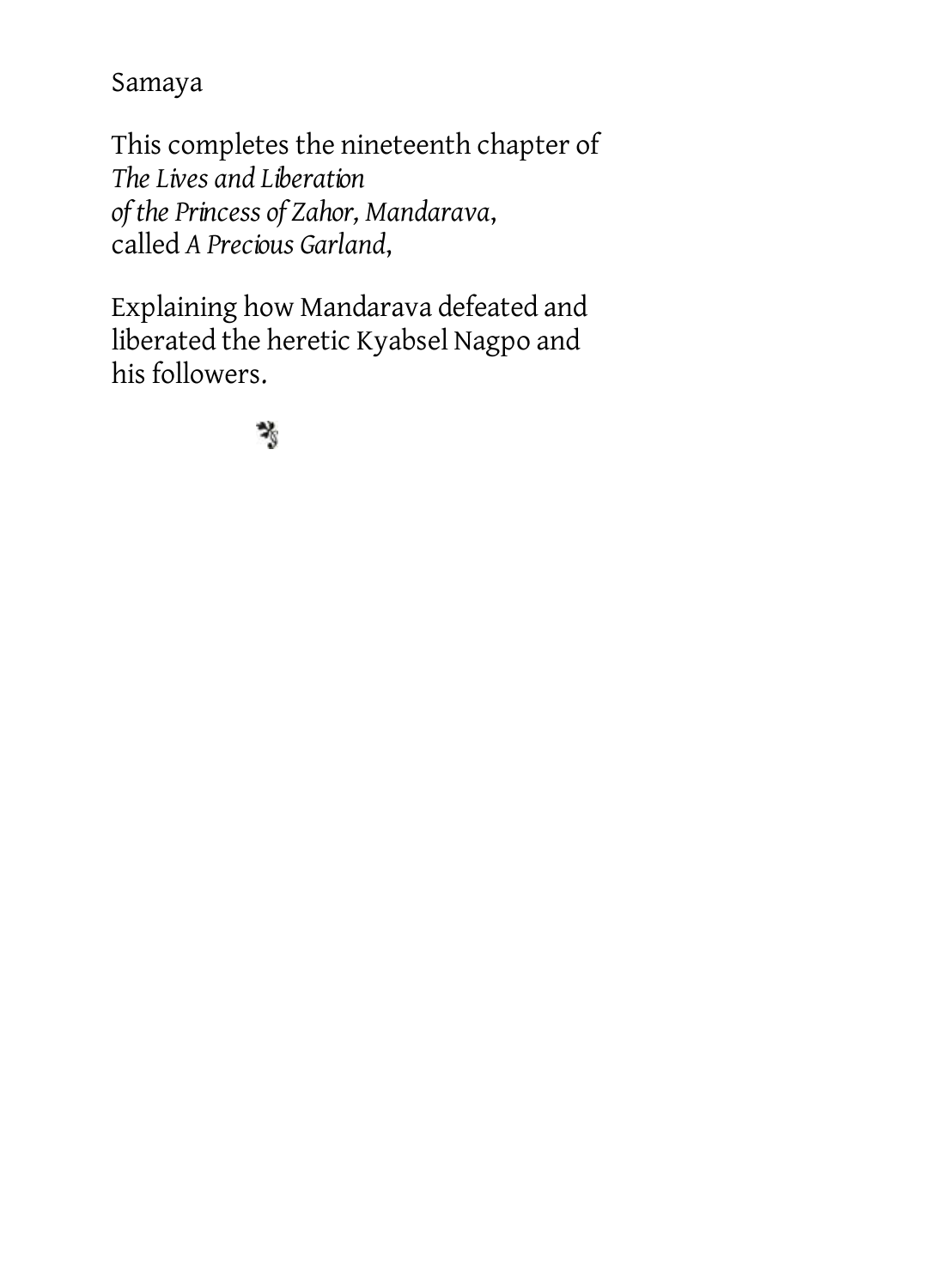# [20.](#page-7-0)

## [Leading Three Hundred Noble Women to the](#page-7-0) Dharma

O nce a day, the king of Zahor went to the top of the palace,<br>where he observed the activities taking place outside the gates. He nce a day, the king of Zahor went to the top of the palace, often watched the various competitions taking place and evaluated each sport. If he fancied the sport he would praise it, and if he disliked it he would disparage it. All the subjects of the kingdom were obliged to observe strict discipline under his watchful eye. During this time the queen, with her family and attendants, bathed and then ventured outside the boundaries of the palace, adorned in beautiful clothing and ornaments.

One day, Mandarava wanted to go out for a stroll. She asked the group of maidens attending her if they would like to go along. They replied in the affirmative, and all set out together for a long walk. Having passed through a dense forest, they arrived at a large lake between a mountain and a valley. Mandarava proceeded to walk directly across the top of the lake. Then she addressed the group of women as follows: "Young women who have decided to accompany me here, please listen to what I have to say. What in this world of ours brings you pleasure? What do you truly wish to accomplish? Please answer."

The women replied: "Our greatest wish is to become like you, goddess Mandarava. We wish to be of noble caste, class, wealth, and royalty. If we marry, we wish to wed only a prince of the royal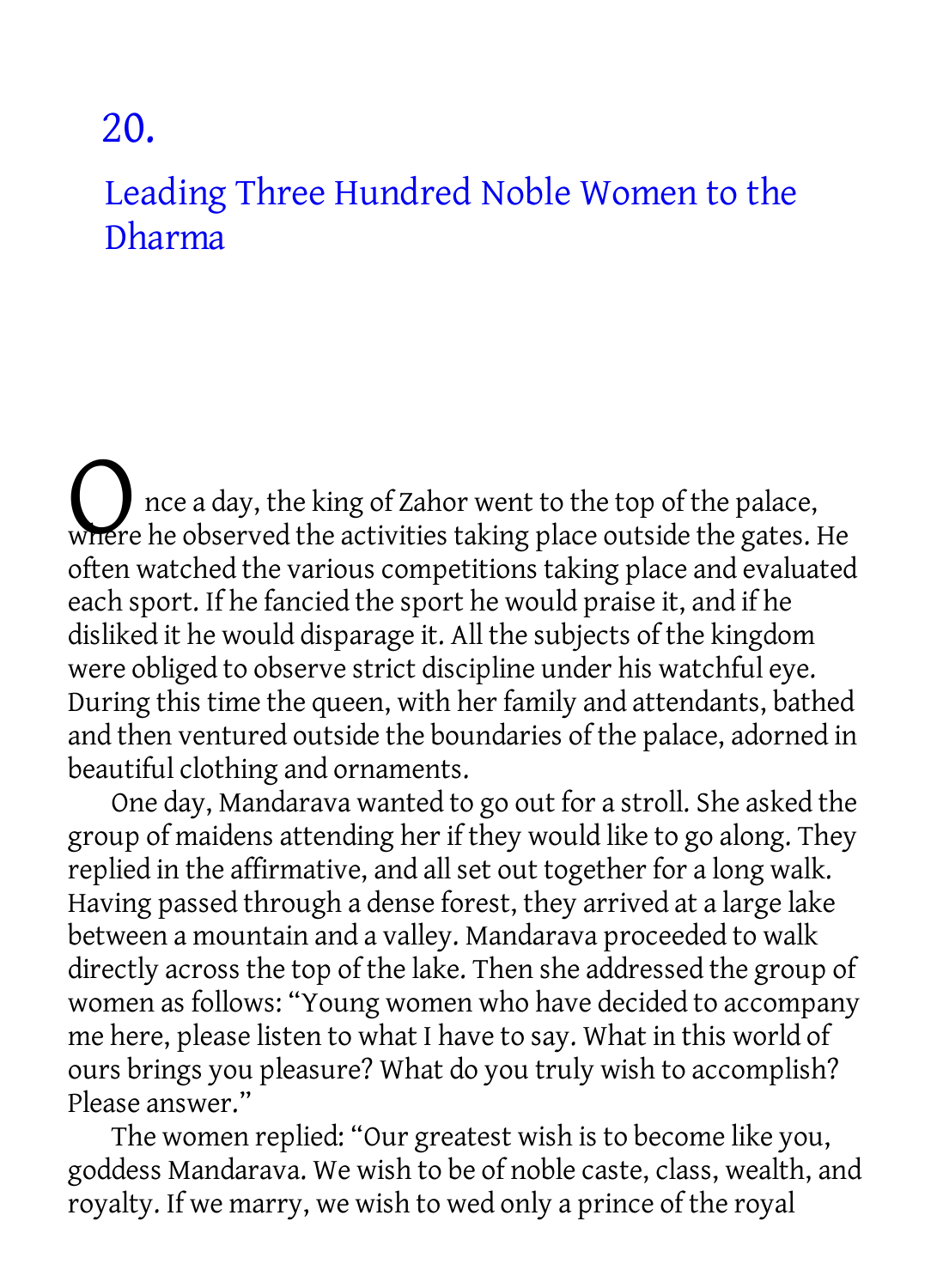family and to live happily ever after in the great palace of the ninetiered roof!"

After hearing this, Mandarava asked them to listen with great care: "Each of you should examine your own mind, to see how you have squandered your lives on your needs and desires. Thoughtless maidens, get hold of your minds! We women establish the seeds of samsara with such hankering after ordinary pleasures. No matter how beautiful you may be, your beauty and youth are illusory. By even the smallest condition you can fall to a lower status. Your minds and eyes are both so spoiled that you cannot even see the need for the precious Dharma! You could easily be persuaded and enticed by negative companions who would lead you into the hells. You would give up your body and even your life for your husband, yet after some time you would lose control and start to bicker and quarrel incessantly, and you would experience even greater suffering than the inhabitants of the jealous god realm. The suffering of birth and death is beyond your imagination.

"Consider the ways in which karma bears fruit. All the endowments, wealth, and possessions of this world are like an illusion or a dream, with no true existence. Beauty and endowments are like a rainbow vanishing in space. Even though they are present now, they can never be permanent. A wonderful nine-tiered palace adorned with the five precious jewels is itself an illusion and a cause for downfall. Youth and beauty are like a summertime flower, unable to endure the onset of aging and destroyed by the first frost. Expensive silks and jewels are like dewdrops on the grass. Though present now, they vanish in an instant with the first strong wind. All gatherings of relatives, friends, and attendants are like visitors in a marketplace. One instant they gather, in the next they inevitably part. Your own life essence is like a candle attempting to endure a strong wind: there is no way to determine when it will be extinguished, and it must be protected with great care. Power and fame are like a roar of thunder in the sky: heard for a moment, they become a pointless echo. However you look at it, all this has less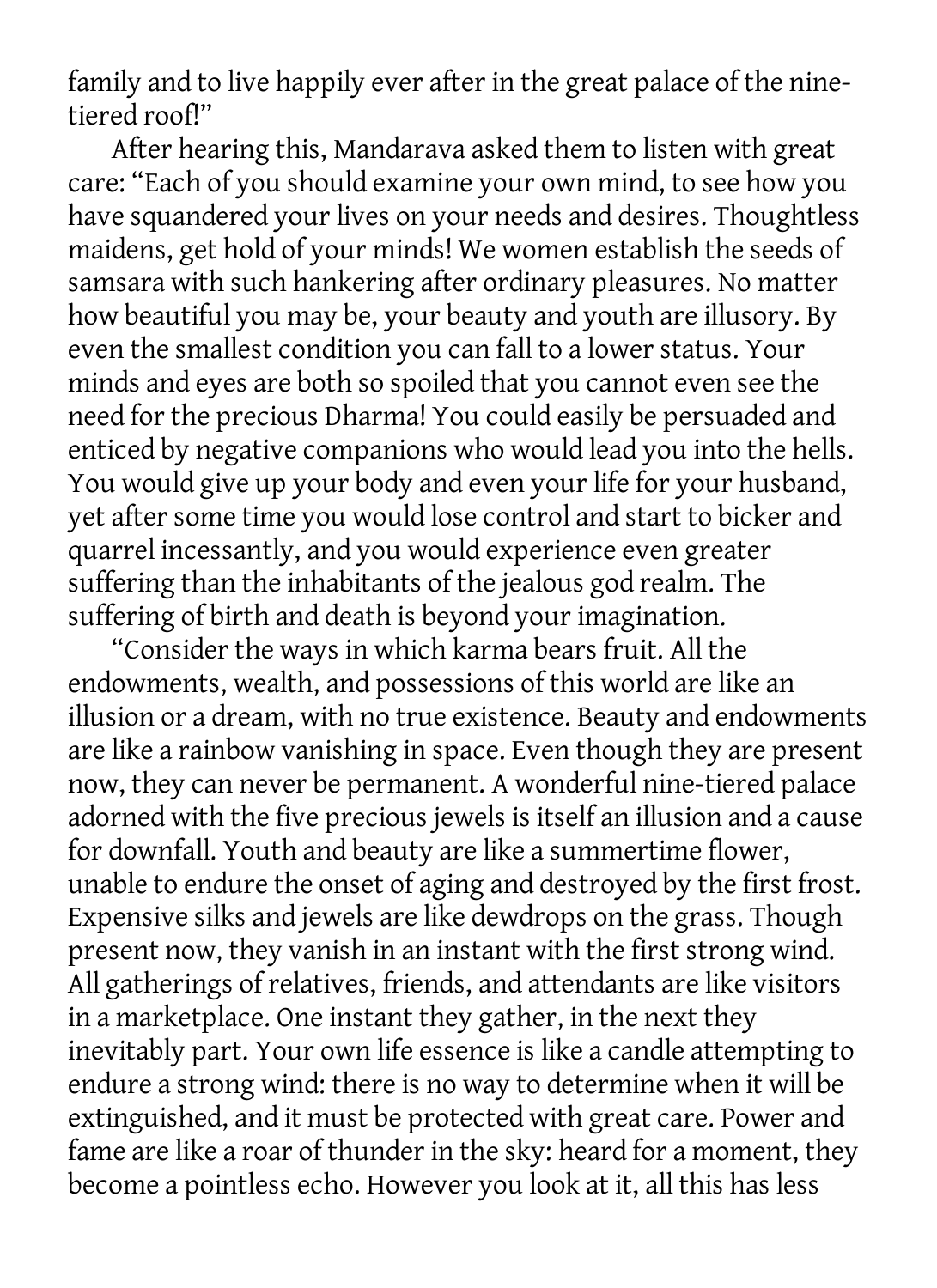essence than a pile of crumbs.

"The cause of the mind's destruction is the futile pursuit of meaningless, confused perception. The suffering of being born into this world is like being forced to stay within an iron-fenced prison. Taking unceasing rebirth in the realms of existence is worse than remaining in the eighteen states of hell. The suffering of old age is like a great old bird that has lost its feathers: youth, dignity, and strength inevitably decline. You cannot even escape with a needle's worth of pleasure. The suffering of illness and disease is like falling into a pit of fire. There is not even a chance for a moment of happiness when it feels as though your flesh and bones are being pulled apart. The suffering of death is like a great meteor falling from the sky: no one can benefit you, and there is absolutely no way to escape. The suffering in the bardo is like being surrounded by a hostile army.

"There is no method to employ, except to accumulate virtue. Alas! Young maidens, you must think carefully! Your dwelling place and endowments are only the deception of Mara, leading you to further delusion. Your relatives and friends are maras who come to escort you. All these attachments are the handcuffs that bind you to samsara. Your temporary pleasures, your fleeting moments of happiness, are ultimately the cause for the executioner's celebration. Even your cherished body is merely a vessel full of unclean substances. If you do not persevere in making offerings to the victorious ones, then to adorn and anoint this unclean vessel is only an act of delusion. The impure body is the product of confusion, which cannot transcend this karmic predicament. This is the result of cherishing and grasping one's own body and self. The body you possess will decay and dissolve. In whatever way you examine it, nothing about it is real or true. Everything that is of this world is cause for confusion.

"By thinking in this way, you will turn to the precious Dharma as your path. Unconfused, you will persevere with clarity, through the use of your three doors,<sup>[53](#page-271-9)</sup> to accomplish that which is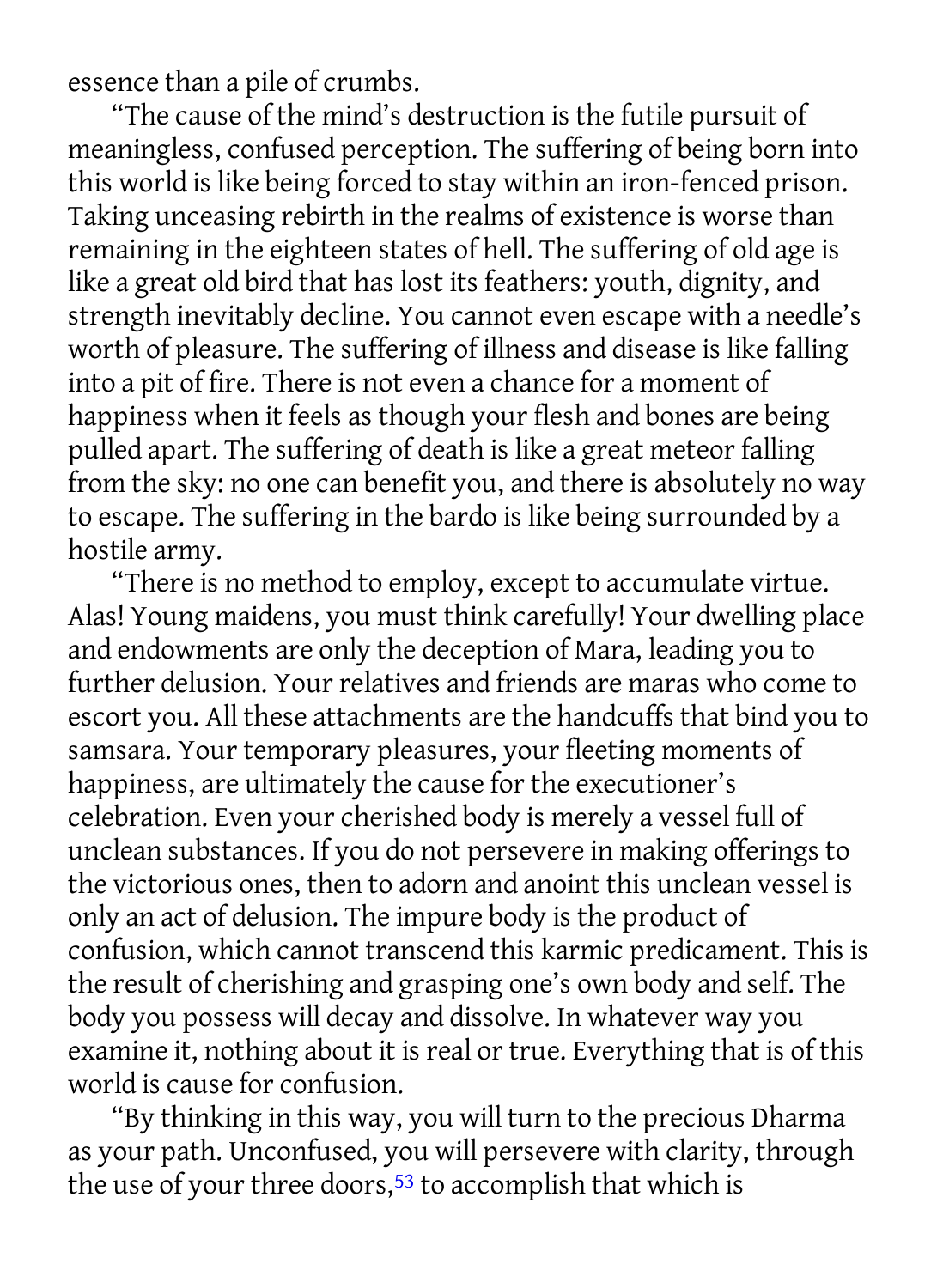wholesome. Young maidens, consider your future life! Then enter this spiritual tradition, which is the path of Mandarava."

After receiving her personal instruction, they all took the bodhisattva vow in order to be liberated. Thereafter, each and every one of them maintained the path of virtue, bringing virtue and goodness to the kingdom. Now on the path of Dharma, they gradually erected a temple, and Mandarava taught them the three baskets of scripture.

#### Samaya

This completes the twentieth chapter of The Lives and Liberation of the Princess of Zahor, Mandarava, called A Precious Garland,

Explaining how she led three hundred maidens of nobility to the path of Dharma.

### 笺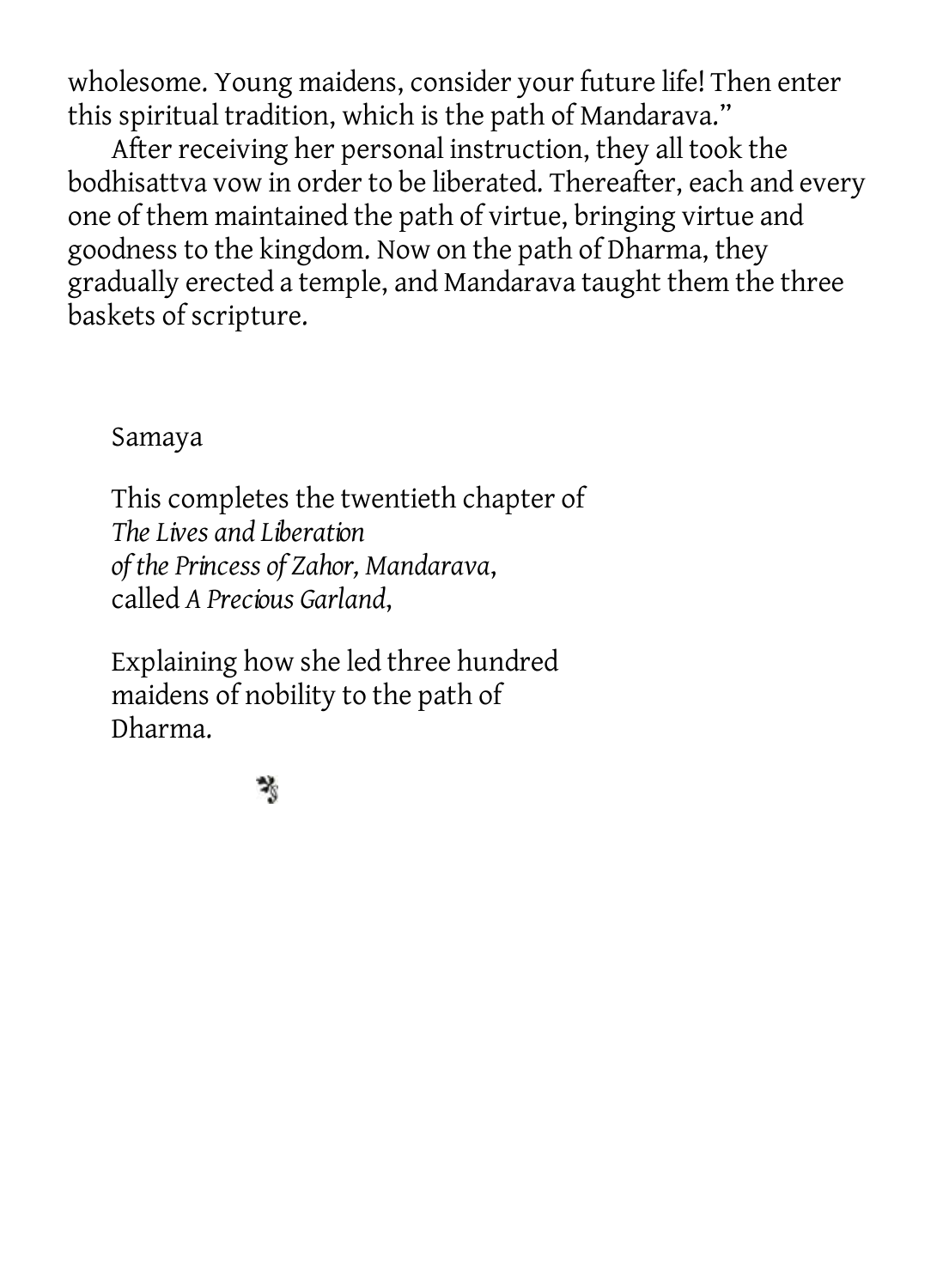[21.](#page-7-1)

### [The Death of Prince Pawode](#page-7-1)

Mandarava, the daughter of the gods, continued to dedicate the sentionly to the welfare of sentient beings and to accomplish andarava, the daughter of the gods, continued to dedicate their benefit according to her enlightened intention. She expressed generosity toward the weak and needy by giving alms and whatever else was required. She never conducted herself inappropriately. Her speech was always pleasing, her conduct always in harmony with whomever she encountered. Her countenance was always peaceful and attentive; she constantly showed loving-kindness toward those whose position was below hers. She looked upon the negative activities of others with compassionate concern. She had unfailing faith and tremendous regard and devotion for her spiritual teachers. In addition, she showed great respect for her parents, the king and queen, and always praised those who accumulated excellent merit and virtue. Even her weakest attributes she utilized to their fullest potential. She was truly impartial in her attitude toward everyone, whether high or low, and always cheerful and mindful in whatever she did. With skillful discernment, she always showed great respect to the venerable and worthy objects of offering, while she herself was nothing less than a treasure of glorious, sublime qualities. She had fully abandoned the mind of attachment and desire, and even if a virtuous quality was small or minor in weight, she would embrace it, praise its value, and rejoice in its accumulation. Her personal conviction and confidence were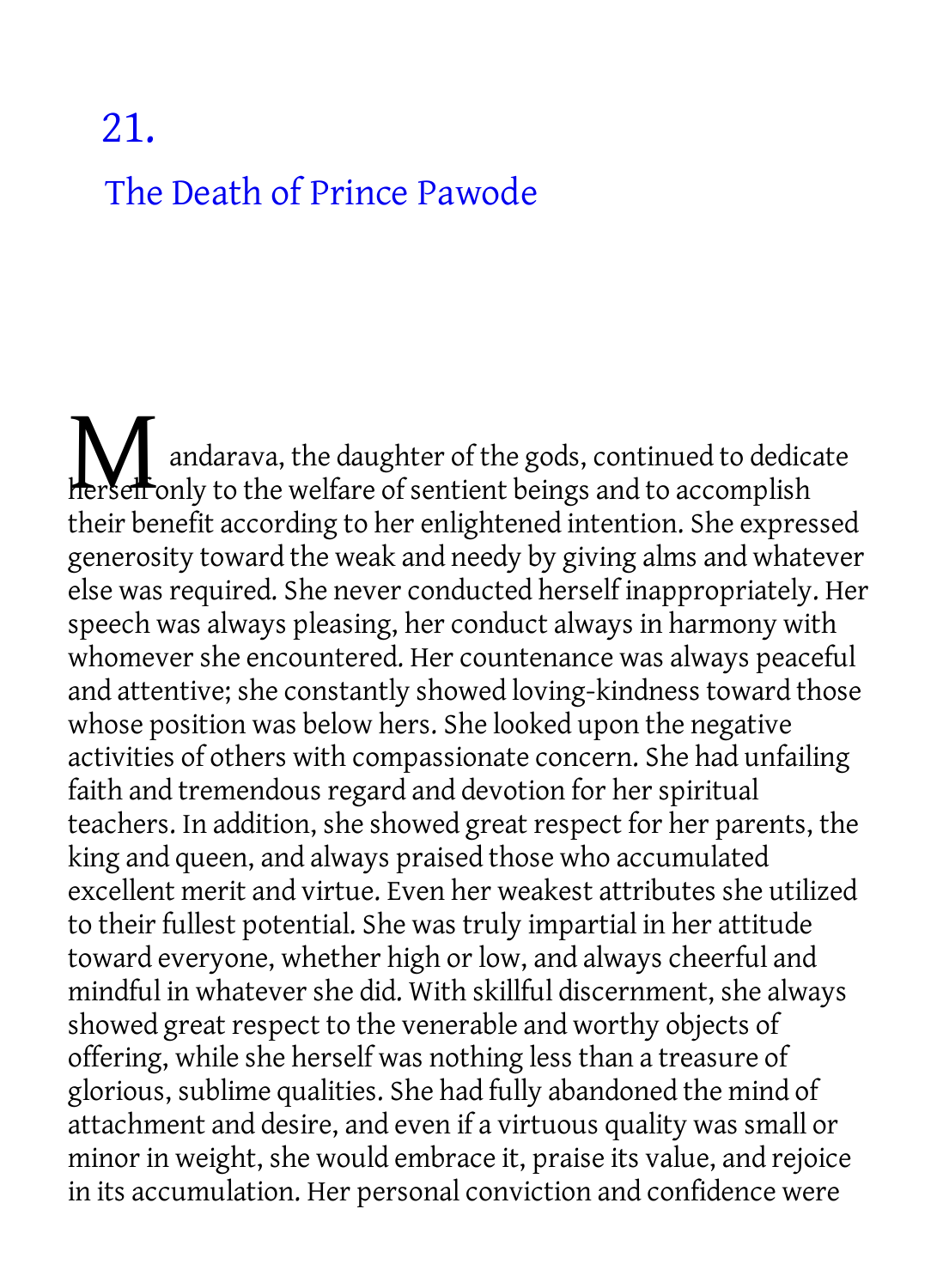unfaltering as well as uncommon. She always pursued the pure path and—depending on her strength and capability—trained upon it. Her enthusiastic effort remained unfailing as she dedicated herself to practice. In this way, her noble qualities became inconceivably sublime. In fact, no one could rival her virtue.

One day she approached her father, the king, requesting him to listen to the words of respect she had to offer. "Kye ma! Astonishingly supreme father of great kindness, your strength and power is equal to that of a chakravartin. The activity of the heirs of the buddhas is the excellent conduct that is praised by all the enlightened ones. Thinking of such virtue, I yearn to engage in the conduct of the holy ones. I will never remain in the mire of samsara. My only wish is to become ordained—to shave my head and wear the robes of the Sangha. By maintaining the discipline of the vows of moral conduct, I intend to enter the door of the ever-turning wheel of Dharma and live within the confines of a monastery."

After hearing these words spoken from her heart, the king still did not give her permission to pursue her true path. Instead, he told her to spend the daytime serving and attending to the needs of her mother. She did as he requested and became a servant in this way. At night she would refrain from sleeping in order to persevere in her Dharma practice.

Then, one day, the only son of the royal family Prince Pawode unexpectedly passed away. The king and queen were devastated and plunged into a state of intense mourning. Overcome with grief, the king touched his head to the corpse of his son, lamenting: "Alas! How unbearable to lose my only son! Before this I was a king of great merit! I possessed great wealth and endowments, and had one son and three daughters. I loved and cherished them all more than my own eyes and heart. The karma of samsara brings such misfortune, such hardship! How could this have happened to me? Now we parents must suffer the most. I feel as though my heart has been ripped out and thrown on the earth. Alas! What shall I do with this body—an empty ribcage with its essence torn out? I feel as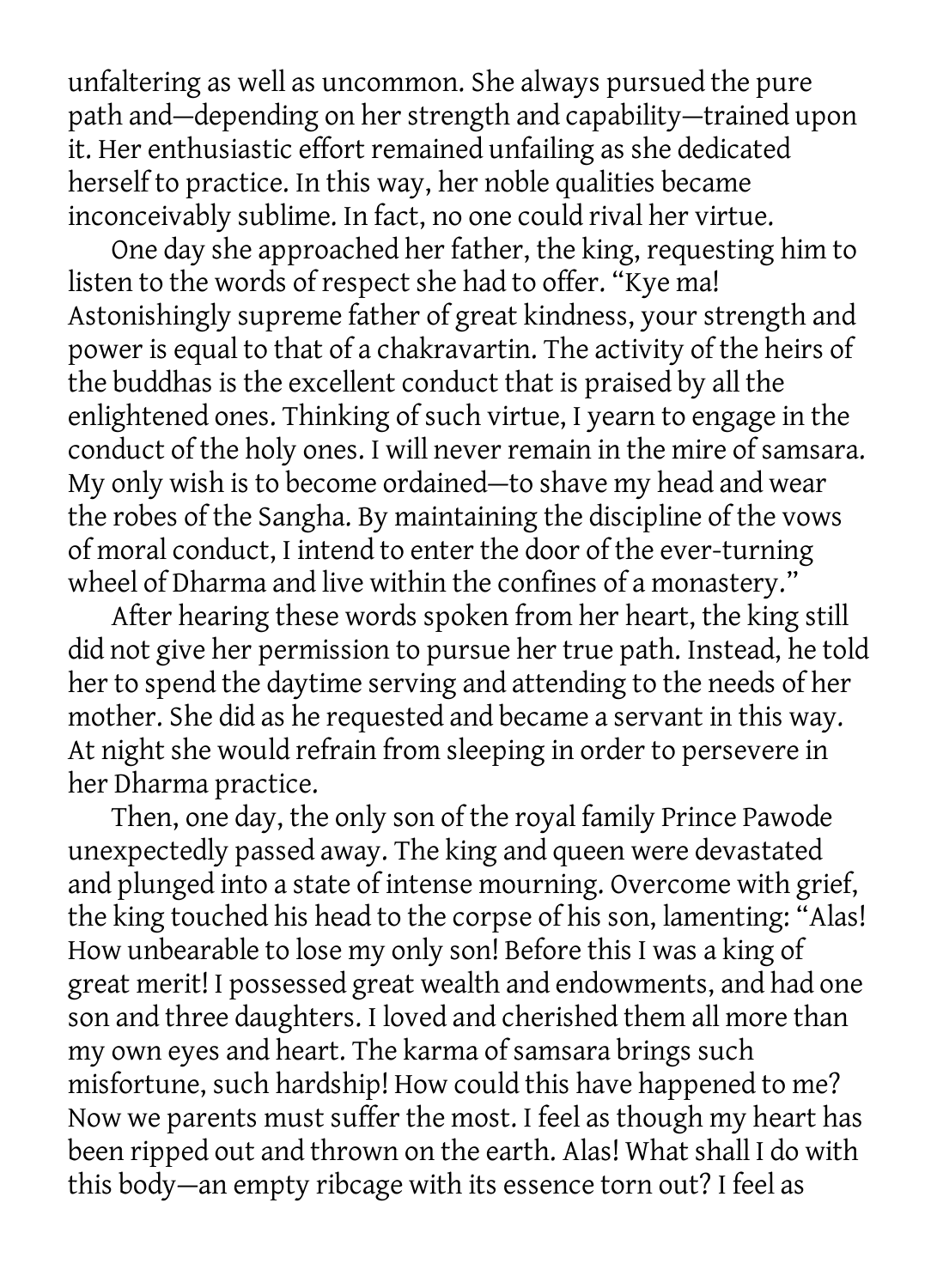though my very eyes have fallen to the ground. With my most essential organs missing, how can I go on? When a sharp sword severs the arms from the body, what is there left to do with the aggregate of form? Without my two legs, how shall I walk? Although this palace has nine tiers and is splendid beyond compare, what is the use of such a dwelling when there is no son inside? All the wealth, endowments, and objects of enjoyment have been gathered but, without a successor, to whom shall I pass all of this? There are many attendants and subjects to rule and sustain but, without a successor, what will become of this country? My son, who was just like my own heart, is lost. What shall this mother and father do now without him? Alas, I am grief-stricken beyond belief!" Having thus lamented, he broke down and wept uncontrollably.

Then the queen cried out in anguish: "Alas! The pain and sorrow I feel is unbearable! It is as though the heart within my chest has been split apart. What could possibly be the cause of such karmic ripening as this? How could our son have become such an object of pity? Is this terrible consequence our karma, or is some other negative force at work here? Our son, like my own eyes, has vanished before me like a rainbow dissolving into space. What am I to think, having been abandoned in such a way? My son—the pure essence of my heart—has left me, his old mother, with an empty, torn-out chest. There is nothing to do but end my own life!" Crying out these words of great pain, she fainted.

Mandarava went to her and revived her by blowing upon her. When she was conscious again, Mandarava asked both the king and queen to listen to what their daughter had to say:

"In this world of ours, nothing is permanent and stable. Eventually, all created things will disintegrate. Even the external vessel itself, the universe, will be destroyed. All beings born in this world must eventually die, and all gatherings must disperse, just as all accumulations must become exhausted. In the end, all youth will decay, and all that is created will be destroyed. Even the vajra body of the Buddha, unable to remain in this world, demonstrated the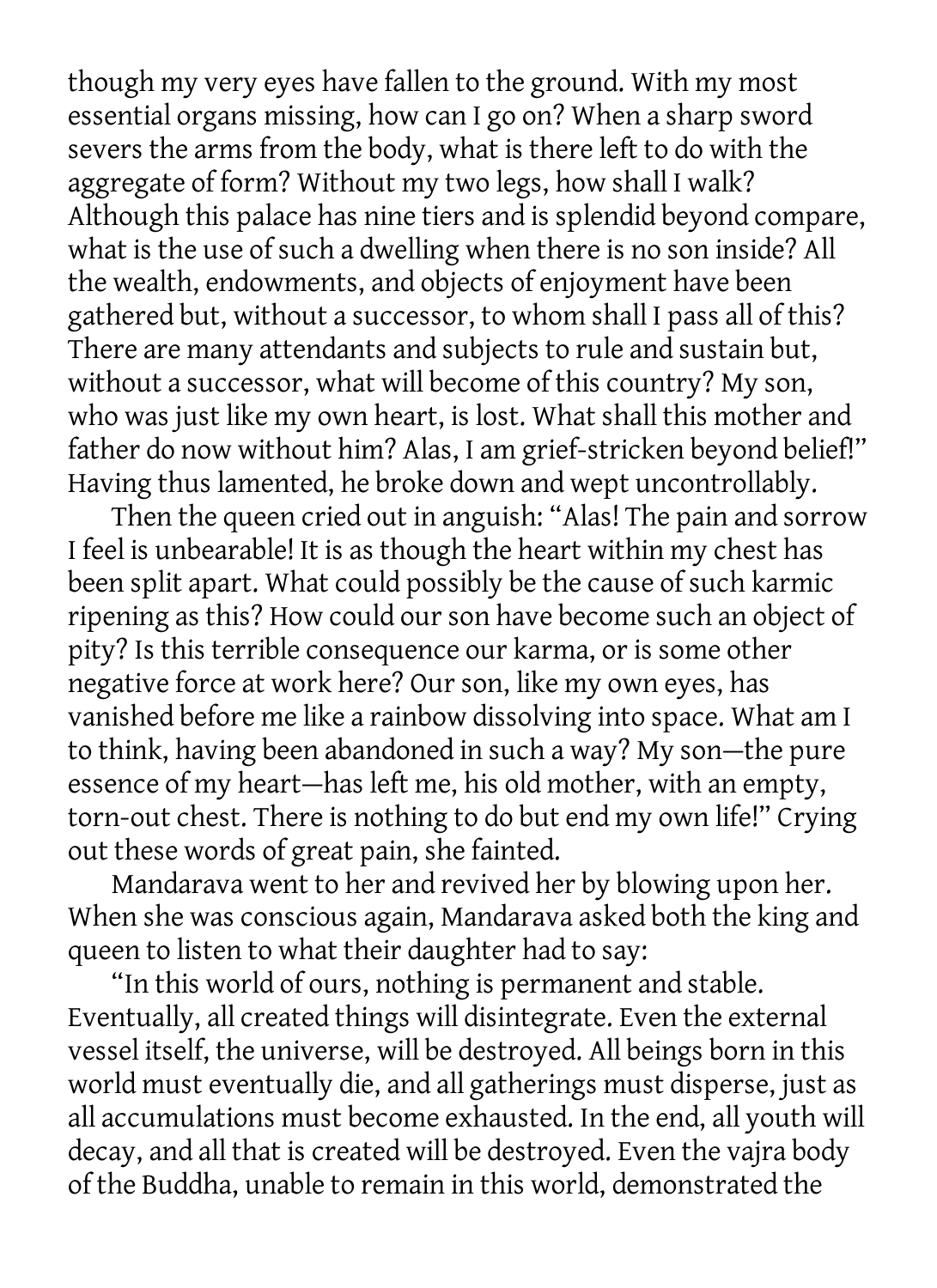need to pass into nirvana.

"No matter how great the merit of the king, when he dies, he dies alone. You must have unfailing confidence in the ripening of karmic causes, since this is the very nature of everything, without exception, and indicates to us the interdependency of all phenomena. Please see that your pain and lament is of no benefit at all. O father and mother, please understand the illusory nature of compounded phenomena! Understand and trust that it is impossible for oneself or another to do anything about a human being's death. Therefore you must transcend the object of your suffering. Please, my parents of great kindness, accept these words of advice offered to you by your daughter."

After hearing this, the king and queen both found some comfort and relief from their torment. They replied that they would do their best to take the meaning of her words to heart.

#### Samaya

This completes the twenty-first chapter of The Lives and Liberation of the Princess of Zahor, Mandarava, called A Precious Garland,

Explaining how Mandarava consoled her father and mother, the king and queen, at the death of their only son, Prince Pawode, and dispelled their suffering through the use of the Dharma.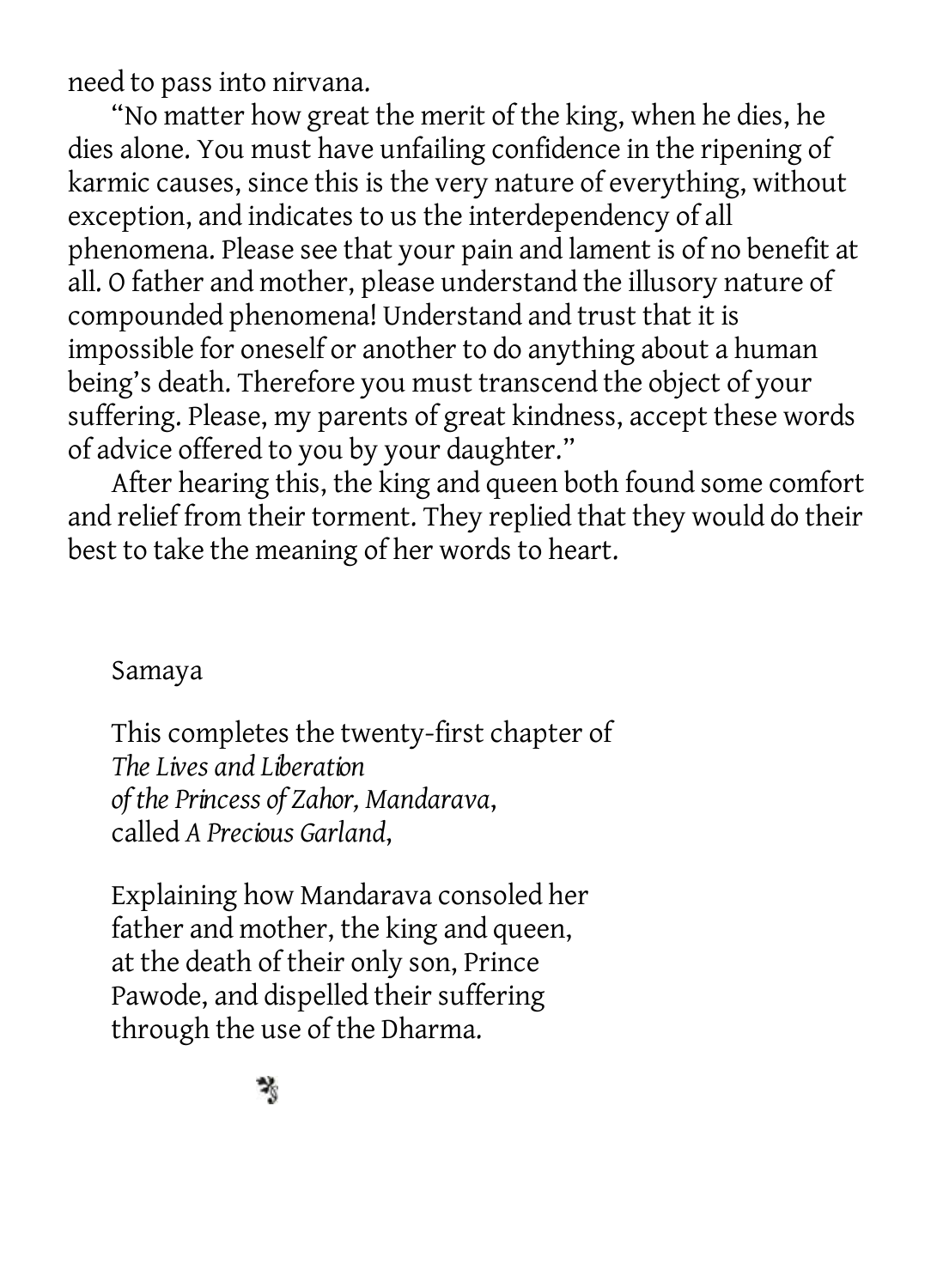# [22.](#page-7-2)

## [Setting Five Hundred Women on the Path to](#page-7-2) **Liberation**

In the year that followed, the kingdom of Zahor fell under has<br>these as the great river swelled to the bursting point, unable to n the year that followed, the kingdom of Zahor fell under hard contain the unceasing torrential monsoons. The river was so swollen that the people could not even travel upon it in boats or cross its bridges. The land became flooded. All the fish were washed ashore. As the flood-water stagnated, it became polluted to the point that even getting enough clean water for a cup of tea was difficult. Salty water inundated the entire land. In addition, the weather patterns became disturbed, such that lightning and hail storms predominated. New diseases gradually arose, and the people suffered from various illnesses.

Frustration and anger intensified, giving way to petty borderland squabbles that erupted into war. King Anga of Bheta and the king of Zahor began warring against each other. Fierce battles ensued. They waged war at the borders of their two countries by hurling bombs and pursuing one another with powerful weapons. The battles became so nasty that they spread forth like fire through every valley and region of the two lands. This, of course, intensified the already existing anger and aggression, and people began to slaughter one another mercilessly.

When rancor between the two countries had escalated to the extreme, the sister of the gods, Mandarava, interceded by speaking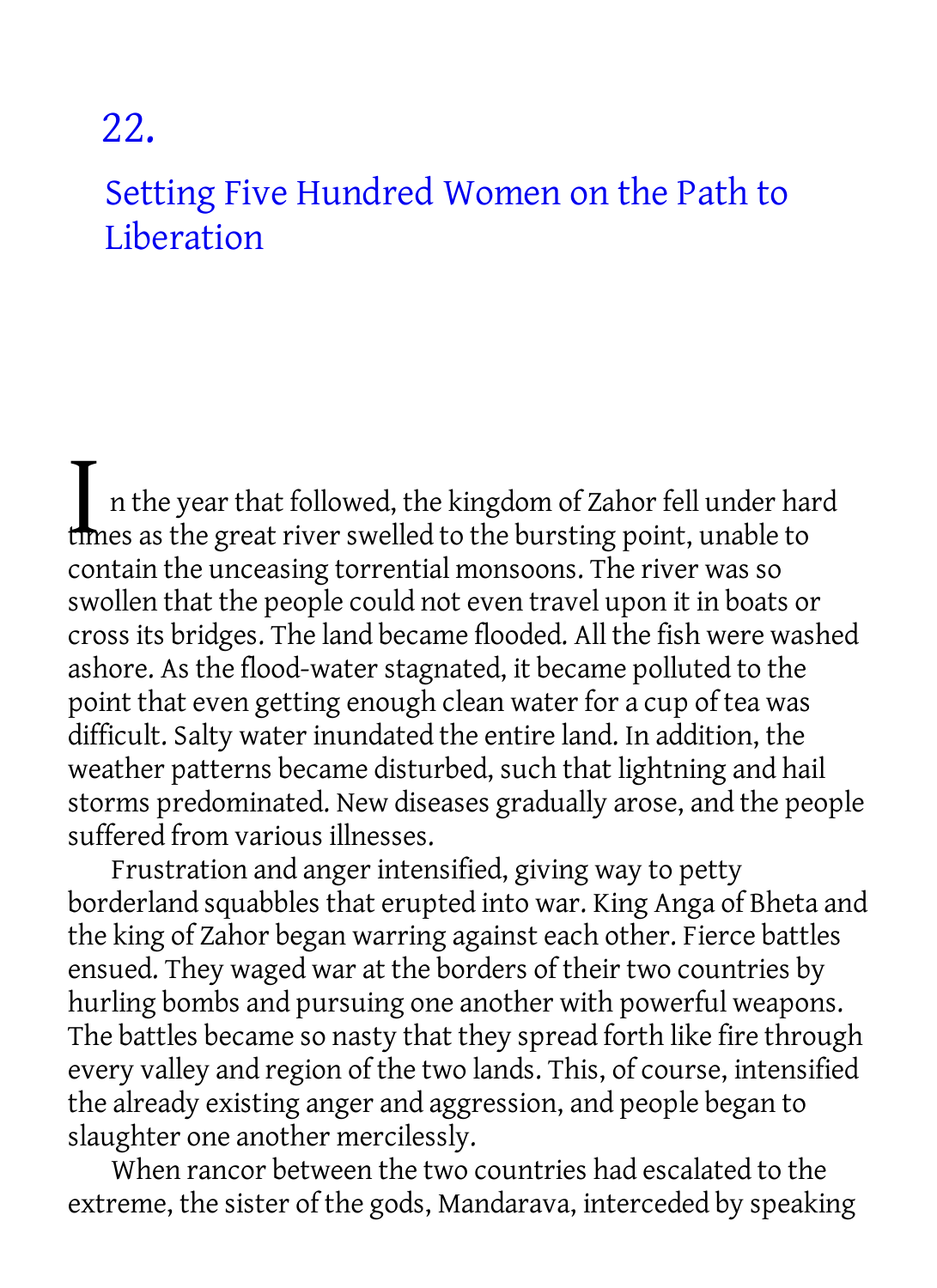to her father the king as follows: "Kye ma! O king of great, expansive wealth and power! You are well skilled in maintaining a government in accordance with the law of the precious Dharma. Therefore I would like to know if the dishonorable activities occurring have been ordered by your command or that of your ministers? Who is responsible for the weighty negative karma being accrued? Who can patiently endure the ripening effect of the karma of taking the lives of others? How completely confused are those who could accrue karma that is heavy beyond compare. Can you not take a moment to see that such karma will ensure your continued circling in the round of birth and death? O king, please consider now a way to reverse this negative karma. As your daughter, I will do whatever you command of me."

Upon hearing her words, the king knew he must employ a method to make peace with the king of Bheta. He decided to compose a letter that Mandarava wrote in golden ink. His messengers delivered it, along with many precious jewels and offerings, to the king. Receiving the letter, the king of Bheta read as follows: "Great king who upholds and maintains all that is fully endowed! The war between Bheta and Zahor is like experiencing the suffering of the lower realms right here in the human realm. May the cooling white light rays of the moon swiftly illuminate the darkness of hatred in these two lands."

When the king of Bheta had read his letter, he instructed his minister Kari and his attendants to deliver a letter that he wrote to the troops on the battlefield. Its contents were as follows: "The king of Zahor, his ministers, and his entire army turn in compassion from this futile battle and celebrate the victory of upholding the precious Dharma. Gather your weapons and return with them to your own countries. Raise the victory banner of the stainless mind of equanimity for one another, and may peace and happiness prevail! This is the command of the king." When this proclamation had been read, good will prevailed among everyone.

Then the king of Bheta read aloud from another golden letter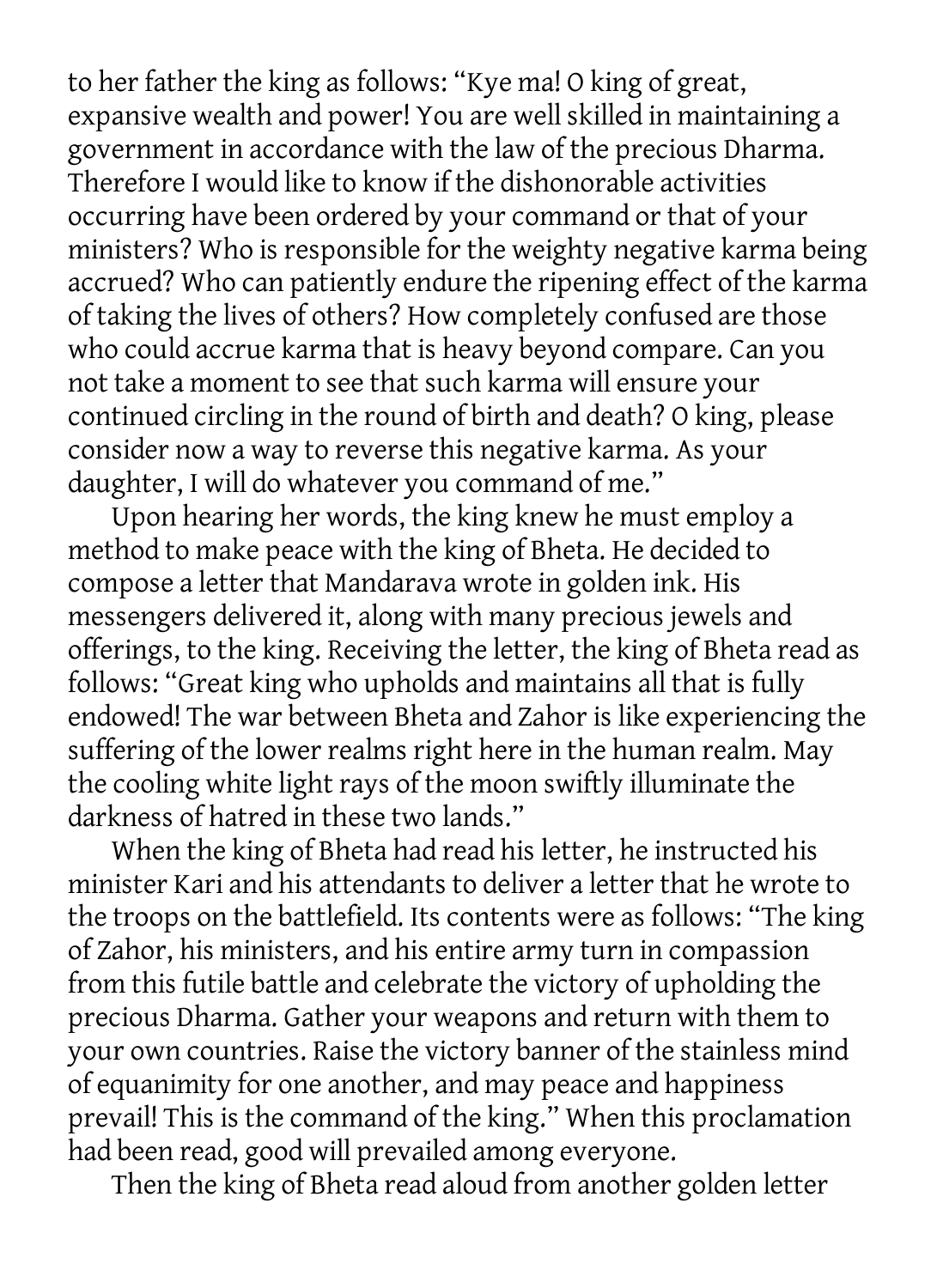that had been sent to him: "Golden, courageous king of Bheta with your ministers, retinue, and assemblies, powerful and wealthy ruler of a great kingdom of subjects! Showing tremendous forbearance, your mind has turned from the thought of war, and the pure, white light rays of your miraculous activities are luminously displayed. By your command, the weapons that could have destroyed your own people have been gathered up, and bliss prevails in all directions!"

Hearing the contents of this letter, everyone agreed, feeling deep respect. The army disarmed, and peace became the law of the land. Gradually the two countries renewed their strength on the path of profound truth, and words of mutual goodwill prevailed.

The sister of the gods, Mandarava, said that the opportunity for true happiness had now arrived. From that time onward, Mandarava was responsible for leading countless beings upon the path of virtue by causing them to turn from taking lives or accumulating any of the ten nonvirtues.[54](#page-271-0)

One day, accompanied by a group of virtuous companions, Mandarava went outside to stroll in a lovely flower garden. Suddenly an intoxicatingly beautiful goddess approached them and asked who they were.

Mandarava responded:

"Kye ma! Daughter of the gods, whose beautiful smile illuminates this garden, who is adorned with splendid jewels that blaze with radiant light! Like a lotus your complexion is rosy and clear. Like the sun and moon, your eyes glance enticingly to and fro. Your breasts are as voluptuous as those of a sixteen-year-old maiden, while the palms of your hands are as soft as the petals of the utpala flower. Your waist is refined and your demeanor seductive. The soles of your feet are pliant and smooth, like lotus petals. Your face is like a stainless, self-originating mandala of the major and minor marks. Now that this astonishing mandala of your enlightened form has actually appeared here before us, please tell us: where have you come from, to which caste do you belong, and who are your parents? Why have you suddenly appeared here?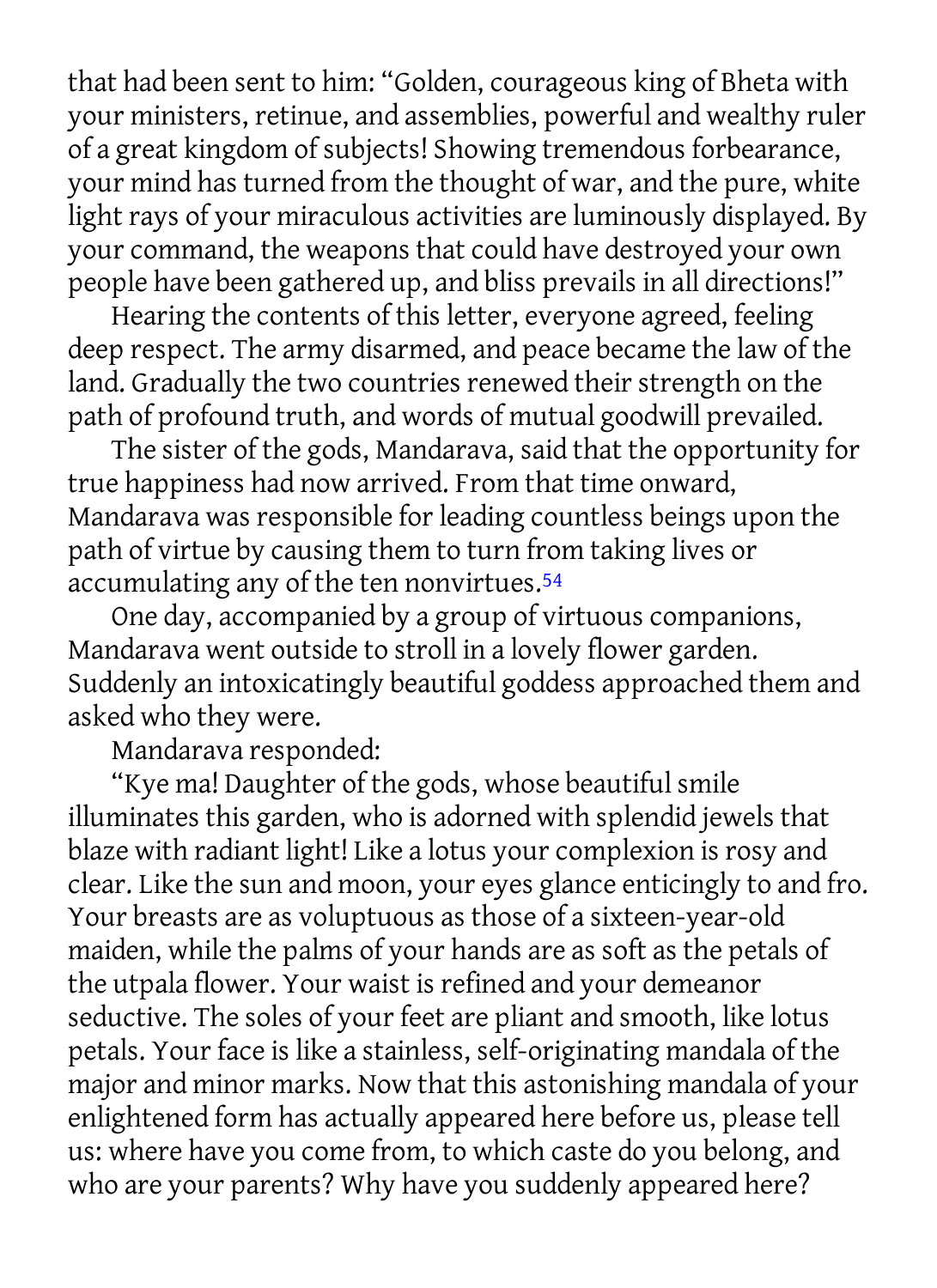Please quench the thirst of our curiosity by causing the great rain shower of your ambrosial speech to descend upon us."

The dakini then responded: "E ma ho! Great Dakini, daughter of the king of Zahor! Mandarava of supreme caste, please listen well. I am without father, having been born from a lotus. My mother is the keeper of bliss, Dhateshvari, of the sphere of truth. I, this girl, am the supreme consort Pandaravasini. As the consort from the Western Paradise of Sukhavati, I am naturally a dakini of the lotus family. My family is of the class of the primordial wisdom of discriminating awareness. I have come here to give you some pith instructions and to reveal to you a chapter of the prophecy about your life. I am a dakini emanating from the same ground as yourself. In the nature of ultimate truth there are no characteristics of coming and going."

Mandarava then made prostrations to her and, in a melody of devotional respect, offered the following supplication: "E ma ho! Primordial wisdom dakini, please pay heed to me. I have been born from an earthly womb. I possess a remarkable storehouse of excellent common and primordial wisdom merit. My caste is that of the royal family of Zahor. I was born in the country of Bengal in female form. Powerless, I am a lowly creature, led along in the realm of samsaric activity. Having fallen under the power of the confusion of deluded perceptions, I must continue empty-handed on this meaningless journey, acquiring the fully ripened results of the three poisons.[55](#page-271-1) O primordial wisdom dakini, please hold me fast with your loving-kindness and compassion! Grant refuge to me, Mandarava, who is otherwise without protection! Bestow upon me the revelation contained in your enlightened speech. Protect me from falling onto the treacherous path of wrong views. Swiftly lead me across this ocean of samsara. Never allow me to fall into the hands of the executioner of deluded perceptions. You, goddess, are a true follower of the conquerors and their heirs. I have no source of refuge and protection other than you. Please turn the mind of Mandarava to the pure path of Dharma. Clarify all outer, inner, and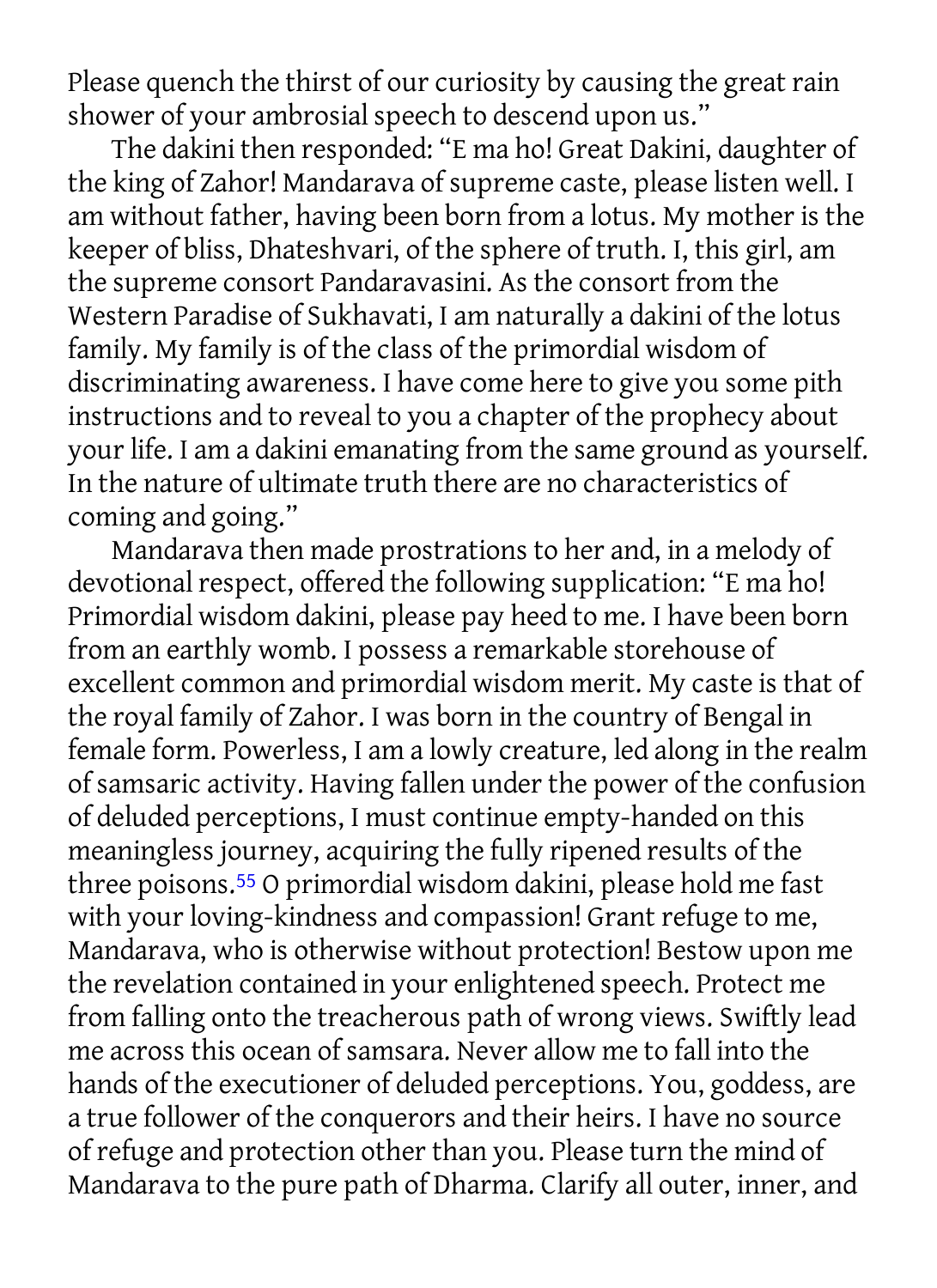secret obstacles. Revered mother, hold me constantly with your precious, pure compassion." All the maidens in Mandarava's company requested to be included in this supplication prayer.

Then the melodious sound of the dakini's speech could be heard: "Kye ma ho! Woman of great fortune among human beings, Mandarava, I shall give you the blessing of my three avenues of body, speech, and mind so that your mind can persevere in the practice of pure Dharma. The king will search the four principal and eight cardinal directions to find a suitable man for you to wed. But you must realize that if you consider only the wishes of your father and mother, this will merely bring you the karma to remain in samsara. You must wear the armor of patience. Although your parents are forcing you to wed, you must always be aware of the law of cause and result. All you maidens gathered here as harmonious companions must enter and travel upon the path of the truth, which leads to certain liberation. The great primordial wisdom manifestation of the second Buddha is the spiritual teacher to whom you must listen and follow by the force of previous aspirations. When the disturbing, restless wind of distorted thoughts and negative karma blows, pray single-pointedly with faith and devotion to the enlightened form of the buddhas. Demonic obstacles will be instantly reversed in their place. Obtaining the empowerment of immortality and achieving liberation from the fear of birth and death, you will make excellent, enlightened connections in seven great continents. You will obtain all the noble enlightened qualities of the buddhas. With the exhaustion of your karma, which propels you, you will be led to the realm of the nirmanakaya. Ultimately, you will mingle indivisibly in the space of the great mother."

Having spoken, the goddess dissolved into space. Mandarava thought to herself how very fortunate she was to have the great merit to have directly met with such a dakini. She knew that her aggregates and elements had been purified such that she had the great merit to receive such pointing-out instructions. She realized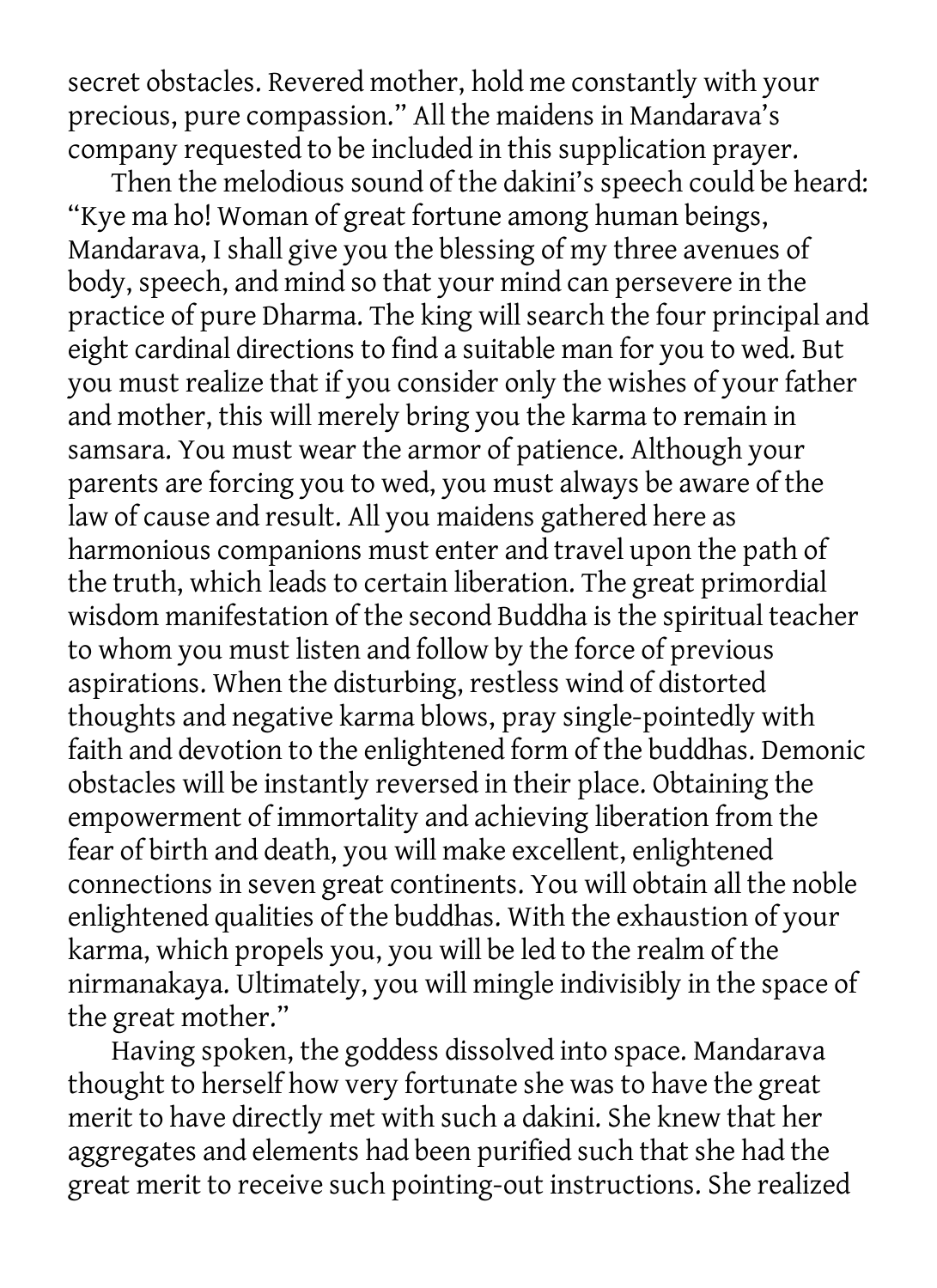that Mara, the obstacle of deluded perceptions, was the real executioner. She vowed that if this deceiver ever came to seduce her, she would never fall prey to it. She felt as though she had encountered the actual Buddha, and she committed herself to accomplishing enlightenment in that very lifetime.

Then she taught the Dharma to the group of women who were gathered there: "Kye! Friends of mine, please listen attentively! The chances of knowing true happiness in this world are extremely rare. The enjoyments of samsara are like honey to the honeybee: because of attachment and compulsive attraction to the honey, the bee may eventually lose its life. When thoughtlessly utilized, the objects of desire in samsara, an ocean of poisons, are the cause for one's own failure and unhappiness. Like an undiscerning child, one's body is literally destroyed in the depth of the fire pit of negative karmic accumulations. Those who are foolish will enter this pit and fall into its depths, from which liberation cannot occur. In this ocean of samsaric enjoyments that cannot bring satisfaction, one is constantly distracted by the powerful, turbulent waves of negative accumulations. The activities of samsara are like being lost in a great forest of sharp razors: if one moves without looking, one's body is instantly destroyed! Within the iron-fenced enclosure of samsara, one is heartlessly encouraged to continue fooling oneself. In samsara, an unceasing wheel of various weapons, one is constantly suppressed in a state of lethargy where time is wasted and one's true purpose is never accomplished!

"When you are directly pursuing this karmic condition, you are like a blind person who wishes his sight organs would function. What purpose, however, does this desire serve when it cannot come to pass? Rather, you must consider what methods will allow you to persevere in the pursuit of your goals and to achieve freedom from this predicament. Do not expose this dakini's prophecies to others. Recognize that if you do speak of them, unfortunate consequences will arise, due to the breaking of the dakini's command. Do not befriend mindless companions, and instead strive only to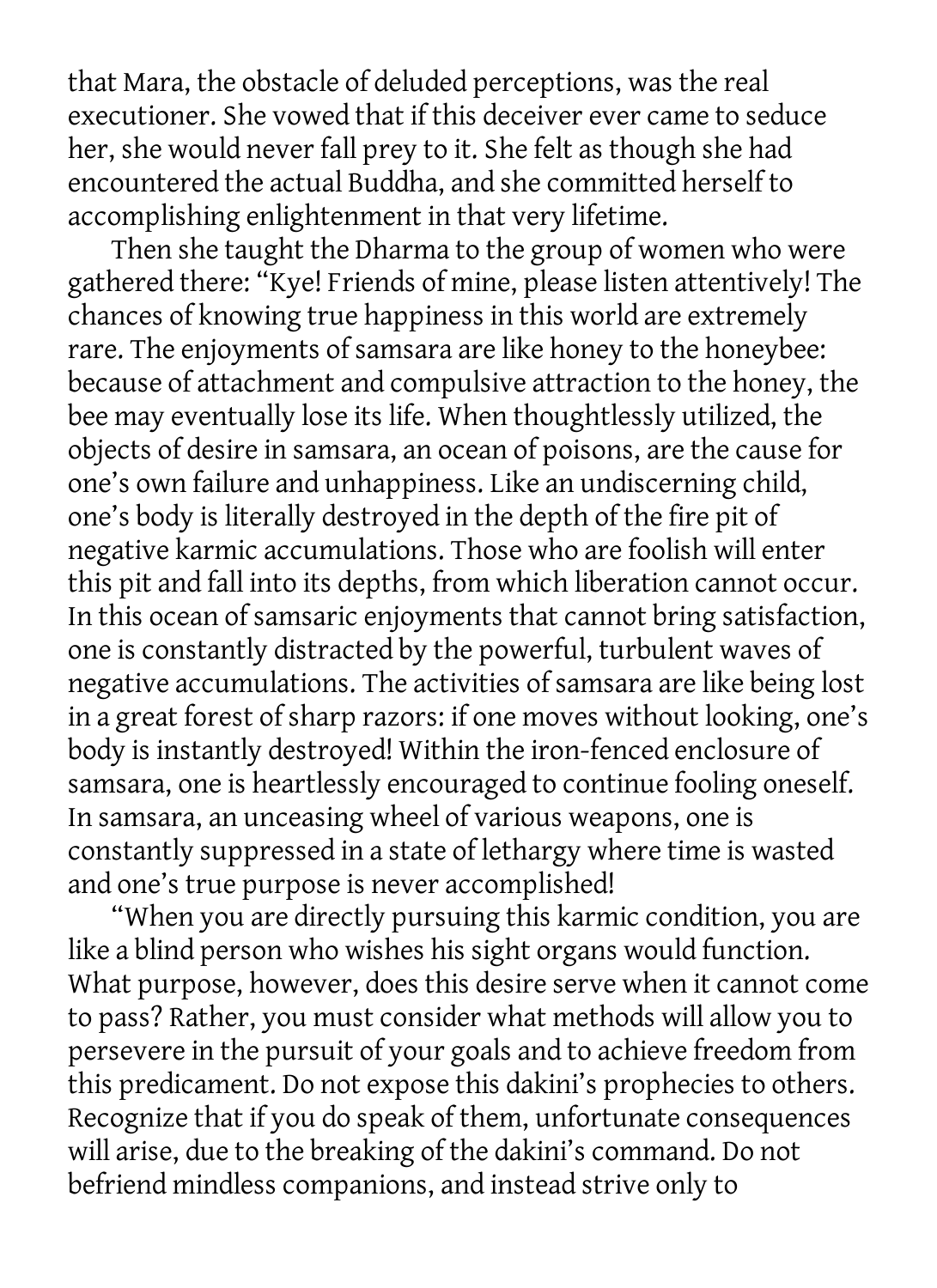accomplish the Dharma. O friends of mine, in the end you will obtain final absolute bliss!"

Thus she advised them, and all the young women rejoiced. They committed themselves to the path of Dharma, and they went off to accomplish their goal.

### Samaya

This completes the twenty-second chapter of The Lives and Liberation of the Princess of Zahor, Mandarava, called A Precious Garland,

Explaining how Mandarava interceded to end a war and established five hundred fortunate women on the path to liberation.

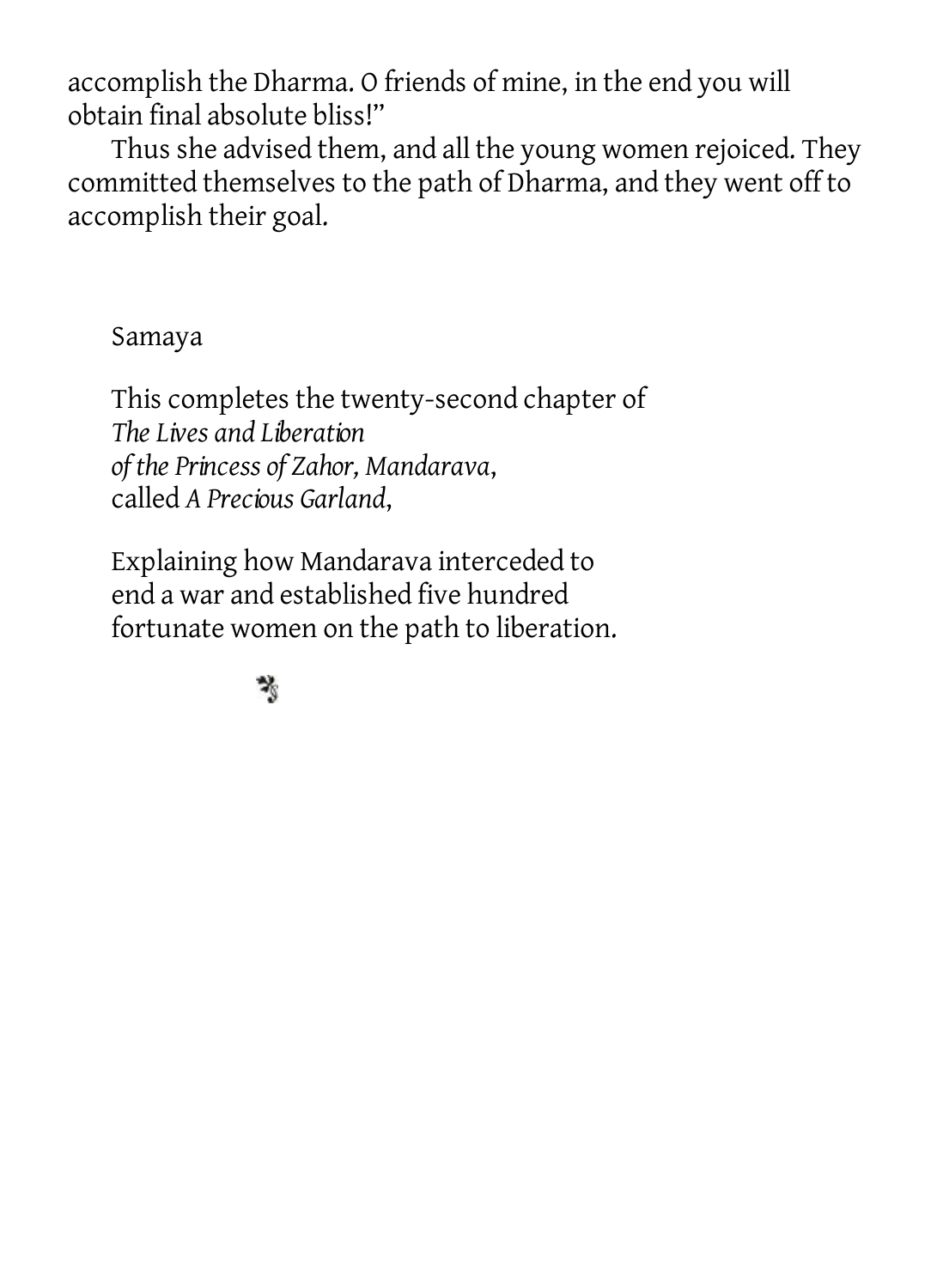[23.](#page-7-0)

# [The Sacred Flesh of a Bodhisattva](#page-7-0)

 $\prod_{\text{four d}}$ rom then on, the fame of Princess Mandarava spread in the four directions and throughout all the surrounding kingdoms. Everyone regarded her with admiration, and their expectations were high. One day King Viharadhara said to the queen: "Kye! This amazingly supreme daughter of ours shows great loving-kindness toward her parents. With her excellent qualities, character, and beauty, merely to gaze upon her is not enough. The kingdoms of the ten directions all want her for their queen. If we give her to one, we will incur the wrath of another. If we give her away, it will bring obstacles to her Dharma practice. No matter which way we turn, there is a conflict. Perhaps it would be most appropriate if our daughter took the vows of ordination."

After listening carefully, the queen spoke her mind. "Kye! O great King, son of the gods, I think that is an excellent idea. Our daughter is interested in nothing but Dharma. With loving thoughts and the kindness of her heart, she considers only how she can help lead all beings to the path of Dharma and the state of liberation. I myself have already promised to follow her advice. It is better to keep her close to us, no matter what!"

Both king and queen decided that no matter what the offer, they would not send her away into the hands of another. No matter how they examined her, she was only interested in the Dharma. The king decided to appease the kings of the many directions by giving them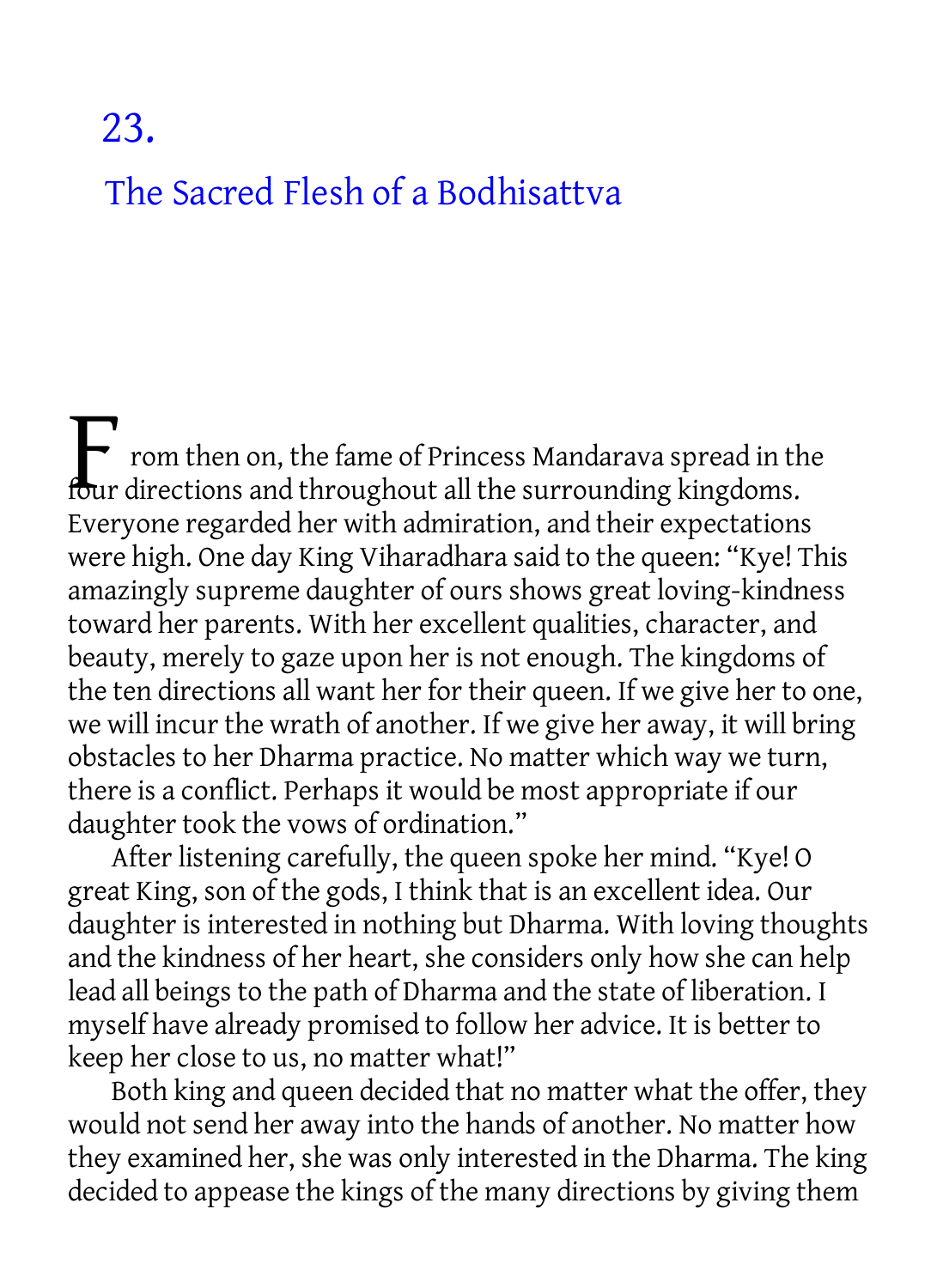much wealth, for once they were satisfied, Mandarava would enjoy more personal freedom. In this way, even if Mandarava did not take vows of ordination, she could continue to pursue her Dharma practice and no one would blame them. The king and queen felt that if they also were to accomplish the Dharma—difficult as it was for them—others would, in time, follow their example. Their decision was final, and things settled down for some time.

One day, as the king was about to partake of his meal, he discovered that no meat had been offered to him. It was hard to catch fish in the great river, and meat was not available in the marketplace. So the queen sent Mandarava out in search of some meat for her father. Mandarava searched unsuccessfully throughout the village. While returning home empty-handed, she came across a human corpse, pale and swollen, on the top of a hill. She cut the limbs off this corpse and brought them home with her. She told the queen that she had found some meat, and the queen was quite delighted.

The queen carefully prepared the meat, skimming the broth so that it became clear and rich. Adding some tenderizing herbs, she then presented it as an offering to the king. The king partook of the meat and broth, and his body became so light and blissful that he spontaneously levitated. Alarmed, he called out to the queen to come at once. When she arrived before him, the king suddenly became so angry that he seized her, and, holding a sharp knife, threatened to stab her. The queen was terrified. In his rage, the king said: "Where did you get this meat you just fed me? Answer truthfully. Did you try to poison me or just do something horrible? Answer me! My body has become lighter than ever before! If you do not tell me the truth, I will cast you out among the servants!"

The queen replied, "These pieces of meat were brought back from town by our daughter, whom I had sent out for that purpose. I have no idea where she got it, so you will have to ask her." The king commanded the servants to bring Mandarava to him immediately. When she arrived, he accused her of giving him meat that was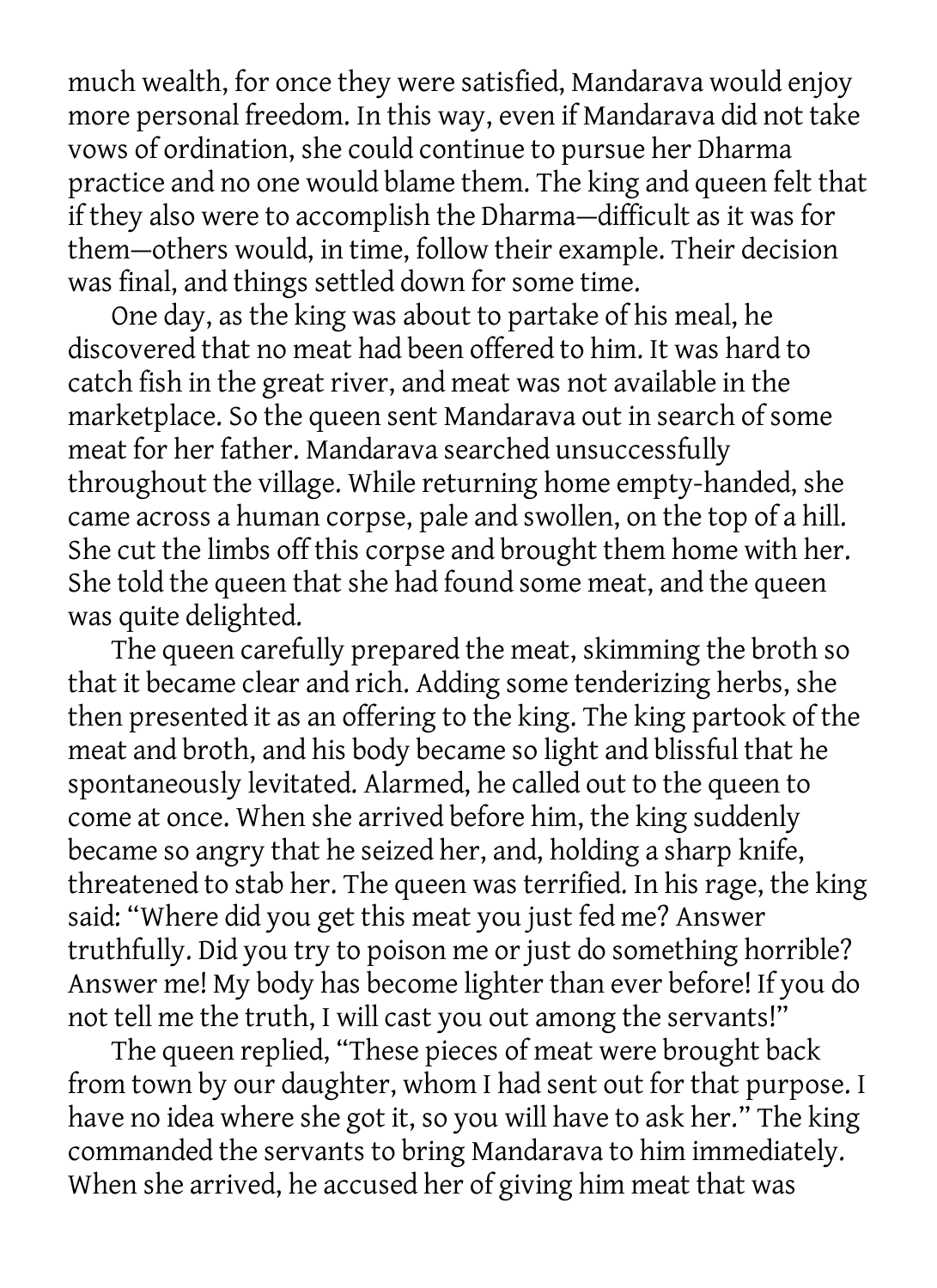either poisoned or impure, since his body felt so unusually strange. Yelling at her, he insisted that she tell him the truth. He grabbed her by the neck, threw her down, and waved his knife in her face.

Petrified, Mandarava replied that the meat was not poisoned. Her mother had sent her to town to get some, and on her way home, after she had failed to find any meat or fish for sale in the marketplace, she came across a pale and swollen human corpse that had been out in the rain. She took just enough from the limbs of the body and gave it, together with some tenderizing herbs, to the queen to cook. Suddenly she burst into tears, saying that she had harmed her father and lamenting that her actions had truly spoiled everything.

At that moment, the king knew that this was the flesh of a sage successively reincarnated seven times. He commanded that the rest of the corpse be brought to him immediately. Mandarava went there in an instant. Quickly wrapping the remains of the corpse in her silken garments, she set off for the palace. On the way, she was confronted by several of the villagers, who recognized her and inquired as to her reason for journeying outside of the palace. She replied that she had been out shopping for food.

Mandarava offered all the remains of the corpse to her father the king, and he was amazed that his remarkable daughter had truly made no mistake. There was no doubt that this was indeed the flesh of a sage of seven successive rebirths. Then, in accordance with the king's instructions, Mandarava dried the flesh and all the body parts, purifying them with incense and the like. The precious substance was then placed within a jeweled vessel, where it was kept and honored with great reverence.

Samaya

This completes the twenty-third chapter of The Lives and Liberation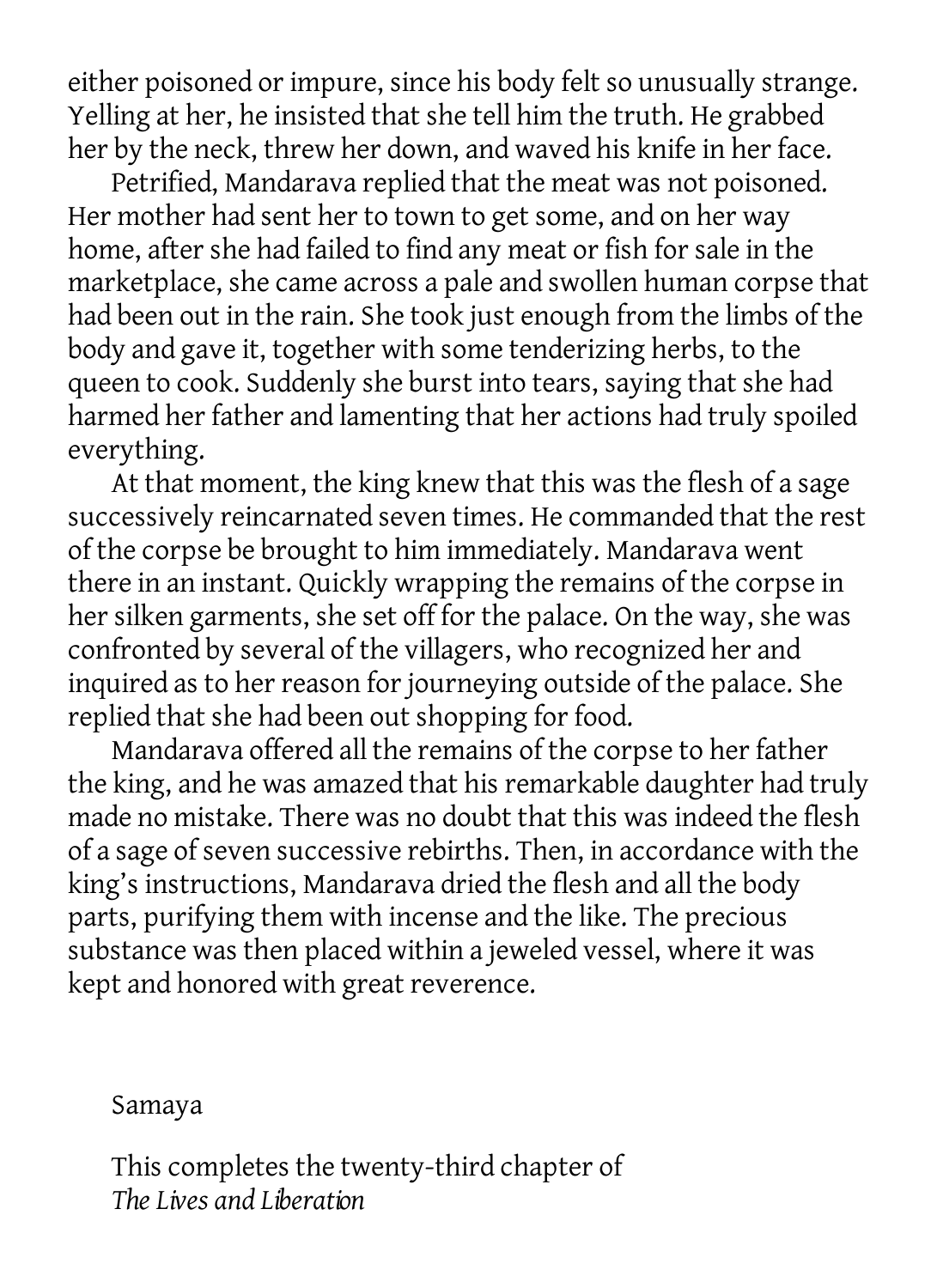of the Princess of Zahor, Mandarava, called A Precious Garland,

Explaining how she discovered the sacred flesh of a bodhisattva, seven times successively reincarnated, and how, through her efforts, this sacred substance became a basis for offering and devotion.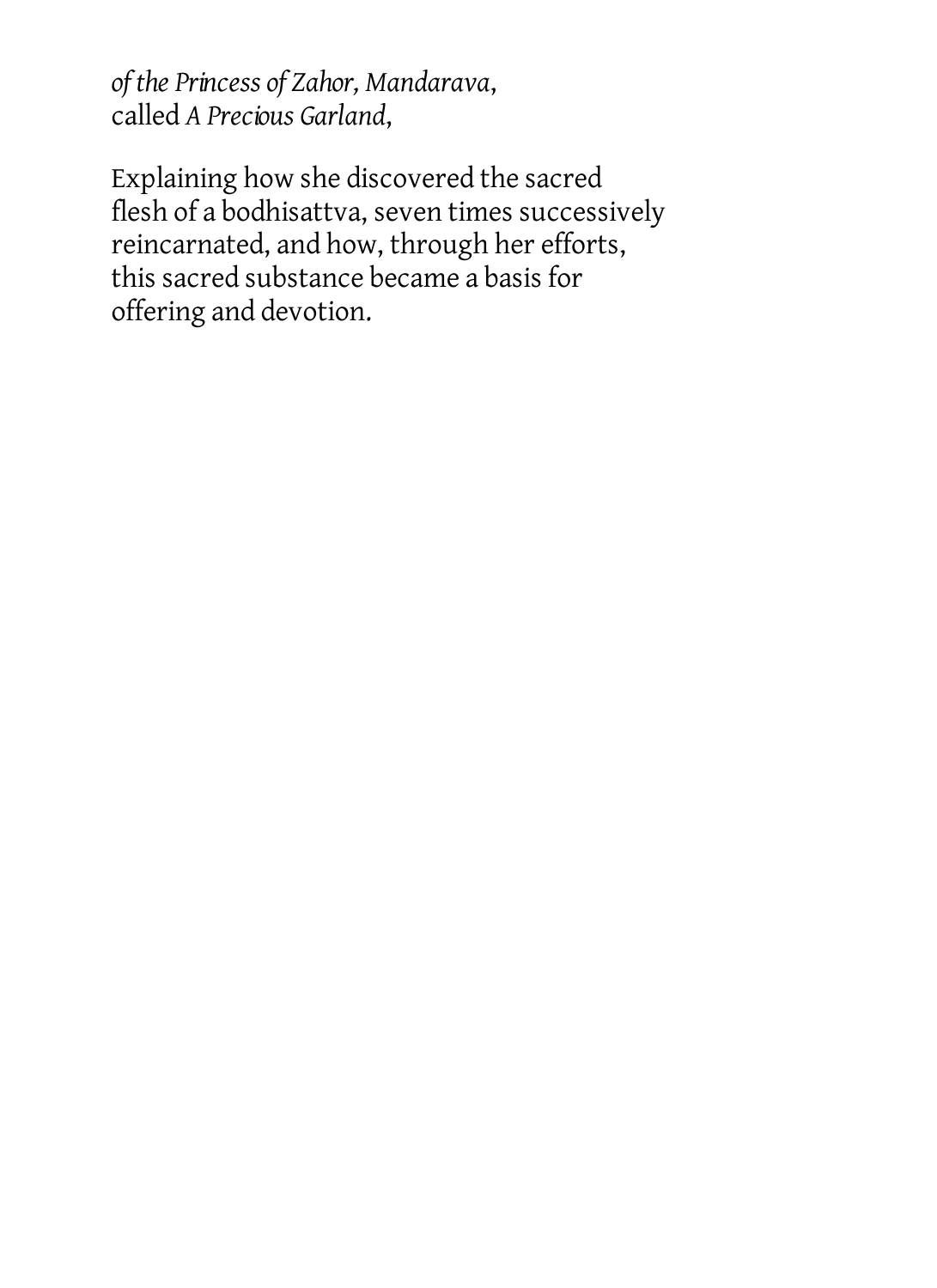[24.](#page-7-1)

## [A Vision of Vajrasattva](#page-7-1)

I I nwilling to wait any longer, kings and ministers from<br>surrounding countries gathered in force, attempting to win nwilling to wait any longer, kings and ministers from all the Princess Mandarava as their own queen. The arriving kings were: King Bhitota of Oddiyana; King Trigna Trighata of Kashmir; King Shanka Kotali of Bheta; the King Dharmavata of Murum; King Singha Sutitra of Charje; King Indradam of Kuluta; King Sukhahi of Yangpachen; King Hasabid of Mangadha; King Udughi of Shambhala; King Gagana of Togar; King Mudra Bhudani of Ngatug; King Dhahimune of Sinpo; King Sartasumtibha of Nepal; King Bhatato of Shang Shung; King Thalihangti of Persia; King Trushangden of Gesar; King Mokyau Ching of China; King Dharmakosala of India; King Shangtsen Mayi of Tibet, and others.

Each king arrived accompanied by his chief ministers and their assemblies. Bearing riches and delicacies, they congregated in the country of Zahor. Each was bedecked in the costume of his native country, their displays magnificent as they filled the country with their numbers and presence. Each envoy respectfully inquired about Princess Mandarava and presented the king of Zahor with a letter written in gold, asking for his daughter. They were so anxious to receive her that the riches they presented were glorious beyond compare.

The king, queen, and ministers of Zahor convened to discuss the sublime nature of Princess Mandarava. In spiritual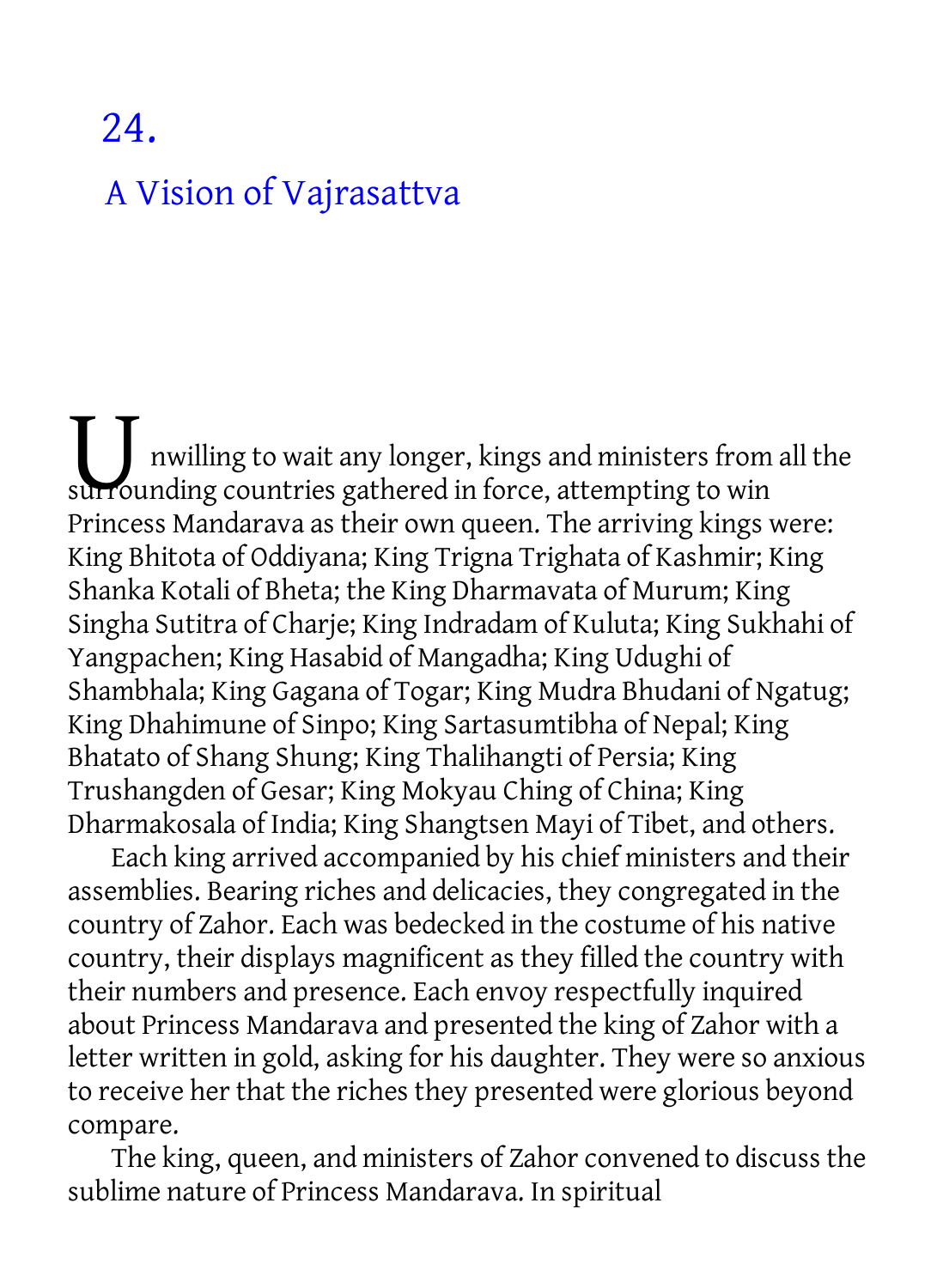accomplishment, no one could surpass her qualities. She was a supreme ornament among ordinary women of the world. Though young and beautiful, she was unrivaled in skill and power and extremely knowledgeable. At her birth, astonishing signs had occurred that were utterly inexpressible: no one of ordinary birth could compare to her. She had great respect for her parents, always honoring their word above all others. She had the beauty and excellent rebirth of a dakini. The fame of her nobility had already encompassed the ten directions. Even the blind and crippled inquired about the well-being of this princess. So great was her past virtue that her present virtue was stainless. So cherished was she by her father, the king, that the thought of sending her away to another would be his greatest defeat. So precious was she to her mother, the queen, that losing her would be comparable to the loss of her own eyes or heart. Yet so many kings from so many kingdoms had gathered here at one time. To give her to one would only infuriate the others. To appease them by promising them another young maiden would be difficult indeed. Knowing that whatever he did would be a source of conflict, the king fell into a deep depression. On three occasions he met with the emissaries to discuss this dilemma; finally, he requested them to express their own opinions.

Then the queen spoke: "O great king of ours! Sometimes putting thoughts into words does not help to resolve such a problem. Nor does it always bring us to a proper decision. Too much contemplation of such a quandary can bring us to a deeper state of confusion and turmoil. Do you agree that it is not useful to be too forceful or to push too hard? Let us withdraw from this excessive talk, conceptualizing, and visual contact. You will not be able to decide under such circumstances. O king, remove yourself from this problem. Do not acquire more debts than can be repaid. Do not accept gifts from other kingdoms just to appease them. If you enforce strict rules, all your problems will be solved. If you treat all the emissaries equally and with respect, they will eventually be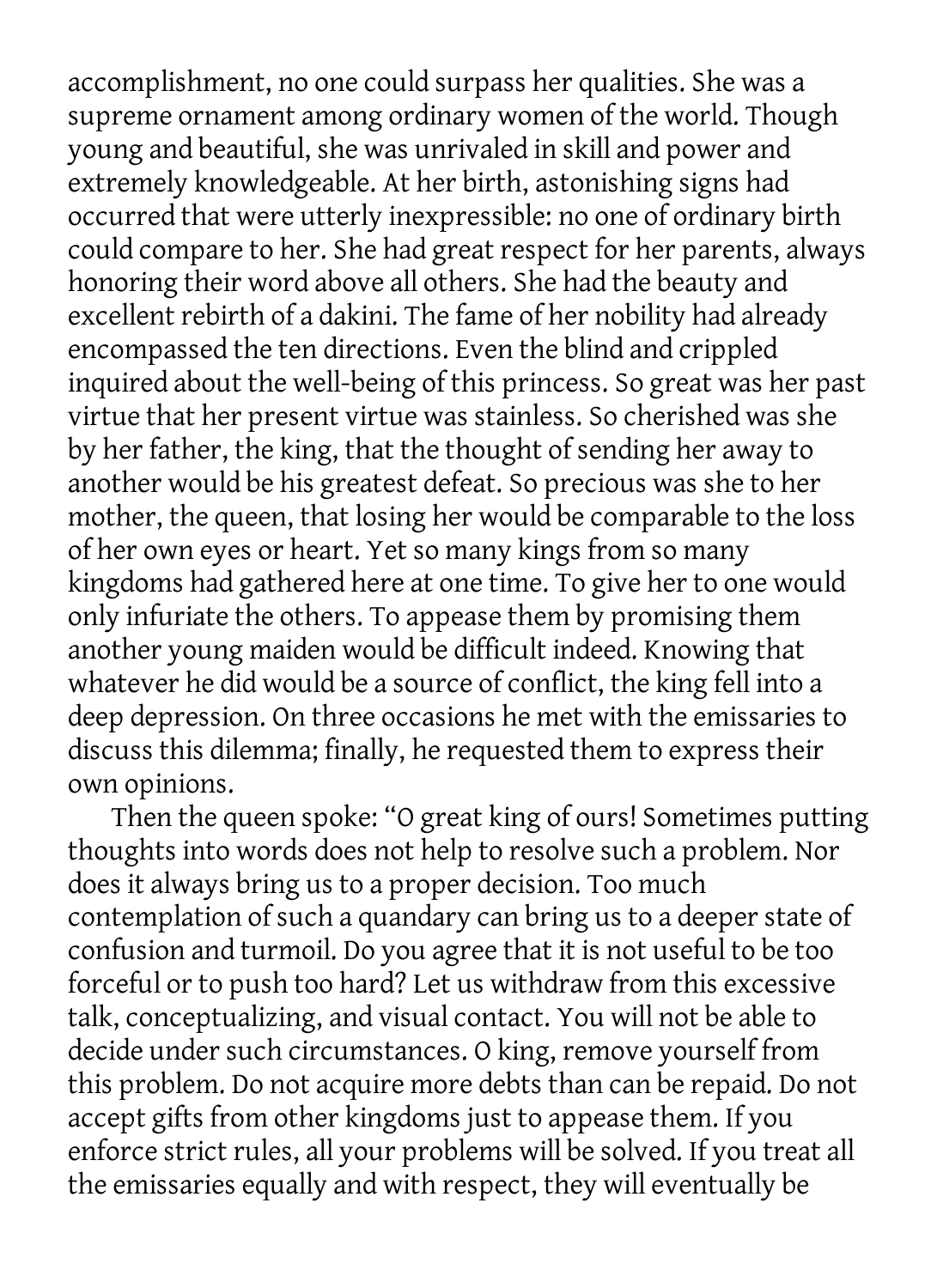satisfied. Do not make many promises that are difficult to keep, or hardship will befall you. Let us ask our excellent daughter of exalted birth what she prefers to do. If she chooses samsara, let us allow her to go where she pleases. If she chooses the Dharma, she will be on the path of Dharma as a queen. Perhaps it is wise to consult the deities or a diviner as well. Whatever the holy sages advise, we should act accordingly."

After she spoke, the minister Trignadzin said, "What do you propose to do about these other countries? You should compare each of their proposals and offer her to the most suitable candidate."

Then the minister of Oddiyana declared: "I have come here by the command of my king. Much wealth has been gathered to acquire the daughter of the gods. Many letters have already been submitted, stating the amount each king is willing to offer. Now the king and his ministers must decide what to do. If your decision is decisive, it will be respected accordingly. If you deceive us with too much discussion, I will not believe your words. The king and ministers of Zahor are advised to remain open and attentive."

Then the minister from China took his turn: "Too many words get carried away by the wind. Regardless of what is said, the noble qualities of the king are inexpressible. It is difficult to make such a decision whether to give the princess Mandarava to one and not to another. In my opinion, O Queen, it is up to you to ask the king of Zahor to make a firm decision and to accept whatever that may be."

Then the minister of Bheta, named Karshita, said, "Although the king of Zahor has profound knowledge about the Dharma of virtue and nonvirtue, when it comes to secular matters our kingdom can defeat his political system. Mandarava's path is clearly that of Dharma."

Then Palasiddhi, the minister representing the king of Gesar, said, "In my opinion, the princess of Zahor, Mandarava, does have some political interests, but no amount of jewels or riches could possibly measure her worth. The king of Zahor is deceptive in his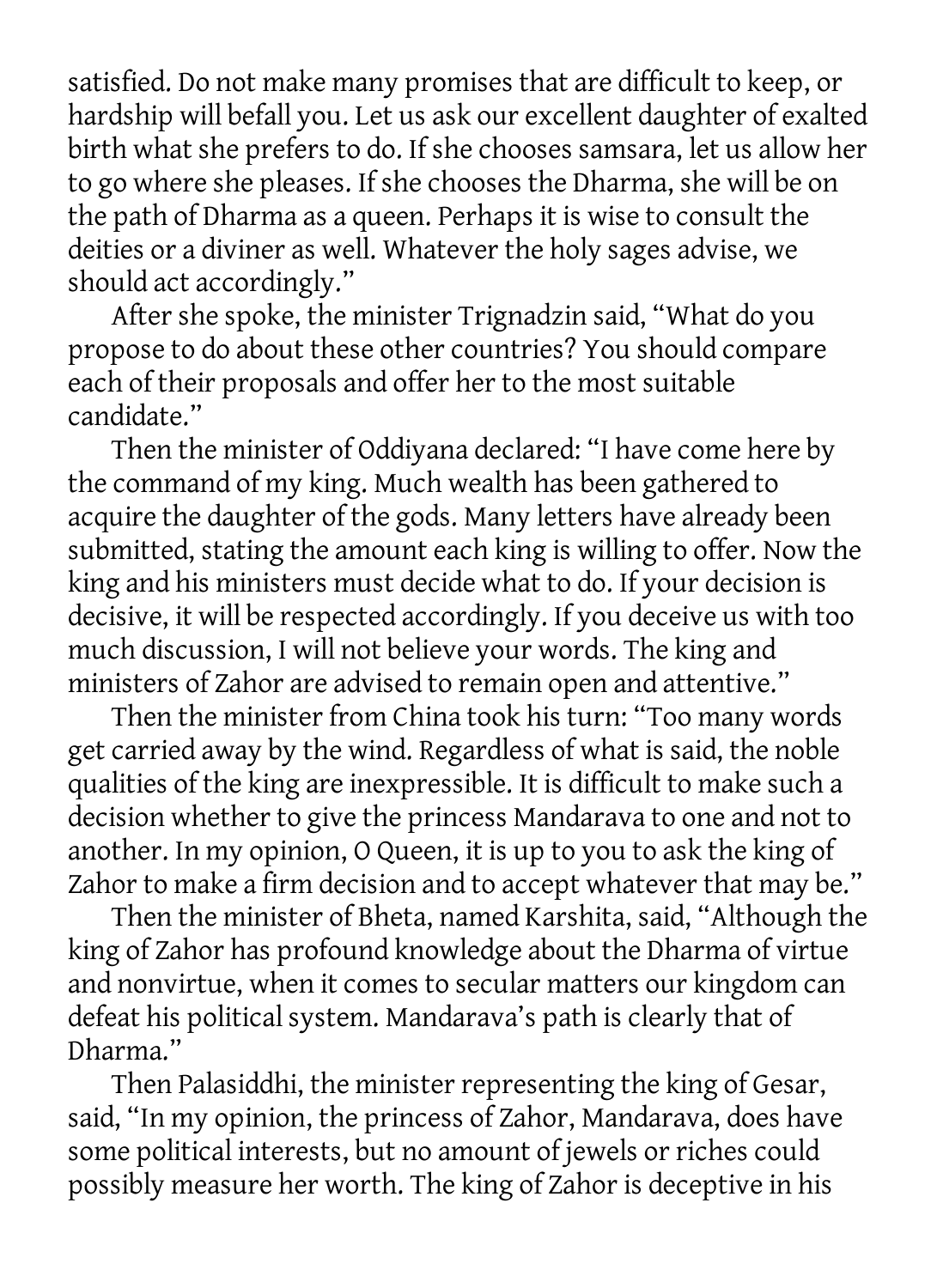protection of her. Otherwise he would simply give Mandarava to our kingdom!"

Then Nidzu, the minister of Kashmir, said, "King of great physical signs of nobility, if you think that the princess is capable of running a kingdom, then make your decision based on the best offer. If you do not wish to send her away, do not accept any offerings of wealth. There is nothing more to say."

Then the minister Kartrari of Persia spoke: "In order for us to remain on good terms with you, O king, you must be decisive. If you cannot decide, then it is time to prepare our armies for battle. Having confronted such a king as you, possessed of great wealth, nobility and power, I am unable now to return to the kingdom of Persia empty-handed."

Then Simha, the minister of Maru, declared: "To allow her mother to make the decision is to entertain uncertainty and confusion. The decision made by the king is firm and stable. There is no need to continue to listen to this baseless rhetoric. Let us ask the princess herself what she prefers to do. If we allow this indecisiveness to continue, everything will turn to disaster in the end. It is far better to make a decision based upon what she herself wishes, so that the situation is favorable and pleasant."

Then Yagantha, the minister from Tibet, spoke up: "O king of Zahor, who follows the words of a woman! With so many ideas available, you must know that we will hold you responsible in the end. The king of Tibet is extremely shrewd in politics, and great is his desire to possess this princess of noble qualities. In fact, if you do not send her to him, my own life will be in danger. It rests in your hands."

Then the minister of Yangpachen said, "Only the king should be consulted on this matter. The king should confer with the princess, and they should make the choice together." Everyone agreed to this, and they explained their feelings to the king, queen, and ministers of Zahor, who gathered all the people of the kingdom together. The king asked the queen to summon Princess Mandarava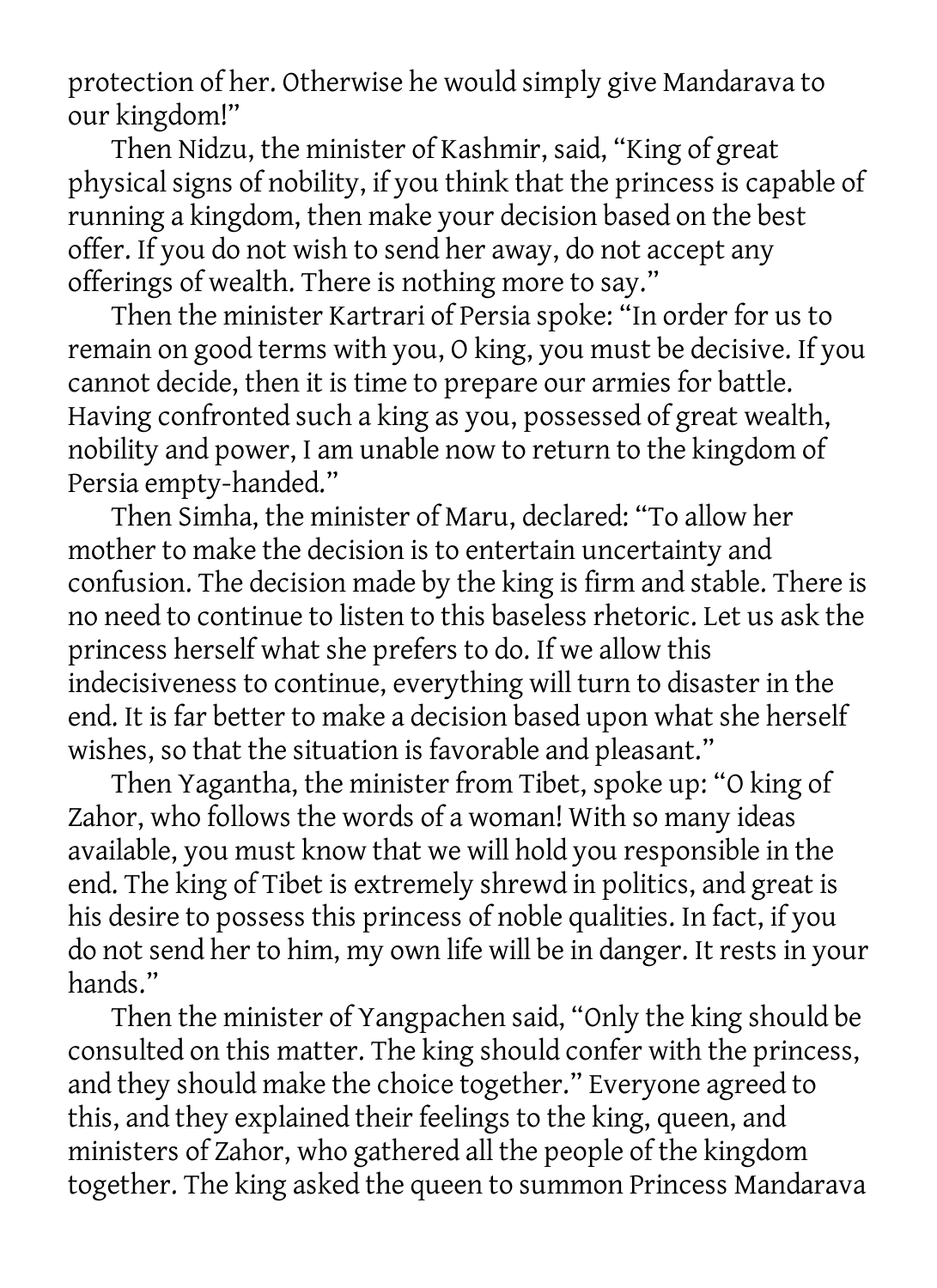so that she could be asked what she preferred to do. Everyone agreed that the princess should choose the place to which she would go. Mandarava was brought before her parents, and the entire situation was carefully explained to her. When they told her that they would give her to whomever she wanted, they also explained that all possessions, wealth, attendants, and companions would accompany her as she wished.

She was told that in the land of India, the Dharma prevailed. In the land of China, entertainment and pleasure abounded. In the land of Gesar, companionship was supreme, while in the land of Oddiyana, ancestral heritage was excellent and sublime. In the land of Shambhala, the Dharma, wealth, and prosperity were enjoyed. In the land of Bheto, there was great might; in Persia, great wealth. The country of Tibet was known for its excellence in archery, the country of Kashmir for the beauty of its people. Finally, they requested her to tell them to which place she preferred to go.

Mandarava pondered for a while, concluding that if she lived the life of a laywoman she would never be happy. Realizing that all of this was due to previous karmic causes, she resolved that—even at the cost of her life—she must pursue only the path of Dharma. Placing all her confidence in the prediction given by the dakini, she gave the following response: "Kye ma! My only father, who has fallen under the power of others, please listen to me! Although I aspire to do only as you ask of me, this time I shall not go to another land with anyone. I will dedicate my life solely to the path of Dharma. Without the freedom to practice the Dharma, I shall put an end to this life, offering fervent prayers to be born in a land where I can practice the Dharma without interruption."

Then the king replied: "No matter which kingdom or family you choose, it is clear that you will not stay there. Let me think for three days. Then I shall give you my reply." Even though the king had already spoken, Mandarava declared:

"No matter how long you say that you will ponder, my mind is made up. I shall pursue only the path of Dharma. Due to the merit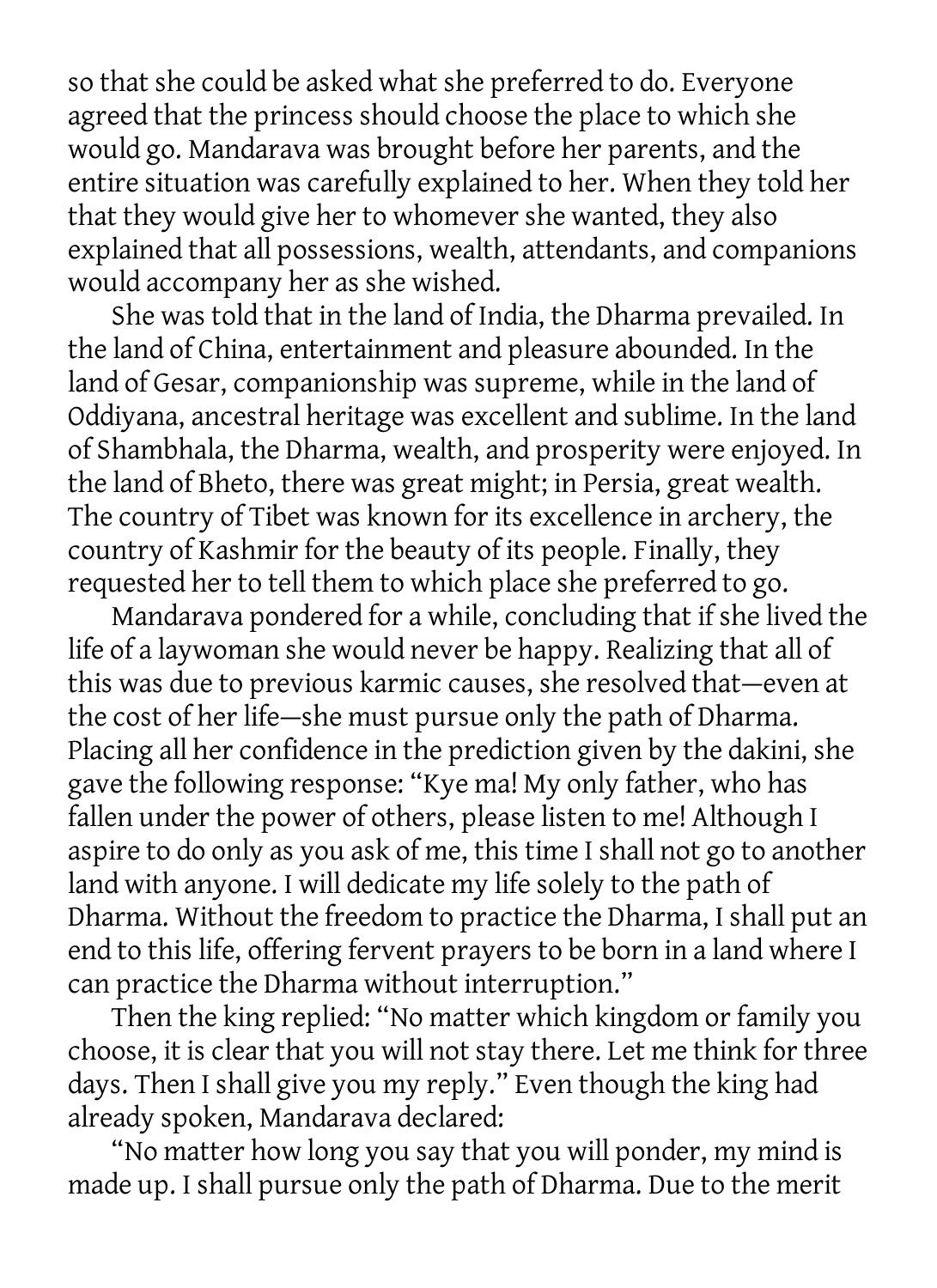you have accrued in your previous lives, I have been born as your daughter. Now that I have the opportunity, if I do not accomplish the precious Dharma, the essence of this rebirth will be spoiled and lost. The Dharma has been propagated in India, but the opportunity to practice is rare. I shall never marry for the sake of caste or class. In any case, the life of an ordinary householder is only a cause for rebirth in the lower realms. I am like a wounded deer who hopes only to die, so as to be released from its misery. O father, understand my final wish."

Although Mandarava had made her intentions extremely clear, the king still tried to suppress her. He ordered the servants not to let her venture outside the palace walls. After some time, the princess broke down in anguish, and in her moment of utter despair, Buddha Vajrasattva suddenly appeared in the space before her. He spoke: "Kye ma! Maiden Mandarava, without the stain of fault! Be without attachment to samsara. Be free from despair. Never turn back! Arouse confidence and courage in your conviction! As one who must accomplish the two great benefits, you are a woman who is an ocean of noble qualities!" After she received this advice, Mandarava's commitment to the Dharma never left her heart.

#### Samaya

This completes the twenty-fourth chapter of The Lives and Liberation of the Princess of Zahor, Mandarava, called A Precious Garland,

Explaining how Mandarava was sought by the countries of each direction, how she displayed no attachment to samsara, and how she had a vision of Vajrasattva, who reminded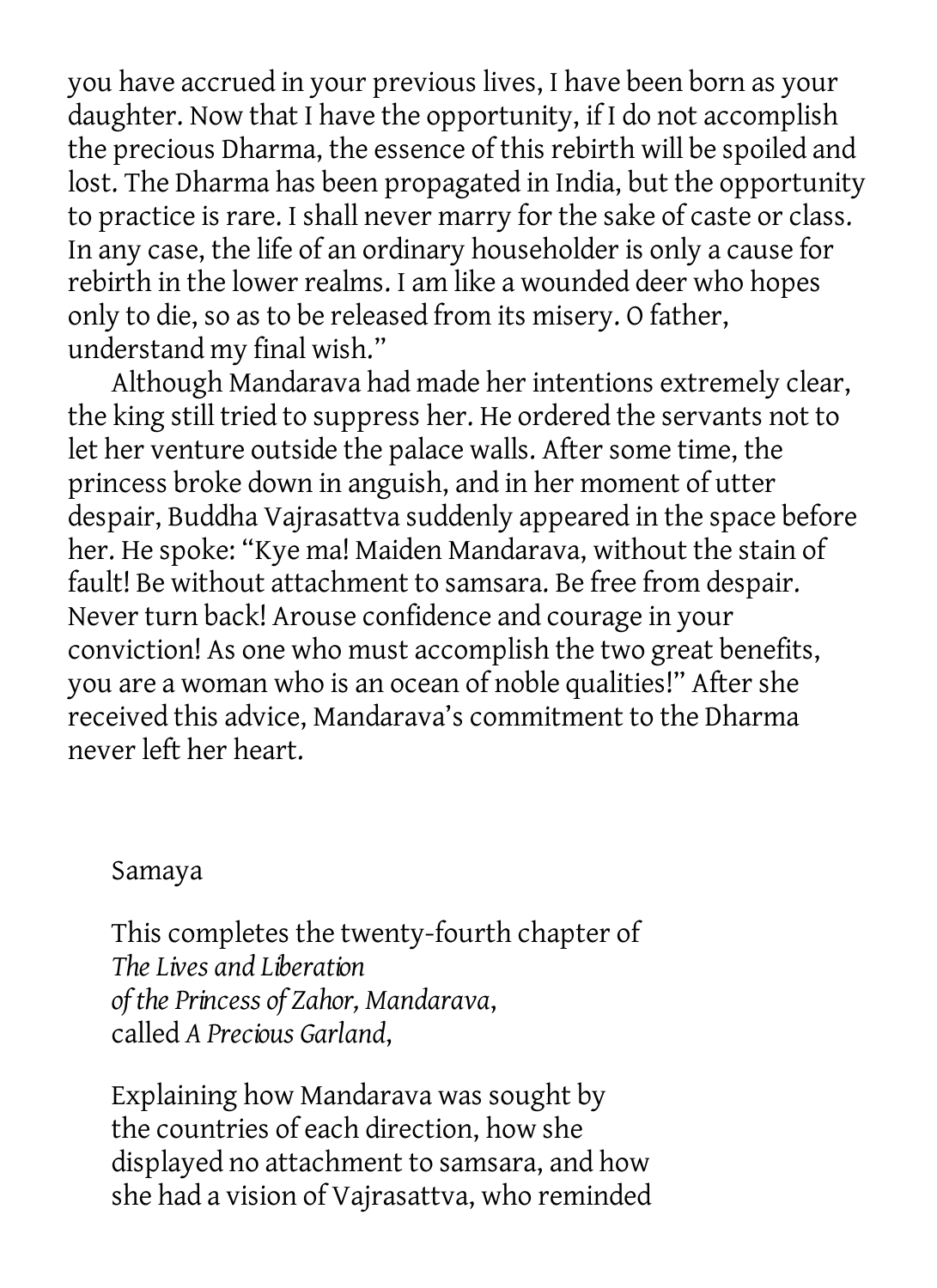her of the prophecy she held.

弩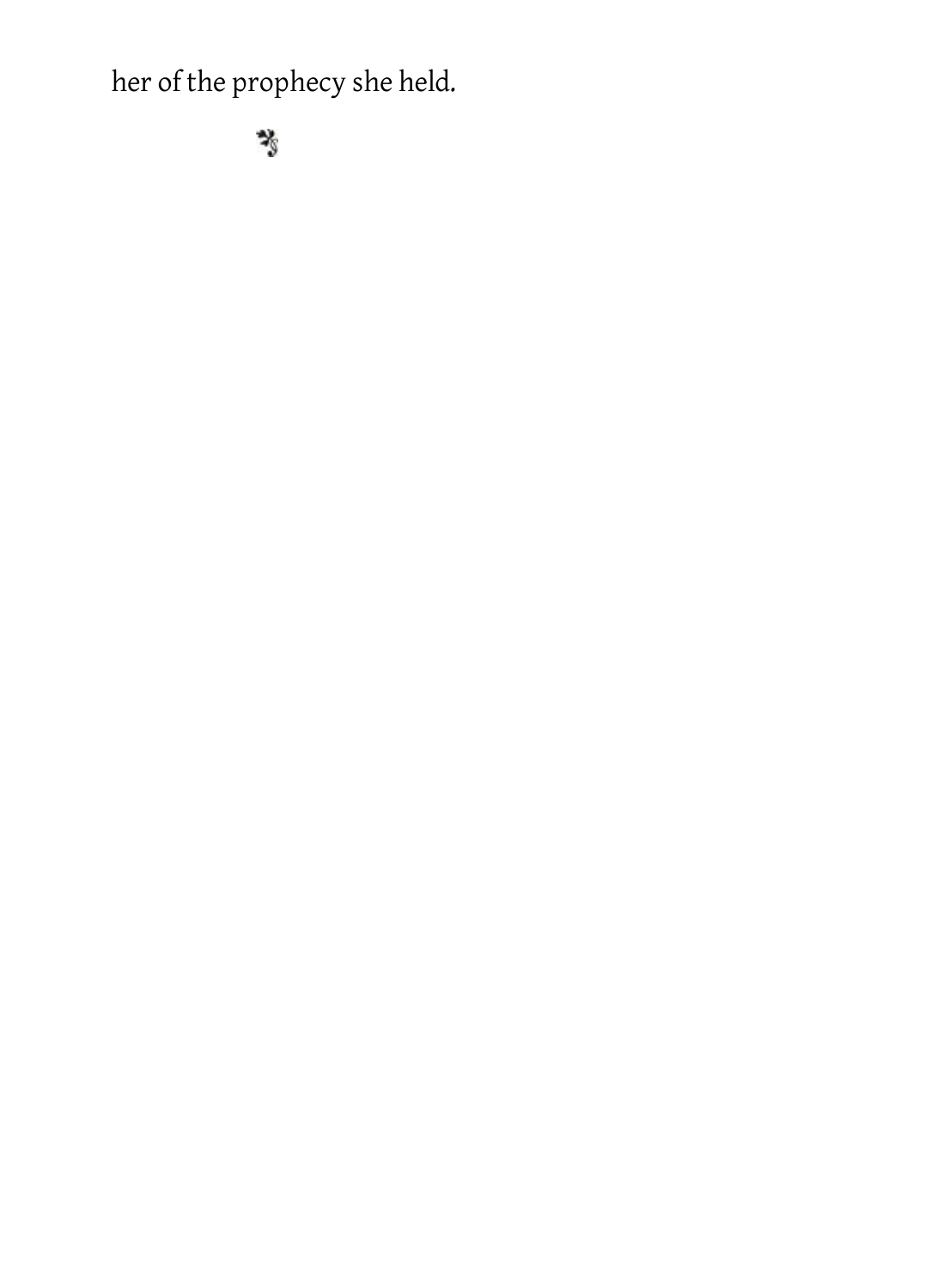[25.](#page-7-2)

# [Taking Vows and Training in the Dharma](#page-7-2)

 $\sum_{\text{sublink} \atop \text{sublink}}$ andarava escaped from the palace. For a period of time she  $\mathop{\mathrm{solg}}\nolimits$ helter in a nearby garden of red flowers. Her attendant Semshogma remained with her, while the other attendants were positioned in the surrounding area to watch for spies.

One day, Mandarava discarded all her jewelry and, shredding her silken garments with a knife, made prayers to be free of such unnecessary adornments in the future. The servant Semshogma went to the king to report this news. The king was not pleased. He felt that if his daughter did not follow his rules, future difficulties could arise with her pursuit of the Dharma. Realizing there was nothing he could do, the king gathered all the kings and their emissaries. He distributed great amounts of wealth to them and sent them on their way, assuring them that the princess had vowed to follow only the path of the holy Dharma.

The following morning, the princess went to see a bodhisattva and, with single-pointed faith, offered this prayer: "E ma! Great bodhisattva, regent of the buddhas! Though I have not cut my ties to samsara, my faith in the Dharma has endured. Kings from every direction gathered to win my hand in marriage. My father the king was deceived and enticed by their offerings of great wealth. Forbidden to pursue the path of Dharma, I had no choice but to escape to this forest and discard all my wealth. My servant, observing this, returned to report my decision to the king. I have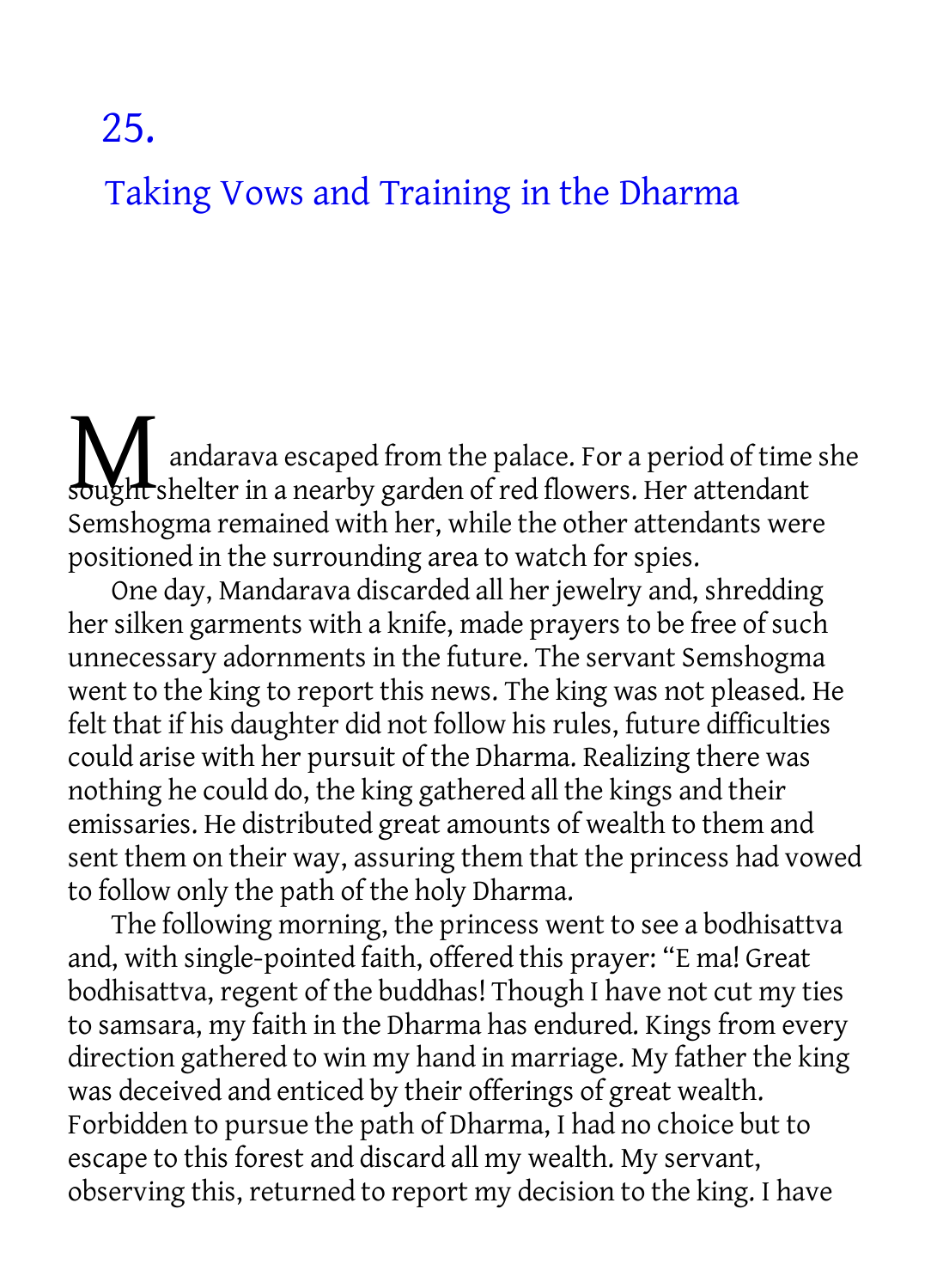heard that the news of this finally satisfied the suitors of the many directions. Now it is my request that you bestow the vows of ordination upon me."

The bodhisattva replied: "Excellent! Princess Mandarava, your sublime intentions are the result of the awakening of past aspirations. In the past, you listened to the holy Dharma in the presence of the Buddha. At that time, your name was Singmo Gangadevi, and I was one of the five principal arhats in the Buddha's assembly. You perfected the path of the thirty-seven branches, [56](#page-271-2) so that now you have been reborn as the daughter of the king of Zahor. Do not be attached to samsara. Recall your Dharma connections of the past! Come forward, and I shall ordain you. By receiving and purely maintaining the vows of the individual liberation and bodhisattva training, you will soon become a disciple of the second Buddha, Padmasambhava. Your merit is such that you shall be a precious protector of all beings." Having made this prediction, he ordained her, and she received the name Bodhisattva Yeshe Zangmo.

At the same time, the king told his ministers to determine Princess Mandarava's whereabouts and her activities. They went to the forest, where they saw that she had indeed been ordained. They hastily returned to report this news to the king. When they told him that his daughter had taken vows of ordination in the presence of the great abbot, the king felt it would be difficult for his daughter to maintain her commitments while surrounded by only a few attendants. He then ordered that all of her five hundred servants receive ordination as well. He told his ministers to check on the princess, inform her and the others of his command, and see to it that his wishes were accomplished expediently.

The ministers gathered all the servants together, informing them of the king's command that those in attendance to Mandarava must become ordained on the same path that she had embraced. The king also warned them that if they broke their vows there would be retribution. The servants then went before the great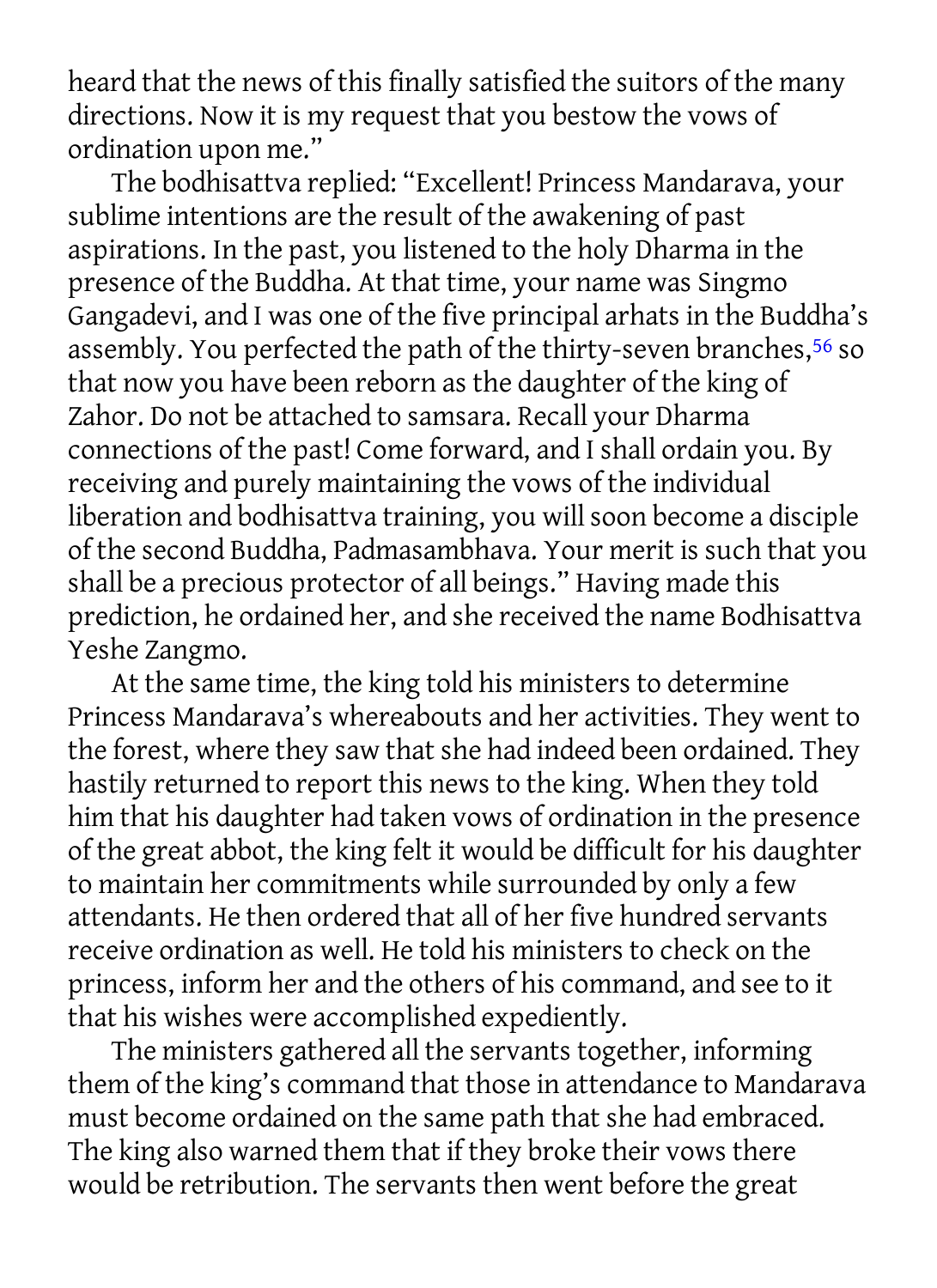abbot and preceptor and supplicated: "E ma! Great abbot who is like the Buddha! We are the attendants of Princess Mandarava, and it is the command of our king that we come to you to receive the vows of ordination. By your loving compassion, please bestow the blessing of ordination upon us." So it happened that the five hundred servants all received ordination and new Dharma names.

Mandarava's new palace was built within a lovely garden enclosure about a mile from the king's palace. A statue of the Buddha was erected, and the Abbot Bodhisattva came three times to perform the appropriate consecrations. Five encircling enclosures protected the innermost quarters where the princess resided. Each enclosure housed one hundred attendants. The eastern and southern entrances were placed under heavy guard, and the remaining directions were closed off. Twenty attendants were assigned to guard the entrance ways, and the inhabitants were not allowed to venture outside the gates.

Each day from then on, Mandarava diligently studied the scriptures of individual liberation. She inaugurated the tradition of spending the three winter months practicing mantra in retreat; the three months of spring meditating on the meaning of the sutras and teaching; the three summer months in meditative equipoise; and the three months of fall performing the daily practices for generating bodhichitta. Her practice of the holy Dharma proceeded throughout the day and night.

#### Samaya

This completes the twenty-fifth chapter of The Lives and Liberation of the Princess of Zahor, Mandarava, called A Precious Garland,

Explaining her commitment to the Dharma,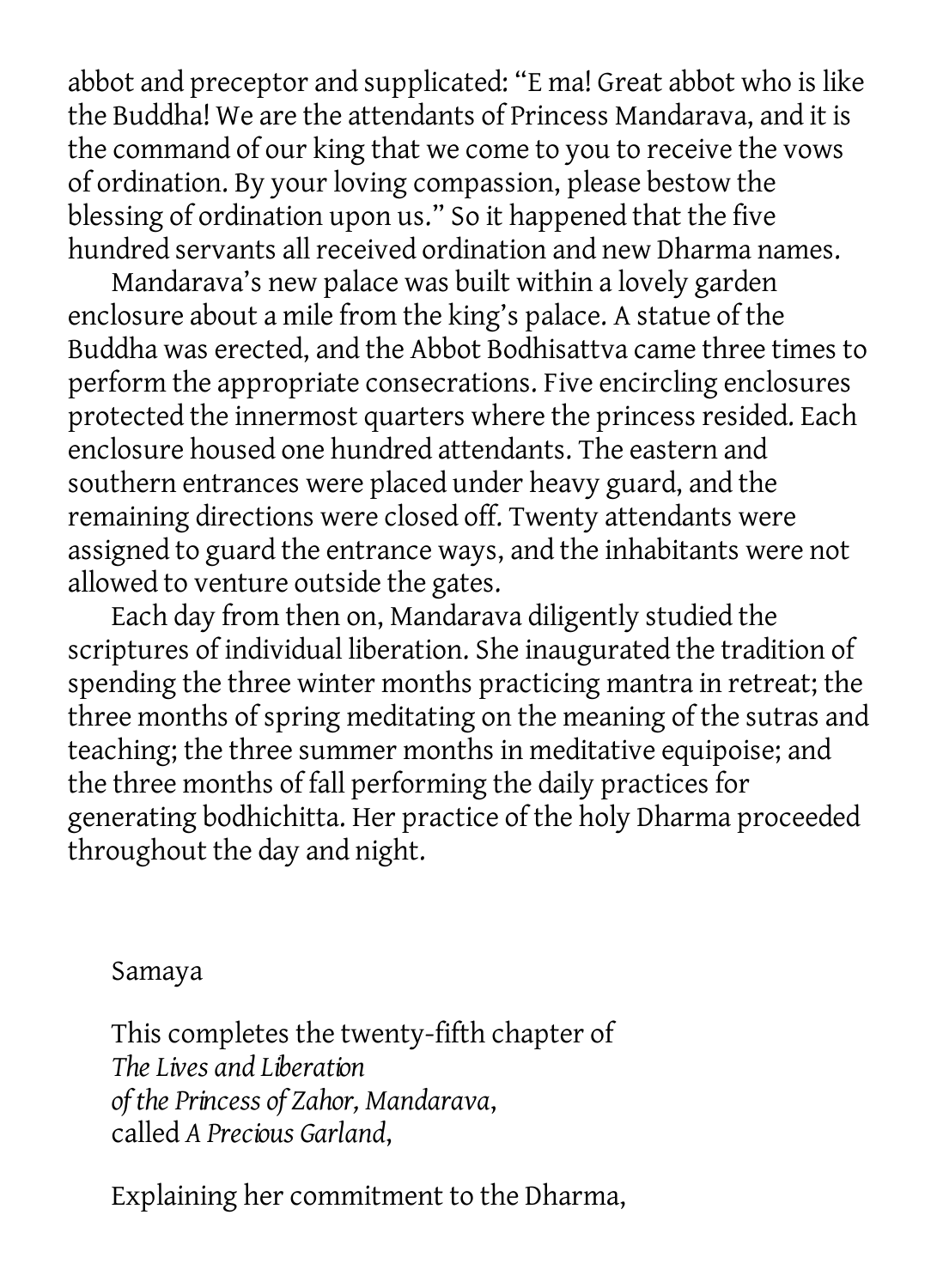which caused her to take the vows of ordination and to train in the Dharma of the Sutra Vehicle.

弩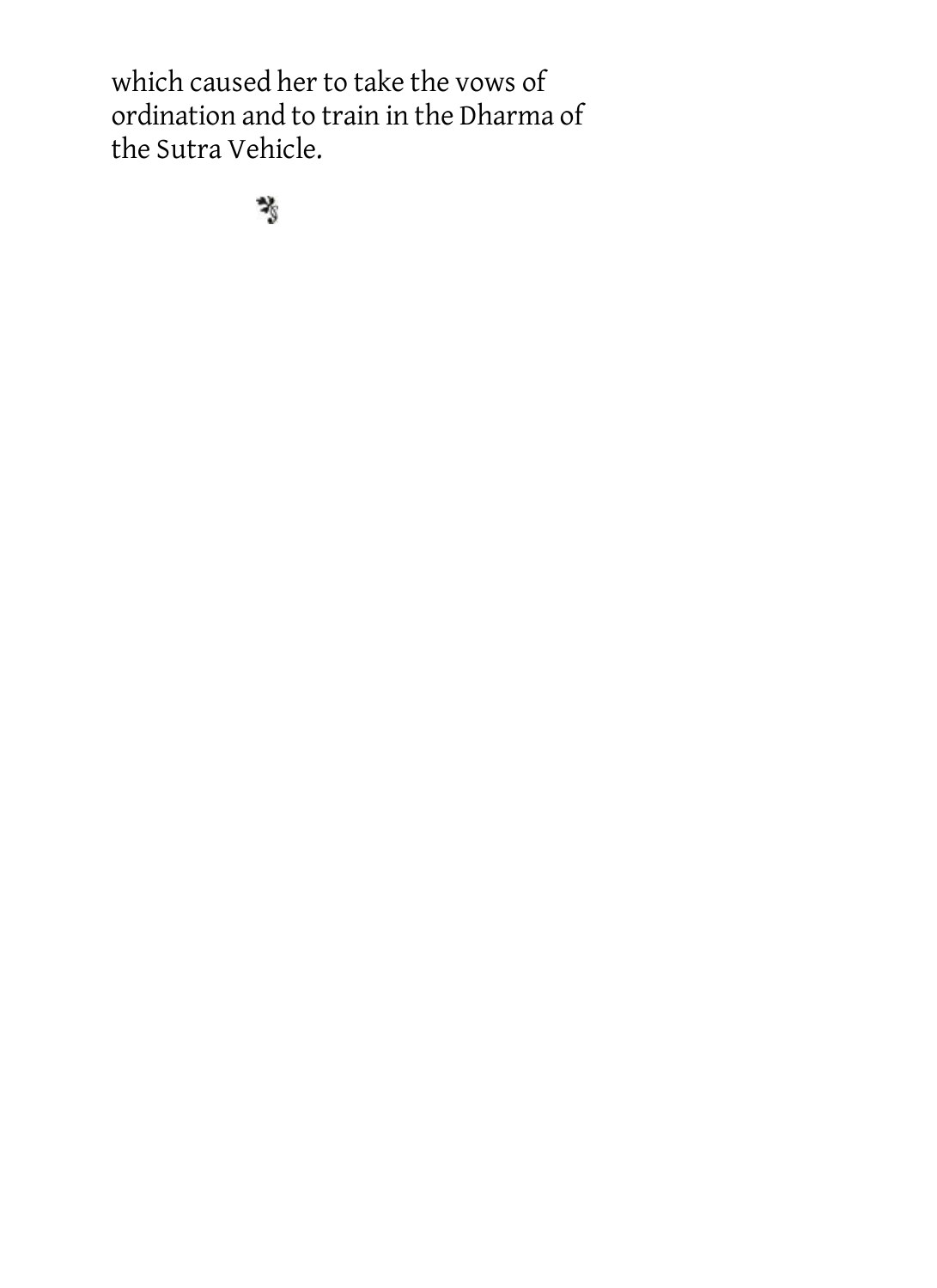[26.](#page-7-3)

## [Meeting Master Padmasambhava](#page-7-3)

The time arrived for Vajra Guru Padmasambhava to tame the<br>kingdom of Zahor, including Princess Mandarava and her assembly. he time arrived for Vajra Guru Padmasambhava to tame the Light radiated from his heart and entered the three doors of Mandarava and her assembly, bestowing profound blessings.

That night she had the following dream: In the space before her, within an expanse of five-colored light rays, there appeared a golden flower with a red stamen. Upon the flower appeared a nirmanakaya manifestation of a buddha. She prostrated and supplicated with devotion. Then this buddha spoke: "O maiden of perfect noble qualities, Princess Mandarava, I am an emanation of Avalokiteshvara. Tomorrow, on the tenth day of the monkey month, come to the top of the grassy hill to meet me. I shall bestow upon you the pointing-out instructions that bring about liberation in one lifetime." After thus speaking, he dissolved into space.

Mandarava awoke from her dream ecstatic at the prospect of meeting such a sublime manifestation. The next morning, while giving her Dharma discourse, she said to the five hundred attendants who had gathered: "E ma! Last evening I had a most remarkable dream. Today we shall go out for a stroll and meet an enlightened being who will bestow upon us the pointing-out instructions that bring liberation in one lifetime." Mandarava and her virtuous attendants went to the grassy hill that was adorned with flowers fragrant as incense. Suddenly, in the space before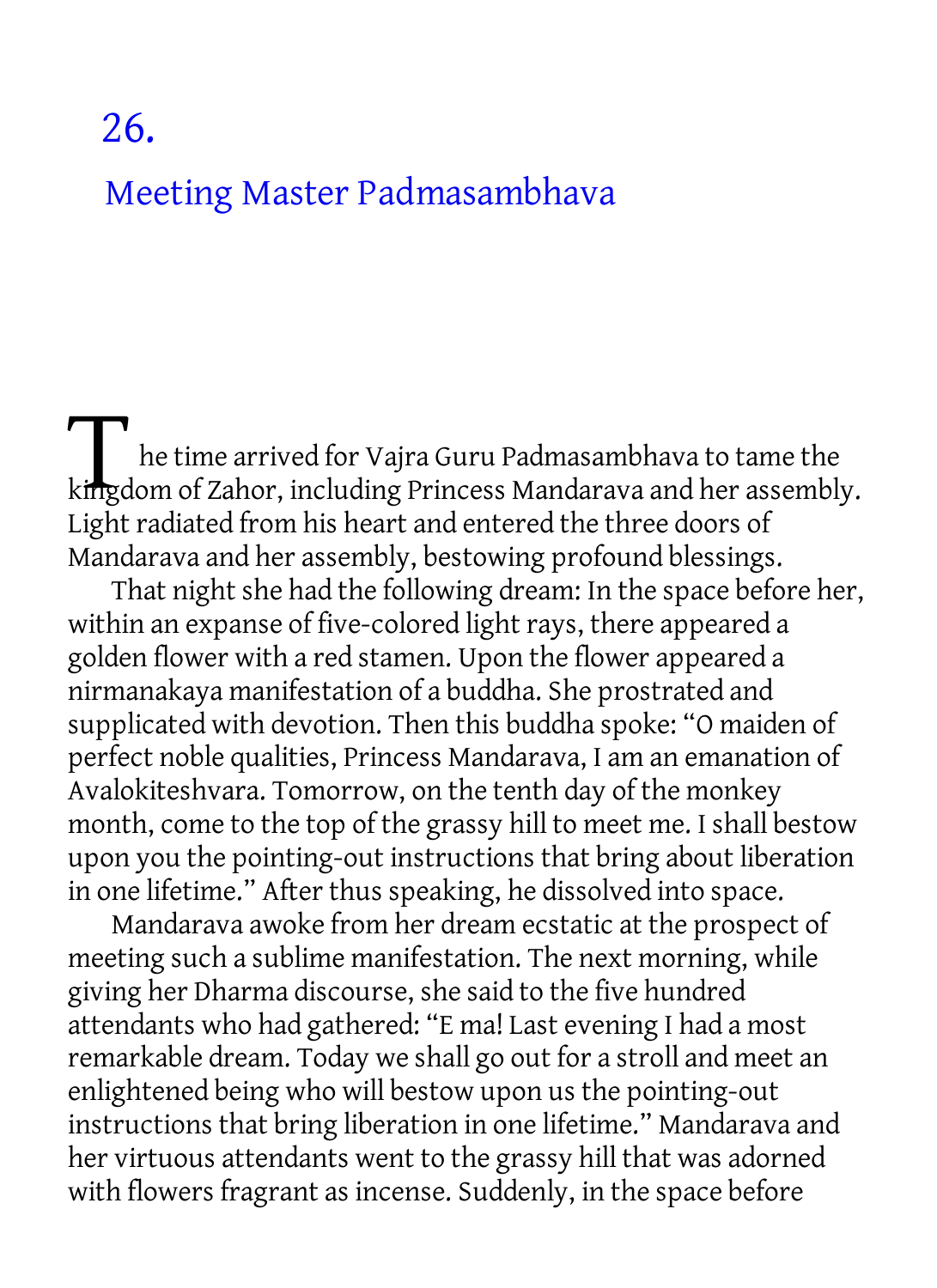them, appeared the great Vajra Guru Padmasambhava, radiating wondrous rainbow-colored light. At the moment they beheld him, Mandarava and her assembly were overcome with irreversible faith. The princess spoke: "E ma ho! Crown jewel heart son of the buddhas of the three times! Having fulfilled your destiny, you work only for the welfare of others. With your hook of loving compassion, you constantly gaze upon all sentient beings, nourishing everyone with the medicine of your boundless love. Display your joyful, radiant countenance and deliver us all to the shore of liberation upon the vessel of equanimity. Look upon those of us who are blind and lost, unable to find the way! We implore you to come to our palace and turn the wheel of Dharma!"

The guru promised to come. Mandarava and her assembly quickly returned to the palace to prepare for his imminent arrival. Some prepared the outside, others the inside. Some arranged his teaching cushion, while others prepared the food. Some held up offerings of incense. When all the preparations were complete, the guru arrived. They closed and sealed the doors, and the guru took his teaching seat. They offered the five precious jewels, various dry substances, grains, liquor, wine, and beverages to quench his thirst. Presenting all these substances as a mandala offering to the guru, Mandarava supplicated: "E ma! One like you, whose face represents the buddhas of the three times, where could you possibly have been born? What could be your caste and the class of your parents? O precious one, please bestow upon us the nectar of your sacred words!"

Then the guru replied: "E ma! Amazingly beautiful maiden Mandarava, captivator of the mind's attention! I am fatherless—as my birthplace is the empty nature of truth. The womb of my mother is the wisdom of emptiness. I arose from within a lotus in the center of lake Dhanakosha. I am from the family that is free from the limitation of both existence and quiescence. I myself represent the spiritual attainment of self-originating bliss.

"In the sublime realm where the minds of sentient beings are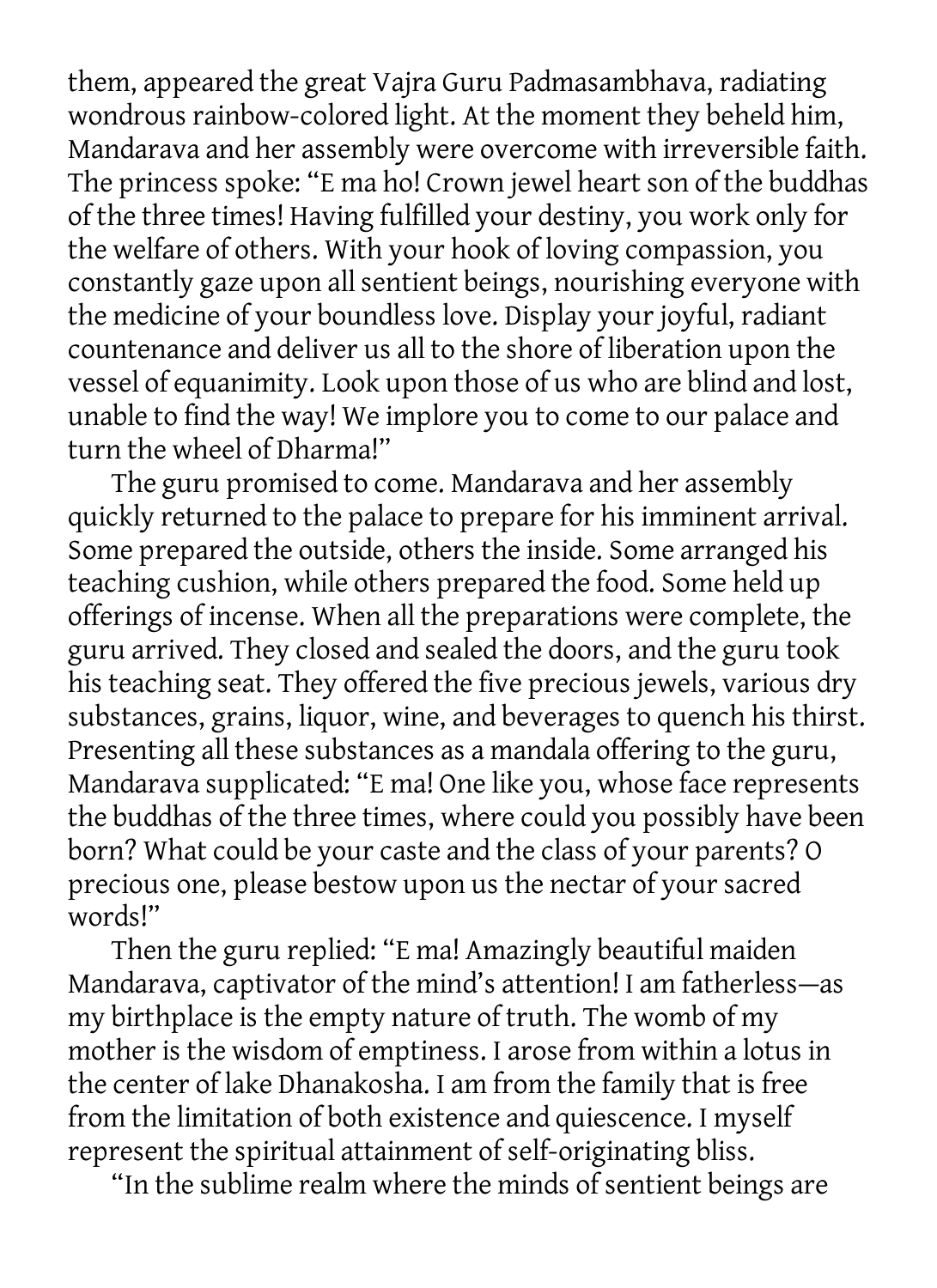tamed, a buddha appears who meets the needs of each and every being. Although these emanations have different names and modes of appearance throughout the three times, ultimately they are nondual. In the past, the Buddha of Boundless Light, Amitabha, created Mount Potala, the paradise of Avalokiteshvara. Avalokiteshvara then manifested as Padmasambhava in Lake Dhanakosha. In the sphere of truth, he is the primordial buddha Samantabhadra; in the Realm of Dense Array, he is the buddha Vajradhara; and in the vajra seat Bodhgaya, he is the enlightened one, Lord Buddha.

I too am this spontaneous presence, appearing indivisible as the Lotus-born, Padmasambhava. The inconceivable blessings that arise in response to the needs of sentient beings further emanate as the eight male buddhas and their eight consorts, the eight places and eight supreme power spots, the eight great charnel ground practice places, and the eight manifestations of the guru, which are the pure display of the eight groups of consciousness. In addition there are the manifestations of the eight vajra masters and the eight emanations, the eight glorious ones and the eight accomplishment herukas, the eight great accomplishments of perfected union and liberation, the eight tantras of the approaching stage, as well as the eight aspects of miraculous enlightened activity. These eight buddhas have perfected the two accumulations and all noble qualities in the past, present, and future. With supreme heirs manifesting themselves from this base, inconceivable emanations are present throughout the past, present, and future, always raising the victory banner of the doctrine in the ten directions."

Hearing his words, Mandarava and her assembly were overcome with joy. Under the guru's guidance they began training day and night in the Dharma of secret mantra. They were taught the three outer tantras of Kriya, Charya, and Yoga, and the three highest tantras of father, mother, and nondual. They also studied the one hundred classes of secret mantra vehicles. In accordance with these classifications of inner tantra, they received teachings on the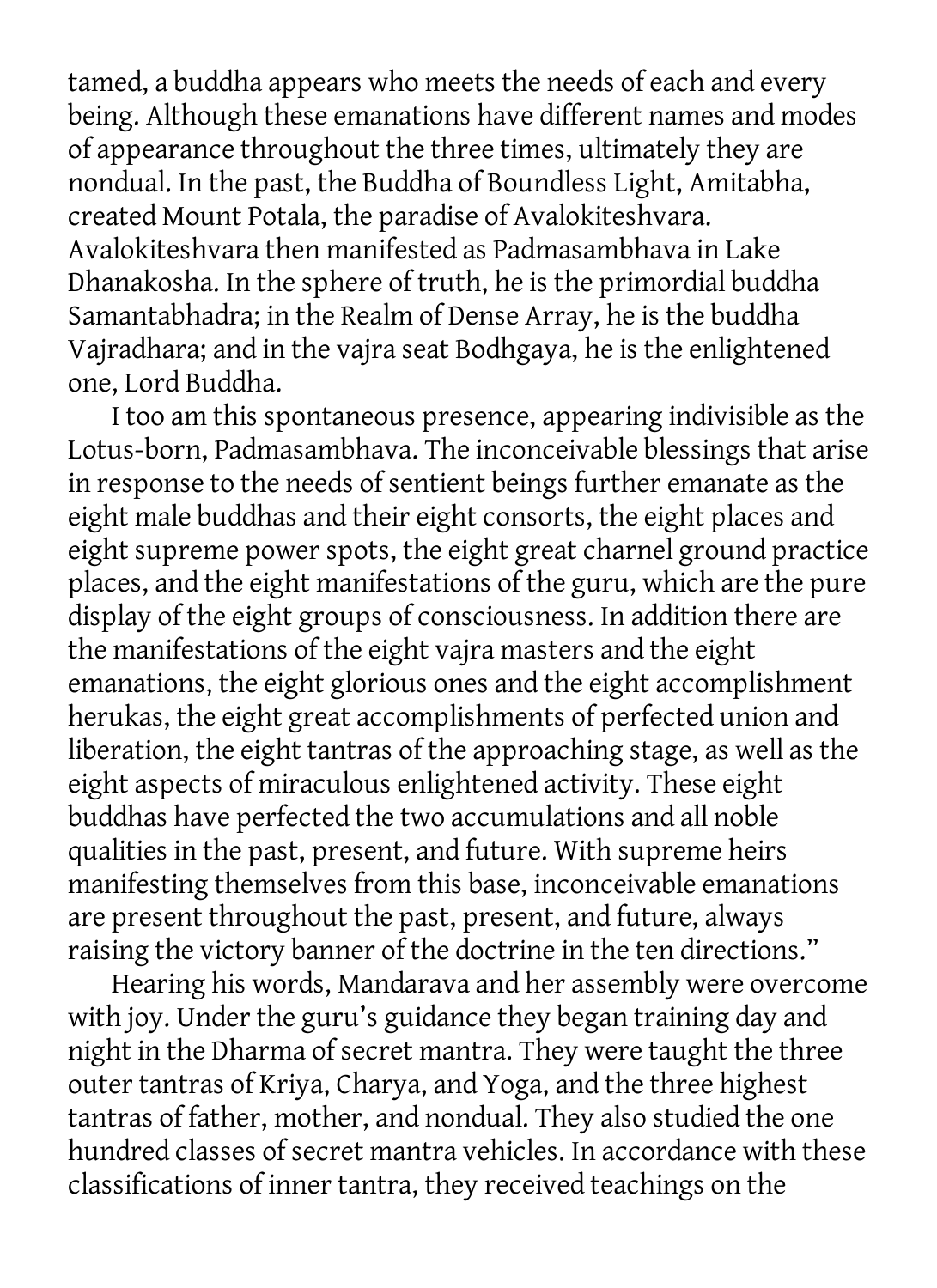generation stage with elaboration, as well as on the thousands of major tantras dealing with the energy channels, essential winds, and fluids. They received all the principal teachings in their entirety on the path of secret mantra.

### Samaya

This completes the twenty-sixth chapter of The Lives and Liberation of the Princess of Zahor, Mandarava, called A Precious Garland,

Explaining how, according to the prophecy, Mandarava met Vajra Guru Padmasambhava and how she received the stages of spiritual transmission.

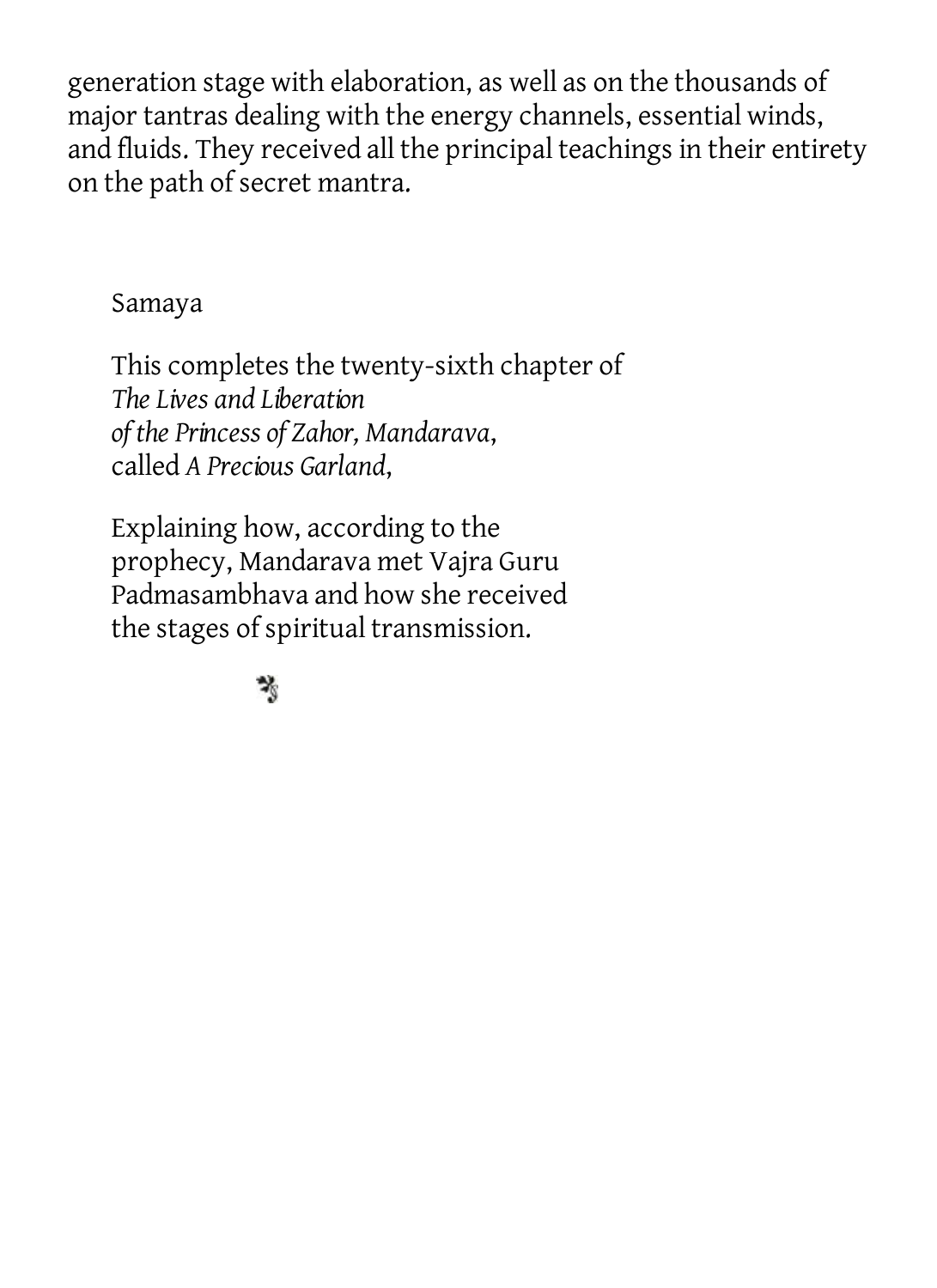[27.](#page-7-4)

# [Subduing the King with Miracles](#page-7-4)

Then, just as the vajra master was extremely pleased with<br>progress of the teachings being given to the princess and her hen, just as the vajra master was extremely pleased with the retinue, an ominous sign occurred. A very unsavory, antagonistic cowherd caught sight of them while they were in a state of complete joy, receiving teachings from Guru Padmasambhava and celebrating the occasion. While the cowherd was returning home he heard many of the villagers praising Princess Mandarava and her female followers. Then he began gossiping slanderously about what he had witnessed, which of course gave rise to more gossip. The rumor spread, eventually reaching the ears of the outer ministers of the king's palace. Then it passed to the inner ministers who, in turn, mentioned it to the queen. The youngest queen then went to the king and said, "Your daughter Mandarava is now living with an ordinary layman with a shaved head."

Upon hearing this, the king became very angry and scolded the younger queen for her slanderous words: "What you have said is idiotic and crazy. Your mouth is like a storehouse of negativity. A woman like you, who yearns to whisper such deceitful rhetoric, is nothing less than a demoness. My daughter, Princess Mandarava, was ordained in the presence of the great abbot. She had no attachment to any of the kings who came for her hand from every direction. It is impossible that she would care to stay in the company of an ordinary man. This talk is incredible! Even if it were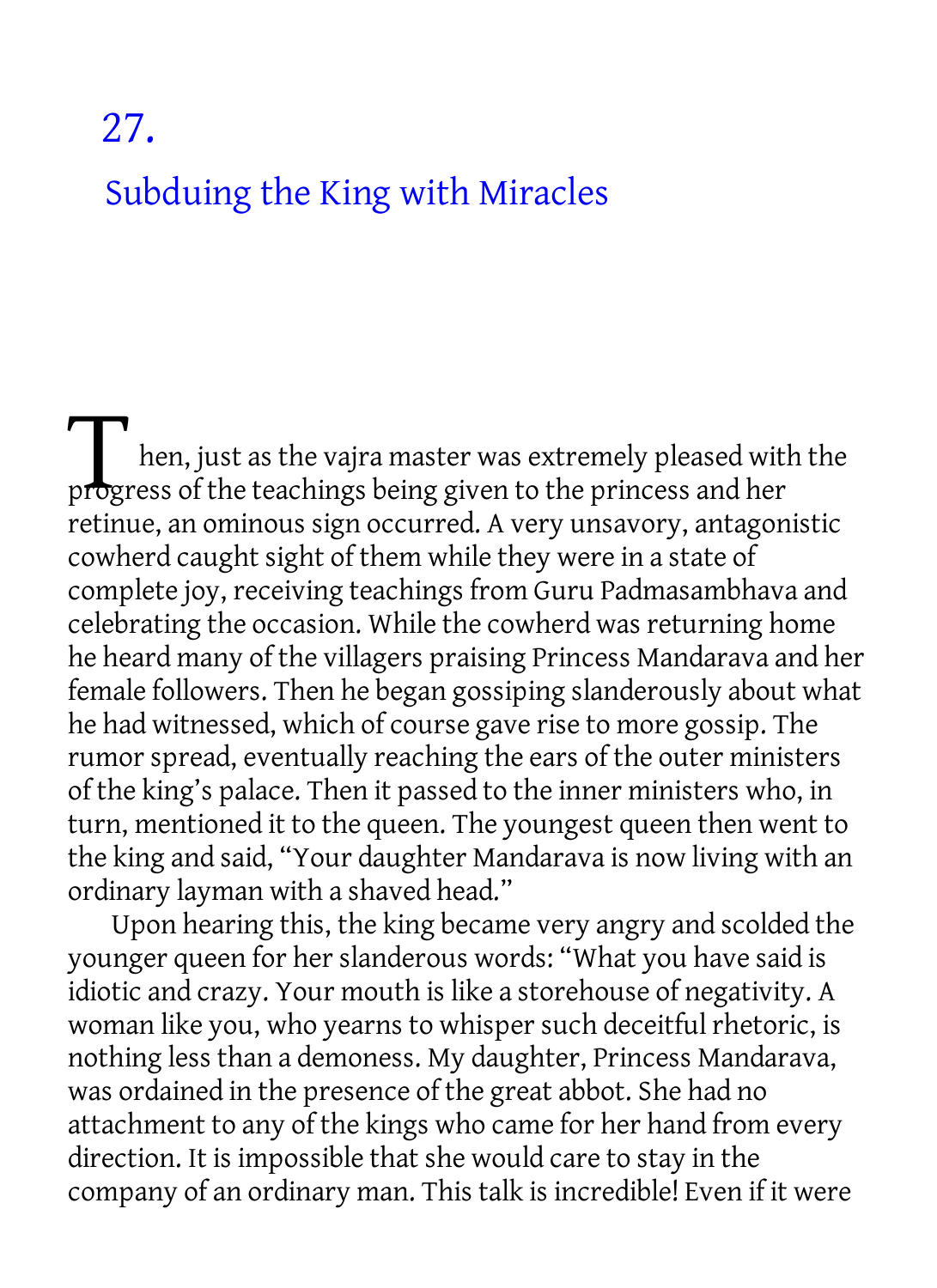a consideration, it is physically impossible because she lives in the center of a five-winged enclosure with five rings of five hundred attendants residing there. Who could pass by them without being noticed? Even if one of them kept such an intrusion a secret, surely not all of the many attendants would be able to remain silent! I demand to know who started this rumor! See to it that this person is brought to me!"

The queen returned to the seven inner ministers. They went to the outer ministers from whom they had heard the rumor. In vain they sought the source of this vicious slander. The principal ministers then returned to the king, unable to fulfill his wish. The king was furious. He reprimanded them and cautioned them to keep their thoughts silent in the future. Reminding them that many important people had great desire for the princess and that the kings of the surrounding directions would become upset, he threw them all behind bars.

Gathering together much wealth, he ordered all the people of the kingdom of Zahor to congregate. Then, in the presence of all the subjects, he made the following announcement: "Kye ho! Inhabitants of the kingdom of Zahor, listen closely! Princess Mandarava has abandoned ordinary life to pursue the path of Dharma. It has been said that she is staying with a young monk. Whoever claims to have witnessed this should come forward, and this bounty of gathered wealth will be his or her reward." Despite this amazing offer, not a single person came forward to claim the reward. News of this public announcement spread far and wide. The kings of the surrounding countries sent spies to find out if it was true, each inquiring as to the whereabouts of the princess. Unable to discover anything unusual, they eventually returned to their own countries.

Then the wives of the imprisoned men went to the cowherd and offered him a great deal of money to speak up. Offering to tend his herd, they encouraged him to tell the king immediately that he was the one who had seen the young man with the princess. The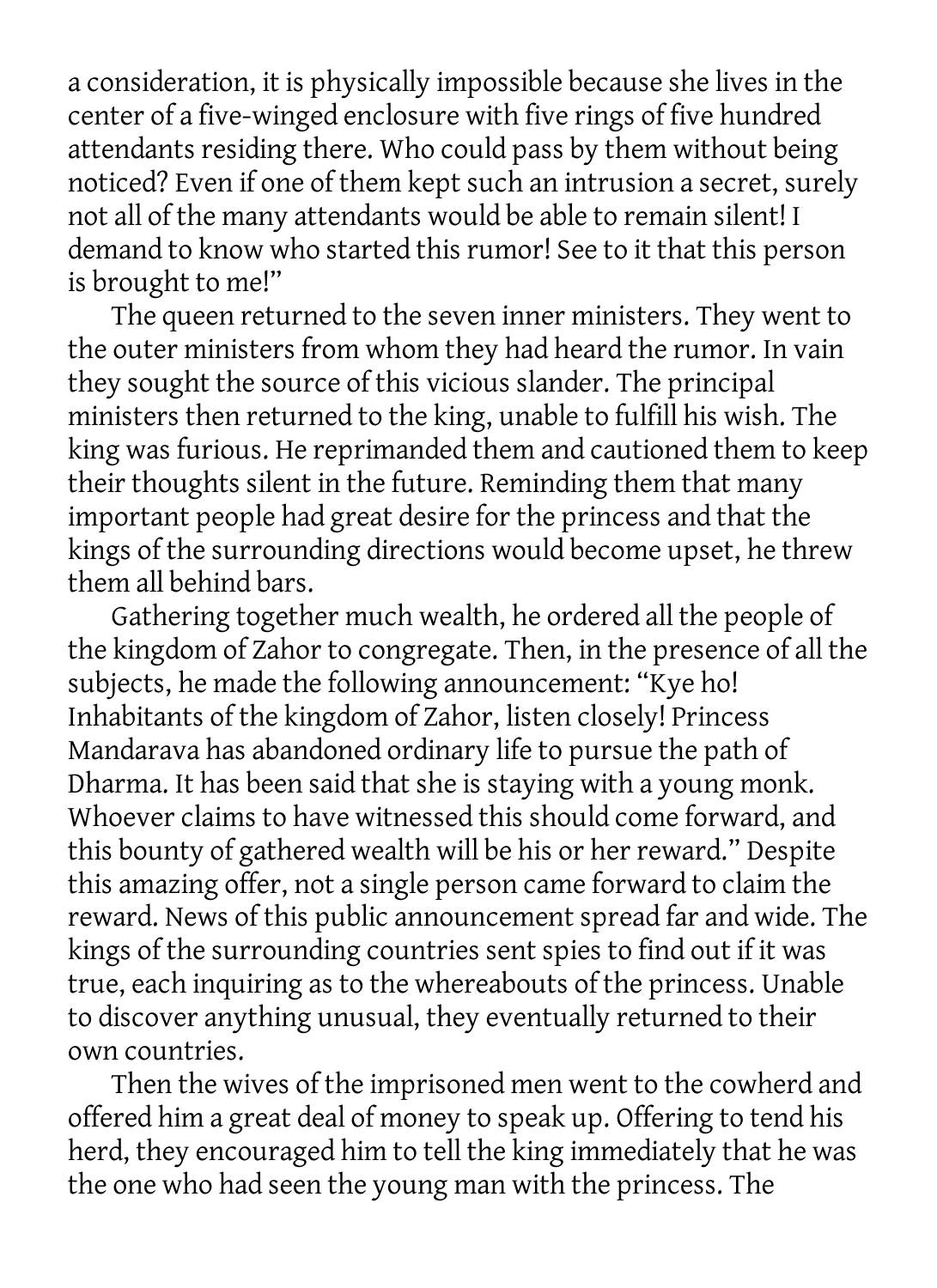cowherd set out for town. Along the way, he encountered nine unpleasant signs. Upon arriving in the marketplace, he loudly addressed the townsfolk, "Kye! Listen to me, all you citizens of the kingdom! I am the one who will receive the reward offered by our king! I am the one who saw Mandarava in the company of a young man. You may check and see for yourselves if my words are true or false." With that, he collected his reward and returned home to his herd.

Hearing the news, the king ordered his ministers to go to Mandarava's palace and investigate. The queen, however, insisted that she should go instead—and so it was decided. When the queen arrived, she was refused entrance and fainted on the spot. News of this was then taken to the king. Outraged, he ordered that the queen return to him and that they break down the door to Mandarava's quarters and bring the man in her presence to him immediately.

The ministers complied, yet when they entered the inner chambers, much to their amazement, they saw a magnificent young man seated upon a jeweled throne. His body was the very picture of dignity, blazing with luminous light. Princess Mandarava and her assembly were all seated on the floor before him, their palms pressed together in reverence as they carefully absorbed his every word. Unable to accomplish the king's command, the minsters returned to report what they had seen: "Kye ma! The bhikshu man in the company of the princess and her assembly is not of the ranks of ordinary men! Either he is a son of the god of wealth or the son of the god Brahma, the king of the gods. Otherwise, he must be a buddha who has emanated into the world of human beings. When we saw that he was the spiritual teacher of the princess, we were unable to disturb them. It is important to examine him carefully before reacting. It is possible that if a mistake is made concerning this being, irreversible negative karma may be accrued. Such an accumulation could be difficult to purify or confess."

Hearing their words, the king was outraged. He jumped up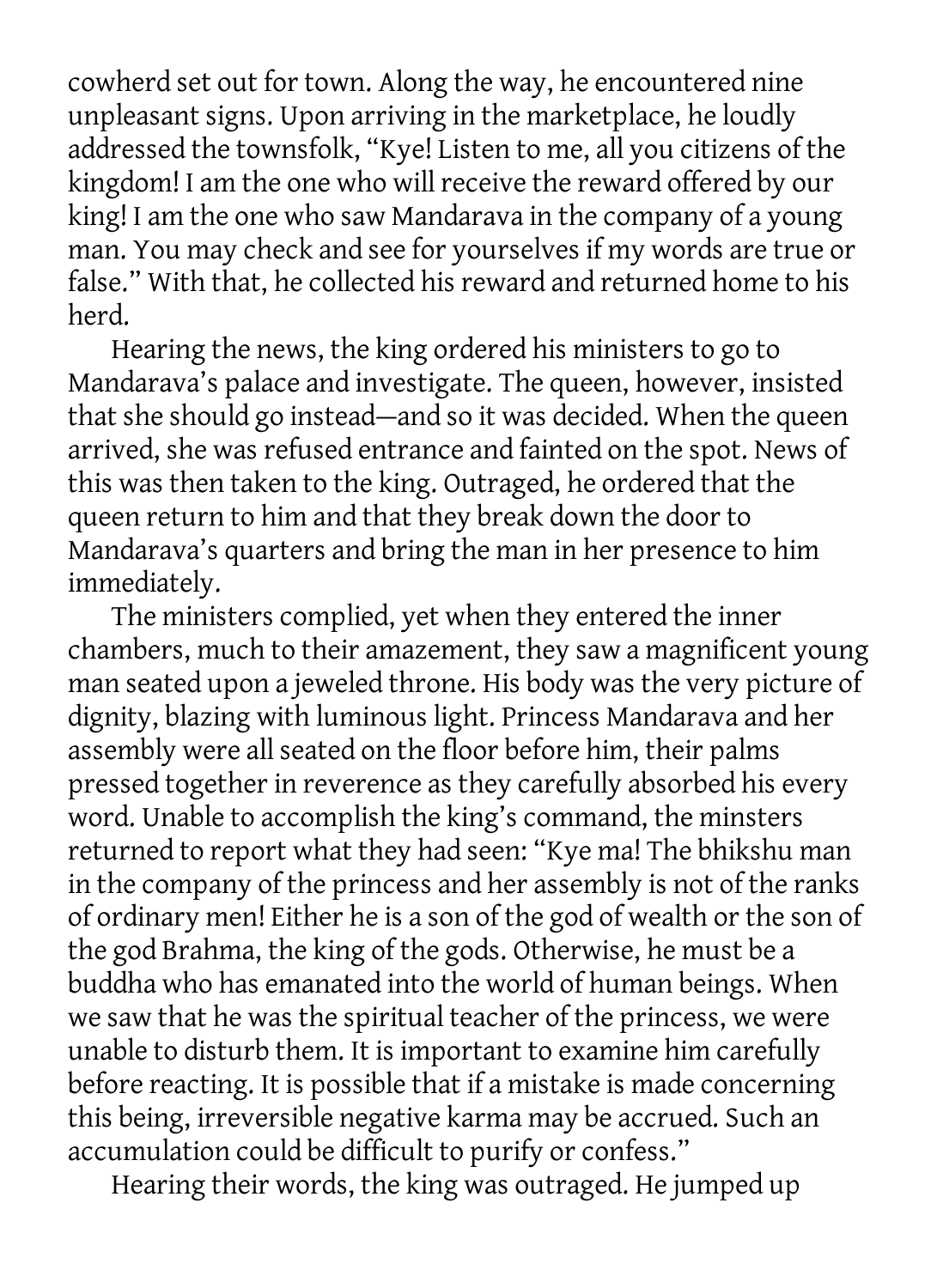unexpectedly from his throne. "You ministers are willing to break the law that I have enforced! Any ordinary man who would dishonor my daughter like this must be punished accordingly. Seize this lowly vagabond, bind him, and burn him alive in a pyre of tala wood. As for Mandarava, she refused to go into a family of honor according to my wishes, and now she stays with a common vagrant. Throw her into a dark pit of thorns, where she shall remain for twenty-five human years without seeing the light of day. Place her two main attendants in darkness and the remaining five hundred servants in confinement! Make certain that they never even hear the sound of a male voice." After this command, the ministers who had been put behind bars were released.

News of all this spread to the bordering countries. They were angry that the king of Zahor had deceived them and began to prepare their armies for battle. Princess Mandarava and her two main attendants were captured and punished according to the king's command. The princess was so distraught over what the ministers were doing to the precious guru that she shamed them in front of all her servants: "Are you not afraid of such intensely negative karmic accumulations, which cause unlimited rebirths in the lowest hell realms?" But there was nothing that they could do.

Meanwhile, the vajra master displayed his enlightened miraculous powers. Numerous deities appeared in space, and rain showers suddenly fell. The pyre became a lake of sesame oil. In its center bloomed a marvelous, huge lotus flower surrounded by rainbows and lofty, massing clouds. The king, ministers, and all the people in the kingdom could clearly hear auspicious words and songs resounding throughout space. The entire lake and its flower were now surrounded by a ring of fire. Seated on the very center of the lotus was the Vajra Guru Padmasambhava as an eight-year-old youth, with all the marks of perfection. A normal fire would have burned out in seven days, leaving no trace of smoke. But what a display of fire remained! The air was filled with rainbows, the sound of instruments, and the scent of pure incense.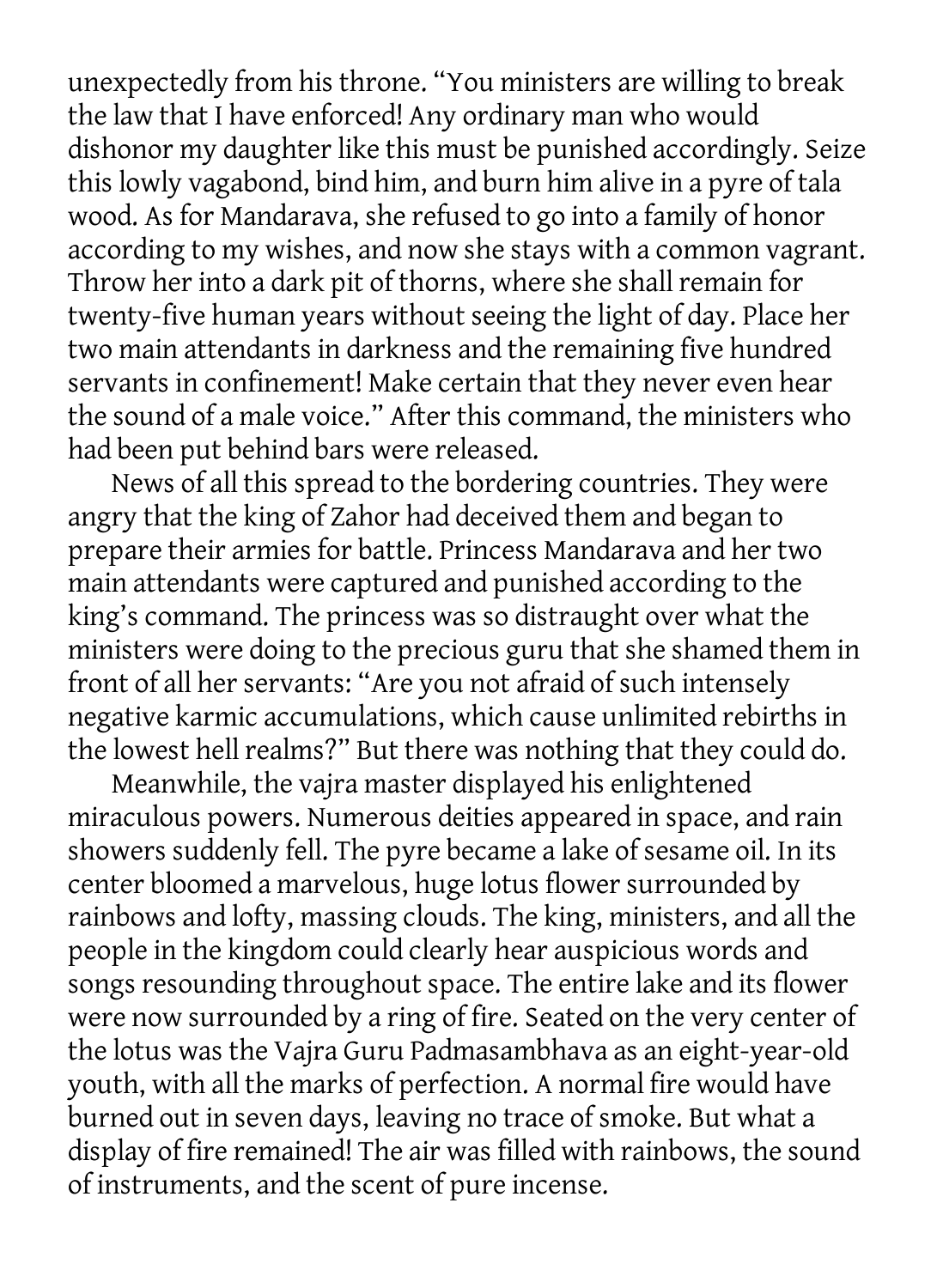Everyone then knew beyond a trace of doubt that this young man was indeed a nirmanakaya buddha. The king met with all his ministers. Then he sent the head minister Chöden to the scene, where this minister astonishingly beheld the transformed fire and the magnificent lake with its lotus in full bloom. Upon it sat the great vajra master, whose amazing, sublime appearance was like Buddha Amitabha. Sur-rounding him were five maidens, each as beautiful as Mandarava, holding the five offerings. Imbued with profound faith, the minister ran back to report all of this to the king.

The king went immediately with his entourage to see for himself. Wherever he gazed in the four directions, all he could see was clear light. His astonishment left him speechless. At that moment, the amazing youth, Padmasambhava, spoke to him: "Has the negative king finally come? He who attempts to burn alive the guru who is the nature of the buddhas of the three times? Has the king with tremendous attachment to the deceptions of this world, who imposes laws that are based on meaningless delusion, finally arrived? Has the king with the greatest sense of inflated pride, who wages war on his innocent daughter, finally joined us? The root of the five passions is ignorance. Has the negative king who lacks recognition now and in the future finally come? Has the king with the intention to deceive sentient beings, the king of nonvirtue—the evil king and his minister of non-virtue—finally come?"

After the guru had thus spoken, the king was so distraught with remorse that he fell to the ground unconscious. Then, coming to his senses, he lamented: "How could I have thought of accumulating such negative karma as this? Although my daughter has found a living buddha, I perceived this with such wrong view! Oh, how could I think to be so negative? Kye ma! Kye hu!" He cried in despair and began pulling his hair out, scratching and marring his face while rolling and thrashing on the ground in an emotional uproar.

The principal ministers were filled with remorse and began proclaiming their deep regret. In their duress, they supplicated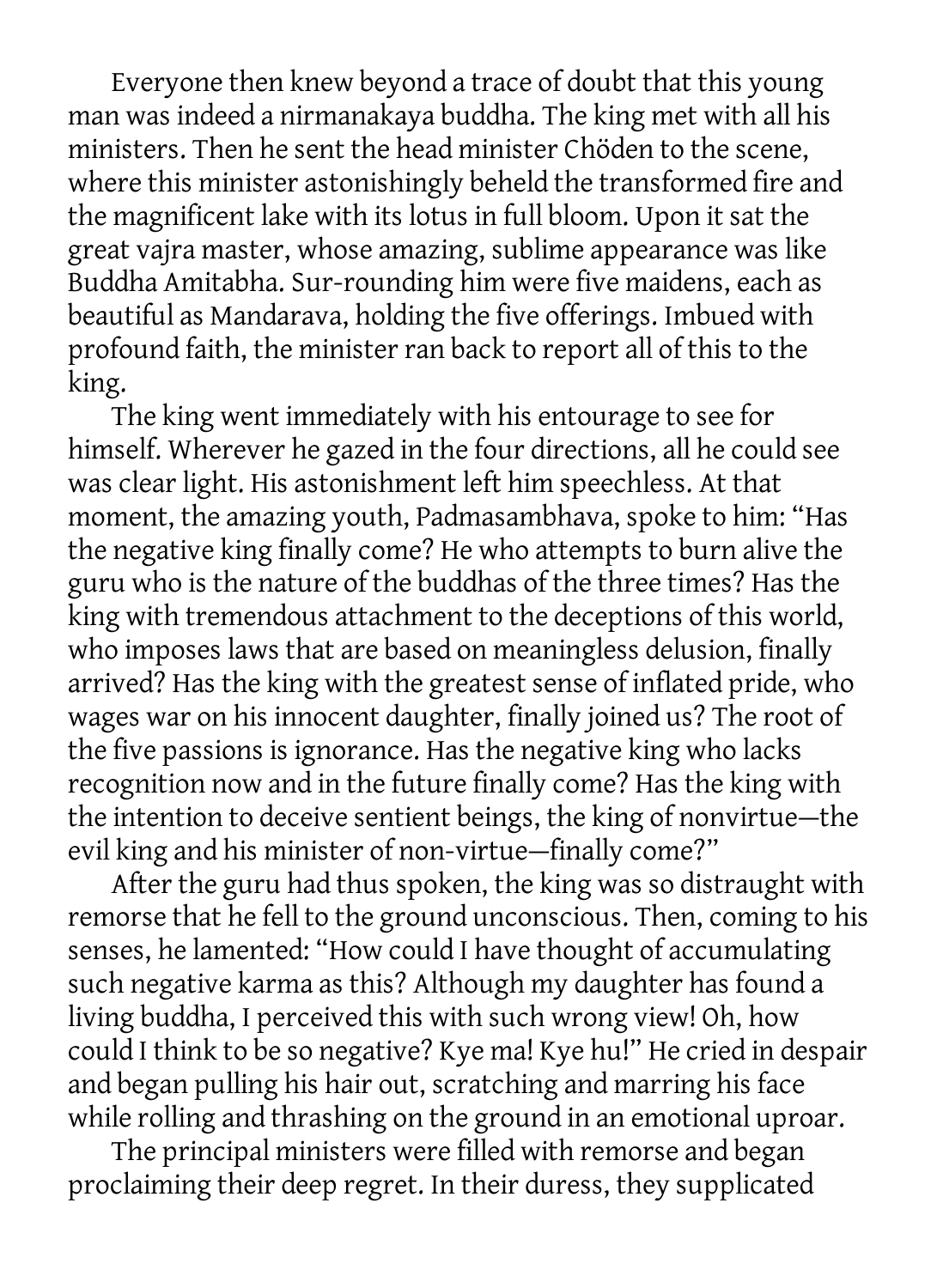their leader, the king: "Listen, great king, lord of men! Although we cautioned you to examine this young man more closely, it was to no avail. Now you must offer confession, offerings, and supplication prayers." This time, the king took their advice to heart. The people of Zahor were asked to assemble, regardless of race, class, age, or creed. Countless in number, they arrived to bear witness. The king stood up among them and began offering many full-length prostrations to Guru Padmasambhava. With the sound of strong remorse in his trembling voice, he offered this supplication prayer:

"Kye ma! O buddha of the three times, please listen to me! The remorse I now feel in my heart is unbearable. When I attempted to burn one such as you in the hottest of fires, you transformed the flames into a lake of sesame seed oil. Then, in the center of this magnificent lake, you appeared in full glory, seated upon the stamen of a lotus flower in full bloom. O faultlessly pure one, master of transformation, I prostrate and render praise to you, the selforiginating immortal Padmasambhava! I openly confess with deep remorse and regret any harm that I have brought upon your sacred, enlightened body, and I beg your forbearance for my misdeeds! I humbly offer you my kingdom, and I pray that you will accept it now. I, King Indra Viharadhara, will remain as your follower, and I pray that you will dispel the ignorance in the minds of beings! Please come now to take your seat in the palace."

As the king made this offering and request, everyone present could see the gods, nagas, dakinis, emanations of the guru, and buddhas within the massing clouds and rainbows. Then the lovely sound of a fine vina could be heard, accompanying these verses of praise: "Hrih! Praise to the body of the great Padmasambhava, unattached and untainted by impurity!" Many such verses of praise could be clearly heard. Then everything dissolved into space, and the people of the kingdom were overcome with devotion and faith.

The great vajra master himself spoke again: "E ma ho! O great king and your hosts of subjects, please pay heed! I am the nature of the buddhas of the three times! Unstained by the womb, I have self-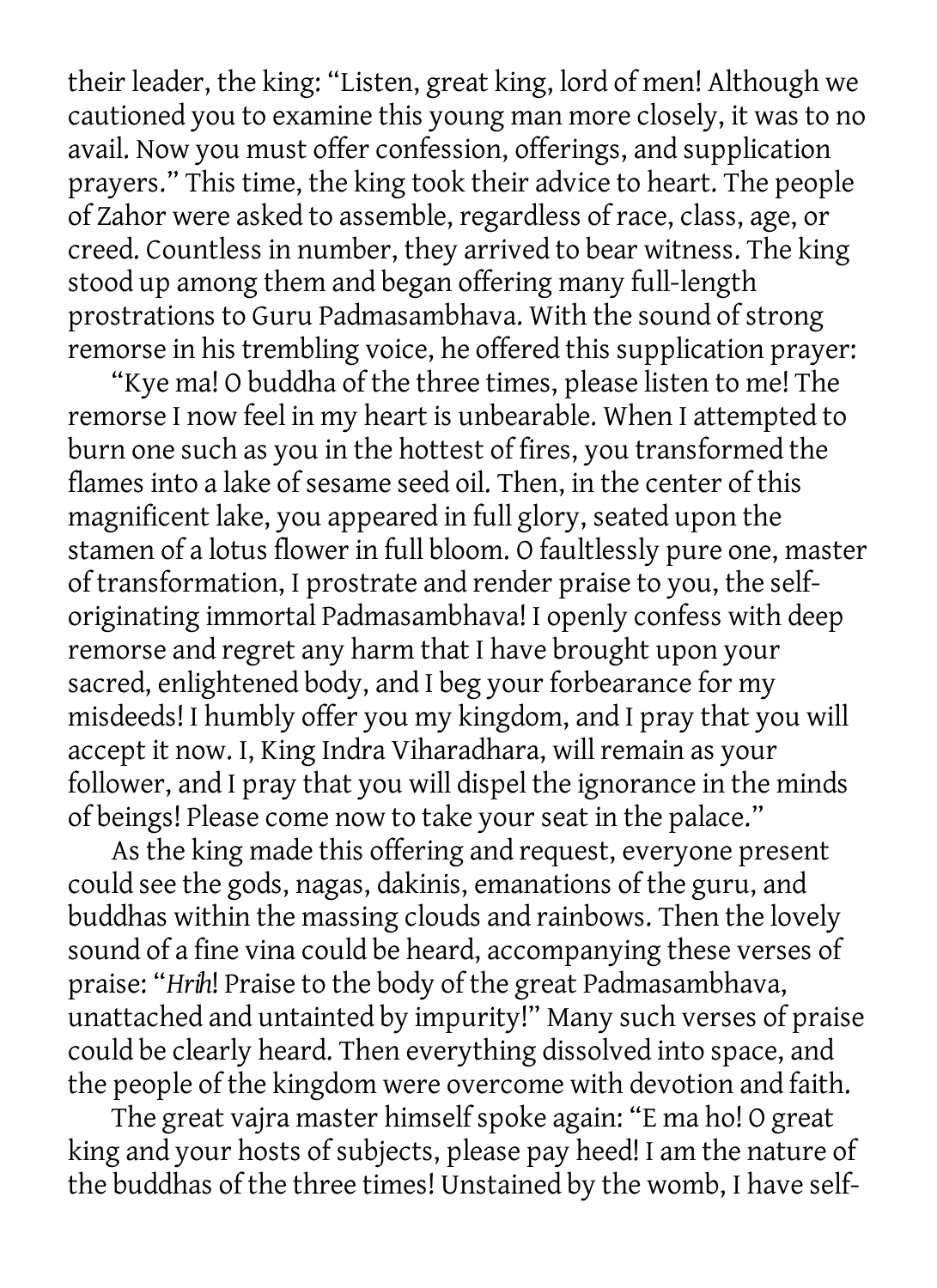originated from a lotus. My background is like the nature of space, unaffected by happiness or displeasure. My body, stainless in nature, cannot be harmed by the element of fire. The workings of positive and negative karmic accumulations do not affect me in the slightest, but sentient beings will surely make mistakes because of confused perception. Your noble qualities, O king, are like the greatest of mountains, Mount Meru. All of this has occurred in order to guide you to the path of the Buddha. O king, do not despair; I accept your offer. Now I shall go to the palace as you have requested."

The king was overwhelmed with joy. He ordered all the ministers to depart at once for the palace and to bring his newest and finest brocade silk cloak, articles of clothing, and crown. He also ordered that they return with seven of the finest carriages, adorned with various flags and victory banners. They quickly departed to accomplish his wishes. When they returned, a silk brocade throne was prepared on the most splendid carriage, and the vajra master took his seat, surrounded by silken flags and banners of victory and good fortune. The king then offered each of his royal articles of brocade clothing to the master, who carefully put on each one. He also donned the crown and boots of the king. Then the king himself hung the yoke of the carriage around his own neck and, replacing the horses, began pulling the carriage to the palace. This was witnessed by all the people of the kingdom, who surrounded the carriage in a great parade, offering unceasing prostrations and prayers with fervent faith and devotion. Upon arriving at the palace, the great vajra master entered the inner chambers and took his seat upon the throne of seven precious jewels.

#### Samaya

This completes the twenty-seventh<sup>[57](#page-272-0)</sup> chapter of The Lives and Liberation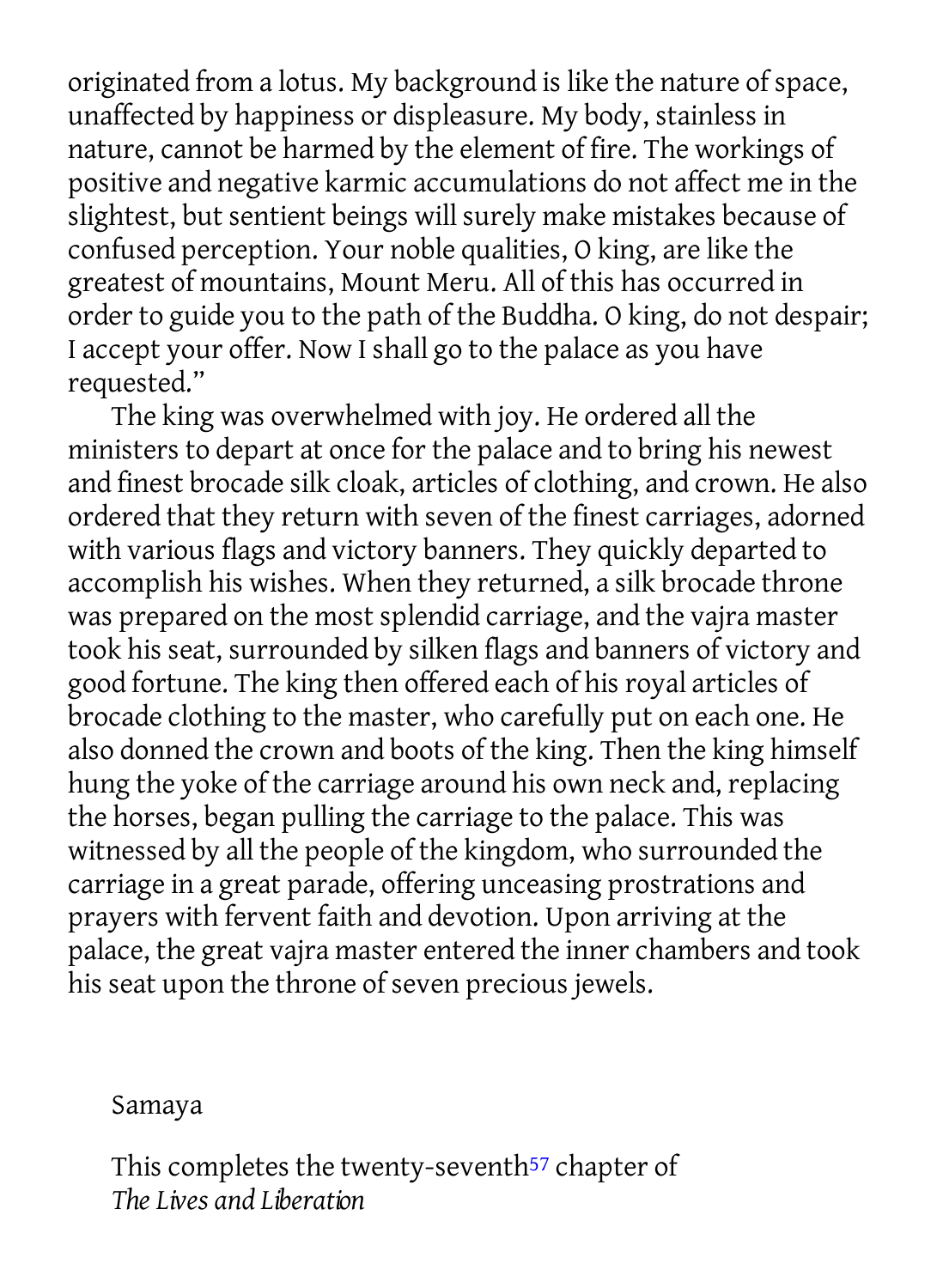of the Princess of Zahor, Mandarava, called A Precious Garland,

Explaining how she met Guru Padmasambhava, received Dharma teachings, and how, due to slanderous words of malicious gossip, the king had to be subdued through miraculous means.

弩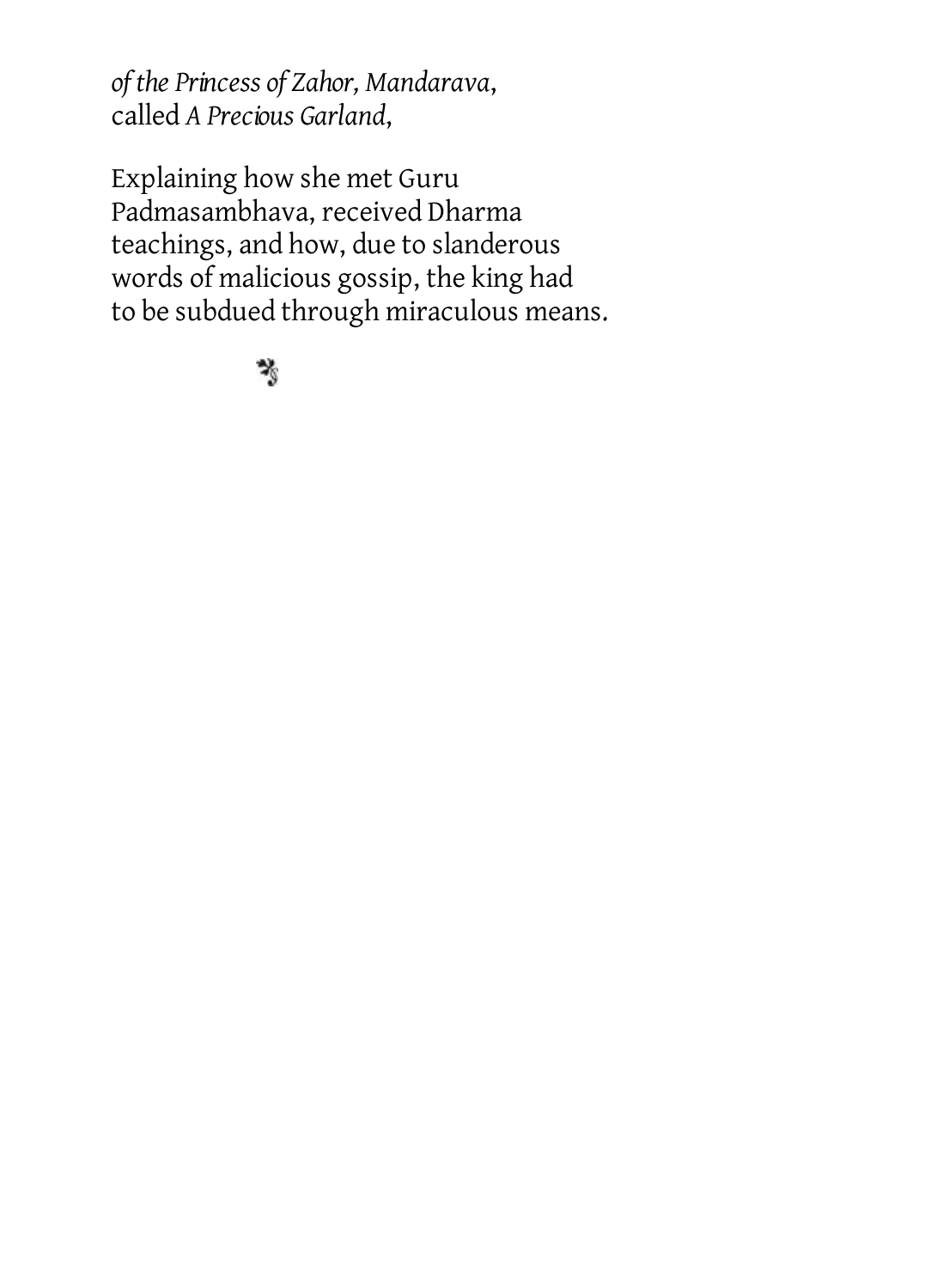[28.](#page-7-5)

## [Freed from Imprisonment](#page-7-5)

 $\prod_{\substack{\text{him. W} \\ \text{min. W}}}$ hen the king asked that Princess Mandarava be brought to him. When the ministers went to open the pit into which she had been thrown, they told her of the miracles that the great vajra master had performed. Showing her the king's golden parchment letter requesting her to come to the palace, they begged her over and over to respond. She remained silent.

When the ministers returned without success, the king then told the queen to go and convince Mandarava to come and join them. The queen gathered the silken garments of the princess, hoping that she would wear them and return. When she met her daughter and begged her to reconsider, Mandarava replied: "No matter what happens, I intend to remain here for the duration of twenty-five human years. I shall never disobey the command of my father the king. However, you and my father have only one daughter like me. How could you do what you did to my guru, who is the actual buddha of the three times?" Mandarava then broke down in tears and fell into the arms of her mother. They both wept uncontrollably.

In a short time, all the women in the country of Zahor began to weep, and the king feared that the princess had passed away. He rushed to the pit. To his relief, he found her still alive, and he begged her to return to the palace to see for herself what had transpired. Breaking down in tears, he said: "O daughter, I never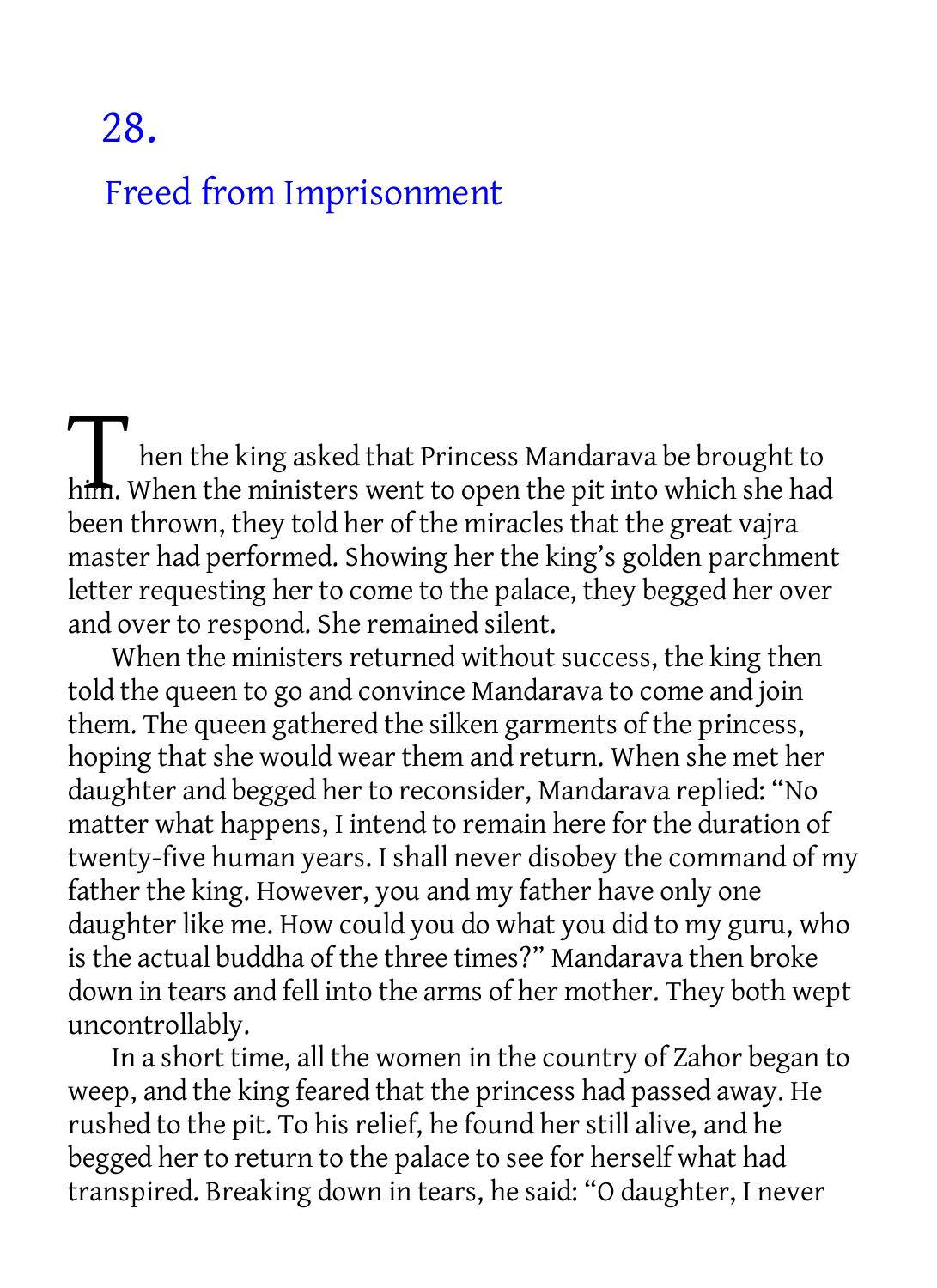intended to create such an obstacle to your Dharma. This father of yours feels deep regret for what he has done. Thinking of myself as so high, I have now fallen so low. My meaningless behavior has brought you such grief. Please forgive me." Then he took her hands and kissed her, and her mother caressed her.

As she consented to join them and return to the palace, both the king and queen were crying. Mandarava was reunited with the vajra master, to whom she prostrated as he wiped away her tears. She praised him with this song of heartfelt devotion:

"You, the enlightened one, came to this continent of nonvirtue. Fearlessly powerful, you came with neither expectation nor apprehension. Embodiment of miraculous enlightened activities, may there be the good fortune of the unceasing radiance of your enlightened display! Born from the lotus, your body is a radiant hue of white and red. You are adorned with the sublime marks of excellence, and your thirty-two major marks are resplendent to behold. The noble qualities of the lotus-born buddha of the three times are beyond the limits of the mind. With faith I bow down to you, the embodiment who is one with the buddhas of the three times. As the embodiment of rapture with the major and minor marks, your form is as great and perfectly proportioned as Mount Meru. Shaped like the king of all mountains, you have a head round as a vase; your hair is lovely as the blooming udumbara flower. Your nose is perfectly proportioned; your upper and lower lips are like the petals of a lotus flower. Your tongue is long, thick, and red like a lotus. Your array of fifty-eight teeth glow white, like a range of snow mountains. Your face is peaceful. Your neck and chin are endowed with the richness of youth. The sound of your voice is as resplendent as the kalapanga bird. Your black mustache and beard are like the fur of a magnificent black bear. Your coloring is like a white conch shell that has been delicately painted with vermillion. Your perfect neck is shaped like a lovely vase. Praise to your presence! You are like a grand snow lion poised in full glory. Your shoulders are broad and arched in perfect proportion. Your toes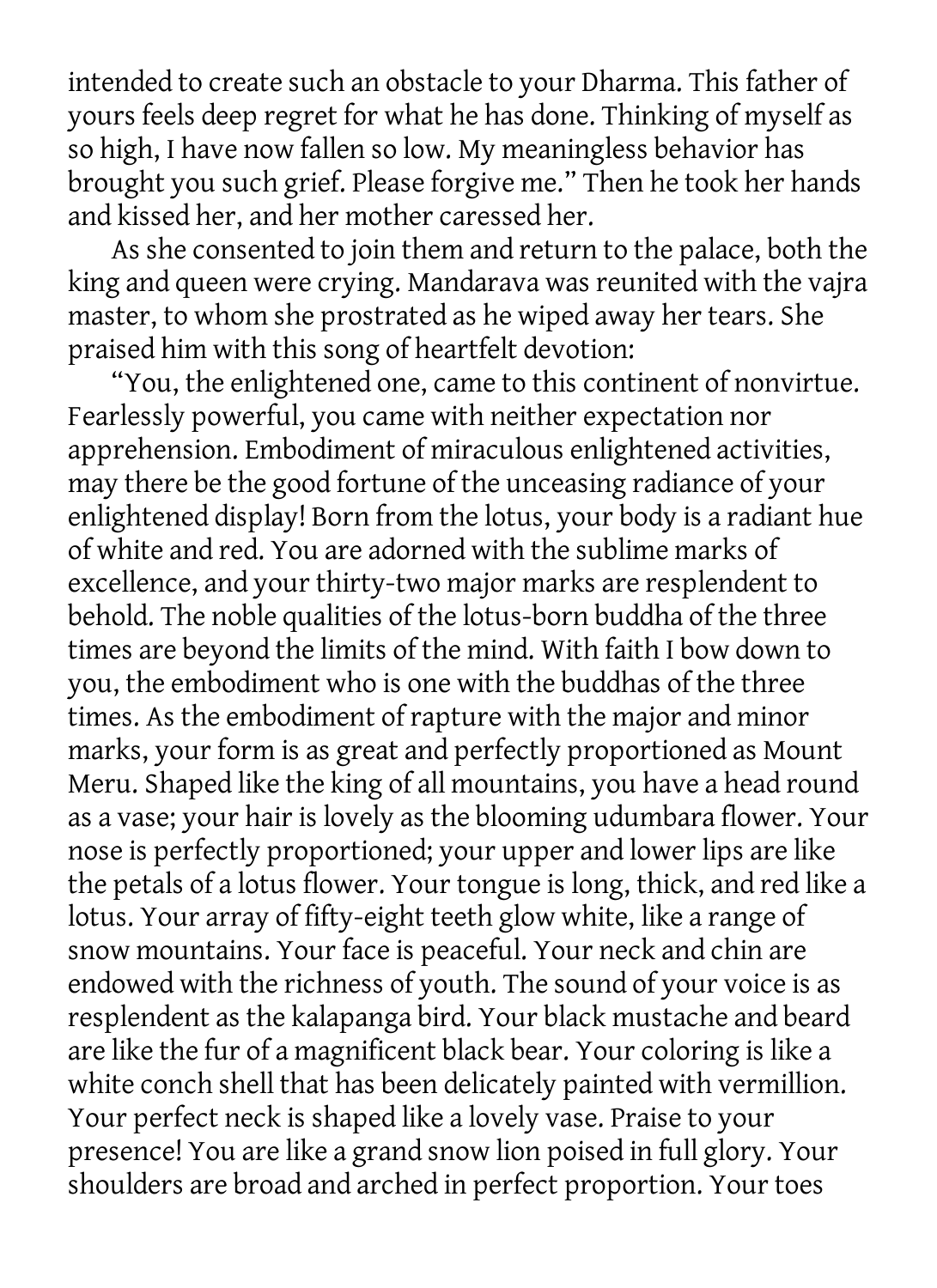and fingers are long and webbed. Your nails are the color of a copper-red crystal, your navel attractive, like the stem of the lotus. Your male organ is drawn in and contracted, completely concealed like that of an elephant or horse. Your calves are like the legs of a deer, and your lotus feet are rich and fleshy. You pass through space in the flash of an instant, like a rainbow. Your ever-youthful presence supports limbs that are full and strong. When you smile, you are so attractive that not a fault can be found. Your presence is so pleasing that one cannot gaze upon you enough. Your radiance blazes like an orb of light. To touch your skin brings unique vajrabliss to everyone. You, Padmasambhava, are the one who displays these marks of sublime excellence. Praise to the body of the buddha that displays the thirty-two major marks." Thus she offered prostrations and rendered praise with great devotion.

The vajra master was very pleased, and he offered the princess this response: "E ma! Your present relatives cannot be called loving relatives. The truly loving relative is the precious spiritual guide who leads one upon the true path, revealing the virtous path and causing one to turn from the harmful path. Your present blood relatives are now objects of compassion and mercy, and ordinary relatives will only encourage you to pursue that which is other than the spiritual path. Count the many examples of this, and you will clearly see that this is indeed the cycle of existence.

"Unable to satisfy their endless needs and desires, beings suffer unceasingly. This is not the meaning of wealth and endowment at all. What you have finally found is the treasure of true wealth. The sevenfold wealth of the aryas is wealth that cannot be found externally. Except for that, all other attempts to acquire and maintain ordinary wealth are the cause of suffering. That which we call wealth is not found in existence or quiescence—it is instead your indwelling precious buddha nature. This is not widely recognized, and not recognizing it causes it to be wasted. Even if it is recognized, it is wasted if it is not sustained. The time has come to understand that negative circumstances can be transformed into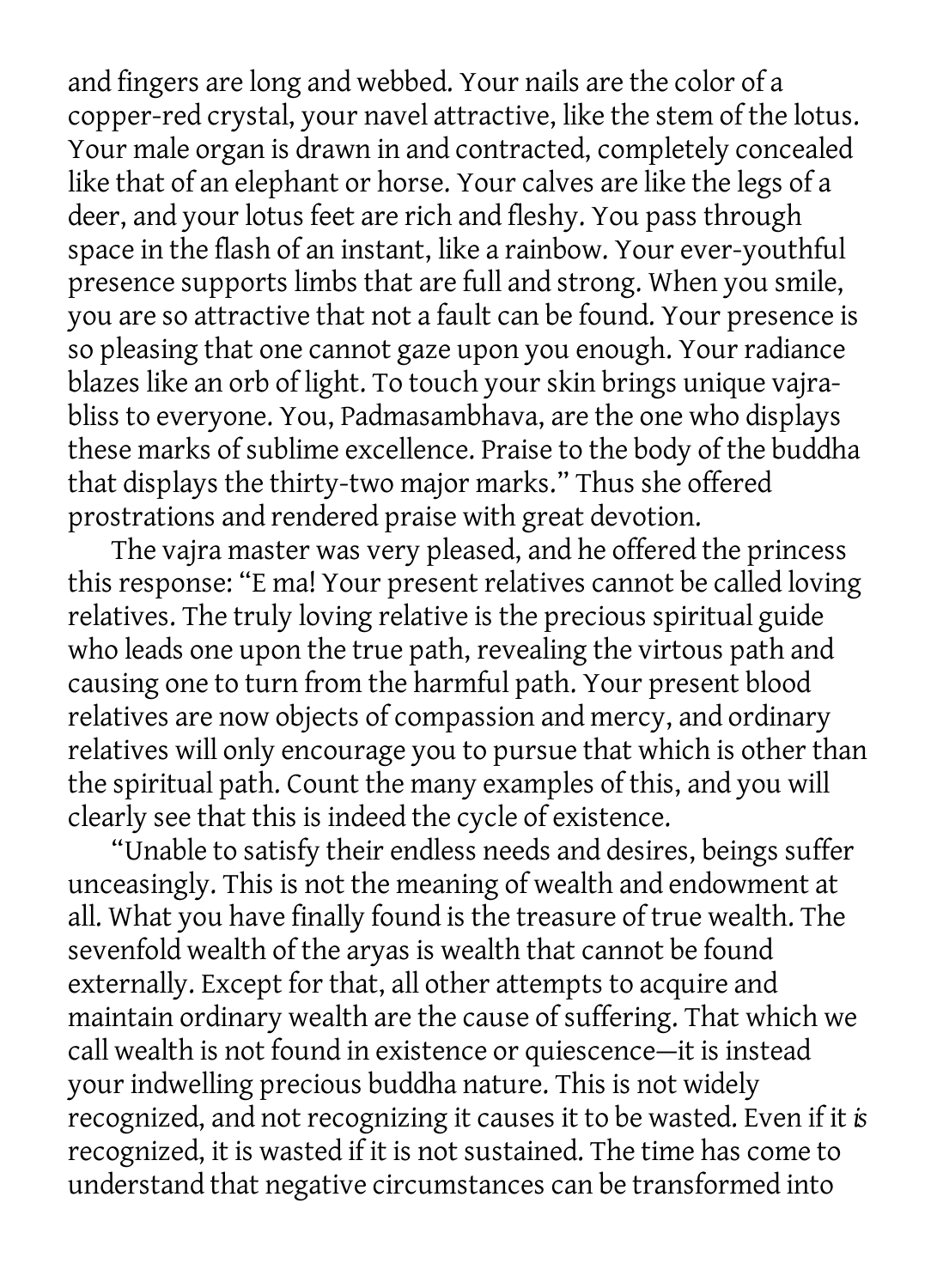spiritual power and attainment, and to make use of this truth. Utilize adversities and obstacles as the path!" Just by hearing his words, Princess Mandarava was naturally liberated.

King Viharadhara then offered to his daughter the flesh of a holy man, a wish-fulfilling jewel, and the wealth of the kingdom without exception. He supplicated the guru to transmit his noble qualities to him until the end of his life. He requested the vajra master to stay in the land of Zahor until all the people were led to fruition. For the next three years the vajra master turned the wheel of the vast ocean of the Buddha's teachings.

When the kings of all directions heard the news that Mandarava had been offered to the vajra master, they felt deceived and angrily prepared their armies for war, aggressively advancing on the kingdom of Zahor from the four directions. The general Mahabala entered Zahor through a narrow ravine and captured some small villages. The vajra master intervened, using his miraculous powers against the enemies. In particular, he released the mandalas of the eight herukas, turning the aggressors back so that they all returned to their own countries.

The vajra master gathered together the three hundred and sixty ministers of the king, the five queens, the five hundred servants of Mandarava, and one hundred and eight monks in his assembly, and turned the Dharma wheel for them. He taught the eight volumes on the sacred utterance and guardians, the five tantras on the condensed utterance of the Great Perfection, four volumes on the Heart Essence doctrine, five other titles, twenty tantras, and fortytwo volumes of esoteric instructions.

Each and every one of his disciples was brought to fruition, and twelve became mahasiddhas.[58](#page-272-1) All were established irreversibly on the spiritual path. The doctrine of Avalokiteshvara spread throughout the land of Zahor, and all its inhabitants were brought to fruition. The king eliminated all heretics from the kingdom, and his heir, the Vajra Guru Padmasambhava, took his seat on the throne to govern the entire kingdom thereafter.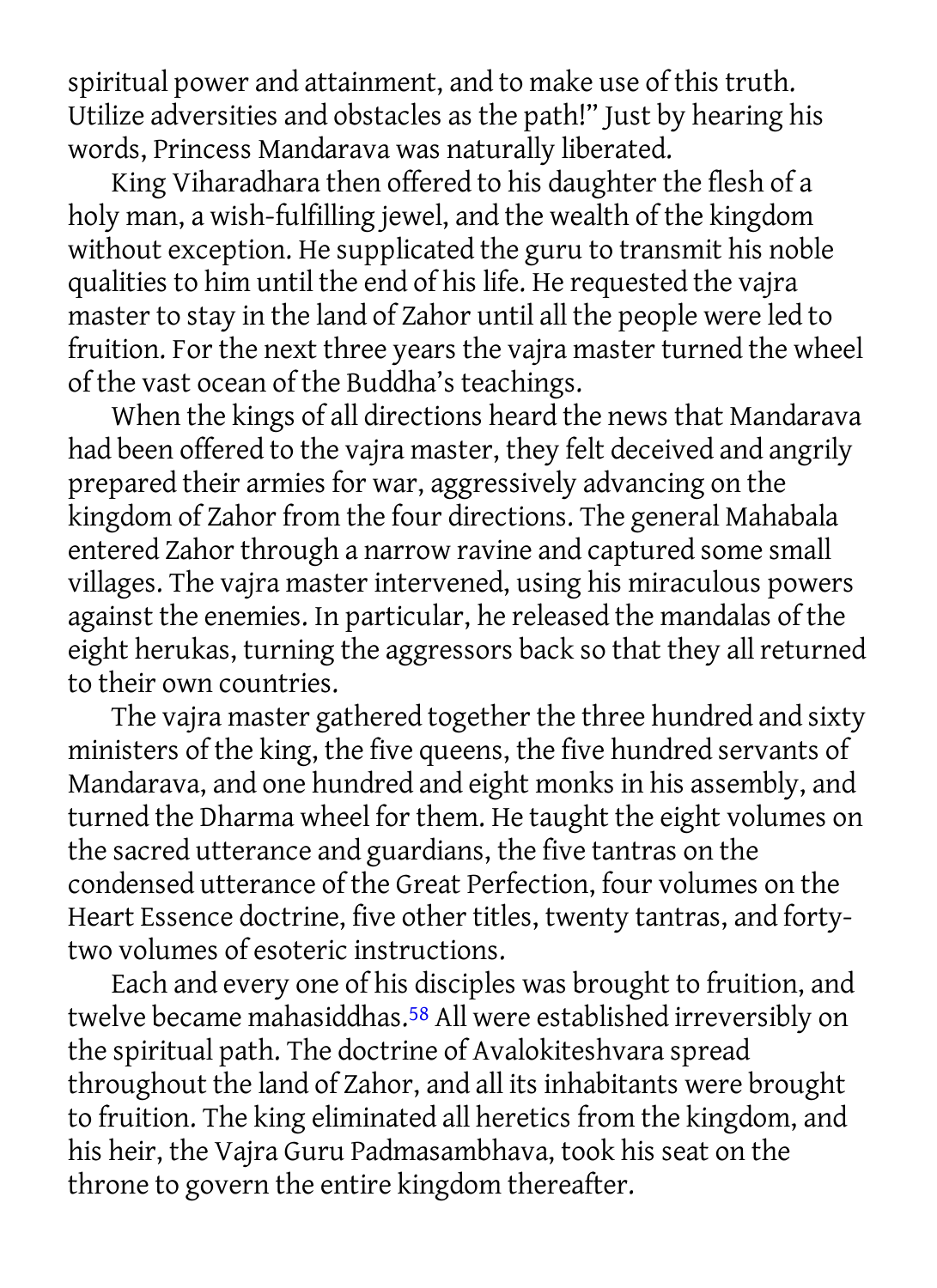Samaya

This completes the twenty-eighth chapter of The Lives and Liberation of the Princess of Zahor, Mandarava, called A Precious Garland,

Explaining how Mandarava was freed from imprisonment and how Guru Padmasambhava turned the Dharma wheel, thus placing the entire kingdom of Zahor on the path of Dharma and on higher levels of accomplishment.

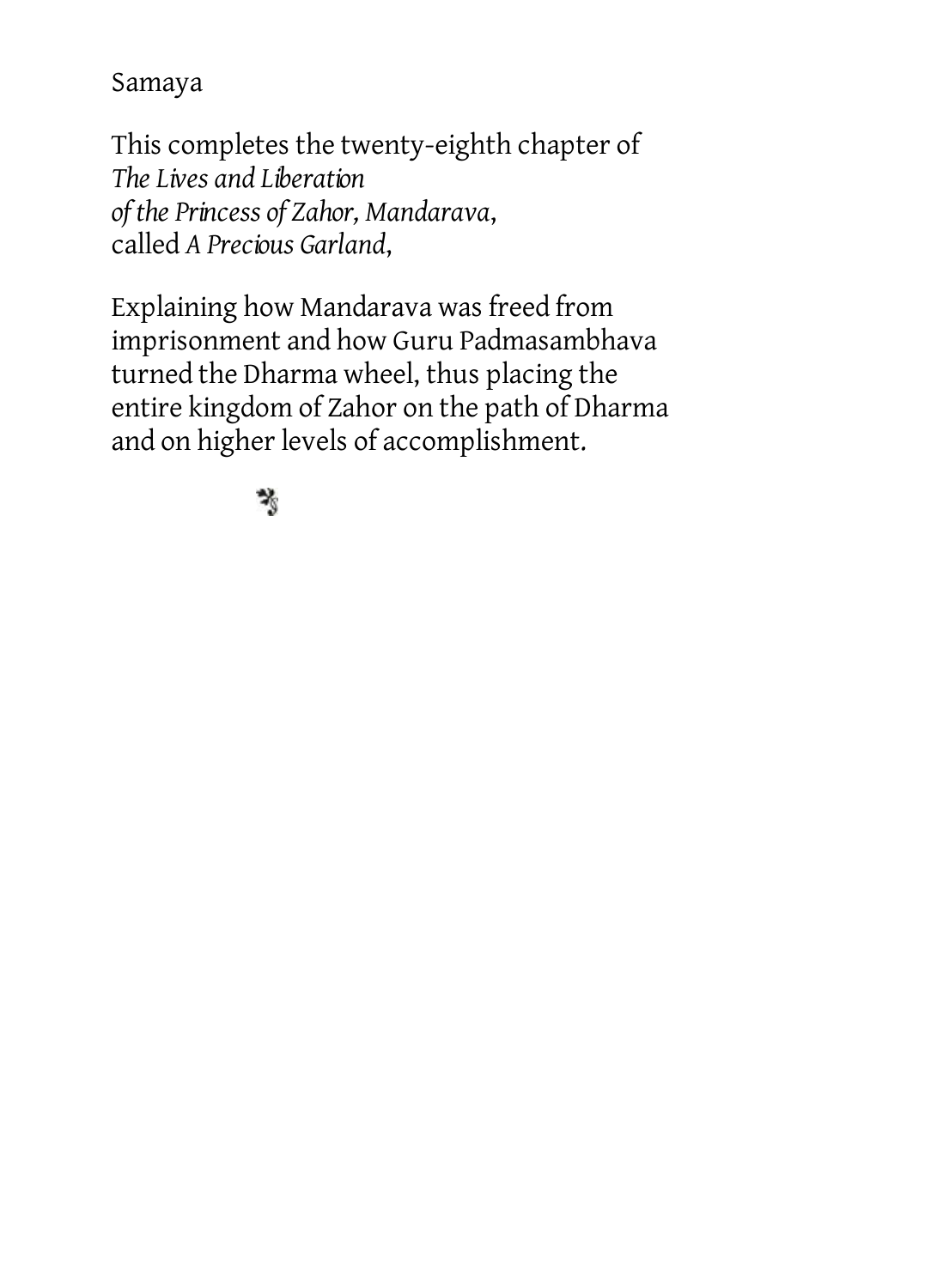### [Abandoning Samsara](#page-7-0)

The vajra master was preparing to depart for the cave known<br>as Maratika in order to accomplish immortality. Everyone begged he vajra master was preparing to depart for the cave known him not to go, but to no avail. Then he sang this vajra song to Mandarava: "E ma ho! Amazing young maiden whose body blazes with light! Your beautiful form is graceful, supple, and utterly sublime. Lovely one of radiant smiles, unstained by any fault, your vajra body resembles a lovely lotus. As I gaze upon you, young maiden with all the perfect marks, so luminous is your relaxed, youthful form that you captivate my mind with your incredible beauty.

"This flower Mandarava is youthful only once. Listen to me closely, O princess of noble qualities. In this limitless ocean of suffering existence, the obsession with samsara that occurred before can only bring more pointless obsession. Now the time has come to prepare for a meaningful future. Accomplish the sacred Dharma, youthful princess! Worldly activity is endless. The meaningless bustle of activity from the past is all that can be expected in the future. Now it is time to free yourself from activity. Youthful princess, watch your own mind! When one is overpowered by anger, the enemy is mistakenly held to be external. This has caused self and others to fail in the past, and it is all that can be expected in the future. The time has come to tame your own mental delusions. Youthful princess, take charge of yourself!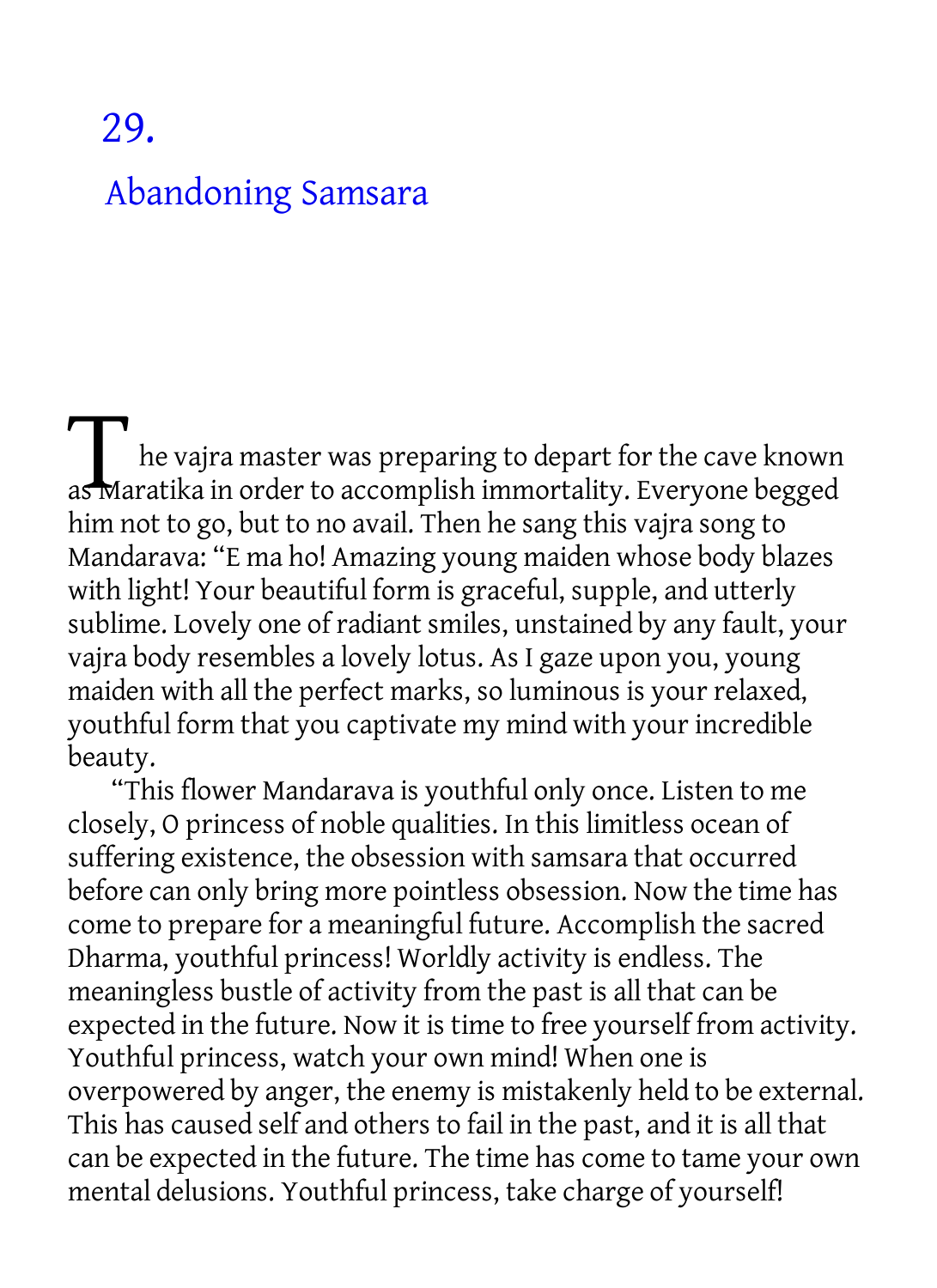Overpowered by delusions, unashamed of the causes of samsara and unable to distinguish them, what else can you expect in the future? The time has come to realize the fallacy of all this and to proceed on the path of Dharma without further distraction.

"Youthful princess, arouse your wisdom! Being overpowered by pride, holding to the ways of a queen, and giving orders to others, you will always remain the same. The time has come to examine yourself and give orders to yourself. Youthful maiden, recognize your shortcomings! When you are overpowered by jealousy, you disparage and belittle others. The competition for position and power will always be just as it has been. The time has come to follow the way of the victorious ones.

"Youthful princess, train in pure perception! In this swirling ocean of negative karmic accumulations, unwholesome rebirths will always be just as they have been. The time has come to meditate upon the empty, radiant form of the deity. Youthful princess, be diligent on the path of the generation stage! Engaging in confusionbased conversations is the cause for increased delusions. The endless idle words of the past will only be the same in the future. The time has come to recite the essence of empty sound.

"Youthful princess, generate the deity! Youthful princess, meditate on the generation and completion stages, the profound path of method, which is the secret path of the pure awareness holders. I wonder if you have the good fortune to enter upon this path. The time has come to meditate upon impartial, pure perception. Youthful princess, develop single-pointed faith!"

When Mandrava heard these words she was overcome with emotion and responded as follows: "E ma ho! Youthful male, so pleasing to behold! Your body is perfectly proportioned in every way. You possess the supreme form of the major and minor marks of perfection. No matter how much I gaze upon you, it is still not enough. No matter how much I hear your vajra speech of melodious and meaningful words, I still long to hear more. No matter how much I feel the bounty of your unceasing loving-kindness and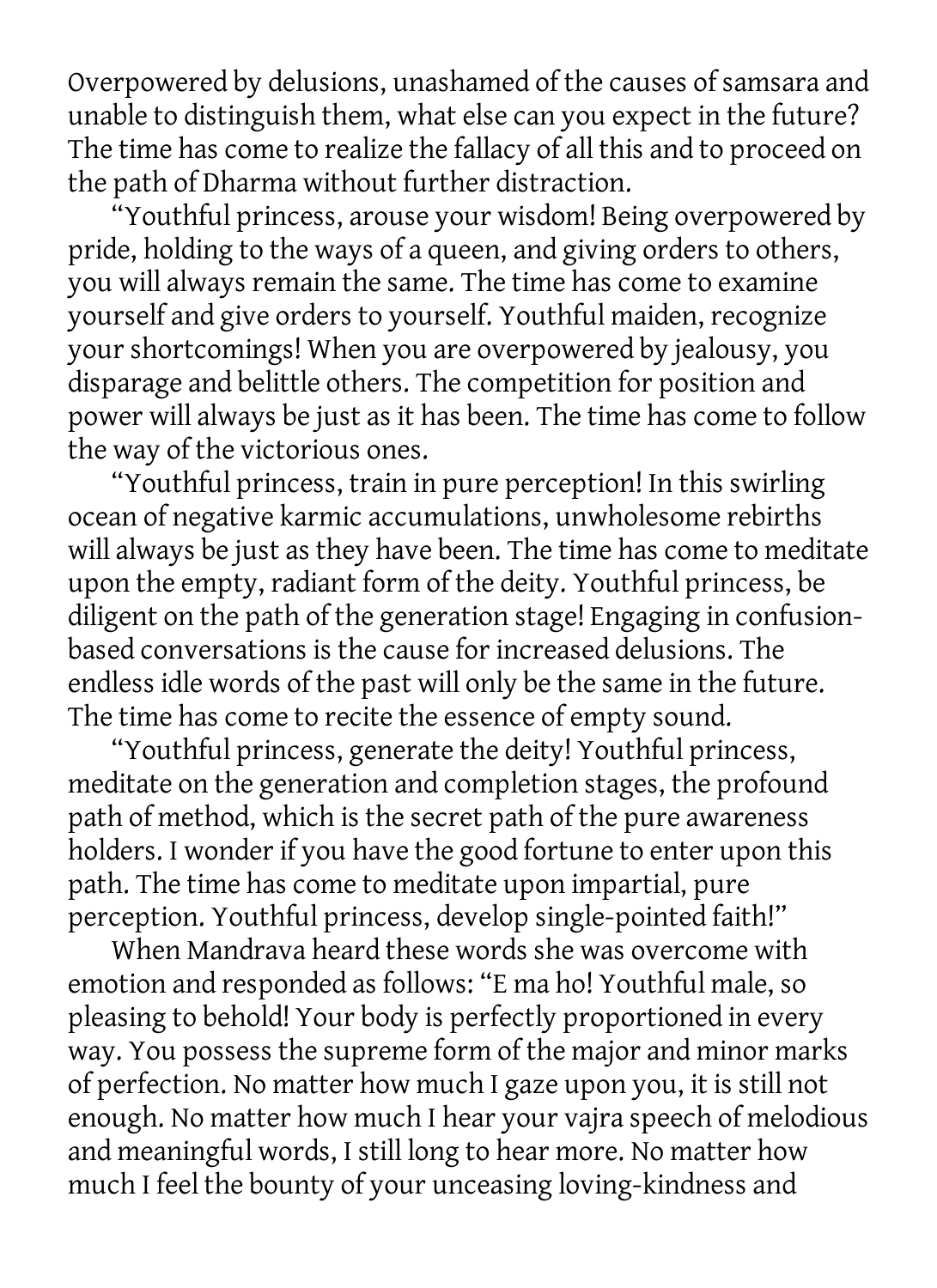compassion, my mind cannot bear to be apart from you.

"From now on, throughout all future lifetimes, sublime one, please hold me always in your compassionate, loving care. Whomever I see, wherever I go, whether the country is excellent or not, all such experiences are like being in a vast city of spirit dwellers.

"When this girl dies, I shall be without my country. In which direction or place can the true motherland be found? This jeweled palace may be supreme, but like a bubble about to burst, it cannot endure.

"When this girl dies, she will no longer have a home full of relatives. Where can a permanent palace be found? Although the king of Zahor, my father, is of excellent caste, he, like the clouds passing in the sky, will not remain forever.

"When this girl dies, there will no longer remain even the name of my father. Where can a permanent place of my ancestors be found? Although my mother, the queen, was born of highest family caste, this status, like a seat for temporary rest, cannot remain firm.

"When this girl dies, there will be no friend with whom she can truly share the sorrow of that experience. In which direction can a permanent friend be found? Although the wish-fulfilling jewel is the best of all jewels, it cannot remain forever.

"When this girl dies, like the frost upon grass, no amount of wealth can be taken with her. Where can the good fortune of permanent wealth be found? In this place of samsara, one is constantly distracted by the activities of the world. One is bound by the constricting forces of the five passions based on attachment and aversion. By acquiring an unwholesome form, more attachment develops for relatives. Occupied with lying, slandering, and uttering trivial words, one has no time to remember the Dharma. Please, with your limitless loving-kindness protect me from this negative karma. So that we may never be apart, I beg you to take me with you on this journey. Reveal to me now the precious path of the secret doctrine."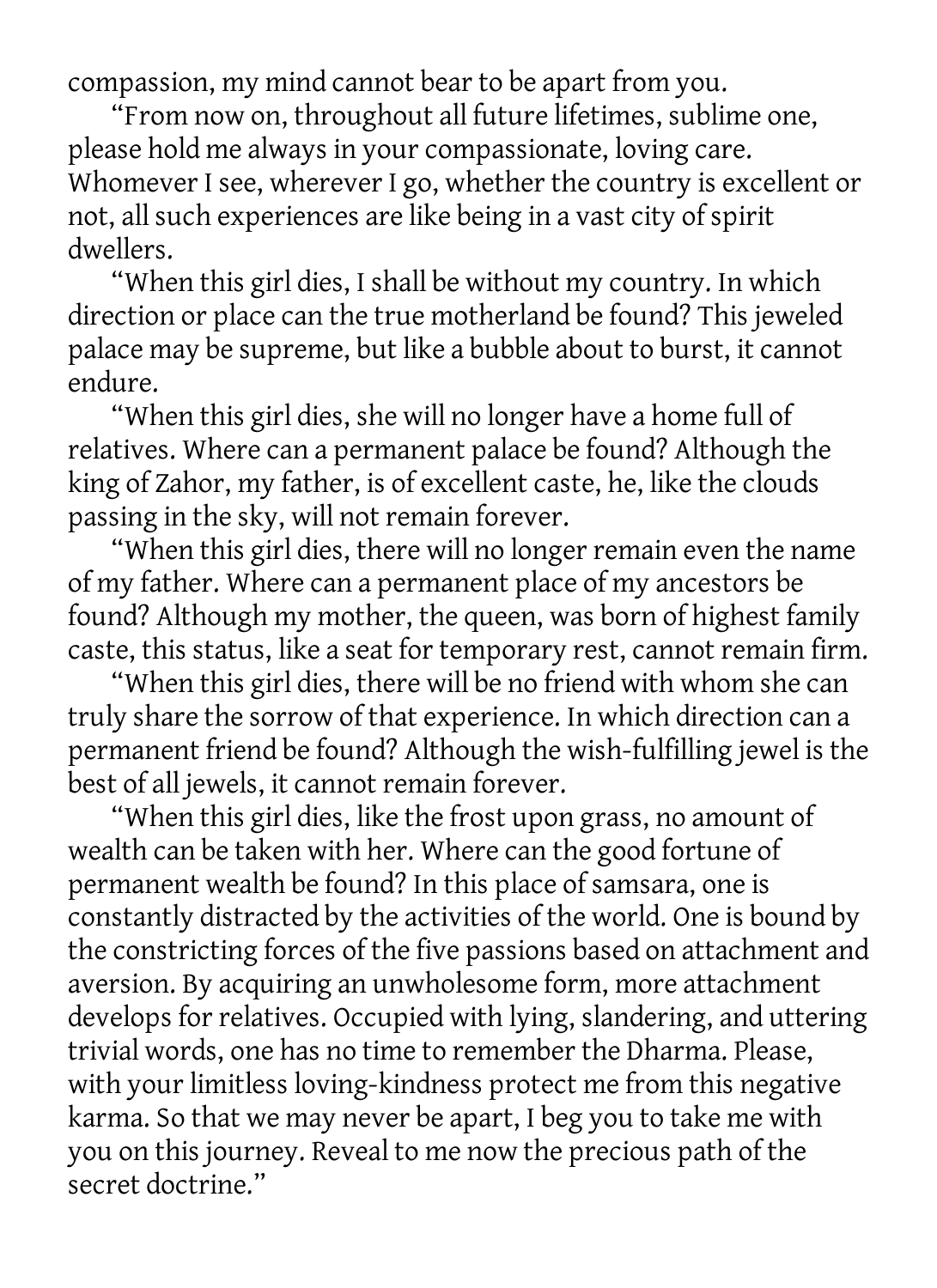Then the vajra master replied: "Fair maiden, although you possess fortunate karma, in order to practice the secret path you must have the diligence to practice through whatever hardships present themselves and to persevere even at the cost of your life! With a mind that thinks of the future and is ready to endure hardships in the present, one must be willing to discard this body of flesh and blood, if that is deemed necessary, to accomplish the secret path!"

Mandarava replied: "I have unceasing great faith, pure view, and fervent devotion. I request you to bring me with you on this journey. Even if I must eat earth and stones to sustain myself, I will!"

Then the master said, "Alas! Then I shall depart to the East. You, young maiden, should turn and face the East. Remain in your present position. Until we meet again, no matter how frightened you may become, maintain the courageous dignity of pure perception."

Having said this, he ascended into space. All the dakinis from the realm of Khechari came to escort him. The king of Zahor, his ministers, subjects, and assemblies were overcome with sorrow. Consumed with grief and sobbing uncontrollably, they supplicated the guru.

The next day, at the crack of dawn, as they all looked on, Mandarava went away without the slightest attachment to the king, her relatives, attendants, wealth, or endowments. She remained, however, in her posture of equipoise, seated within the protective net of Guru Padmasambhava of Oddiyana's loving-kindness and compassion. She traversed not one, but two or three valleys and countries, and suddenly found herself in an uninhabited land that was frightful, wrathful, and rugged beyond belief.

For three long days, she remained trapped in a craggy ravine without food, drink, or shelter. She was famished and chilled to the bone. All she could hear were the eerie sounds of many tropical birds and wild animals. Finally, she managed to climb over a peak,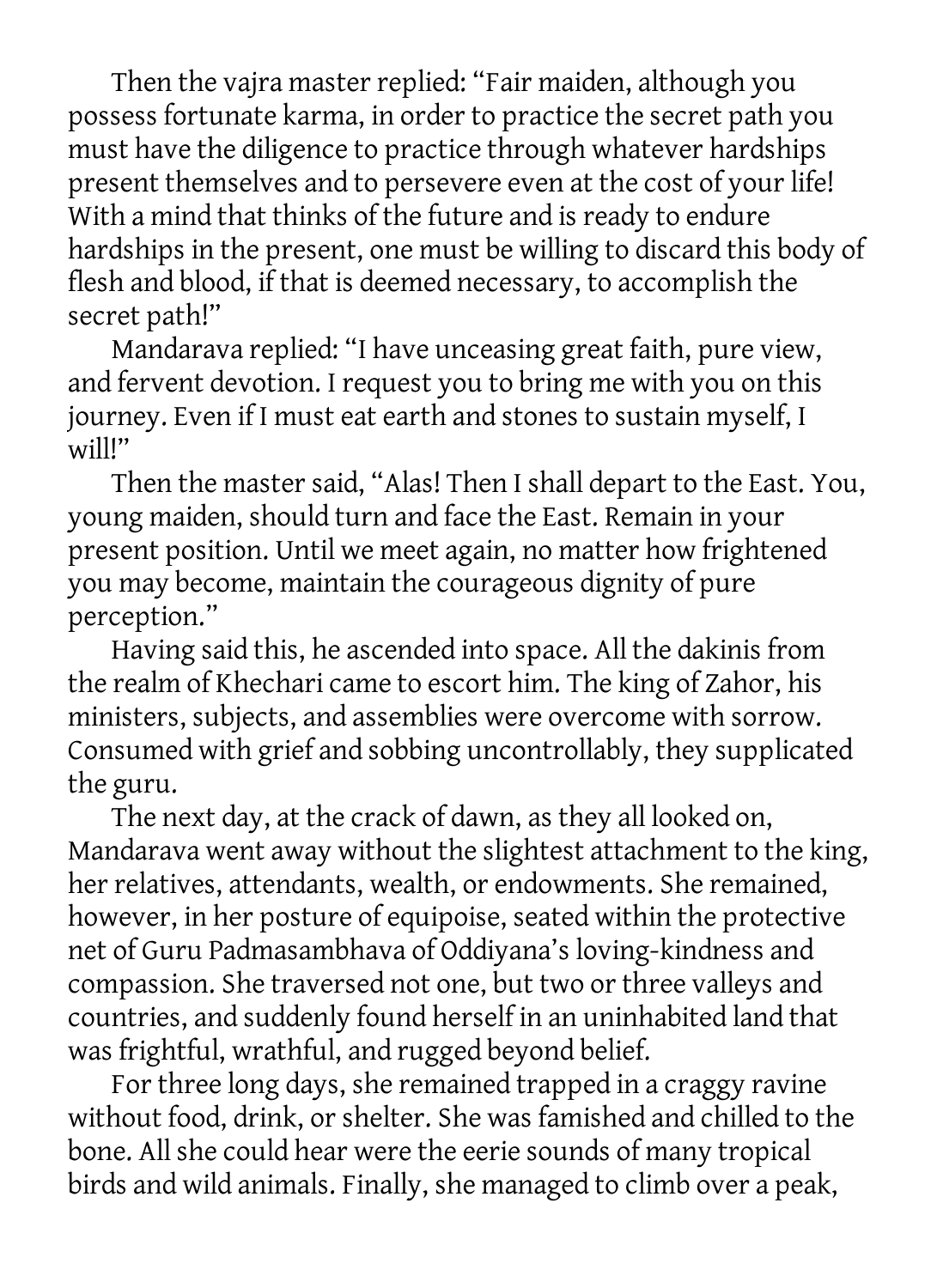only to find herself forced to descend into yet another frightening valley of doom. Then she lost heart and, in a state of disturbed sorrow, went into the depth of her soul, where her spontaneous, fervent devotion remained unaffected. She cried out in urgent despair: "Kye ma! Kye hu! Lord Guru of Oddiyana! Guru who reveals the path to liberation! Please look upon me now with your merciful compassion! First, I arrived here in this country to the north. Second, I was engulfed by a dense jungle full of wild animals. Third, the sound of water crashing in craggy ravines is piercing my ears. I fear I am in a barbaric country possessed by demons and cannibals! O young man of grace, where can I find you now? Without you my mind is unstable and weak!

"First, I am here in an uninhabited land where the grass is so wild that the wind makes it dance. Second, there is the unceasing sound of ravens crying in the forest. Third, the sun is obscured by the darkness of night. I wonder if I have entered the bardo between this life and the next? Where is the one whose melodious speech is like music to my ears? That you cannot see me now, at this time, fills my mind with chilling sorrow.

"First, I am alone in this country, without a single companion. Second, it resembles a haunted charnel ground. Third, there is the constant eerie din of jungle creatures. It seems that I have arrived in the city of the lord of death! Be quick to look upon me now with your compassionate mercy! Hold me in your heart, O perfect Lord of Dharma!" Then she fell to the ground in tears.

Through his omniscience, the lotus guru knew of her duress and went to her. Mandarava wept in his presence, so overcome with gratitude that she grabbed him and held him tight. He then spoke these words to her: "What has become of your fearless pledge of courage now that you are confronted by such a malevolent and unruly land? A frightful environment such as this is the catalyst for a practitioner's true practice to emerge. Adverse conditions are the true wealth of a practitioner. Such a supreme place of practice is the most exalted spot for accomplishing the innermost profound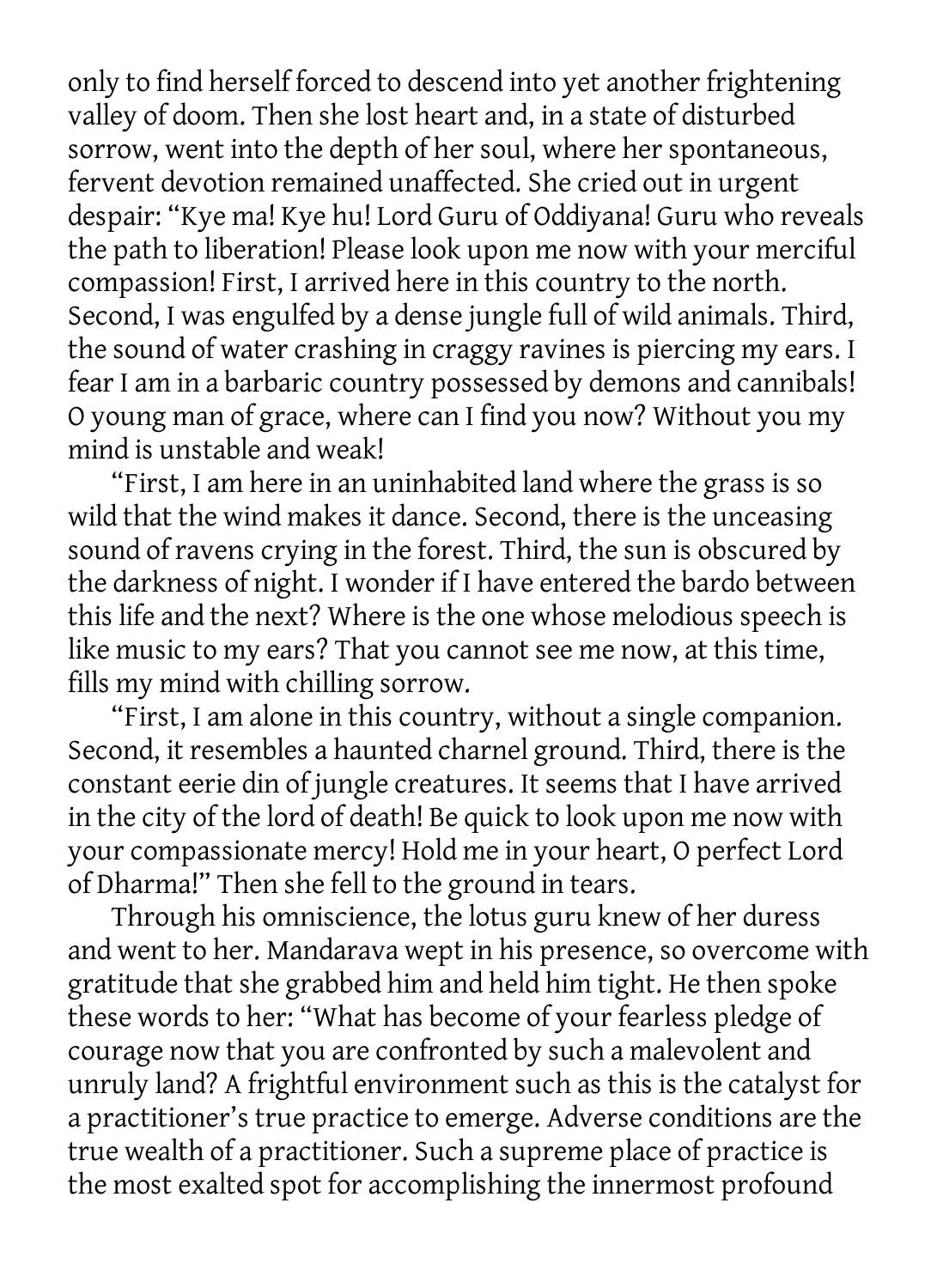Dharma. A frightening, uncomfortable place is the knife that severs discursive thought. The wrathful charnel ground is the environment through which the deceptive view of eternalism is exposed. To discover the illusory nature of the barren, frightening land is to discover the innermost sacred Dharma. The sound of the jungle is the introduction to the bardo. Sadness and elation, truth and deception—these are nonexistent. The true practice of guru devotion is the cultivation of undiminishing fervent faithfulness. This is the resting ground where relief from the bardo is sought. In the bardo the terrifying sounds that resemble a thousand roaring dragons are like the sound of the approaching messengers of the lord of death. Such a storehouse of darkness cannot be illuminated in an aeon of light. It is like being trapped in a thick forest where sharp weapons abound, with the eight terrifying narrow passageways and the four wrathful sounds. The suffering is unbearable beyond imagination!"

Instantly, Mandarava's negativities and obscurations were purified. All the noble qualities that develop on the path arose in her mind.

#### Samaya

This completes the twenty-ninth chapter of The Lives and Liberation of the Princess of Zahor, Manadarava, called A Precious Garland,

Explaining how, through the liberating instructions of the master, the signs of her abandonment of samsara appeared, and the path of true Dharma was found.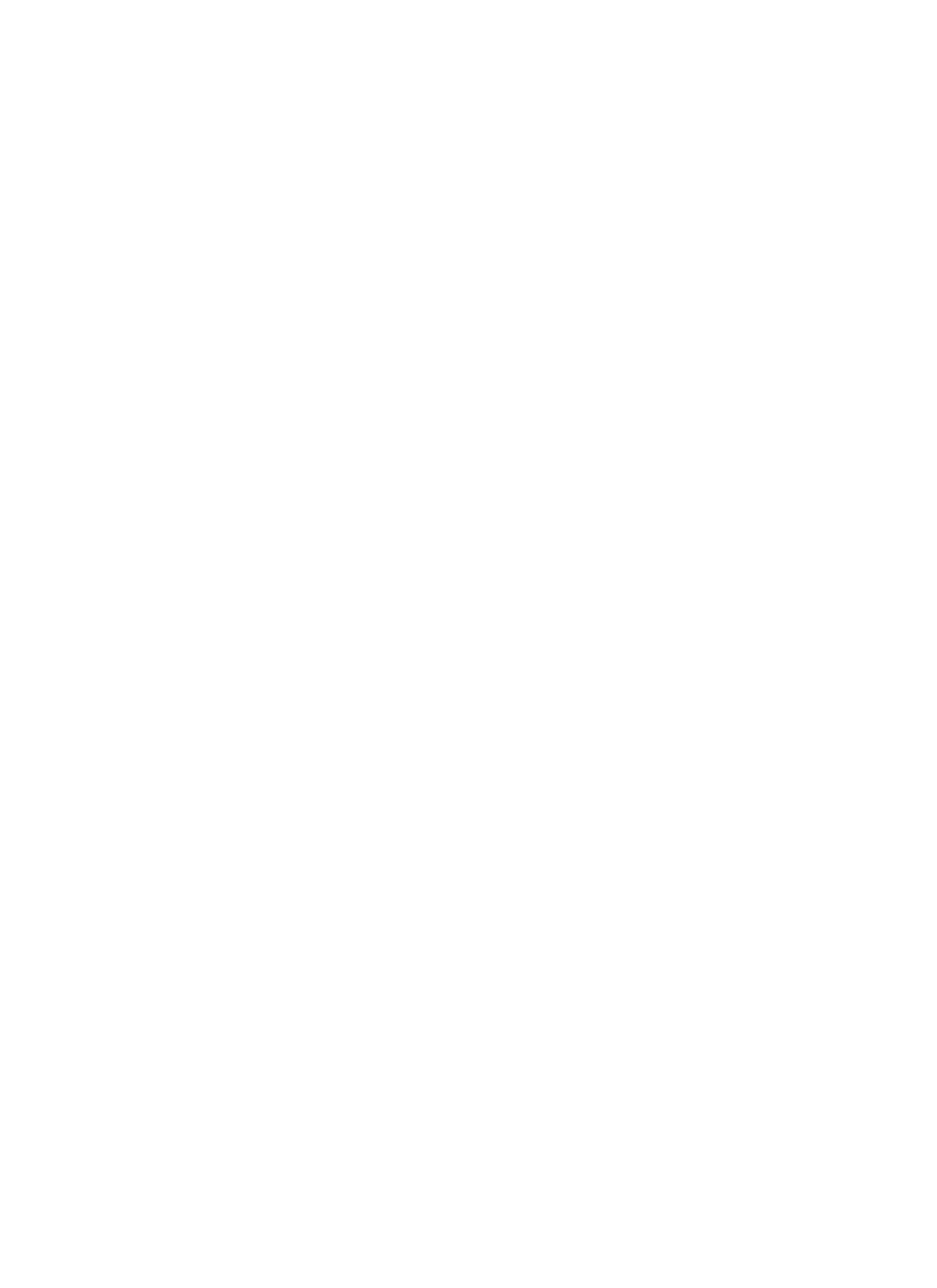[30.](#page-7-1)

## [Accomplishing Longevity in Maratika Cave](#page-7-1)

Then they went together to the Maratika cave, the sacred<br>power spot where the outer, inner, and secret mandalas were hen they went together to the Maratika cave, the sacred complete. In terms of perfect noble attributes, this place was like a wish-fulfilling jewel that surpasses any other sacred place in India for the practice of spiritual attainment. Guru and consort both gave rise to the mandala of the deity, and the princess made this offering to the vajra master: "In order to enter the secret path of the vajra mandala, I offer my own body of great fortune as the mandala offering."

Thus offering her own body and life, Mandarava sang this song of supplication to the guru: "Kye! O great pure awareness holder Padmasambhava, on this precious occasion, when you are about to bestow the empowerment of the precious secret path of the pure awareness holders, by your kindness please confer the outer, inner, and secret empowerments that ripen and mature."

Then, from the warmth of the great vajra master's forehead emerged the blessings that bestowed the vase empowerment. In successive order, he bestowed the secret speech empowerment that gives rise to the development of all noble qualities, the crystal mind empowerment that arouses the essential fluids, and, in order to reveal the essential nature of reality as it is, the absolute indication empowerment of the mind. He bestowed the empowerment of great bliss to purify the energy channels, the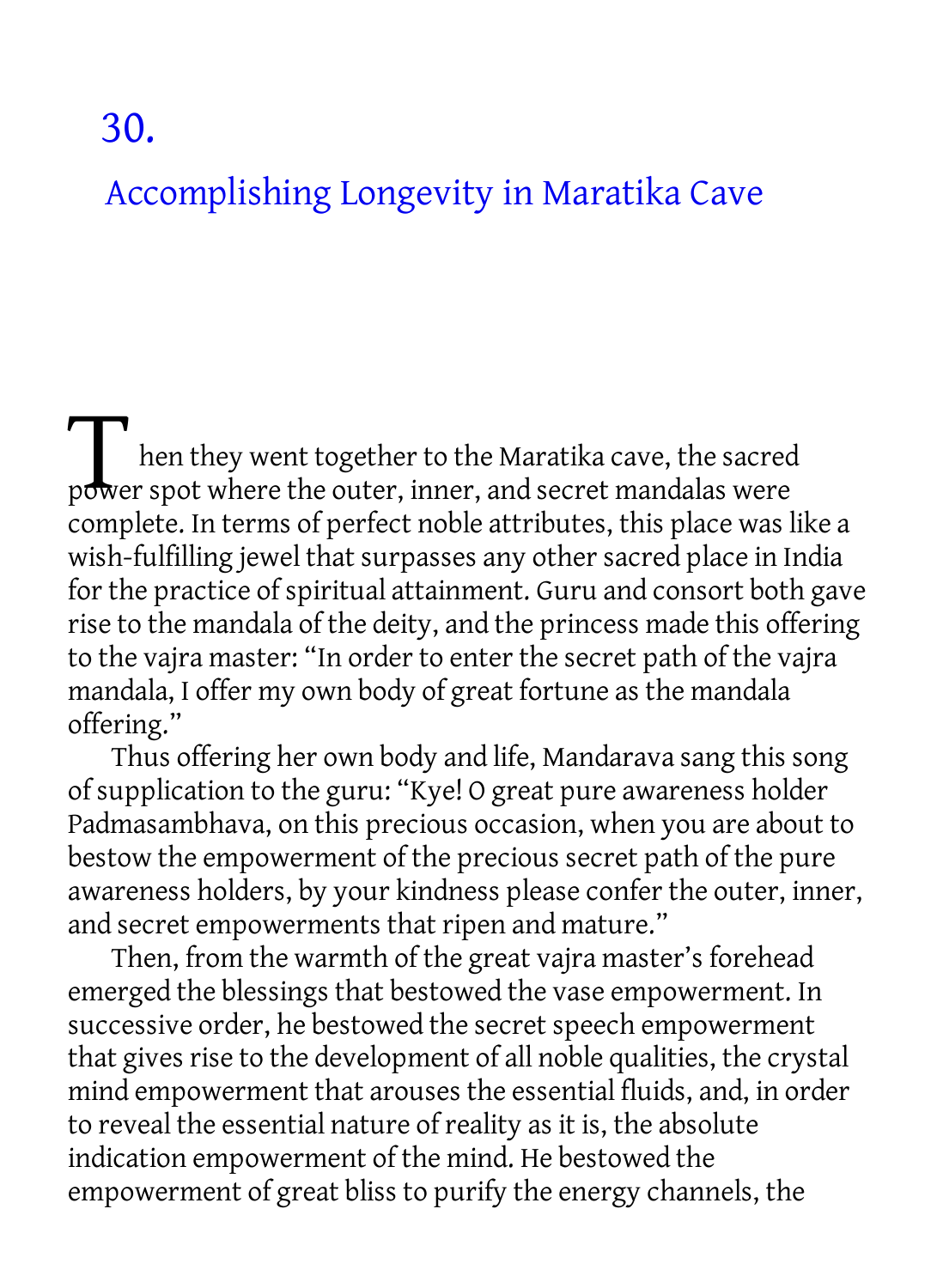empowerment of empty ambrosia to purify the essential vital energies, the vajra mandala empowerment of the path of union practice, and the great secret empowerment of pure union practice. He bestowed the empowerment of the five primordial wisdoms to liberate the five passions. He bestowed the vajra master empowerment to perfect the state of becoming a pure awareness holder. Finally, he bestowed the initiation that reveals the pure path of empowerment.

Having thus ripened from all the transmissions, Mandarava obtained the noble qualities necessary to perform the generation and completion stage practices. After practicing for three months, they received a clear vision of the Buddha of Long Life, Amitayus, and accomplished the state of an immortal pure awareness holder. The guru proclaimed that she was a fortunate upholder of pure awareness and that in order to eliminate any obstacles to their accomplishment, they both should practice the deity Hayagriva. They practiced the Hayagriva Mechar cycle from the tantra known as the Great Play of the Quintessential Lotus and the Treasury of One Thousand Essential Instructions, a tantra on the union of Hayagriva and Vajravarahi. Following this, both guru and consort had clear visions of Hayagriva, whose neighing and sounding of hum could be clearly heard around them thereafter. At this point, all possible demonic and obstructing forces had been banished. Mandarava compiled a treasury of more than a thousand extensive and concise longevity methods, including essential pointing-out instructions. Both guru and consort became free from the process of birth, old age, sickness, and death, until the end of this age of ongoing existence. They appeared in the embodiment of rapture, from which they went on to accomplish the secret practice of union.

When the vajra master manifested himself in the form of the slightly wrathful guru of the Buddha family, the princess followed accordingly. By engaging in the perfectly pure mandala of primordial wisdom, they discovered the primordial awareness of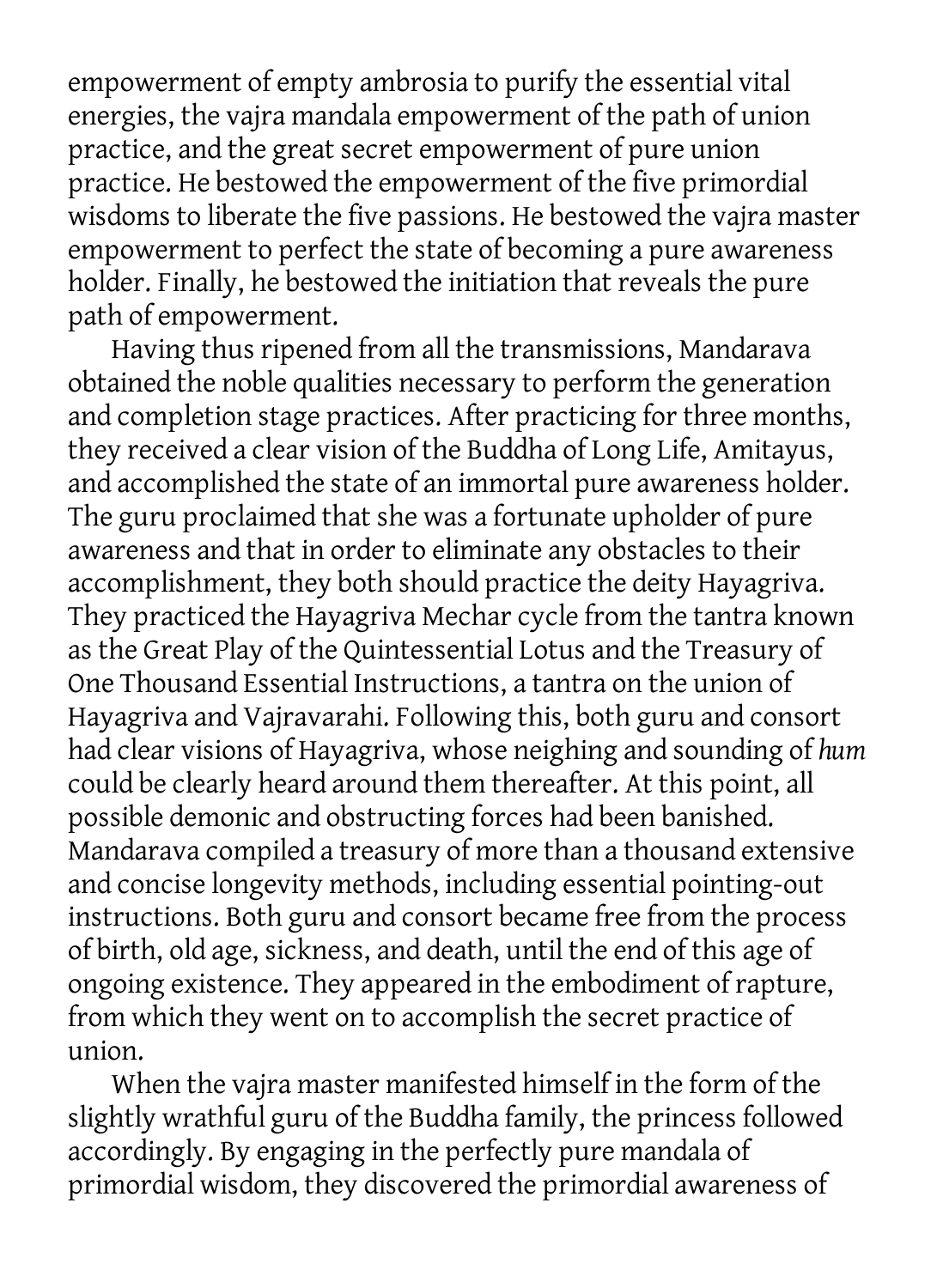stainless miraculous display. They gained the ability to transcend the ordinary elements, with powers that included leaving impressions on solid matter, rainbow light displays, and so forth. Their enlightened union naturally caused flowers to descend from the sky and captivated and summoned those who were oath-bound guardians of the secret doctrine. These guardians were then given the task of ensuring that the lineage of accomplishing longevity was secure. Even the gods, nagas, and the gods among humans and their assemblies offered the essence of their life without hesitation. The vajra master became known as the Immortal Padmasambhava, and Mandarava as the dakini pure awareness holder of immortality Dungmen Karmo, Maiden of the White Conch.

#### Samaya

This completes the thirtieth chapter of The Lives and Liberation of the Princess of Zahor, Mandarava, called A Precious Garland,

Explaining how she received the instructions on accomplishing longevity in the Maratika Cave and how she accomplished the state of an immortal pure awareness holder.

絮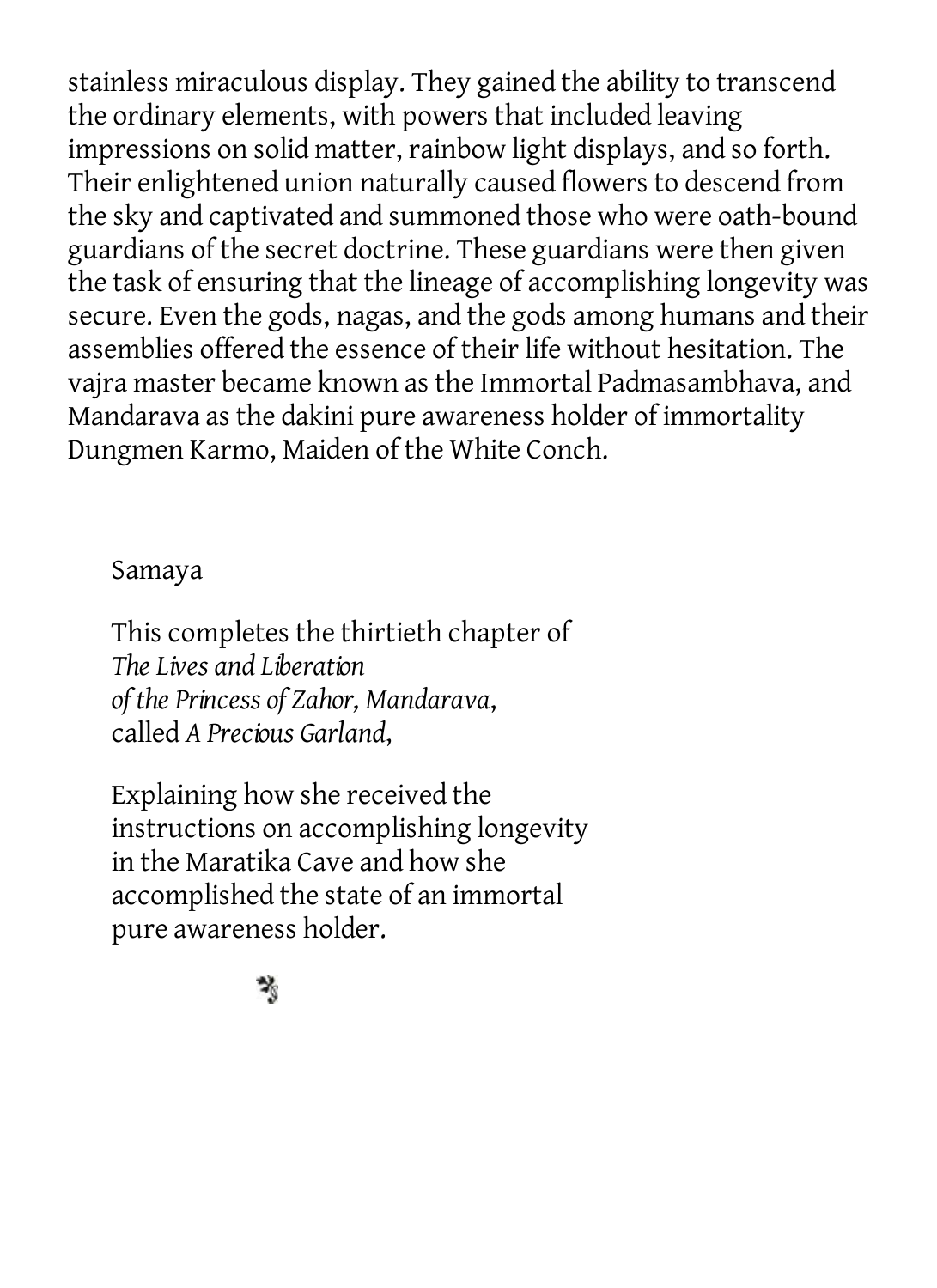[31.](#page-7-2)

## [Subjugating Heretics in the Kingdom of Kotala](#page-7-2)

Then the vajra master knew that the time had come to tame<br>the minds of the beings who inhabited the country of Kotala. When hen the vajra master knew that the time had come to tame he arrived there, King Ratnashri of Kotala and five of his close attendants were taking a rest in a cool garden near the palace.

The vajra master then asked Mandarava to sing a song, and so she sang: "E ma! Here in the middle of Kotala in this pleasure garden, where you, the king, ministers, and five attendants of good merit have gathered, I request you to pay close attention to the words of this song that I, this wandering vagrant, will now sing. By the force of your excellent karmic accumulations of the past, you enjoy a king's rebirth in the present life. As a man of great wealth and bounty, what do you propose to do to alleviate the suffering of the poverty-stricken, who are weak and helpless? If more law enforcement and control is the solution, then how do you make the distinction between that which is beneficial and that which is harmful? With all your power, attendants, land, and wealth, where have you established and propagated the doctrine of the ten virtuous deeds? With all your entertainment, special events, and musical instrumentation, how much has your mind been able to recognize the law of cause and result? Although this beautifully pleasing palace is visible to all, where are the spiritual teachers and masters residing? Although your political interests are broad and expansive, who is serving or propagating the Buddha's doctrine?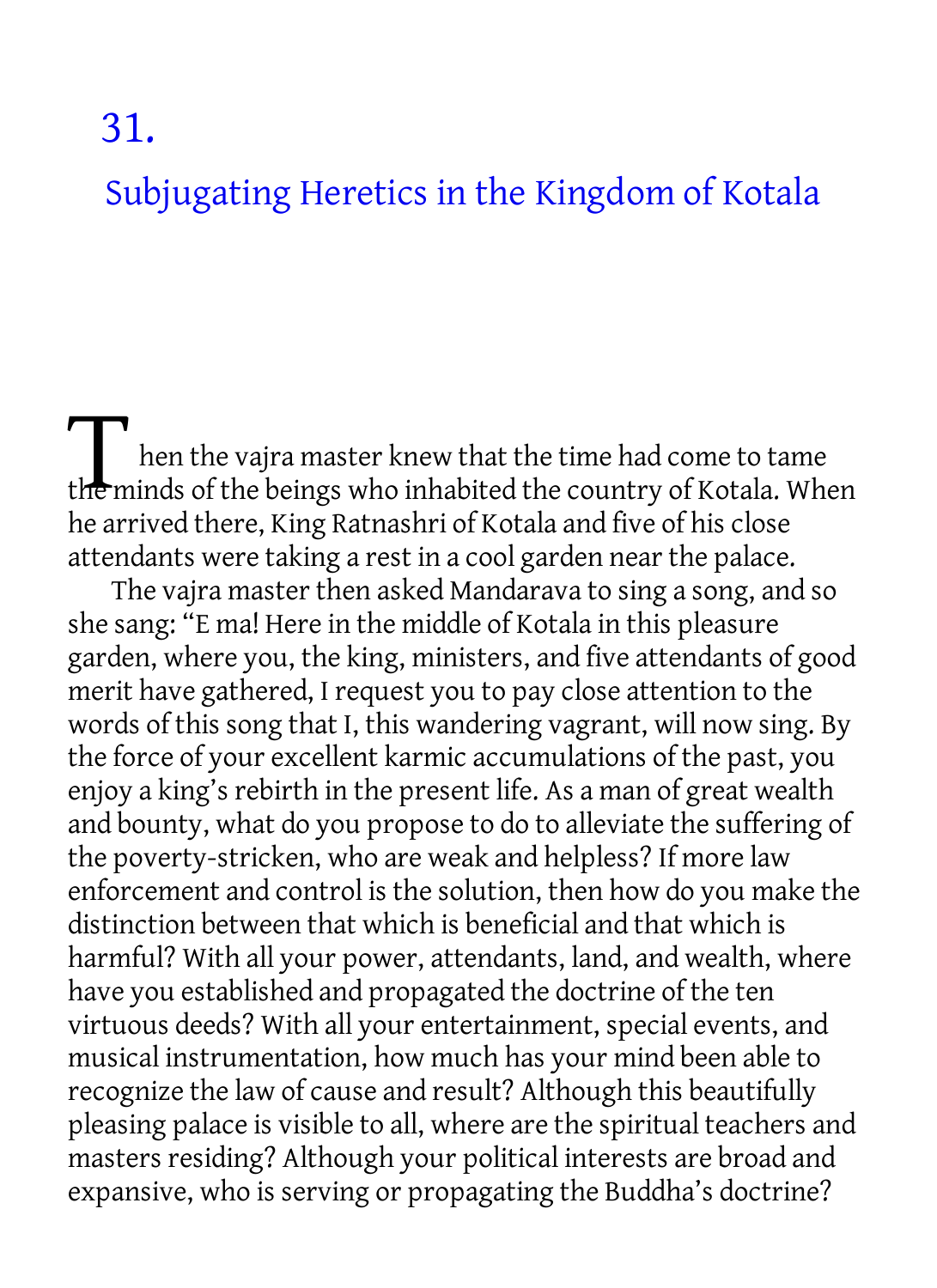Since the Second Buddha has now come to your kingdom, do you, the king and ministers, have the merit to receive him?"

It was not until she had finished singing that the king and ministers could see her. They could then also see the vajra master, who appeared as a lay practitioner. The youngest minister stepped away and, turning back to face them, spoke these words: "Kye ma ho! O nirmamakaya embodiment, you are adorned with sublime noble qualities. The brilliance of your presence is so pleasing to behold. You are accompanied by a female Dharma practitioner whom we have never seen before. Begging your pardon, please tell me from which country you have come. What do you intend to do here? From here, where will you be travelling to next? Please give me a truthful answer to my queries."

Mandarava replied: " E ma ho! This great spiritual teacher has been born from Lake Dhanakosha. He is a fully enlightened being with all the astonishing attributes! He is well known as Guru Padmasambhava. His essential nature is that of the buddhas of the three times. I am Princess Mandarava from the land of Zahor. Just now we have returned from the Maratika cave. We are about to proceed to an isolated mountain cave to resume our retreat."

The king and his attendants quickly returned home, where they called together their family members to say: "Kye! The spiritual teacher of the land of Zahor has come to our kingdom. He is known as the great Guru Padmasambhava, the Lotus-born. We have heard that even the four elements cannot harm him and that his miraculous abilities are sublime. Today he has arrived in our kingdom, accompanied by the Princess Mandarava. They told us that they plan to go to a high mountain cave for retreat. Let us prepare the palace and a teaching throne and fill the space with silken banners of victory, the sound of instruments, incense, and the like." The outer and inner ministers and their assemblies rushed to make the appropriate preparations. When everything was ready, they all went together with the king to invite and escort the guru to the palace. The vajra master took his seat upon a magnificent snow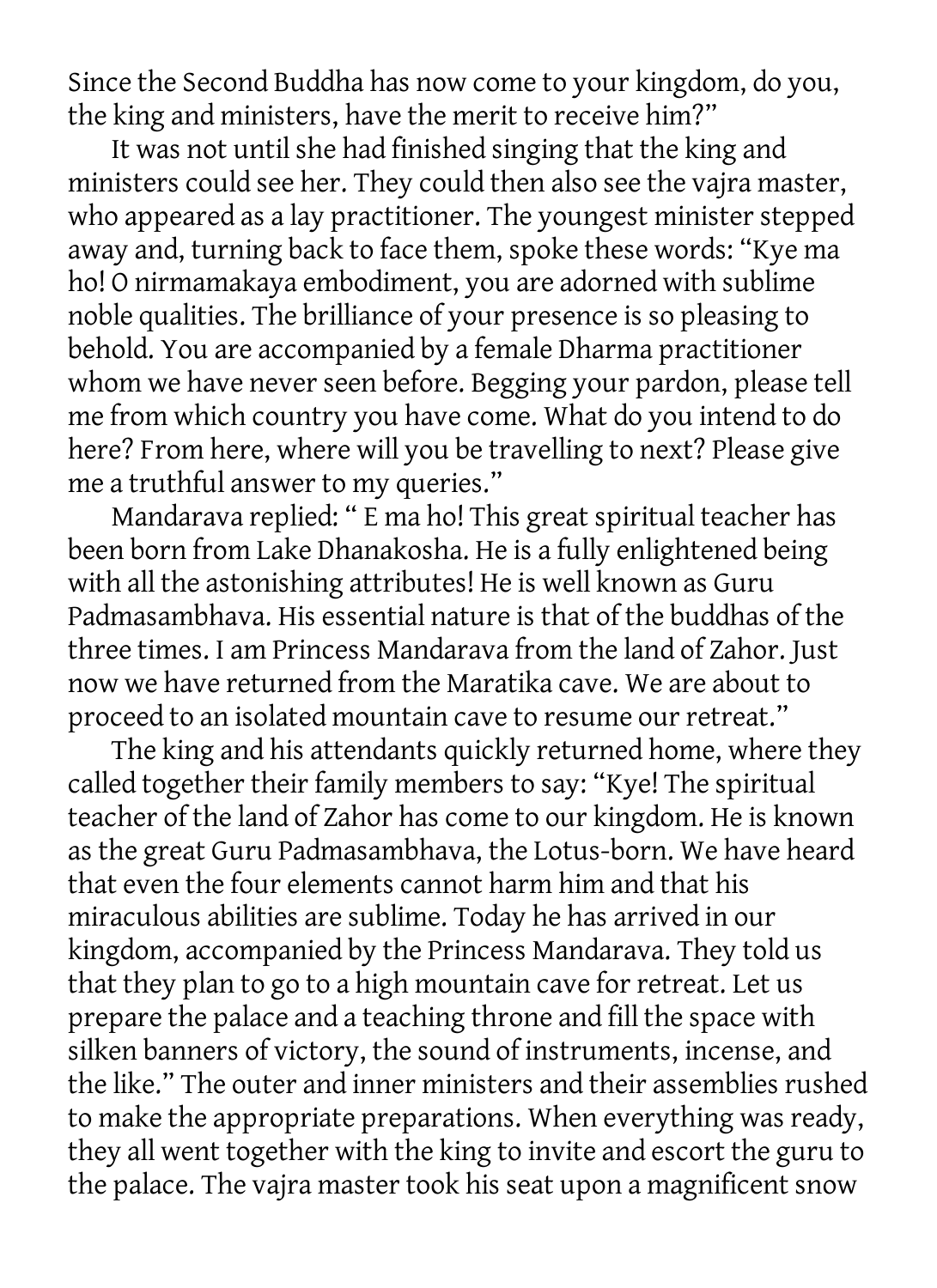lion throne, and Mandarava was seated at his side upon a seat of brocade silk.

Then the sage Karmadhani, a venerable holy man who was a spiritual mentor to the king, addressed the guru: "Kye! You, who are known as the great scholar of Oddiyana, a nirmanakaya emanation unaffected by the element of fire, we have heard that you are an emanation free from attachment, yet you are in the company of the princess, who has chosen the unworthy position of acting as your servant. We also know that the kings of the many directions have tried to win her favor, yet she has rejected them all, deciding to pursue the path of Dharma. What is it that allows you to qualify to win her company? It is my opinion that it would be wise for you to either give her to this kingdom or else allow her to remain on her own. O nirmanakaya emanation, this girl is the cause for many to have doubt in you." After the holy man spoke, the king asked the guru to remain as his object of refuge and for Mandarava to return to her own country. Then the guru spoke to them:

"Kye ma! O holy man of virtue, Karmadhani, I am the nature of the buddhas of the three times. Just as the arrangement of space cannot change, it is difficult to for me think childishly, with many preconceptions. The princess is a dakini of the vajra family who has accomplished the state of immortality. No matter how excellent the situation may be in any kingdom, these are still places of worldly entanglements. She could never live in such a way, so she left it all behind to pursue the path of Dharma. Deserting all kingdoms, she is absorbed in the task of taming the minds of sentient beings.

"Your speech is the result of deluded confusion. The Lotus-born Guru, who is like a snow lion, has the capacity to live at the peak of a snow mountain. Fully confident, he will never be weak and think of ice as the enemy. The Lotus-born Guru is like a magnificent peacock. Although his diet consists of poison, it enhances the brilliance of his complexion. Fully confident, he will never be weak and consider his poisonous food harmful. The Lotus-born Guru is like a turquoise dragon who remains in space as the sovereign of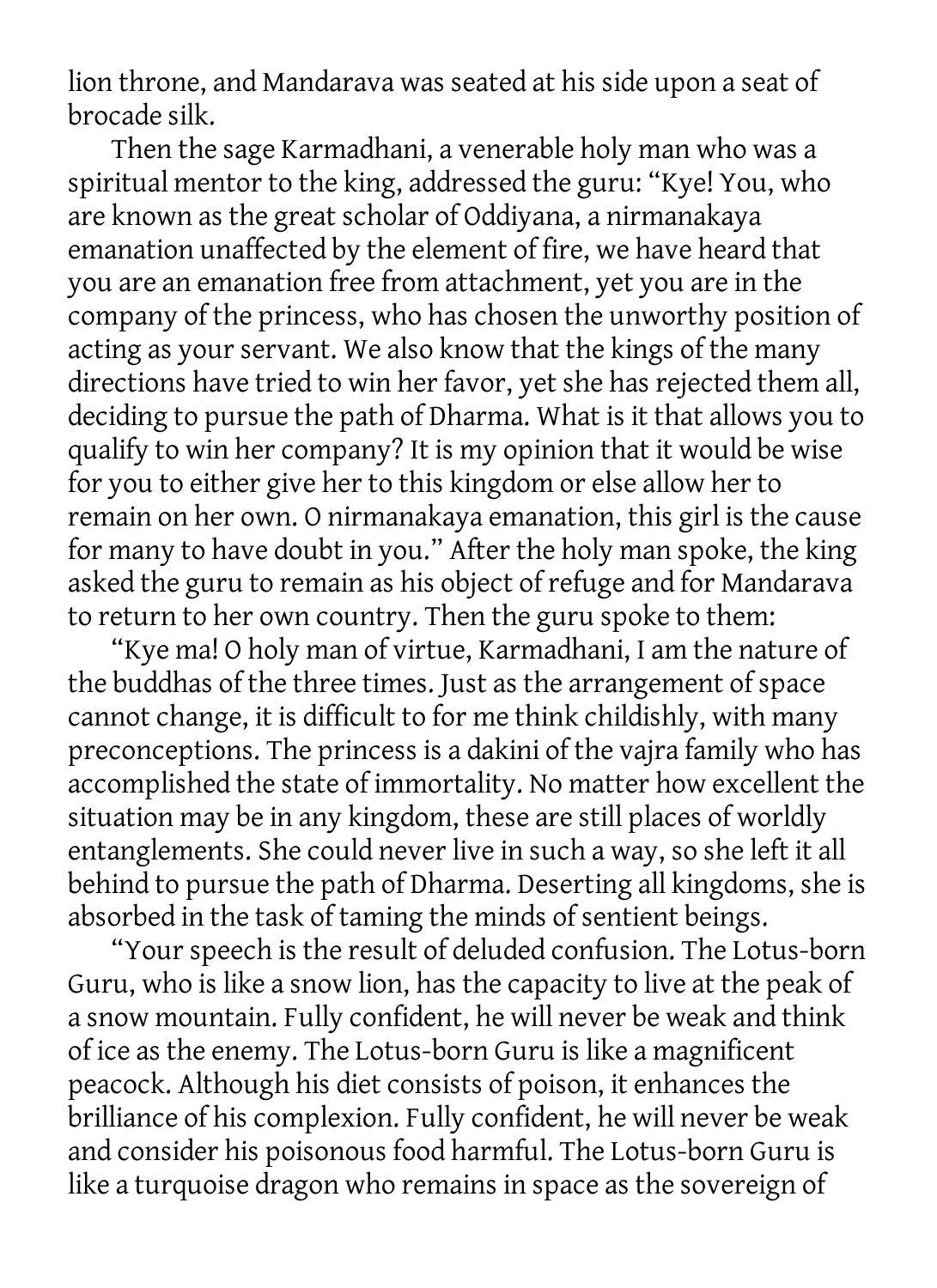the four elements. Fully confident, he will never be weak and fall to the ground from hearing a loud sound. The Lotus-born Guru is like the ocean. His patience prevails over all that is clean or impure. With full confidence he knows the nature of all speech to be like an echo. The Lotus-born Guru is like the foundation of the earth. Accepting of all, he is impartial toward good and bad. Fully confident, he sees that all conflicting concepts are the real opposition. The Lotus-born Guru is like the great garuda, whose nature is primordially perfected with the six displays of excellence. Fully confident, among any breed of bird he is never weakened by their power. The Lotus-born Guru is like the element of wind, constantly mobile in space. Fully confident, he is never intimidated by the obstructions of those with limited perception. The Lotusborn Guru is the keeper of the secret mantra on the path of the union of wisdom and method. Fully confident, he is never intimidated by the tenets of the lower vehicles. The maiden Mandarava is the consort of primordial wisdom. Her physical presence transforms into whatever is deemed necessary. Fully confident, she is never weakened by wrong views. Your incorrect, mistaken words of confused perception are shocking to my ears and those of Mandarava."

Then the holy man Karmadhani became angry. He addressed the king and his ministers with this retort: "Kye ma! O king and honorable ministers! This negative vagrant named Padmasambhava is nothing more than a clever magician! He is playing with, and deceiving the minds of, sentient beings. Furthermore, he brings with him this girl of no qualities from Zahor, who is herself a disgrace to the path of Dharma. I completely disagree that we should allow them to remain here in our kingdom. You must strongly consider immediately sending them back to their own country."

After listening to the holy man, the king and his ministers had a change of heart. Feeling now that the guru had deceived them, they decided to send him away, and they asked the holy man to forgive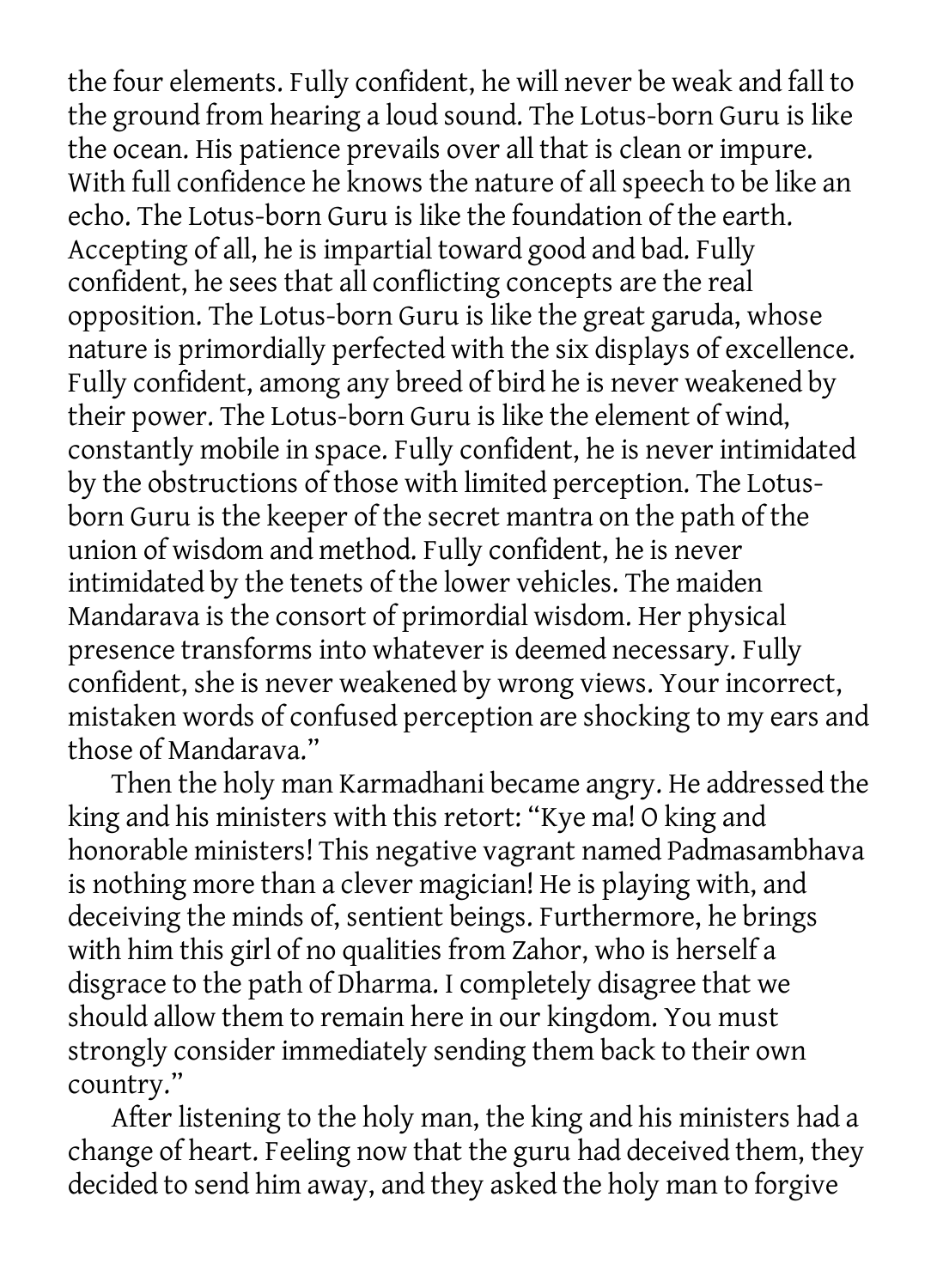them if they had brought harm to him in any way. They promised to have nothing to do with the guru in the future, and that everything would go back to normal. Then the vajra master spoke:

"The time has arrived for Mandarava to emanate a special manifestation. Since they have decided to exile us because of the pride of this so-called holy man, we shall now quickly depart for the high mountain cave of our destination. From there, various manifestations will come to tame this kingdom and place everyone upon the Dharma path." After thus speaking, they left by speed-walking<sup>[59](#page-272-0)</sup> and immediately arrived in the high mountain cave.

The king and his ministers returned to the palace. They could not determine where the vajra master and his consort had gone so suddenly and secretly. They began asking everyone if they had any knowledge of where the two had gone. After investigating, they all felt certain that the two were in the high mountain cave. The king, his ministers, and the holy man convened. They agreed that the high mountain was at the center of their kingdom, and that it was not a suitable place for inhabitants. They decided to insist that the guru and his consort depart from there immediately and that, if they failed to obey this command, they would remove them by force. A messenger was dispatched, and they began to prepare the army for battle. Meanwhile, from the top of the mountain the guru and his consort heard this news.

The vajra master then requested Mandarava to reveal her miraculous abilities. Mandarava transformed herself into a nineheaded wrathful dakini. In her hands she wielded weapons and a lasso of human entrails. Her two feet were securely placed on the peaks of two mountains. As she swung her fire lasso, the sound of scorching, roaring flames resounded everywhere. From her mouth came the proclamation that she was Mandarava, embodiment of the Buddha, and that she would devour all enemies of the doctrine. This caused all the soldiers to immediately retreat and bring the amazing news of her transformation and her threat to the king and his assembly. The king was infuriated. He gathered his army and gave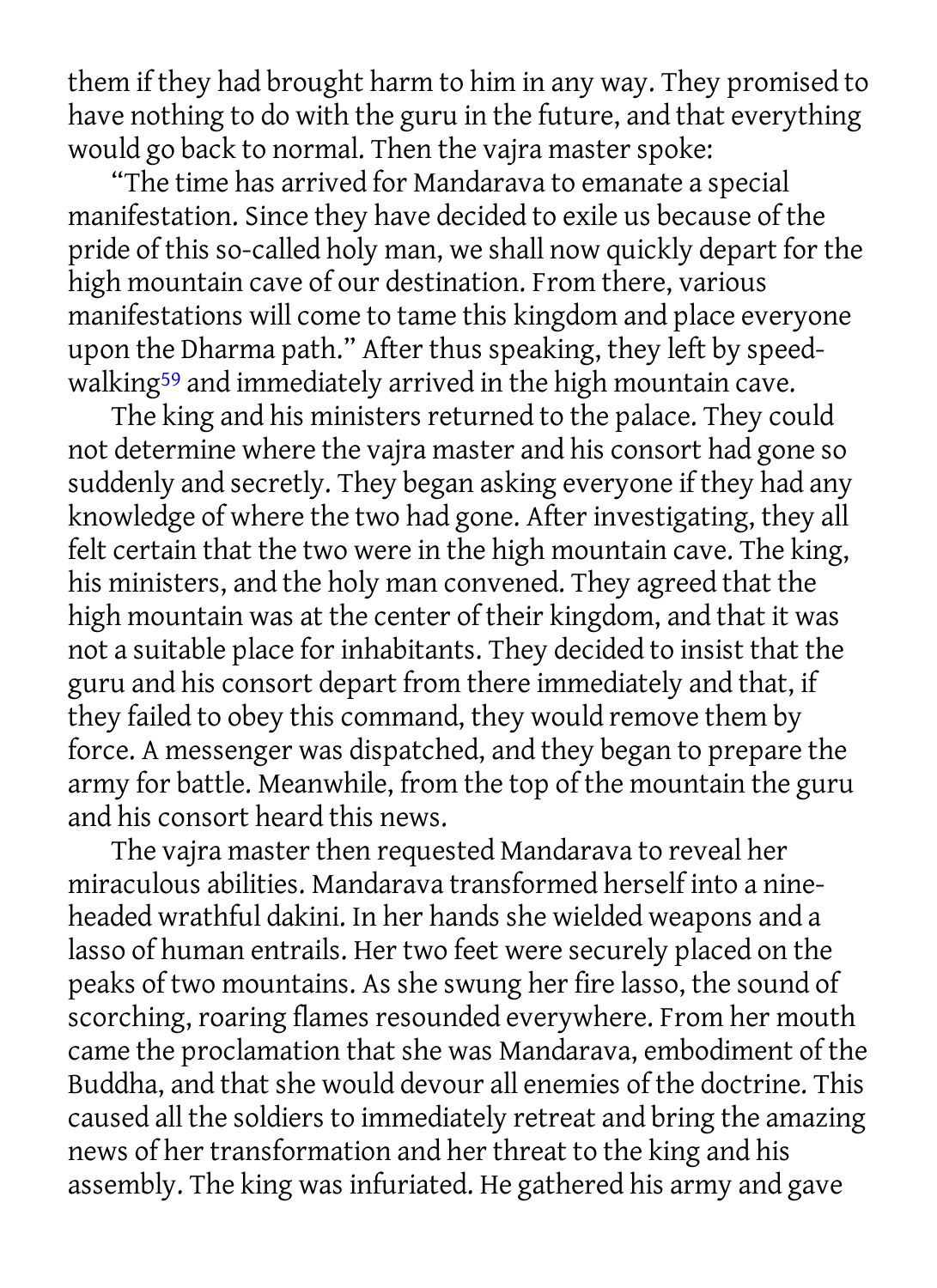strict orders to annihilate these enemies into dust particles by dropping bombs—like a rain of hailstones—upon them. Then the army, together with the heretic Kotashri and nine attendants, went to wage war upon them.

As the army came close and began to hurl bombs, the guru manifested himself as Simhanada, the Lion's Roar, while Mandarava emanated as Simhamukha, the Lion-headed Dakini. As the heretics wielded their weapons and began waging war, the dakini roared like a lion. This sound dispersed the bombs and caused all the soldiers to faint. Then all the heretics chanted their nefarious incantations, which produced a rain of arrows like shooting stars. As the arrows approached, the dakini transformed them into a rain of flowers. Nothing could affect the guru and his consort.

The guru approached them and spoke: "O powerful heretic of wrathful incantations! Two humble practitioners, male and female, are hardly a match for your powers. Let us put an end to this by deciding that the winner of our competition will take charge of the entire kingdom." The king and his ministers agreed to this plan. The heretics began chanting their powerful black magic. Nine great hailstorms descended to flatten the mountains to the right and left. The vajra master then flashed the threatening mudra, which caused such a powerful hailstorm to descend that the heretics were put to death. The holy man vomited blood and, close to death, he called out in desperation to the king and his ministers, asking them what method they had in mind to save his life. Meanwhile, the dakini restored the mountains to their original form.

Once again, the king and his ministers convened. Then the great minister Ajivaija addressed Guru Padmasambhava: "Illuminator of the sacred Dharma in many kingdoms, controller of the four elements! There is no need to compete with one such as you, who imbued this kingdom with faith at the moment of your arrival. The holy man should be exiled from the kingdom for what he has done, and all heretics should be eliminated so that not even a name remains. The kingdom needs a suitable object of refuge, and it is far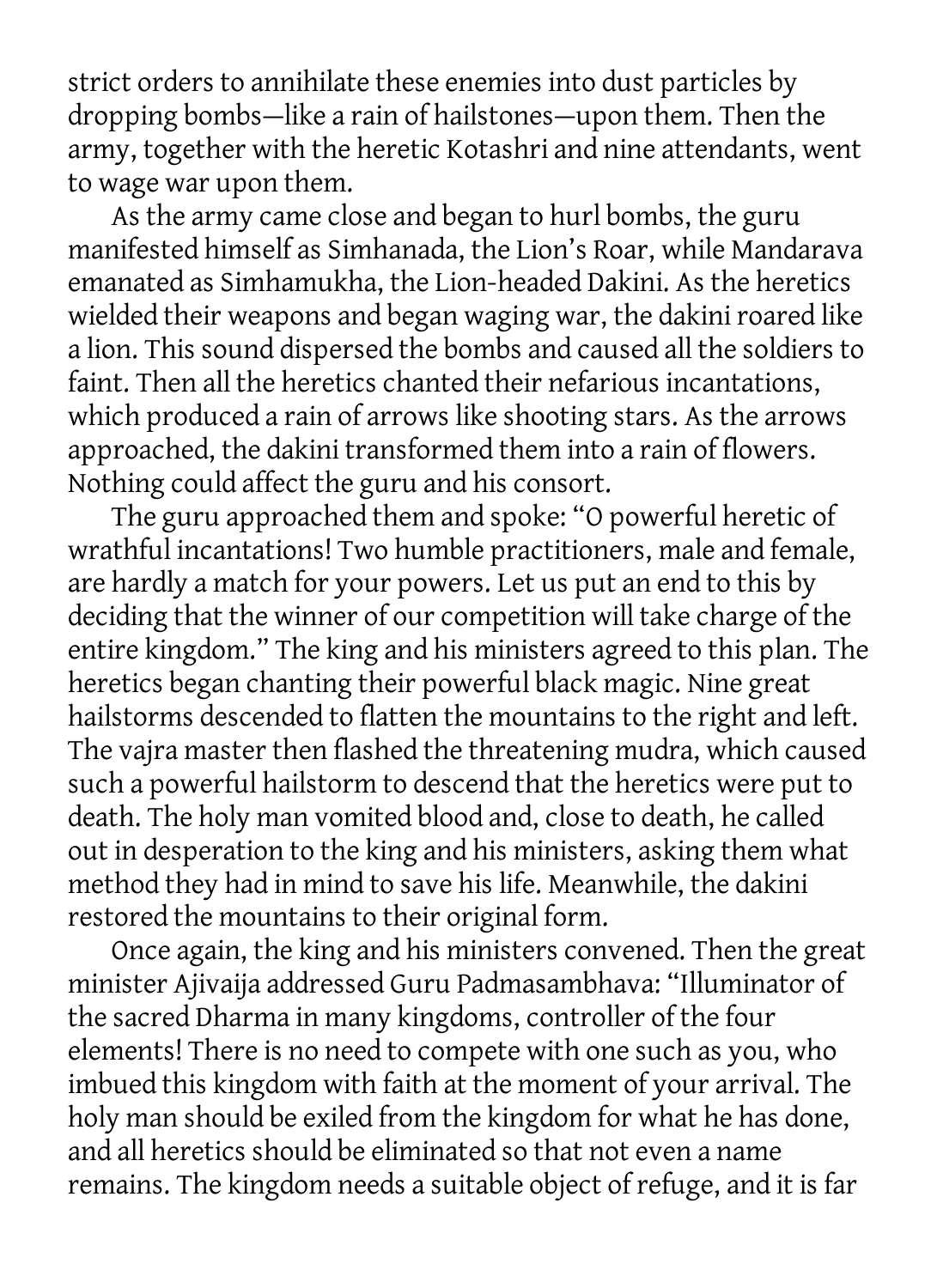too late for the holy man to suffice. Except for the loving-kindness and compassion of the second Buddha, what hope is there? The time has come for this kingdom to be protected by a true object of refuge." The king and all his ministers agreed. Then the minister Ajivaija recommended that the king go to the guru and his consort to offer confession and request them to protect the kingdom. In addition, they decided to ask them to spare the life of the holy man.

Arriving before the guru and his consort, the minister respectfully supplicated: "Kye ma ho! O great vajra master and consort, sovereign of enlightened miraculous activity! Please hold this king and his ministers, who are ignorant sentient beings, with the hook of your merciful compassion. We take refuge in you and beg your forbearance. Please bestow upon us the gift of the precious holy Dharma. Following the incorrect advice of our previous guide, we have made a grave mistake."

The vajra master replied: "The faultless Padmasambhava and consort were afflicted by you, the king, and your assembly of ministers. Overcome by confused perception, you followed your karma accordingly. This negative, ruthless so-called holy man turned all of you against us. Although such harmful intentions do not have an adverse effect upon me, he is the one who has lost in the end. Now he must save himself. The time has come to place the entire kingdom on the path of the holy Dharma." The king and minister quickly confessed their negativities and begged the guru to have mercy for their deluded confusion. Then one of the ministers returned to find that the holy man had passed away.

Thereafter the king followed every word that the vajra master said. He gathered all his subjects, and in the presence of the great vajra teacher, they received the teachings on the causal vehicle. Through the explanations then given by Mandarava, the king and his ministers were liberated. One thousand female practitioners in the kingdom took the vows of ordination with Mandarava as their spiritual head, and several thousand women began practicing the Dharma day and night. The vajra master then taught the secret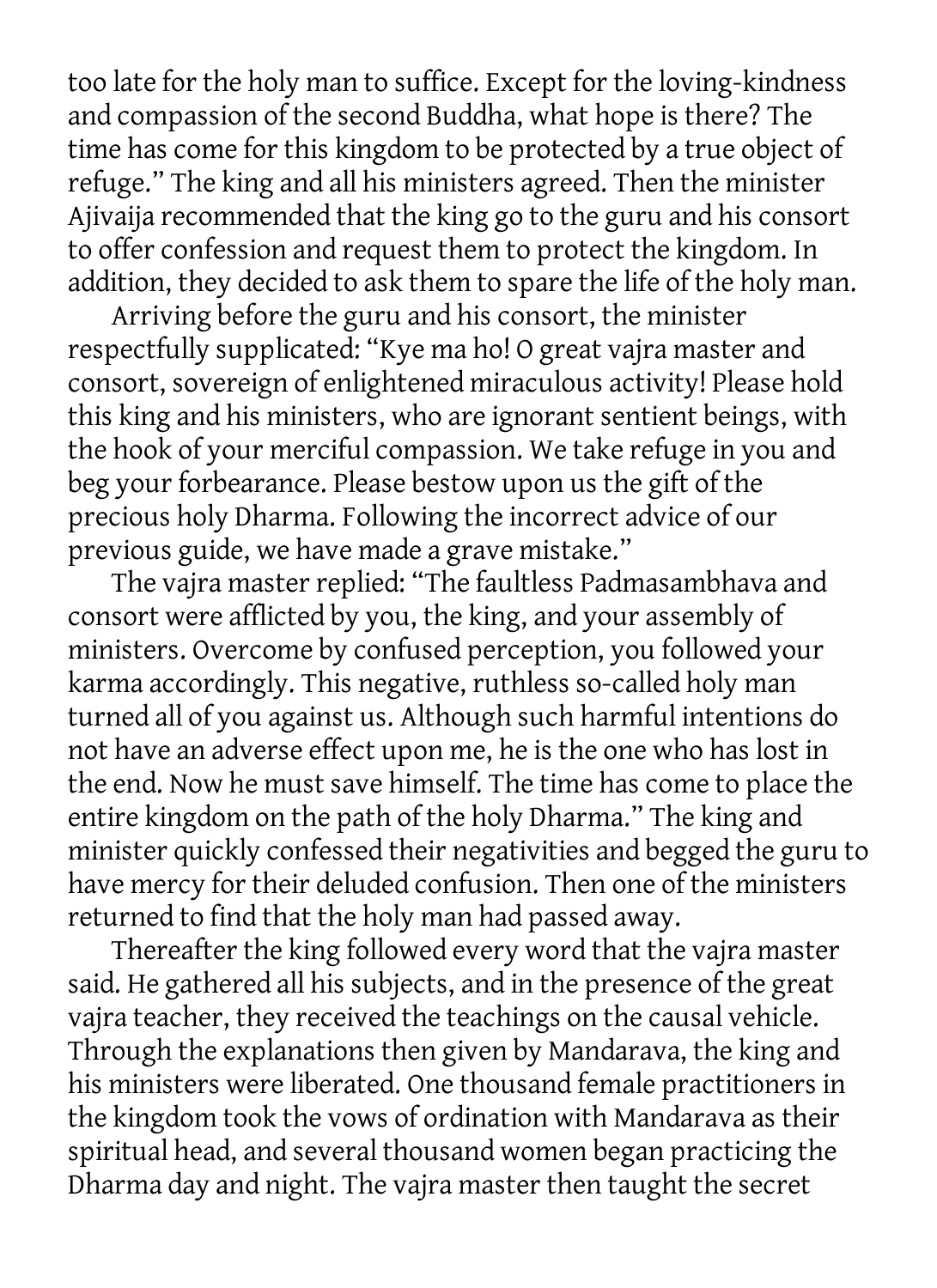mantra to the king and all his ministers. He took the princess Ratnashri as his consort and brought the disciples into the mandala of Hayagriva of the lotus family. For three successive years, he turned the Dharma wheel, and over one hundred people in the kingdom achieved liberation. Three thousand male and female practitioners became fully accomplished.

### Samaya

This completes the thirty-first chapter of The Lives and Liberation of the Princess of Zahor, Mandarava, called A Precious Garland,

Explaining how she placed the kingdom of Kotala on the path of Dharma and how she subjugated the heretics.

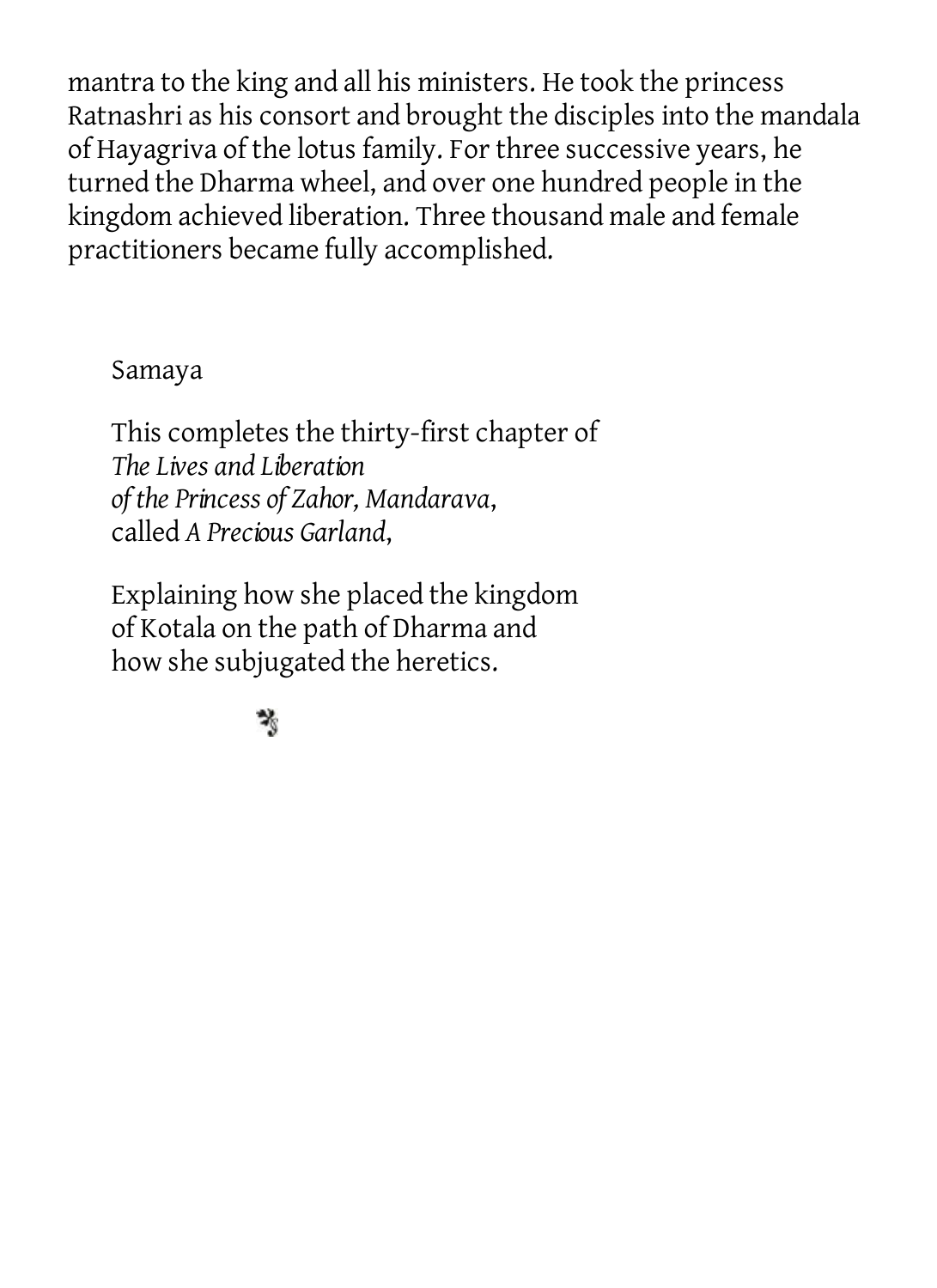[32.](#page-7-3)

# [Conquering Elementals at the Charnel Ground](#page-7-3)

G uru and consort went to the charnel grounds known as<br>Kalinga and Simhavana, where the wrathful dakinis Shrigani,  $\blacksquare$  uru and consort went to the charnel grounds known as Pratima, Sukama, and others convened with five hundred and ten followers. In the daytime they remained in the semi-dark shadows of the trees. In the evening the guru engaged in the practice of union with the charnel ground demonesses in the Garden of Blazing Fire. Then, he turned the wheel of Dharma for all the wrathful dakinis.

During that time Mandarava went to the northern charnel ground called Yongdutsal, where she displayed many magical powers to the terrifying demon spirits and their assemblies. Some of these wretched beings screeched in horror and whistled shrilly, while others called out to their demon gods in despair. Some dragged dismembered corpses, while others beat the flayed skin. Some sobbed hysterically, and some sang melodiously. Some held weapons; others yelled, "Kill, kill!" Some caused the mountains to collapse, while others pushed back the ocean. Some built fires, others cut wood. Some pushed rocks, creating landslides, and some tried to harm Mandarava physically. They displayed their magical powers in many ways.

The dakini supplicated the guru, and in one instant he was at her side. "These malevolent charnel ground demons are yours to tame. In the past, in the kingdom of Damaru, there were many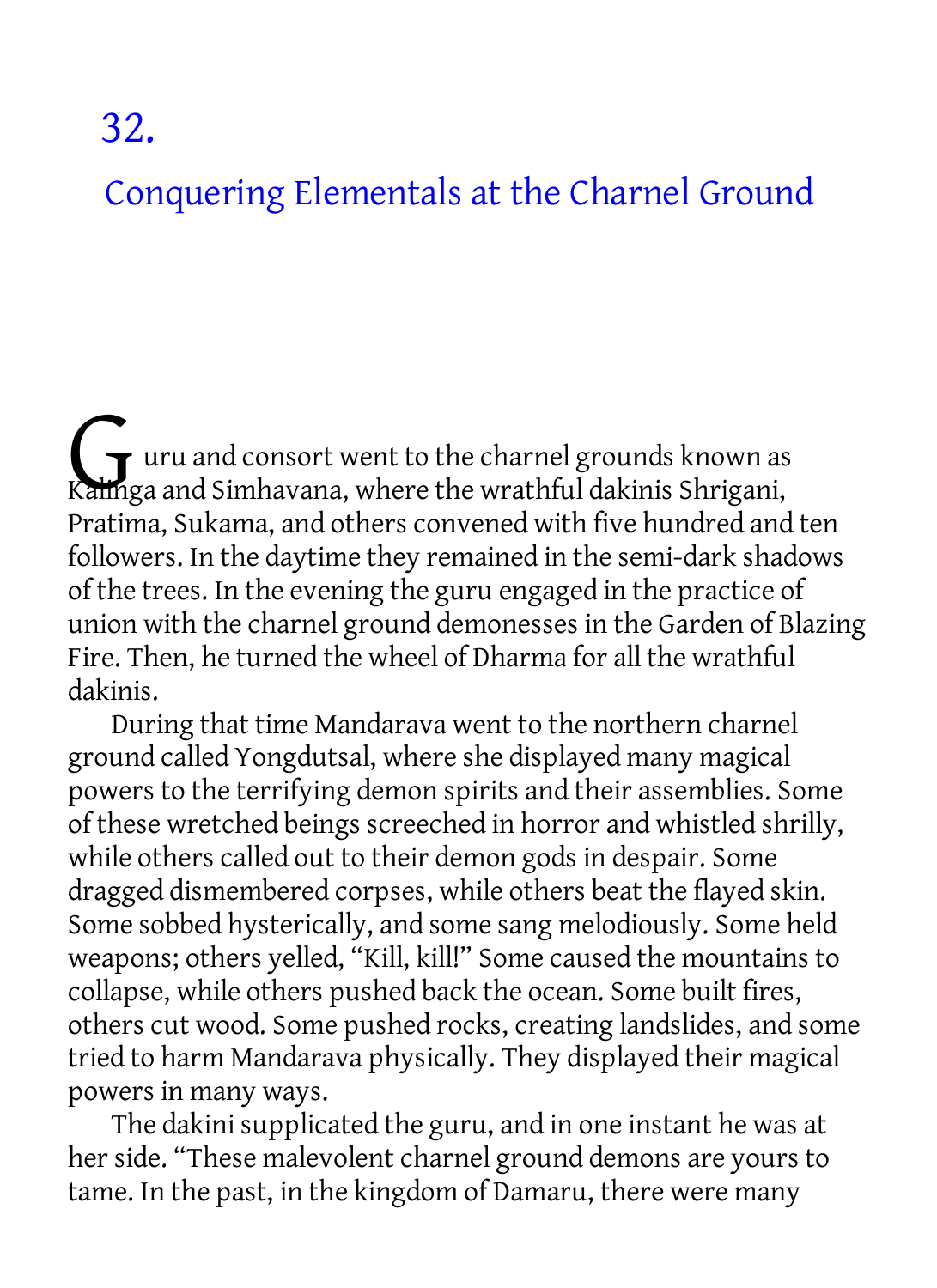ministers who, along with the king, never developed faith. At that time, you emanated as Pemakye and became the powerful companion of the prince. Many demonic ministers and their retinues made perverse prayers, and they have since been reborn as these demonic elementals. You are the dakini who, from a previous time, holds the aspiration to tame their minds. In doing so, tame them with the compassionate method of union and liberation and reveal the doctrine to them for five years. I shall overcome the son Dhaha and others and place them on the secret mantra path of fruition and liberation." Having thus prophesied, he returned to his own place.

Mandarava now knew that it was time for her to bring these irascible demons to the Dharma. Intending to do whatever necessary to bring them to enlightenment, she went to the cave in the charnel ground known as Hematsal. There she performed enlightened miraculous activities even greater than before.

Then the dakini sang this song to all the elementals: "Kye! Listen, all you gathered here! In order to cross this great ocean of samsara, you need to carefully rely upon the ship of nonattachment. I am a girl who has crossed over this great ocean. May all of you elementals achieve what I have accomplished! To cross over the great vast plain of delusion, you must mount the horse of diligence. I am a girl who has crossed this great plain. May all of you elementals achieve the same! To cross the great river of passions, you must construct the bridge of nonattachment. I am a girl who knows the great bliss of nonattachment! I shall reveal this to all of you elementals. From the frightening narrow passageway of the suffering of death, the unborn companion can grant freedom. I am a girl who has obtained the state of the nirmanakaya. I shall reveal this way to all of you elementals. To escape from the prison of the suffering of death, one must know the method through which to cross over to the state beyond sorrow. I am a girl who has obtained immortality, and I shall reveal to all you elementals the path that I have tread. All the buddhas of the past have transcended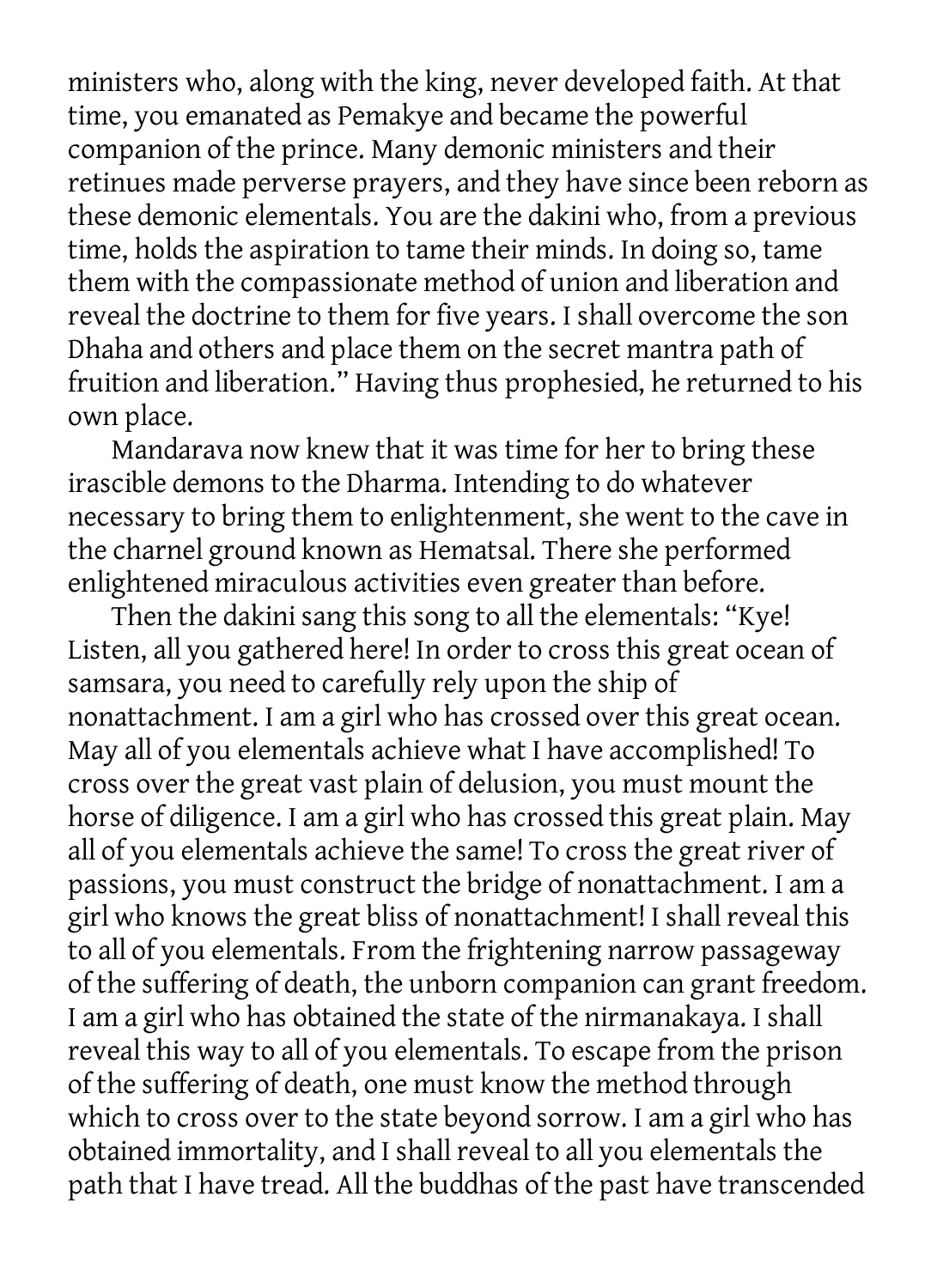this burning firepit of negativity in samsara to arrive in the state beyond. I am a girl who has accomplished buddhahood, and you elementals, the forms of confusion who are opposing me, are objects of my loving-kindness."

Even though she spoke in this way, the elementals continued displaying their magical feats. She chided them, saying, "Your miracles are as mighty as a girl's jewelery!" Then they let loose an uproarious din, and some of the cruelest demon leaders began dragging the dakini's body here and there. Some of them began to beat her, some to rape her, and some to stretch open her secret place. Others were busy lighting fires, carrying water, and displaying their own inconceivable powers.

During this time, the dakini remained in the meditative absorption upon compassion without wavering. Then, entering into wrathful meditative absorption, she arose as a blazing, fierce female of wrath. She transformed the demons' rain, hail, and thunderbolts into coal and pieces of burnt wood. She cried, "Hum bhyoh! I am the consort of the buddhas of the three times! All of you and your attendants are subservient to me! I am the blazing, fierce female of wrath! I am the executioner of all elemental demons who cannot be tamed through loving-kindness! I shall make you surrender your life essence, and you will promise to take the oath!"

Immediately the demons were overwhelmed. Some lost consciousness, while others, in their fear, tried to flee. Some were rendered crazy, yet all were unable to escape her command. By the light rays of the dakini's body, each one of them swore loyalty and awoke to the path of virtue. Then the dakini bestowed secret empowerment upon them, and her secret name became Kalaraksha Marajita. She gave each of them a Dharma name and water that conferred the words of honor. She herself continued to send forth many manifestations, all of which continued to liberate the demons through secret means, thus exclusively revealing the secret mantra doctrine. They all accomplished the secret mantra, and so she further entrusted them with the essential secrets and conferred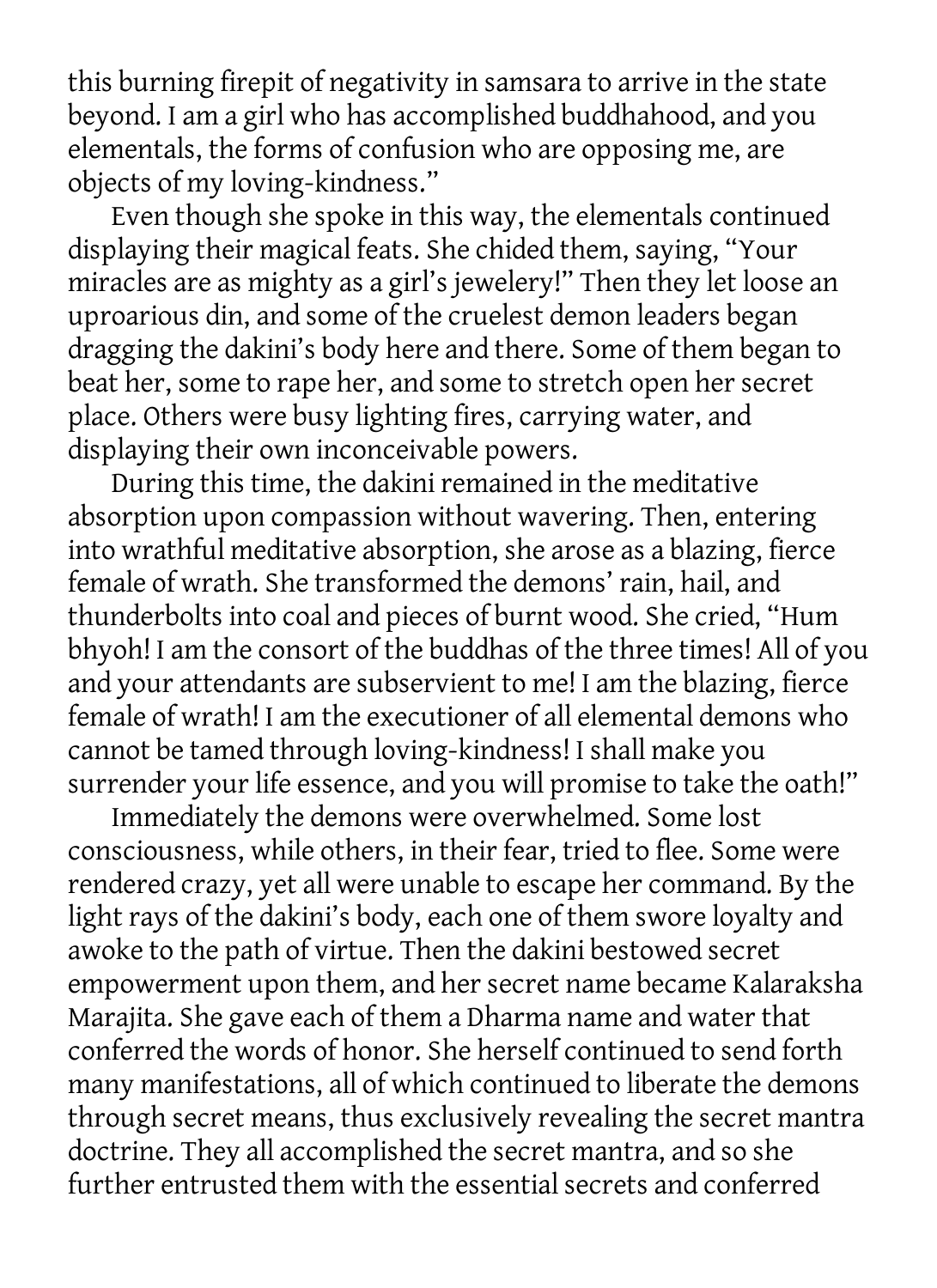upon them the cycle of accomplishment called Wrathful Demon Tamer, including all pointing-out instructions and supplementary practices. She then commanded them to pass the entrustments on to future incarnate teachers in the land of Tibet, and further predicted that all of the elementals would eventually achieve buddhahood.

### Samaya

This completes the thirty-second chapter of The Lives and Liberation of the Princess of Zahor, Mandarava, called A Precious Garland,

Explaining how, according to the prophecy of the vajra master, Mandarava conquered the eight hundred and seven elementals of the Yongdutsal charnel ground, turned the wheel of the Dharma, and established them as guardians of the treasures.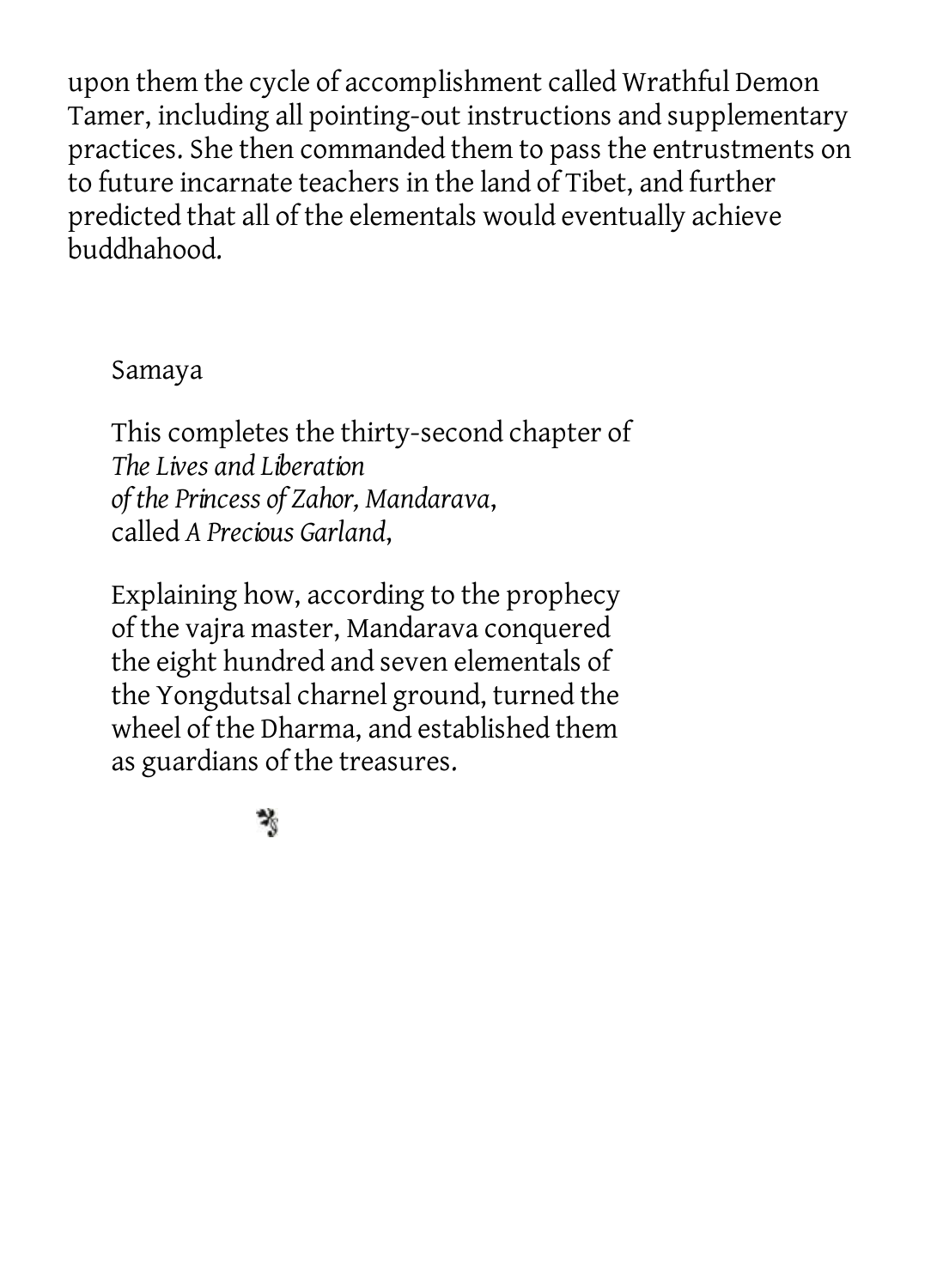[33.](#page-7-4)

# [Bringing the Cannibals of Chamara to the](#page-7-4) Dharma

Then the great guru spoke: "Kye! Listen closely, Princess<br>Mandarava! In the copper-colored continent of Chamara, there are hen the great guru spoke: "Kye! Listen closely, Princess many cannibals who are still untamed. Their king is named Zakhaha Ling and their queen, Bhumahing. The time has come for you to tame their minds. Travel by speed-walking to the center of the kingdom. In the pinnacle of the palace called Hatakin, you will be eaten by the cannibal queen who resides there. At that time, transfer your consciousness and possess her body, pretending you are she. Then, overcoming the king, you will lead them all to the path of Dharma. For three years, you will teach them all the secret mantra. I, Padmasambhava, will be in another kingdom, turning the wheel of Dharma. Together we will then travel to the land of Oddiyana to establish the Dharma there."

Receiving his prophecy, the dakini accomplished the practice of speed-walking in three months' time. Then she went to the land of Chamara, directly to the pinnacle of the palace. There she found Queen Bhumahing, who was red in color with orange hair standing straight up. Her fangs were so large that they touched her breasts, and she wore a flayed human skin. Her brow was a mass of wrinkles. From her mouth resounded a shrill whistle, and she devoured the dakini in a single instant. The dakini shouted "Phat!" and transferred her consciousness so that the queen's body collapsed and fell apart.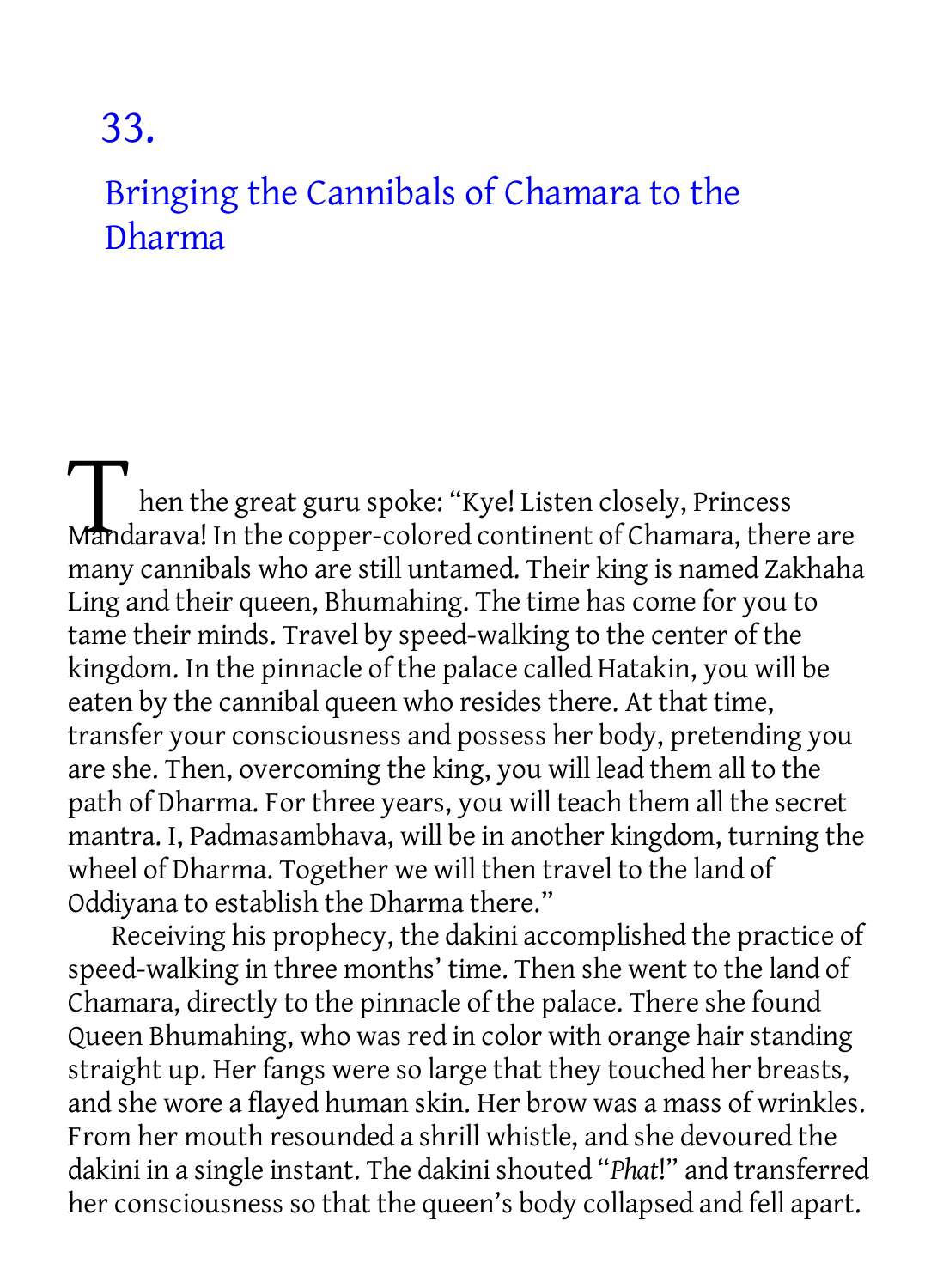The cannibal's abdomen split open, and the princess emerged. At this time, the other male and female cannibals converged to see that their queen had collapsed and that another girl had emerged from her body. They felt amazed that their queen had offered her own body. Although the queen was no more, they felt that this girl was her daughter, and accepted her as such.

King Zakhaha Ling said that this girl did not resemble him and could not be his daughter, so he decided to take her as his queen, and they went off together to his palace. That night, when the king fell asleep, the dakini transferred the king's consciousness to a paradise. The daka of activity, an emanation of Akshobhyavajra, dissolved into the king and possessed his body. From that time onward the entire kingdom was kept under control, and everyone was told to practice the Dharma. Still, no one would comply, and the people of the kingdom blamed the queen. They declared that they would kill her and set out with that intention, weapons in hand.

Then Mandarava manifested herself as a wrathful lion-headed dakini, while King Akshobyavajra appeared as wrathful Heruka deities. Just by their utterance of hum, all the cannibals were paralyzed with fear. Stunned and dumbfounded, they were rendered powerless. By clapping their hands, the Herukas began slaying the cannibals one by one. Gradually, the cannibals promised to accomplish whatever was asked of them, and their spiritual practice began. Those who were inclined toward virtue were brought to the path of the secret mantra. Those who remained nonvirtuous were punished and liberated through wrathful means. The dakini bestowed the ripening empowerments like a flowing river.

In turn, the king bestowed the liberating commentaries. Through both day and night, they trained in the practice of the holy Dharma so that all were liberated in one united experience of understanding and realization. For three years they turned the wheel of Dharma, and, in the end, every single inhabitant achieved a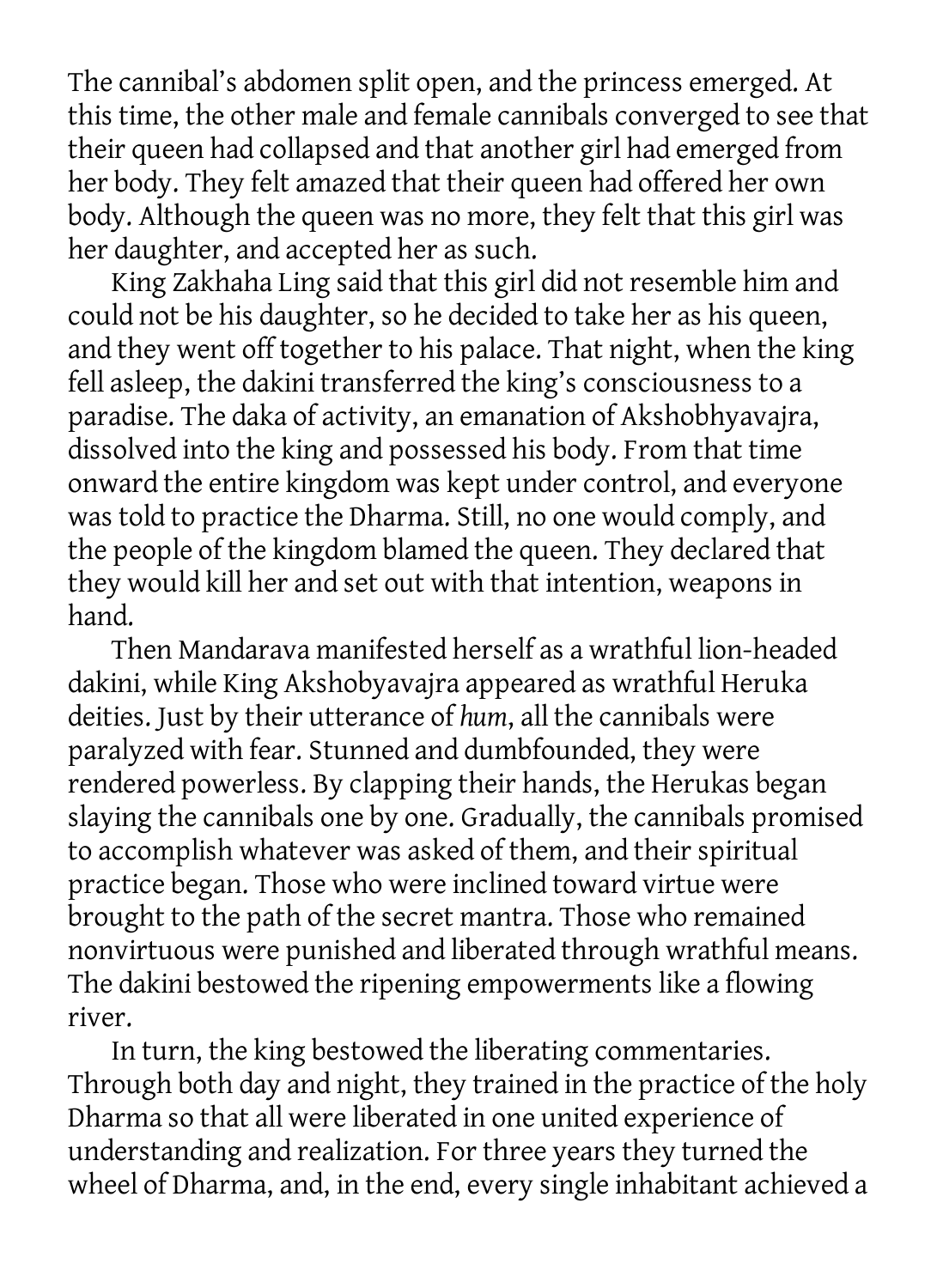body of light, and the land of Chamara was emptied.

Samaya

This completes the thirty-third chapter of The Lives and Liberation of the Princess of Zahor, Mandarava, called A Precious Garland,

Explaining how Mandarava brought the male and female cannibals of Chamara to the path of Dharma, how they achieved a rainbow body, and how the land was emptied.

弩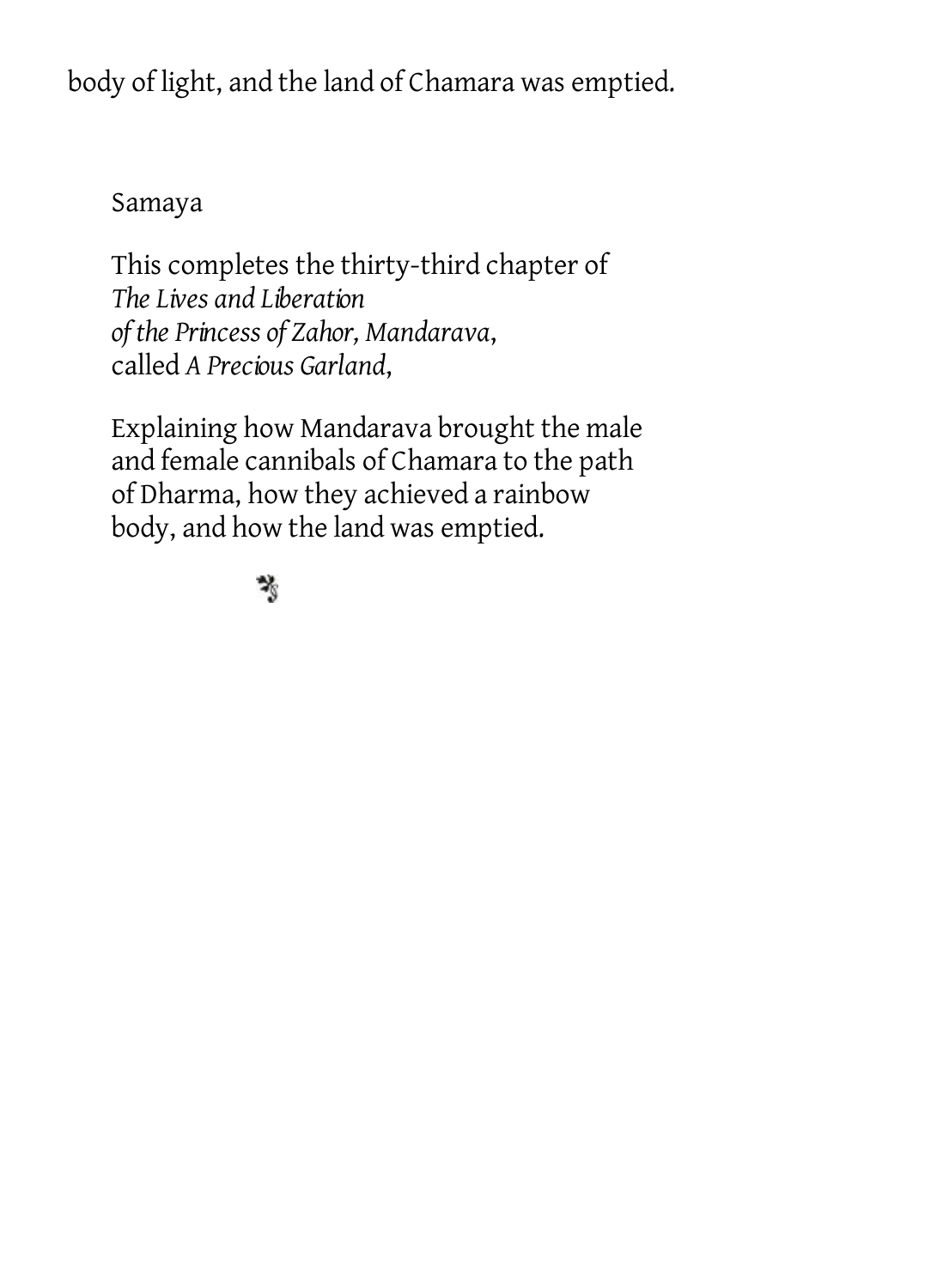[34.](#page-7-5)

# [Eight Miracles in Eight Countries](#page-7-5)

Then the guru and his consort Mandarava went to live<br>eight major and minor charnel grounds, including Ngampa hen the guru and his consort Mandarava went to live in the Tsalchen and Kailadrog. During this time, the great vajra master turned the Dharma wheel for the wrathful dakinis, gods, and cannibals. Also during this time, Mandarava displayed eight great miraculous deeds.

First, in the charnel ground of wrathful sounds called the Garden of Nectar, while eight wrathful dakinis were displaying their magic, Mandarava sent forth five manifestations, who sat in empty space in the full lotus position. Ambrosia nectar descended from the palms of their hands, becoming eight great swirling lakes of nectar in the eight directions. In the center of each lake, a thousandpetaled lotus flower appeared, and seated upon the pollen stem of the lotus was an emanation of herself. Each manifestation was surrounded by a host of identical emanations. Some were making offerings, others circumambulating, while still others played vinas. Some were prostrating, some singing praises, and some tossing flowers.

This amazing display imbued all the wrathful dakinis with faith, and they proclaimed: "Kye ma! Princess among humans, Mandarava! You are a consort with the most astonishing noble qualities! As the principal consort of the second Buddha, you have fully accomplished the samadhi of nonconceptual awareness. Your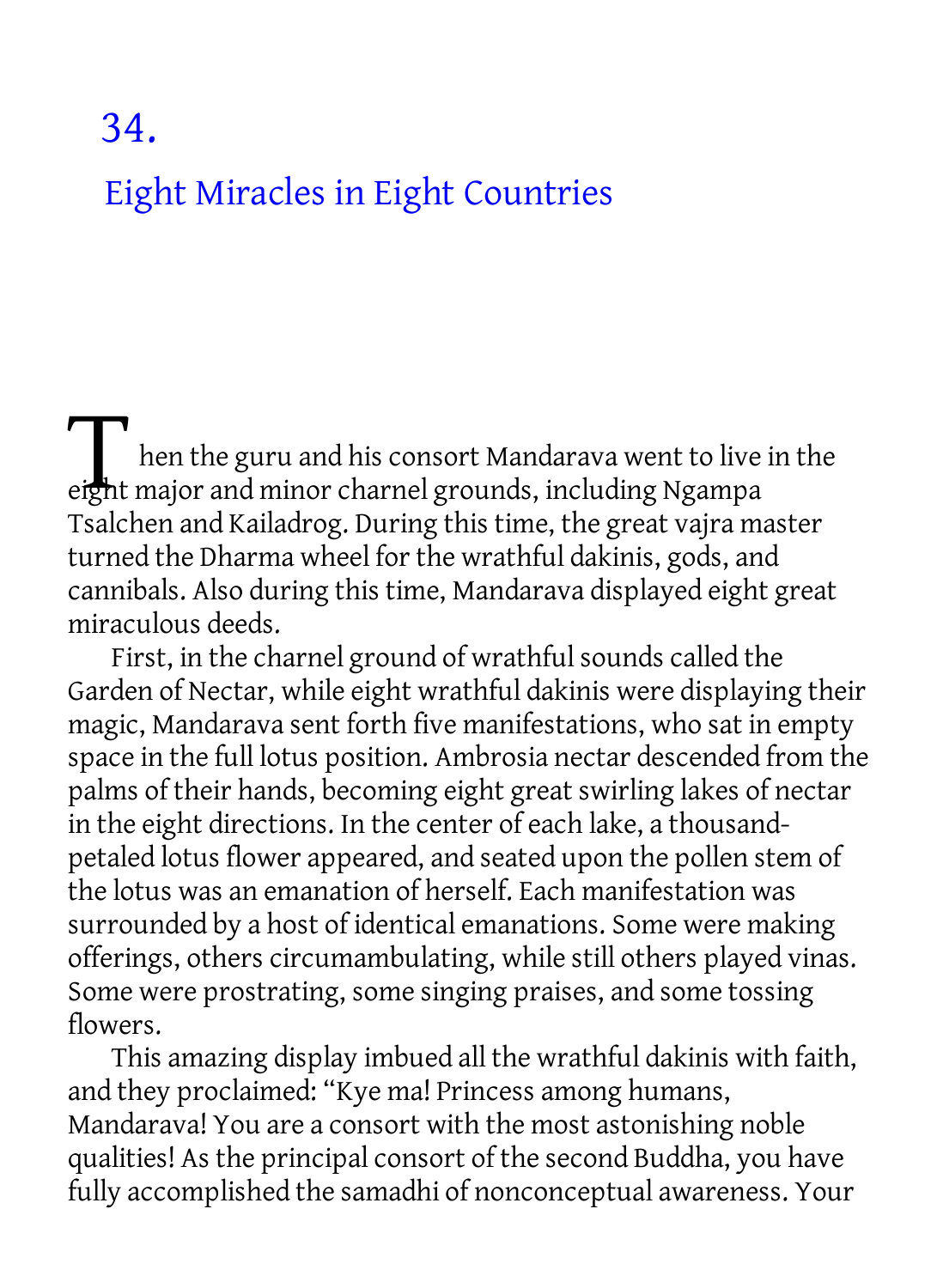miraculous embodiment has sent forth five different manifestations of light, thousand-petalled lotus flowers and lakes filled with amrita. Stainless dakini of five noble qualities, you are a manifestation of self-originating miracles beyond imagination. We now implore all you dakinis gathered in this charnel ground to satisfy this group of wrathful dakinis with the gift of holy Dharma."

Mandarava responded with this vajra song: "Namo Guru Padmakara! In the space of original purity, the azure firmament of the dharmakaya opens to reveal the sambhogakaya of rainbow clouds encompassing all directions. The great rain of the nirmanakaya, which tames in whatever way is deemed necessary, descends upon the unborn earth of the unobstructed garden of disciples. The boundless emanation of the five primordial wisdoms ripens the stainless fruit of the essence of the vehicles. The result, as all-pervasive as space, is the uncompounded state of great exaltation. By the blessings of the Lord, Guru Padmasambhava of Oddiyana, who is unrivaled throughout the three times, I have had the great fortune to obtain this uncontaminated sublime embodiment. Listen now! Although phenomenal existence is based on interdependence, this dakini represents the pure perception of existence, and you wrathful mamos<sup>[60](#page-272-1)</sup> represent impure wrathful expression in the world. Primordially, all of you are without confusion in your essential nature of original purity. Because of your temporary obscurations, however, you have created your present state of self-grasping and the suffering that accompanies it. You must come to recognize that your suffering is derived only from your own confusion.

"Now, wrathful mamos, do not be confused! Your own mind's nature is buddha. Do not disparage because of this confusion, the nature of which is buddha. Wrathful mamos, do not grasp with compulsive attachment at this illusory play of appearances. Wrathful mamos, do not hold to the objects of the conceptual mind as true. This habitual cycle of dualistic grasping and clinging must not be maintained. O wrathful mamos, allow it to collapse. O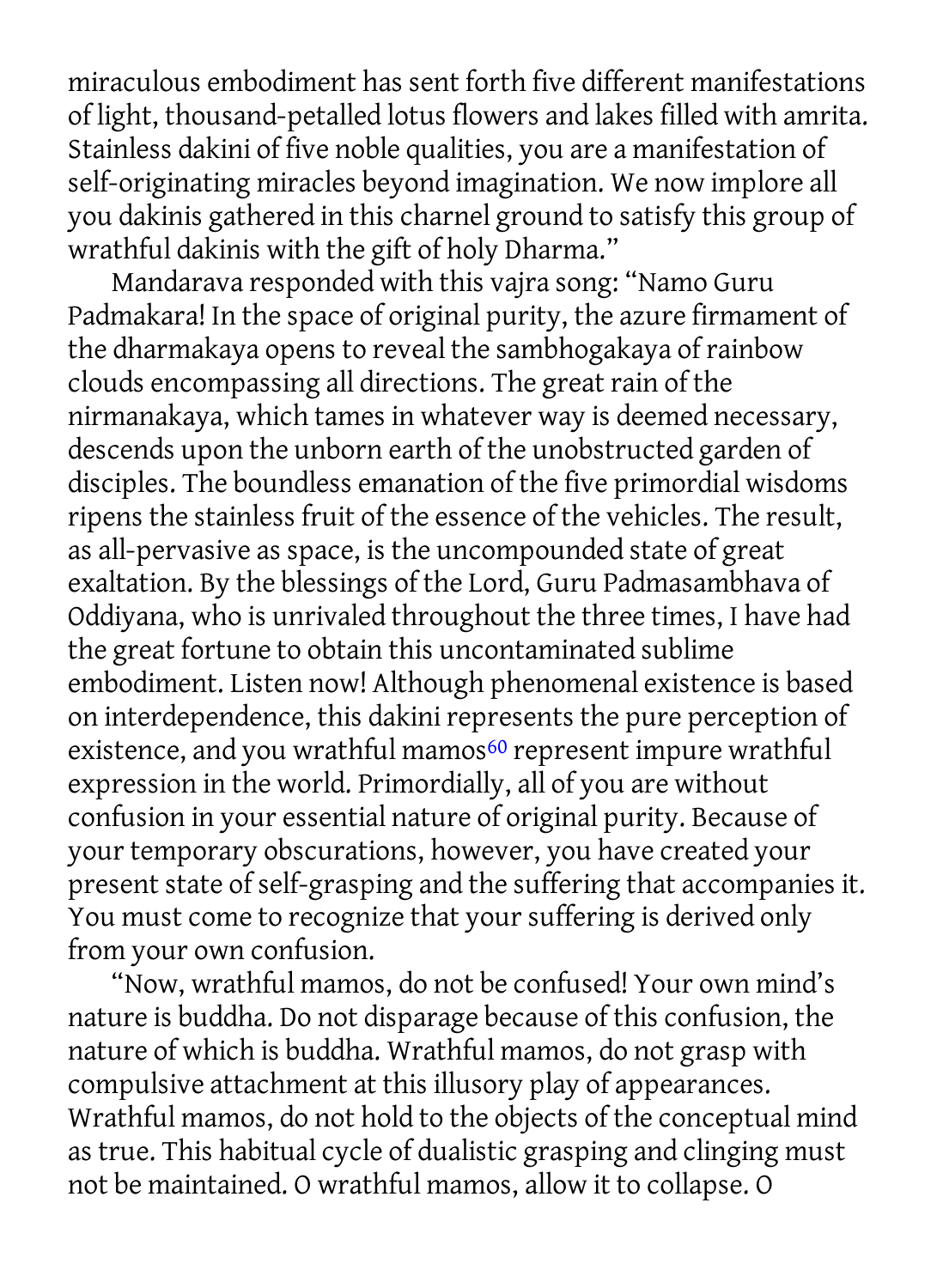wrathful mamos, accomplish the nondual state of the five certainties, which is the inherently pure primordial wisdom of selforiginating awareness. O wrathful mamos, to be liberated from this inexhaustible ocean of samsara you must employ the antidotes and skillful means. O wrathful mamos, recognize the nature of your own mind to be none other than the original primordial buddha. Knowing this, observe your own nature, O wrathful dakinis! Directly expose your own dharmakaya nature that was previously unseen. O wrathful mamos, accomplish the absolute state of the four kayas!"

After she had thus spoken, all the mamos were liberated. Then her emanations dissolved back into her heart, and the mamos became her faithful attendants. They compiled the hundred and eight secret oral transmission tantras, condensing them into the secret symbolic script of treasure texts. At that time the cannibal mamos offered a raksha rhinoceros hide receptacle. All the yaksha demons offered receptacles marked with the syllable ksha, and the rulers offered a receptacle made of stone. Scrolls of the treasure text were placed securely within each receptacle, and the openings were carefully sealed. These containers were entrusted to the mamos, who took them and concealed them within the vase-shaped cone of a stupa.

Then the dakini sat in the shade of a tala tree in the charnel ground known as Simhavana. Seventy-two evil rulers came to test her level of realization and display their magical powers. Then, from the palms of Mandarava's hands, white, yellow, red, and green nectar emerged. Flowing in the ten directions, the nectar invoked ten dakinis, all of whom dissolved into Mandarava's body. Then, from her body, ten wrathful beings emanated—with countless magical manifestations and hand implements—binding the evil rulers to the oath. Additional light rays were sent forth, displaying innumerable miracles that so overcame the evil rulers, they were compelled to surrender their life essence.

At that time, all the glorious protectors received her pointing-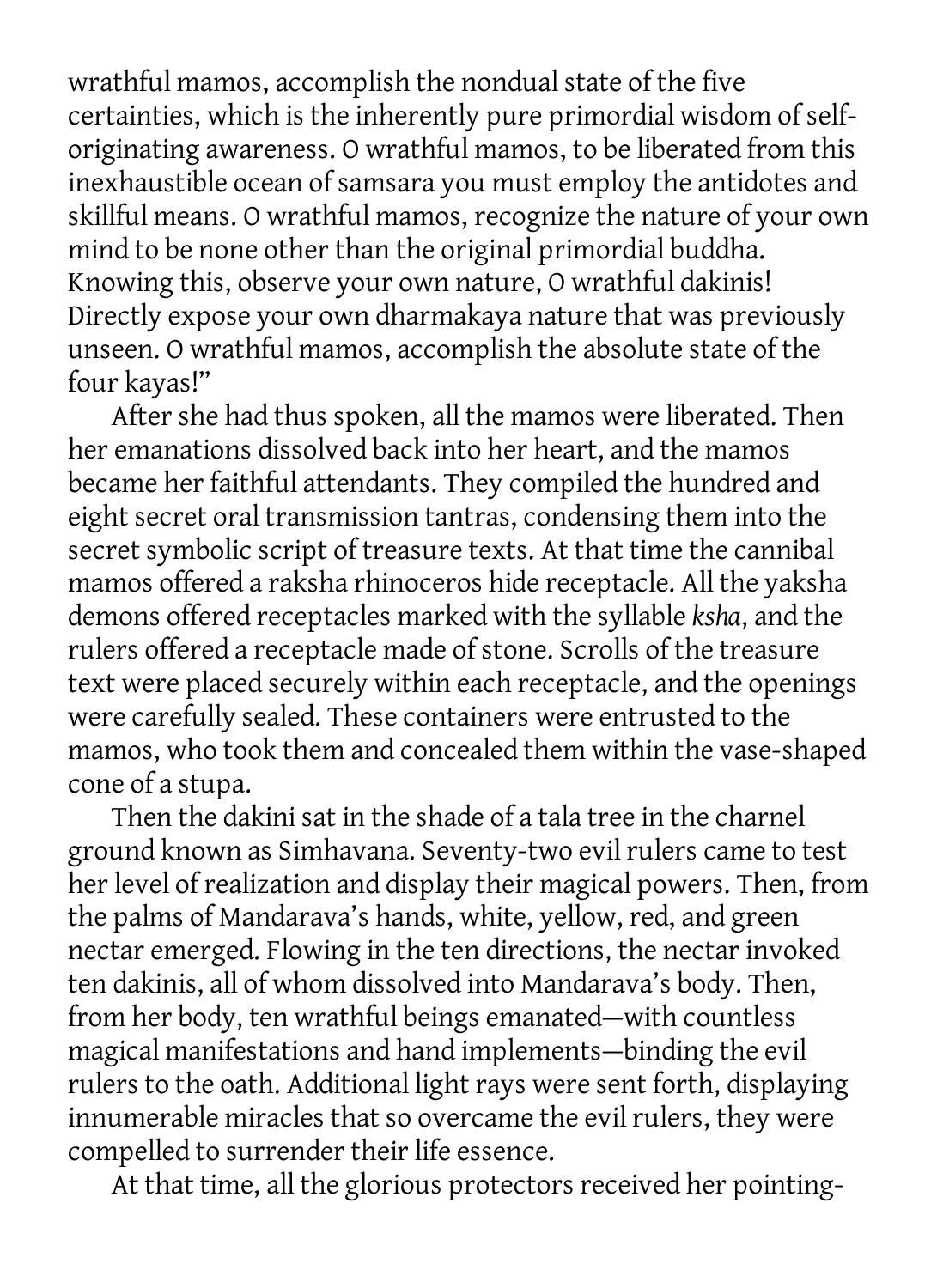out instructions, and the protector Kalaraksha offered a jeweled receptacle. All the instructions were placed within that vessel, which was then sealed in the expanse of space where it dissolved. After that, each of these formerly evil rulers became guardians of the secret mantra doctrine. Then Mandarava met with the precious guru of Oddiyana, reporting what had transpired. Exceedingly pleased, he told her: "Now you must quickly go to the land of Kotavira and bind the great demonic obstructor Vajrabinaka and his followers with an oath. The time has come for you to display your fully-endowed noble qualities!"

She departed immediately for Kotavira, where she seated herself under a kamarupa tree. Then she manifested the vajradhatu mandala, the outer perimeter of which was a mandala of each of the nine vehicles of the doctrine. The inner mandala was a display of the four and six tantric classes; and the secret mandala, a manifestation of the palace of the sphere of great bliss. After she had practiced for seventeen months, the entire mandala of deities actually appeared in complete, vivid detail.

At that time, the mighty demonic obstructor Vajrabinaka, together with his retinue of eight thousand obstructors, began waging a war of black magic against the wisdom mandala of deities. Suddenly, sand, stones, and earth descended like a hailstorm. Unearthly sounds of persistent wailing and screaming filled the air. A fierce dust storm emerged out of nowhere, causing the ground to shake and disturbing the cycle of day and night. Meteorites, hailstones, lightning bolts, and dragon thunder abounded. At night, fires raged, incinerating the mountains. In the day, sinister clouds obscured the sun. Brutal cries of "Kill, kill!" and "Strike, strike!" resounded. Various chimeras began appearing, some seeming to be attractive young men and women, others decrepit goons with fierce expressions. Some of the heads did not fit the bodies, and they all uttered indecipherable, garbled rhetoric. Then the demons approached, riding tigers, leopards, grizzly bears, and apes. Fire and smoke emerged from their mouths and nostrils. So vast was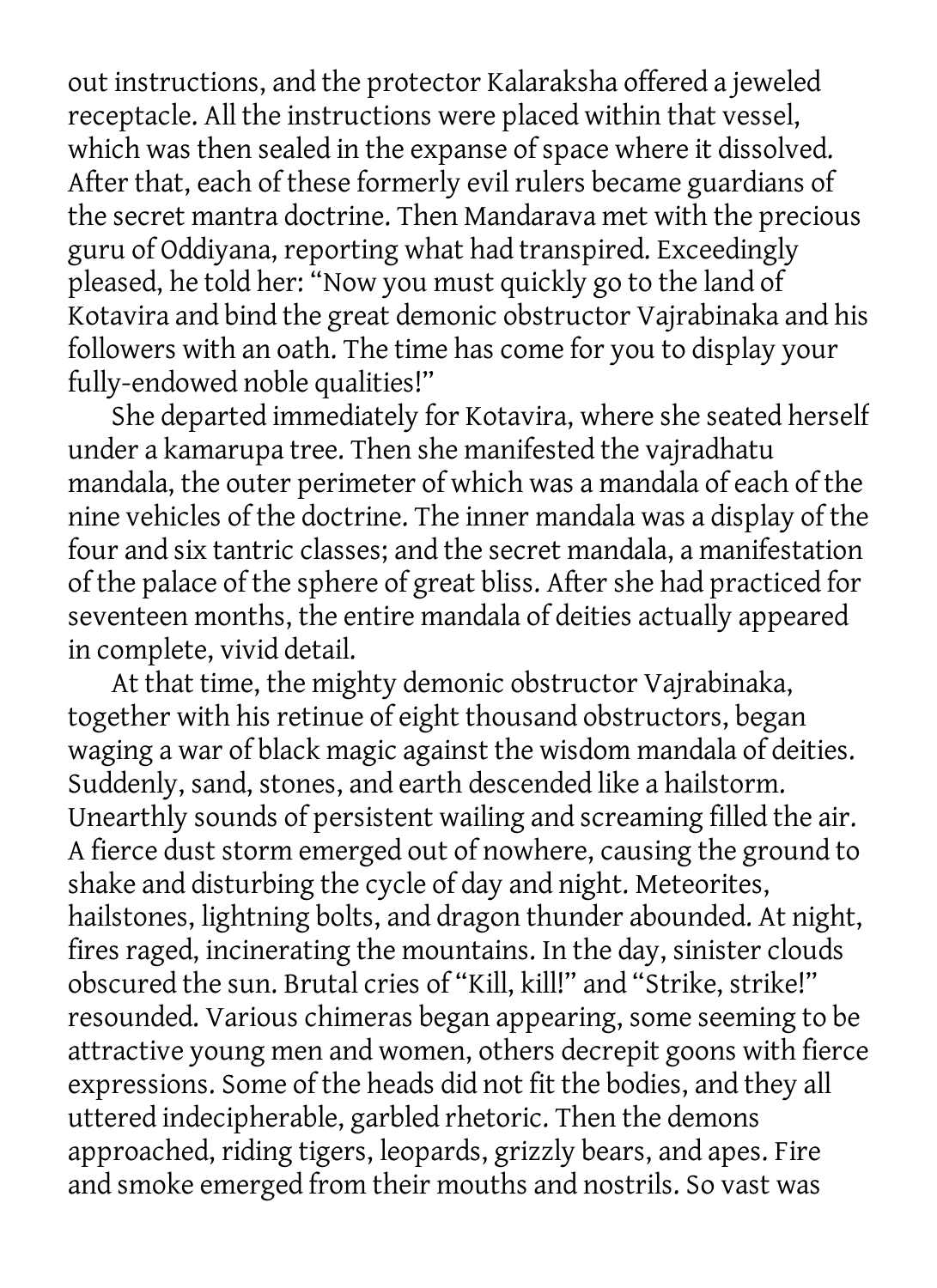their number that the earth shook beneath them.

Now the dakini Mandarava displayed the full strength of her miraculous powers to attract the demonic obstructors and to prophesy their future. She transformed into a great queen of perfection with a hundred heads and a thousands arms. Fire blazed from her every pore, and her hands wielded various weapons. Her hair pointed upward toward the gods, and she was dressed in charnel ground attire. When she stomped her one hundred legs, the entire world beneath her shook. She set the mandala of primordial wisdom fire ablaze.

Suddenly, she sang this fearless song: "Hum! Hum! Bhyoh! Bhyoh! I am the blazing dakini of the three realms of existence. With my blazing vajra sword I shall slice you wicked malefactors to pieces. My power in this world is boundless and vast as the heavens. My every gesture propels the ocean's waves. My power holds sway over all that is peaceful in the world and beyond; whatever remains I shall press between the palms of my hands. Now, you eagle-like demons and malefactors, prepare for the moment of your annihilation! Rulu! Rulu! Hum! Bhyoh! Bhyoh! Bhyoh! Bhyoh!" Then she placed her toes on the peaks of all the large and small surrounding mountains, crushing them into dust.

Overwhelmed with fear, the obstructors fell unconscious. When they awoke, they meekly offered her the essence of their lives: "Kye ma! Primordial wisdom dakini, please listen! From time immemorial, by the force of our deluded karma based on lack of awareness, we have brought nothing but harm to sentient beings. We have even opposed you, consort of all the buddhas. Your form, arisen from meditative stabilization, is the supreme manifestation of wrathful compassion. Now, through fear, we offer you our very lives."

Then, in accordance with their words, they offered the essence of their lives, swearing, "Tritrio na ma ra ka du na," the oath of offering the body; "Nri tri ya ma bi na ya ka dun dza," the oath of offering the essence of their speech as the heart mantra; and "Tri mu ta ya gu yi he tun nik," the oath offering the essence of their minds. In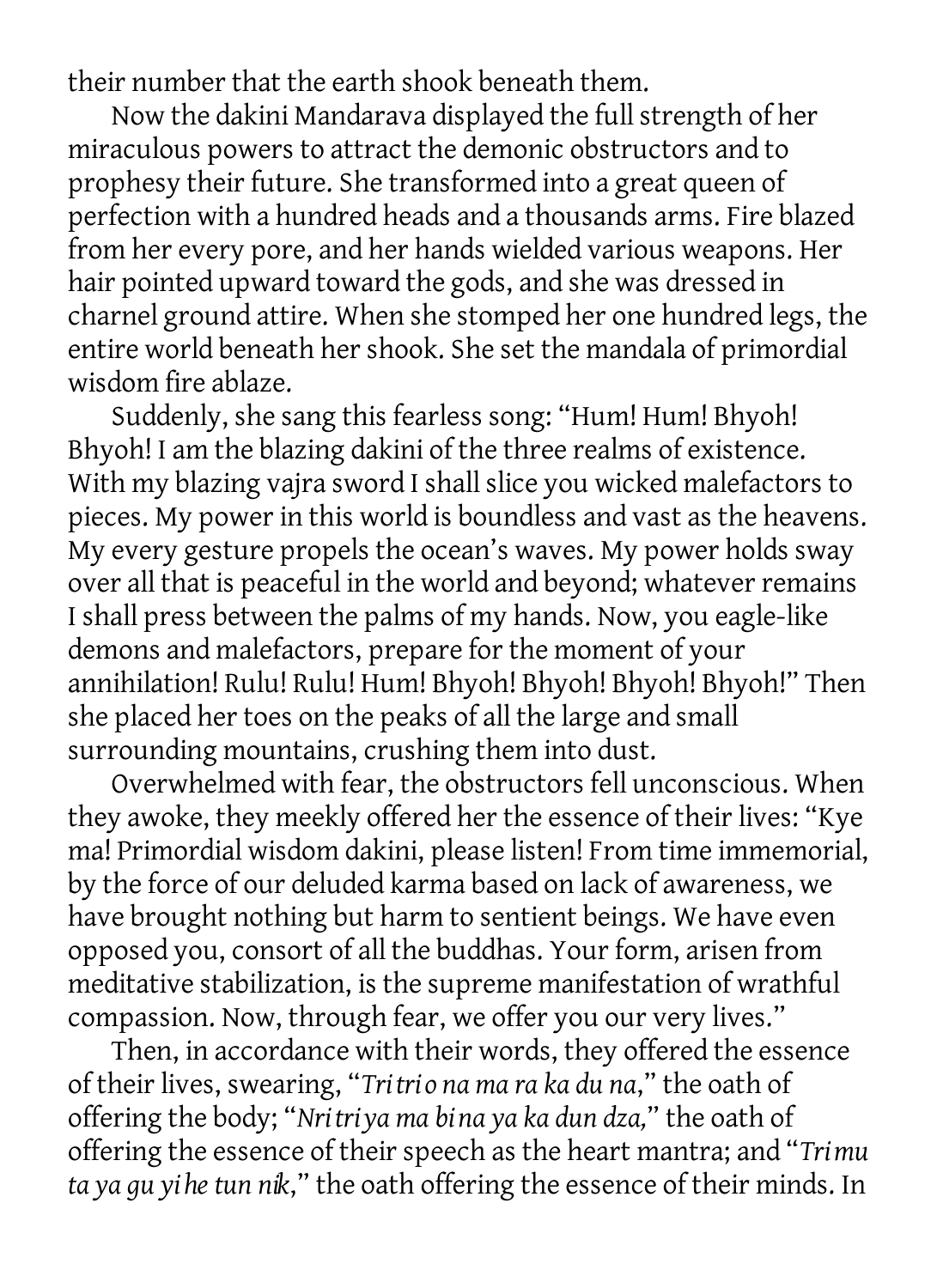this way, they were sworn to protecting the doctrine thereafter. They also vowed to never intentionally harm the mind of any sentient being. Then they all began meditating upon the mind of altruism—bodhichitta.

At that time she displayed her peaceful manifestation as Mandarava. As a great wave of blessings of the sacred Dharma, she taught more than seven hundred pointing-out instructions to tame their minds. These were condensed into the symbolic script, given into the care of the wrathful female, keeper of the doctrine, and sealed within a rhinoceros hide casket.

Mandarava then met with the guru to tell him everything that had transpired. He gave her one hundred additional pointing-out instructions to be buried within the great Mount Kailash. By speedwalking, Mandarava arrived in Tibet at holy Mount Kailash in seven days. Upon her arrival, the local elementals, nagas, and spirits displayed countless magical deceptions. Then she manifested as the dakini Uma Devi and engaged in union with the keeper of the mountain, Mahadeva.[61](#page-272-2) Bestowing the secret empowerment upon him, she bound him to the oath. Giving him one hundred and eight treasures, she departed for the land of Nepal. For seven days, she remained in the mountain cave called Asura, and she encountered eight Nepalese people. Among them was a young Nepalese woman wearing many jeweled ornaments. She showed great devotion to the dakini, saying she had never met her before: "O Dakini, where have you come from? What are the names of your parents? What is the name of the master with whom you have been studying? What is your family's class and lineage? Why have you come here at this time? I request you to please me by answering my queries."

"This is one who has accumulated great merit in the past," Mandarava thought to herself. "She is similar to a woman of the lotus family, a sister of the gods." Omnisciently realizing that the woman's life was close to ending and that in the future she would be reborn as a dakini who accomplishes the benefit of beings, Mandarava sang this song of Brahma, which spontaneously arose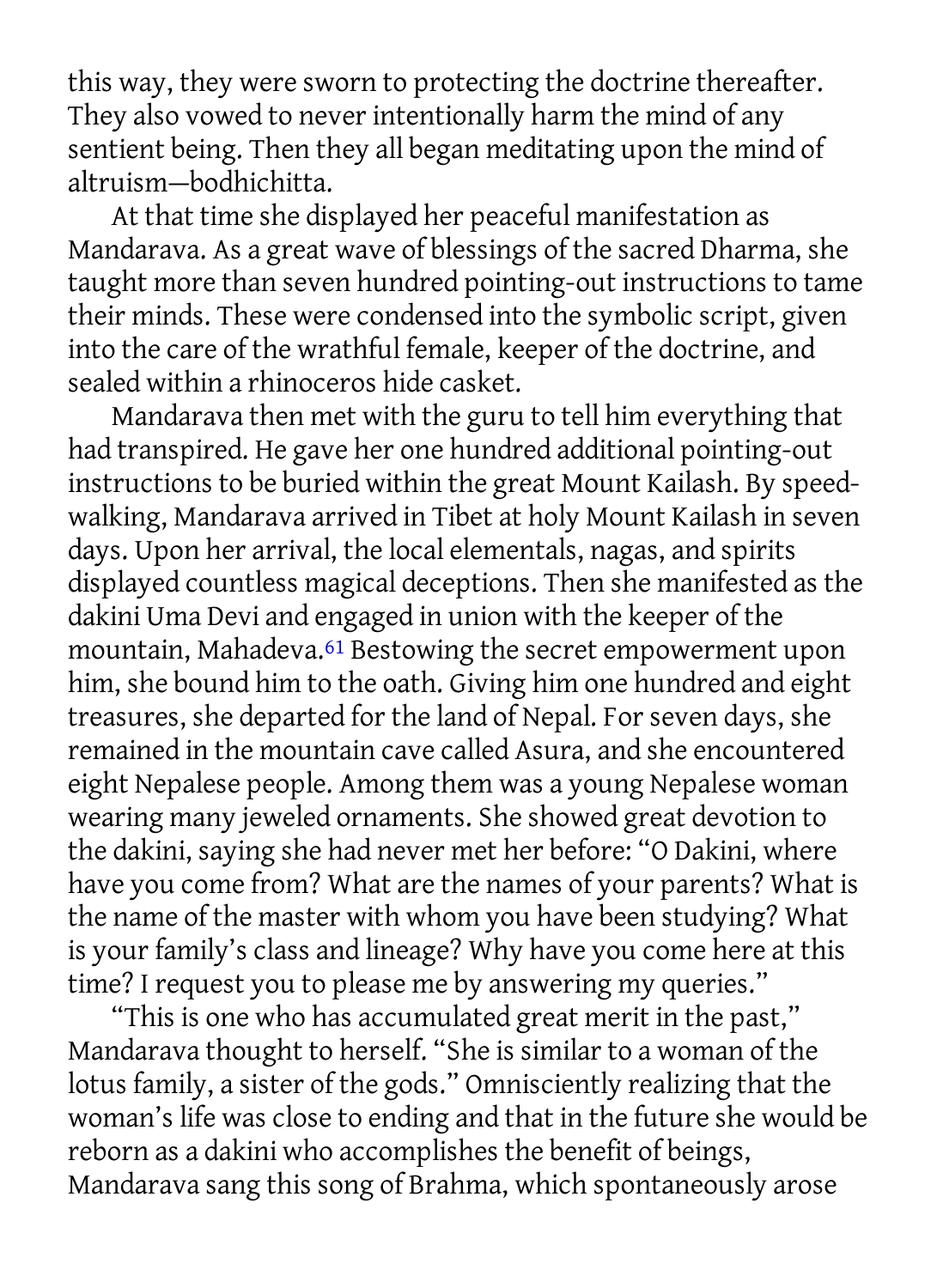from her throat:

"Kye! O noble woman from the land of Nepal! My family class is the royal family of Zahor. My father's name is King Viharadhara, and my mother is Wangmo Ögema. My name is Princess Mandarava. My spiritual teacher is Guru Padmasambhava of Oddiyana. I am pursuing the path of the nine vehicles of the Buddhadharma. My place of residence is uncertain, as I wander from one charnel ground to another. I have no desire for a husband, who increases and encourages the delusions. My son is the son of the primordial wisdom of great bliss. I have no illusory servants or followers. My Dharma protectors are the dakinis and mamos of this world. I have come to this place to conceal the precious secret instructions that the varja master has given on the essence of the secret mantra. I bring them here as an offering. In three years' time, you woman, will die. You will be reborn as the queen of the king of Nepal, and your name will be Shakyadevi. You will meet the great Guru Padmasambhava and become a suitable vessel to receive the teachings on the secret mantra. You will then conceal many profound treasure texts to benefit of the red-faced people of the land of Tibet." Then Mandarava went with the eight Nepalese people to the village and explained her story.

All the people of the kingdom gathered together to see if the dakini was authentic. An older ascetic man addressed her: "Girl, you are someone who has been relying upon a spiritual master. I wonder, just what profound transmissions you have received? Have you taken the time to accomplish any of them? What sign do you possess that may indicate that you hold such transmissions? Perhaps you have really come here in search of a husband?" Asking such probing questions, he stared at her with a fierce expression.

The dakini replied: "Kye! Listen here! I am a pure awareness holder. My class and lineage are even greater than the master's. I have not come here to compete with someone like you. In order to reverse your wrong views, I shall reveal something about myself."

Mandarava rose up into space. Her body blazed with light as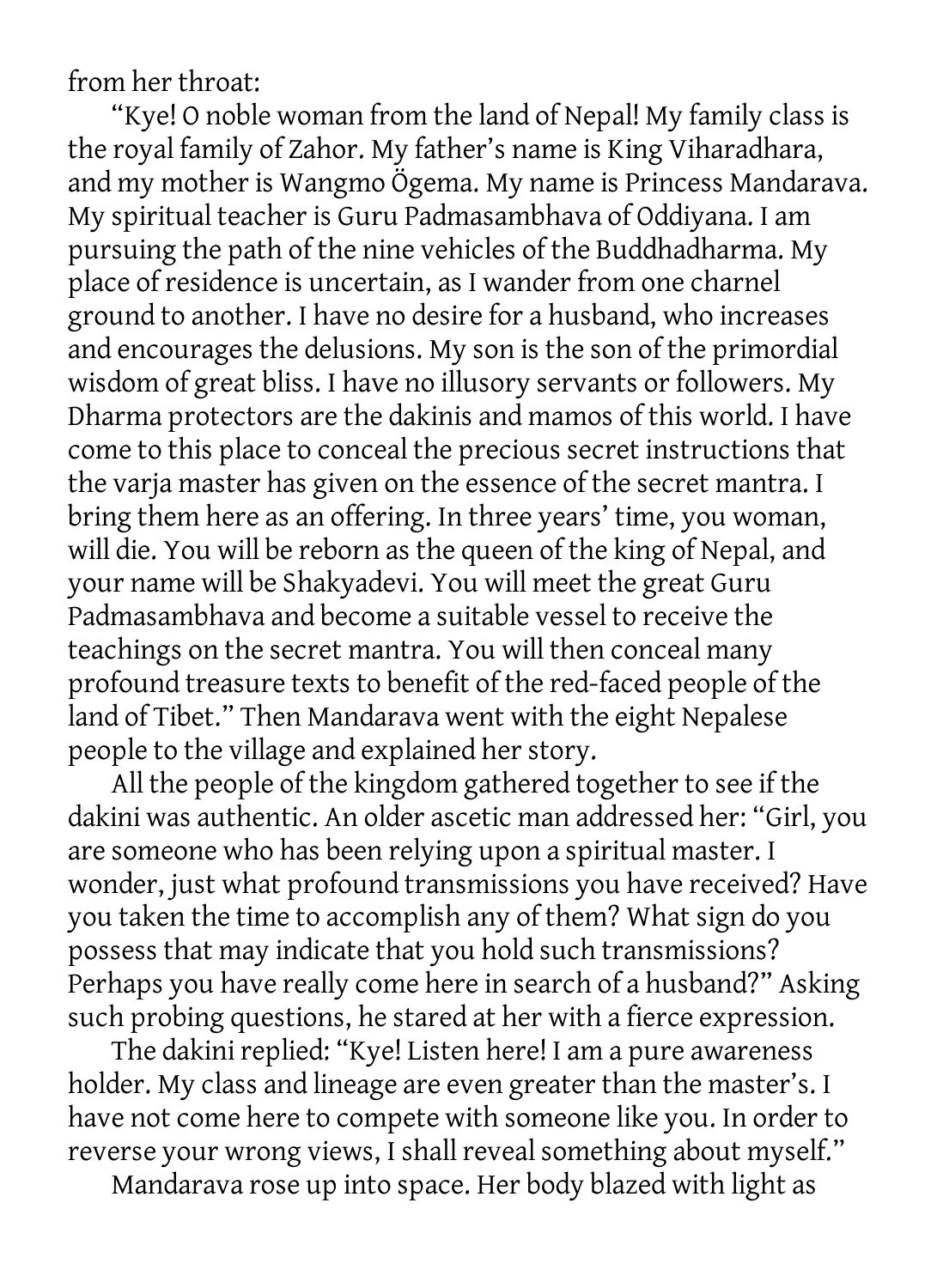brilliant as the rays of the sun. From her mouth the sound of the Dharma spontaneously arose. "Hum! Hrih! Guru Padmasambhava, the supremely kind Lord, born from the lake and free from the stain of attachment, is the representative of the buddhas of the three times. Please look upon this girl Mandarava at the present moment! In order to cleanse the distorted views of worldliness, please hold me with your compassion. My supreme mind is the originally pure primordial awareness nature of Samantabhadri. Throughout the three times I am free from the fear of birth and death. Having obtained the state of the great bliss embodiment of rapture, unstained by attachment, I do not remain in samsara. I know how to work unhindered for the benefit of sentient beings by opening the door to the Dharma that tames without attachment. Those who are still caught in the trappings of samsara and who aspire toward liberation become my followers, for I am a keeper of the perfectly pure secret mantra that brings permanent bliss."

Having thus spoken, she snapped her fingers, and the old ascetic fainted. All the people of Nepal, feeling great devotion, bowed down to her. They respectfully requested her to teach them the Dharma, so she sang this song about severing attachment to samsara: "Kye! Listen, men and women of Nepal! The suffering of this worldly existence is inexhaustible. Whatever happiness is seen is like the honey that the honeybee extracts. Attachment to samsara is like poison. Partaking of it, even unknowingly, is selfdestructive. The habitual propensities of karma are like a long-term prison sentence—if one heedlessly falls into such a situation, the chances for liberation are lost. If clung to, temporary pleasures are deceptive and the moment they are gone, suffering ensues. Entanglement with samsaric companions is like meeting an executioner, because one is ultimately led to rebirth in the lower realms. Wealth and possessions are like objects of a hungry ghost's obsession. Persevering in the hustle and bustle of this world allows no freedom and is like slowly beating oneself to death. Remaining attached to this existence will cause you sorrow as you remain a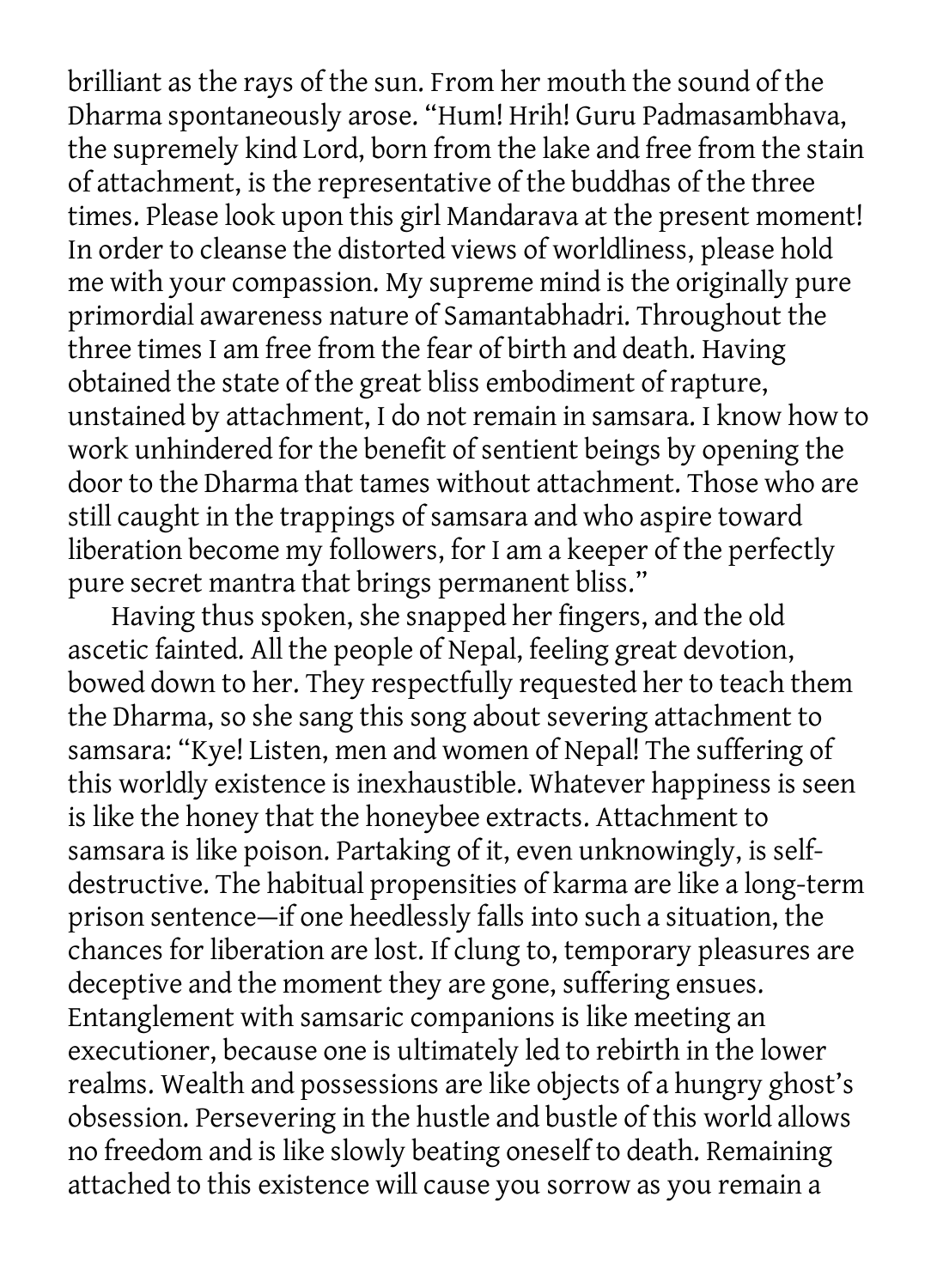slave to your own inadequacies. Seize the supreme path now. Rely upon the Three Jewels as your objects of refuge. Your commitment to the holy Dharma will bring you happiness in this and all future lifetimes. I, Mandarava, practice in this way. If you are fortunate disciples, you will persevere accordingly." They all rejoiced at these words.

Then Mandarava traveled by speed-walking to the terrifying Tsang Tsang charnel ground. There, in a cave in the Bhabramari forest, she remained for a week. All the elementals who resided in this charnel ground displayed many disturbing emanations in order to unsettle her. Demonstrating her level of development, the dakini manifested as Simhamukha, the Lion-headed Dakini. She bound all the malevolent spirits and elementals with an oath to protect the Dharma.

Then she went to the country of Bhendha, arriving in the region of Padmavana. This was in fact a city of bloodthirsty butchers called Kumri. They were killing thousands of creatures in order to eat them. In order to show these butchers the path, the dakini went to the crossroads and sat down, making herself appear as a vagrant. Many butchers gathered around her. They talked about how beautiful this beggar girl was and wondered if they could sleep with her. Mandarava said: "I have no desire for an ordinary lover of this world—particularly any of you butchers who dwell here. In this world there is nothing to be cherished more than life itself, yet in this demonic place there is needless killing and death! Any wife of you malevolent flesh-eaters would have to be an elemental from the sinister charnel grounds!"

The cannibals were extremely offended by her answer. They shouted, "Kill her!" Some tried to beat her, attempting to end her life. They threatened to cut off her arms and legs if she did not allow them to rape her. As they grabbed her, Mandarava suddenly manifested as a wrathful dakini. So vast was her presence that her head reached far up into space. Six dakinis emanated from her body, shouting cries of victory and proclaiming that they would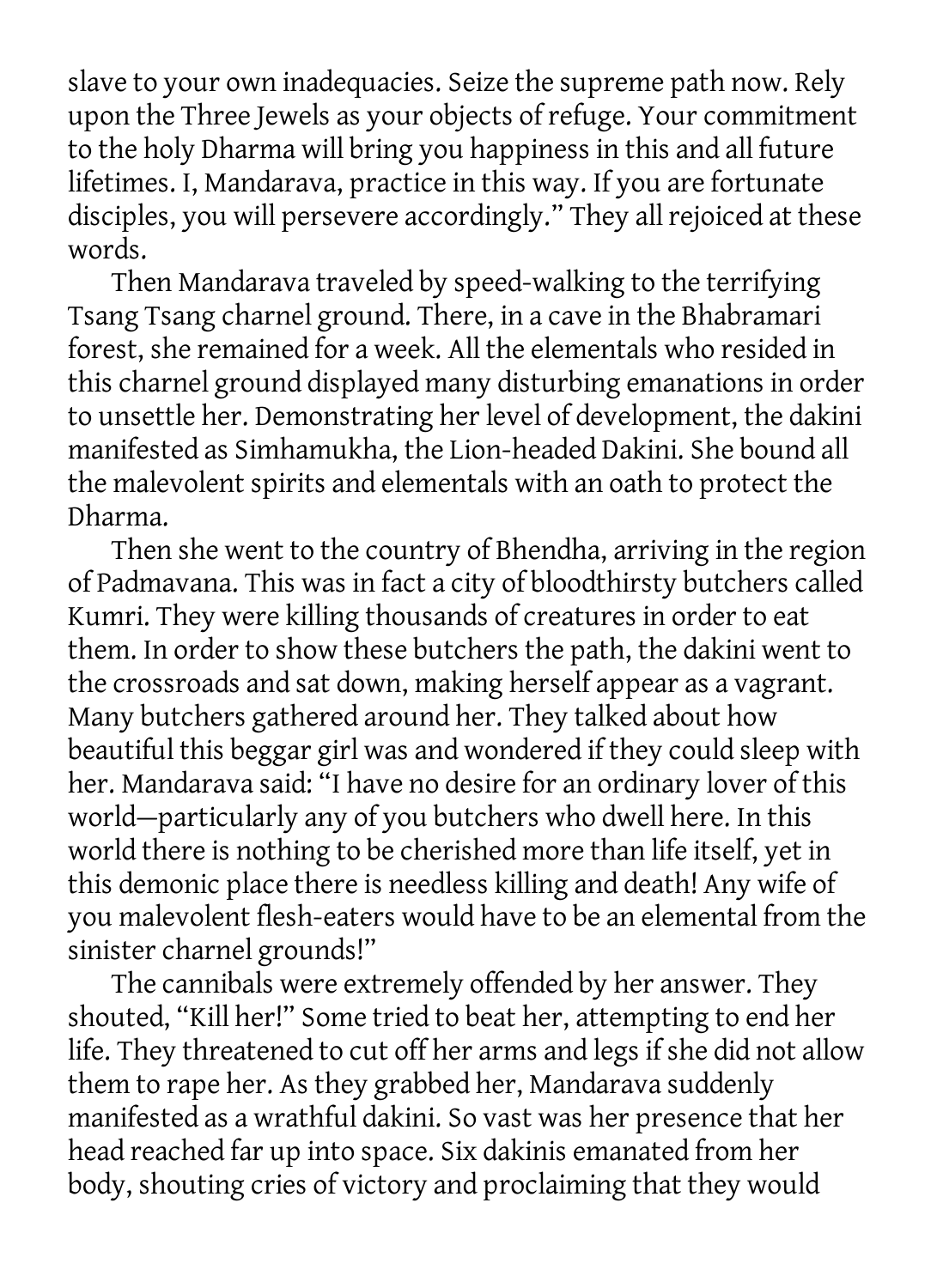liberate all the butchers. Then all the people in the country gathered around. They began paying obeisance to the dakini and promised to do whatever she asked of them. She told them to cease taking the lives of others, after which they all abandoned their nonvirtuous ways and entered the path of Dharma. The dakini turned the Dharma wheel for three months, and they all achieved liberation by the path of the Buddha's doctrine.

Then Mandarava went to the country called Kalinga. There she met with the vajra master and received the pointing-out instructions on the Key to the Quintessential Secret. He said, "Mandarava, now you must go to the eastern country of Zahor, where there are beings who still need to be tamed. You must satisfy their needs by giving them the gift of Dharma."

Mandarava next went to Bengal, and, as she was approaching the kingdom, passed through a city called Sirana, where she met an elderly couple. The husband was a craftsman, and they had a son named Sarvakara and a daughter named Prabhasattva. For a long time, these two stared at the dakini. Then they touched their heads to her feet in devotion. They asked her to show them the path, since they had not had the good fortune to have previously met her.

Mandarava said: "Listen to what I have to say about you, son who is named Sarvakara. Formerly, in the kingdom of Damaru, I was the queen known as Pemakye. At that time, your father was Yaksha Anandapala, and you became the king Shinta Budho. You were compelled to kill many cannibals, so you took many lowly rebirths, including the present one. The time has come for you to transfer from this state. You, the girl named Prabhasattva, were the queen of Damaru known as Kala. This is why you both feel such fervent regard toward me. Now I will reveal to you the teachings on secret mantra."

After receiving the secret mantra empowerments and teaching, they were liberated. Within three months, they attained the rainbow body. "Now," said Mandarava, "I shall go to see my father and mother once again." Arriving in Zahor, all the outer and inner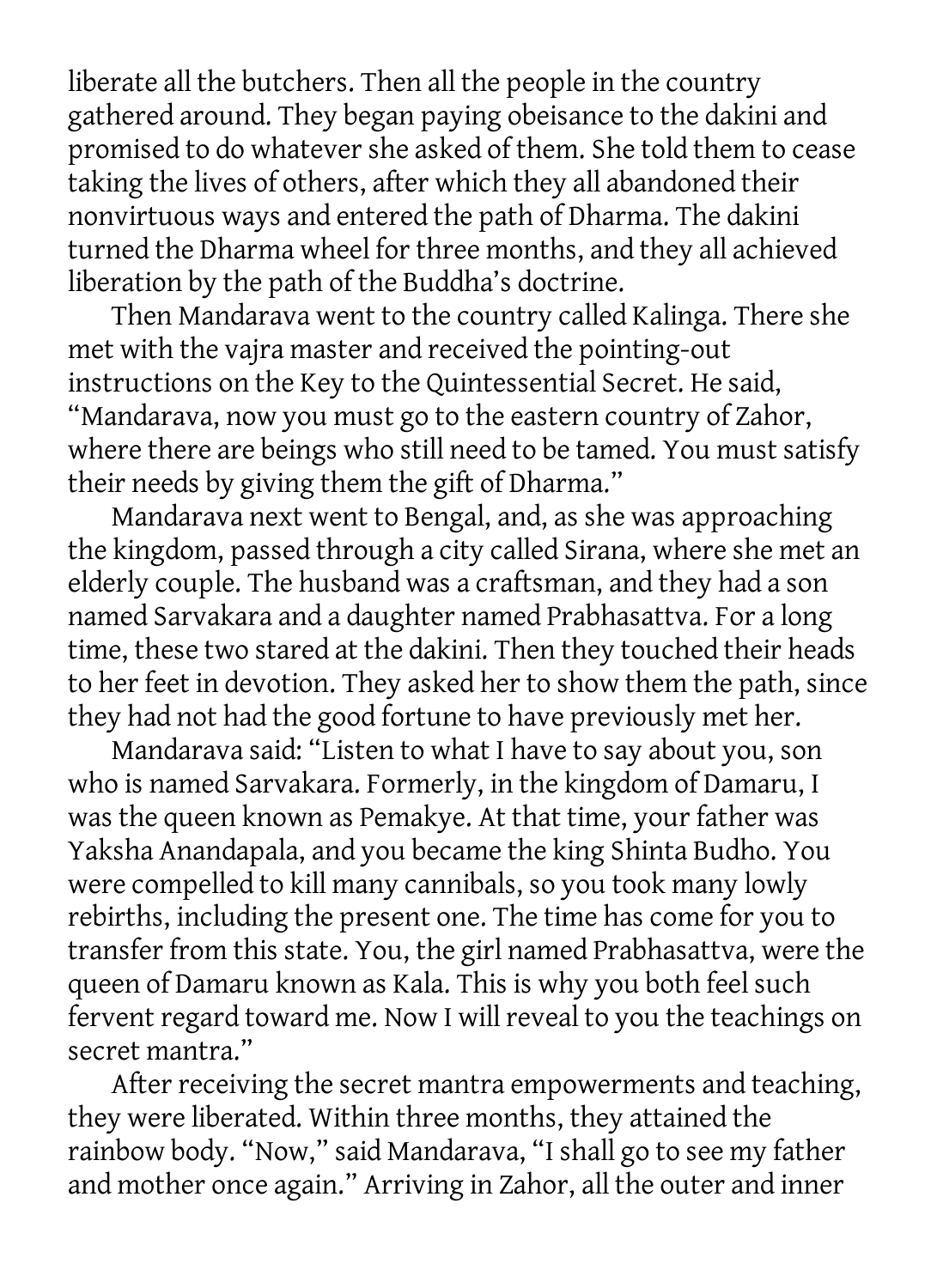ministers and their assemblies were practicing meditation in retreat and did not hear of the news of Mandarava's arrival. After some time, she met the craftsman's daughter who was so pleased to see her that she grabbed her legs and cried out the news of her arrival. One by one, all the people of the kingdom began arriving, until the entire kingdom had gathered. All were filled with joy as the king and queen joined the assembly.

Mandarava prostrated to her parents, and they prostrated back to her. Then the dakini displayed her enlightened miraculous activity for their welfare. Opening up her chest, she revealed to them the entire mandala within her heart, a pantheon of long-life deities, lucidly clear. Everyone was astonished and overwhelmed with devotion. For one year, she turned the Dharma wheel unceasingly. During that time, her father and mother, the king and queen, attained the rainbow body, the minister Tsugpa dissolved into the heart of the king, and the entire kingdom of Zahor achieved liberation.

## Samaya

This completes the thirty-fourth chapter of The Lives and Liberation of the Princess of Zahor, Mandarava, called A Precious Garland,

Explaining how Mandarava showed eight great miracles in eight countries in order to tame the beings, thus placing both humans and spirits on the path of Dharma.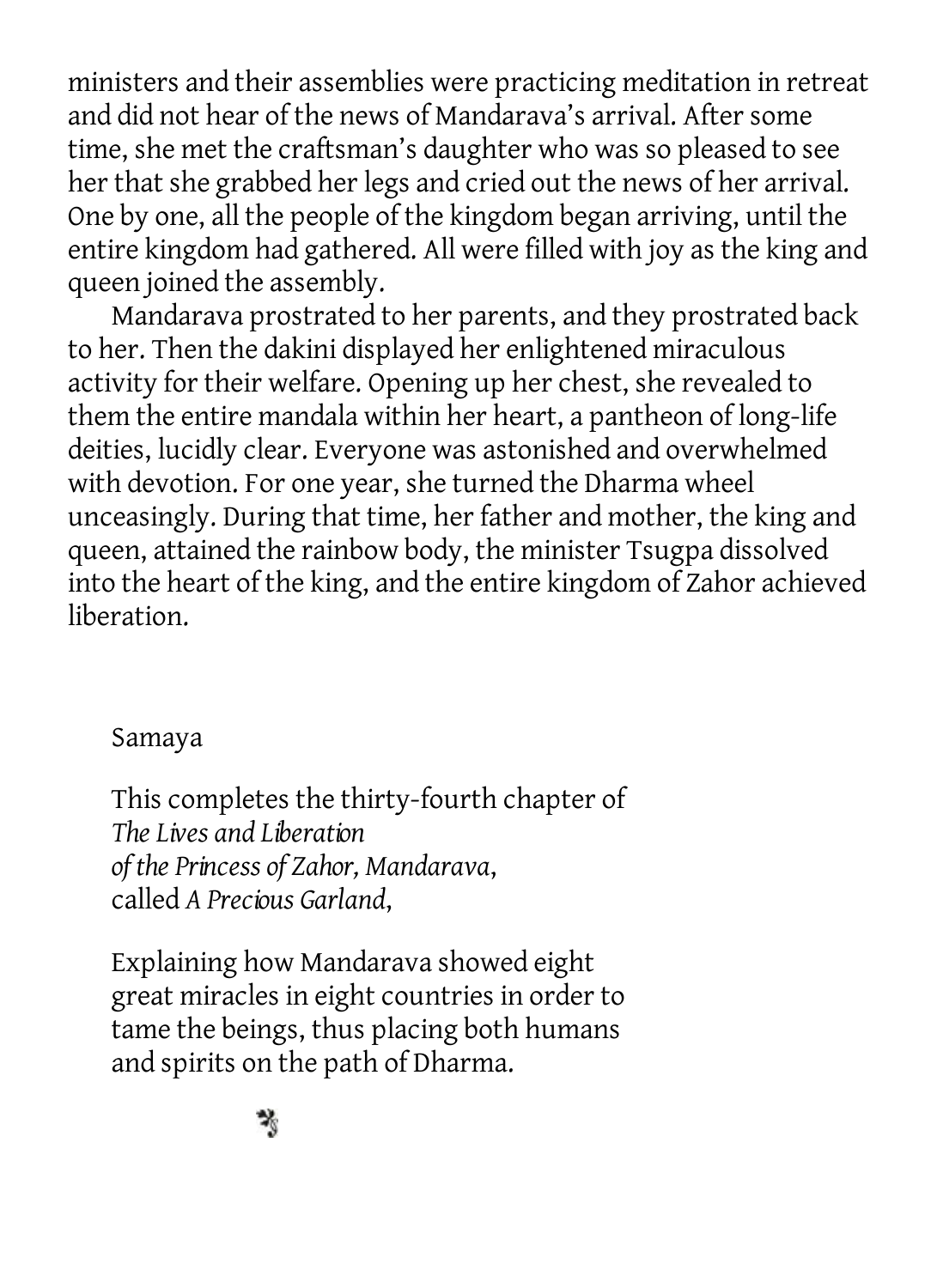[35.](#page-7-0)

# [Turning the Wheel of Dharma in Oddiyana](#page-7-0)

A fter some time, Mandarava arrived before the great sture of the Shubhakara Shekhara. The great vajra guru was in fter some time, Mandarava arrived before the great stupa residence there, and she took comfort in his presence. He displayed the mandala of immortal life and bestowed empowerment upon the eight great masters.

Following this, the guru and consort traveled together to the land of Oddiyana, where Mandarava manifested herself with the face of a cat. When the inhabitants of Oddiyana heard the news that the vajra master had returned, many were filled with faith and devotion, while others began plotting against the guru. Without telling the king or queen, the evil minister Prakara had the guru and consort sent off to be burned to death.

At that time, Princess Prabhadhara felt jealousy toward Mandarava. She told her parents that the guru, who was always alone in the past, had found a beggar girl and brought her with him into the kingdom, and that the ministers had ordered them to be burned to death. The king and queen, feeling the need to investigate this matter, went to take a look and found that the fire had not burned the guru and consort at all.

Then the guru and consort displayed the miracle of turning the fire into a lake. The king and queen, Princess Prabhadhara, as well as the entire kingdom expressed their great faith and offered many prostrations. The father, King Indrabhuti, bowed down in devotion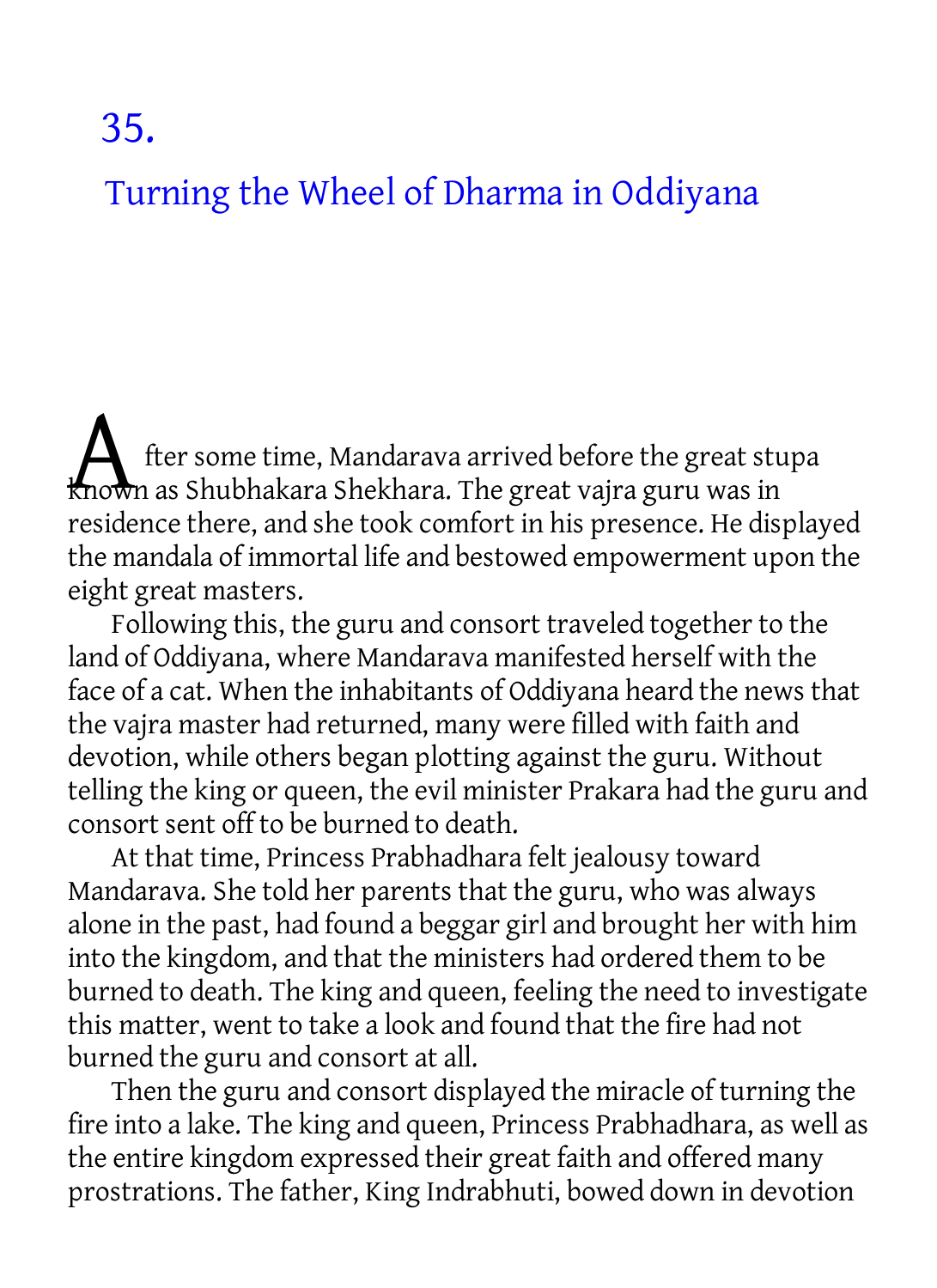and offered these words of praise: "Hrih! Dharmakaya guru, uncontrived and free from elaborations; Dharma Lord Guru, sambhogakaya of great bliss; nirmanakaya guru, born from the lotus; I bow down and render praise to the three kayas of the guru vajra holder." Then the king offered the guru and consort nine prostrations and, leading them himself with an incense offering, invited them to be seated upon thrones and requested the Dharma teachings. The guru replied:

"Kye! Jewel King Indrabhuti! To repay the kindness you have shown in the past, I offer the gift of Dharma at this time. To clear the suffering in the mind of Princess Prabhadhara, the dakini Mandarava will teach the Dharma. I must go to the eight charnel grounds to perform accomplishments and to tame many kingdoms with the sacred Dharma. This dakini and I have accomplished immortality together in the long-life Maratika cave: she is a pure awareness holder of immortality. Then we went together to the land of Kotala and gradually, over a period of two thousand years, tamed the minds of countless beings—doing so only for the benefit of others. Now, here in this land of Oddiyana, there are many whose minds are untamed. The Dharma of secret mantra will bring them to liberation."

After speaking these words, he extensively revealed the profound secret mantra to the king, queen, and all their subjects. Then he took Prabhadhara as his consort and bestowed upon her the supreme secret empowerment of union. Mandarava gathered all the females, and, throughout day and night, taught them the six tantric classes. Establishing spiritual discipline, they all were gradually liberated. King Indrabhuti and five hundred in his retinue obtained the rainbow body without remains and were fully enlightened. Eventually the entire kingdom attained the rainbow body, and the land of Oddiyana was emptied from its depths.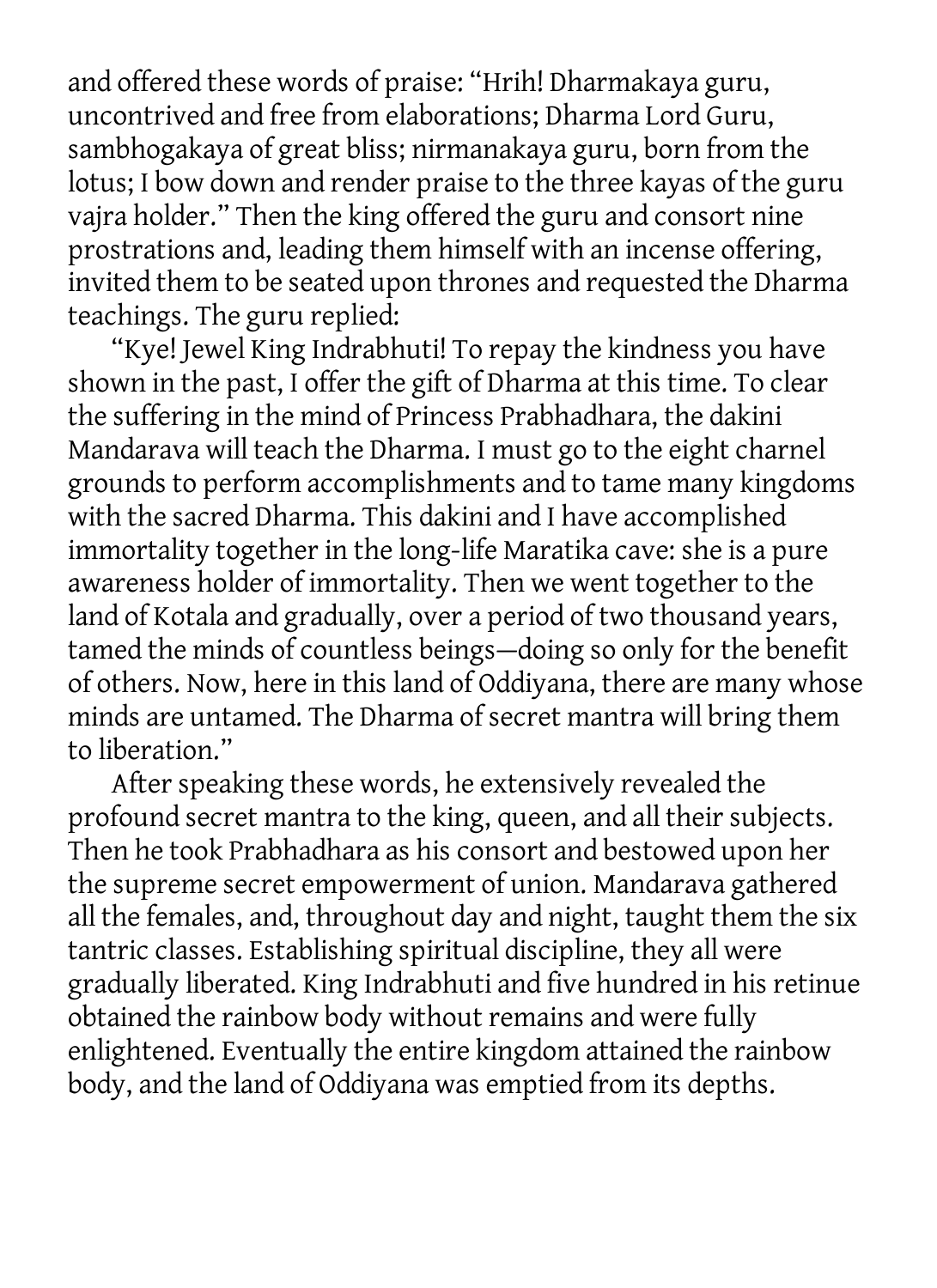Samaya

This completes the thirty-fifth chapter of The Lives and Liberation of the Princess of Zahor, Mandarava, called A Precious Garland,

Explaining how she turned the wheel of Dharma in the land of Oddiyana and brought every single inhabitant there to the state of enlightenment.

弩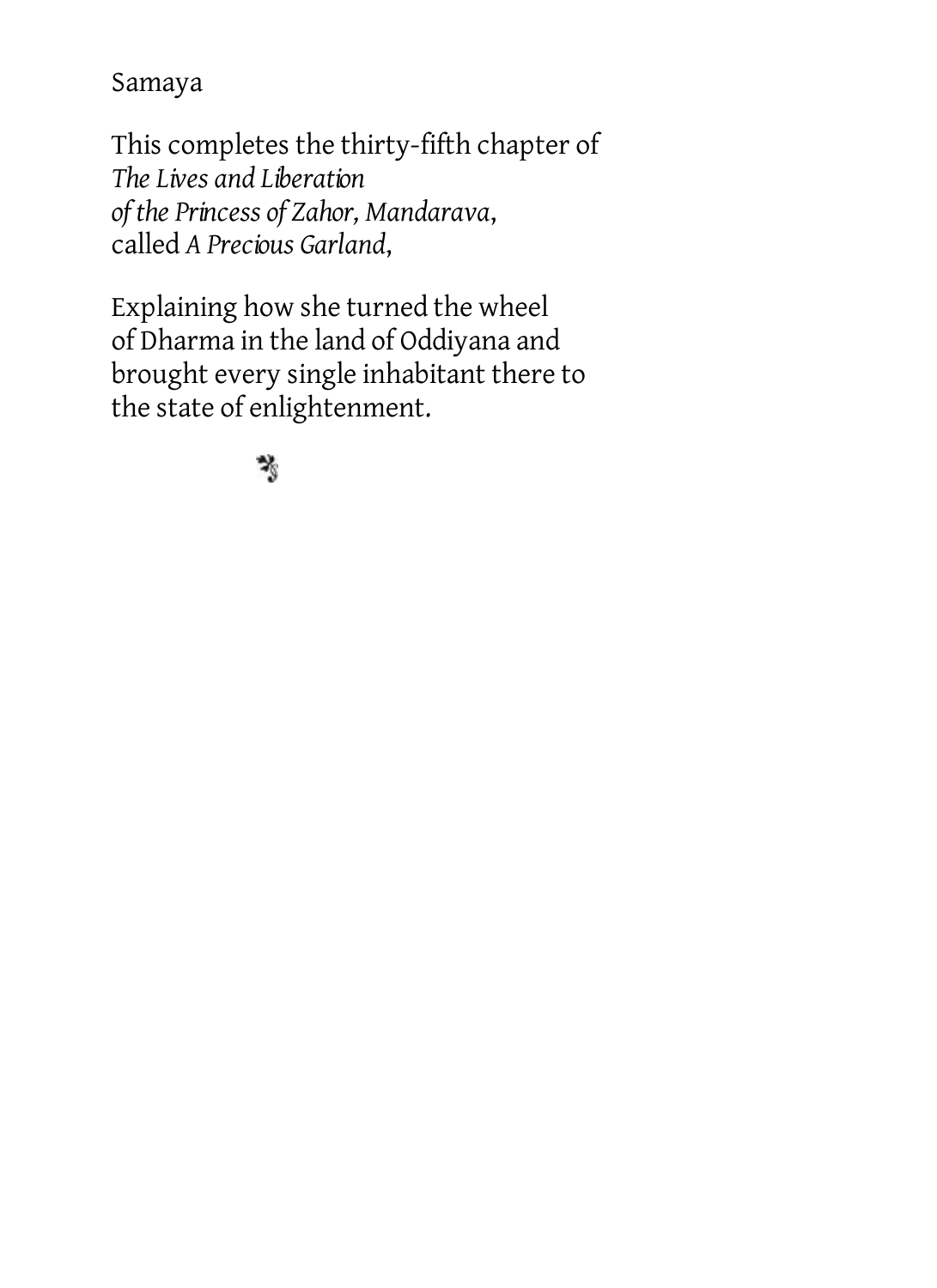[36.](#page-7-1)

# [Turning the Wheel of Dharma in Shambhala](#page-7-1)

A fter this, the dakini went to the land of Anandakara, where<br>she met with the great vajra master and respectfully supplicated: fter this, the dakini went to the land of Anandakara, where "Hrih! O stainless nirmanakaya buddha, born from the lotus! Indivisibly one with the enlightened sphere of the Dharmakaya Buddha, the natural expression of a sambhogakaya, to your feet, O Vajra Master of great kindness, I bow down! My ancestry is that of the supreme Zahor caste. Due to excellent circumstances from previous lives, I am free from the fears of samsara. As one with fortunate karma, I have met with the sacred Dharma. By the force of previous prayers, I hold the Guru at the crown of my head. Due to my excellent good fortune, I have met with you, Lord of Oddiyana. As a suitable vessel, I have received nine profound doctrines of the secret mantra. By the strength of my perseverance, I have obtained the two spiritual attainments. Now I have the power of a stainless nirmanakaya. The time has come for you to go to tame the lands of Tibet and Nepal. The time has come for me to dissolve into the stainless space of absolute reality. For the purpose of furthering the activity of secret mantra, I shall then send forth, once again, many countless manifestations. It must be the time to dissolve into a body of light."

The guru replied: "Kye! Listen, primordial dakini Mandarava! In the Realm of Great Bliss you are the supreme consort Pandaravasini. In the realm of Potala you are the supreme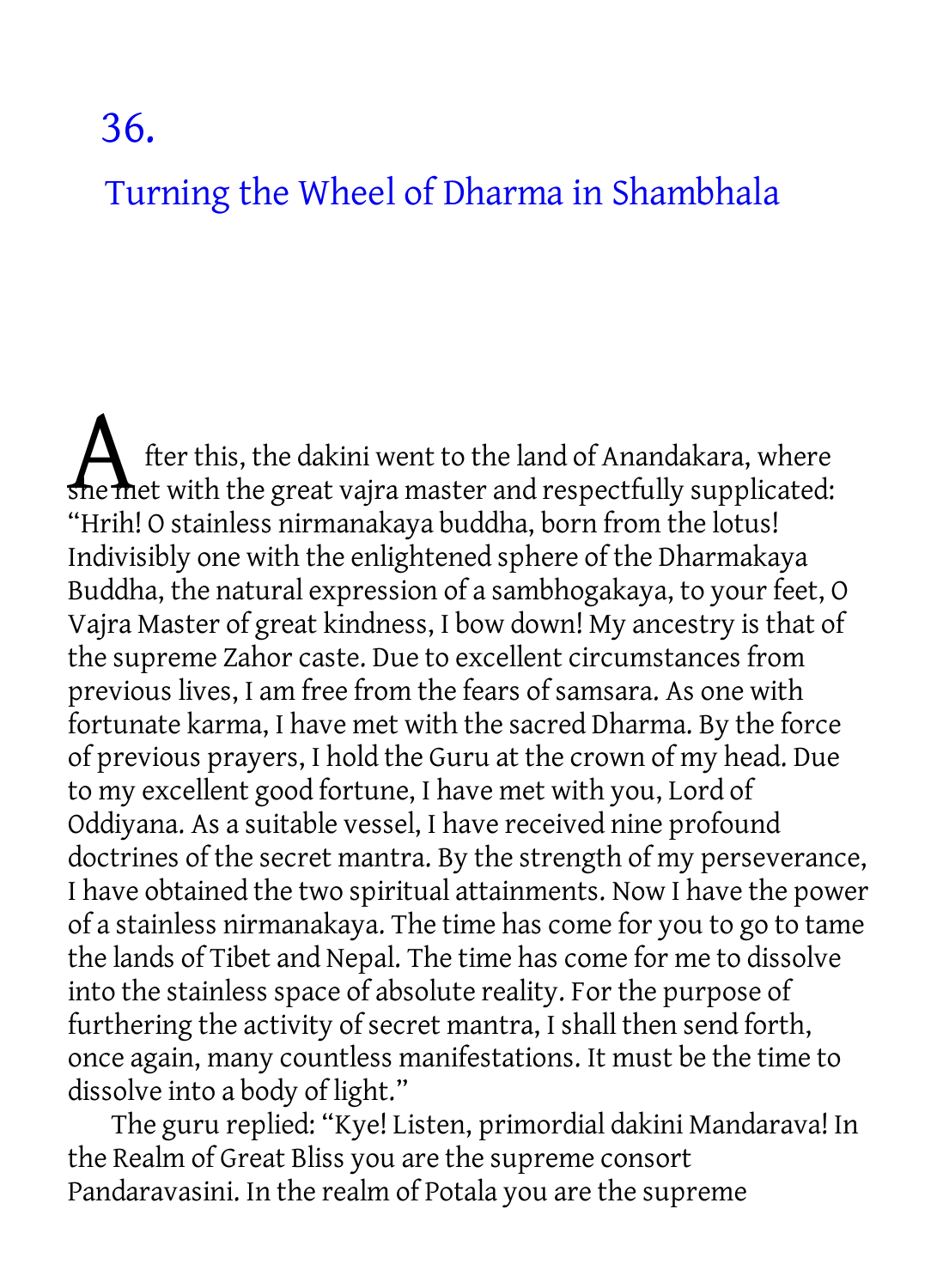Natyendri. In Chamaradvipa you are known as Dungmen Karmo. In India you are known as the goddess Shrimala. In Zahor you are the Princess Mandarava. Bodhisattvas like you are exceedingly rare. You are needed yet one more time to accomplish the benefit of others. It is necessary to tame the minds of beings in the realm of Shambhala. You of great strength, please go there now and perform your enlightened activity. For fifteen years you will turn the wheel of Dharma there."

Thus, the consort journeyed to Shambhala. In that land of twenty-five continents, the eastern realm was known as Bhatana, and the king's name was Bhutinara. He and his assemblies of hundreds of subjects came to see her. When the dakini was trying, with difficulty, to cross the Dhiru River, she suddenly she took flight like a bird and went across it. The king and his subjects approached her: "Kye! Maiden who is like the daughter of the gods, your miraculous abilities are unobstructed, since you flew like a bird. You are strikingly beautiful to behold and possess all the major and minor marks of perfection. Please tell us the caste of your parents and from where you have come. Please tell us everything without holding back."

The dakini gave them this response: "Kye! Listen well, O king and your assembly. I am from the supreme land of Bengal, and my caste is that of the lotus dakinis. My ancestry is that of Zahor, and my name is Princess Mandarava. I am the consort of the great guru of Oddiyana. I have come here in order to tame sentient beings. Do you think, O king and subjects, that you have enough faith? If you are suitable vessels, I would like to teach you the Dharma."

The king and his assembly developed faith from hearing her words. Prostrating with great devotion, they humbly made this request: "Kye! O great dakini, please listen to what we have to say. We are attached to the realm of existence. Our lives are expended in pursuit of the confused karma of samsara. Few of us will be able to encounter the Dharma after we pass from this life. Only you, revered mother, will know if we are suitable vessels. Please satisfy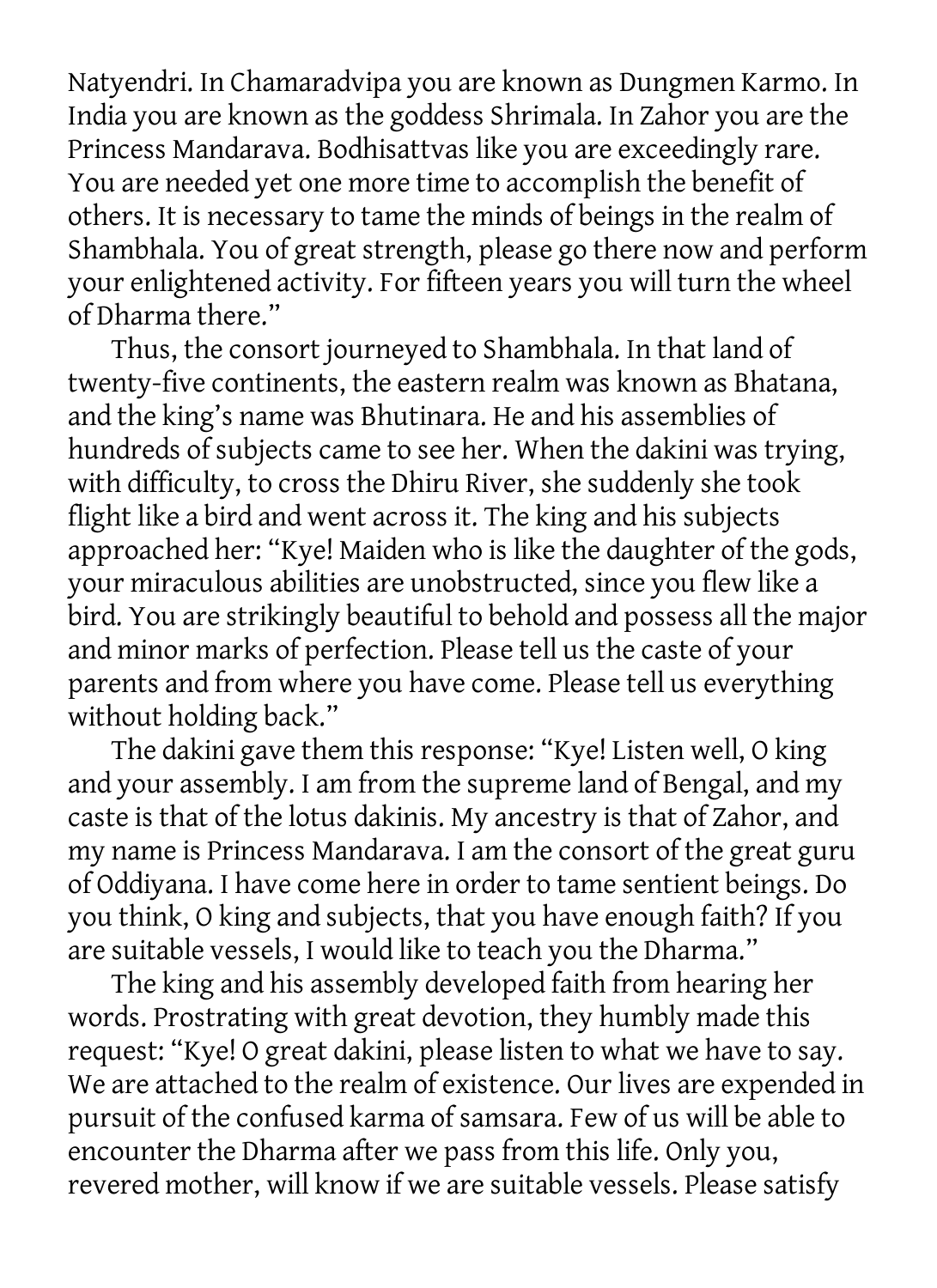us with the nectar of the holy Dharma." Mandarava went into their palace. She established the law of virtue for the entire kingdom. A palace of nine stories was built, and she began turning the wheel of secret mantra. The king, his ministers, and the attendants were all liberated.

Then she traveled to the southeastern continent, to the city known as Mandhana, where she remained near the gate. There she noticed many beings being punished and harmed, and she knew that the time had come to liberate them. The dakini picked up a human corpse, and as she flew off into space it regained its color, began to breathe, and came back to life. All who witnessed this were amazed. One person told another, and eventually the entire kingdom heard of this miracle. They were all then easily placed on the path of Dharma.

Then Mandarava went to the southern continent. There she saw many soldiers engaged in battle. She chanted the syllables hum and phat, which caused all the dead soldiers to transform into rainbow bodies, and all the weapons to turn into flowers. The soldiers' minds were filled with devotion, and the conflict naturally came to an end. For three years she turned the wheel of the Dharma.

Next the dakini went southwest to the great city known as Gotipa. All the people in the kingdom had contracted leprosy, and everyone was suffering tremendously. The consort anointed them with her urine, and they were instantly cured. Everyone in the kingdom was overcome with faith and all the illness and disease were instantly pacified. Thereafter she became known as "the dakini who liberates disease." Having brought them satisfaction through the gift of the Dharma, she departed for the western continent.

Upon reaching the city called Katana, Mandarava found that everyone there disparaged her. They were saying that a youthful girl such as this should be accompanied by a husband. Then the dakini sent forth many manifestations of her body and engaged in union with everyone there. Bestowing the secret empowerment,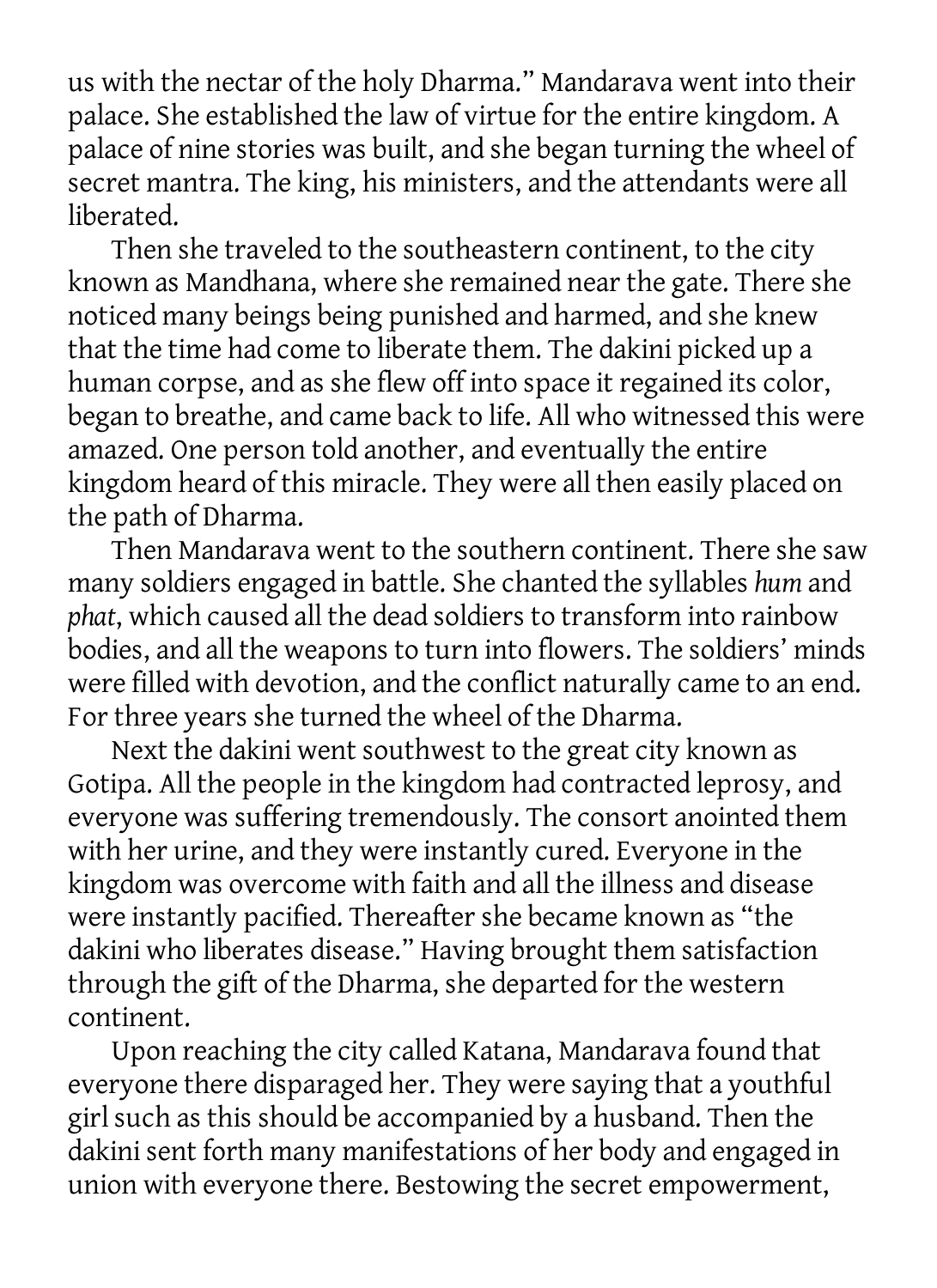she liberated them all in the rainbow body. She placed the prince and all male inhabitants of the kingdom on the path of liberation through the sole method of union. In addition, she placed all the females on the Dharma path.

After this, the dakini went to the northwestern continent. As she approached the city of Khemali, when everyone could see her, she flew up into space and sang this song: "E ma! I am an enlightened embodiment manifest in this world. Like the sun, I come from the supreme class, and my mother is like the moon. This girl can travel in space with no fear of falling! I am an emanation of the buddhas in the form of a princess. My consort is the joyful embodiment of great bliss. I am the girl who performs the dance of igniting the mystic heat. I have no fear of attachment to delusions. I, Mandarava, am the consort of the deities of the three times. The nature of the primordial sphere of the dharmakaya appears as my many miraculous manifestations. I do not fear to turn the Dharma wheel for the faithful disciples here in the northern kingdom of Shambhala. For the powerful king and his famous ministers, I shall turn the Dharma wheel of the equality of understanding and liberation. I do not fear the mind of distorted perception." Having thus spoken, they were all filled with devotion, and she then turned the Dharma wheel.

Then she proceeded to the northern continent. The king saw her approaching. He gathered his ministers and said: "Kye! O ministers, quickly go outside the palace and you will see a young woman approaching. She seems to have the potential to become a queen of this kingdom. You must examine her characteristics and bring her here to me!" Five ministers went to see the dakini. They said: "Girl, where have you come from and why are you here? Would you like to become queen to our king?"

She replied: "I am not a girl who wishes to remain in samsara. Excellent though the king may be, he accumulates negativity in this world of existence. Although the ministers may be excellent, they are like the messengers of hell. Although there are many members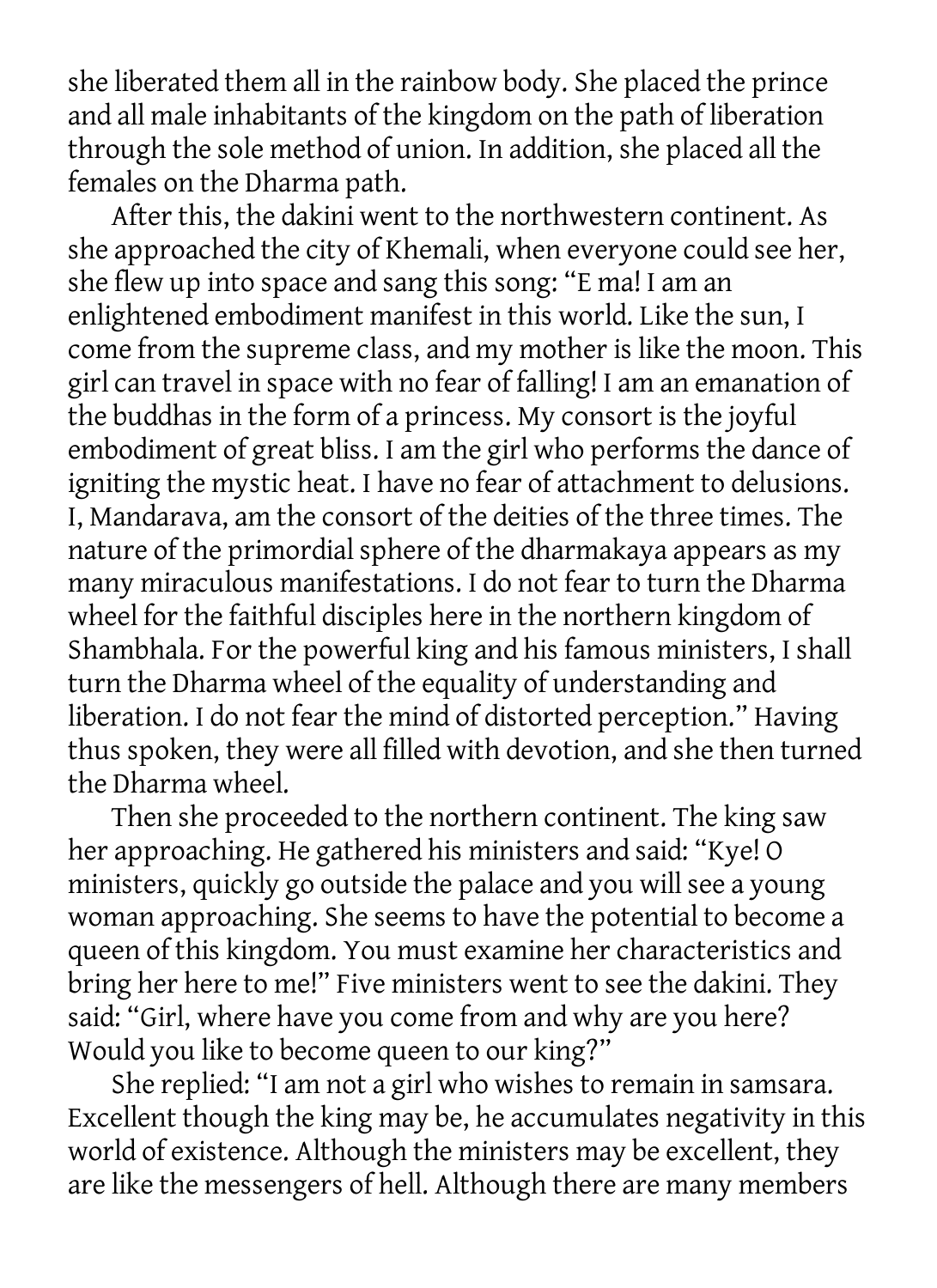in the retinue, they are like an assembly of maras. Although one's endowments may be abundant, they resemble the objects of the hungry ghost's craving, which can never be sated. I have no time to be a queen while traveling on the path of Dharma."

The ministers reported to the king, who was quite angered by her response: "She has humiliated you ministers as well as my subjects. Let us burn this mindless vagrant at the stake!" The ministers captured Mandarava and bound her tightly with the rope of a hemp plant. Then they threw her on a pyre of sandalwood and sesame oil. Suddenly a divine cleansing rain descended, along with the gods and demons of the eight classes. In the center of the fire there appeared a large swirling lake of nectar. In the center of the lake was the stem of a large lotus flower, and seated upon the lotus was Mandarava, blazing with light. Her ropes and chains had become her jeweled adornments. The smoke had become clouds filled with rainbows, and the scent of sweet incense permeated everywhere. The instruments of the gods, vibrating from the clouds, could be clearly heard by everyone in the kingdom of Shambhala. The ministers and their retinues quickly approached. What they beheld was so astonishing that they quickly ran to tell the king that the gods and nagas were making offerings to the dakini. All the ministers were filled with great shame and remorse.

Then the king of the nagas, Nanda, offered the following praise: "Hrih! In Sukhavati you are known as Pandaravasini. You emanated into this world as the daughter of a king. You are the consort of the great guru of Oddiyana. To the form of this female bodhisattva I render praise!" The king and ministers then confessed their negative deeds. Thirteen kingdoms in Shambhala were astounded by news of the dakini's miraculous powers. They all developed strong faith toward her and requested teachings from her.

The king sent Mandarava an invitation to the palace. Once she arrived, he offered this supplication: "Amazing primordial wisdom dakini bodhisattva, sole mother of the buddhas! Obscured by our ignorance and desire, we have committed such a serious negative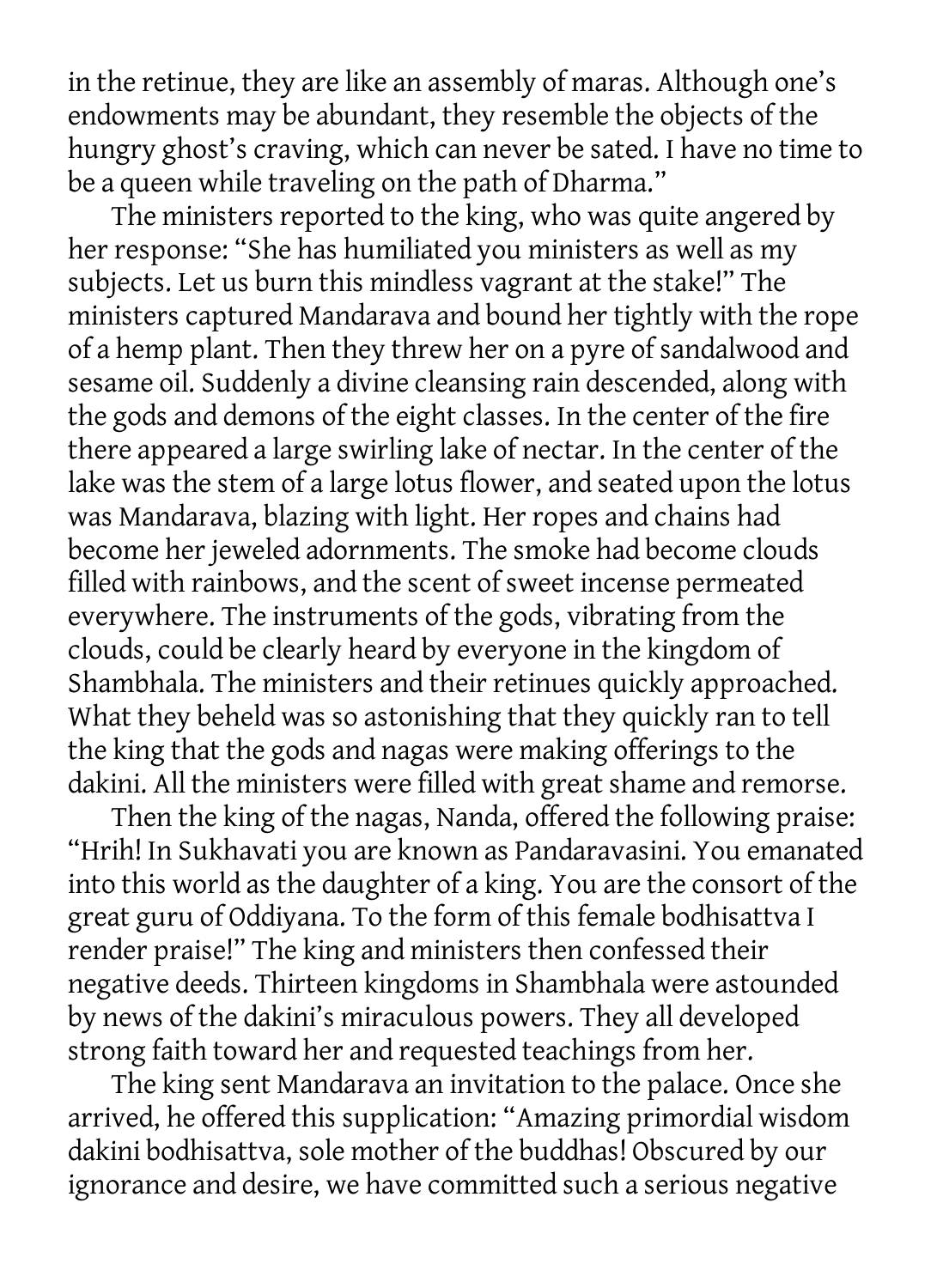mistake. Attempting to harm your precious body, we even tried unsuccessfully to burn you alive. You revealed the miraculous activity of a primordial wisdom dakini, remaining upon the lotus in the middle of the lake, praised by the gods, nagas, and men of this world. We remorsefully confess our mistakes and beg your forbearance. Please bestow upon us the precious, profound Dharma!"

At this request, the consort forgave them and gathered together the entire kingdom. She turned the wheel of Dharma for everyone, and for five years they were diligent in practice. Seven hundred thousand inhabitants of Shambhala attained the rainbow body without remains. Then the consort went to the land of Singhala to join the guru, who was residing there.

## Samaya

This completes the thirty-sixth chapter of The Lives and Liberation of the Princess of Zahor, Mandarava, called A Precious Garland,

Explaining how she turned the wheel of Dharma in the twenty-one great and small regions of Shambhala, liberating one million three hundred thousand fortunate disciples into rainbow bodies.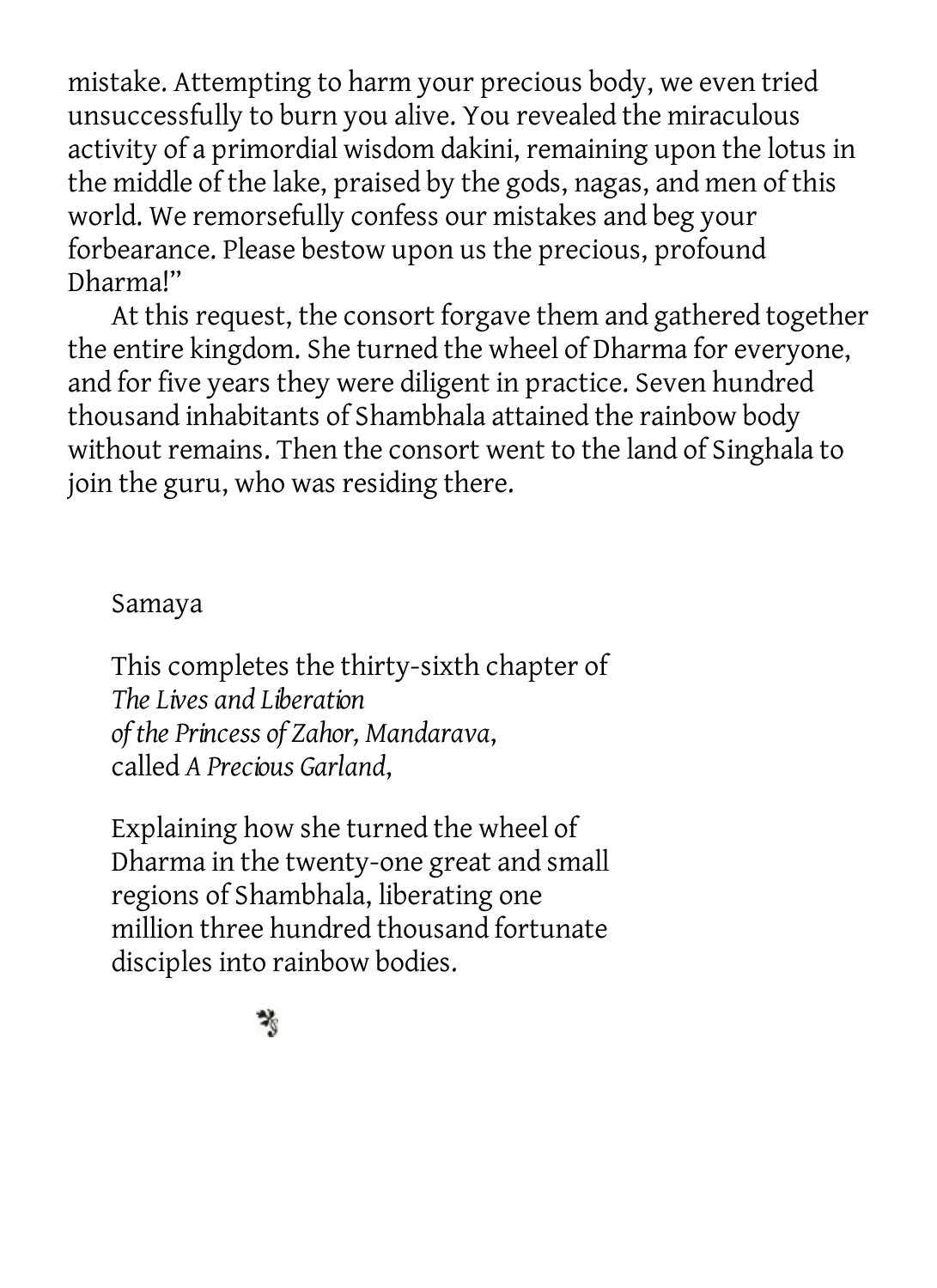# [Becoming the Wisdom Dakini](#page-7-2)

Then Mandarava respectfully bowed to the great vajra master<br>and made the following request: "Kye! Enlightened embodiment of hen Mandarava respectfully bowed to the great vajra master the buddhas of the three times, unequaled in kindness! O Lord, selfarisen from a lotus, unstained by the womb, your enlightened activities are boundless like space. O Guru Padmasambhava, hold me with your loving compassion! May we never be separated in this and all future lifetimes!

"Now the time has come for me to dissolve into the stainless dharmakaya. Protector, enlightened in the actual nature of the three embodiments, show me the way and support me from behind. Since I am free from the suffering of the cycle of birth and death, I need not follow the exhausting accumulations of karmic propensities. For the benefit of beings, I have displayed the miracle of intentional manifestations. Through the power of my aspirations, I have the miraculous ability to tame beings in whatever way is deemed necessary. Free from illness as the cause of ordinary death, I remain liberated in luminous clear light. Without having to endure the bardo, I travel directly to the pure realms. Still, until the activities of the buddhas become empty, may my efforts to benefit sentient beings remain unceasing."

Then the precious guru replied: "Kye! Venerable mother, wisdom dakini, Mandarava! You, supreme dakini, are the precious eye that views this world. You have naturally perfected the five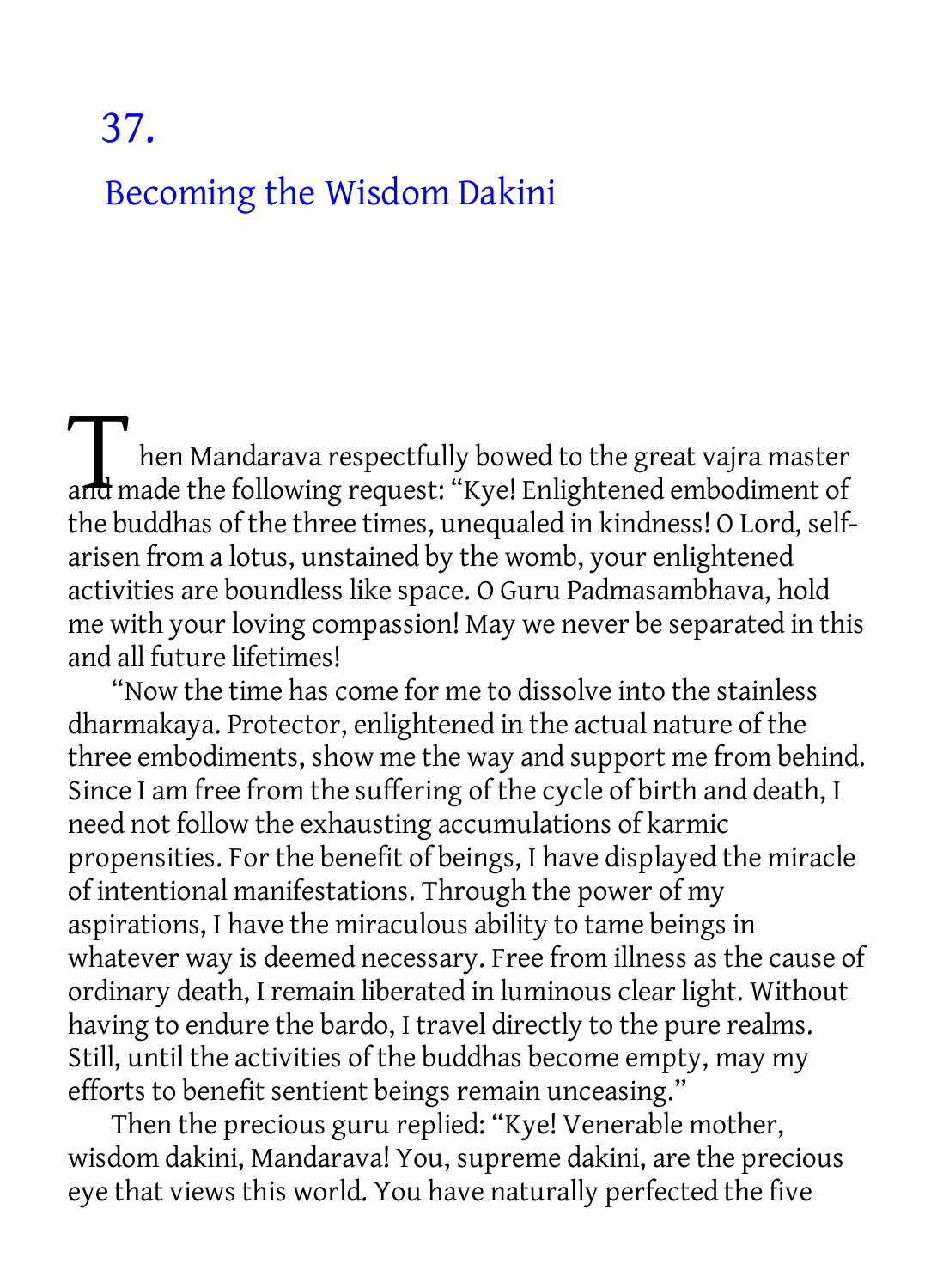pure realms[62](#page-272-0) of the buddhas; your supreme dharmakaya mind is free from birth and death. O dakini, your essential nature is like space. Free from the limitations of coming and going, sending and receiving, your nature, inexpressible, is the natural sambhogakaya speech that possesses the sixty melodious branches. With a form that effortlessly dissolves into the expanse of great bliss, you, dakini, are free from the need to remain, to die and take rebirth. Like a cloud that dissolves in space, the cycle of birth and death is alien to you. Your sublime form performs the magical dance, the nature of which is like the reflection of the moon in water. Free from the characteristics of going, remaining, or passing, you emanate throughout the three times to tame the minds of beings in whatever way is most needed. O woman made manifest, free from compounded conditions, you intentionally choose your place of rebirth! As the supreme consort of Buddha Amitabha, goddess, your dance brings satisfaction to the sentient beings' senses. Goddess with the miraculous ability to manifest countless noble qualities, although your present embodiment dissolves into the sphere of truth, you will continue to reveal multitudes of individually appearing manifestations in accordance with the needs of the beings to be tamed. No one is capable of determining the measure or limit of your ability. Throughout all aeons of time, venerable mother, may I never be separate from you!" Having spoken, the guru departed on the tenth day of the dragon month for the peak of the highest mountain in the land of Bheche in India.

Mandarava bestowed spiritual transmissions upon the countless remaining disciples who had gathered. Then she addressed them with the following advice: "Kye! O pure friends whose illusory nature is mundane, it is impossible for anyone to remain permanently in this ordinary world. Whatever doubts you may have, please call on me now because my time to remain here for the benefit of beings has reached its completion."

Accordingly, her many disciples made individual queries and received complete instructions until they were fully satisfied. Then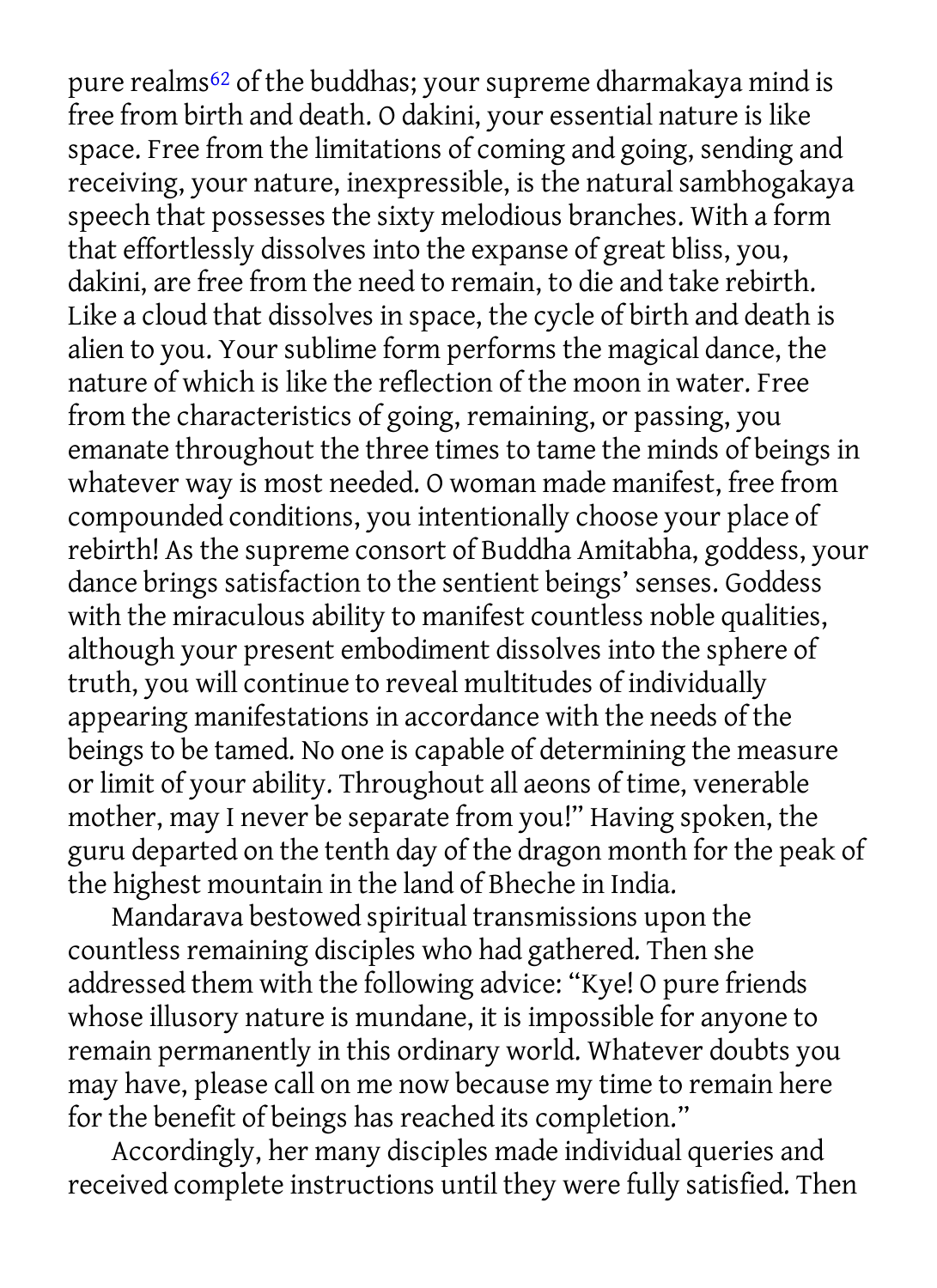a young girl from Zahor came forward and respectfully made this request: "E ma! Daughter of the gods, guide of sentient beings! By passing on to the sphere of truth rather than remaining among us as the protector of beings, what could your enlightened awareness be considering? Is it really possible that you could just leave us here without a protector? Wisdom dakini, precious as our hearts, how can you not remain here to teach the sacred Dharma to your disciples? How can you now consider passing to the place beyond sorrow? Is it possible for your loving-kindness and compassion to abandon those with weak minds, those full of negative karma? Venerable mother, Dakini Mandarava, if you do not stay here now to show the path to sentient beings, what will you accomplish by going instead to a place of great bliss? Is it really possible for you to leave us here in this dark place without eyes to see? For myself and all living beings, you are the only mother, the only guru! How can you not stay here among us in these difficult times? How can you consider dissolving into the sphere of truth? How can you leave us like a mother leaving her only child? O dakini consort, lamp for the Buddha's teachings, how can you consider passing to the paradises of great bliss without remaining here to uphold the teachings on explanation and accomplishment through your enlightened activity? Who will lead beings upon the path away from this place of darkness? Alas, alas! O mother, please remain here with us!"

The girl's words caused everyone present to begin lamenting aloud. This compelled the dakini to speak: "Listen to me, assembly of faithful disciples! No one in this world is permanent. Though a rainbow appears clear and stationary in the sky, it vanishes in an instant. Even though a girl like me appears youthful and full of life now, I am powerless to remain when the time has come for me to go elsewhere in order to help beings. Though the flowers of summer bloom with a brilliant luster, this beautiful sight will quickly vanish as soon as the season changes. Though this girl has health and energy beyond measure, she cannot control her departure when it comes to helping others. Though a king may be a sovereign in this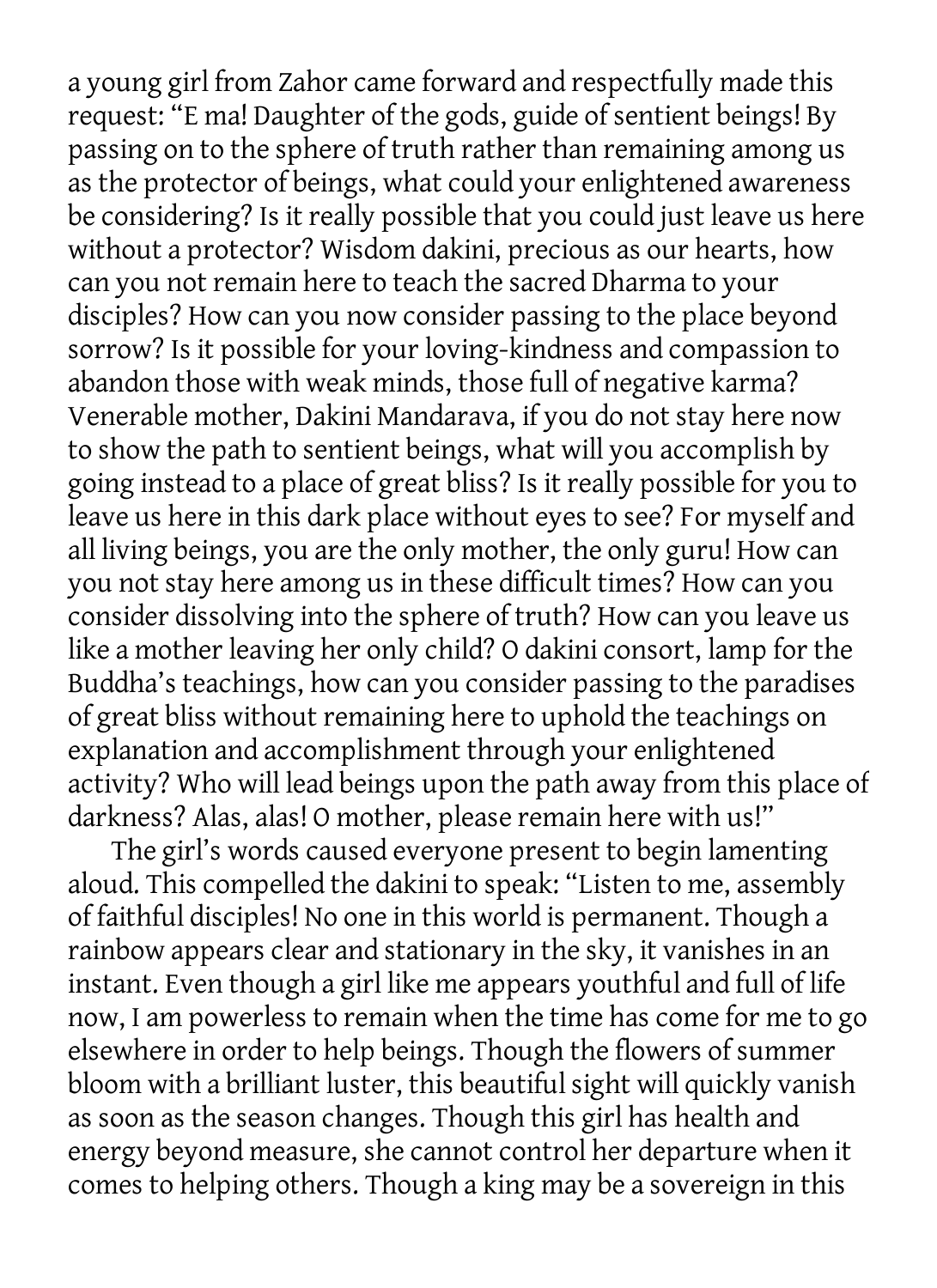world, such a powerful status is merely temporary: nothing is exempt from the condition of impermanence. Though Mandarava, the Princess of Zahor, was reborn in a high class, she must still travel for a time to another realm for the benefit of beings. Even a perfect buddha's vajra body of major and minor features, which appears for the purpose of taming beings, must also pass beyond the bonds of sorrow. Though the princess has performed many deeds for the welfare of others, she cannot now remain, for she must journey on for the benefit of others. O disciples, listen to these words and consider the meaning of these essential instructions!"

After she spoke, Mandarava's body became a mass of swirling light, and the entire sky filled with shimmering rainbows. The earth shook six times, and from within the massing clouds the sound of musical instruments could be clearly heard. Multitudes of colorful flowers fell like a rain storm. The gods and spirits without exception bowed down in reverence. Many people asked questions and received answers in the language of their own lands.

The dakini's form then seemed to fly like an arrow into space, and once again her speech could be clearly heard: "Listen, my devoted disciples gathered here! Maintain my last testament carefully within your hearts. Without ever wasting this precious human birth, polish it with Dharma and cherish it as the true source through which all wishes are fulfilled! Do not be lazy or indifferent or hold to things as permanent! Without wasting time, train your mind and accomplish the Dharma! Always consider what to accept and reject, and do not confuse virtue and nonvirtue. Be diligent in Dharma and you will find everlasting bliss!

"This realm of samsara is like a dungeon. Always consider what is best for setting yourself free and attaining liberation. The Three Precious Jewels of refuge are undeceiving. Hold fast to this infallible refuge and accomplish the great purpose. Any impure downfalls and negativity you have accrued from time immemorial must be confessed, purified, and never repeated until all negative karma is exhausted. The basis of all noble qualities is the precious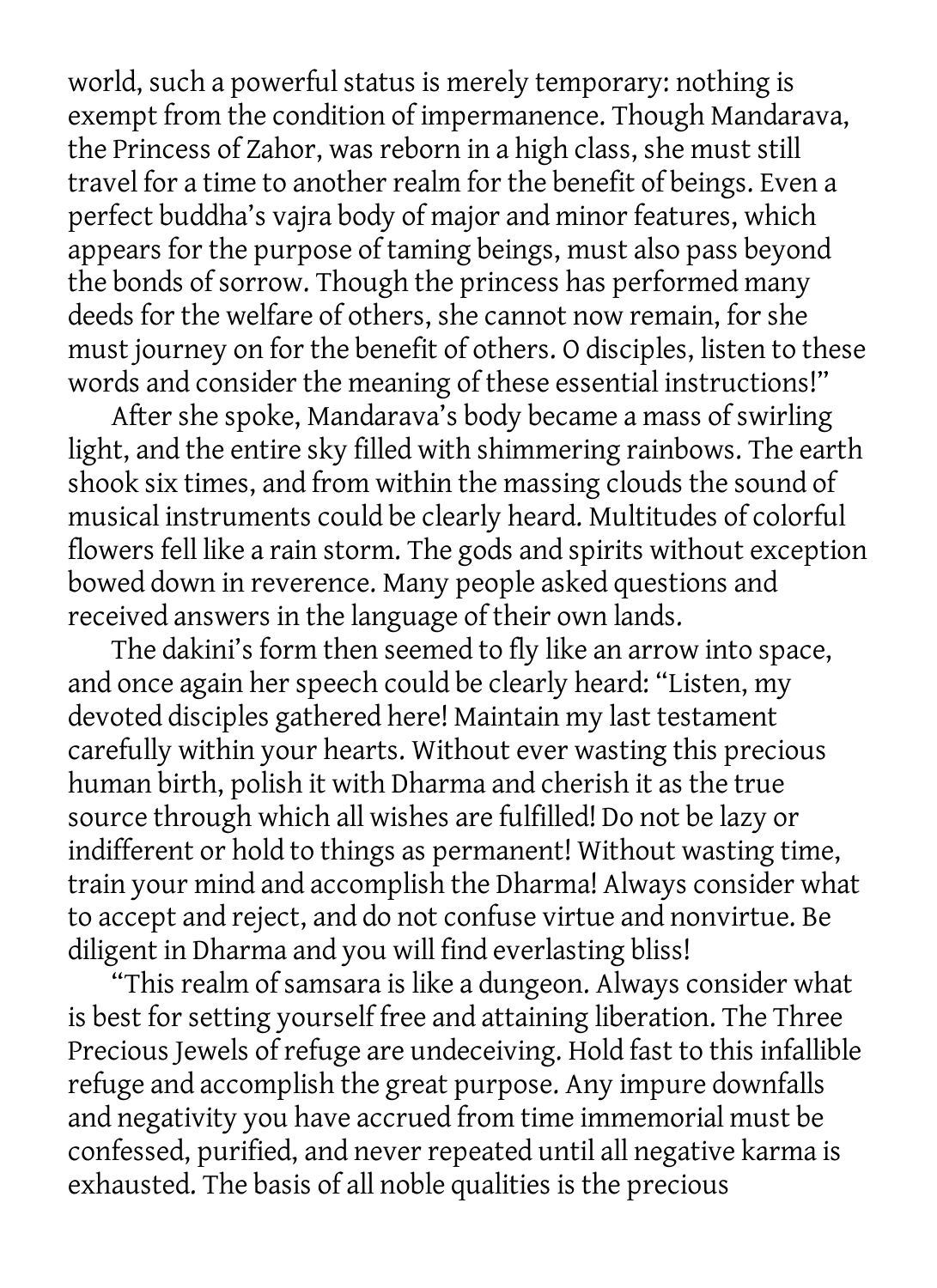accumulation of merit. Bearing this in mind, you will swiftly perfect all the attributes of buddhahood!

"You must keep the great kindness of the precious vajra master in mind until you attain limitless common and supreme spiritual attainments. Uphold the essential nature of the clear light doctrine of trekchö, cutting through, and realize the magical nature of mental projections until the stages on the path are perfected. Meditate unceasingly on emptiness and compassion and become fully endowed with the ability to accomplish the great purpose of benefitting others. If the mind never mistakes the absolute view, then it is easy to reach the state of enlightenment without hardship.

"O disciples, hold these pointing-out instructions as the wishfulfilling jewel of your mother's heart. Have no doubt that the two purposes can thereby be spontaneously accomplished. This Princess of Zahor, Mandarava, has discovered the uncontaminated body, free from birth and death—not even the subtlest suffering of death need ever be experienced! In the expanse of the primordially pure space of original purity, the mind of Mandarava dwells in its original resting place. In the foundation of the originally pure space of the unborn dharmakaya, the Princess dissolves within the unobstructed nature of non-conceptuality. In union with the primordial protector Samantabhadra, Mandarava abides in the expanse of joyful great bliss. "My appearances are like space, utterly without coming, going, birth, death, eternalism, and nihilism. Likewise, until this realm of samsara is emptied, my miraculous emanations will surpass imagination.

"The minds of all beings are naturally radiant and empty. They remain in the nature of emptiness, inseparable from Mandarava. As the pure expression of the five primordial wisdoms, the nature of mind is never separate from Mandarava in the state of nondual bliss. In the mind of a faithful witness, appearances remain as the unobstructed nature of Mandarava. The wisdom of Mandarava is ever inseparable from the skillful display of the changeless three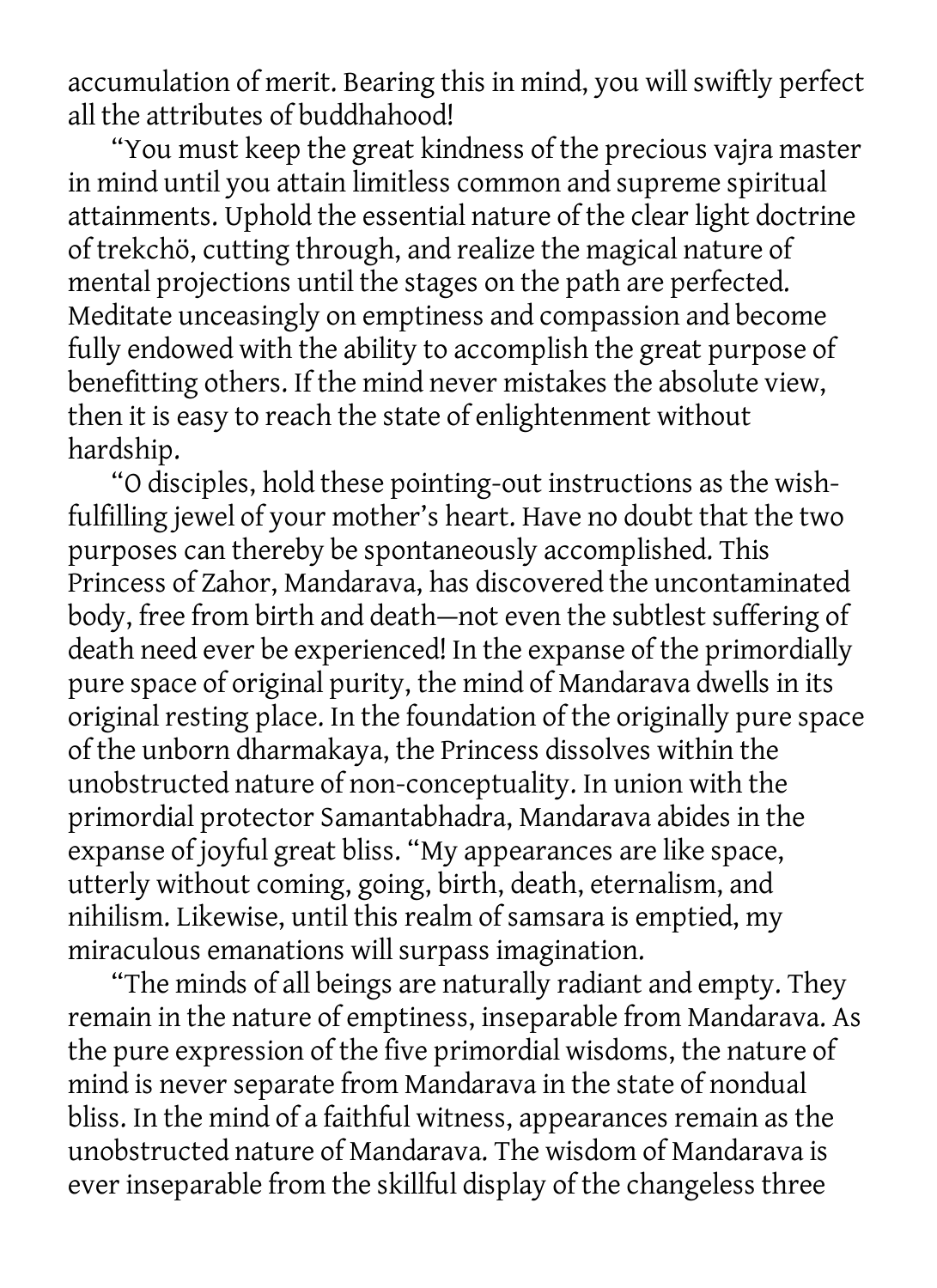kayas. As you abide in the equipoise of your own true nature, I, the consort Mandarava, will appear to you in symbolic visions. Pray to me and you shall encounter your own true face!"

After Mandarava spoke, two utpal flowers, white and red, emerged and traveled as light rays from her heart to the lands of Tibet and Nepal. Gradually her body became invisible and then appeared as a delicate sphere of light filling the entire sky. Having departed to Akanishta Paradise of Padmavyuha, she arose in the enlightened embodiment of the supreme secret consort of primordial wisdom. At that moment, nine hundred of her devoted pure awareness followers simultaneously dissolved into rainbow bodies leaving nothing behind.

## Samaya

This completes the thirty-seventh chapter of The Lives and Liberation of the Princess of Zahor, Mandarava, called A Precious Garland,

Explaining how she perfected the benefit of beings, how they achieved liberation in rainbow bodies, leaving nothing behind, and how she passed to Sukhavati Paradise, where she arose as the secret primordial wisdom dakini.

## 絮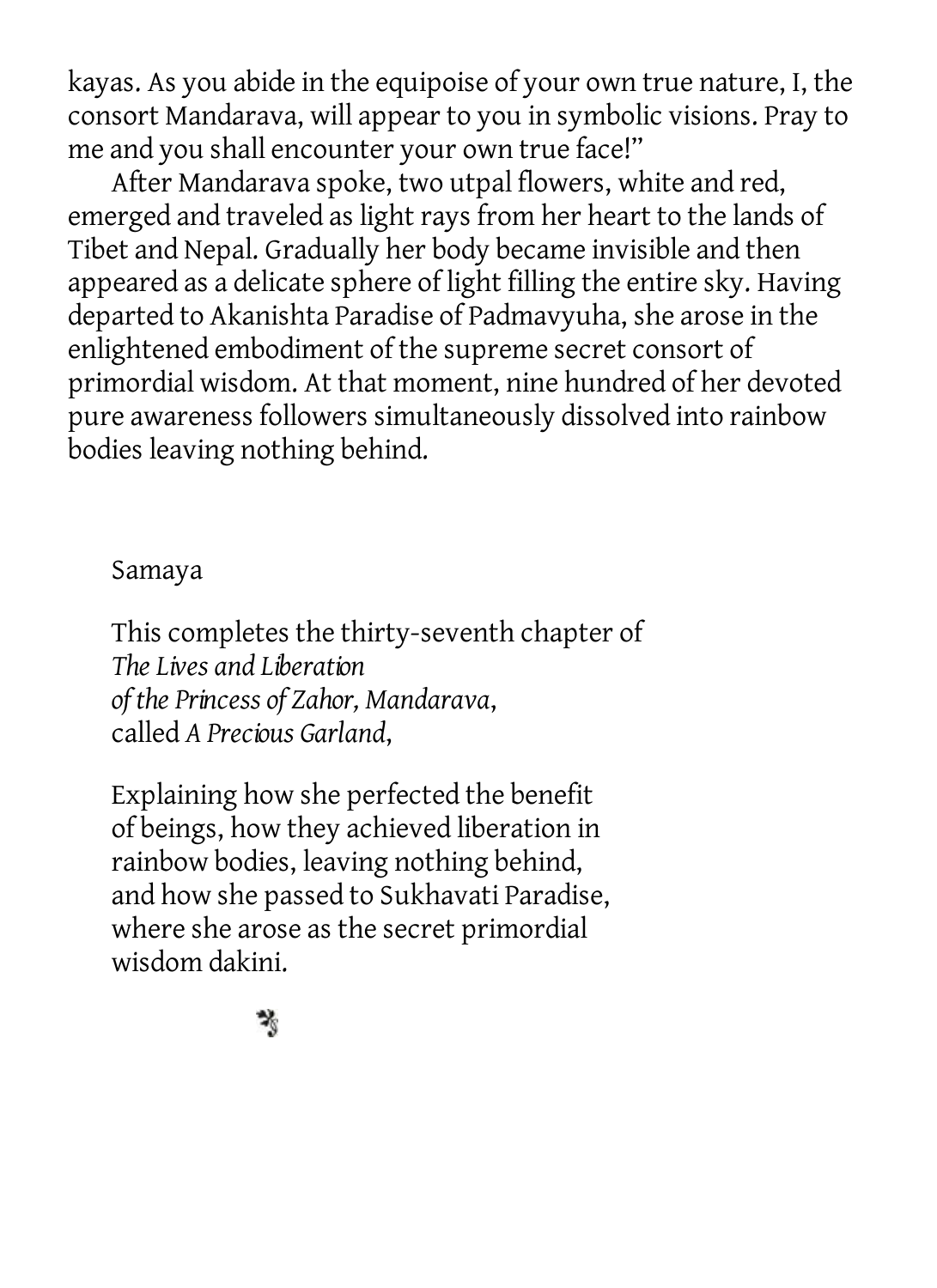[38.](#page-7-3)

# [Supplication to Mandarava's Emanations](#page-7-3)

The dakini Yeshe Tsogyal expressed her deep gratitude<br>guru by respectfully offering prostrations and the mandala he dakini Yeshe Tsogyal expressed her deep gratitude to the offering. Supplicating the Lord Guru of Oddiyana, she said: "Kye! Guru Padmasambhava, crown prince in the land of Oddiyana! In Silwatsel, the Cool Grove, and the eight great charnel grounds, you revealed yourself as the eight manifestations.[63](#page-272-1) Now you remain in the land of Tibet, turning the wheel of Dharma. In your great kindness, you have given innumerable instructions on the vast wealth of the secret mantra doctrine. I, the supreme head of dakinis, bow down to you, Lord Oddiyana! We express our gratitude to you for giving us the complete teaching on the Lives and Liberation of the Principal Dakini Mandarava! Please—for the benefit of those of us who are gathered here, as well as for future generations—I implore you to bestow upon us a concise version of her enlightened deeds that is simple to read and inspires faith. Please speak a few profound words for our welfare, so that we might cleanse the two obscurations and receive blessings and spiritual attainments. I implore you now to speak to us again out of your great kindness and compassion!"

The guru was extremely pleased by her request and he said: "Listen, and I will tell you." He instructed: "Whoever recites this supplication prayer should do so at the break of dawn in a kneeling position, with palms pressed together, in a state of heartfelt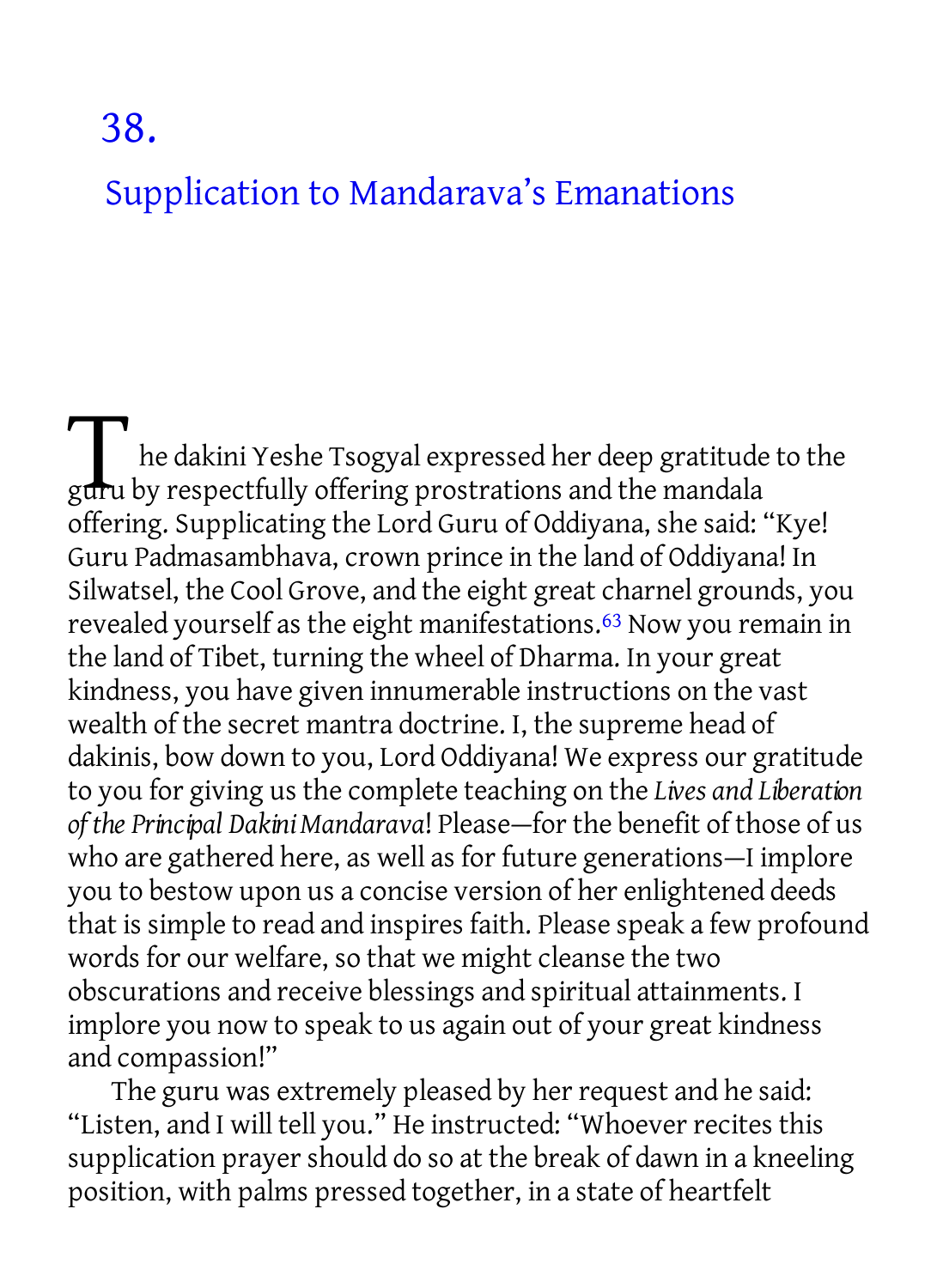devotion." Then the precious guru sang:

E ma ho!

In the previous aeon of Bhaskara,

As the daughter of King Indradeva known as Pandaravasini,

She trained on the path to abandon samsara and actualize buddhahood.

To the feet of Mandarava, I supplicate!

Later in the aeon known as Ratnavistirna,

She was born into the holy caste as the princess Natyendri.

Suryagarbha and his entire kingdom was placed on the path of Dharma.

To the feet of Mandarava, I supplicate!

In the Bright Aeon of Buddha Kanakamuni's revelation of the doctrine,

With the blessings of the buddhas of the three times,

She naturally emanated the five embodiments as manifestations in

the five continents to tame the minds of beings.

To the feet of Mandarava, I supplicate!

Born as the princess of the god Brahma and consort,

She was known as Özer Nangyen.

All the people of the kingdom of Kanika, in India, were placed on the path of Dharma.

To the feet of Mandarava, I supplicate!

By the blessings of the aryas, in the land of Damaru,

She was born from a lotus and summoned Hayagriva as her aid. Through peaceful and wrathful means the kingdom was turned

to the path of virtue.

To the feet of Mandarava, I pray!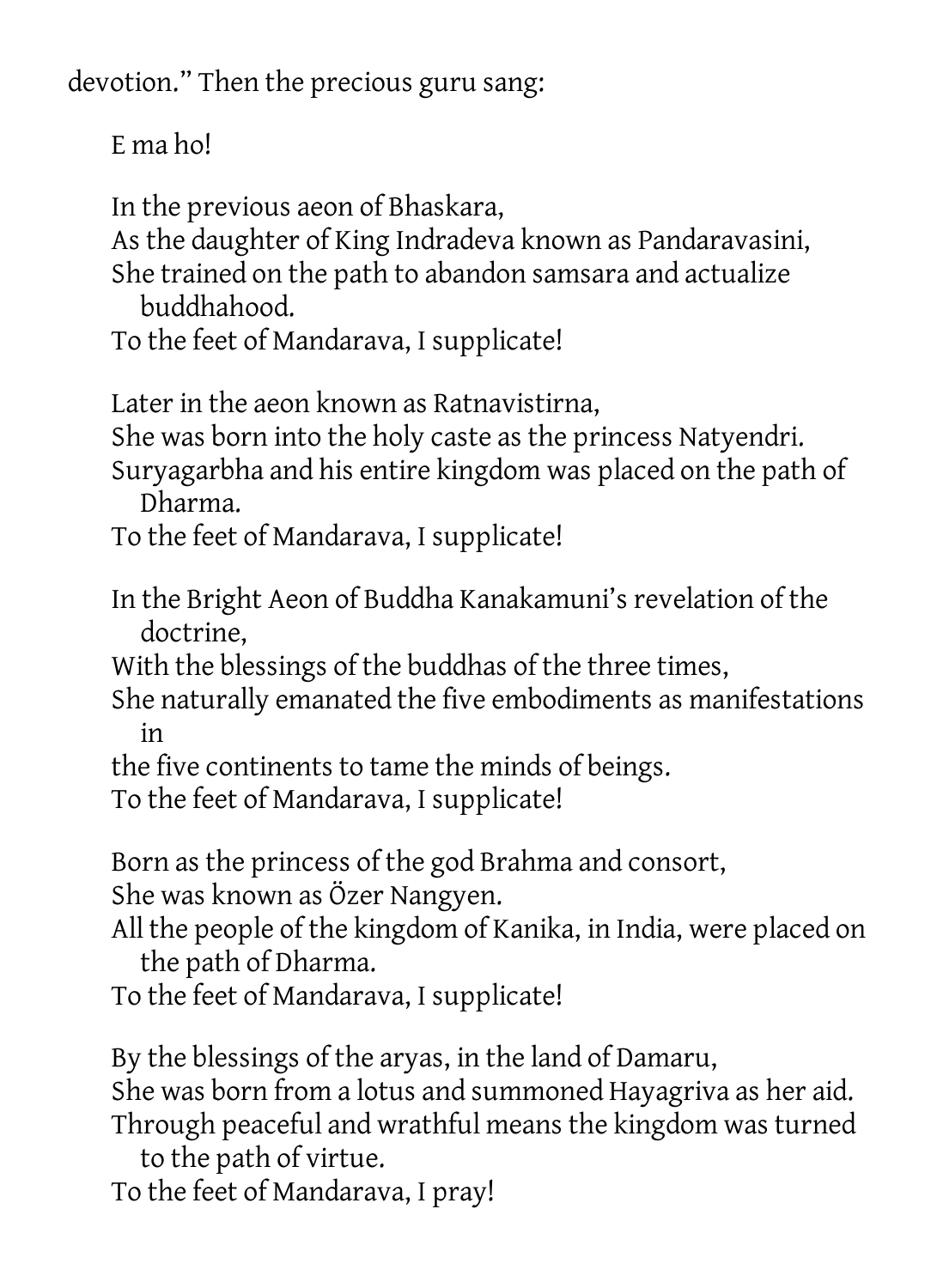In the abode of the god Indra, in the land of Kangkari,

She was the mother of the Buddha Dampa Togkar, and she tamed the hordes of demigods.

She was famed for her subjugation of the entire country, which was transformed to the path of the Buddha.

To the feet of Mandarava, I supplicate!

In the subterranean region at the peak of the jewel mountain,

She manifested as a nagini to cure all rampant diseases among nagas.

Known as Dharmindra, she placed all the nagas on the path to enlightenment!

To the feet of Mandarava, I supplicate!

As an emanation of the princess of the demigods,

She tamed the hordes of jealous demigods.

As the one known as Samantabhadri, she brought the hosts of

demonic demigods to maturity and liberation.

To the feet of Mandarava, I supplicate!

In the presence of Buddha Kashyapa,

She generated the bodhichitta and emanated as the daughter of King Sukhapala named Shri Sagara.

She was responsible for the perfect enlightenment of one

hundred thousand nuns.

To the feet of Mandarava, I supplicate!

During the time of Shakyamuni Buddha,

She manifested herself twenty-five times; her further

emanations are utterly inconceivable,

Such a one opening the door to the path of the secret mantra vehicle.

To the feet of Mandarava, I pray!

Then, in the western paradise of Sukhavati,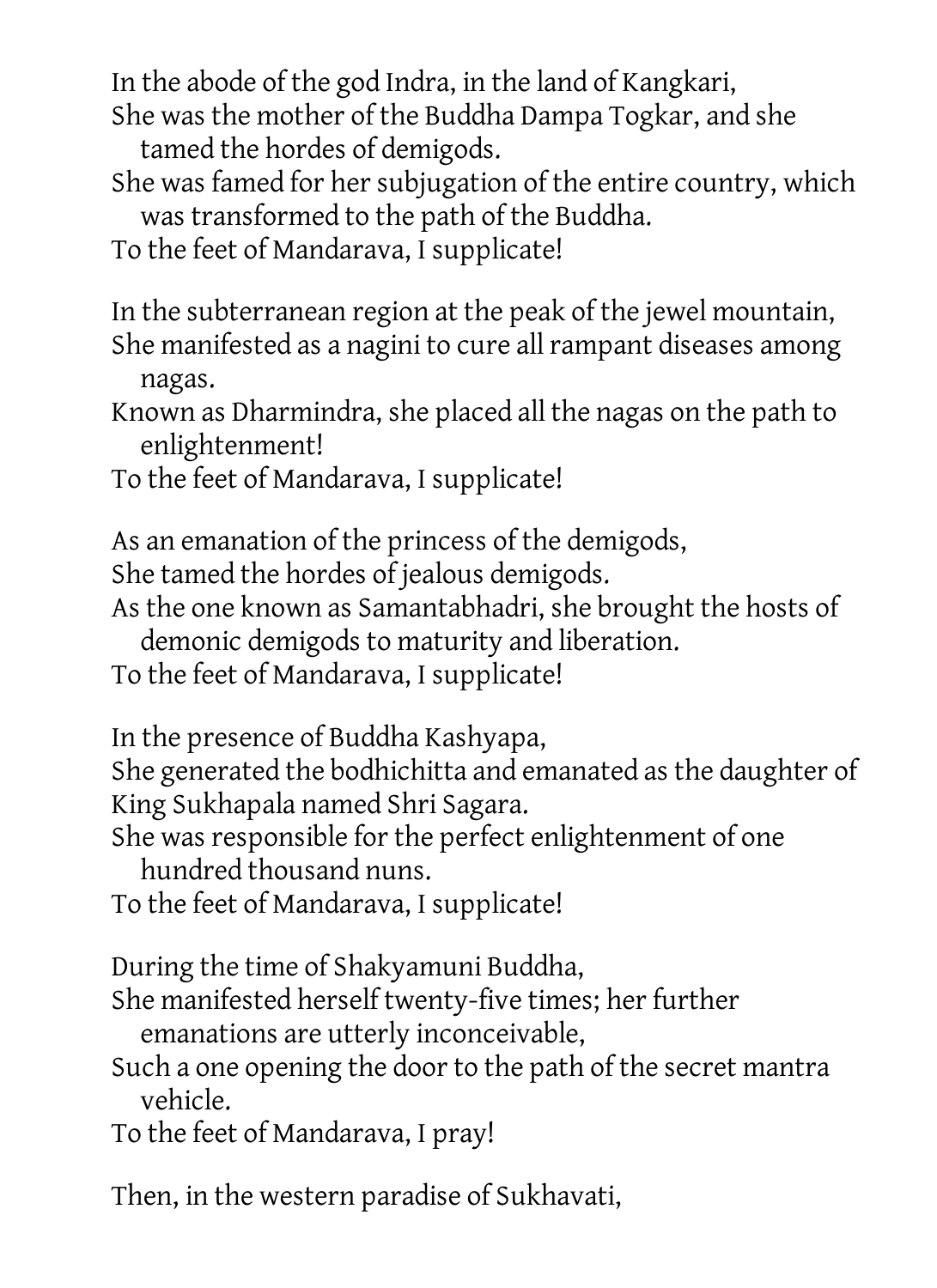Here a million manifestations reveal the secret mantra, Her dakini emanation appears with each of them! To the feet of Mandarava, I supplicate!

Light from the five places of the supreme consort Pandaravasini Radiated into all the paradises to become the manifestations of

the five dakinis of the sphere of truth.

Blessing and empowering the syllable hrih, this light emanated into the land of Zahor.

To the feet of Mandarava, I supplicate!

Through her miraculous powers, her father and mother, the king and queen, had astonishing indications in their dreams.

In the male wood-horse year, on the tenth day of the month,

She was born and immediately recited the sounds of the vowels and consonants!

To the feet of Mandarava, I supplicate!

- At the very moment of birth, she prostrated to her parents to repay their kindness,
- And sang a pleasing song for all who had gathered.
- The gods came to bathe her, and her fame encompassed this world.
- To the feet of Mandarava, I supplicate!

Seeing the suffering of birth, old age, sickness, and death, she felt deep repulsion,

Her mind turned from samsara, and became well-trained In the five sciences of the holy Dharma. To the feet of Mandarava, I supplicate!

In the land of Gautala, in accordance with the prophecies of Master Drime and Vajravarahi, she debated the heretic Kyabsel. She defeated and subjugated all heretics at that time. To the feet of Mandarava, I supplicate!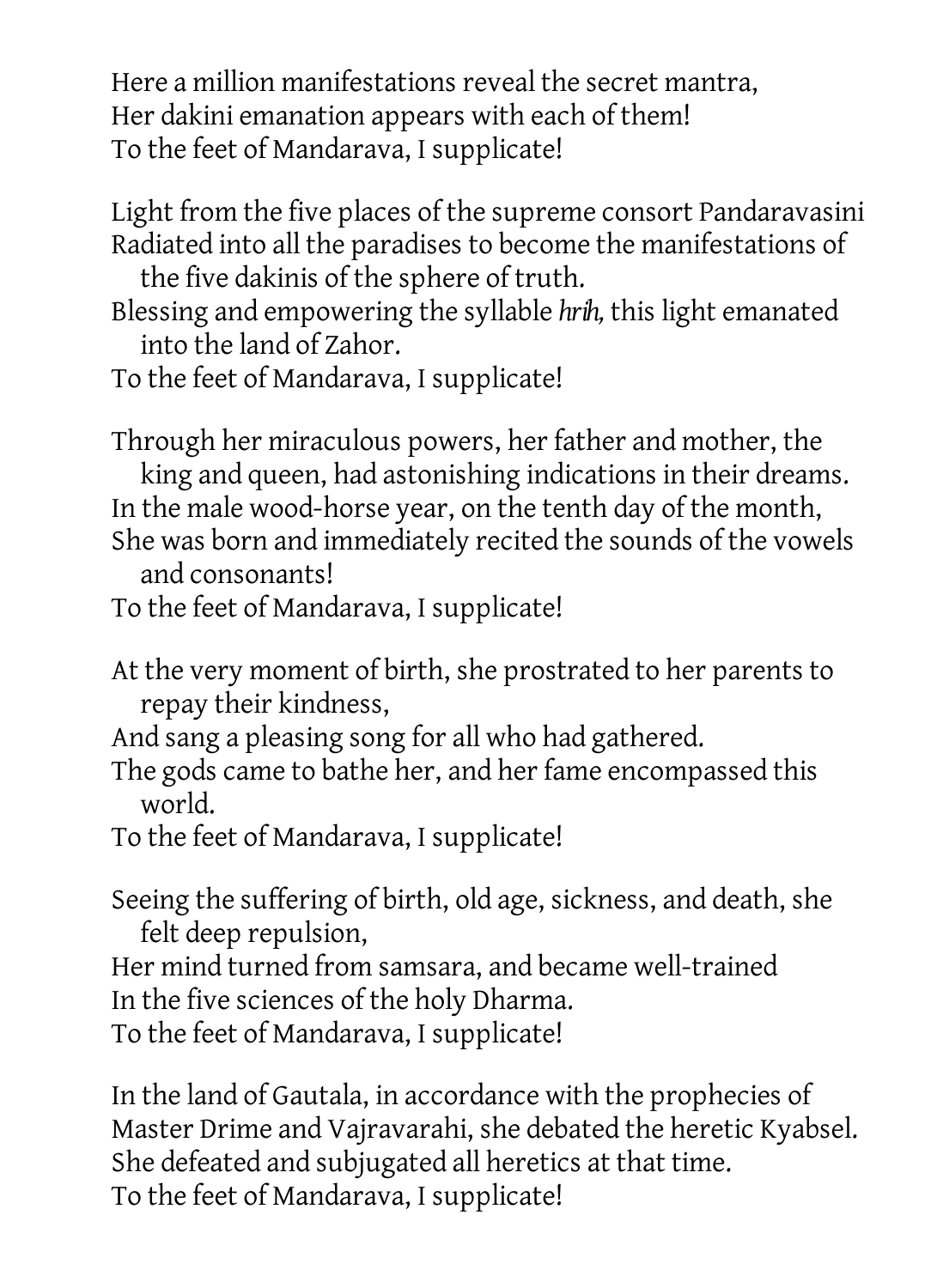In the land of Zahor, she brought three hundred women to the path

- and transformed the suffering of the king and queen at the death of Prince Palde.
- She discovered the flesh of the holy sage, which became the chief object of the people's devotion.
- To the feet of Mandarava I supplicate!

She reconciled Bheta and Zahor, ending their war.

- In accordance with the prophecy of Pandaravasini, she brought her entourage to the Dharma.
- She generated fervent prayers to remain in samsara for the welfare of others.
- To the feet of Mandarava, I supplicate!
- Meeting with the king, she discussed the requests for her hand in marriage from the royal suitors of every direction.
- Without attachment to samsara, she received a prophecy from Vajrasattva.[64](#page-272-2)
- Skillfully escaping, she took the vows of ordination before the Abbot preceptor.
- To the feet of Mandarava, I supplicate!
- Thoroughly investigating the scriptures, she studied the Tripitaka,
- And in the pleasure grove she taught the Dharma to her five hundred attendants.
- She received prophecy directly from the emanation of Guru Padmasambhava.
- To the feet of Mandarava I supplicate!
- Arriving in the flower garden, she actually met face to face with the guru.
- When she invited him to her palace to teach the Dharma, a wandering cowherd took notice.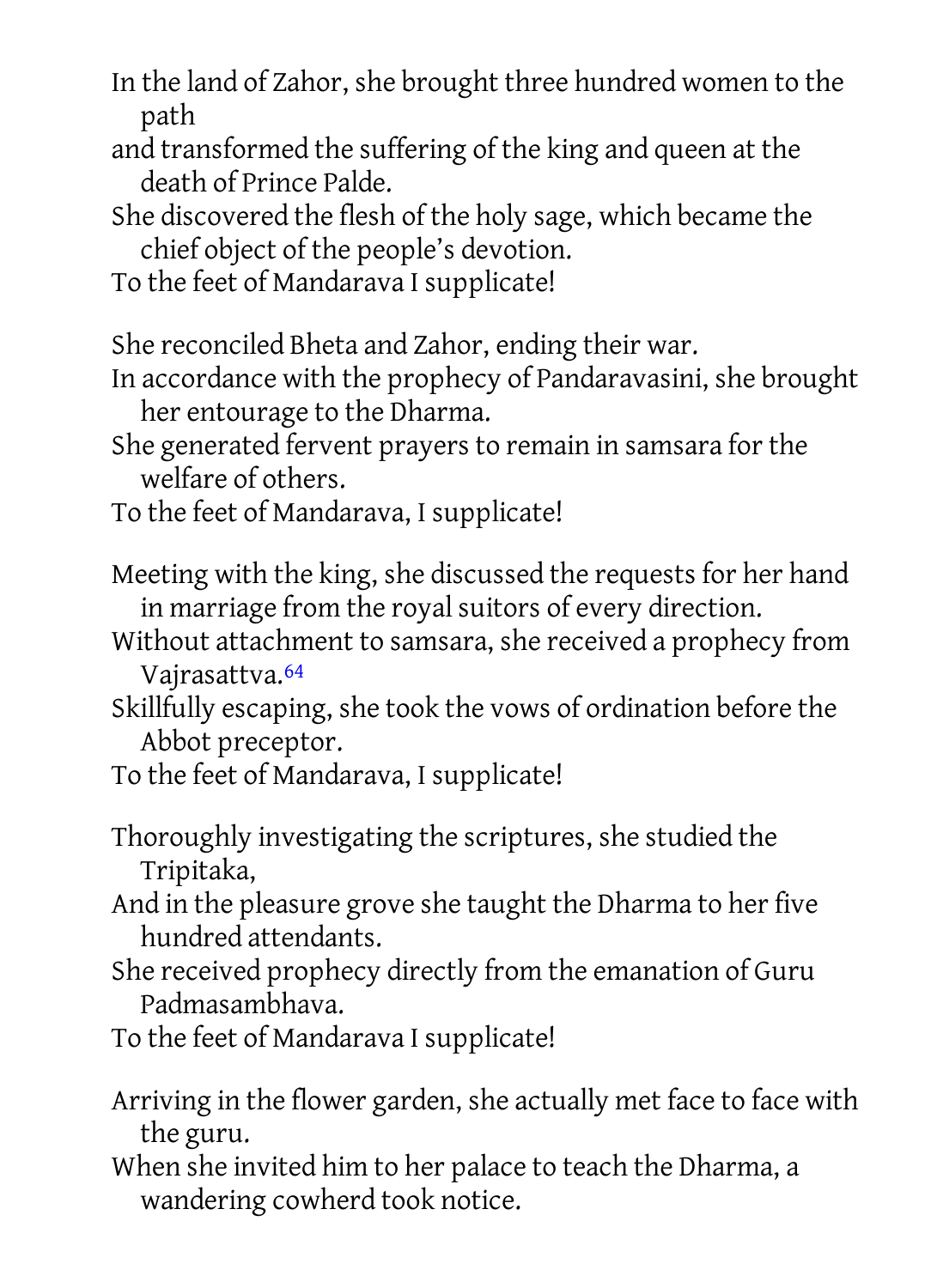Rumors ensued, and the king took action to punish them. To the feet of Mandarava, I supplicate!

Despite king and queen's attempt to burn the Guru Padmasambhava alive, he revealed his miraculous powers.

The king and ministers were filled with deep remorse. The guru stayed with the king and queen, at which time the

king formally offered Mandarava as the consort for the guru of Oddiyana.

To the feet of Mandarava, I supplicate!

- All the males in the land of Oddiyana became disciples of the guru;
- And Mandarava revealed the Dharma to all the females, who achieved liberation.
- She reached perfect maturity through receiving the master's pointing-out instructions.
- To the feet of Mandarava, I supplicate!

Receiving the profound Dharma of indication, She went to the Maratika cave together with the guru And truly accomplished the deathless state of becoming an

immortal pure awareness holder.

To the feet of Mandarava, I supplicate!

In the land of Kotala, she tamed the beings through miraculous means

And achieved great victory over the magic of the heretics.

In the charnel ground of Yongdü, she placed the hordes of obstructors under oath.

To the feet of Mandarva, I supplicate!

In accordance with the prophecy of Padmasambhava, She went to the land of Chamara, where she placed all the male and female cannibals upon the Dharma path.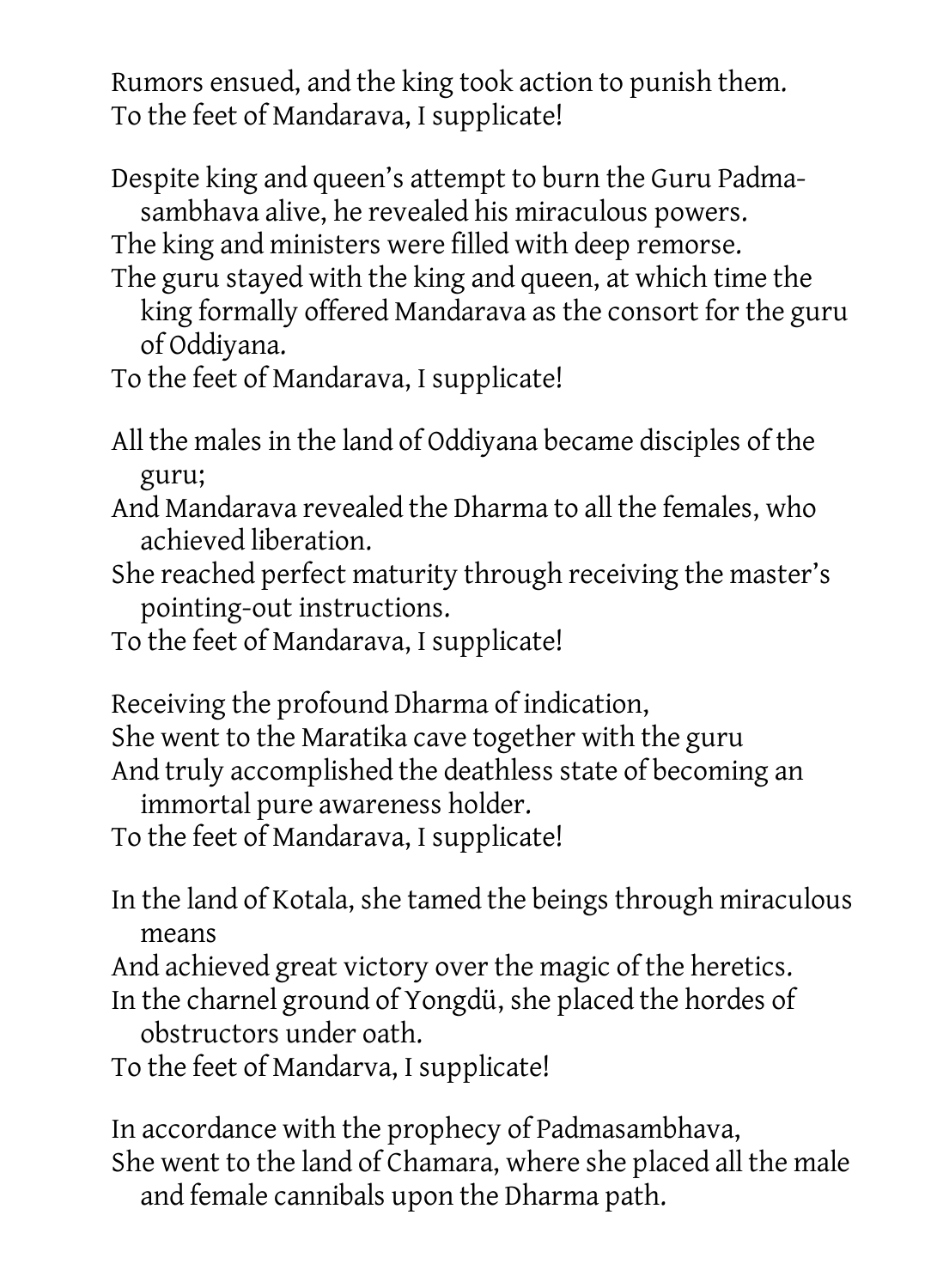They accomplished the rainbow body, and the entire country was emptied!

To the feet of Mandarava, I supplicate!

In Ngampatsal and the eight great countries,

And in Kailadrog and the eight minor power places,

She revealed eight major and minor miraculous, enlightened physical deeds.

To the feet of Mandarava, I supplicate!

Then the Guru Padmasambhava and consort went together To the land of Oddiyana to banish all perverted views through skillful means.

They turned the wheel of Dharma, and everyone was liberated in the rainbow-light body.

To the feet of Mandarava, I supplicate!

In accordance with the prophecy of the guru,

She went to Shambhala and, with her great skillful means, tamed beings in the twenty-five paradises.

One million, three hundred thousand fortunate disciples were liberated in the rainbow body.

To the feet of Mandarava, I supplicate!

Then she traveled to the peak of the highest mountain in Bheche, India,

Where all remaining transmissions, without exception, were given.

She manifested herself as two utpal flowers of white and red one

in Tibet and one in Nepal.

To the feet of Mandarava, I supplicate!

Dissolving in the expanse of space like a rainbow, without remains,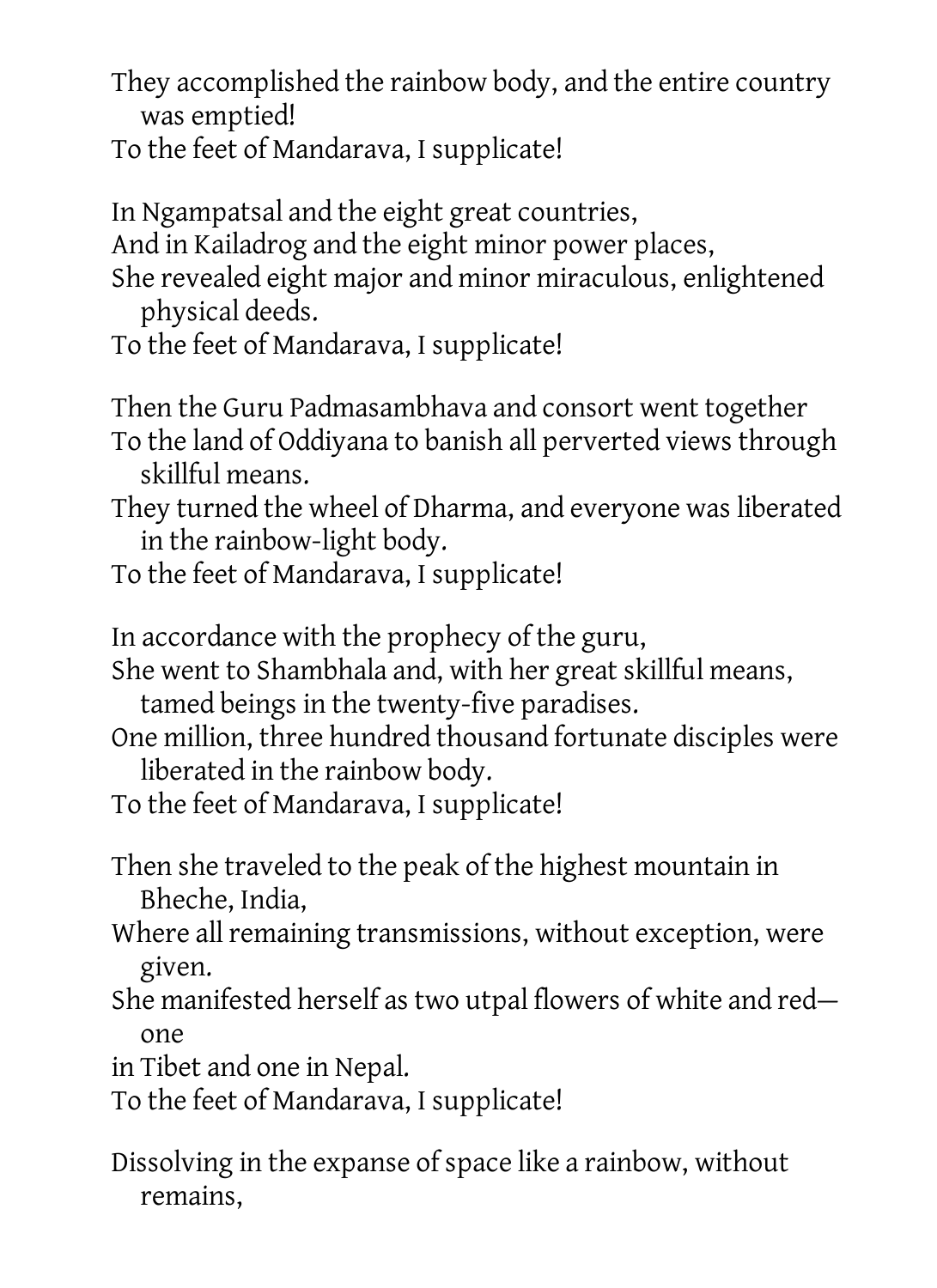She departed to the Akanishta Paradise of Padmavyuha.

She transformed into the embodiment of the supreme consort,

the secret primordial wisdom dakini. To the feet of Mandarava, I supplicate!

Together with nine hundred pure awareness holder disciples, After dissolving into a rainbow body, she manifested herself once again for the benefit of others.

Mandarava emanated unceasingly, manifesting herself as a dakini to tame the minds of beings in every essential way. To the feet of Mandarava, I supplicate!

In the Realm of Great Bliss, she is known as the secret wisdom consort Pandaravasini; In the realm of Khechari, as Natyendri; And in Zahor, as Dungmen Karmo. To the feet of Mandarava, I supplicate!

"May I and all others throughout all future lifetimes never be separate from her, who is the supreme one among dakinis! May we be free from all temporary and absolute states of fear, may we realize perfect buddhahood! Just like the example of her many lives, by accomplishing the Dharma may we all become enlightened! May all hindering obstacles without exception be pacified. May the benefit of others be swiftly accomplished and perfected! Grant me the blessings to place all beings in the state of the Victorious Mother, emptying the realms of samsara. For those who never waver from these words and who persevere single-pointedly, may the negative obscurations accumulated over countless past lifetimes be cleansed without remains! By perfecting all noble qualities on the stages and paths and encountering the dakini, the common and supreme siddhis will be swiftly obtained; the negative accumulations that cause illness and demonic-force obstructions will be reversed without exception; there will be the enjoyments of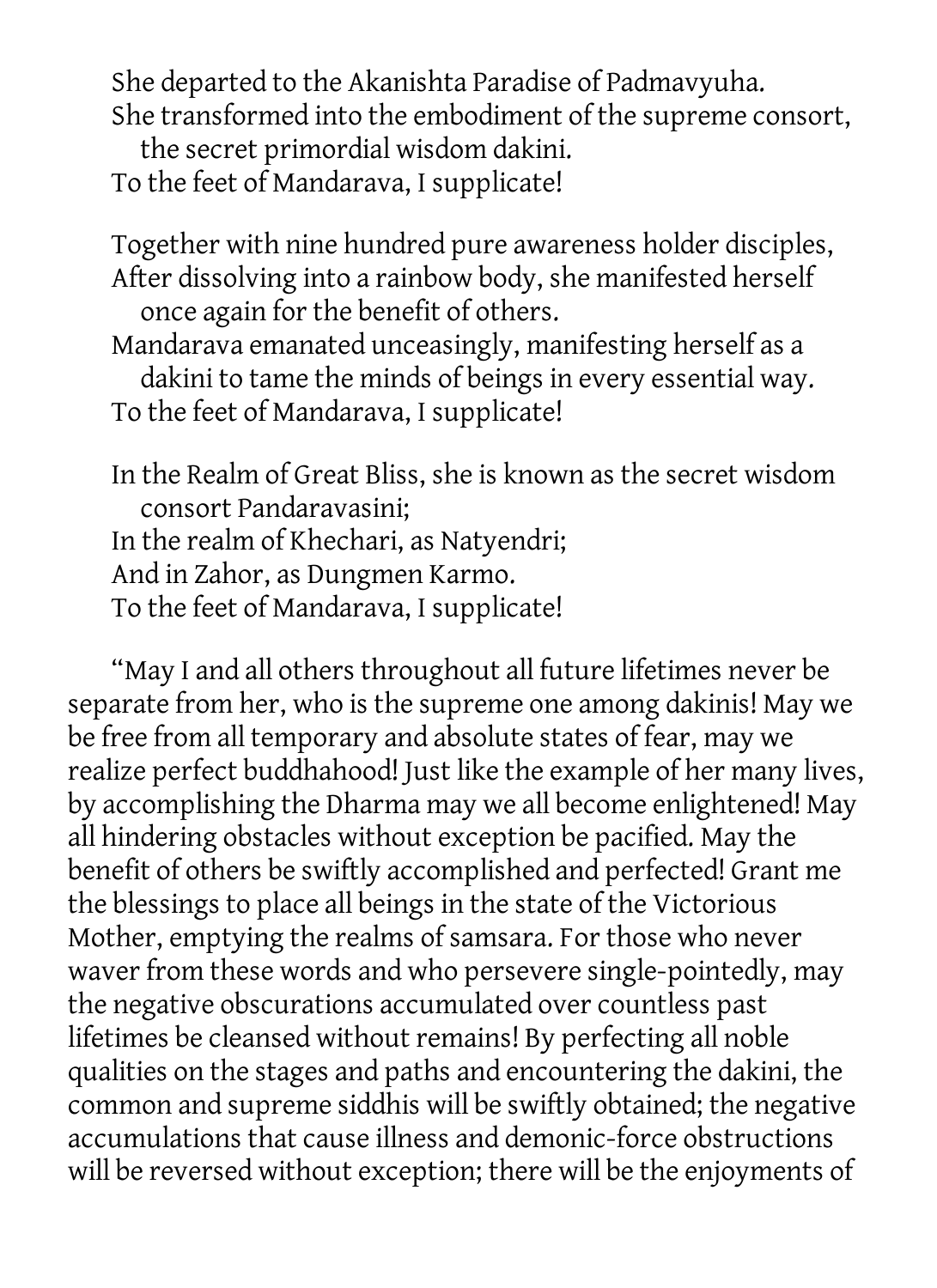longevity, excellent health, and a wealth of endowments and prosperity. Whatever is wished for will be spontaneously present!

"Have no doubt that the mother Mandarava will guide one to the future place of rebirth in the Realm of Great Bliss. Accordingly, for all beings, including the fortunate disciples of Tibet, whoever writes or reads this account of Mandarava's lives and liberation and makes prostrations, offerings, and supplications with faith and devotion will experience the result of the spontaneous accomplishment of all wishes. Whoever simply reads this account with pure faith will be free from the threat of contagious disease, war, misfortune, and drought; black magic, curses, and detrimental threats will be pacified. The threat of untimely death and obstacles to one's life will be reversed if one reads this account a hundred times. If one reads this text, the illnesses that four-legged beasts endure, as well as those of impoverished beggars, will be pacified, and good fortune and prosperity will abound. If one desires offspring, one's family line will increase by reading this text. Whoever owns this text about her lives and liberation will accomplish all desires without obstacle. Wherever a copy of this account is found—within any monastery, country, city, or family home—the spirits, demonic forces, and elementals will be kept back at a distance, unable to approach any closer than a mile. If this account is recited a hundred times in order to obtain a better future rebirth, there will be liberation from the fear of the lower realms, and the consciousness will travel to the realm of Khechari.

"The actual benefits of this account are so remarkable that they simply cannot be expressed. If it is worn on the body, the effects of obscuration will not occur. There will be no fear of weapons, and poison will loose its potency. Contagious diseases, open, festering sores, and leprosy will all be pacified. Illness, demonic-force possession, obstructing forces, and all such harm will be stripped of strength. If this account is read prior to embarking upon a journey, all mishaps and harm, such as ambush, robbery, and treacherous passageways, will be pacified. If one maintains this text as an object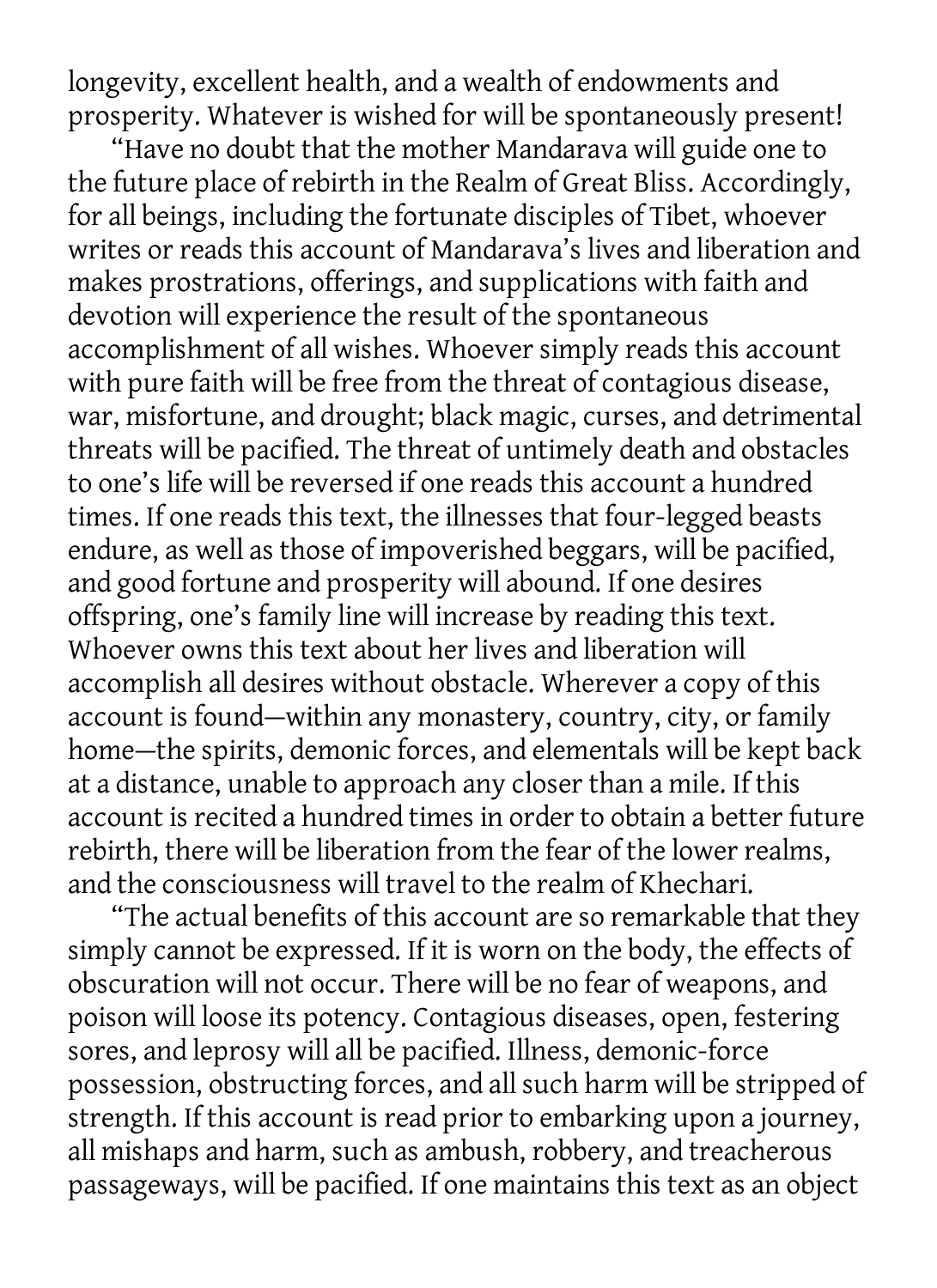of veneration, making regular prostrations, circumambulations, and offerings, it is certain that rebirth will occur in the Realm of Great Bliss. Therefore, sentient beings of the future generations, persevere accordingly!"

## Samaya

This completes the thirty-eighth chapter of The Lives and Liberation of the Princess of Zahor, Mandarava, called A Precious Garland:

The concise supplication to Mandarava's successive incarnations.

驽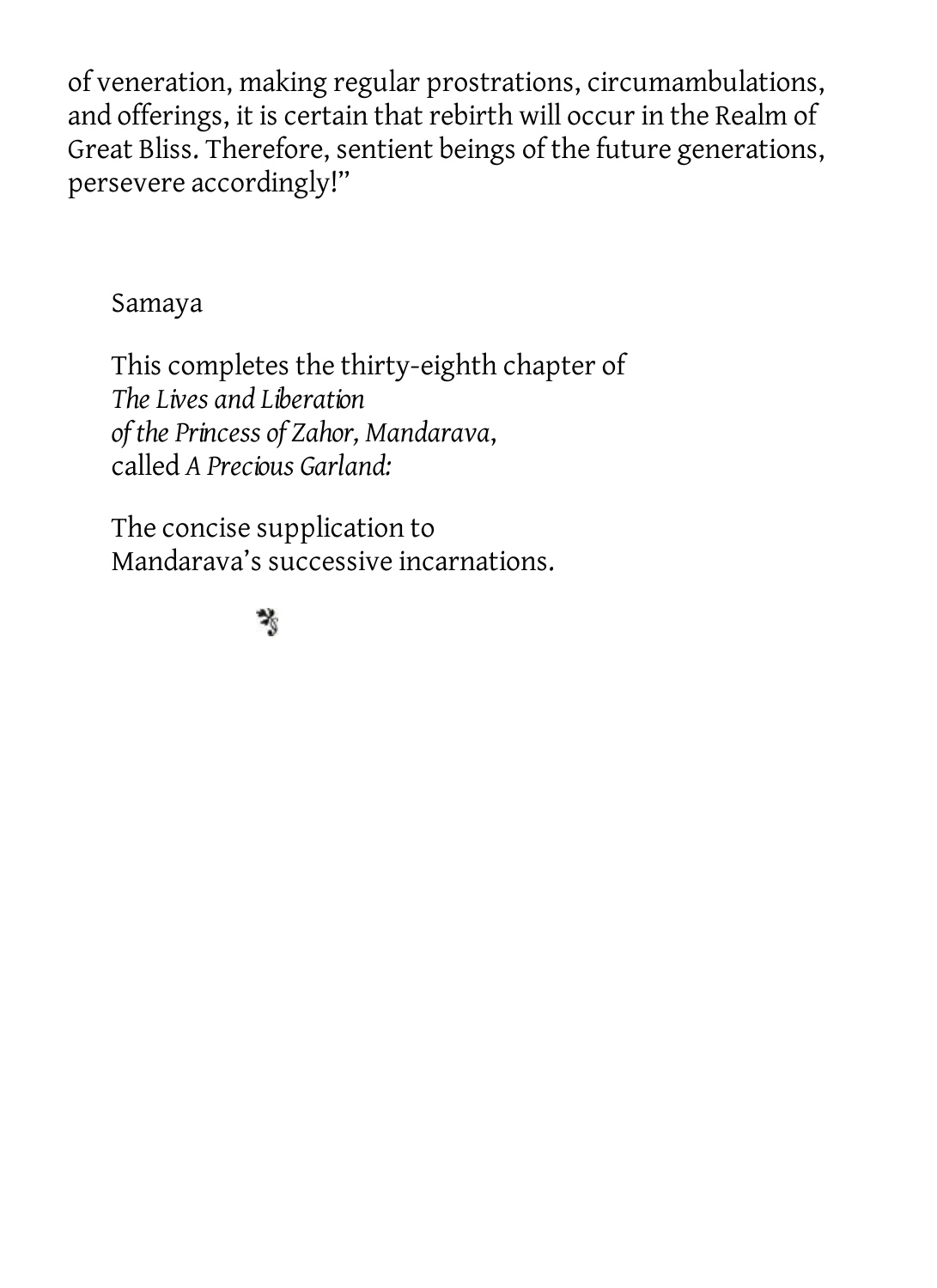# [Epilogue](#page-7-4)

O Padmasambhava of Oddiyana! Should this precious account of the nce again, the Lady Tsogyal requested: "Kye ma! Guru dakini's lives and liberation become a part of the oral transmission (kama) or the rediscovered treasure (terma) lineage for future propagation? When is it meant to accomplish the benefit of sentient beings? In your great kindness, please give us an indication for the future."

To this request, the guru responded: "Listen well, Jomo Yeshe Tsogyalma! This account of the dakini's lives and liberation that has never before been revealed will be written down in three copies, which are to be buried and concealed as treasures. In the three places known as the Tsangrong Mebar Drag, Tsarong Drag, and Gowowang Mountain are meditation caves of mine. Conceal the three copies within rhinoceros hide caskets in these three power caves. Authorize the treasure keepers Dü, Tsen, and Lu to guard the treasures.

"The account to be concealed in the cave in Gowowang Mountain will be revealed in the future when the life expectancy of humans is below thirty and above twenty years. At that time, this account will accomplish the benefit of sentient beings. The concise version to be concealed in the cave in Tsangrong will be propagated when the life expectancy is forty years and will be given to one named Karma or Dorje. However, the auspicious circumstances of its discovery will be reversed, and the letters on the golden parchment will eventually vanish.

"The account to be buried in the cave at Tsarong will be widely propagated when the life expectancy is twenty years in the area called Dokham by one named Ratna. Three further accounts will be buried: the extensive account in Tsangrong, the intermediate at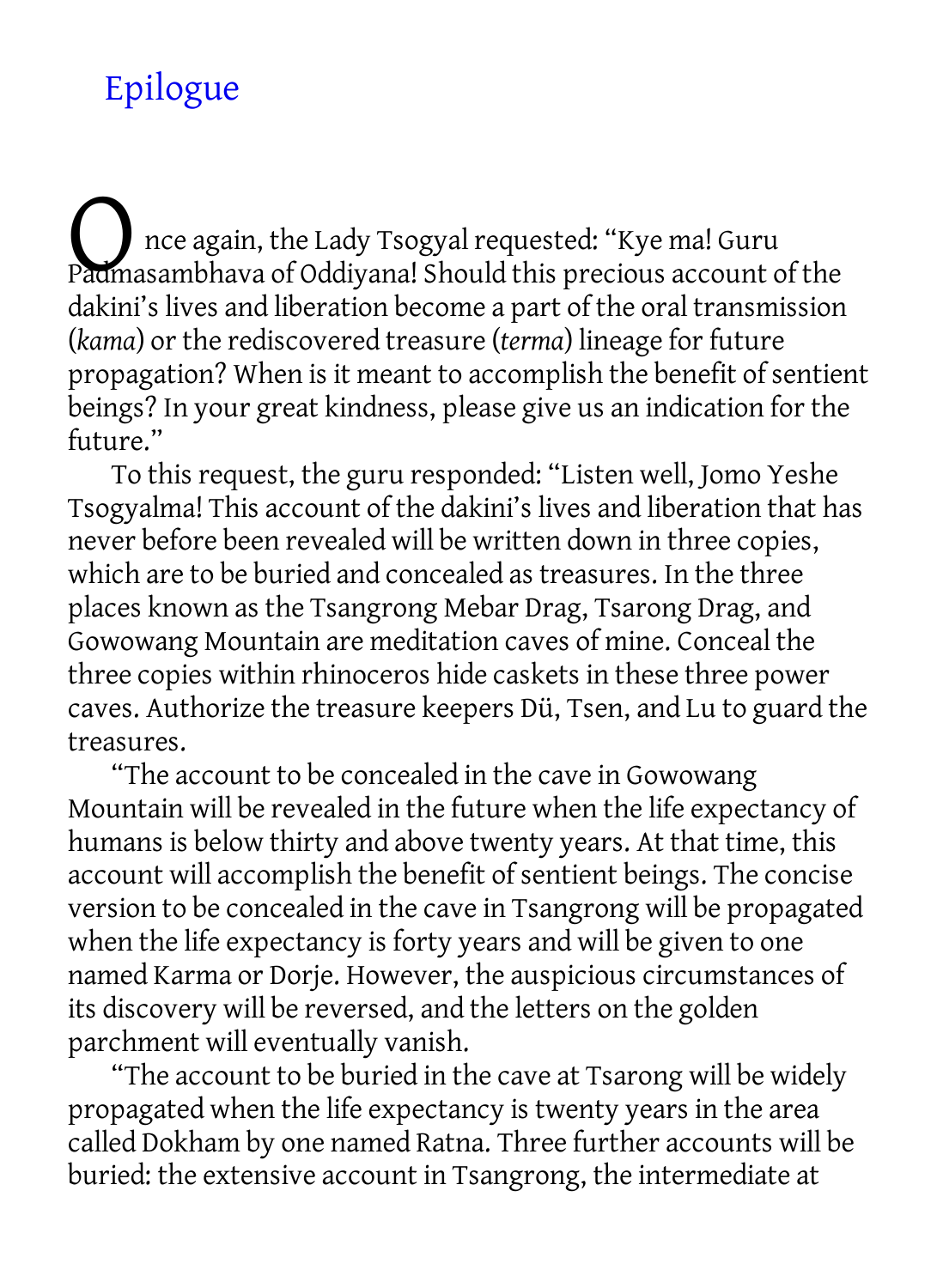Gowowang Mountain; and the concise account at the Tsarong cave.

"The intermediate version will be revealed by the treasure discoverer Samten Lingpa, who will be born in the iron sheep year. As a man of great forbearance, he will be impartial and uphold great, pure perception. His wisdom qualities will be sublime, and he will never keep company with obscured, negative beings. A man utterly free from obscuration, he will be a master of the eye of primordial wisdom. His heart will be marked with the syllable hum, his cheek with a syllable bhrum, and his shoulder with a swastika.<sup>[65](#page-273-0)</sup> His thigh will have the patterns of bone ornamentation, and his navel will be marked with the syllable tam. As a master of all sublime qualities, he will be a subjugator of the maras. In his final rebirth, through the method of concealment he will be a great utilizer of the profound treasure lineage. Through the blessing of my speech he will lead beings; with whomever he makes a connection, may they be placed in the irreversible state.

"After receiving this treasure, he will conceal it for twenty years until meeting with Rigden Dewa, Sonam, Dronma, and the one known as Dharma. Befriending them, he will clearly reveal this account, and they will become Dharma keepers of this treasure. There are five principal texts connected with this account, as well as six branches. Gradually they will all be propagated to bring benefit to countless sentient beings. Now this life account of Mandarava, a terma of Nanam Dorje Düjom, with eight doors, is hidden close to Zegyal mountain in the secret cave of the dakinis. The interdependent keepers of this Dharma treasure are Tso or Chö. If any one of them meet with this, there is no doubt that it will be revealed. Then the small print will clearly indicate the prophesied treasure keepers. This treasure will give bliss and happiness to the people of Tibet. After thirteen additional treasures are discovered, the profound key will be given over by the guardians. Therefore, future generations should abandon any doubt!"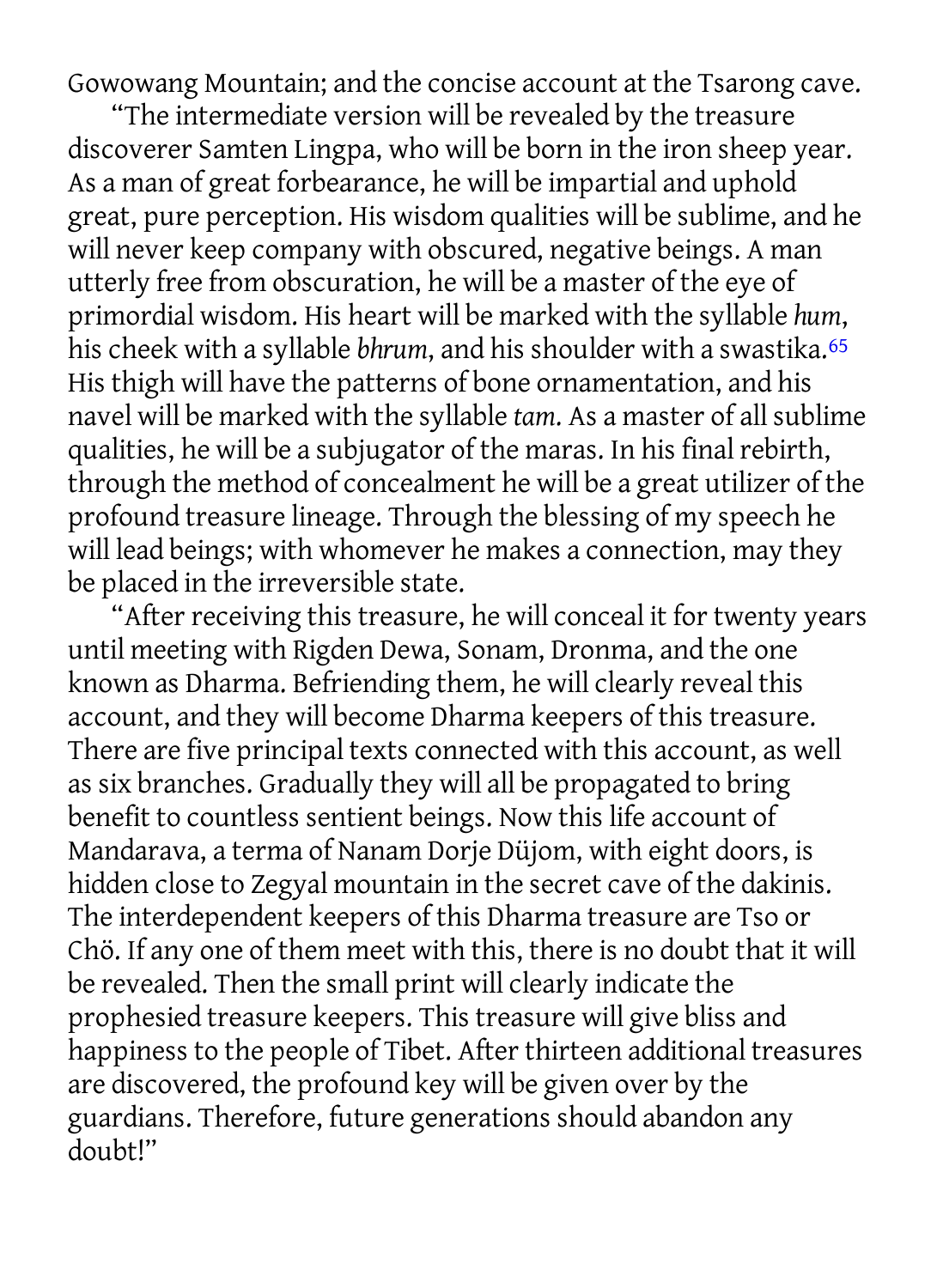## Samaya

Then the dakini Yeshe Tsogyal, acting as the scribe, wrote this on the back of the white birch tree three times in the secret script of symbolic indication. In the cave called Tsangrong Mebar, she concealed the Padma Pungpe Tantra together with reference pointing-out instructions. On Gowowang Mountain, she concealed the five cycles of the Tugdam, as well as the Yangchang Chenmo. In the black Tsarong cave, she concealed the Purba Mitri Tantra with supplementary commentaries; thus entrusting all into the hands of future treasure owners and guardians. Many prayers of auspiciousness were offered!

Samaya gya gya gya ku gya sung gya tug gya da tim Sealed by the words of honor, enlightened body seal, enlightened speech seal, and enlightened mind seal.

The tantric adept who appeared at the end of this aeon, the Heruka Orgyen Jigme Migyur Samten Lingpa Trinle Drodul Lerab Dewa Tsal, revealed this treasure from the Gowowang Mountain Lotus Meditation Cave during his fourteenth year, male woodmonkey year. The mind commitment of Yeshe Tsogyal, in five divisions together with this Lives and Liberation account, was revealed and then concealed by the treasure revealer until he reached thirty-seven years of age. As prophesied, upon meeting the incarnation of Langlab Gyalwa Jangchub, Dorshul Tsewang Tendzin Pema Trinle the terton received seven strong natural indications to reveal the terma. Then Dorshul Tsewang Tendzin Pema Trinle gave the terton the material with which to record this revelation, and the writing was begun in the hermitage of Gochen Gyalwa, called Düdul Ngag, close to the mountain Dzegyal Mamo. This work continued in the accomplishment place of the guru of Oddiyana, called Maratika, and was completed in the place called Gangshung Yangkyilgar. The entire account was written down on golden parchment of white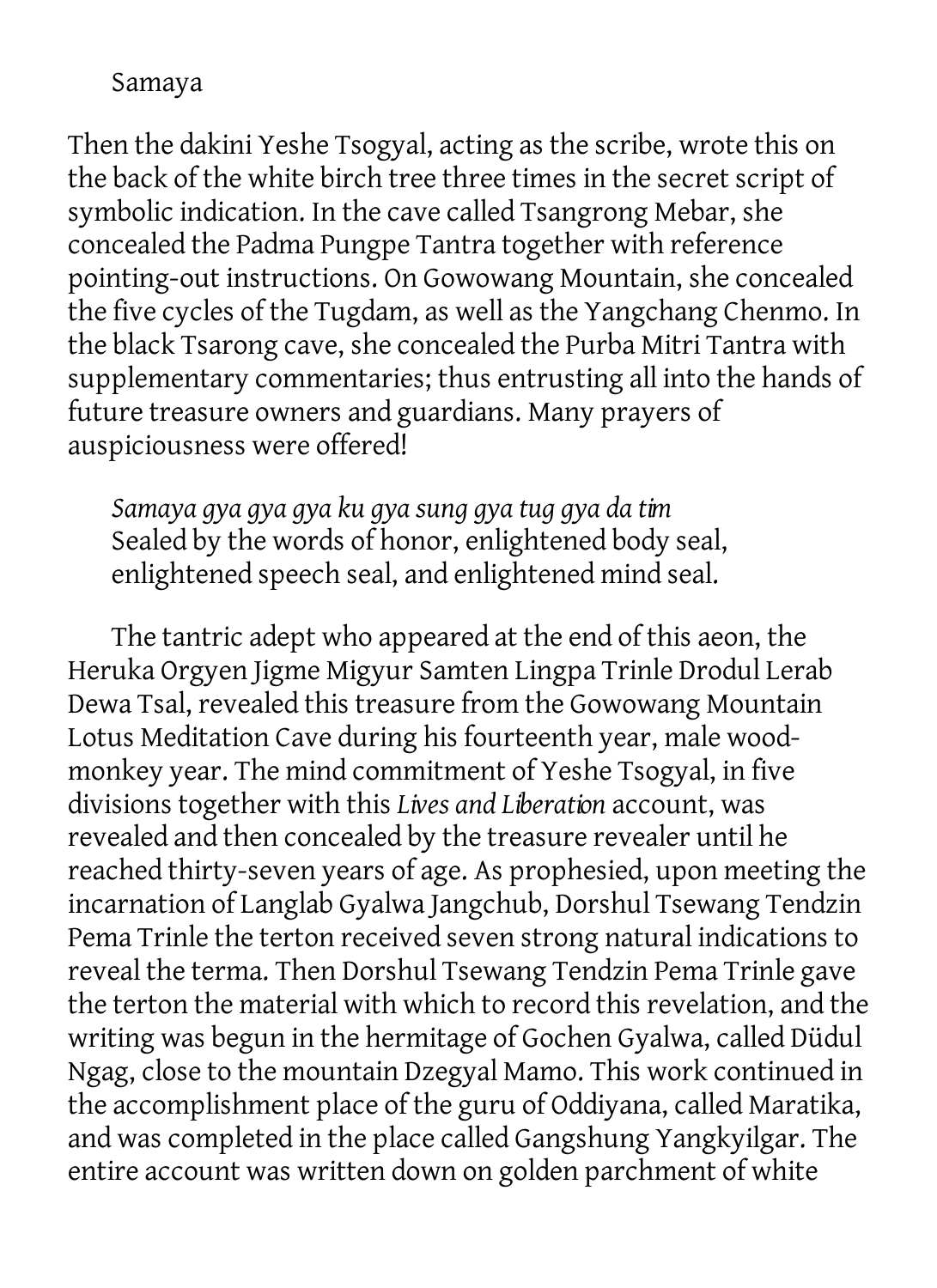birch bark the size of two by three finger-widths. May all the accumulated and resulting virtue increase the doctrine of Lord Buddha and may the lotus feet of the great upholders of the doctrine remain firm in this world for one hundred aeons! May all sentient beings experience fully-endowed bliss and happiness!

Sarva Mangalam Geoh!

May There Always Be Good Fortune and Virtue!

弩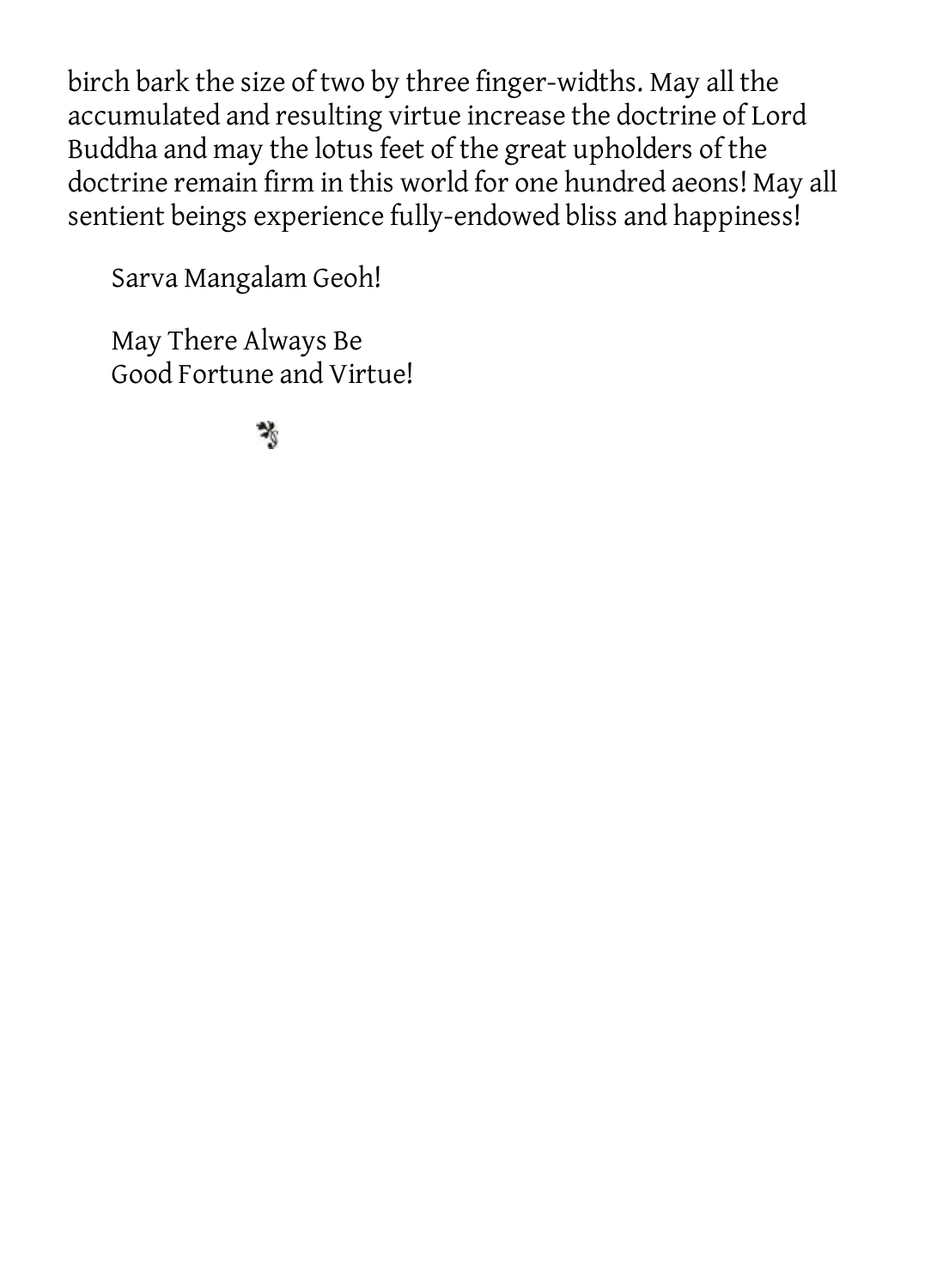## [Table of Equivalents](#page-7-5)

Adzitayi Menche a dzi ta yi sman bcad Ajivaija a dzi bai dza Akanishtha 'og min Akanishtha Padmavyuha 'og min padmo Akshobhya mi bskyod pa Akshobhyavajra mi bskyod rdo rje Akshobhyavira mi bskyod dpa' bo Amitayus tshe dpag med Amoghapasha don yod zhags pa Amoghasiddhi don yod grub pa Amrita Garden am ri ta tshal Anananta mtha' yas rgyal mo Anandakara bde byed Anandapala bde skyong Anandashri dga' ba'i dpal Anga ang ga Arnapa arna pa Arura a ru ra Arya Kotra ār ya ko ḍa Arya Vikridita 'phags rnam par rol Asura Cave a su ra brag phug Atashi a ta shi

Amitabha 'od dpag med / snang mtha' yas Avalokiteshvara spyan ras gzigs / lo ke shwa ra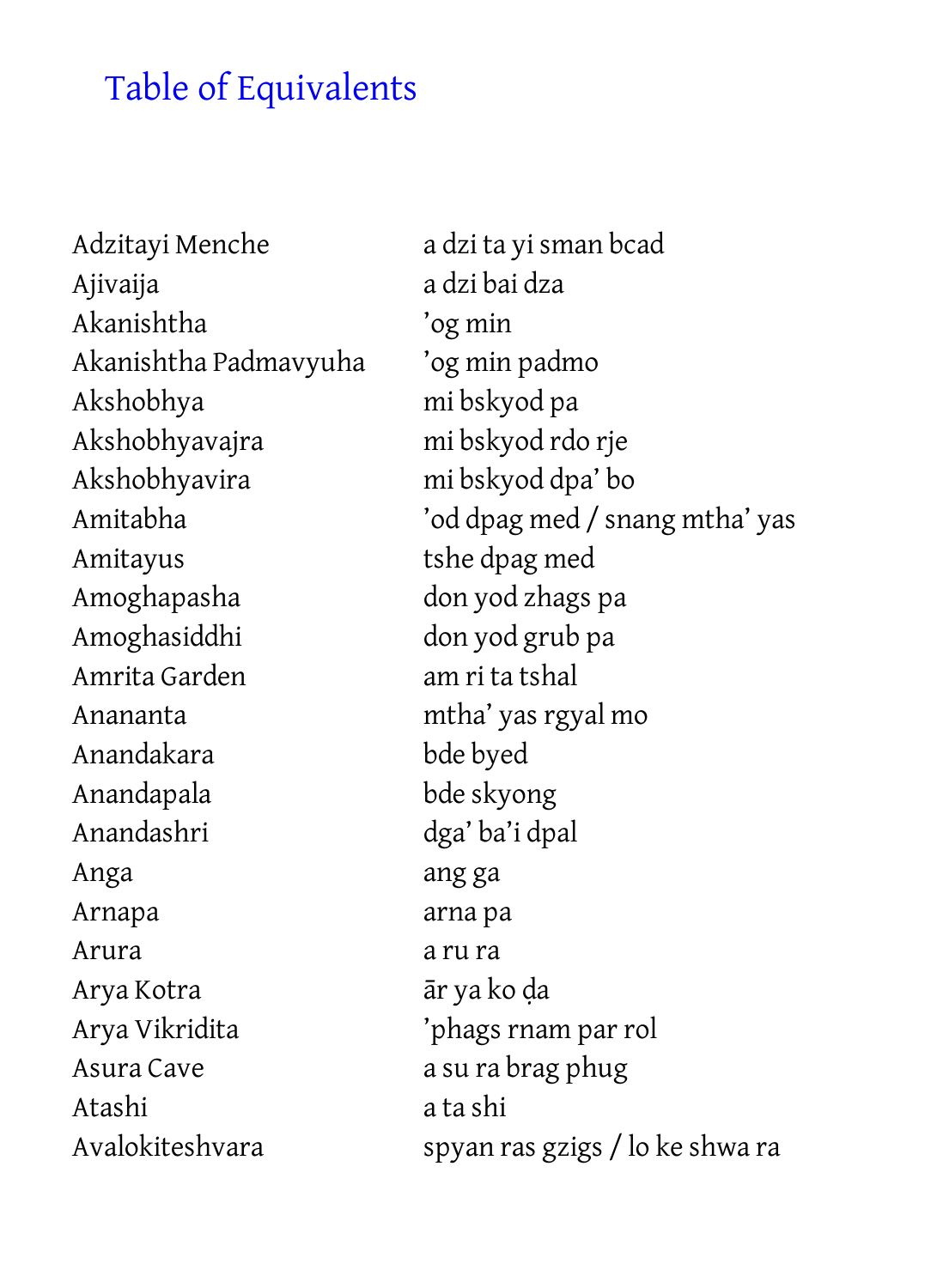Bāla Urdhi bā la u rdhi Bage Khadog ba sgad kha dog Beche sbed byed Bengal bhang ga la Bhabramari bhabra ma ri Bhaiti bhai tī Bhaskarashri snang byed dpal Bhatana bha ta na Bhatatho bha ta tho Bhaumahing bhau ma hing Bheche bhed byed Bhendha bhendha Bheta bhe ta Bheta Soge bhe ta so gad Bhigche bhig byed Bhitotha bhi to ṭha Bhutinara bhu ti nā ra Brahma tshangs pa Buddhi Tsomo buddhi'i gtso mo Chakravartin 'khor lo'i bsgyur ba Chamara rnga yab Chamaradvipa *rnga yab gling* Chandala gdol pa Charje 'char byed Chatama ca ta ma

Bhaskarasa Hasrakara snang byed 'od stong Buddhalocana sangs rgyas spyan ma Chakravartin 'khor lo'i sgyur ba'i rgyal po Chakravartin 'khor lo'i sgyur rgyal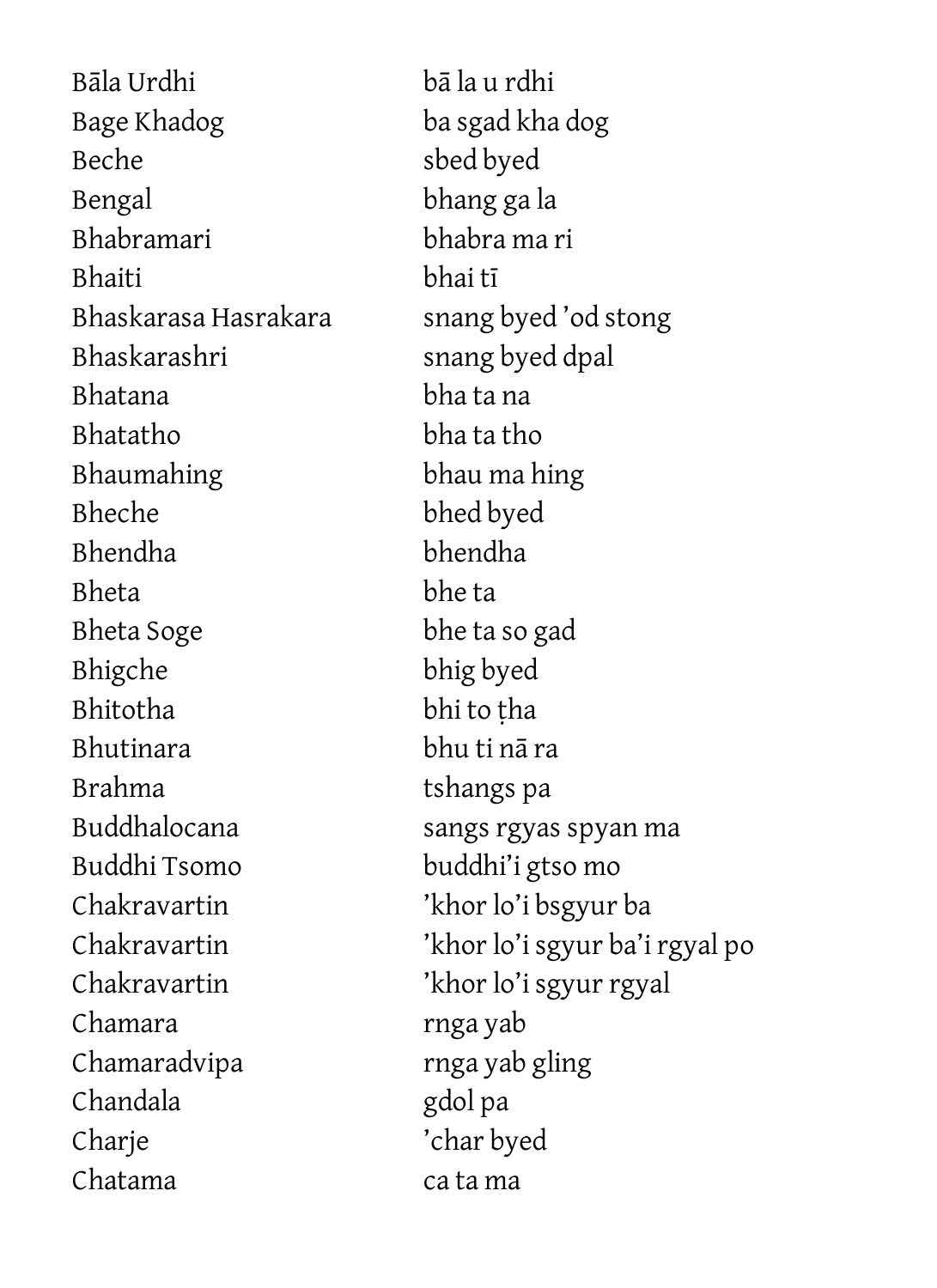Chöden chos ldan Chogroza lcog ro bza' Chokzangma mchog bzang ma Chöma Wangmoche spyod ma dbang mo che Copper-colored Mountain Realm of Lotus Light (Chamara Padmabhasa) Dahina da hī na Dakadhipati mkha' gro'i bdag po Damaru ḍā ma ru Damintra dha mintra Dampa Togkar dam pa tog dkar Dawe Kyeu Drime zla ba'i khye'u dri med Dawa Özer zla ba'i 'od zer Deche Tseg bde byed brtsegs Dekyong Kungawo bde skyong kun dga' bo Dema bde ma Dema Chogilha bde ma mchog gi lha Devendra lha dbang Devendrashri lha dbang dpal Dewata de wa ta Dewe Tsalchen bde ba'i tshal chen Dhaha dha ha Dhahimune dha hi mu ne Dharmakara chos kyi 'byung gnas Dharmakaya chos sku

China rgya yi yul / rgya nag rnga yab padma 'od Deshek Yongdu Kagye bde gshegs yongs 'dus bka' brgyad Dhanakosha da na ko sha / dha na ko sha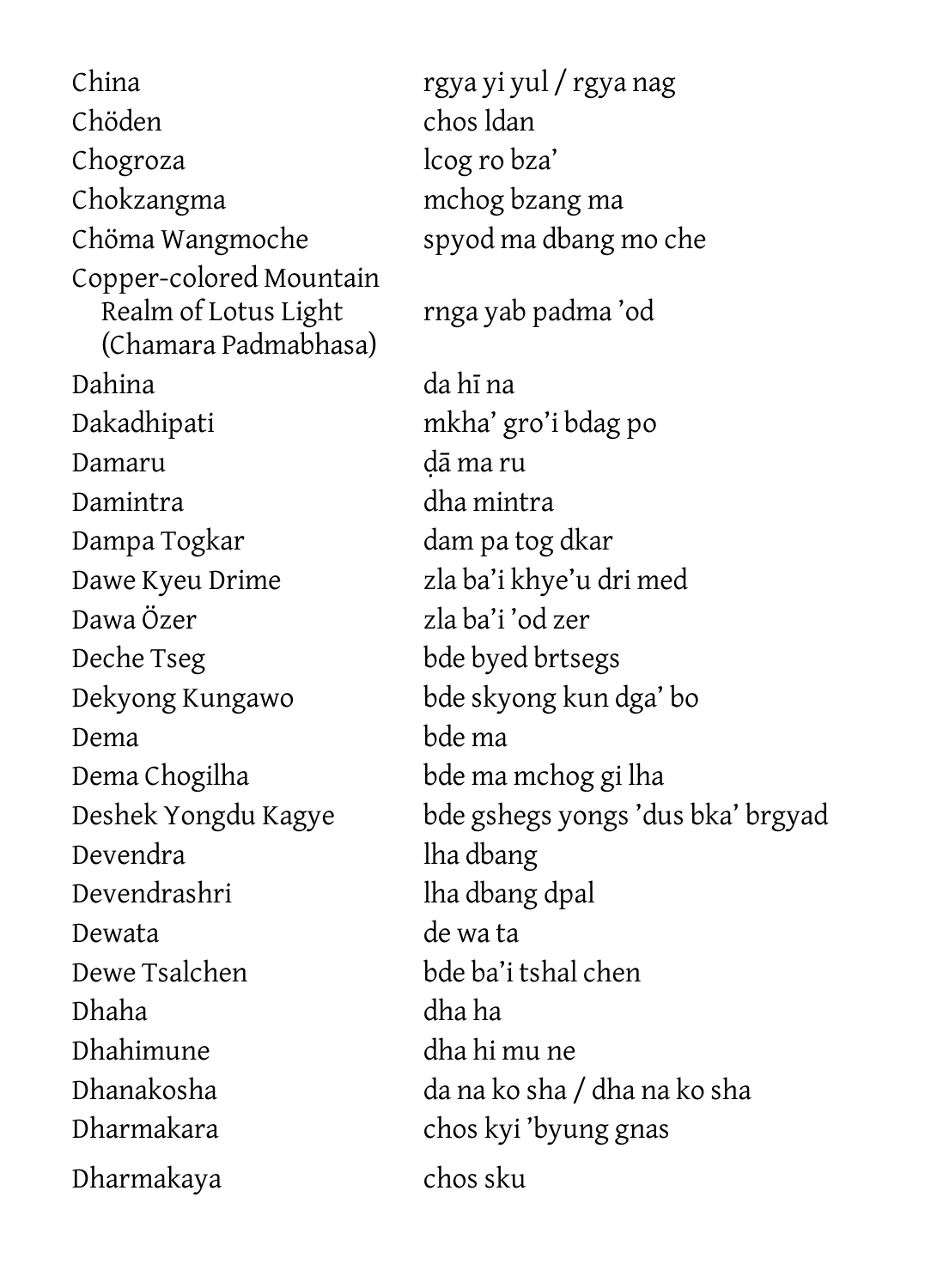Dharmakosala dharma ko sa lā Dharmaraja chos kyi rgyal po Dharmavata dhar mā a ba ta Dharmindra dhar min dra Dhateshvari dbyings phyug ma Dhatrakosha dha tra ko sha Dhiru dhi ru Dipamkara mar me mdzad Dokham mdo khams Dombhi dombhi Dorje rdo rje Dorje Pagmo rdo rje phag mo Dorshul Tsewang Tenzin Pema Trinle Drangsong Lelak drang srong le lag Drime Yeshe dri med ye shes Dronma sgron ma Dronma Yeshema sgron ma ye shes ma Dronme sgron me Drowa Dulwa 'gro ba 'dul ba Drushar gru shar Dü bdud Düdul Ngag bdud 'dul sngags Düduldrag bdud 'dul brag Düje Garab bdud rje dga' rab Düjom bdud 'joms Dungmen Karmo dung sman dkar mo Dungmen Tsedzin dung sman tshe 'dzin

rdor shul tshe dbang bstan 'dzin pad ma 'phrin las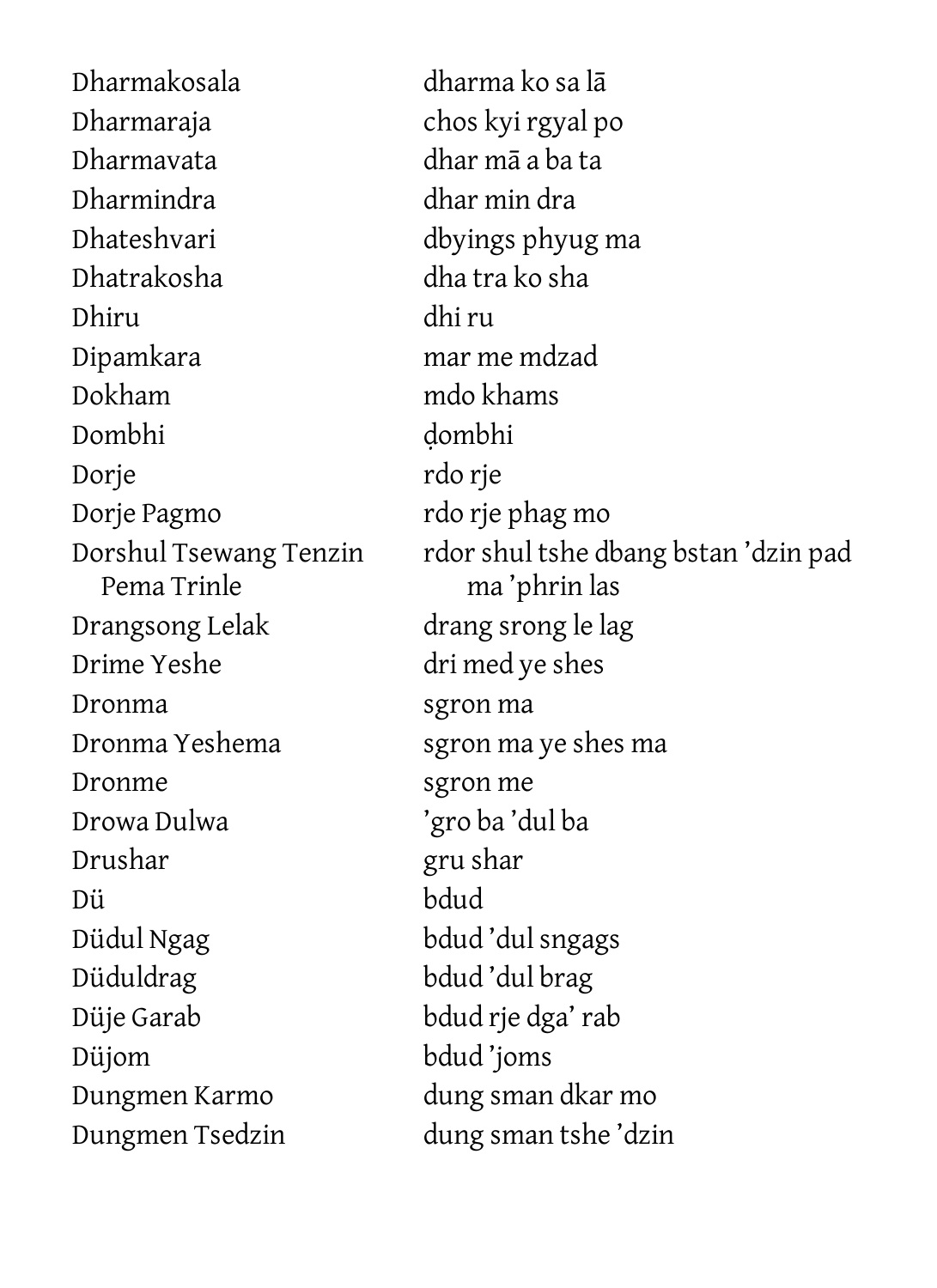Five Texts on Abandonment Four Cycles of Mother and Son ma bu bskor bzhi Gache dga' byed Gagana ga ga na Gama dga' ma Ganda gan da Ganges gang ga Gangzang Umanti gangs bzang u mām ti Garab Nagpo dga' rab nag po Garden of Blazing Fire 'bar tshal Garden of Nectar a mri ta'i tshal Garuda khyung Gaumi gau mi Gautala gau ta la Gautama gau ta ma Gemapal dge ma dpal Gesar ge sar Getso Lhamo dge mtsho lha mo Getsoma dge mtsho ma Glorious Red Palace bzang mkhar dmar Gocha Zangpo go cha bzang po Gochen Gyalwa sgo chen rgyal ba Gotipa go ti pa Gowowang Mountain go bo dbang ri Guna Indra dina guna indra Gyalpö Khab rgyal po'i khab

spang ba lnga Gangshung Yangkyilgar gangs gzhung g.yang 'khyil sgar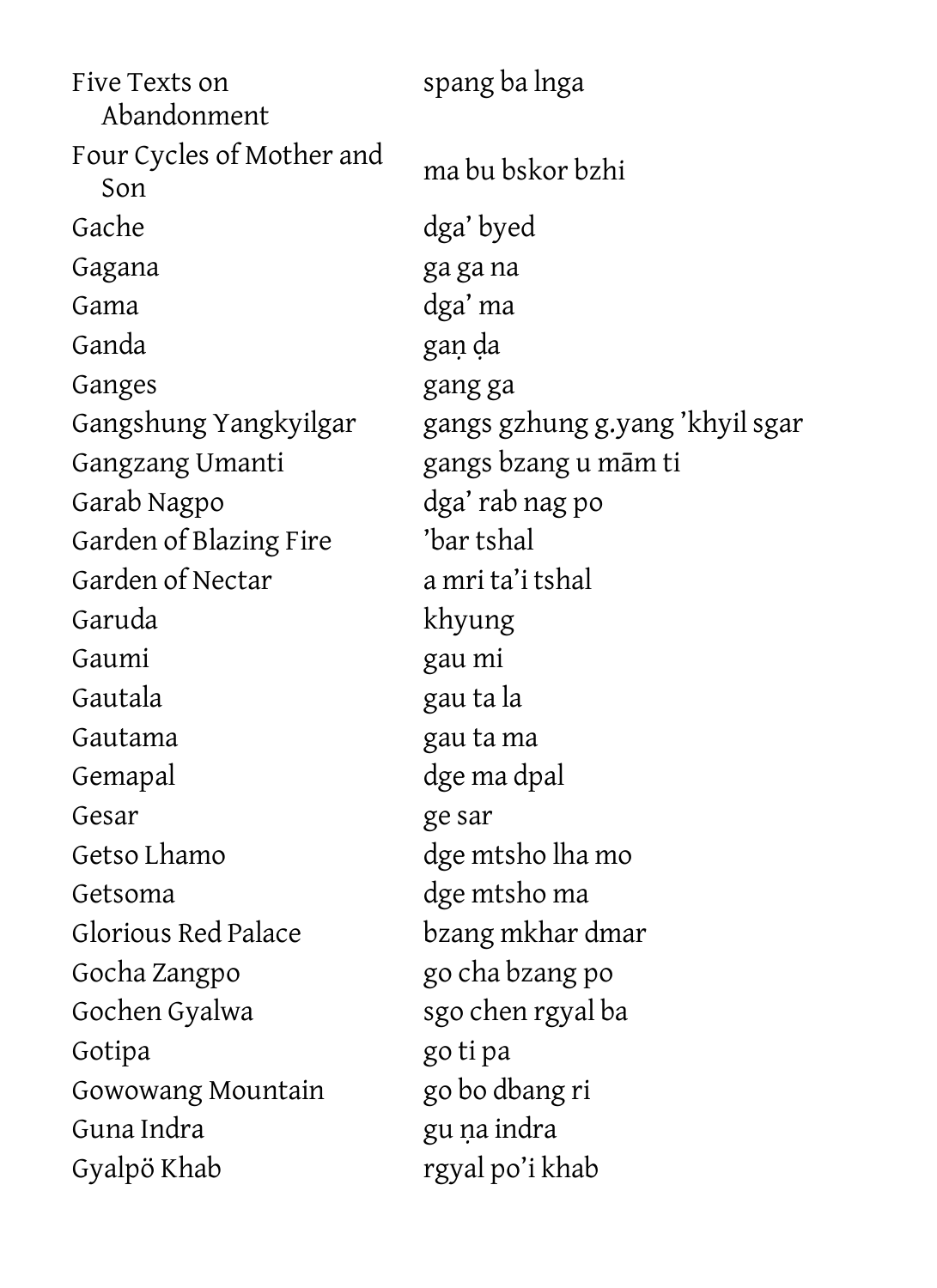Gyenlekma rgyan legs ma Gyepepel rgyas pa'i dpal Hadzin ha 'dzin Haling ha ling Hasabid ha sa bid Hasha Dhari ha sha dha ri Hashi ha shi Hatakin ha ta kin Hayagriva Mechar rta mgrin me 'char Hematsal he ma tshal Heroine Victorious Over Heruka Orgyen Jigme Migyur Samten Lingpa Trinle Drodul Lerab Dewa Tsal India rgya gar Indra brgya byin Indradam in dra dam Indradeva dbang phyug lha Indranila in dra snyil Jambudvipa 'dzam bu gling Jihar ji har Kailadrog kai la sgrogs Kala ka la ka la Kala Yaksha kā la yak sha Kalachakra dus kyi 'khor lo

Gyeche Tsugpupel dgyes byed gtsug phud dpal Hayagriva dbang chen khro bo / rta mgrin the Maras dpa' mo g.yul las rgyal ma dpal khrag 'thung nag po o rgyan 'jigs med mi 'gyur bsam gtan gling pa 'phrin las 'gro 'dul las rab bde ba rtsal Indrabhuti in dra bhu ti / in dra bo dhī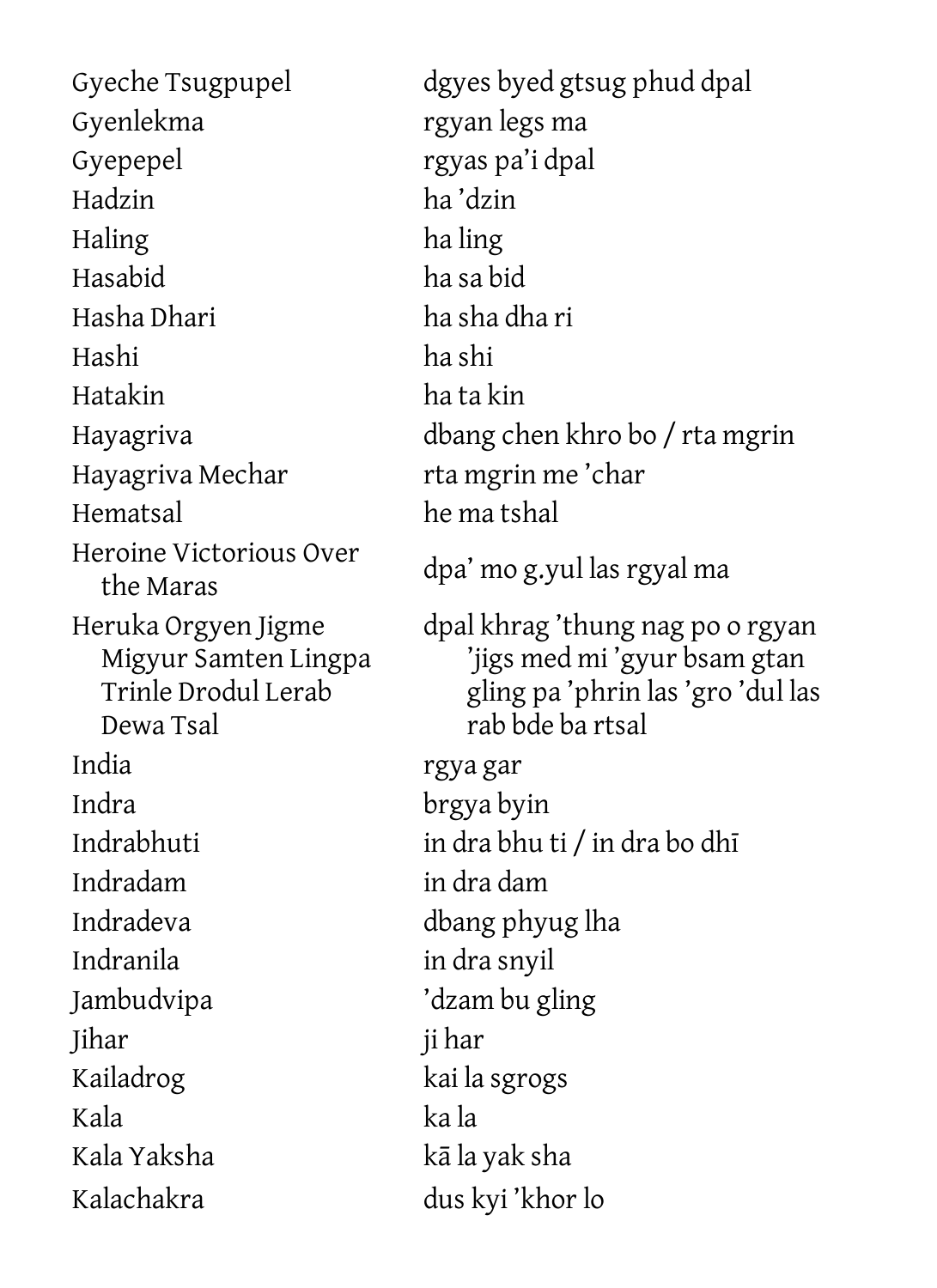Kalaraksha ka la raksha Kalasiddhi kā la siddhi Kalinga ka ka ling ka Kalingapa ka ling ka pa Kalpa Zangmo bskal pa bzang mo Kamalashri ka ma la shrī Kamaru ka ma ru Kanakamuni gser thub Kangkari kang ka ri Kanika ka ka ka ka Kari ka kata ka ka Karkatamoha kar ka ta mo ha Karma kar ma Karma Bhadriha kar ma bha dri ha Karmadhani kar ma dhā ni Karshita kar shi ta Kartrari kar dra ris Kashmir kha che Kashmirakarabha kha che rnga thug Katana ka ta na Katitsa ka ti tsa Katrokopa ka tro ko pa Kelpazang bskal pa bzang Khasarpana mkha' skyong Khasarpani kha sār pā ṇi Khechari mkha' spyod

Kalaraksha Marajita ka la raksha bdud 'dul Kamarupa ka ma ru pa / kā ma ru pa Kharchen Tsogyal mkhar chen mtsho rgyal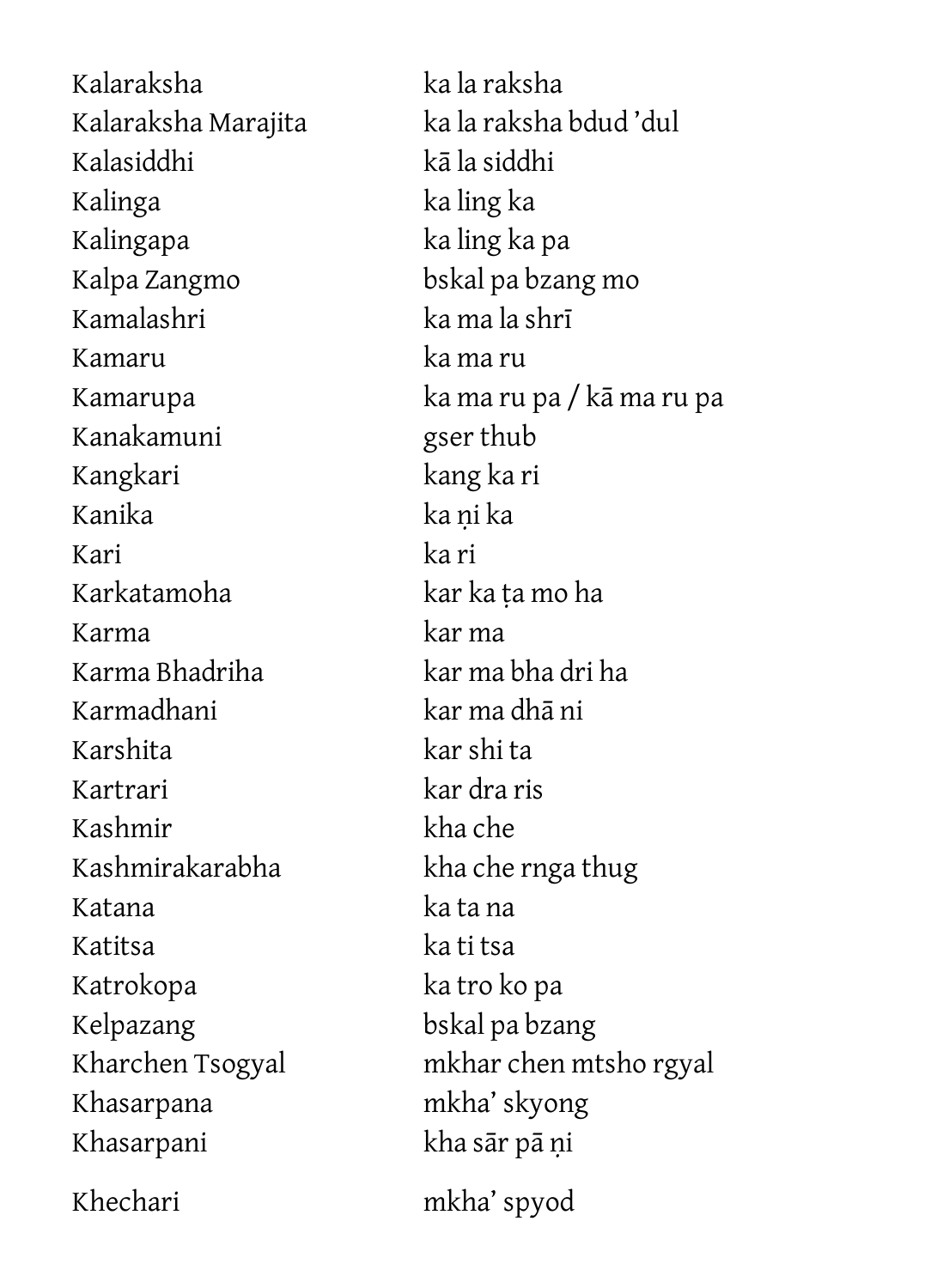Khemalia khe ma lī Kirti Bhadra **grags pa bzang mo** Koli ko li Koshala ko sha la Koshi ko shi Kotachungwa ko ta chung ba Kotala ko ta la Kotamati ko ta ma ti Kotashri ko ta shri Kotavira ko ta bi ra Kshemadevi dge ba'i lha mo Kuluta ku la ta Kumri kum ri Kunche kun byed Kunga Zangmo kun dga' bzang mo Kunzig Önang kun gzigs 'od snang Kushthasukha ko tha bde Kyabsel khyab gsal Kyabsel Nagpo khyab gsal nag po Kyema skyes ma Lady Tsogyal jo mo mtsho rgyal Land of Snow gangs can Lanka lang ka Lhamo Yukye lha mo g.yu skyid Lhawang Khorpa lha dbang 'khor pa

Kumud Shepetsal ku mud bzhad pa'i tshal Kuntuchang Wangpo kun tu 'chang dbang po Kyabche Barwa khyab byed 'bar ba Langlab Gyalwa Jangchub lang lab rgyal ba byang chub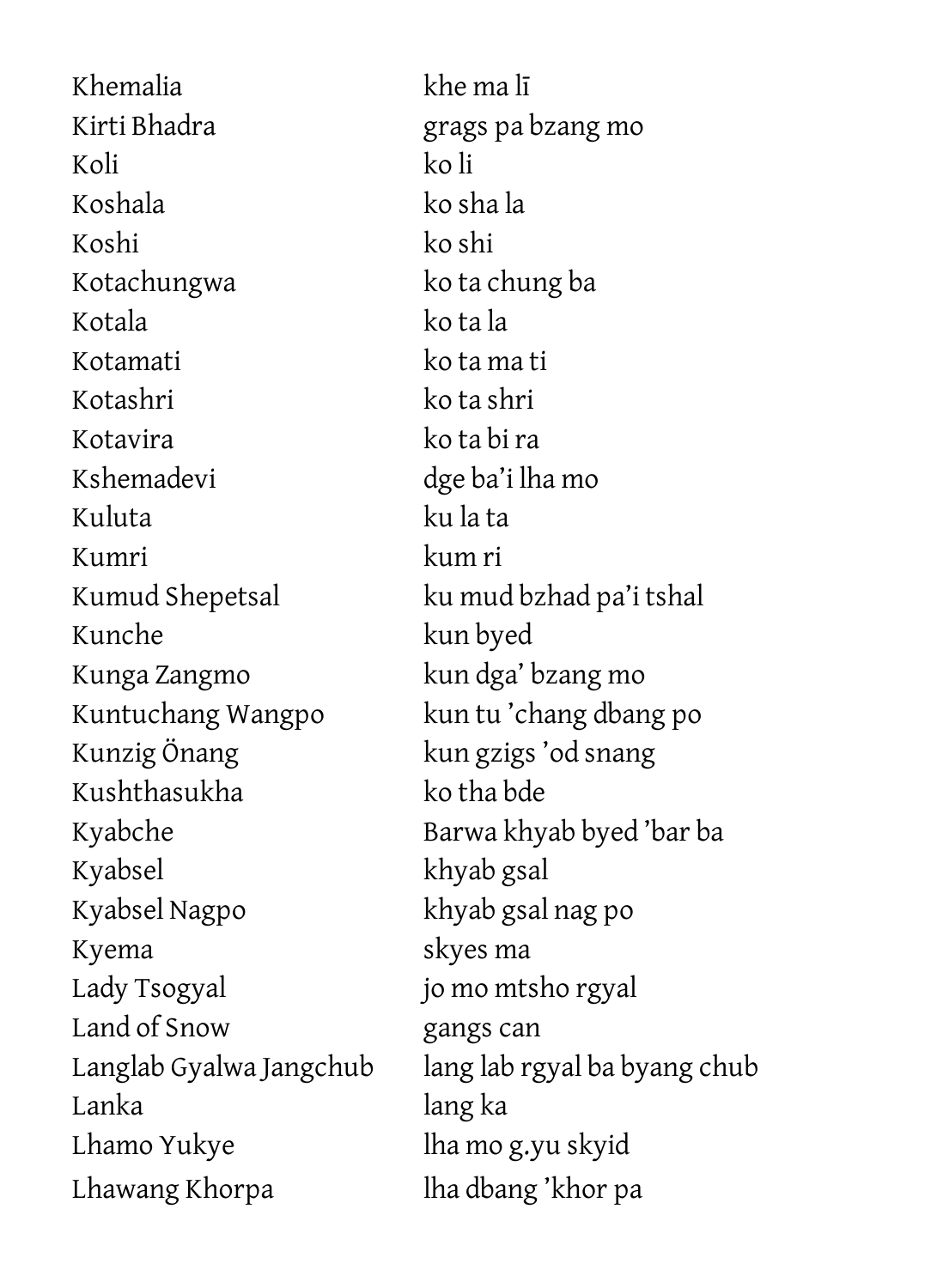Lhayiwang lha yi dbang Lion-headed Dakini seng gdong drag mo Lotus Light padma 'od Lu klu Mahabala ma hā ba la Mahakala mgon po Maitri Shrideva byams pa dpal gyi lha Maitrikanta mai tri mdzes pa Malashri mā la shri Malaya ma la ya Mamaki ma mā ki Mamo ma mo Mandarava man dha ra Mandhana man dha na Mangadha man ga dha Manifest Joy (Abhirati) mngon par dga' ba Manika ma ṇi ka Manjushri 'jam dpal dbyangs Mara bdud Maratika mā ra ti ka Marichi 'od zer ldan ma Maru Singhala ma ru singga la Maruta ma ru ta Matiratna ma ti ratna

Menita me ni ta

Lotus-born padma skyes / padma byung 'gnas Mengag Tongdzö man ngag stong mdzod

Menmo Rinchenzang sman mo rin chen bzang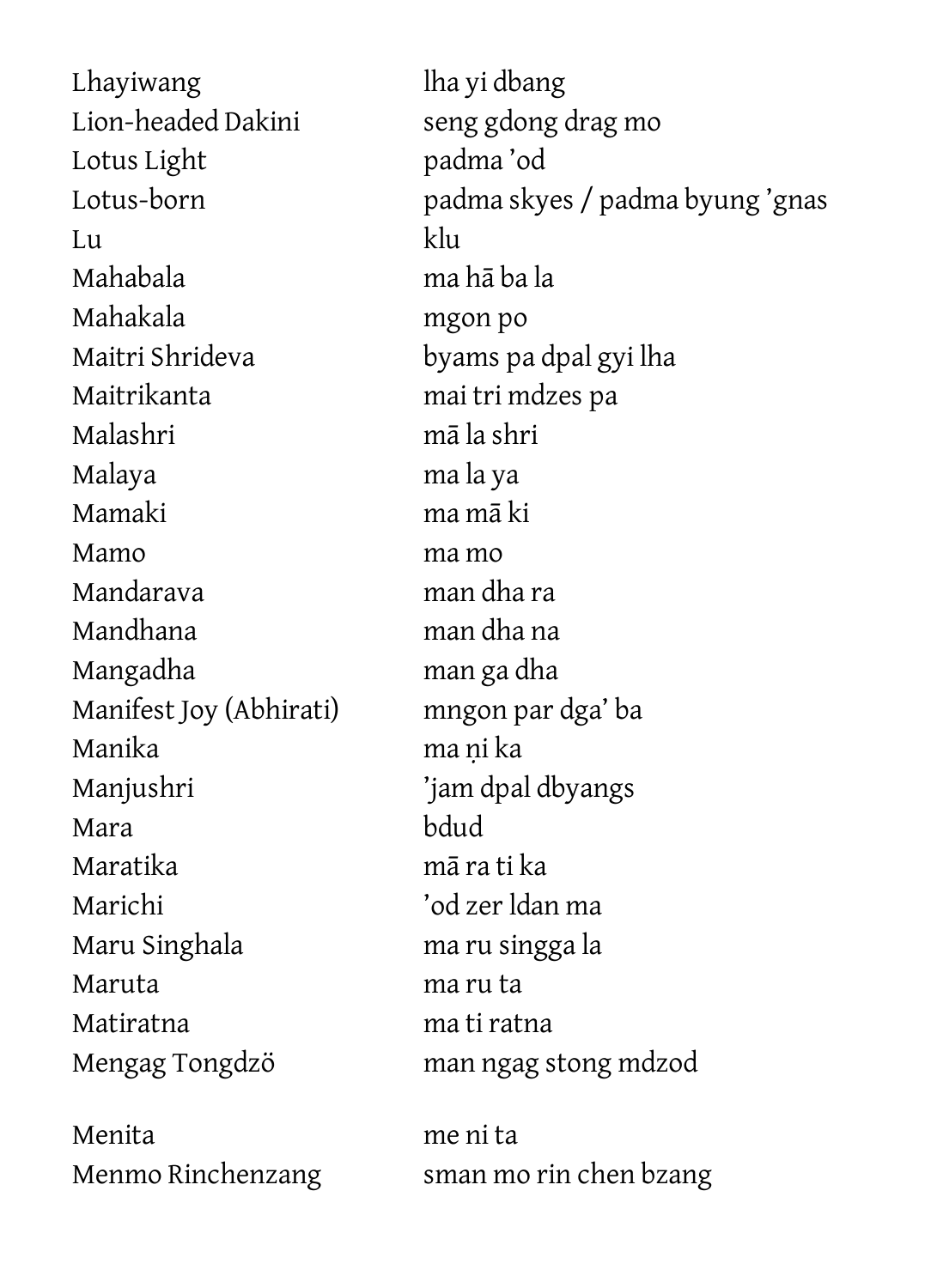Mingpo Dawa ming po zla ba Mitrarashmi mi tra rasmi Mokyau Ching mo kya'u ching Molarasa mū la ra sa Mount Kailash te se gangs Mount Meru ri rab Mudrabuhani mu dra bu ha ni Mulagyen mu la brgyan Murum mu rum Naga Nagi nā ga nā gi Nagalaru nā ga la ru Nagaraja Go Ngön klu rgyal mgo sngon Nahuti na hu ti Namaru na ma ru Nametotra na ma'i to tha Nampar Nangwa **rnam** par snang ba Nanam sna nam Nanda dga' bo Natyendri gar gyi dbang mo Nepali bal skad / bal po Ngampa rngam pa Ngampa Tsalchen rngam pa tshal chen Ngampachen rngam pa chen Ngampatsal rngam pa tshal Ngatug rnga thugs Nidzu ni dzu Nilakantha mgrin sngon

Metog Trengze me tog phreng mdzes Narayana Baladhara sred med stobs 'chang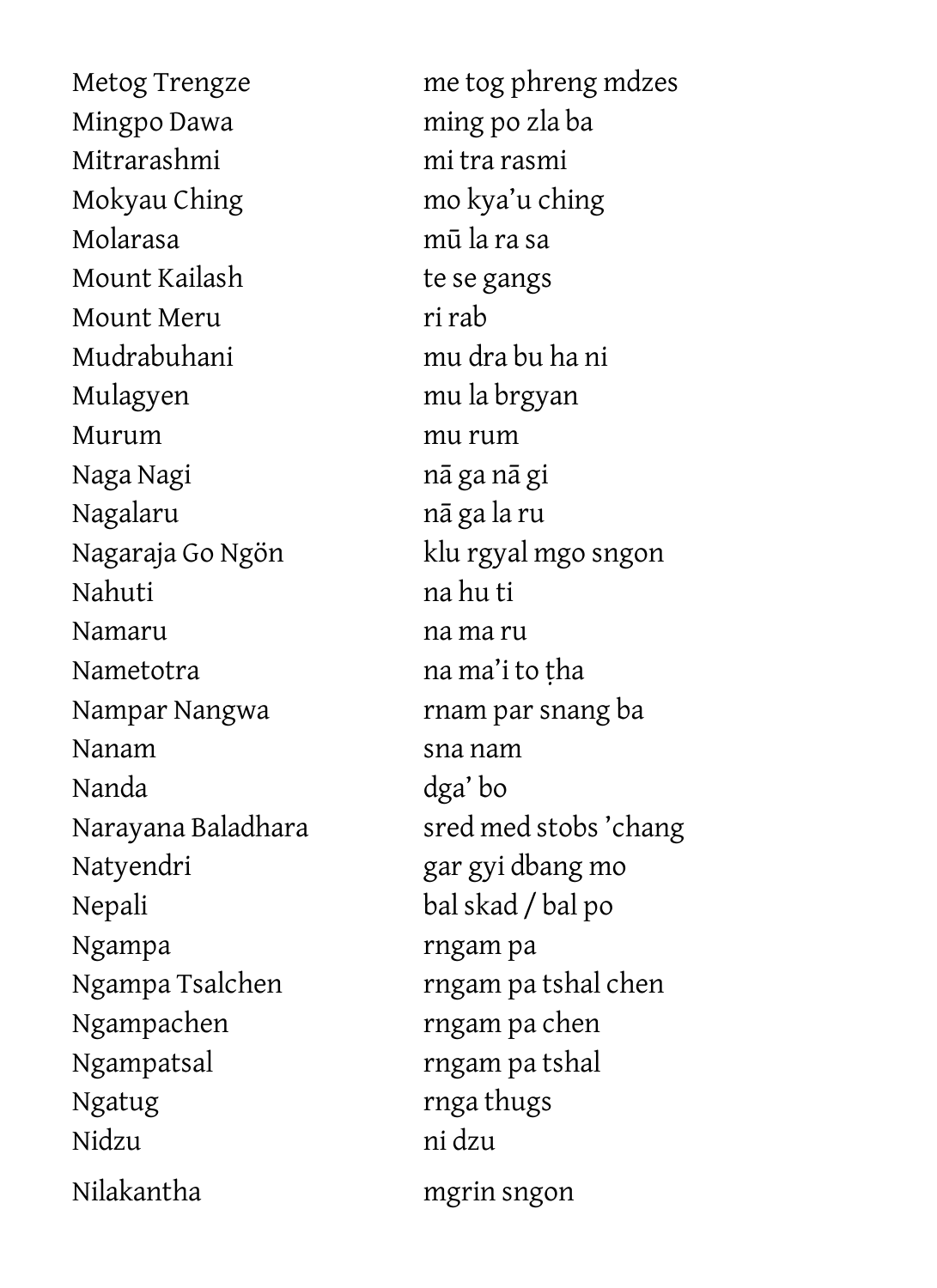Nimsani Tsal nim sa ni tshal Norkyonglha nor skyong lha Nyangzatso nyang bza' mtsho Nyime Paldenma nyi ma'i dpal ldan ma Nyingthig snying thig Oddiyana o rgyan Önang Pagme 'od snang dpag med Ösema 'od sred ma Özer Barwewang 'od zer 'bar ba'i dbang Özer Nangyen 'od zer snang brgyan Padma Drodul padma 'gro 'dul Padma Gyalwa **padma rgyal ba** Padma Nateshvara padma gar gyi dbang Padma Pelgyitso padma dpal gyi mtsho Padma Tsegpa padma brtsegs pa Padma Vikridita padma rnam rol Padma Yangnying Rolpa Padma Yiongkyi padma yid 'ong skyid Padmabja padma skyes Padmarachana padma bkod Padmarashi padma spungs pa Padmasambhava padma 'byung gnas Padmoshnisha padma gtsug tor Palapatre Gyen pā la pa tras brgyan Palasha pā la sha Palasiddhi pha la siddhi Palde dpal sde

Padma Pungpe Tantra padma spungs pa'i rgyud dina rangnying Koipa<br>
padma yang snying rol pa chen po<br>
Chenpo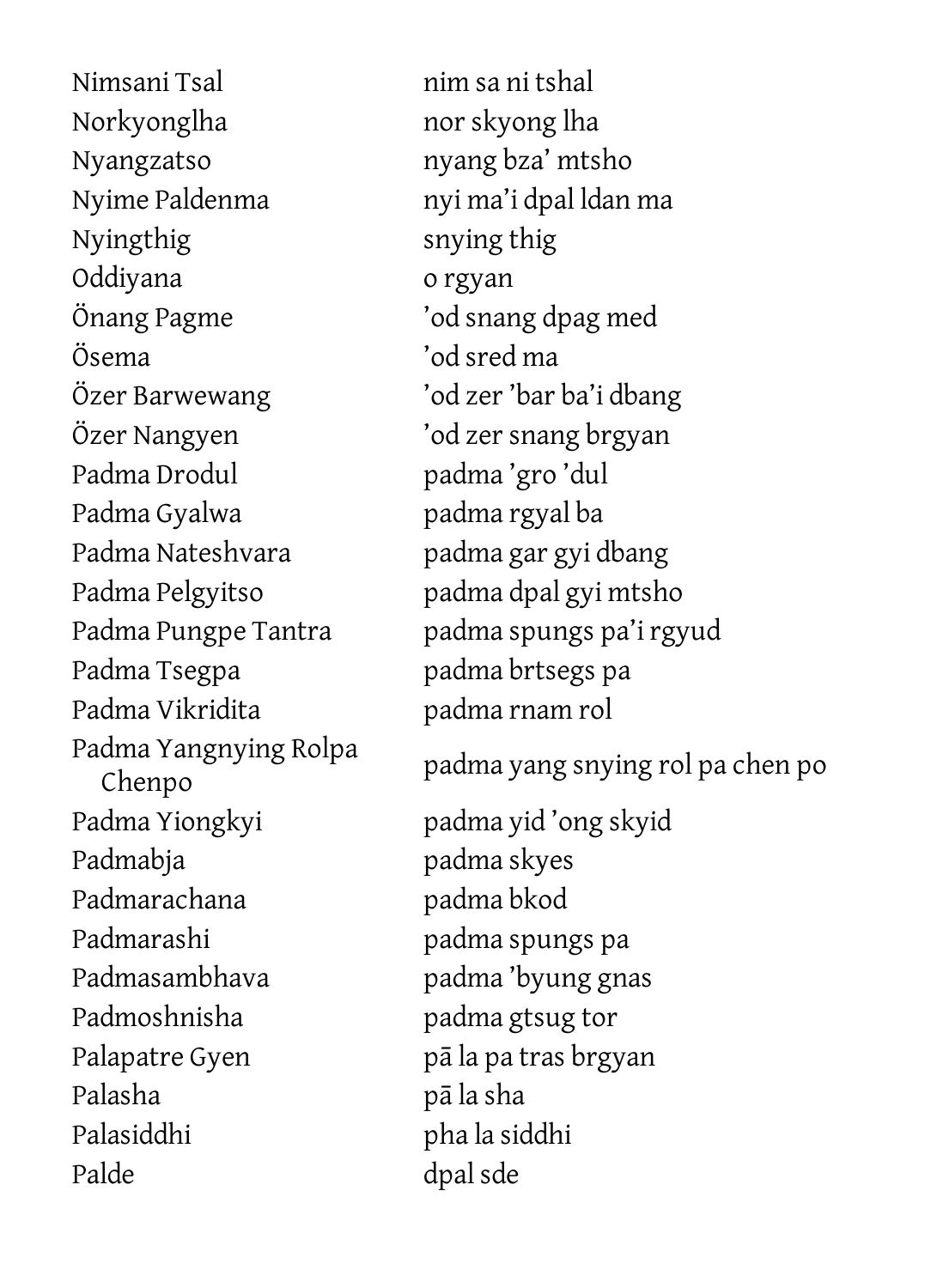Palmo Ökyigyen dpal mo 'od kyis brgyan Palmo Seldron dpal mo gsal sgron Palmo Shonnu dpal mo gzhon nu Paltseg dpal brtsegs Pandaravasini gos dkar mo Parardha pā ra rdha ra Pawode dpa' bo'i sde Pema Tsegpa padma brtsegs pa Pemachen padma can Pemakö padma bkod Pemaköpa padma bkod pa Pemetsal padma'i tshal Persia stag gzigs Pharol Gölwajom pha rol rgol ba 'joms Phurba Mitri phur ba mi tri Potala po ta la Prabhadhara 'od 'chang ma Prakara **pra ka ra** Pratima **pra tima** Pushpalamkara me tog brgyan ma Raga Maha *rā ga ma ha* Rakshasa srin po'i skad Ratna ratna Ratna Shribhadra rin chen dpal legs Ratnadhara *ratna 'dzin pa* Ratnajaya *rin chen rgyal* Ratnalamkara ratnas brgyan

Peme Gompar Shegpa padma'i gom par gshegs pa Precious Jeweled Garden rin chen yongs 'dus tshal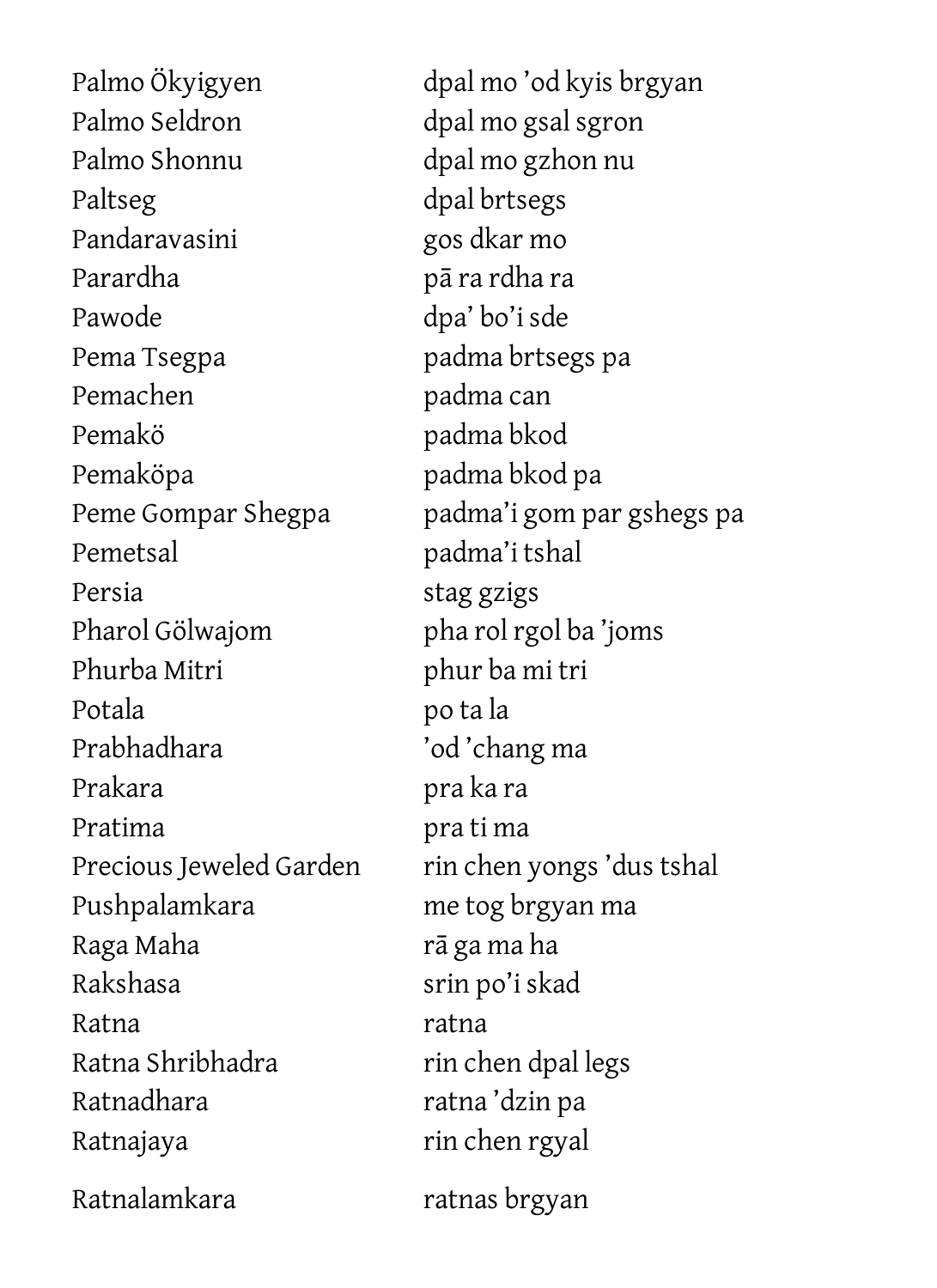Ratnapala ratna pā la Ratnarchi rin chen 'od zer Ratnasambhava rin chen 'byung gnas Ratnashri rin chen dpal Ratnashri ratna shrī Ratnavistirna rin chen brdal ba Ratnavyuha rin chen bkod Rayaya khar bu Rigche Dawa Lha rig byed zla ba lha Rigche Tsangnema rig byed tshangs gnas ma Rigden Dewa rig ldan de wa Rimahala ri ma ha la Rinchen Nangche Dronme Ö Rinchen Ö<br>
The Chen 'od Rinchen Pung rin chen spungs Rinchendron rin chen sgron Roti Kirima ro ti ki ri ma Rugma rug ma Sāmapatra sā ma pa tra Salapatra sā la pa tra Samadhiraja ting 'dzin rgyal po Samantabhadra kun tu bzang po Samantabhadri kun tu bzang mo Samato sā mā to Samayatara dam tsig sgrol ma Samten Lingpa bsam gtan gling pa Samye Peloling bsam yas pā lo gling

Rigsum Kegui Dagmo rigs gsum skye rgu'i bdag mo rin chen snang byed sgron me 'od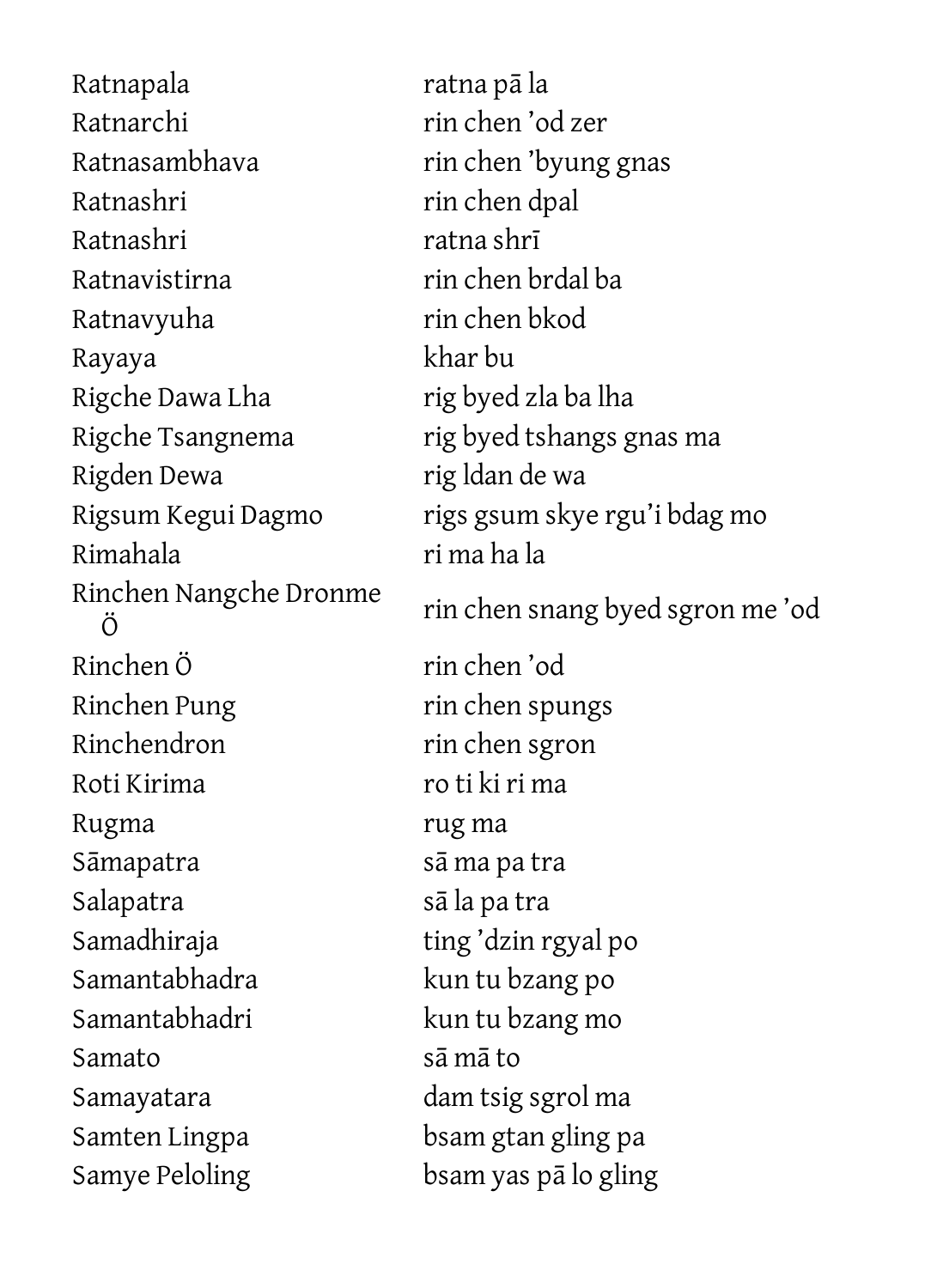Sarasvati dbyangs can ma Sartasumtibha sar ta sum ti bha Semshogma sems shogs ma Senge Dradrog seng ge sgra sgrogs Sengetsal seng ge tshal Shakya shākya Shakyadevi shākya de bī Shakyadevi of Nepal bal mo shākya debī Shakyamuni shākya thub pa Shambhala sham bha la Shangka Kotali shang ka ko ta li Shangtsen Mayi zhang btsan rma yi Shenpa shan pa Shinta shin ta Shinta Budho shin ta budho Shintama shin ta ma Shintang shin tang Shintipa shin ti pa Shiroratna gtsug na rin chen Shribhadra dpal legs Shrigani shri ga ni Shrimala dpal 'phreng ma Shrimati shri ldan ma Shubha shu bha Shubhakara Shekhara bde byed brtsegs pa Shubhamanidhara dge ba'i nor 'dzin Shuddhodana zas gtsang ba

Shri Sagara dpal mtsho / dpal gyi mtsho mo shri sā ga ra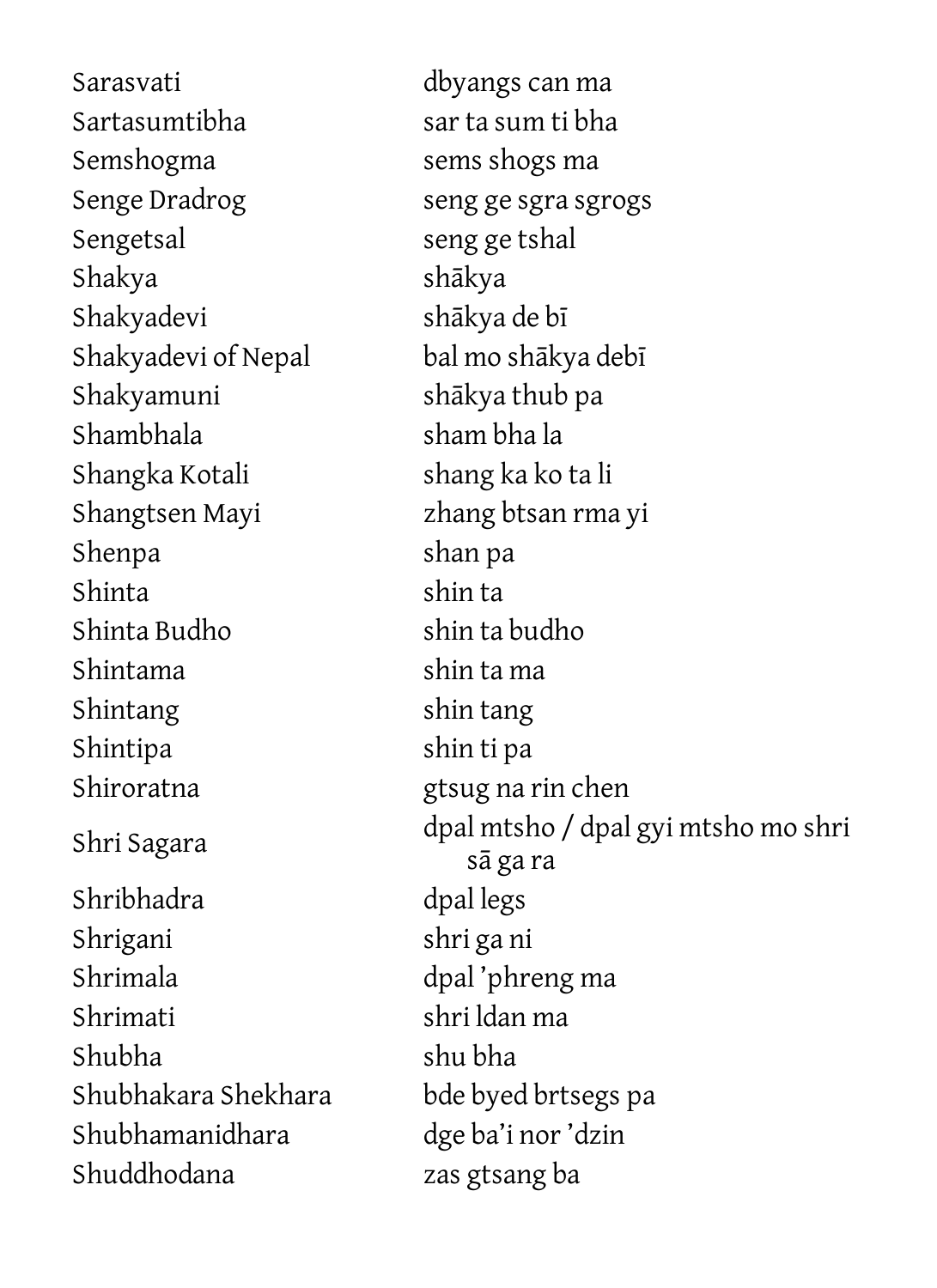Silwatsel bsil ba tshal Singh Sutitra singh su tī tha Singha singha Singhala singga la Sinpo srin po Sirana si ra na Sitana si ta na Sonam bsod nams Srishti srsti ma Sugata bde bar gshegs pa Sukama su ka ma Sukhahi su kha hi Sukhapala bde skyong Sukhavana bde ba'i tshal Sukhavati bde ba can tala tā la Taluma ta lu ma Tanadug lta na sdug Tangkar tang dkar Tazanya pra dza nya Tergo gter sgo Thalihangti tha li hang ti Thamadu tha mā rdu Thubzin thub 'dzin

Singmo Gangadevi sring mo gang gā'i lha mo Songtsen Gonpo srong btsan sgam po Suryagarbha nyi ma'i snying po Tashi Kyidren bkra shis khye 'dren Taye Dzesema mtha' yas mdzes se ma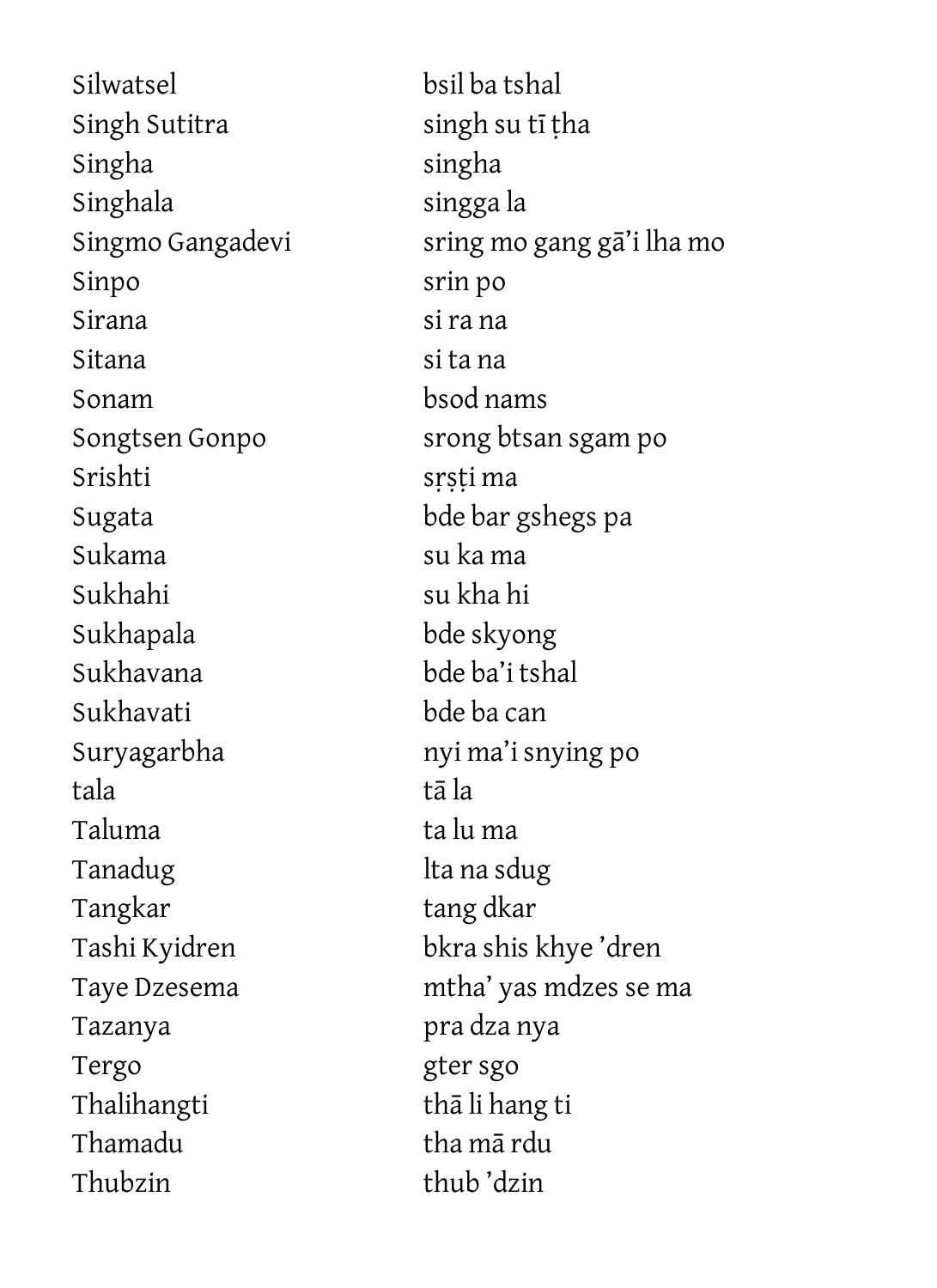Togar tho gar Tongchen stong chen Tratrashri tra tra shri Trigna Tighata trig na trig ha ta Trignadzin trig na 'dzin Tripitaka sde snod gsum Trushangdan 'phru zhang ldan Tsang Tsang tsang tsang Tsangchinma tshangs byin ma Tsantoha tsha ṇa ḍa ha Tsarong tsha rong Tsen btsan Tsoti Bhigche btso ti bhig byed Tsugpudzin gtsug phud 'dzin Tugdam thugs dam Tushita dga' ldan Tushtikaradevi dgyes mdzad lha mo Udughi u du ghi Uma Devi u ma de wi Vaishravana rnam thos bu Vajrabinaka rdo rje bi na ka Vajradhara rdo rje 'chang Vajragarbha rdo rje'i snying po Vajrakula rdo rje pho brang

Thubzin Wangpo thub 'dzin dbang po Tsangrong Dorje Drag gtsang rong rdo rje brag Tsangrong Mebar Drag gtsang rong me 'bar brag Ushnishavijaya gtsug tor rnam par rgyal ma Vairocana **rnam par snang mdzad**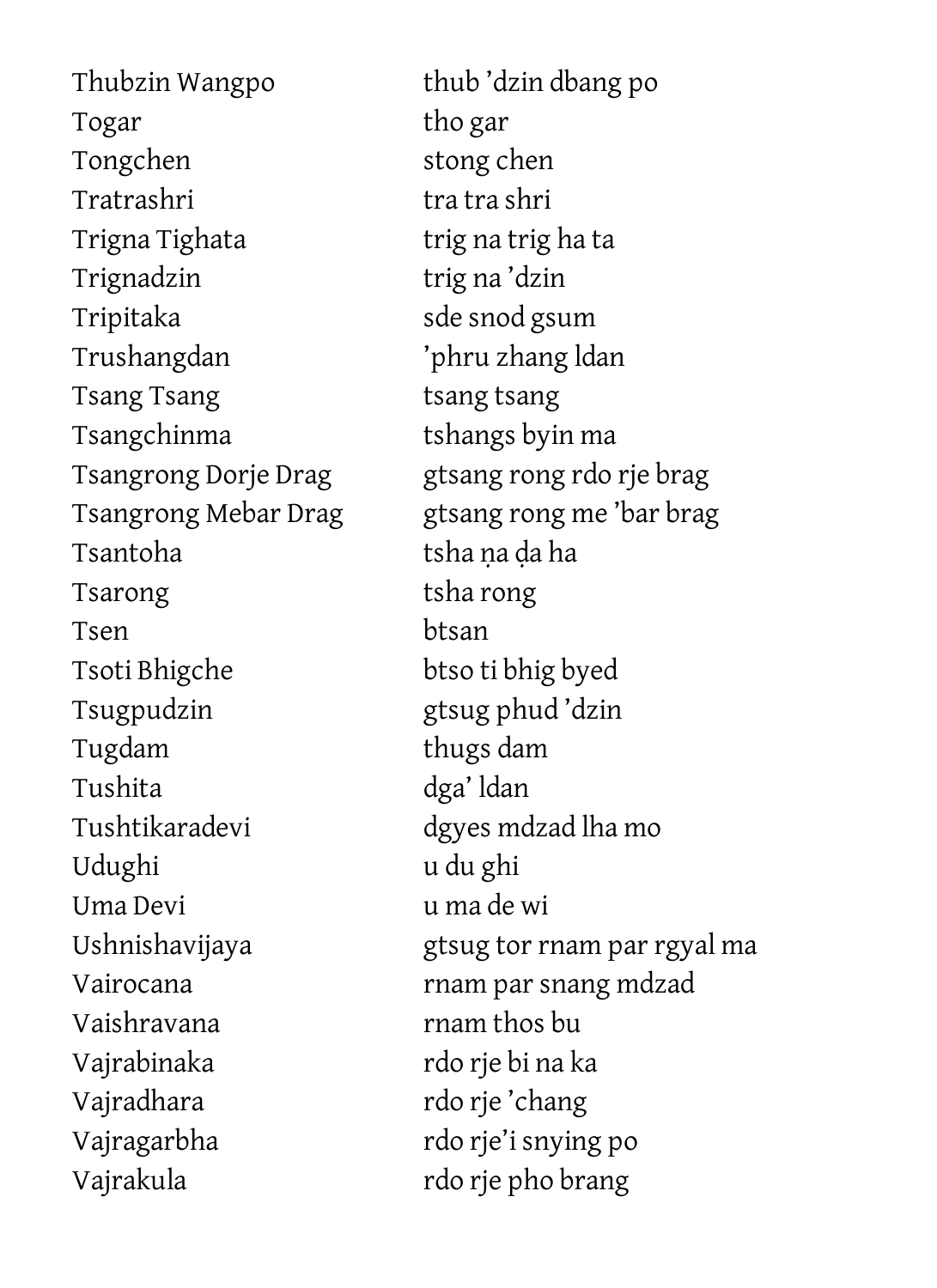Vajrapankti rdo rje brtsegs pa Vajrasana *rdo rje gdan* Vajrasattva rdo rje sems dpa' Vajravarahi rdo rje phag mo Varunasena chu lha'i sde Vasundhara Bhadrashri nor 'dzin dge ba'i dpal Vidyadhara rig'dzin Viharadhara gtsug lag 'dzin Vimala dri med Vishnu sred med bu Vitanahuta bi ta na hu ta Wangdrag Rolpa dbang drag rol pa Wangmo Ögema dbang mo 'od dge ma Yagantha ya gan tha Yaksha Ānandapala yaksha bde skyong Yampa Dihuta g.yam pa di hu ta Yangchang Chenmo yang byang chen mo Yangchen dbyangs can Yangchen Üpa yangs can dbus pa Yangpachen yangs pa can Yangsang Demig yang gsang lde mig Yeshe Zangmo ye shes bzang mo Yidü Tersung yi dud gter srung Yongdutsal yongs 'du'i tshal Yonten Köpa yon tan bkod pa Zabmo Tashige zab mo bkra shis dge Zahor za hor Zahor Sitana za hor si ta na

Wangchen Pemakyi dbang chen padma skyid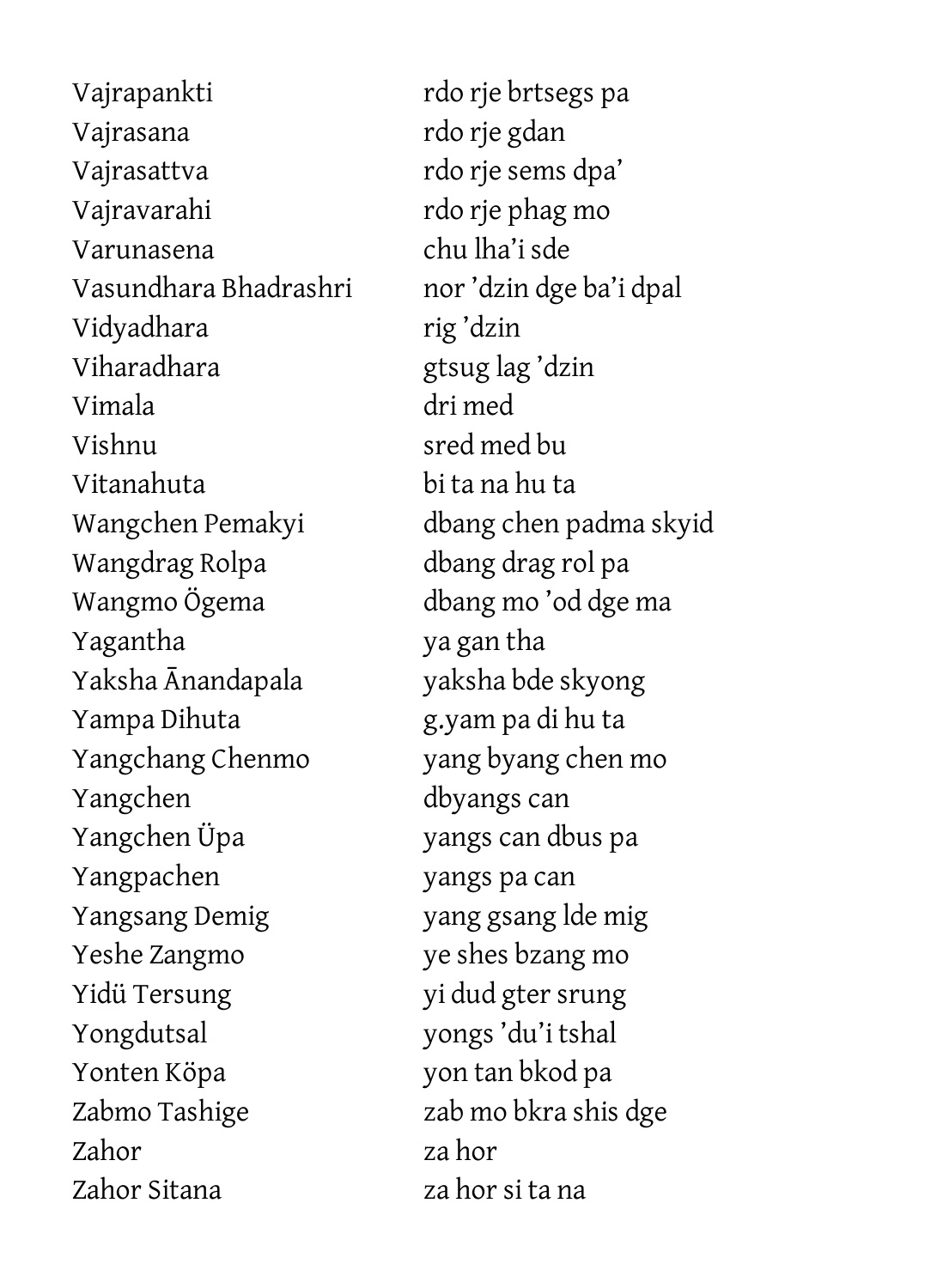Zangmo bzang mo Zegyal gze rgyal Zhang Zhung zhang zhung

Zakha Haling  $\qquad \qquad$  za kha ha ling Zangkye bzang bskyed Zhonupal gzhon nu dpal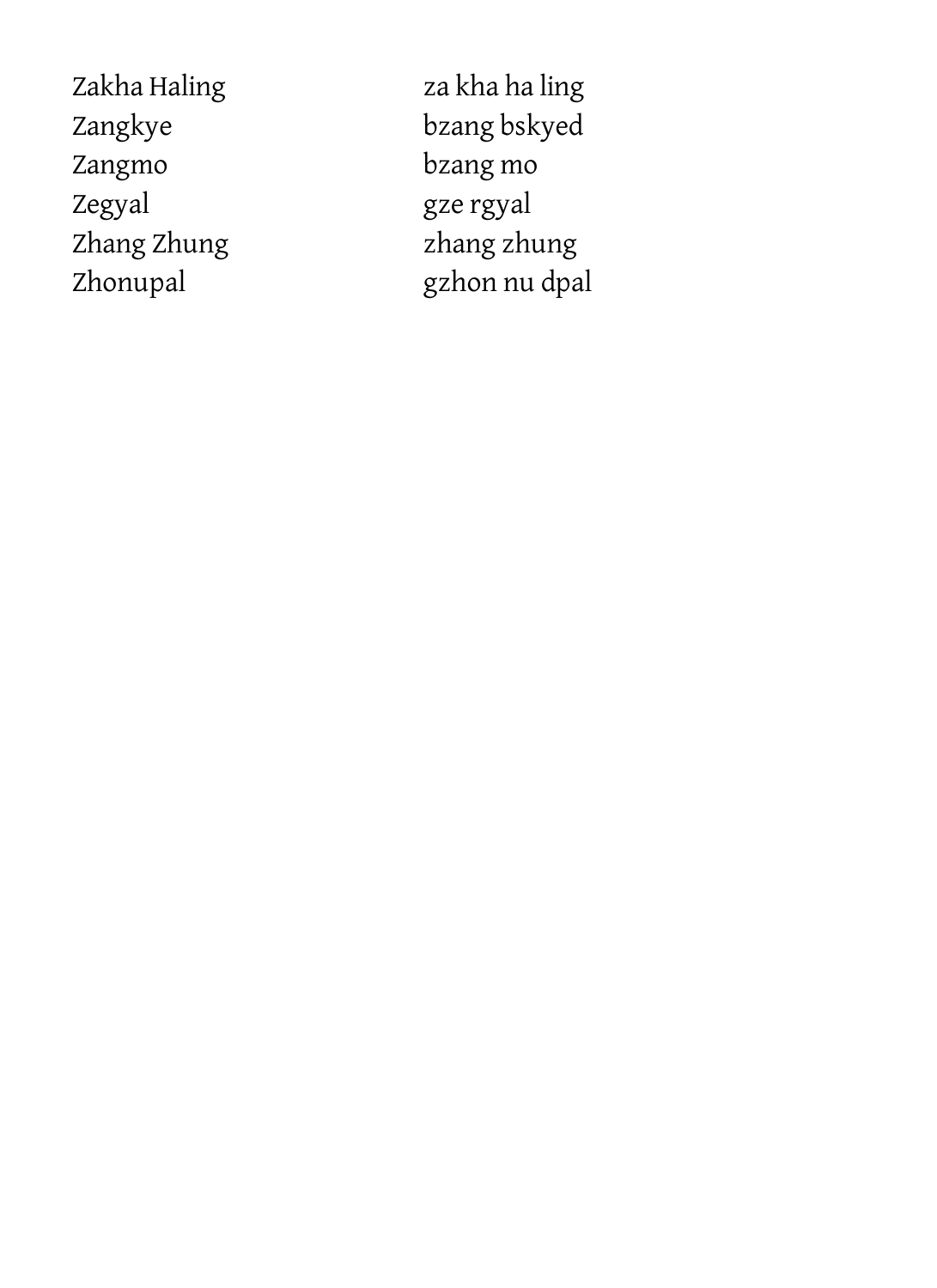#### **[Notes](#page-7-0)**

#### Introduction

[1](#page-13-0) The Tibetan text is entitled Za hor rgyal po'i sras mo lha lcam man dha ra ba'i rnam par thar pa rin chen phreng ba and is published in Bsamgtan-gliṅ-pa Phrin-las-'gro-'dul-las-rab-bde-ba-rtsal, The life of Lady Mandarava, the Indian consort of Padmasambhava (New Delhi: Ngawang Sopa, 1973).

[2](#page-14-0) The seventeenth century lifestory of Yeshe Tsogyal has been translated into English twice: Nam-mkha'i snying-po, Mother of Knowledge: The Enlightenment of Ye-shes mTsho-rgyal, trans. Tarthang Tulku (Berkeley: Dharma Publishing, 1983); Keith Dowman, Sky Dancer: The Secret Life and Songs of the Lady Yeshe Tsogyel (London: Routledge & Kegan Paul, 1984). I am currently working on several earlier versions of her life.

<sup>[3](#page-16-0)</sup> For an overview of the Padmasambhava lifestory tradition, see Anne-Marie Blondeau. "Analysis of the Biographies of Padmasambhava according to Tibetan Tradition: Classification of Sources" in Tibetan Studies in Honour of Hugh Richardson, edited by Michael Aris and Aung San Suu Kyi (Warminster, England: Aris & Phillips, 1980), pp. 45–52. See also F.A. Bischoff and Charles Hartman, "Padmasambhava's Invention of the Phur-bu Pelliot Tibétain 44," in Études tibétaines dédiées à la mémoire de Marcelle Lalou (Paris: Adrien Maissonneuve, 1971), pp. 11–28. An English rendering of Orgyan Lingpa's life of Padmasambhava is Kenneth Douglas and Gwendolyn Bays, The Life and Liberation of Padmasambhava (translated from the French translation of the Tibetan) (Berkeley: Dharma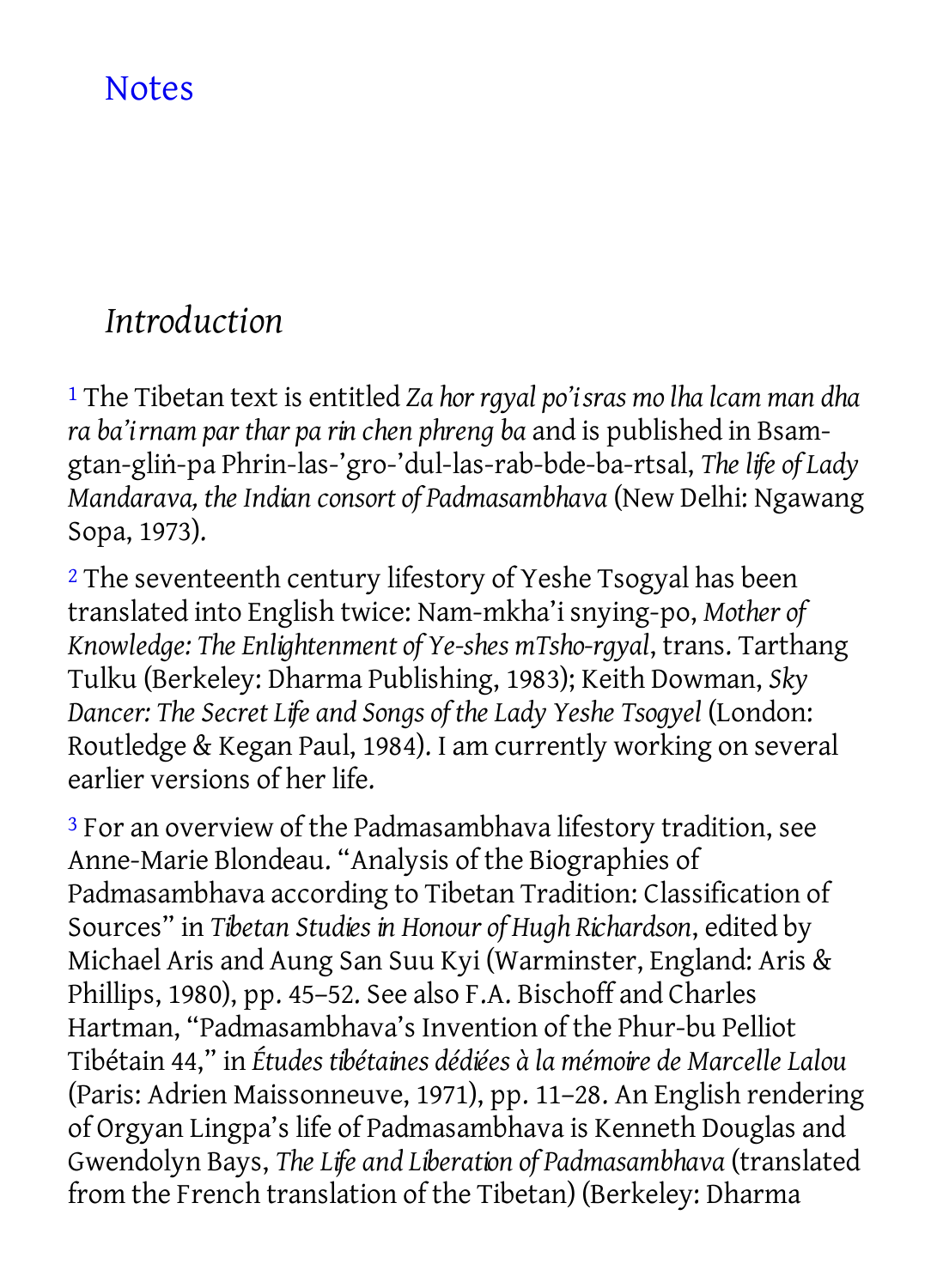Publishing, 1978), 2 vols. An English summary of excerpts from the version by Sangye Lingpa is to be found in W.Y. Evans-Wentz, ed., The Tibetan Book of the Great Liberation (London: Oxford University Press, 1954), pp. 105–192.

<span id="page-265-0"></span>[4](#page-18-0) E.g., Douglas and Bays, vol. 1, p. 236 ff; Evans-Wentz, p. 142 ff.

[5](#page-20-0) Diana Paul, Women in Buddhism (Berkeley: Asian Humanities Press, 1979); Alan Sponberg,"Attitudes toward Women and the Feminine in Early Buddhism," in Jose Cabezón, ed., Buddhism, Sexuality, and Gender (Albany: State University of New York Press, 1992), pp. 3–36.

[6](#page-20-1) As recounted by Tāranātha: Martin Willson, In Praise of Tara: Songs to the Saviouress (London: Wisdom Publications, 1986), pp. 33–4.

[7](#page-21-0) The work is also associated with another of Padmasambhava's disciple, Nanam Dorje Dudjom (p. 240; see also p. 78)

[8](#page-22-0) See [n. 4](#page-265-0) above.

[9](#page-24-0) Cf. Herbert Guenther, trans., The Jewel Ornament of Liberation by Sgam.po.pa (Berkeley: Shambhala, 1971), pp. 64–5.

[10](#page-26-0) Dowman, pp. 118–9.

[11](#page-27-0) Poems of Early Buddhist Nuns, translated by C. A. F. Rhys Davids and K. R. Norman (Oxford: The Pali Text Society, 1989).

## The Lives and Liberation of Princess Mandarava

[1](#page-31-0) Past, present, and future.

[2](#page-31-1) rig 'dzin, Skt. vidyadhara. In the Nyingma tantric system, there are four kinds of pure awareness holders: the pure awareness holder of maturation (rnam smin rig 'dzin), the awareness holder of power over life-span (tshe dbang rig 'dzin), the pure awareness holder of the great seal (phyag chen rig 'dzin), and the pure awareness holder of spontaneous presence (lhun grub rig 'dzin).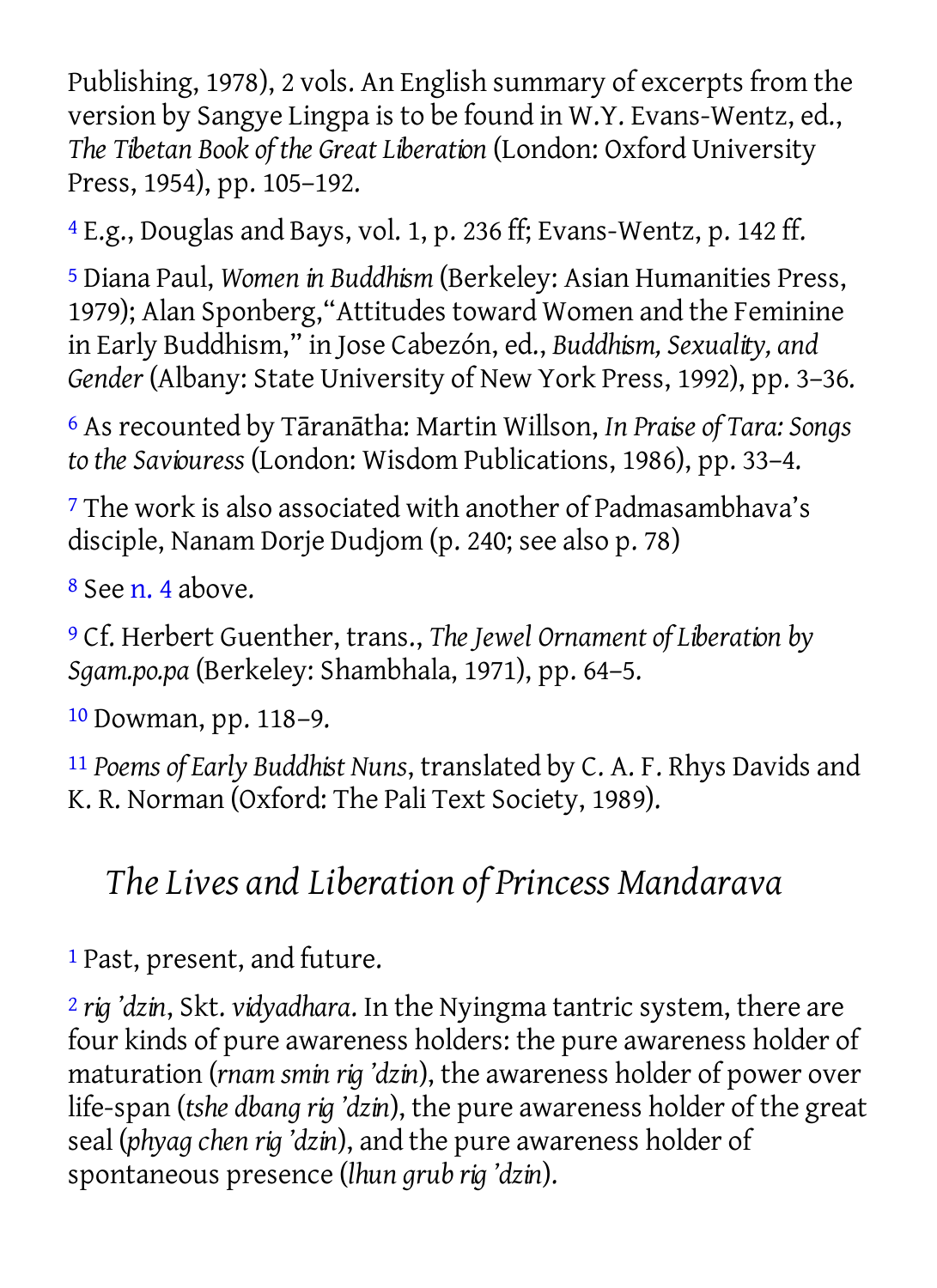<sup>[3](#page-31-2)</sup> The five buddha families are a tantric Buddhist typology of enlightenment in which the pure enlightened nature of the five psychosomatic constituents of sentient beings—the five aggregates or skandhas of form, feeling, perception, conceptualization, and consciousness—are seen as five male buddhas; these are in union with their female counterparts, who embody five primordial wisdoms, which are the pure enlightened nature of the five poisonous emotions (anger, pride, desire, jealousy, and ignorance). The "buddha" family is symbolized by Vairocana in union with his consort Dhateshvari, who embodies the primordial wisdom of the absolute expanse; the "vajra" family is symbolized by Akshobya in union with Buddhalochana, who embodies the mirror-like primordial wisdom; the "jewel" (ratna) family is symbolized by Ratnasambhava in union with Mamaki, who embodies the primordial wisdom of equality; the "lotus" (padma) family symbolized by Amitabha in union with Pandaravasini, who embodies the discriminating wisdom that knows the diversity of all phenomena; and the "action" (karma) family is symbolized by Amoghasiddhi in union with Samayatara, who embodies the wisdom capable of accomblishing all activities. (The five buddhas also have their respective paradises; cf. note 62.) Princess Mandarava is considered a manifestation of Pandaravasini, the female counterpart of Amitabha.

[4](#page-32-0) The three realms of existence are the desire, form, and formless realms.

<sup>[5](#page-32-1)</sup> These three enlightened embodiments are the three kayas. The enlightened embodiment of ultimate reality is the dharmakaya, the enlightened embodiment of rapture is the sambhogakaya, and the enlightened embodiment of intentional manifestation is the nirmanakaya.

[6](#page-38-0) These are the four enlightened activities enacted by bodhisattvas and buddhas.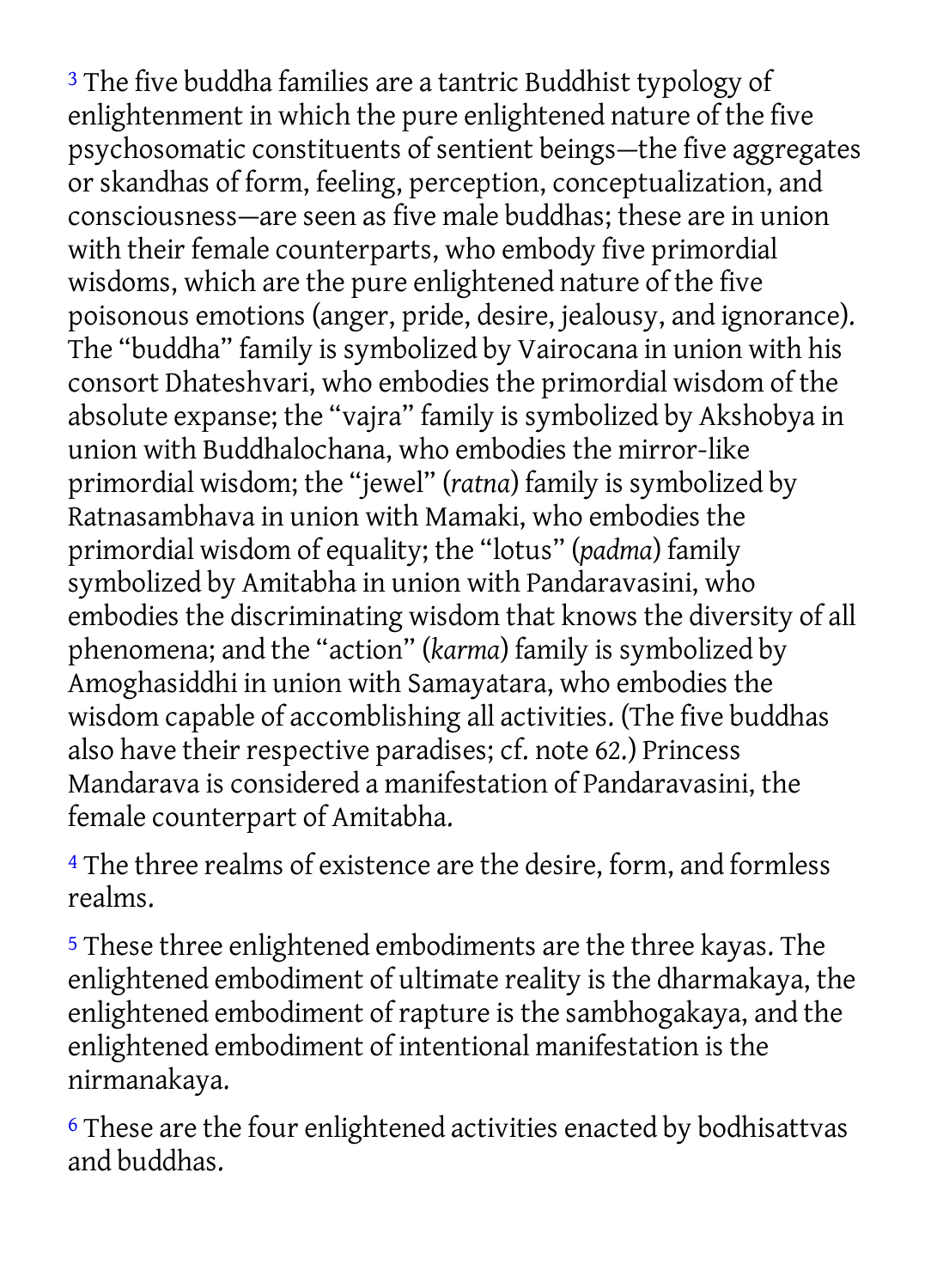[7](#page-41-0) A trident staff held by tantric meditational deities, decorated with symbols of enlightened body, speech, and mind.

[8](#page-41-1) Sapphire.

[9](#page-43-0) These five networks of channels are located in the five principal energy centers within the psychic body. They are the chakra of great bliss or network of channels in the crown; the chakra of complete enjoyment in the throat; the chakra of dharma in the heart; the chakra of manifestation in the navel; the chakra of sustaining bliss in the genitals.

<sup>[10](#page-43-1)</sup> The rishi posture is a reference to the posture that a sage or holy mendicant assumes while sitting in meditation for extended periods of time. The soles of the feet are down, the feet are crossed at the ankles with knees held close to the chest. The elbows are placed on the knees and the arms are crossed at the chest while the tips of the fingers touch opposite shoulders.

<sup>[11](#page-43-2)</sup> The ten stages and five paths are the grounds and paths of the Mahayana Vehicle. The five paths are: the path of Accumulation; Preparation; Seeing; Meditation; and No Further Learning. The ten stages are: Very Joyful; Stainless; Luminous; Radiant; Difficult Training; Manifest; Gone Afar; Immovable; Good Intelligence; Cloud of the Dharma.

[12](#page-44-0) A chakravartin is a universal monarch who possess the merit to rule the universe. He appears only during the time when the human life span stretches between infinite to eighty thousand years.

<sup>[13](#page-56-0)</sup> The five embodiments are the three kayas including the fourth kaya, the svabhavikakaya (essential nature as it is), and the fifth, the abhisambodhikaya (Tib. mngon byang sku, fully awakened enlightened embodiment).

<sup>[14](#page-56-1)</sup> The second of the thousand buddhas to appear in our world system in the present aeon.

<sup>[15](#page-61-0)</sup> The rainbow body is an accomplishment unique to the practice of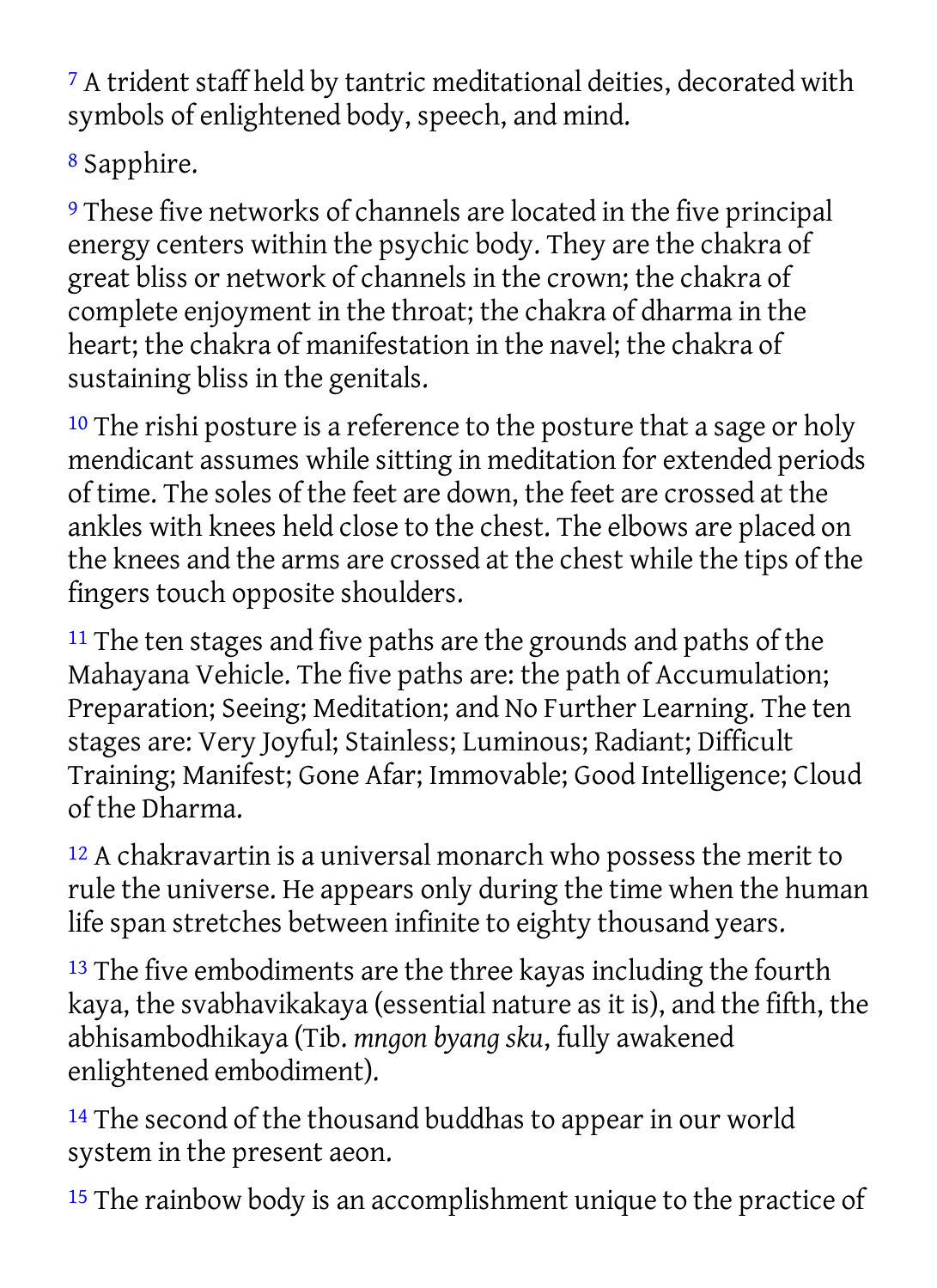crossing over with spontaneous presence (lhun grub thod rgal). By accomplishing this practice, which is the main method of the Dzogchen path, the result is the rainbow body, which means dissolving the corporeal body into light energy particles at the time of death. There are two types of rainbow body, both of which are referred to in this revelation. "Rainbow body with remains" refers to leaving behind only the hair and nails at the time of death. "Rainbow body of the great transference" refers to leaving behind nothing and simply vanishing in space.

[16](#page-64-0) The Ati Vehicle is the path of the Great Perfection (rdzogs chen).

[17](#page-65-0) Kamarupa is a region in the western part of modern-day Assam, which is known to this day for its fierce—and sometimes cannibalistic—tribal inhabitants.

[18](#page-67-0) The dharma protector Tsen (btsan) is also referred to as Tsi'u marpo, who is the head of the yaksha (wealth deity) realm and the king of the dgra-lha (war god) realm. This protector has the capacity to befriend and assist practioners through conferring wealth, prosperity, and the like or, if offended, through inflicting harm.

[19](#page-74-0) The nine vehicles taught in accordance with the Nyingma School of Vajrayana Buddhism are: the Shravaka or Hearer Vehicle; the Pratyeka or Solitary Realizer Vehicle; the Mahayana or Great Vehicle; Kriya or Action Tantra; Upa or Conduct Tantra; Yoga or Practice Tantra; Mahayoga or Great Yoga Tantra; Anuyoga or Transmission Yoga Tantra; Atiyoga or Great Perfection Yoga Tantra.

[20](#page-76-0) rNga yab gling, synonymous with zangs mdog dpal ri, the Coppercolored Mountain where Guru Padmasambhava resides.

<sup>[21](#page-77-0)</sup> The demigods are the titans who occupy the lower gods realms. They are also referred to as the warring gods because they are at constant war with one another.

[22](#page-78-0) Ultimate truth, which is emptiness and primordial wisdom, and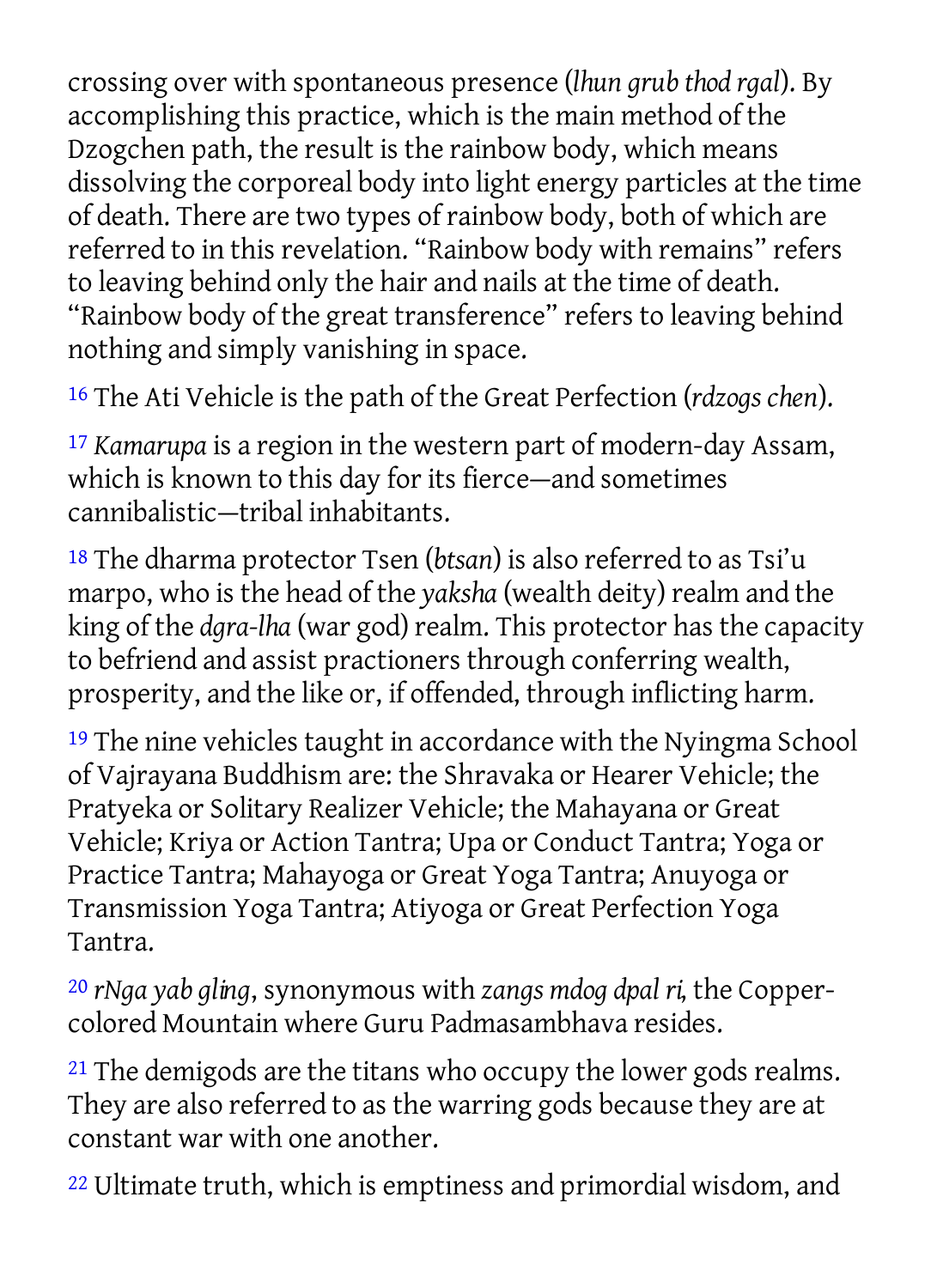relative truth, which is cause and effect.

[23](#page-78-1) The father of Prince Siddhartha, who would become Shakyamuni Buddha.

<sup>[24](#page-78-2)</sup> The maras are the demonic forces that oppose the direction of virtue.

[25](#page-78-3) The six paramitas are generosity, discipline, patience, effort, meditation, and wisdom.

[26](#page-80-0) Nagas are subterranean beings who guard and protect the underworlds.

[27](#page-91-0) The "rose-apple" continent of Indian cosmology, identified with this world.

[28](#page-94-0) The Tripitaka, or "three baskets," classifies the Buddha's teachings into three divisions. The Vinaya Pitaka, or Basket on Discipline, mainly emphasizes the training of ethics. The Sutra Pitaka, or Basket on Discourses, mainly emphasizes concentration. The Abhidharma Pitaka, or Basket on Knowledge, mainly emphasizes wisdom.

[29](#page-95-0) bde gshegs lha, lit. "sugata deities."

[30](#page-98-0) Perhaps refers to Kamarupa; cf. n. 17.

<sup>[31](#page-98-1)</sup> The eight pure qualities of water are: coolness, sweetness, clearness, freedom from impurities, lightness, softness, soothing to the stomach, clearing and freeing the throat.

<sup>[32](#page-99-0)</sup> These are three important wisdom protectors of Vajrayana Buddhism. Mahakala (Gonpo), the Great Black, has as many as seventy-five forms and is classified as a wisdom Dharma protector, as well as a meditational deity. Ging is a protective deity of the environment who assumes the form of a skeleton, and Tsen was mentioned earlier in note eighteen.

[33](#page-102-0) Faith, moral discipline, generosity, learning, conscience, shame,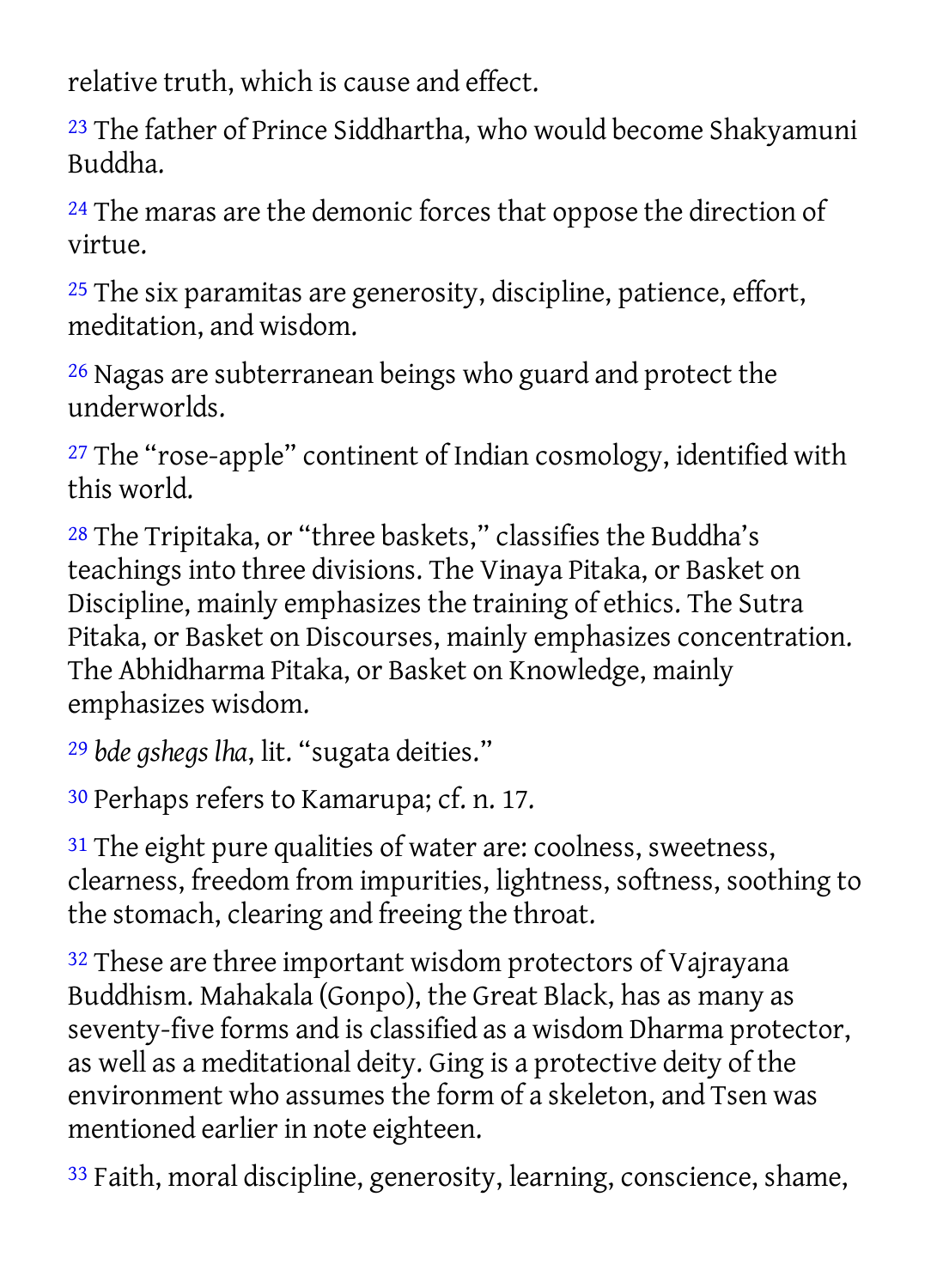and wisdom.

<sup>[34](#page-108-0)</sup> The five primordial wisdoms are the five wisdoms of a buddha. They are : adarshajñana (me long lta bu'i ye shes), mirror-like primordial wisdom ; samatajñana (mnyam nyid ye shes), the primordial wisdom of equality; pratyavekshanajñana (so sor rtog pa'i ye shes), discerning primordial wisdom; dharmadhatujñana (chos dbyings ye shes), primordial wisdom of the sphere of phenomena; krityanusthanajñana (bya ba nan tan du grub pa'i ye shes), primordial wisdom of consummate activity.

<sup>[35](#page-108-1)</sup> The five colors are white, yellow, red, green, and blue.

[36](#page-108-2) The five empowerments are the empowerment of enlightened body, speech, mind, noble qualities, and activities.

<sup>[37](#page-108-3)</sup> The eight fields of consciousness are the consciousness of the eye, ear, nose, tongue, body, mental events, passion-based mental events, and the basis of all.

[38](#page-108-4) The four dogmas are the four extreme views of believing in existence, non-existence, both, and neither.

<sup>[39](#page-108-5)</sup> The four immeasureables are love, compassion, joy, and equanimity.

[40](#page-108-6) The four joys are experienced as the result of meditative stabilization. They are joy, supreme joy, specific joy, and coemergent joy.

<sup>[41](#page-108-7)</sup> The term passion is a reference to the five passions or poisons, which are ignorance, pride, desire, anger, and jealousy.

<sup>[42](#page-108-8)</sup> The ten airs are the five root vital energies: all-pervasive, life sustaining, upward motion, downward motion, and heat assimilating; and the five branch airs, which correspond to the elements of earth, fire, water, air, and space.

[43](#page-114-0) The vajra chain of awareness is a vision that is experienced during the practice of crossing over with spontaneous presence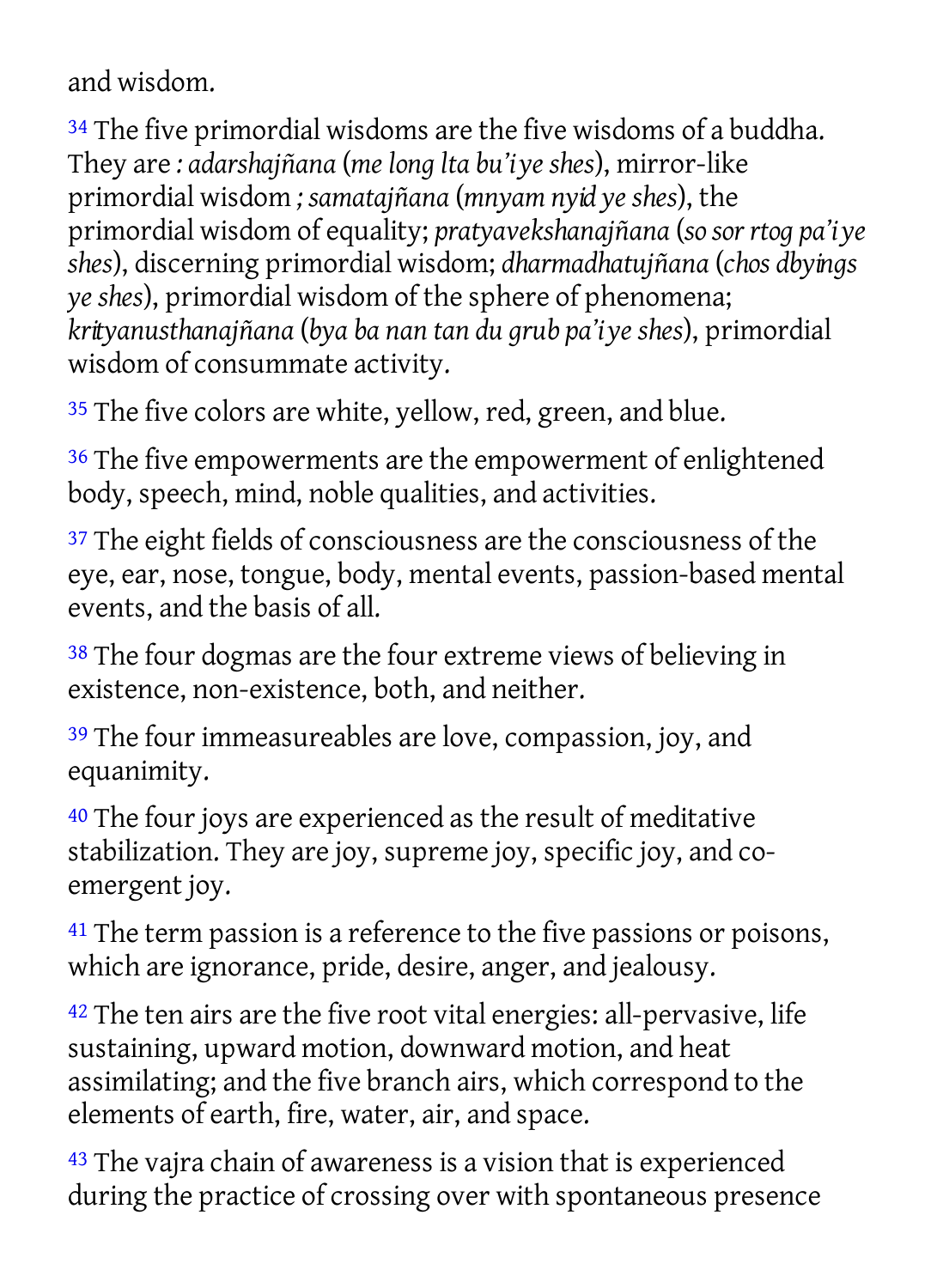(lhun grub thod rgal). This is the principal method used on the path of Dzogchen, through which the rainbow light body is realized.

[44](#page-115-0) The four self-manifesting visions are the stages of realization that occur during the profound practice of crossing over. They are the vision of the direct perception of the nature of phenomena, the increasing vision, the full measure of pure awareness, and the completion of all phenomena in the nature of phenomena.

[45](#page-115-1) "Nature of the ground" is a reference to the fundamental nature of reality, the source from which all phenomena arise.

[46](#page-116-0) The eight classes of spirits are the Gongpo ('gong po), Th'utrang (the'u brang), Ngayam (nga yam), Sadag (sa bdag), Yul Lha (yul lha), Man (sman), Tsan (btsan), and Lu (klu).

<sup>[47](#page-118-0)</sup> The three white substances are curd, milk, and butter, and the three sweets are sugar, honey, and molasses.

[48](#page-118-1) Meditation deity (yi dam; Skt. deva), the principle deity that one generates in the practice of tantra.

[49](#page-121-0) The bardo is the transitional period that the consciousness experiences in between lifetimes.

[50](#page-121-1) The Lord of Death refers to Yama, the messenger of death in the Buddhist pantheon.

[51](#page-126-0) dkar rtsis nag rtsis. These deal with the mathematical and interpretive aspects of astrology, respectively.

[52](#page-131-0) Tormas are ritual offering cakes, typically cone-shaped.

[53](#page-136-0) The three doors are the body, speech, and mind.

[54](#page-144-0) The ten non-virtues are killing, stealing, adultery, lying, slander, harsh speech, gossip, craving, ill-will, and wrong view.

[55](#page-145-0) The three poisons are ignorance, desire, and anger.

[56](#page-161-0) The thirty-seven branches of enlightenment are thirty-seven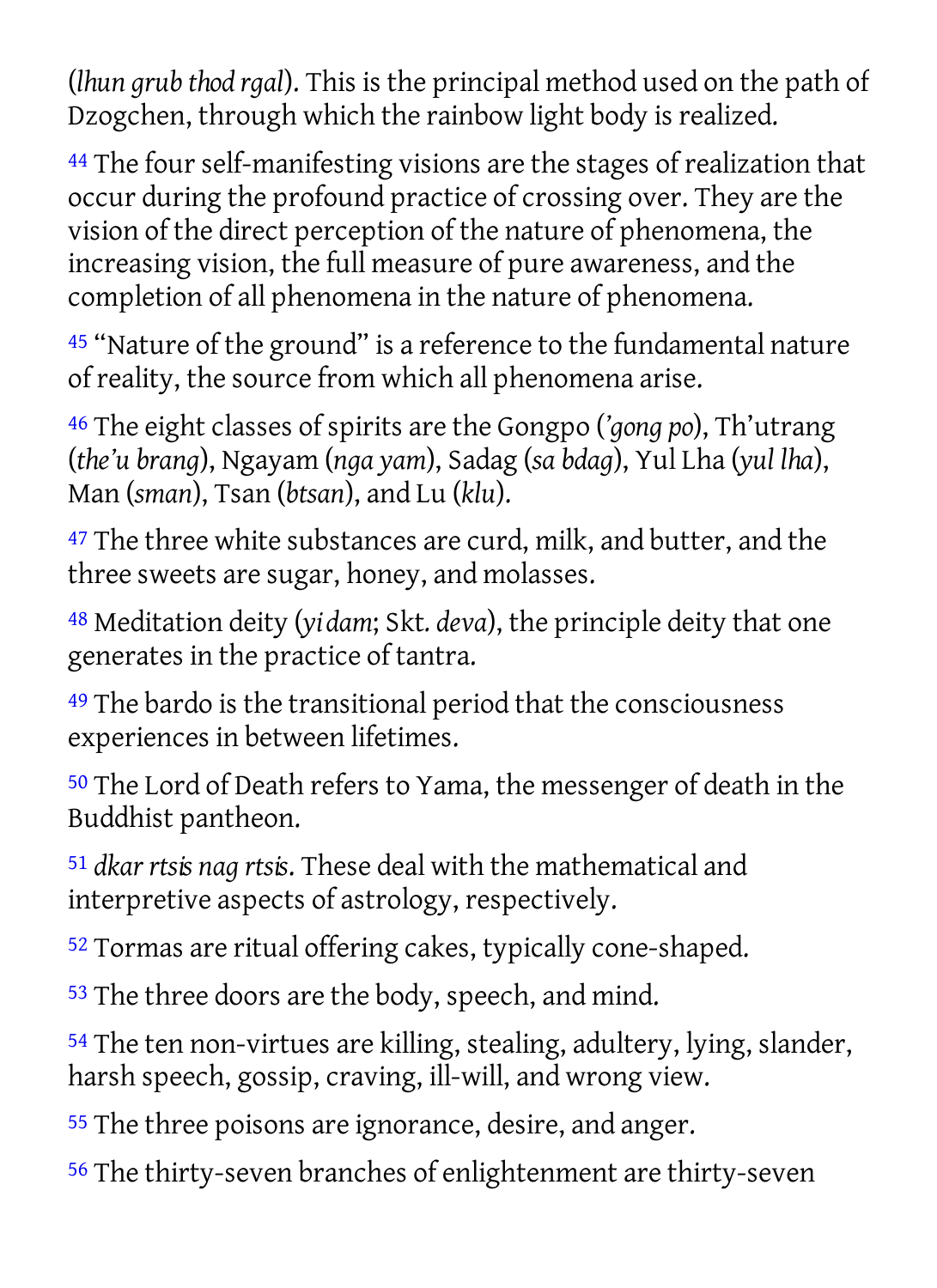noble qualities that are developed on the path to liberation. They include the four close contemplations, the four perfect abandonments, the four miraculous legs of transformation, the five purified mental faculties, the five forces, the seven limbs of enlightenment, and the eight-fold noble path.

[57](#page-174-0) Both this and the preceeding chapter are numbered twenty-six in the Tibetan text. For clarity, we have numbered this chapter twenty-seven. Subsequent chapters are consequently one number higher than the chapter numbers in the Tibetan text.

[58](#page-179-0) Great adepts.

[59](#page-195-0) Speed-walking is one of the eight mundane spiritual accomplishments.

[60](#page-207-0) A type of carnivorous female spirit.

[61](#page-211-0) Tib. lha chen, or Shiva.

<sup>[62](#page-227-0)</sup> The five paradises of the buddhas are the realms of the five buddha families. They are the Realm of Dense Array in the central direction, the Realm of Manifest Joy in the east, the Realm Endowed with Glory in the south, the Realm of Great Bliss in the west, and the Realm of Perfectly Complete Activity in the north.

[63](#page-232-0) The Eight Manifestations of Guru Padmasambhava are: Guru Tsokye Dorje (The Lake-Born Vajra Guru), Guru Orgyan Dorje Chang (The Vajra Holder Guru of Uddiyana), Guru Lodan Chogse (Guru Endowed with Supreme Intelligence), Guru Padma Gyalpo (Guru Lotus King), Guru Shakya Senge (Guru Lion of the Shakyas), Guru Nyima Özer (Guru Light Rays of the Sun), Guru Senge Dradrog (Guru Lion's Roar), Guru Dorje Trolö (Guru Vajra Wrath).

[64](#page-236-0) Buddha Vajrasattva is the head of all Buddha Families and classes of Meditation Deities. He is the synthesized essence of all one hundred deities of the pantheon of forty-two peaceful and fiftyeight wrathful deities. As the crown jewel of the sambhogakaya buddhas, Vajrasattva is responsible for the dissemination of the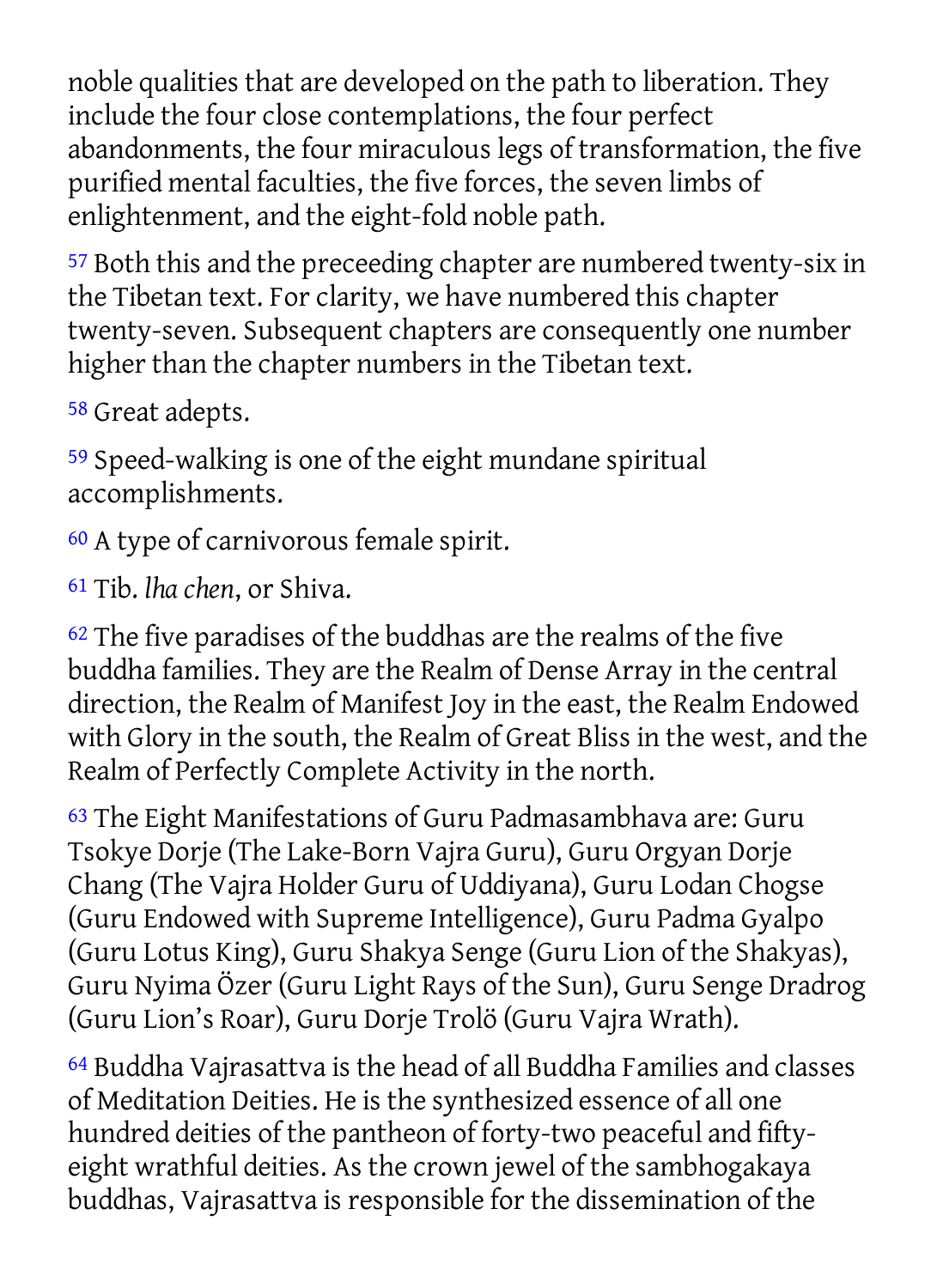doctrine in the world systems and is the principle deity of purification.

[65](#page-243-0) Tib. g.yung drung. The swastika (from Sanskrit su 'good' + asti 'it is') is an ancient symbol known from prehistoric times. In the Indian context it symbolizes the sun, prosperity, and good luck. In the Buddhist context the swastika may also represent the doublecrossed vajra, which in turn symbolizes the seat of the Buddha's enlightenment, called the "vajra-seat" (vajrāsana). Since for Tibetans the swastika bears none of the negative connotations that it does for twentieth-century Westerners and, thus, will continue to be an important symbol in their religious iconography, we have elected to use the most literal and descriptive term to translate g.yung drung.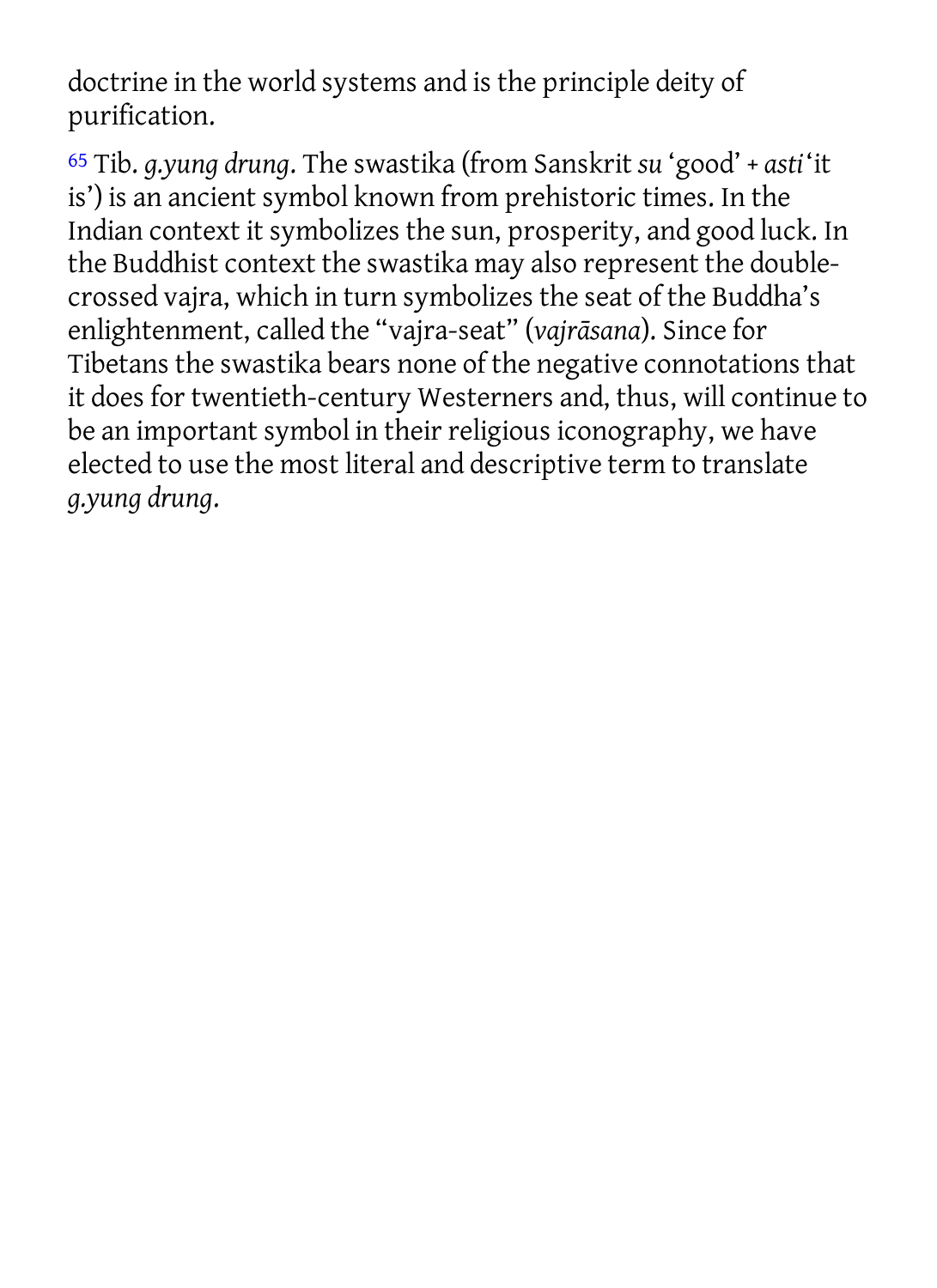# [About the Contributors](#page-7-1)



LAMA CHONAM is an ordained Khenpo in the Nyingma school of Vajrayana Buddhism. He was born in Golok as the son of a nomadic family and joined the monastery in his early teens. His root teacher was the late Khenpo Munsel, one of the revered senior teachers of the Great Perfection Tradition. He left Tibet in 1991 and was invited to come to the U.S. in 1992. He serves as an authority and interpreter of the epic of Gesar of Ling, which he is translating with colleagues at the Tibetan Institute of Literary Studies. He is president of the Light of Berotsana Translation Group, where he works closely with Sangye Khandro in the translation of many important texts.



SANGYE KHANDRO has been a student and practitioner of Buddhism since 1972. She has dedicated her life to the study and practice of Vajrayana Buddhism for the last forty-two years and has served as a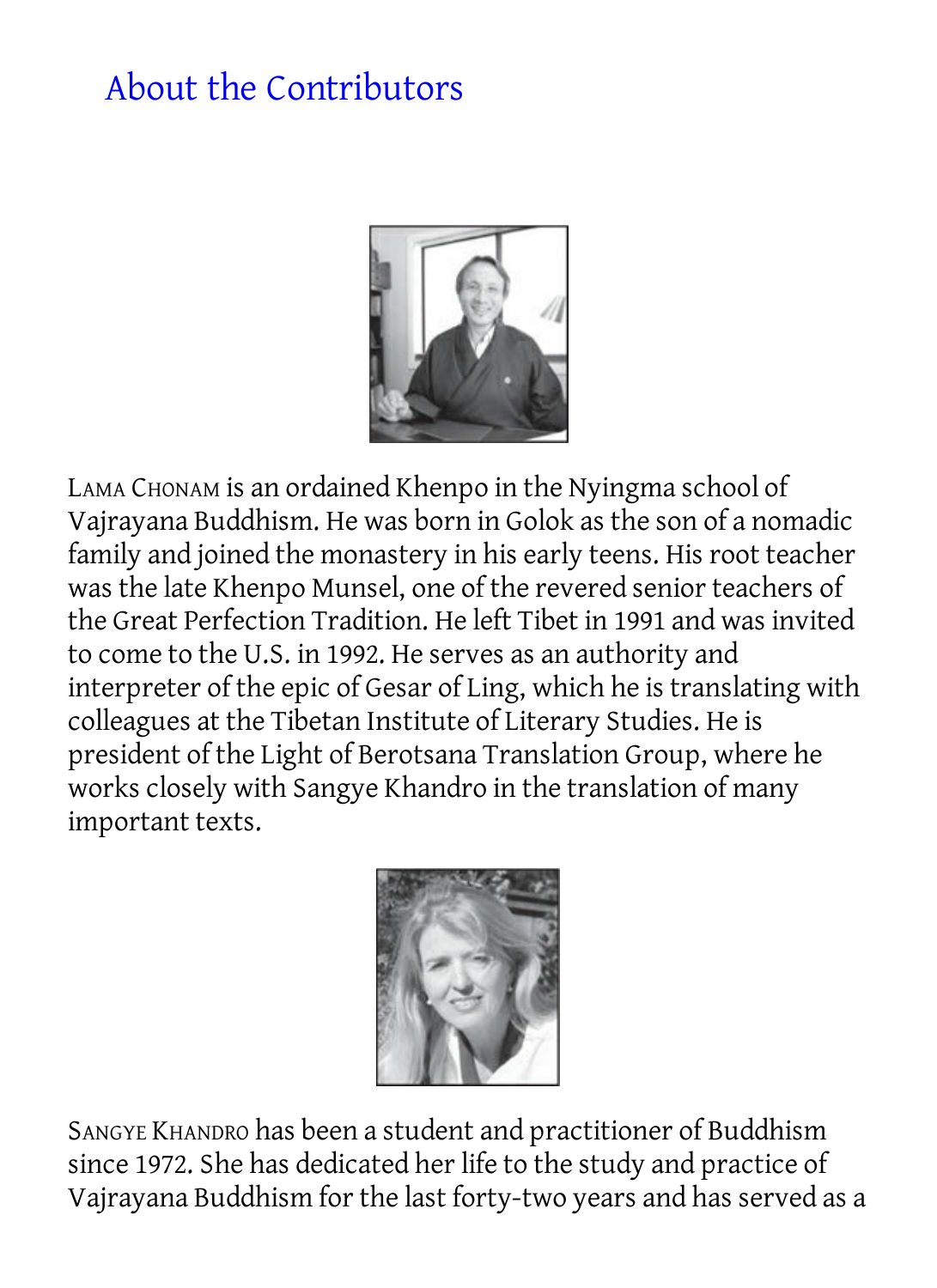world-reknowned translator for many great senior Tibetan teachers over the last eighteen years. In 1979 she met H.H. Dudjom Rinpoche, who became her root teacher. Prior to that she also met the Venerable Gyatrul Rinpoche and became his spiritual companion. Under the guidance of H.H. Dudjom Rinpoche and his family, Gyatrul Rinpoche and Sangye Khandro helped establish the Yeshe Nyingpo Dharma centers in America, build Tashi Choling retreat center in southern Oregon, and founded the Light of Berotsana Translation Group, where she has worked since 1999.



JANET GYATSO is the Hershey Professor of Buddhist Studies at Harvard University. She has studied with many Tibetan teachers and has received her doctorate in Buddhist studies from the University of California at Berkeley. Her recent research interests have focused on Tibetan visionary practices, lifestories, diaries, and female religious masters. Her most recent book is Women in Tibet: Past and Present (Columbia University, 2006).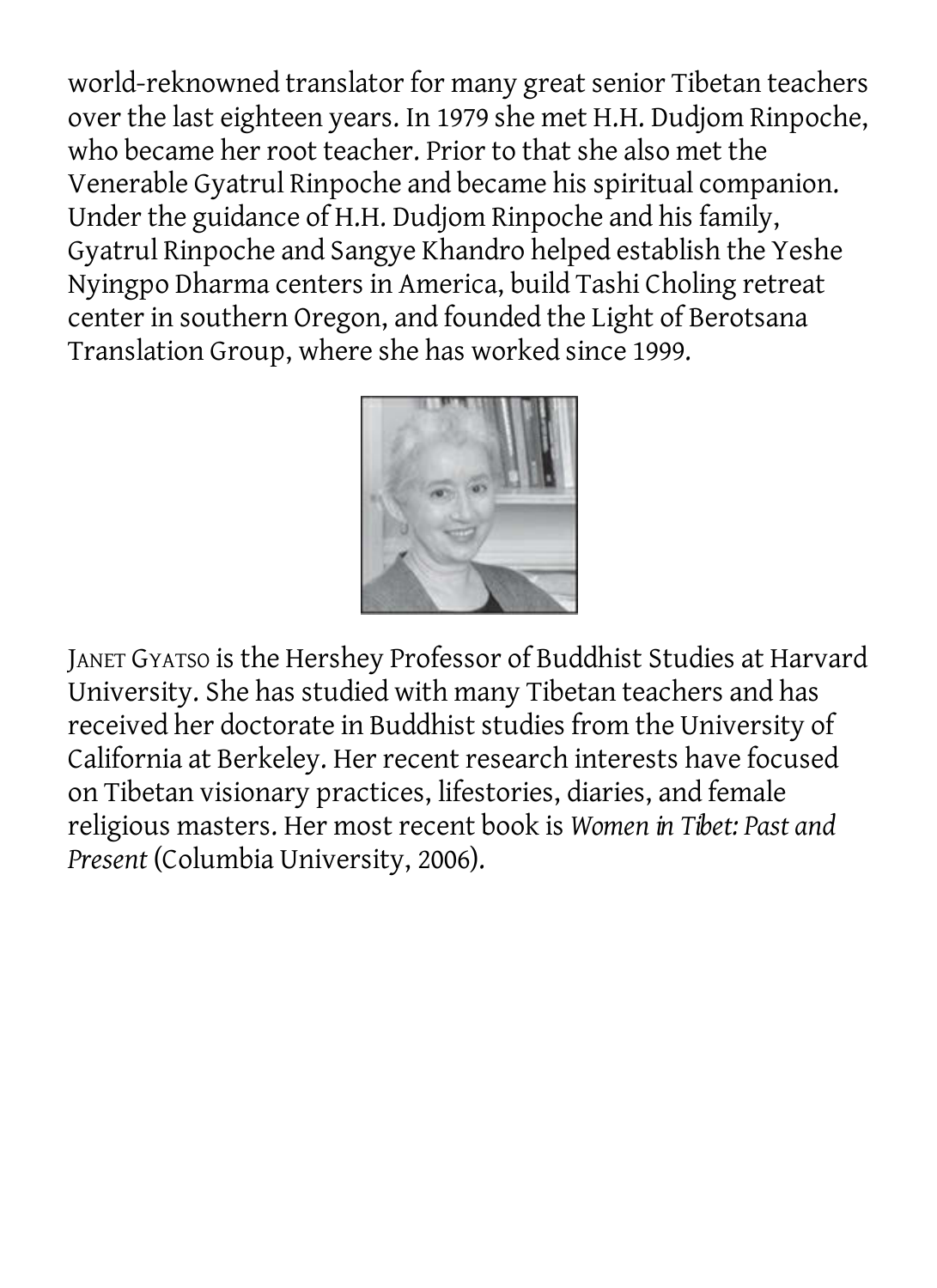### About Wisdom Publications

WISDOM PUBLICATIONS is the leading publisher of contemporary and classic Buddhist books and practical works on mindfulness. Publishing books from all major Buddhist traditions, Wisdom is a nonprofit charitable organization dedicated to cultivating Buddhist voices the world over, advancing critical scholarship, and preserving and sharing Buddhist literary culture.

To learn more about us or to explore our other books, please visit our website at [www.wisdompubs.org.](http://www.wisdompubs.org) You can subscribe to our eNewsletter, request a print catalog, and find out how you can help support Wisdom's mission either online or by writing to:

Wisdom Publications 199 Elm Street Somerville, Massachusetts 02144 USA

You can also contact us at 617-776-7416 or [info@wisdompubs.org](mailto:info@wisdompubs.org). Wisdom is a 501(c)(3) organization, and donations in support of our mission are tax deductible.

Wisdom Publications is affiliated with the Foundation for the Preservation of the Mahayana Tradition (FPMT).